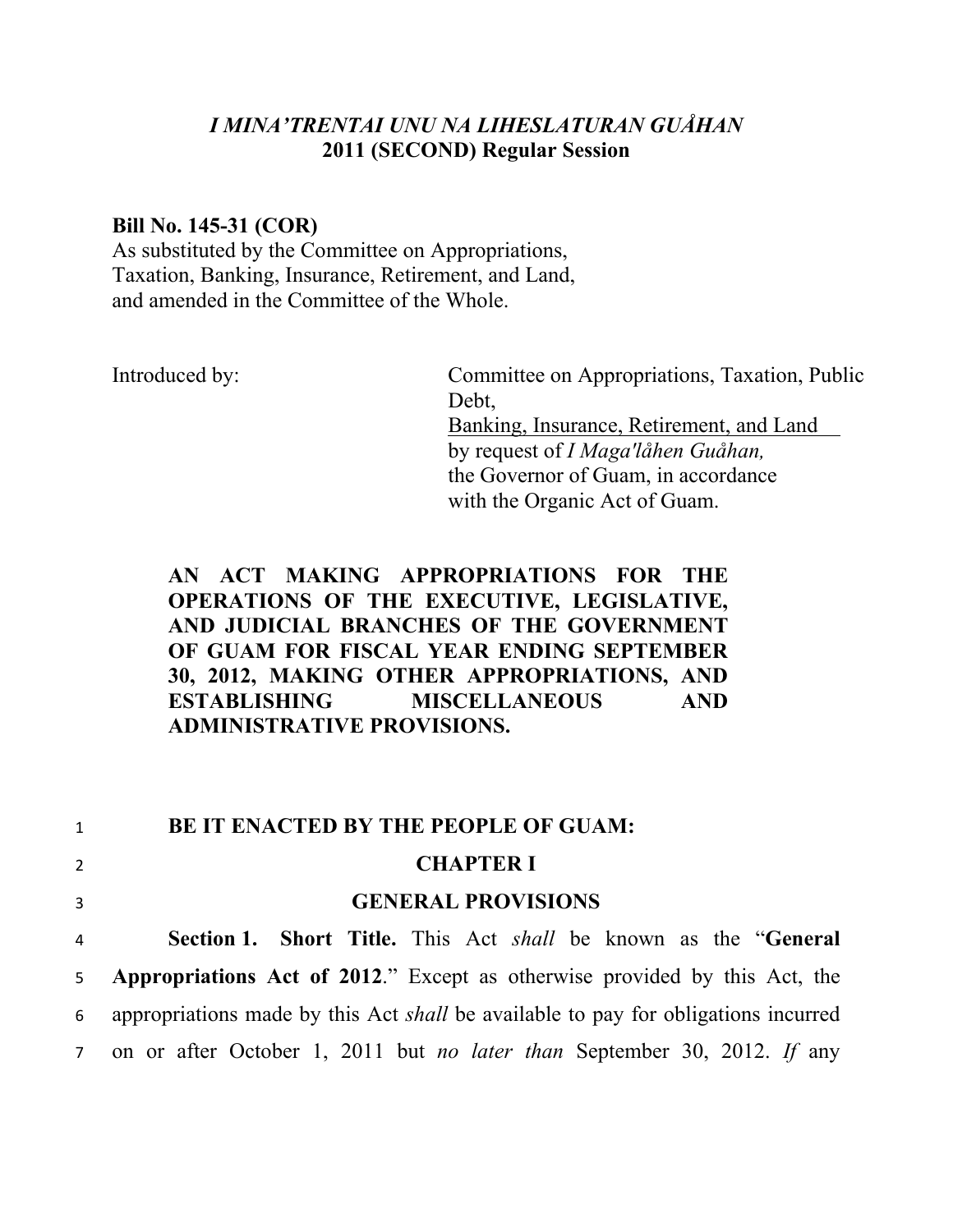appropriation in this Act is found contrary to federal law, all other portions of this Act *shall* remain valid.

| 3  | Section 2. Estimated Revenues for Fiscal Year 2012. I Liheslaturan              |                        |
|----|---------------------------------------------------------------------------------|------------------------|
| 4  | Guåhan adopts the following revenue estimates for Fiscal Year 2012 as the basis |                        |
| 5  | for the appropriations contained in this Act.                                   |                        |
| 6  | <b>GENERAL FUND REVENUES</b><br>$\mathbf{I}$ .                                  | <b>AMOUNT</b>          |
| 7  | <b>TOTAL GENERAL FUND REVENUE</b>                                               | \$671,256,014          |
| 8  | PROVISION FOR TAX REFUND PAYMENTS                                               | (\$105,000,000)        |
| 9  | <b>TOTAL GENERAL FUND REVENUE AVAILABLE</b>                                     |                        |
| 10 | <b>FOR OPERATIONS</b>                                                           | \$566,256,014          |
| 11 | A.                                                                              | <b>TAXES</b>           |
| 12 | Income Tax                                                                      |                        |
| 13 | Corporate                                                                       | \$111,802,336          |
| 14 | Individual                                                                      | \$81,651,368           |
| 15 | Withholding Taxes, Interest and Penalties                                       | \$209,256,708          |
| 16 | Provision for Tax Refund Payments                                               | (\$105,000,000)        |
| 17 | <b>TOTAL INCOME TAXES</b>                                                       | \$297,710,412          |
| 18 | <b>Business Privilege Tax</b>                                                   | \$212,900,178          |
| 19 | Business Privilege Tax (GMHA Pharmaceuticals Fund)                              | $(\$8,636,007)$        |
| 20 | <b>Expiration of JFK Rent Tax Credit</b>                                        | \$3,000,000            |
| 21 | <b>Other Taxes</b>                                                              | \$3,529,781            |
| 22 | <b>TOTAL TAXES</b>                                                              | \$508,504,364          |
| 23 | <b>B.</b>                                                                       | <b>FEDERAL SOURCES</b> |
| 24 | Federal Income Tax Collection - Section 30                                      | \$56,037,150           |
| 25 | Overpayment reconciliation of Section 30 (2 of 4)                               | $(\$5,808,295)$        |
| 26 | Immigration Fees and Indirect Cost                                              | \$0                    |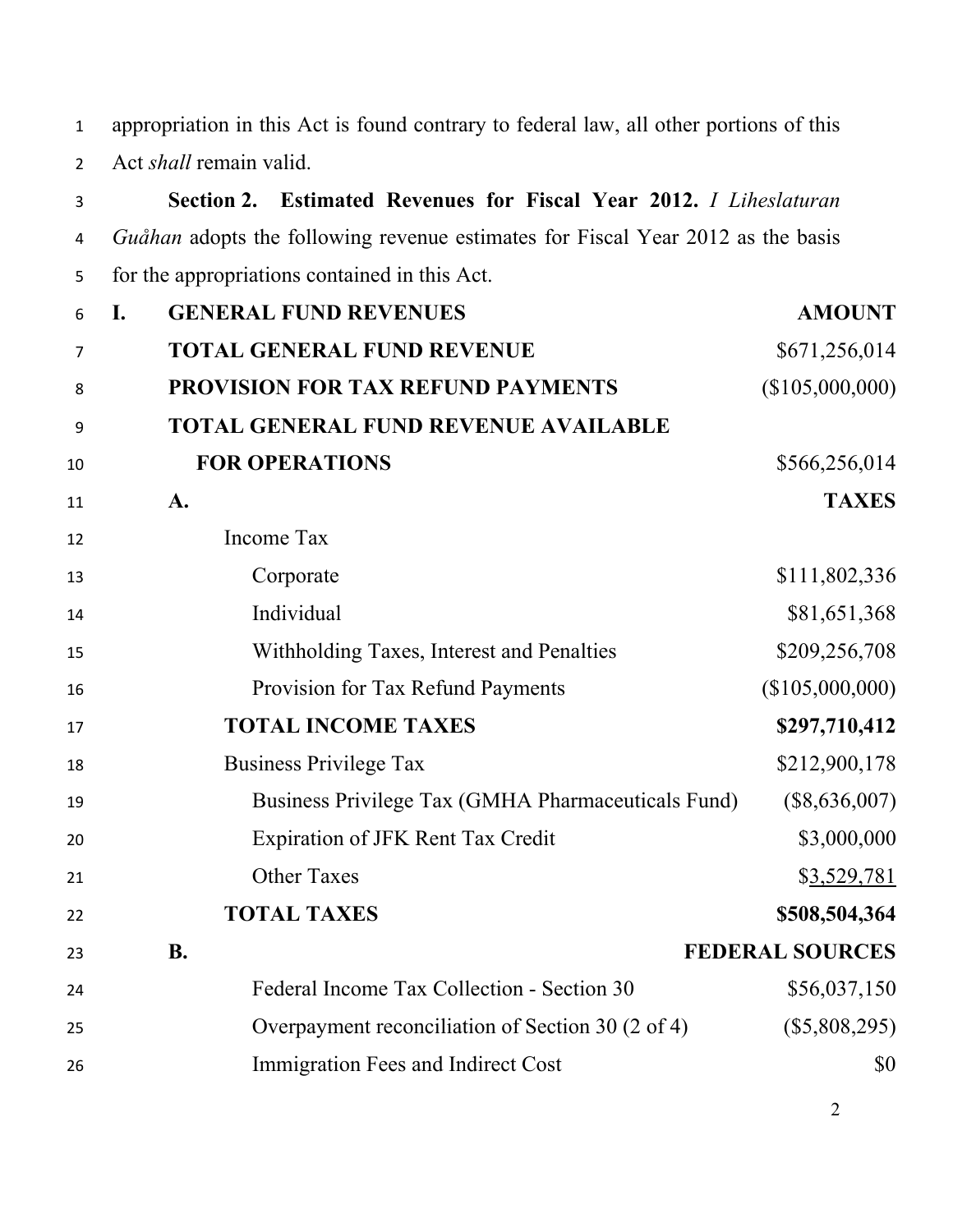| $\mathbf{1}$   |                | <b>TOTAL FEDERAL SOURCES</b>                                              | \$50,228,855     |
|----------------|----------------|---------------------------------------------------------------------------|------------------|
| $\overline{2}$ | $\mathbf{C}$ . | <b>USE OF MONEY AND PROPERTY</b>                                          | \$672,804        |
| 3              | D.             | LICENSES, FEES, AND PERMITS                                               |                  |
| 4              |                | Licenses, Fees and Permits                                                | \$5,547,355      |
| 5              |                | Licenses, Fees and Permits (Better Public Service Fund)                   | $(\$547,542)$    |
| 6              |                | <b>TOTAL LICENSES, FEES AND PERMITS</b>                                   | \$4,999,813      |
| 7              | Е.             | <b>DEPARTMENT CHARGES</b>                                                 | \$1,850,178      |
| 8              |                | TOTAL GENERAL FUND NET REVENUE COLLECTIONS                                | \$671,256,014    |
| 9              |                | <b>2% GENERAL FUND RESERVE</b>                                            | $(\$11,325,120)$ |
| 10             |                | (Appropriations Cap of 98% of General Fund Revenue; §22436, Chapter 22 of |                  |
| 11             |                | Title 5 GCA)                                                              |                  |
| 12             |                | <b>TOTAL GENERAL FUND REVENUE</b>                                         |                  |
| 13             |                | <b>AVAILABLE FOR APPROPRIATION</b>                                        | \$554,930,893    |
| 14             |                | <b>II. SPECIAL FUND REVENUES</b>                                          | <b>AMOUNT</b>    |
| 15             |                | A. Air Pollution Control Special Fund                                     | \$192,020        |
| 16             |                | B. Autonomous Agency Collections Fund                                     | \$875,000        |
| 17             |                | C. Better Public Service Fund                                             | \$1,422,747      |
| 18             |                | D. Chamorro Land Trust Operations Fund                                    | \$735,657        |
| 19             |                | E. Corrections Revolving Fund                                             | \$915,203        |
| 20             |                | F. Customs, Agriculture and Quarantine Inspection Services Fund           | \$7,911,999      |
| 21             |                | G. DPW Building and Design Fund                                           | \$504,712        |
| 22             |                | H. Enhanced 911 Emergency Reporting System Fund                           | \$1,608,278      |
| 23             |                | I. Environmental Health Fund                                              | \$738,655        |
| 24             |                | J. Fire, Life and Medical Emergency Fund                                  | \$600,000        |
| 25             |                | K. GMHA Pharmaceuticals Fund                                              | \$8,636,007      |
| 26             |                | L. Guam Board of Accountancy Fund                                         | \$421,600        |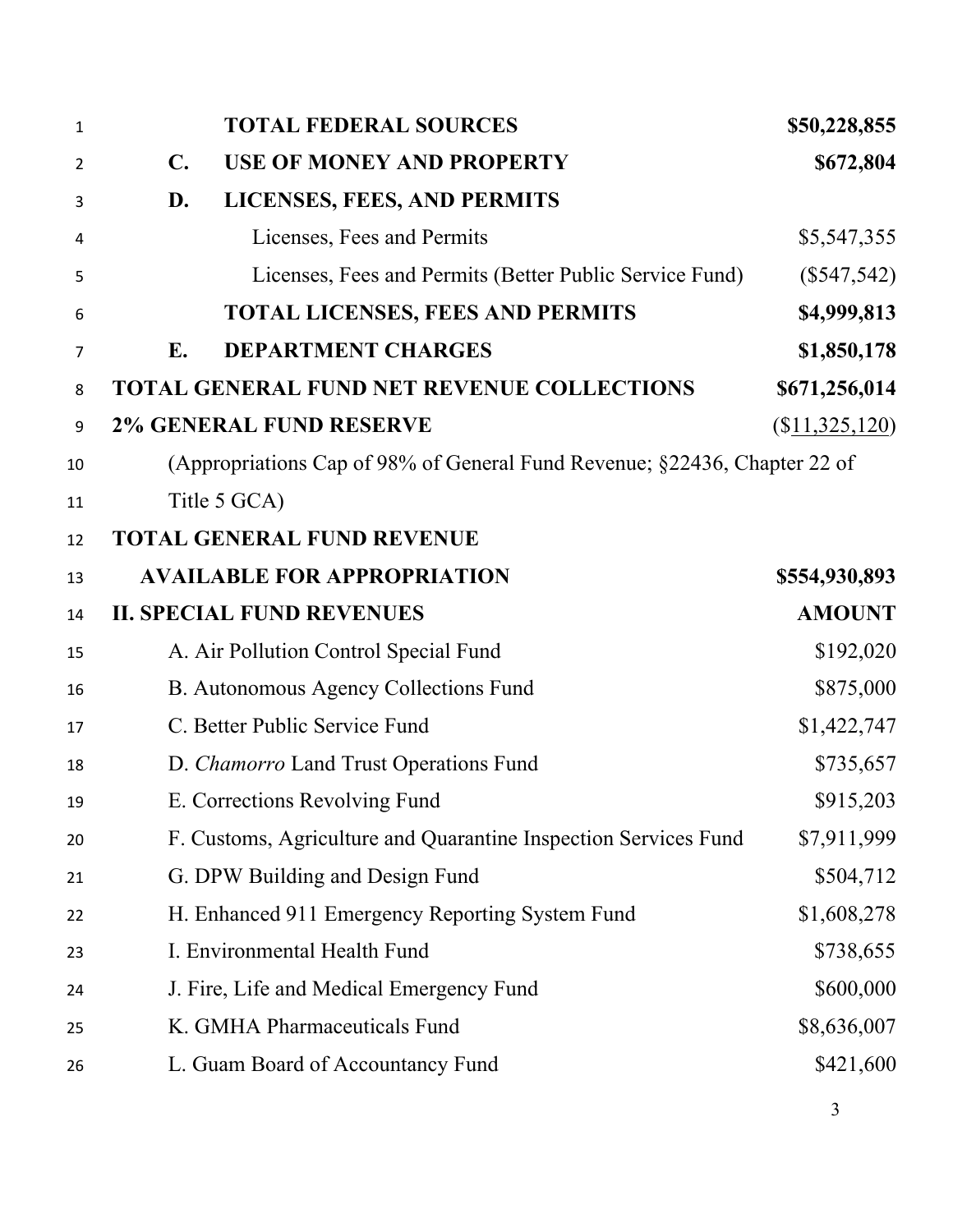| M. Guam Contractors License Board Fund                              | \$852,725     |
|---------------------------------------------------------------------|---------------|
| N. Guam Environmental Trust Fund                                    | \$375,356     |
| O. Guam Highway Fund                                                | \$18,459,079  |
| Guam Highway Fund (Better Public Service Fund)                      | $(\$875,205)$ |
| Guam Highway Fund (Public Transit Fund)                             | $(\$431,092)$ |
| <b>Total Guam Highway Fund</b>                                      | \$17,152,782  |
| P. Guam Plant Inspection and Permit Fund                            | \$83,817      |
| Q. Healthy Futures Fund                                             | \$14,219,231  |
| R. Indirect Cost Fund                                               | \$1,826,894   |
| S. Land Survey Revolving Fund                                       | \$2,885,837   |
| T. Manpower Development Fund                                        | \$2,240,640   |
| U. Police Services Fund                                             | \$581,860     |
| V. Professional Engineers, Architects and Land Surveyors Board Fund | \$244,062     |
| W. Public Recreation Services Fund                                  | \$193,304     |
| X. Public School Library Resources Fund                             | \$652,440     |
| Y. Public Transit Fund                                              | \$431,092     |
| Z. Safe Streets Fund                                                | \$241,000     |
| AA. School Lunch/ Child Nutritional Meal Reimbursement Fund         |               |
| Federal Sources (100% Federal Grant)                                | \$10,069,218  |
| Cash Collection (Department of Education)                           | \$1,095,091   |
| Total School Lunch/ Child Nutritional Meal Reimbursement Fund       | \$11,164,309  |
| AB. Solid Waste Operations Fund                                     | \$13,781,645  |
| AC. Street Light Fund                                               | \$3,473,531   |
| AD. Tax Collection Enhancement Fund                                 | \$696,830     |
| AE. Territorial Education Facilities Fund                           | \$21,619,104  |
| AF. Tourist Attraction Fund                                         | \$23,160,585  |
|                                                                     |               |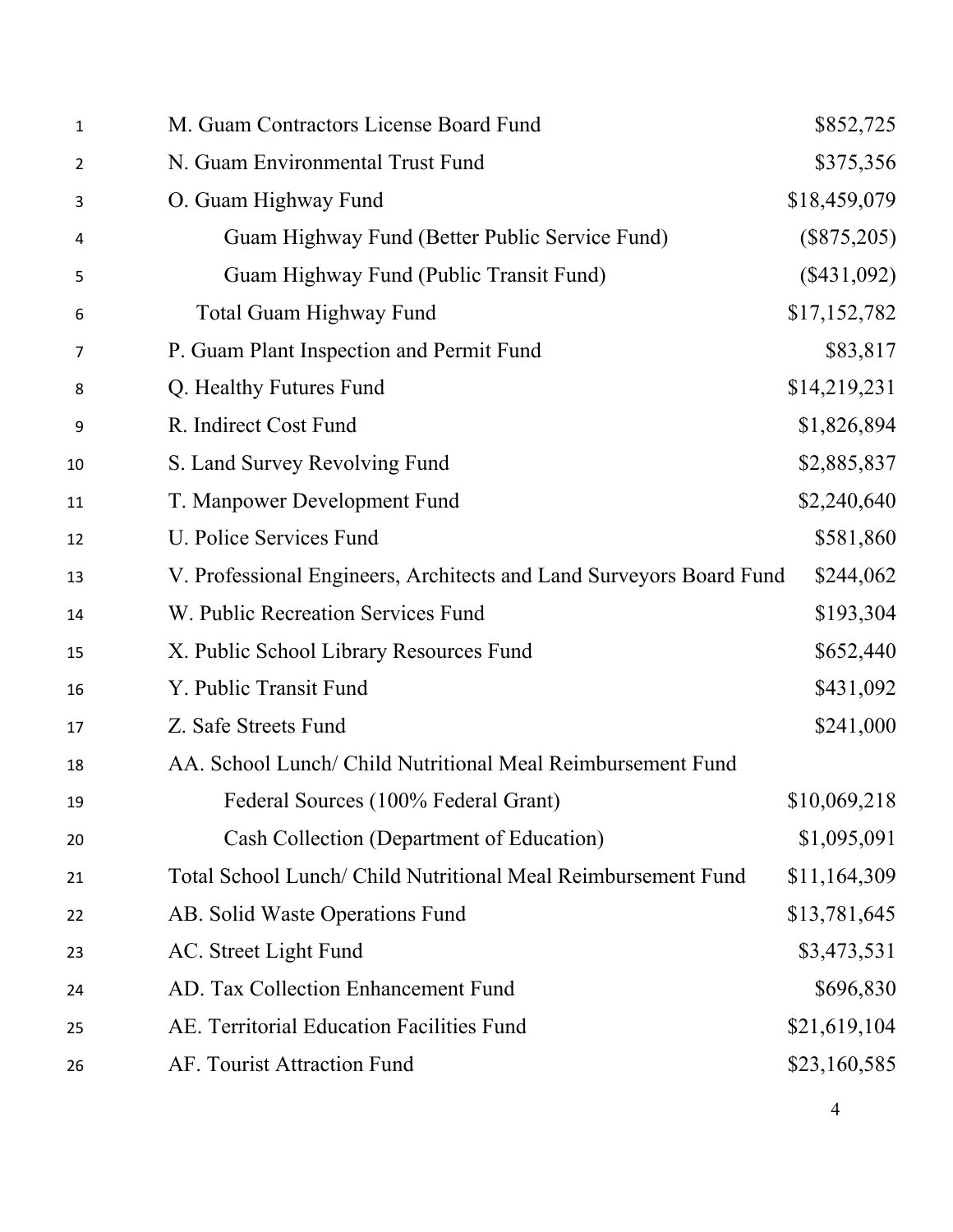| $\mathbf{1}$   | AG. Water Protection Fund                                              | \$71,672         |
|----------------|------------------------------------------------------------------------|------------------|
| $\overline{2}$ | AH. Water Research and Development Fund                                | \$76,975         |
| 3              | <b>TOTAL SPECIAL FUND REVENUE</b>                                      | \$140,587,569    |
| 4              | FEDERAL MATCHING GRANTS-IN-AID<br>Ш.                                   |                  |
| 5              | <b>Federal Grants-in-Aid Requiring Local Match:</b>                    |                  |
| 6              | A. Agriculture                                                         | \$279,000        |
| $\overline{7}$ | <b>B.</b> Guam Community College                                       | \$1,471,408      |
| 8              | C. Guam Council on the Arts and Humanities Agency                      | \$300,000        |
| 9              | D. Guam Fire Department                                                | \$102,000        |
| 10             | E. Guam Police Department                                              | \$726,136        |
| 11             | F. Department of Integrated Services for Individuals with Disabilities | \$2,052,208      |
| 12             | G. Department of Labor                                                 | \$42,100         |
| 13             | H. Office of the Attorney General                                      | \$6,392,529      |
| 14             | I. Department of Mental Health and Substance Abuse                     | \$225,862        |
| 15             | J. Department of Military Affairs                                      | \$1,547,700      |
| 16             | K. Department of Public Health and Social Services                     | \$24,752,122     |
| 17             | L. University of Guam                                                  | \$2,943,706      |
| 18             | TOTAL FEDERAL MATCHING GRANTS-IN-AID REVENUES                          | \$40,842,272     |
| 19             | <b>IV. REVENUE AVAILABLE FOR OPERATIONS SUMMARY:</b>                   |                  |
| 20             | TOTAL GENERAL FUND REVENUE                                             | \$671,256,014    |
| 21             | PROVISION FOR TAX REFUND PAYMENTS                                      | (\$105,000,000)  |
| 22             | 2% GENERAL FUND RESERVE                                                | $(\$11,325,120)$ |
| 23             | <b>TOTAL GENERAL FUND REVENUE</b>                                      |                  |
| 24             | <b>AVAILABLE FOR APPROPRIATION</b>                                     | \$554,930,894    |
| 25             | <b>TOTAL SPECIAL FUND REVENUE</b>                                      | \$140,587,569    |
| 26             | <b>TOTAL FEDERAL MATCHING GRANTS-IN-AID REVENUES</b>                   | \$40,842,272     |
|                |                                                                        |                  |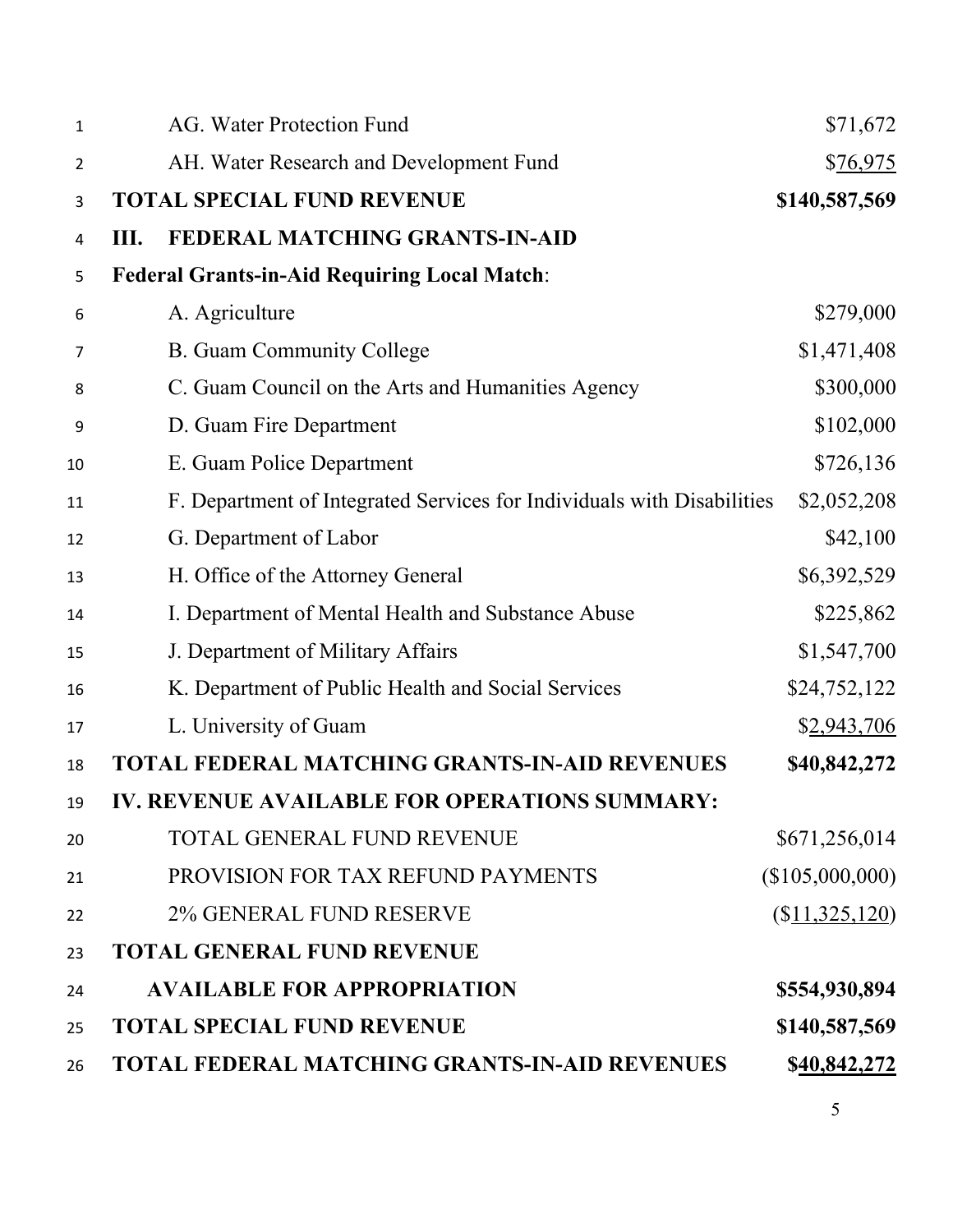**GRAND TOTAL \$736,360,735** 

# **Section 3. Authorization to Pay and Prioritize the Payment of Tax Refunds by Enacting an Income Tax Payment System.**

 **(a)** Prioritization of Additional Child Tax Credit (ACTC) Reimbursements. The Provisional Set Aside for tax refunds includes the Additional Child Tax Credit (ACTC), which is a refundable tax credit that is reimbursed to Guam by the Federal Government after refund payments are made to Guam taxpayers that claim the ACTC. Lack of prioritization of ACTC refund payments creates lost opportunity for Guam to receive reimbursed ACTC funds that can then be used to pay more refunds or support the operations of the government.

 **(b)** Prioritization of Earned Income Tax Credit Data. For future planning purposes, by December 31, 2011, the Director of the Department of Revenue and Taxation shall provide a report to I Maga'låhen Guåhan and the Speaker of I Liheslaturan Guåhan certifying the total amount of EITC paid for each tax year and fiscal year dating back to Fiscal Year 2003. The report shall include the total number of EITC recipients categorized within the standard income brackets used by the IRS for reporting purposes.

 **(c)** Prioritization of Tax Refund Payments and Status Report Requirement.

Emergency Refunds:

22 2010 and Prior Emergency A Status Returns \$10,000,000

 **(1)** Emergency refunds may be paid at any time during the Fiscal Year 2012 and are subject to the prioritization of return status designation and amounts.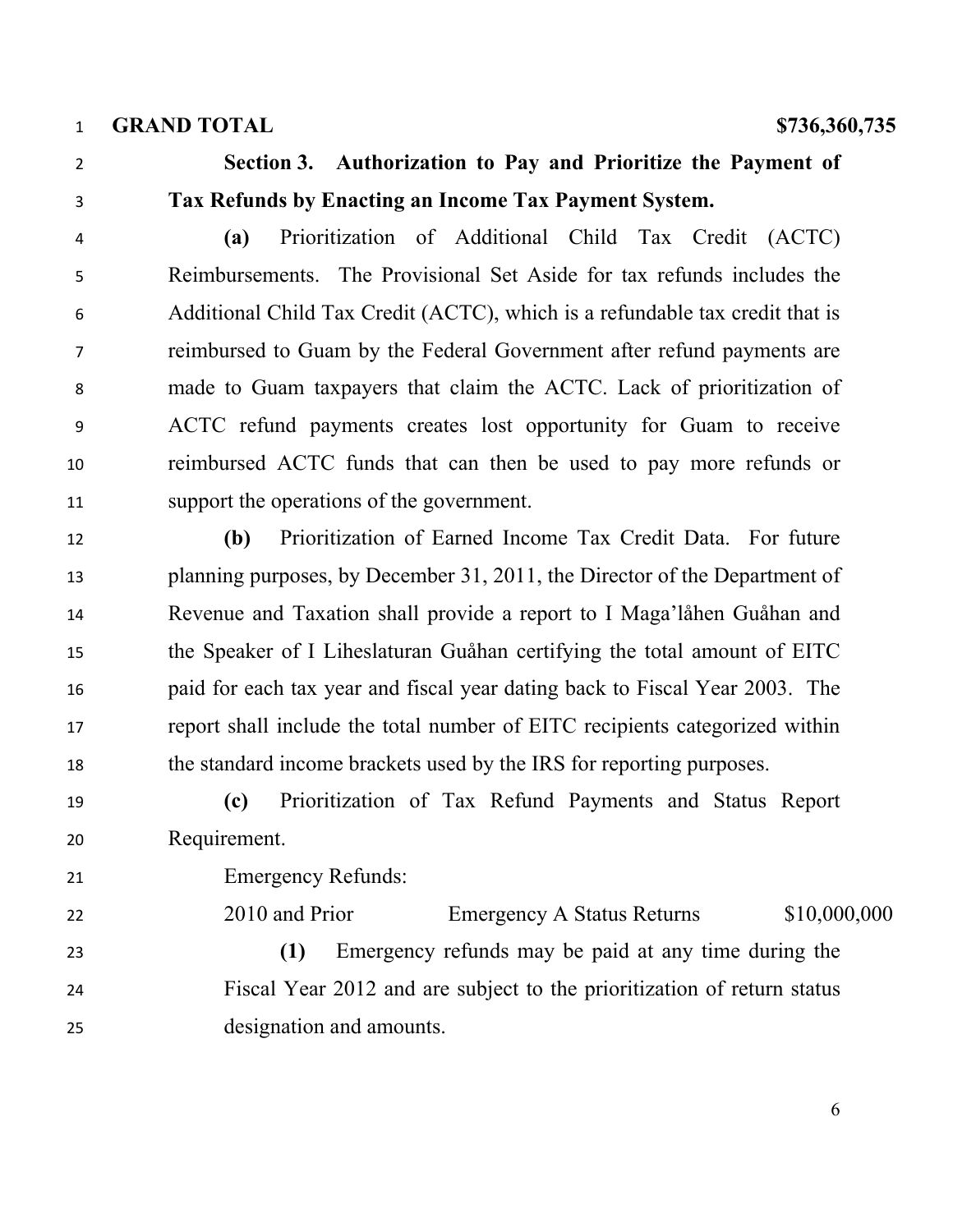**(2)** The Director of the Department of Revenue and Taxation shall submit a status report to I Maga'låhen Guåhan and the Speaker of I Liheslaturan Guåhan by the 20th of each month that contains the number of tax refunds paid and amounts by each return status designation group.

- **Section 4. Prioritization of Revenue Collections in Excess of**
- 

# **Monthly Collections. (a)** Income Tax Refunds.

 **(1)** Within thirty (30) days upon enactment of this Act, the Department of Revenue and Taxation shall provide a full accounting of the total income tax liability of the government and shall be submitted to I Maga'låhen Guåhan and the Speaker of I Liheslaturan Guåhan.

 **(2)** The Director of the Bureau of Budget and Management Research shall create a General Fund twelve (12) month revenue budget based on the revenue estimates in Chapter I, Section 2, relative to a statistical weighting of historical collections by month by collection category in the General Fund Combined Comparative Statement of Revenues report. The report shall be submitted to I Maga'låhen Guåhan and the Speaker of I Liheslaturan Guåhan within thirty (30) days upon enactment of this Act.

 **(3)** Notwithstanding any other provision of law, monthly revenue collections in excess of the monthly revenue budget in Chapter I, Section 6(b)(2) of this Act from the categories defined in Chapter I, Section 6(b)(4) of this Act as Income Tax revenues are hereby appropriated for the payment of tax liabilities defined as: (A)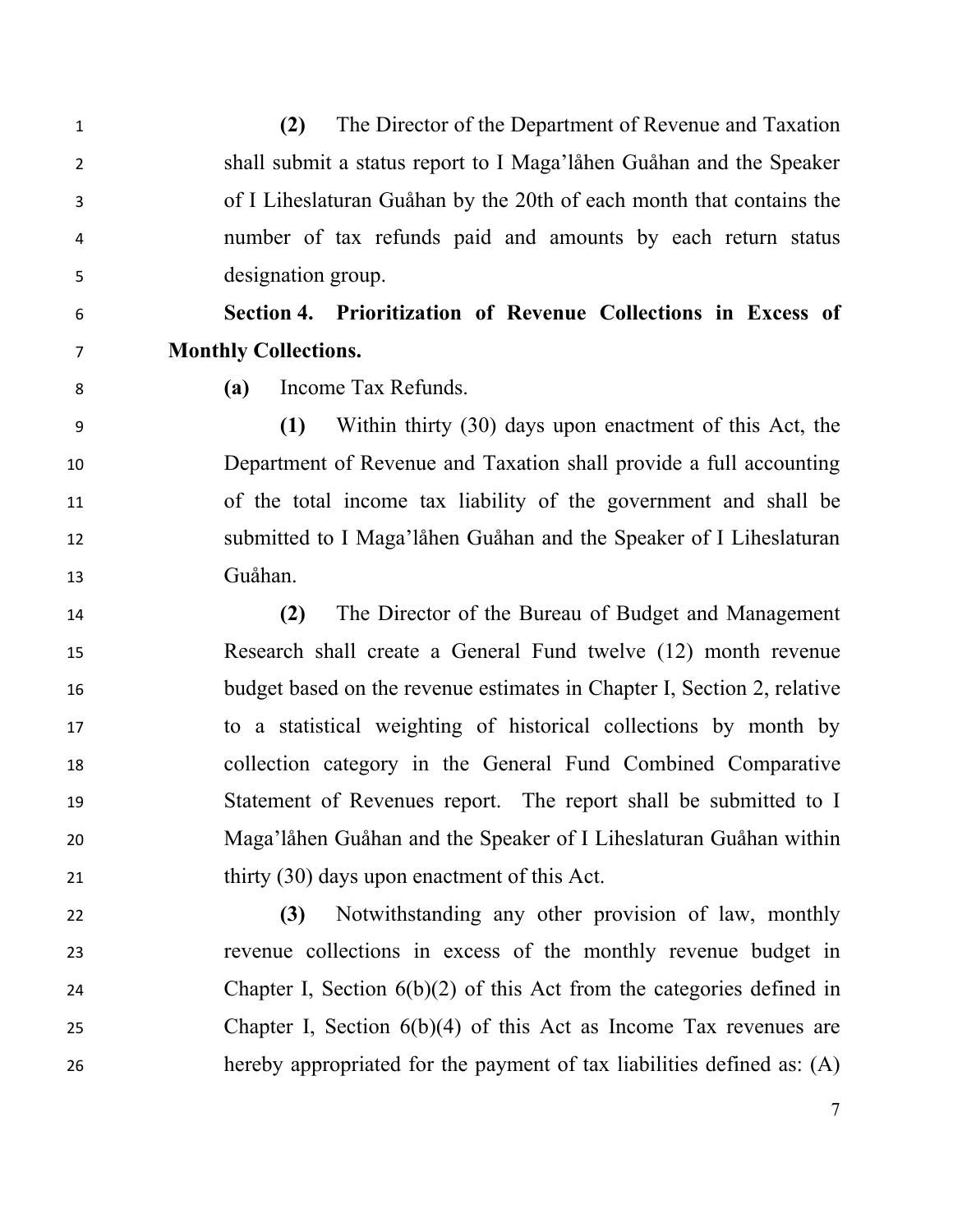Individual Income Tax Refund and Interest payment; and (B) Corporate Income Tax Refund and Interest payment, and hereby prioritized according to Chapter I, Section 3(c) of this Act.

 **(4)** Available excess General Fund tax revenues are available for expenditure when no third party claims, pledges, encumbrances, appropriations, or liens exist against such excess General Fund tax revenues. If any outside party asserts claims over such resources, the matter shall be resolved at the appropriate legal jurisdiction.

 **(5)** The identification and recordation of available excess revenues shall be performed by the Department of Administration, in coordination with the Bureau of Budget and Management Research and the Department of Revenue and Taxation.

 **(6)** Thirty (30) days after the close of the current fiscal year, the Department of Administration shall provide a detailed reconciliation of the payment of income tax refunds through available excess revenues for the current fiscal year to I Maga'låhen Guåhan and the Speaker of I Liheslaturan Guåhan.

Section 5. Prior Year Obligations and Future Obligation Proposals.

 **(a)** Excess Available General Fund Tax Revenue. Notwithstanding any other provision of law, monthly revenue collections in excess of the monthly revenue budget in Chapter I, Section 4(a)(2) of this Act from the categories defined in Chapter I, Section 5(b) of this Act as General Fund Tax revenues shall be appropriated for the payment of Prior Year Obligations and Future Obligation Proposals as defined and prioritized below: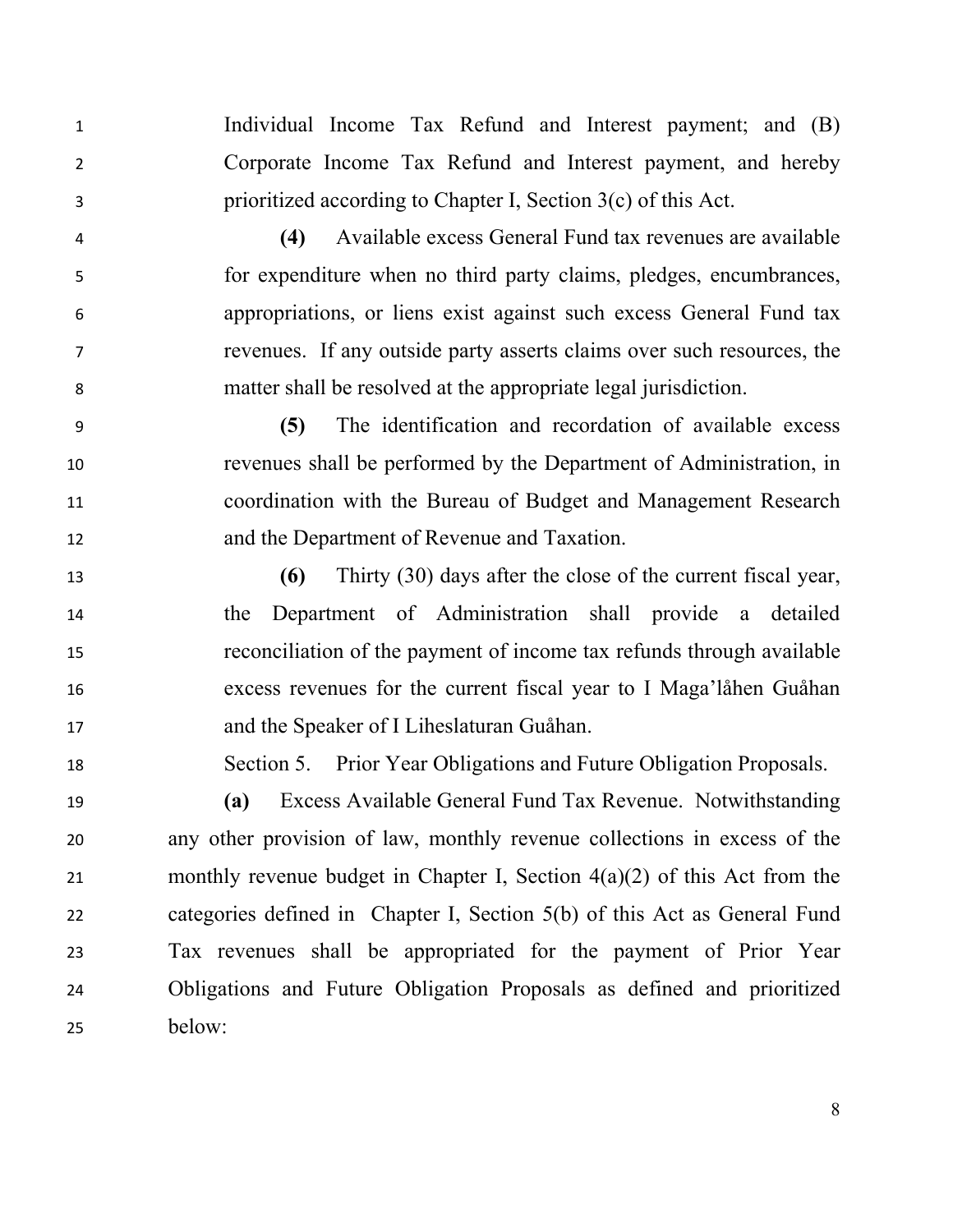**(1)** Fifty percent (50%) of all excess collections identified in Chapter I, Section 5(c) of this Act shall be appropriated for payment of principal and interest obligations pursuant to Rios v. Camacho, Superior Court No. SP0206-93.

 **(2)** Forty percent (40%) of all excess collections identified in Chapter I, Section 5(c) of this Act shall be appropriated for payment of principal and interest obligations pursuant to Guam Federation of Teachers v. Government of Guam, et. al., Superior Court Case No. SP 0009-07.

 **(3)** Five percent (5%) of all excess collections identified in Chapter I, Section 5(c) of this Act shall be appropriated for payment of principal interest of prior year obligations to any employees identified in the report outlines in Chapter I, Section 7(b) of this Act.

 **(4)** Five percent (5%) of all excess collections identified in Chapter I, Section 5(c) of this Act shall be appropriated for payment of principal and interest of prior year obligations to all other claimants identified in the report outlined in Chapter I, Section 7(b) of this Act

 **(b)** General Fund Tax Revenue revenues are defined as revenues reported by the Department of Administration on cash basis for the General Fund. Available revenues for the purpose of this Act represent cash or cash instruments with a maturity term of less than ninety (90) days that are available and earned by the government of Guam within the current fiscal year.

 **(c)** Excess General Fund tax revenues are available for expenditure when no third party claims, pledges, encumbrances, appropriations, or liens exist against such excess General Fund tax revenues. If any outside party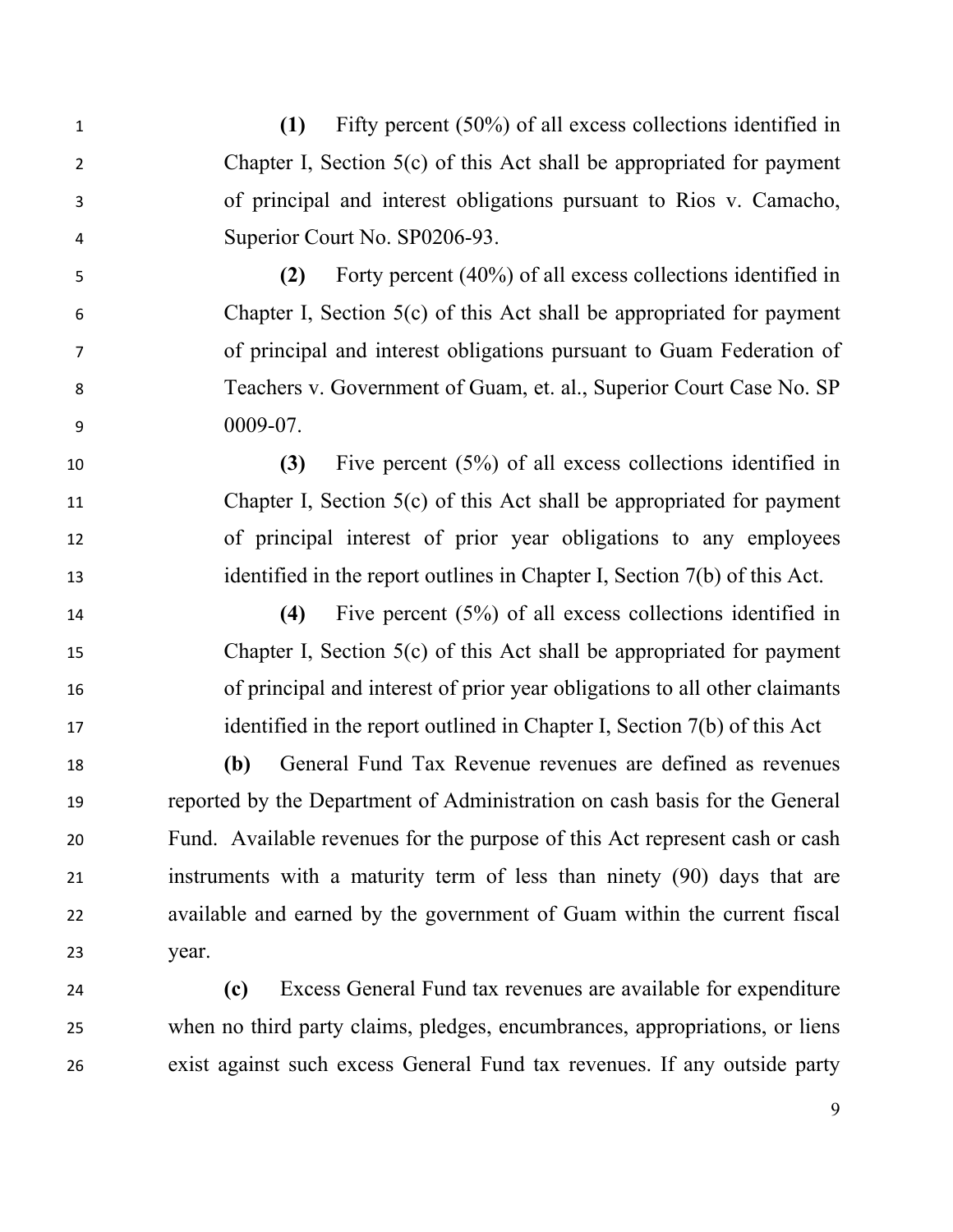asserts claims over such resources, the matter shall be resolved at the appropriate legal jurisdiction.

 **(d)** The identification and recordation of excess revenues shall be performed by the Department of Administration and shall provide any additional reports requested by the Office of Finance and Budget should the reporting requirements outlined in Chapter I, Section 4(a)(5) of this Act not provide adequate information to ascertain excess General Fund tax revenue. Excess revenues identified in Chapter I, Section 5(c) of this Act shall be disbursed the Department of Administration in accordance with the priorities outlined in Chapter I, Section 5(a) of this Act for payment of the prior year obligations.

 **(e)** Thirty (30) days after the close of the current fiscal year, the Department of Administration shall provide a detailed reconciliation of the payment of the prior year obligations through excess General Fund revenues for the current fiscal year to I Maga'låhen Guåhan and the Speaker of I Liheslaturan Guåhan.

 **Section 6. Debt Service Continuing Appropriation.** The following are continuing appropriations for debt service requirements:

 **A. LIMITED OBLIGATION HIGHWAY REFUNDING BOND 2001 SERIES A [\$6,024,425]1/**  (P.L. No. 24-70; due FY 2012 as the final year; source of payment from Liquid Fuel Taxes. L.O. Highway Bond 2001 A Bond Reserve and Bond Funds; not part of adopted revenues. Debt service matures in FY 2012). **1/Guam Highway Fund B. LIMITED OBLIGATION (SECTION 30) BONDS SERIES A, 2001 (SECTION 30 FUNDS) \$9,825,6312/**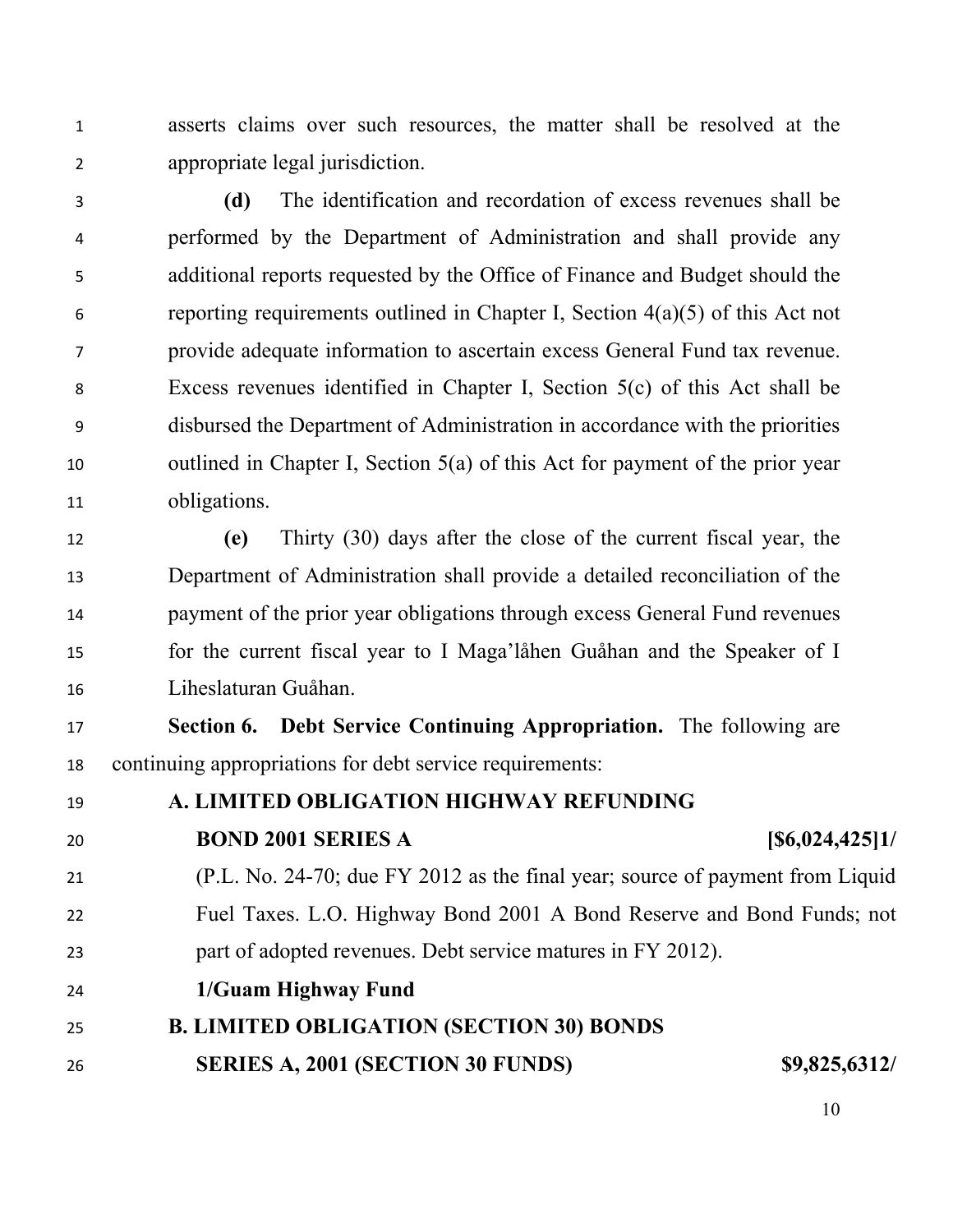| $\mathbf{1}$   | (Water System Revenue Bond; P.L. 26-58, amended by P.L. 26-59; Section 30      |
|----------------|--------------------------------------------------------------------------------|
| $\overline{2}$ | fund pledged; due FY 2012 as final year)                                       |
| 3              | 2/Section 30 Funds (General Fund)                                              |
| 4              | <b>C. 2002 SHORT TERM FINANCING</b>                                            |
| 5              | <b>(SECTION 30 FUNDS)</b><br>\$1,281,8183/                                     |
| 6              | (Line of Credit; P.L. 26-84 amended by P.L. 26-122 and P.L. 26-130; due FY     |
| 7              | 2012 as the final year; source of payment Section 30 Funds)                    |
| 8              | 3/Section 30 Funds (General Fund)                                              |
| 9              | D. LIMITED OBLIGATION HOTEL OCCUPANCY TAX (HOT)                                |
| 10             | <b>REVENUE BONDS, SERIES 2011A</b><br>\$3,801,2874/                            |
| 11             | (Refunding of LO Infrastructure Improvement Bonds, 1997 Series A, acquire,     |
| 12             | construct, or equip a new Guam Museum, projects that benefit the tourism       |
| 13             | industry; payment from the Tourist Attraction Fund, pursuant to P.L. 30-228)   |
| 14             | <b>4/Tourist Attraction Fund</b>                                               |
| 15             | <b>E. 2008 SHORT TERM FINANCING</b><br>\$3,470,8405/                           |
| 16             | (Line of Credit; P.L. 29-69 amended by P.L. 29-82 & P.L. 29-87; due FY 2012)   |
| 17             | as the final year; source of payment General Fund, secondary Section 30 Funds) |
| 18             | 5/General Fund                                                                 |
| 19             | <b>F. GENERAL OBLIGATION BONDS, SERIES 2007 A</b><br>\$7,874,7006/             |
| 20             | (Partial refunding of GOB, 1993 Series A, funding capital projects and certain |
| 21             | obligations of the Government of Guam; due FY 2037 as final year; P.L. 29-19,  |
| 22             | and P.L. 29-21)                                                                |
| 23             | <b>6/General Fund</b>                                                          |
| 24             | <b>G. GENERAL OBLIGATION BONDS, SERIES 1993 A</b><br>\$2,808,2147/             |
|                |                                                                                |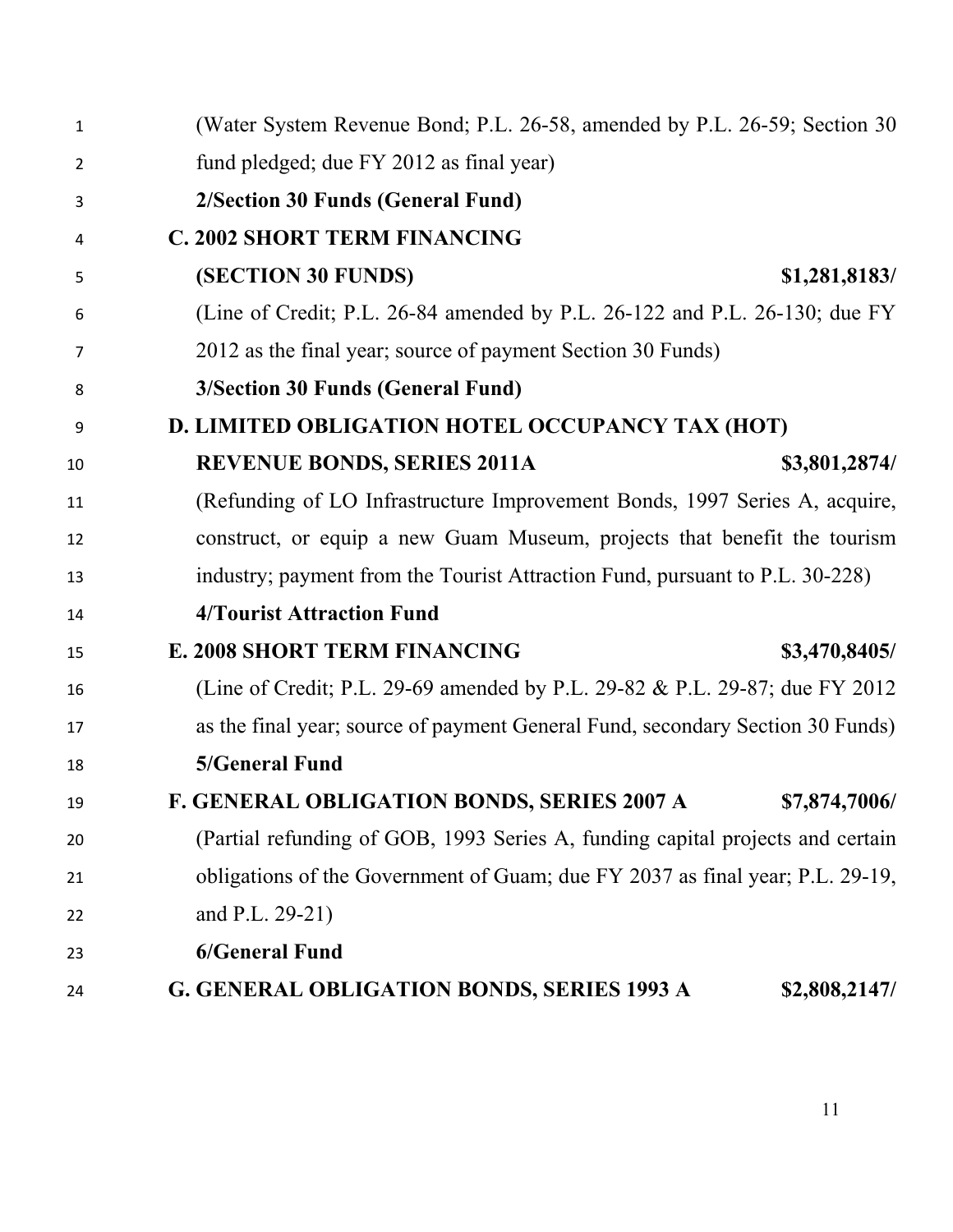| $\mathbf{1}$ | (For education capital projects; Real Property Taxes pledged; due FY 2018 as   |
|--------------|--------------------------------------------------------------------------------|
| 2            | final year; P.L. 29-19 and P.L. 29-21, net of UOG Bond Payment Obligation      |
| 3            | \$2,114,429                                                                    |
| 4            | <b>7/Tourist Attraction Fund</b>                                               |
| 5            | H. LIMITED OBLIGATION (SECTION 30)                                             |
| 6            | <b>BONDS, SERIES 2009A</b><br>\$7,135,0198/                                    |
| 7            | (To finance cost for the new landfill and the closure of Ordot Dump; P.L. 30-1 |
| 8            | amended by P.L. 30-7; Due FY 2035 as final year).                              |
| 9            | <b>8/Solid Waste Operations Fund</b>                                           |
| 10           | I. GENERAL OBLIGATION BONDS, 2009 SERIES A<br>\$21,534,0199/                   |
| 11           | '(To finance certain expenses affecting General Fund Deficit; P.L. 29-113)     |
| 12           | amended by P.L. 30-7; Due FY 2040 as final year)                               |
| 13           | 9/General Fund                                                                 |
| 14           | <b>J. GUAM DEPARTMENT OF EDUCATION (GDOE)</b>                                  |
| 15           | <b>SERIES 2010A, CERTIFICATES OF PARTICIPATION</b>                             |
| 16           | (JOHN F. KENNEDY HIGH SCHOOL PROJECT)<br>\$4,348,43310/                        |
| 17           | (To finance certain expenses affecting General Fund Deficit; P.L. 29-113       |
| 18           | amended by P.L. 30-7; Due FY 2040 as final year)                               |
| 19           | <b>10/General Fund</b>                                                         |
| 20           | <b>GRAND TOTAL DEBT SERVICE</b><br>\$62,079,961                                |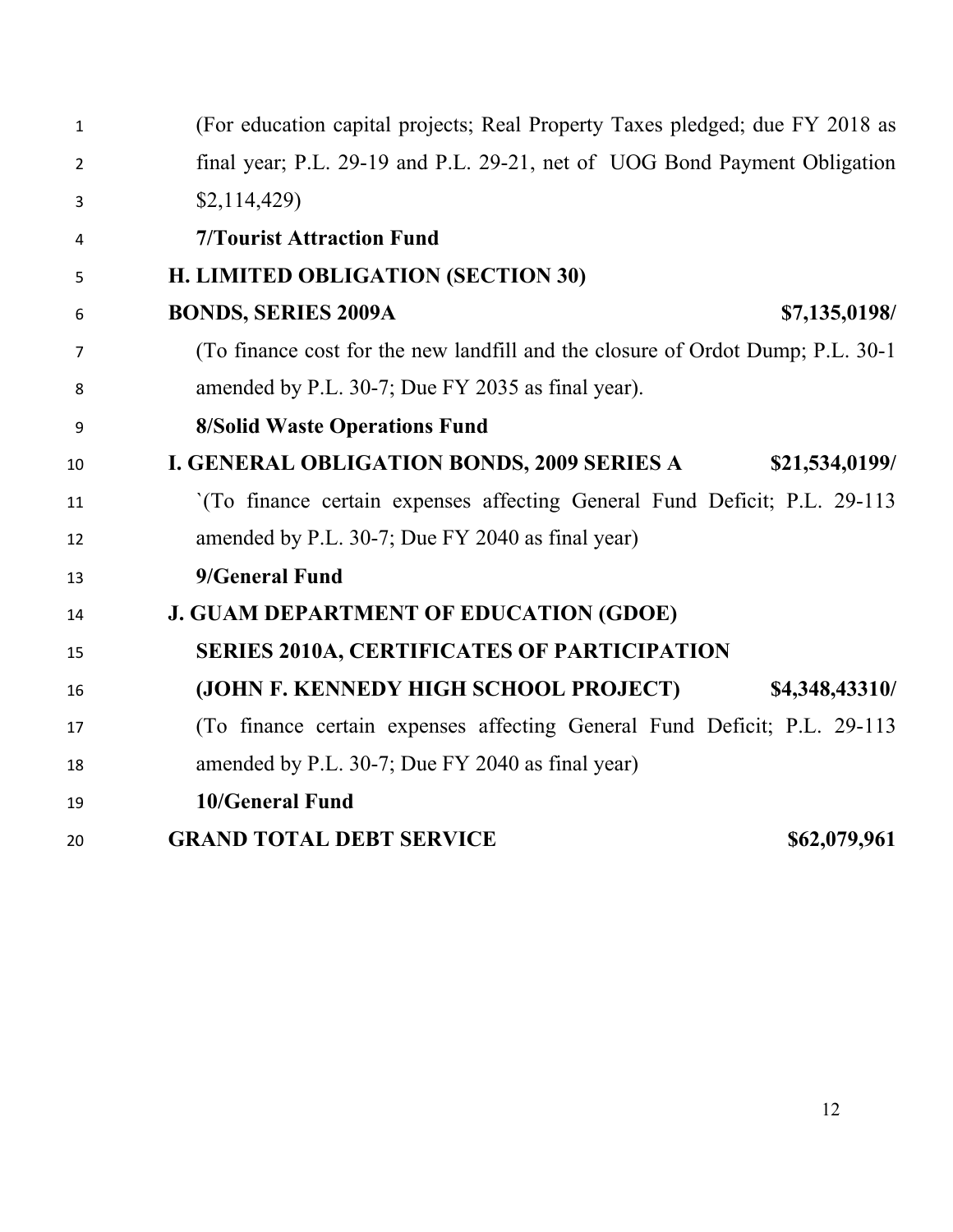# **CHAPTER II**

### **EDUCATION**

## **PART I – GUAM DEPARTMENT OF EDUCATION**

 **Section 1. Legislative Intent.** *I Liheslaturan Guåhan* finds that the Guam Department of Education (GDOE) appropriations for FY 2012 have been duly passed by *I Liheslaturan Guåhan* and enacted into law as Public Law 31-75. The passage and enactment of Public Law 31-75 signifies *I Liheslaturan Guåhan's*  intent in placing education as a priority through providing adequate funding to sustain the operations of the GDOE for FY 2012.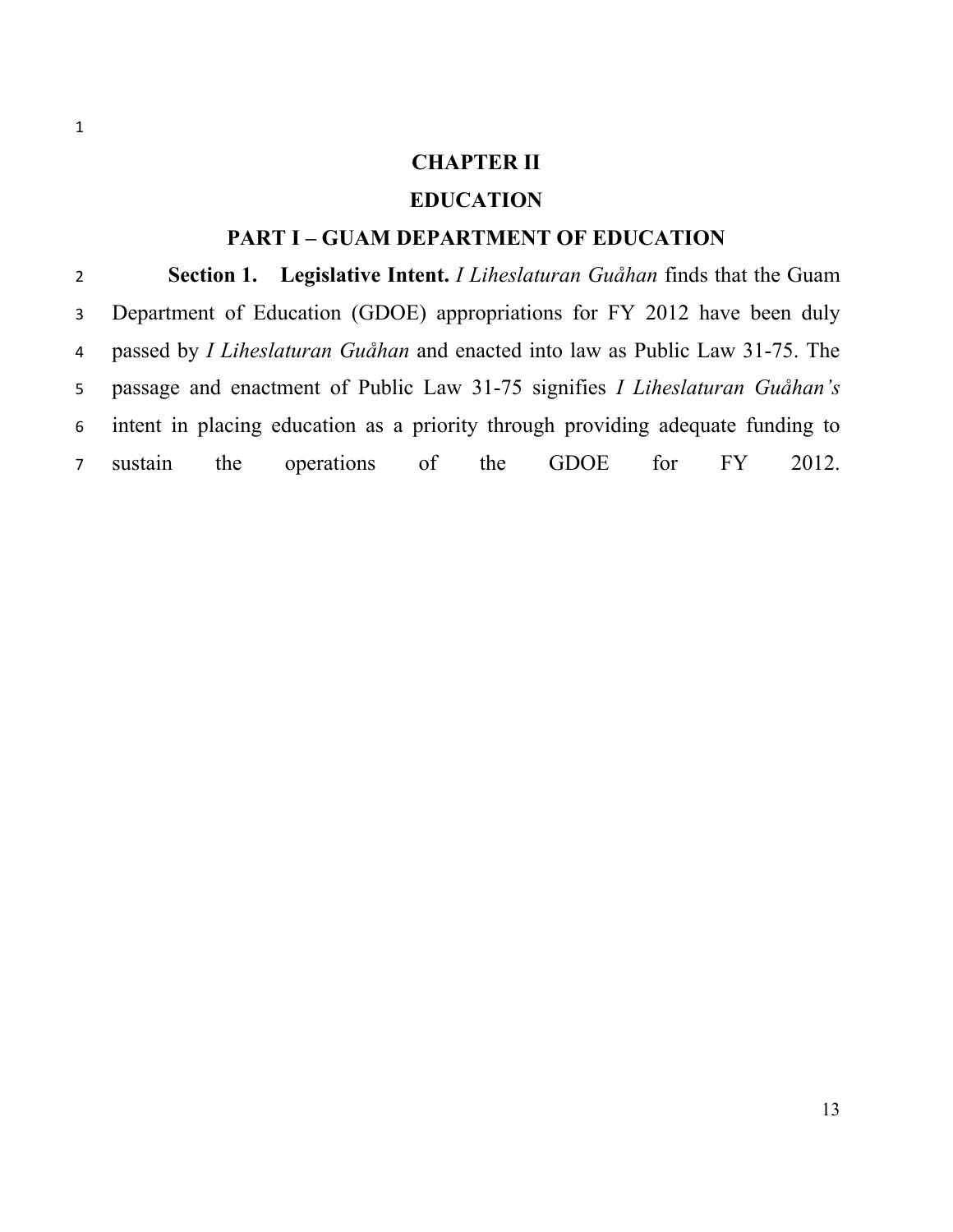#### **CHAPTER II**

#### **PART II – UNIVERSITY OF GUAM**

 **Section 1. Legislative Intent.** It is the intent of *I Liheslaturan Guåhan* to provide a lump sum appropriation to the University of Guam. The funds *shall* be expended in accordance to the budget request submitted and the priorities stipulated by the University of Guam's Board of Regents.

 It is the intent of *I Liheslaturan Guåhan* that external funds available to agencies and departments *shall* be taken into consideration to determine the current appropriation level needed. *I Liheslatura* further intends to maximize the use of these funds and that material external funds received *shall* be used to maximize services and programs of the agencies through pursuit of indirect cost reimbursements to reduce the local funding where applicable.

 **Section 2. Appropriations to the University of Guam.** The amounts in the Subsections below are appropriated from the respective Funds, and for the following purposes, to the University of Guam for Fiscal Year 2012:

 (a) **General Fund Appropriation for Operations**. The sum of Nineteen Million Nine Hundred Fifty-Four Thousand Six Hundred Ninety Dollars (**\$19,954,690**) is appropriated from the General Fund to the University of Guam for its operations in Fiscal Year 2012.

 (b) **Federal Matching Grants-in-Aid.** The sum of Two Million Nine Hundred Forty-Three Thousand Seven Hundred Six Dollars (**\$2,943,706**) is authorized from Federal Matching Grants-in-Aid to the University of Guam for its operations in Fiscal Year 2012.

 (c) **Guam Board of Accountancy Fund Appropriation for Operations.**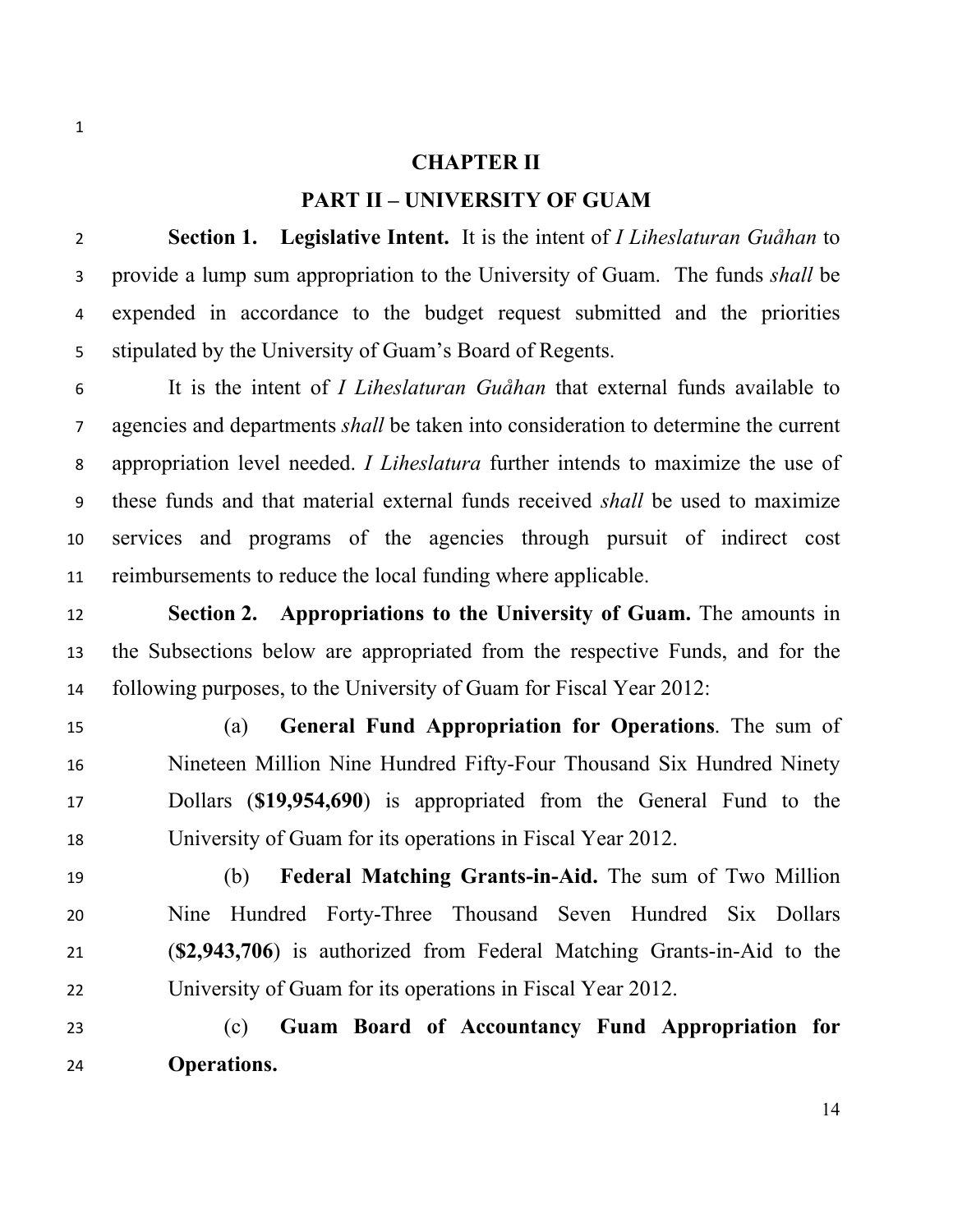(1) The sum of One Million Dollars (**\$1,000,000**) is appropriated from the Unreserved Fund Balance of the Guam Board of Accountancy Fund to the University of Guam for its operations in Fiscal Year 2012.

 (2) The University of Guam and the Guam Board of Accountancy (GBOA) *may* enter into a Memorandum of Understanding allowing the GBOA to make installment payments to the University of Guam over the course of FY 2012, in specific amounts to be agreed-upon by both parties.

 **Section 3. University of Guam for Scholarships and Training Programs.** The following appropriations are made to the University of Guam:

 (a) **Student Scholarships, Financial Assistance Programs and Program Administration.** The sum of Two Million Four Hundred Twenty- Three Thousand One Hundred Thirty-Seven Dollars (**\$2,423,137**) is appropriated from the General Fund to the University of Guam for Fiscal Year 2012 for: Merit Awards, Student Loans, Nursing Training Program, Professional and Technical Awards, Reserve Officer Training Corps (ROTC), Regent Scholarships, Marine Lab Graduate Assistance Programs, Early High School Admission Program, Pedro 'Doc' Sanchez Scholarship Program, John F. Quan Memorial Scholarship Program and the administration of all student financial assistance programs. The President of the University of Guam *shall* allocate this appropriation in order to fund said student scholarships, financial assistance programs and program administration subject to §15113 of Chapter 15, Title 17, Guam Code Annotated. *Not more than* ten percent (10%) of the total appropriation

herein *shall* be used for the administration of all student financial assistance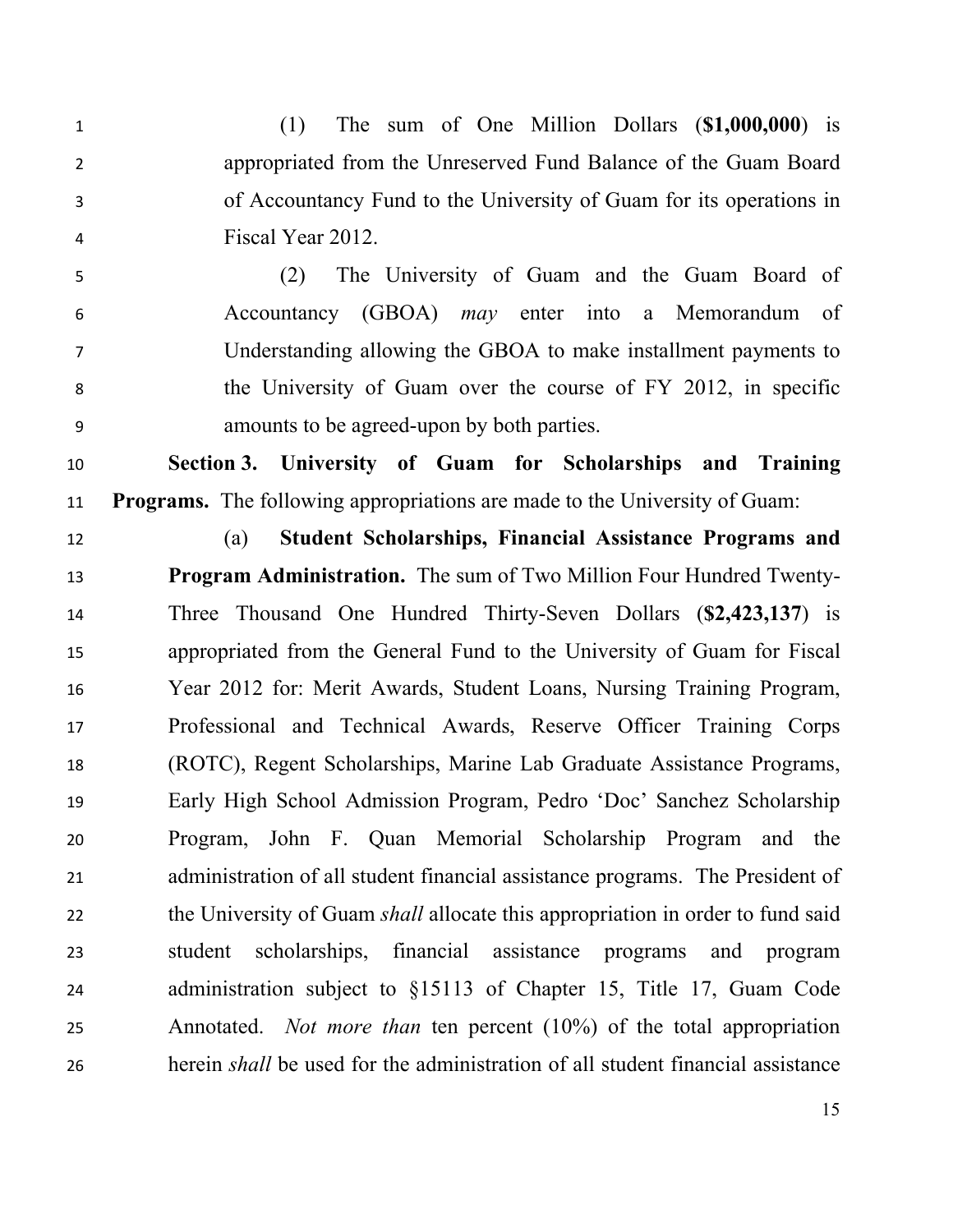programs. The Nursing Training Program *shall* receive *no less than* Five Hundred Thousand Dollars (**\$500,000**) and the Pedro 'Doc' Sanchez Scholarship Program *shall* receive *no less than* Three Hundred Thousand Dollars (**\$300,000**) of the appropriation contained herein, except that *if* a surplus exists, such remaining funds *shall* be distributed to fund other scholarship programs contained in this Subsection.

 For new recipients of the student financial assistance programs contained in this Subsection beginning Academic Year 2012-2013, the stipends awarded in the respective programs *shall* be as follows:

 (1) **Merit Awards**. Award recipients are entitled to a monthly stipend to be disbursed in nine (9) monthly installments during the academic year, as follows: First- and Second-year Students: Two Hundred Dollars (**\$200**) per month; Third- and Fourth-year Students: Four Hundred Dollars (**\$400**) per month; and graduate students: Five Hundred Dollars (**\$500**) per month.

 (2) **Nursing Training Program.** Award recipients are entitled to a monthly stipend to be disbursed in nine (9) monthly installments during the academic year, as follows: First- and Second- year Students: Two Hundred Dollars (**\$200**) per month; Third- and Fourth-year Students: Four Hundred Dollars (**\$400**) per month.

 (b) **Dr. Antonio C. Yamashita Educator Corps.** The sum of One Million One Hundred Seventy Six Thousand Two Hundred Twenty One Dollars (**\$1,176,221**) is appropriated from the General Fund to the University of Guam for Fiscal Year 2012. The President of the University of Guam *shall* disburse, pursuant to the directives and policies of the Educator Corps Council, stipends for the Dr. Antonio C. Yamashita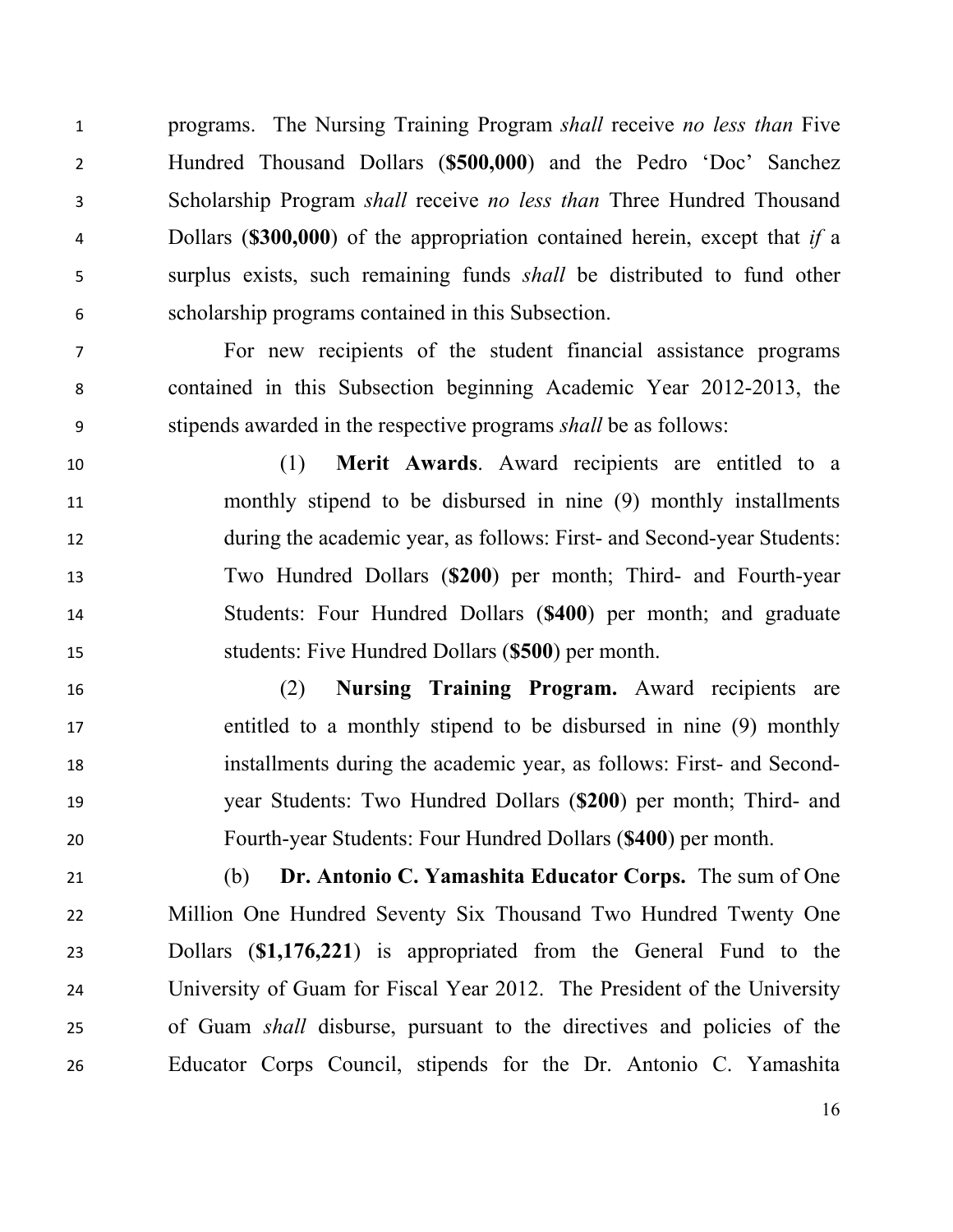Educator Corps, and funds for the administration of said program pursuant to Chapter 18, Title 17, Guam Code Annotated, and §15107 of Title 17 of the Guam Code Annotated, as amended. *Not more than* ten percent (10%) of the total appropriation herein *shall* be used for the administration of this program.

 For new recipients of the Dr. Antonio C. Yamashita Educator Corps awarded beginning Academic Year 2012-2013, stipends *shall* be awarded as follows:

 (1) **Teacher Corps.** Award recipients are entitled to a monthly stipend to be disbursed in nine (9) monthly installments during the academic year, as follows: First- and Second-year Students: Two Hundred Dollars (**\$200**) per month; Third- and Fourth-year Students: Four Hundred Dollars (**\$400**) per month.

 The President of the University of Guam *shall* post on the University of Guam's website all reports mandated by this Act regarding the Dr. Antonio C. Yamashita Educator Corps.

 **Section 4. Appropriation for Aquaculture Development and Training Center.** The sum of One Hundred Twenty Five Thousand Two Hundred Fifty Four Dollars (**\$125,254**) is appropriated from the General Fund to the University of Guam for Fiscal Year 2012 for the *sole* purpose of funding the continued operations of the Aquaculture Development and Training Center. Said funds *shall not* be transferred *or* used for any other purpose.

 **Section 5. Appropriation for WERI's Guam Hydrologic Survey.** The sum of One Hundred Eighty-Two Thousand Six Hundred Ninety-Four Dollars (**\$182,694**) is appropriated from the General Fund to the University of Guam for Fiscal Year 2012 for the *sole* purpose of funding the Guam Hydrologic Survey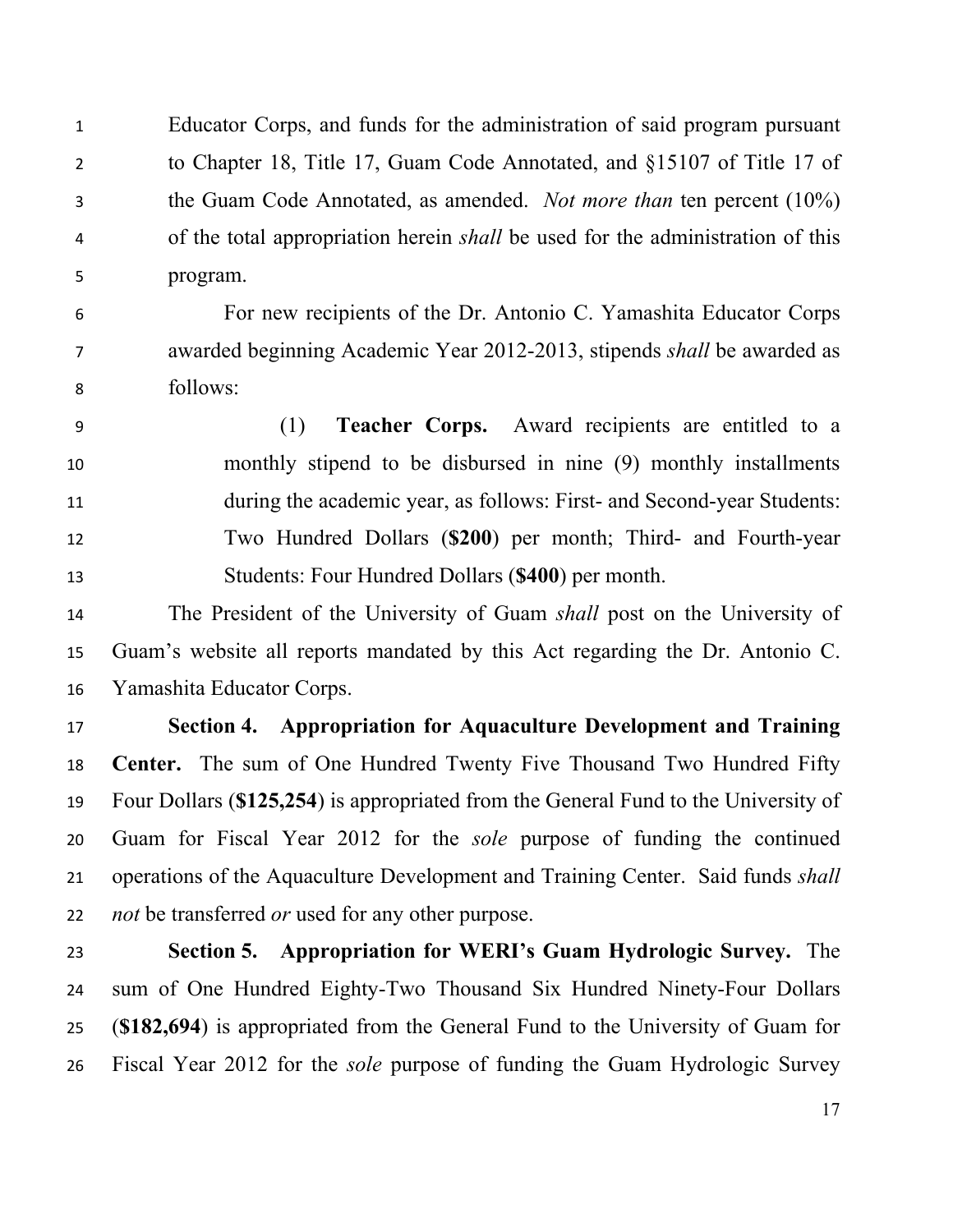(GHS) administered by the Water and Environmental Research Institute of the Western Pacific (WERI). WERI *shall* continue to administer the GHS for those purposes previously established by Guam law. Such funds *shall not* be transferred *or* used for any other purpose.

 **Section 6. Appropriation for WERI's Comprehensive Water Resource Monitoring Program**. The sum of One Hundred Fifty-Five Thousand Six Hundred Twenty-Six Dollars (**\$155,626**) is appropriated from the General Fund to the University of Guam for Fiscal Year 2012 to fund the Water and Environmental Research Institute of the Western Pacific (WERI). Such funds *shall* be used for the sole purpose of matching the Federal funding for the Comprehensive Water Resource Monitoring Program. WERI *shall* continue to administer the Comprehensive Water Resource Monitoring Program for those purposes previously established by Guam law. Such funds *shall not* be transferred *or* used for any other purpose.

 **Section 7. University of Guam for the Northern and Southern Soil and Water Conservation District (SWCD) Program.** The sum of One Hundred Forty Nine Thousand Three Hundred Eighty Four Dollars (**\$149,384**) is appropriated from the General Fund to the University of Guam for the operations and activities of the Northern and Southern Soil and Water Conservation Districts (SWCD) Program for FY 2012, and *shall* be equally divided between the Northern and Southern Soil Conservation Districts. Expenditures from this appropriation *shall* be made upon the approval of the District Directors, with the consent of the SWCD Board and *shall not* require further approval by the University of Guam *or* any other government entity. Such funds *shall not* be transferred *or* used for any other purpose.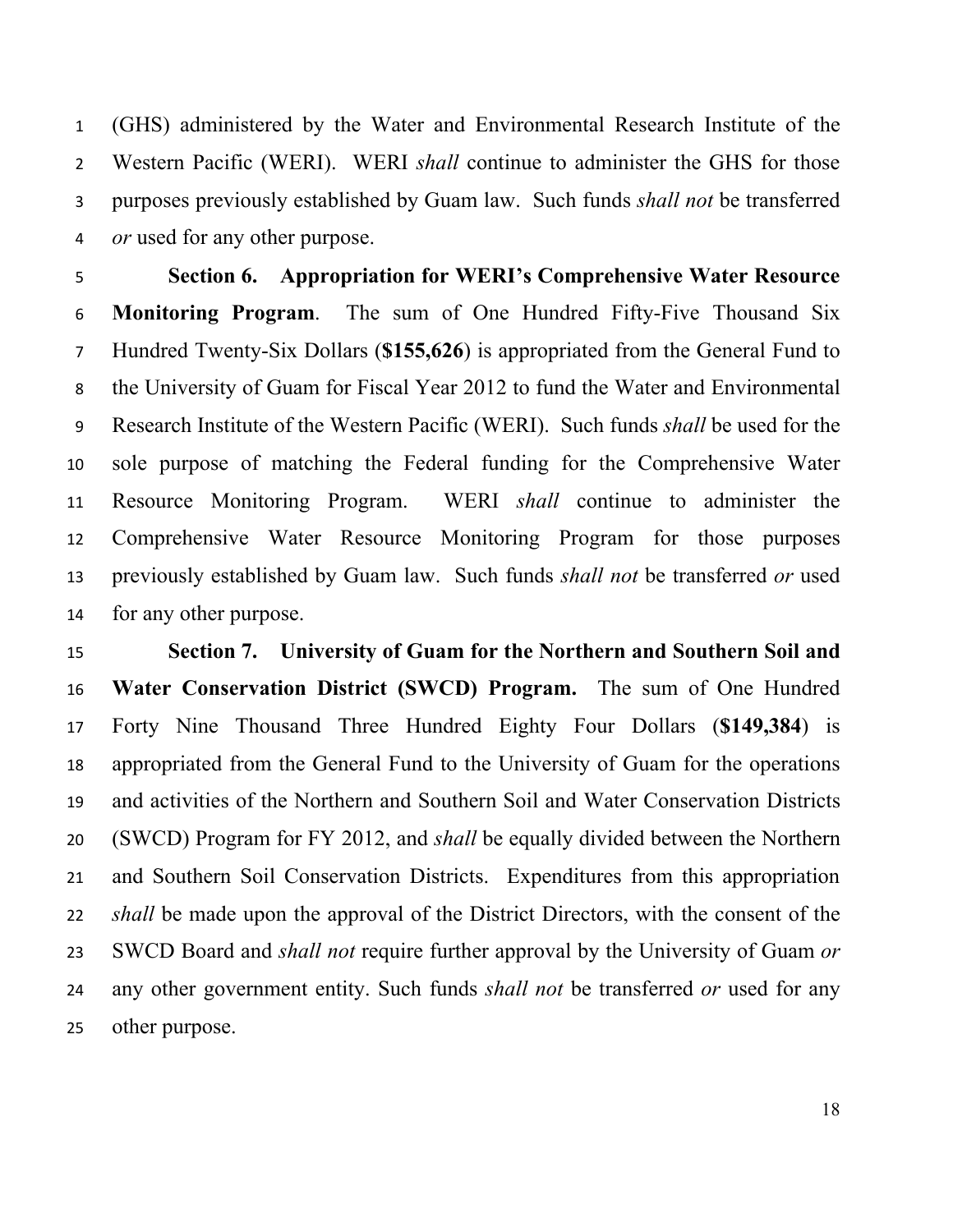**Section 8. University of Guam for KPRG (Public Radio)**. The sum of Eighty Nine Thousand Four Hundred Sixty Seven Dollars (**\$89,467**) is appropriated from the General Fund to the University of Guam for the KPRG Fiscal Year 2012 operations. The President of the University of Guam *shall* disburse the funds to KPRG. *No later than* thirty (30) days after the close of each fiscal quarter of FY 2012, the General Manager of KPRG *shall* submit to the President of the University of Guam, and post on KPRG's website, all reports mandated by this Act.

 **Section 9. Appropriation to the Guampedia Foundation.** The sum of One Hundred Forty Thousand Dollars (**\$140,000**) is appropriated from the Tourist Attraction Fund to the University of Guam for the operations of the Guampedia Foundation. Notwithstanding the general provisions of §30107.1 of Title 11, Guam Code Annotated, and this Act, this appropriation *shall* continue to be available until expended.

 **Section 10. University of Guam Capital Improvements Fund Continuing Appropriation**. The sum of Five Hundred Thousand Dollars (**\$500,000**) is appropriated from the Guam Highway Fund to the University of Guam Capital Improvements Fund for the purpose of paying for the debt service pursuant to §16132, Chapter 16 of Title 17, Guam Code Annotated.

 **Section 11. Program Revenue and Expenditure Reports.** *No later than* thirty (30) days after the end of each fiscal quarter, the President of the University of Guam *shall* post on the University of Guam's website and submit to *I Maga'låhen Guåhan* and the Speaker of *I Liheslaturan Guåhan* quarterly program revenue and expenditure reports, in a Microsoft Excel file and written report, for the Aquaculture Development and Training Center, WERI Guam Hydrologic Survey, WERI Comprehensive Water Resource Monitoring Program, Northern and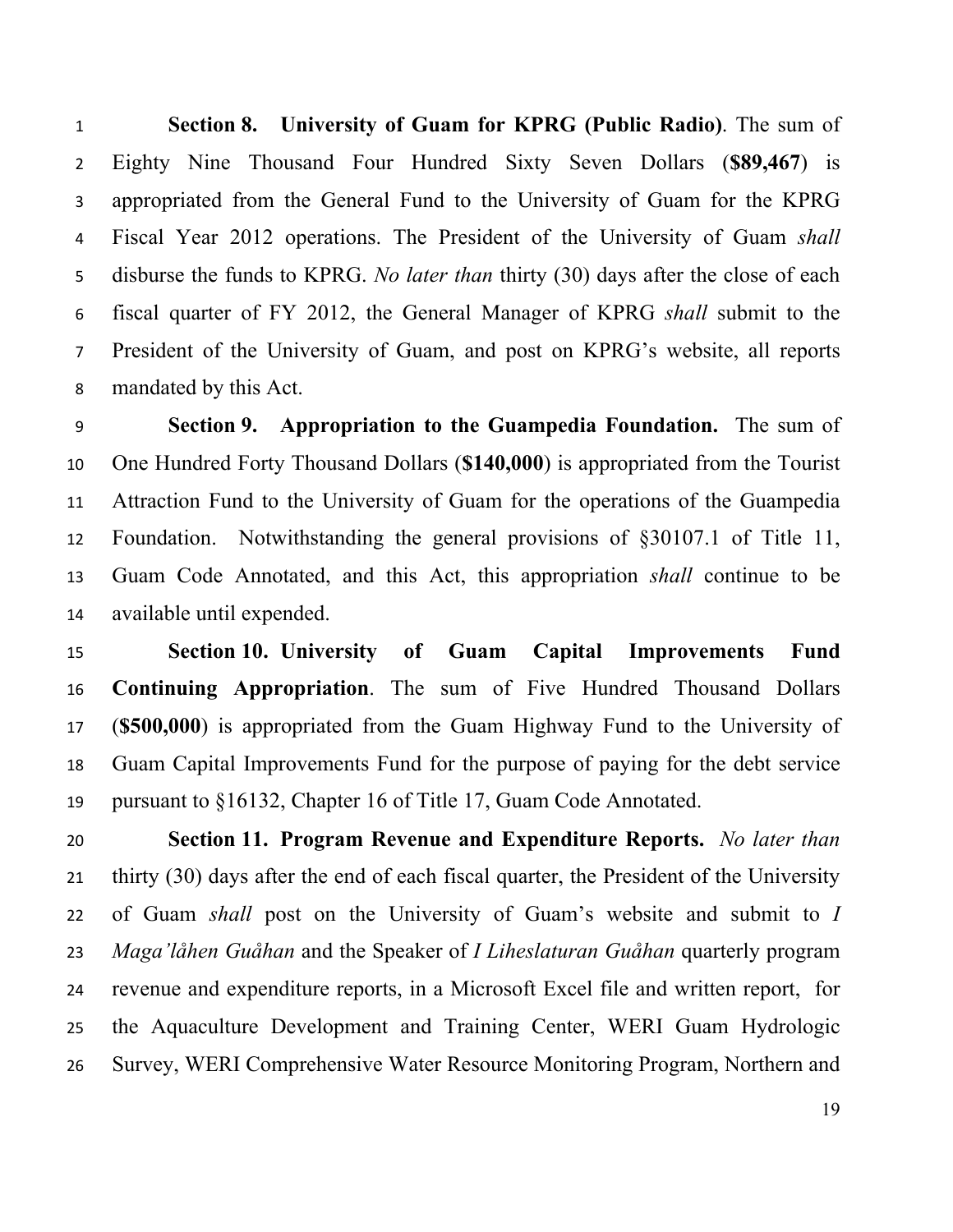Southern Soil and Water Conservation District Programs, and KPRG. Said reports *shall* be in the format of basic financial statements *or* such format as may be prescribed by *I Liheslaturan Guåhan*.

 **Section 12. Program Annual Reports.** The President of the University of Guam *shall* post on the University of Guam's website and *shall* submit to *I Maga'låhen Guåhan* and the Speaker of *I Liheslaturan Guåhan*, in a Microsoft Excel file and written report, annual reports for: the Aquaculture Development and Training Center, the WERI Guam Hydrologic Survey, the WERI Comprehensive Water Resource Monitoring Program, the Northern and Southern Soil and Water Conservation District Programs and KPRG. At a minimum, said reports *shall* include: program mission statements, objectives, sources of revenue, expenditures by budget classification, number of employees, contracts, and *shall* describe program accomplishments in the fiscal year reported.

 **Section 13. Scholarships, Financial Assistance and Other Reports.** Sixty (60) days after the end of Fiscal Year 2012, the President of the University of Guam *shall* submit to *I Maga'låhen Guåhan* and the Speaker of *I Liheslaturan Guåhan*, in a Microsoft Excel file and written report, and post on the University of Guam's website, a report of expenditures from appropriations made in this Act for student scholarships, student financial assistance, the Dr. Antonio C. Yamashita Educator Corps, and the Educator Corps Council. Said report *shall* include each program's name, the number of scholarships *or* loans issued by each program, the name of the recipients awarded by each program, the university or college each award recipient is attending by each program, the date the scholarship *or* loan was awarded by each program, the anticipated date of cohort graduation by each program, the total amount of awards *or* loans, the total amount of loans repaid to date by each program, the balance of the outstanding awards *or* loans by each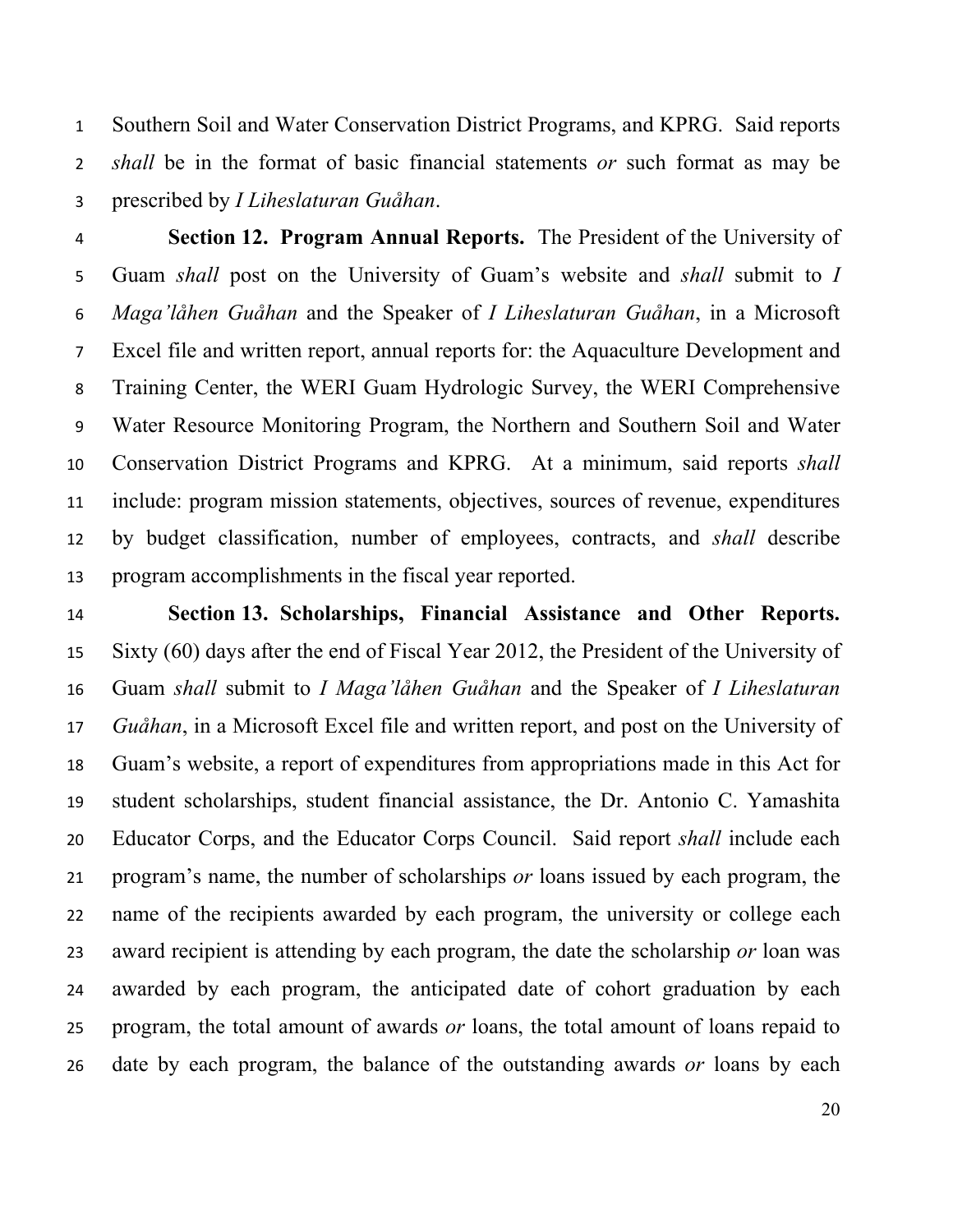program, the amount of collections to date for outstanding loans and repayments due by each program, the number of awards for each field of study by each program, and the number of recipients working to complete their academic and financial obligations by each program.

 **Section 14. Appropriation to the Guam Cancer Trust Fund.** The sum of Seven Hundred Ten Thousand Nine Hundred Sixty-Two Dollars (**\$710,962**) is appropriated from the Healthy Futures Fund to the University of Guam for the administration of the Guam Cancer Trust Fund, pursuant to §26603 (d)(2) of Article 6, Chapter 26, Title 11, GCA. This appropriation *shall* be used to fund cancer screening, treatment and support services for Fiscal Year 2012.

 **Section 15. Transfer Authority for the University Of Guam.** Appropriations for the operations of the University of Guam, contained in Section 2 of Part II of Chapter II of this Act *or* for the prior years, may be transferred by the President of UOG out of operations and into the appropriation for statutorily mandated scholarship programs contained in Section 3, Part II, Chapter II of this Act.

 **Section 16. Continuing Appropriation.** The appropriations made to the Student Financial Assistance Program, the Dr. Antonio C. Yamashita Educator Corps and the University of Guam for Fiscal Year 2011 *shall not* lapse and *shall* continue until fully expended, to include payment of prior year obligations.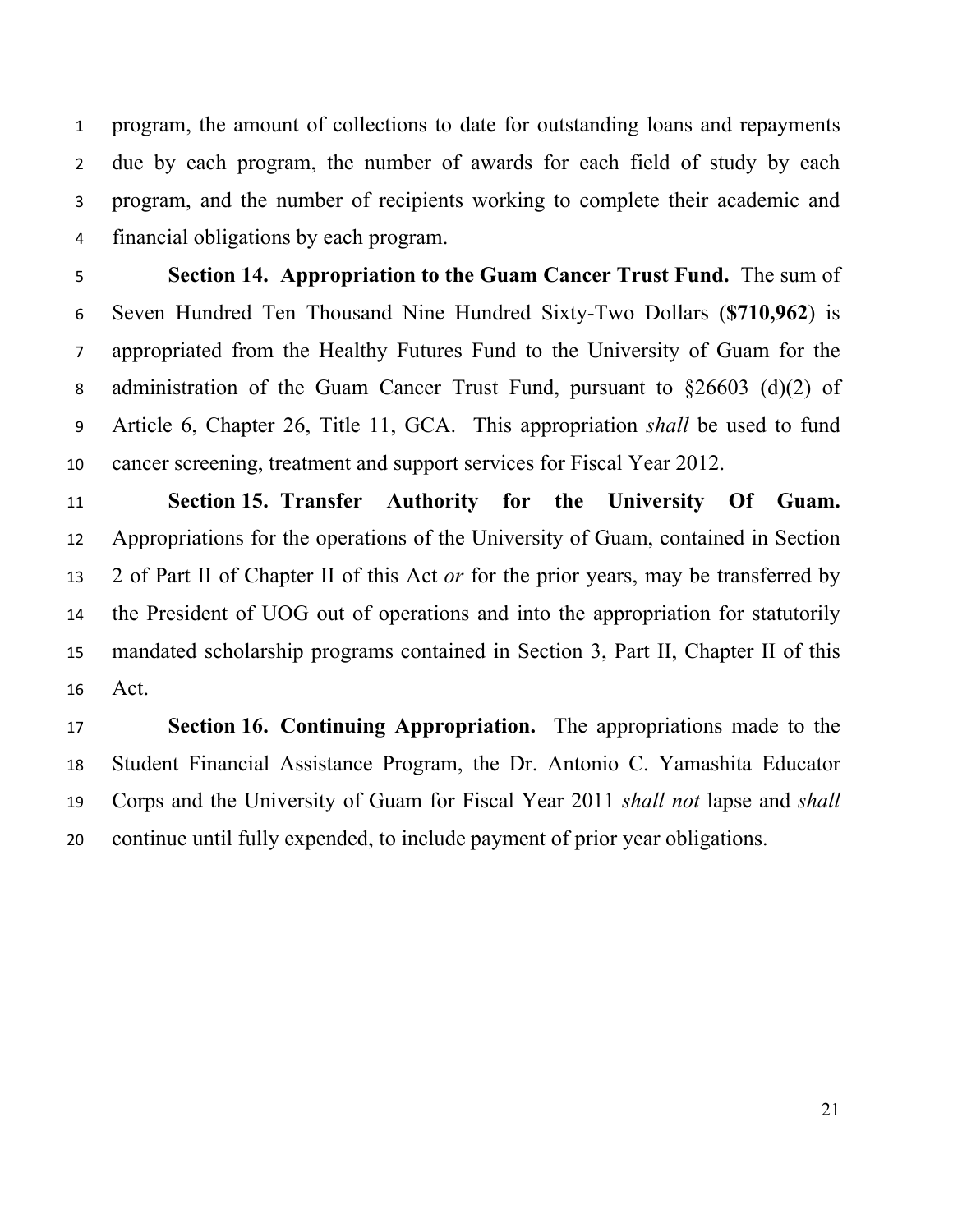#### **CHAPTER II**

### **PART III – GUAM COMMUNITY COLLEGE**

 **Section 1. Legislative Intent**. It is the intent of *I Liheslaturan Guåhan* to provide a lump sum appropriation to the Guam Community College (GCC). The funds *shall* be expended in accordance to the budget request submitted and the priorities stipulated by the GCC Board of Trustees.

 It is the intent of *I Liheslaturan Guåhan* that external funds available to agencies and departments *shall* be taken into consideration to determine the current appropriation level needed. *I Liheslatura* further intends to maximize the use of these funds and that material external funds received *shall* be used to maximize services and programs of the agencies through pursuit of indirect cost reimbursements to reduce the local funding where applicable.

 **Section 2. Appropriations to the Guam Community College.** The amounts in the Subsections below are appropriated from the following Funds, and for the following purposes, to the GCC for Fiscal Year 2012:

 (a) **General Fund Appropriation for Operations.** The sum of Eleven Million Two Hundred Ninety-Nine Thousand Eight Hundred Seven Dollars (**\$11,299,807**) is appropriated from the General Fund to GCC its operations in Fiscal Year 2012.

 (b) **Guam Community College LPN and Vocational Guidance Programs.** The sum of Seven Hundred Five Thousand Fifty-Eight Dollars (**\$705,058**) is appropriated from the General Fund to the GCC for Fiscal Year 2012 to support the operations of the Licensed Practical Nursing Program and the Vocational Guidance Program.

 (c) **Appropriation to the Guam Community College Lodging Management Program/ProStart Program.** The sum of Twenty Four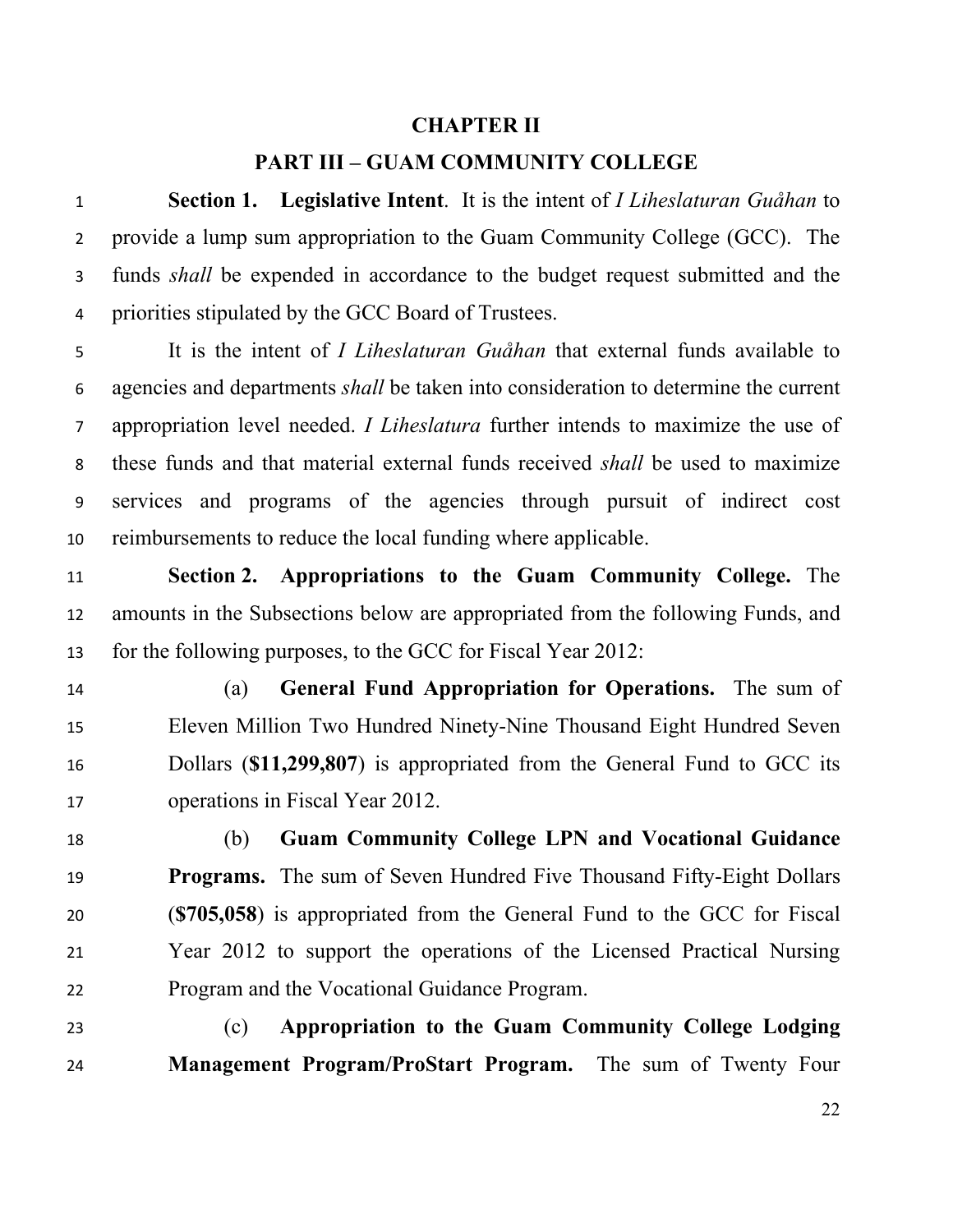Thousand One Hundred Fifty Four Dollars (**\$24,154**) is appropriated from the Tourist Attraction Fund to the GCC for Fiscal Year 2012 for the Lodging Management Program/ProStart Program. Unexpended funds appropriated for the GCC Lodging Management Program/ProStart Program *shall not* lapse and *shall* remain available for use in succeeding fiscal years until all said sums are expended.

 (d) **Appropriation to the Guam Community College Apprenticeship Program.** The sum of One Million Six Hundred Eighty- Eight Thousand Four Hundred Forty-Eight Dollars (**\$1,688,448**) is appropriated from the Manpower Development Fund to the GCC for the GCC Apprenticeship Program for Fiscal Year 2012. In addition to the authorization contained in §71720 of Chapter 7, Title 22, Guam Code Annotated, this appropriation herein *shall* be available and authorized to be used by the GCC to fund the operations of other programs at GCC, as approved by the Board and Administration of the College, after all program requirements and obligations have been fully funded.

 **Section 3. Reports.** The President of GCC *shall* submit quarterly reports to *I Maga'låhen Guåhan* and the Speaker of *I Liheslaturan Guåhan*, in a Microsoft Excel file and written report, thirty (30) days after the end of each fiscal quarter and post said report on the GCC website. Said reports *shall* include, but are *not limited to*, the number of participants in each GCC program, the amounts expended from appropriations in this Act by object classification, a description of each program, the academic courses offered, and the requirements for participation in each program.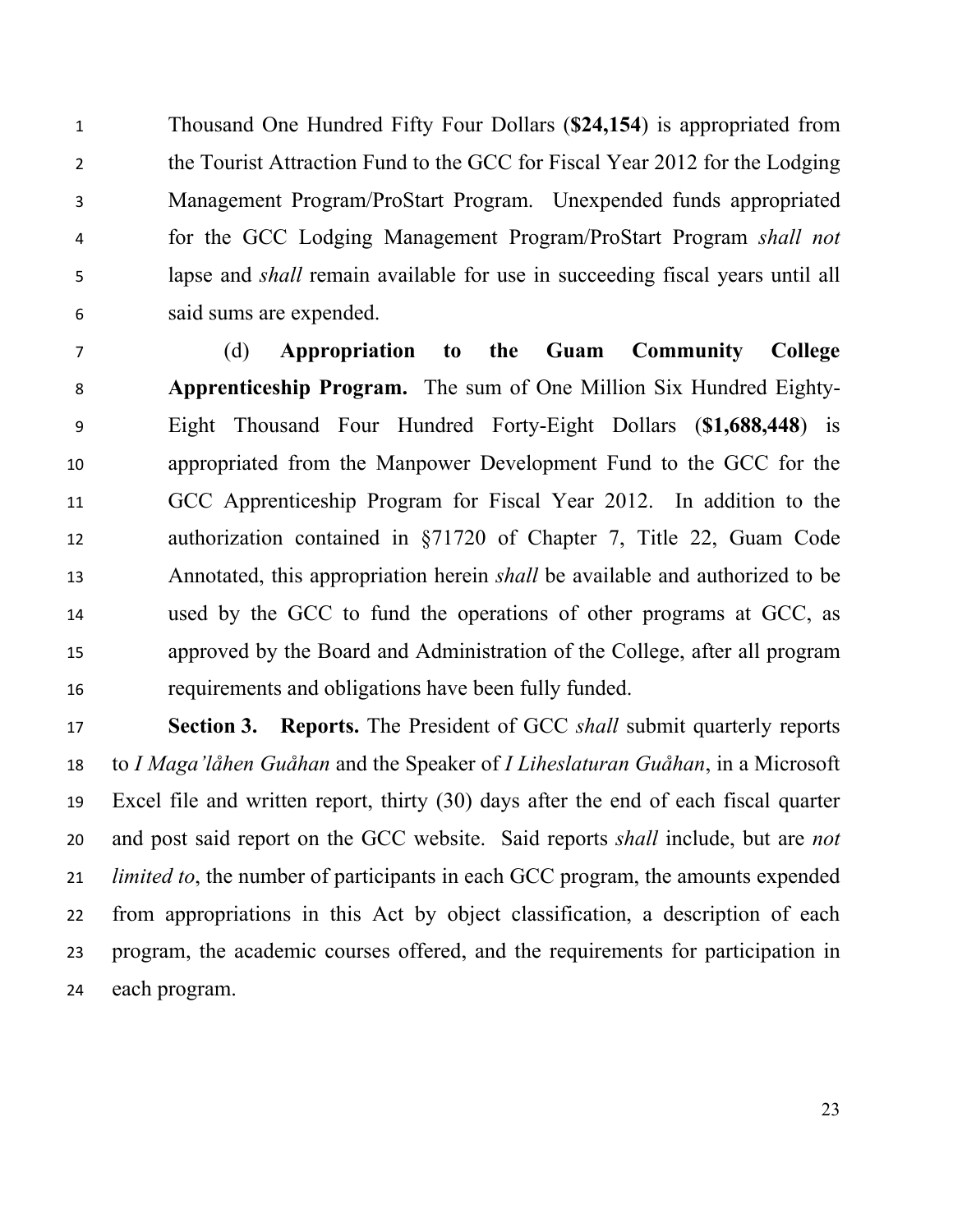# **CHAPTER II**

## **PART IV –GUAM CERTIFICATION OFFICE**

| $\mathbf{1}$   | <b>Section 1. Guam Certification Office.</b> The amount below in this                 |
|----------------|---------------------------------------------------------------------------------------|
| $2^{\circ}$    | Subsection is appropriated from the General Fund to the Guam Certification Office     |
| 3 <sup>7</sup> | for its operations in Fiscal Year 2012 in providing administrative support to the     |
| $4 \quad$      | Guam Certification Office in accordance with Chapter 27 of 17GCA, the Guam            |
|                | 5 Academy Charter School Council in accordance with §1211(e) of 17GCA, and the        |
|                | 6 Council on Post-Secondary Institutions Certification in accordance with §44104(e)   |
| $7^{\circ}$    | of 17GCA. This appropriation <i>shall</i> be expended in accordance with object class |
| 8              | allocations outlined below:                                                           |

# **SUMMARY OF BASE OPERATIONAL APPROPRIATION**

| 10 | <b>APPROP. CLASS</b> | <b>OBJ. CLASS</b> |           | <b>GEN FUND SPCL FUND</b> | <b>TOTAL</b> |
|----|----------------------|-------------------|-----------|---------------------------|--------------|
| 11 | <b>REG SALARIES</b>  | 111               | \$111,750 | \$0                       | \$111,750    |
| 12 | OT/SP                | 112               | \$0       | \$0                       | \$0          |
| 13 | <b>BENEFITS</b>      | 113               | \$34,794  | \$0                       | \$34,794     |
| 14 | <b>TRAVEL/MILE</b>   | 220               | \$0       | \$0                       | \$0          |
| 15 | CONT. SERV.          | 230               | \$10,750  | \$0                       | \$10,750     |
| 16 | OFF. RENTAL          | 233               | \$6,000   | \$0                       | \$6,000      |
| 17 | SUP. & MAT.          | 240               | \$391     | \$0                       | \$391        |
| 18 | <b>EQUIPMENT</b>     | 250               | \$0       | \$0                       | \$0          |
| 19 | WORK. COMP.          | 270               | \$0       | \$0                       | \$0          |
| 20 | <b>DRUG TEST</b>     | 271               | \$0       | \$0                       | \$0          |
| 21 | <b>SUBGRANT</b>      | 280               | \$0       | \$0                       | \$0          |
| 22 | <b>MISC</b>          | 290               | \$4,200   | \$0                       | \$4,200      |
| 23 | <b>POWER</b>         | 361               | \$0       | \$0                       | \$0          |
|    |                      |                   |           |                           | 24           |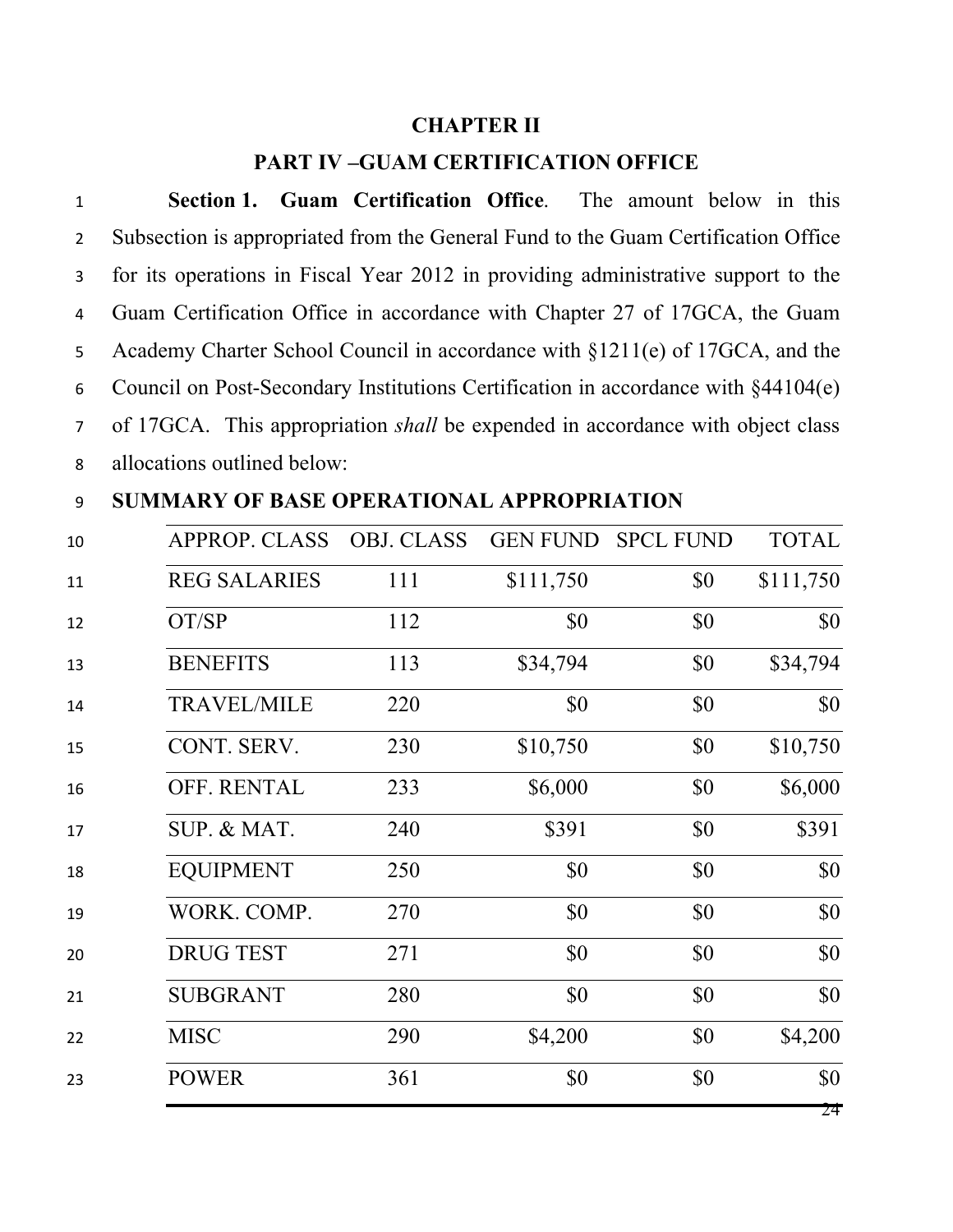|                | <b>WATER/SEWER</b>                                | 362 | \$0       | \$0 | \$0                                |
|----------------|---------------------------------------------------|-----|-----------|-----|------------------------------------|
| $\overline{2}$ | PHONE/TOLL                                        | 363 | \$4,800   | \$0 | \$4,800                            |
| 3              | <b>CAP. OUTLAY</b>                                | 450 | \$0       | \$0 | $\boldsymbol{\mathsf{S}}\text{,}0$ |
| 4              | <b>GRAND TOTAL</b>                                |     | \$172,685 | \$0 | \$172,685                          |
| 5              | SUMMARY OF BASE OPERATIONAL APPROPRIATION FUNDING |     |           |     |                                    |
| 6              | <b>SOURCE</b>                                     |     |           |     |                                    |
| 7              | <b>GENERAL FUND</b>                               |     |           |     | \$172,685                          |
| 8              | FEDERAL MATCHING GRANTS-IN-AID                    |     |           |     | \$0                                |
| 9              | <b>SPECIAL FUNDS</b>                              |     |           |     | <u>\$0</u>                         |
| 10             | <b>TOTAL</b>                                      |     |           |     | \$172,685                          |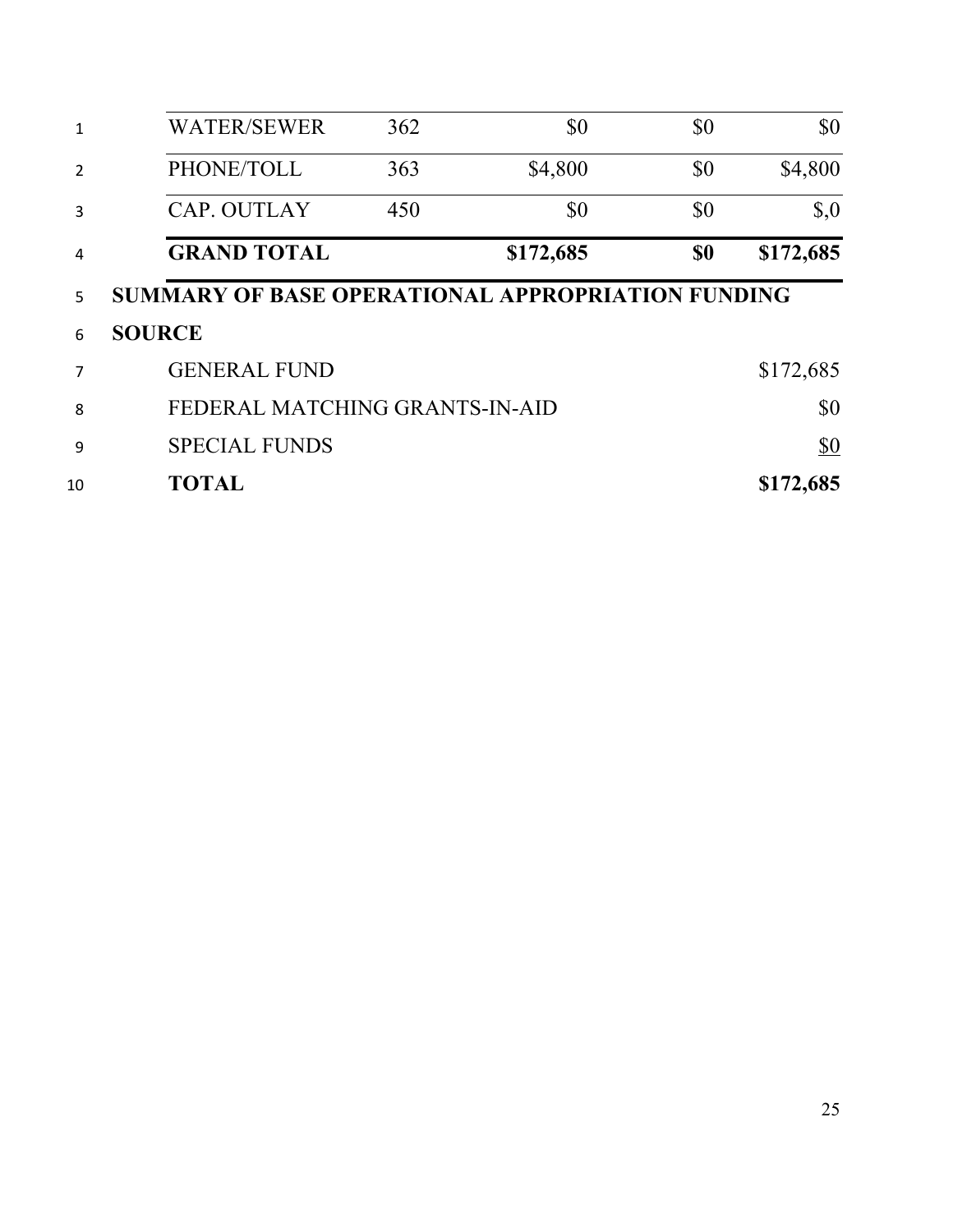#### **CHAPTER II**

# **Part V – MISCELLANEOUS EDUCATIONAL PROVISIONS**

 **Section 1. Purchasing in Economies of Scale.** All agencies receiving appropriations pursuant to this Chapter *shall* take all measures necessary to reduce costs by purchasing services, supplies and materials to realize economies of scale.

 **Section 2. Local Funds Reimbursement.** Funds appropriated to the Guam Department of Education (GDOE) in accordance with the appropriations to the GDOE in this Act and with the appropriations set forth in Public Law 31-75 by *I Liheslaturan Guåhan shall not* be used to pay for federally-funded program activities and expenditures *unless* such payment is specifically authorized by Guam statute *or unless* such payment is made pursuant to grants that require that local expenditures be made prior to receiving federal reimbursement. The Superintendent of GDOE *shall* submit a report to *I Liheslaturan Guåhan*, *I Maga'låhen Guåhan* and the Office of Public Accountability, in a Microsoft Excel file and written report, of all local funds expended in Fiscal Year 2012 for federally-funded programs, the details of such expenditures by object class, the number of FTEs working in said programs, the amounts reimbursed by federal funds and the amounts that have *not or* will *not* be reimbursed by federal funds. Said report *shall* cite the authority to expend local funds for federal programs, *shall* name the certifying office, and *shall* give the date of every expenditure.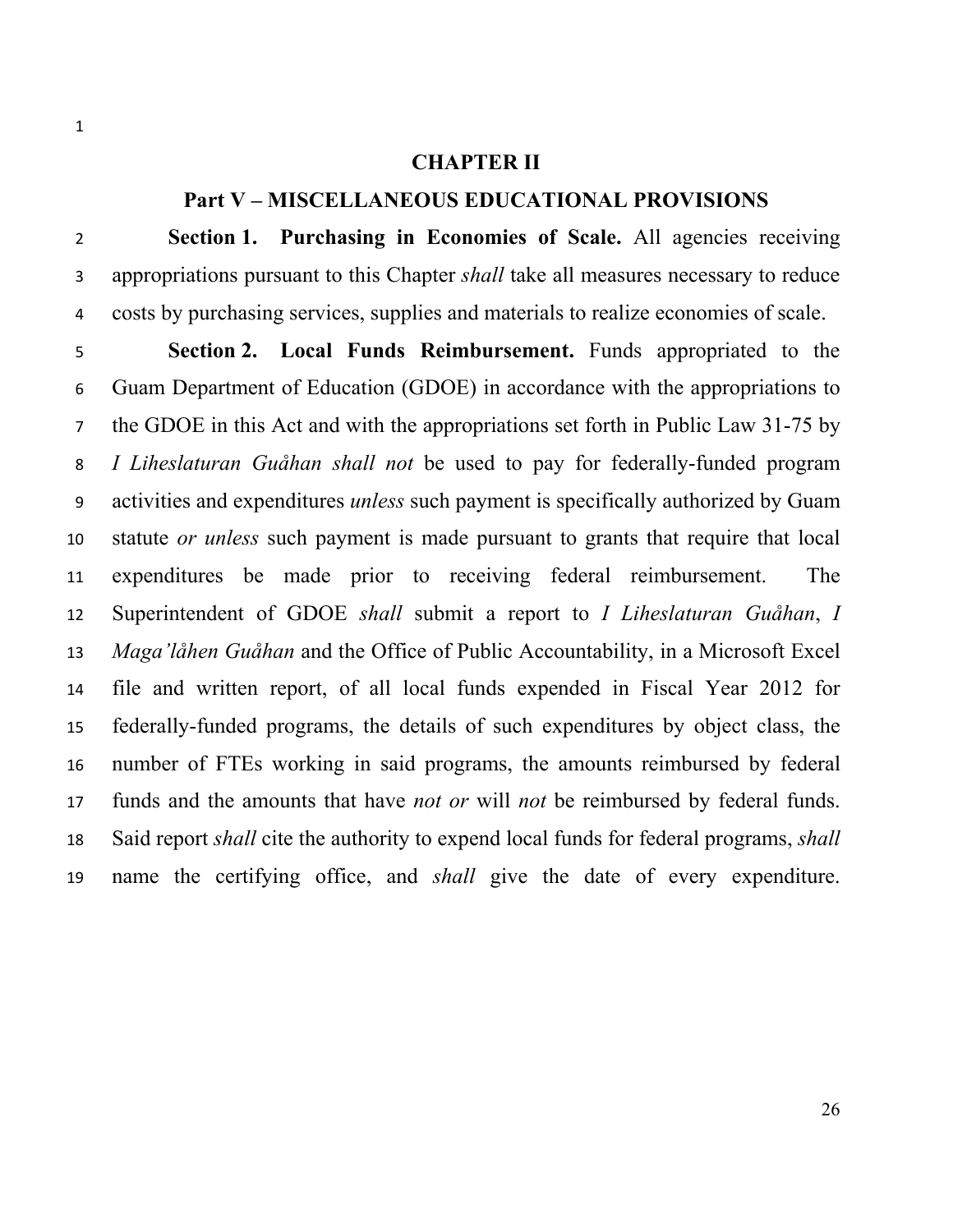#### **CHAPTER III**

### **HEALTH**

#### **PART I - GUAM MEMORIAL HOSPITAL AUTHORITY**

 **Section 1. Legislative Intent.** It is the intent of *I Liheslaturan Guåhan* to provide a lump sum appropriation to the Guam Memorial Hospital Authority (GMHA). The funds *shall* be expended in accordance to the budget request submitted and the priorities stipulated by the GMHA Board of Trustees (Board) and the GMHA's management.

 *I Liheslaturan Guåhan* is resolved to continue to support and establish policies which are in the best interest of the GMHA and its mission. The *I Liheslaturan Guåhan's* intent to reduce the credits applied against the appropriations to the GMHA Pharmaceuticals Fund towards the payment of bills for services incurred by qualified Medically Indigent Program (MIP) recipients will help increase GMHA revenues.

 Furthermore, *I Liheslaturan Guåhan* broadened the scope of borrowing options available to the GMHA through the passing and enactment of Public Law 30-200 as amended by Public Law 30-235. Through such efforts, the GMHA was able to borrow Twelve Million Dollars (**\$12,000,000**) in an effort to bring fiscal stability to the GMHA. *I Liheslaturan Guåhan* has provided its support to the GMHA from the Healthy Futures Funds with One Million Dollars (**\$1,000,000**) per year in accordance with Public Law 30-166, towards providing the GMHA the ability to utilize these funds for the debt service payment for the Government of Guam General Obligation: Guam Memorial Hospital Authority Loan 2011.

 **Section 2.** Guam Memorial Hospital Authority Pharmaceuticals Fund credit toward Medicaid payments *shall not exceed* the sum of Six Million Four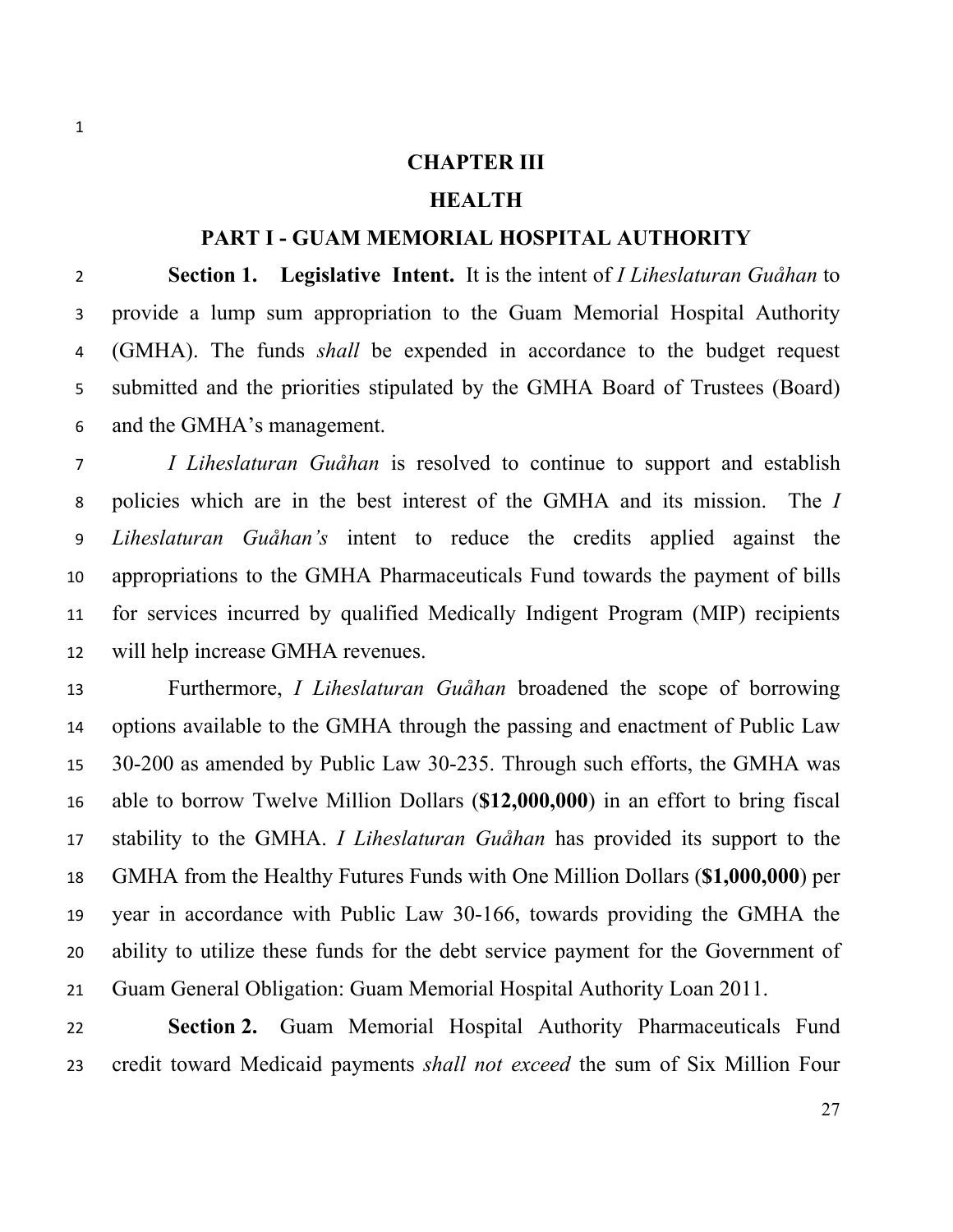Hundred Seventy Seven Thousand and Five Dollars (**\$6,477,005**) in Fiscal Year 2012. Billings in excess of the Seventy Five (75%) credit *shall* be paid by other appropriated funds. The Department of Public Health and Social Services *shall* remit all adjudicated claims for processing for MIP payments in accordance with § 9902 of Chapter 9 of Title 10 of the Guam Code Annotated and Chapter III Part II Section 10 of this Act.

 **Section 3. Guam Memorial Hospital Authority Pharmaceuticals Fund Appropriation.** Pursuant to §§26208 and 26208.1 of Chapter 26, Division 2 of Title 11, Guam Code Annotated, the sum of Eight Million Six Hundred Thirty-Six Thousand Seven Dollars (**\$8,636,007**) is appropriated from the Guam Memorial Hospital Authority Pharmaceuticals Fund to the GMHA for Fiscal Year 2012.

# **Section 4. Guam Memorial Hospital Authority Healthy Futures Fund Appropriations.**

 (a) Pursuant to §§26208 and 26208.1 of Chapter 26, Division 2 of Title 11, Guam Code Annotated, the sum of One Million Seven Hundred Six Thousand Three Hundred Eight Dollars (**\$1,706,308**) is appropriated from the Healthy Futures Fund to the GMHA for Fiscal Year 2012 Operational Expenses.

 (b) Pursuant to §26603(d) of Article 6, Chapter 26, Title 11, Guam Code Annotated, the sum of One Million Dollars (**\$1,000,000**) is appropriated from the Healthy Futures Fund to the GMHA for Fiscal Year 2012, for the line of credit pursuant to §80104 (t), Chapter 80 Division 4, Title 10, Guam Code Annotated.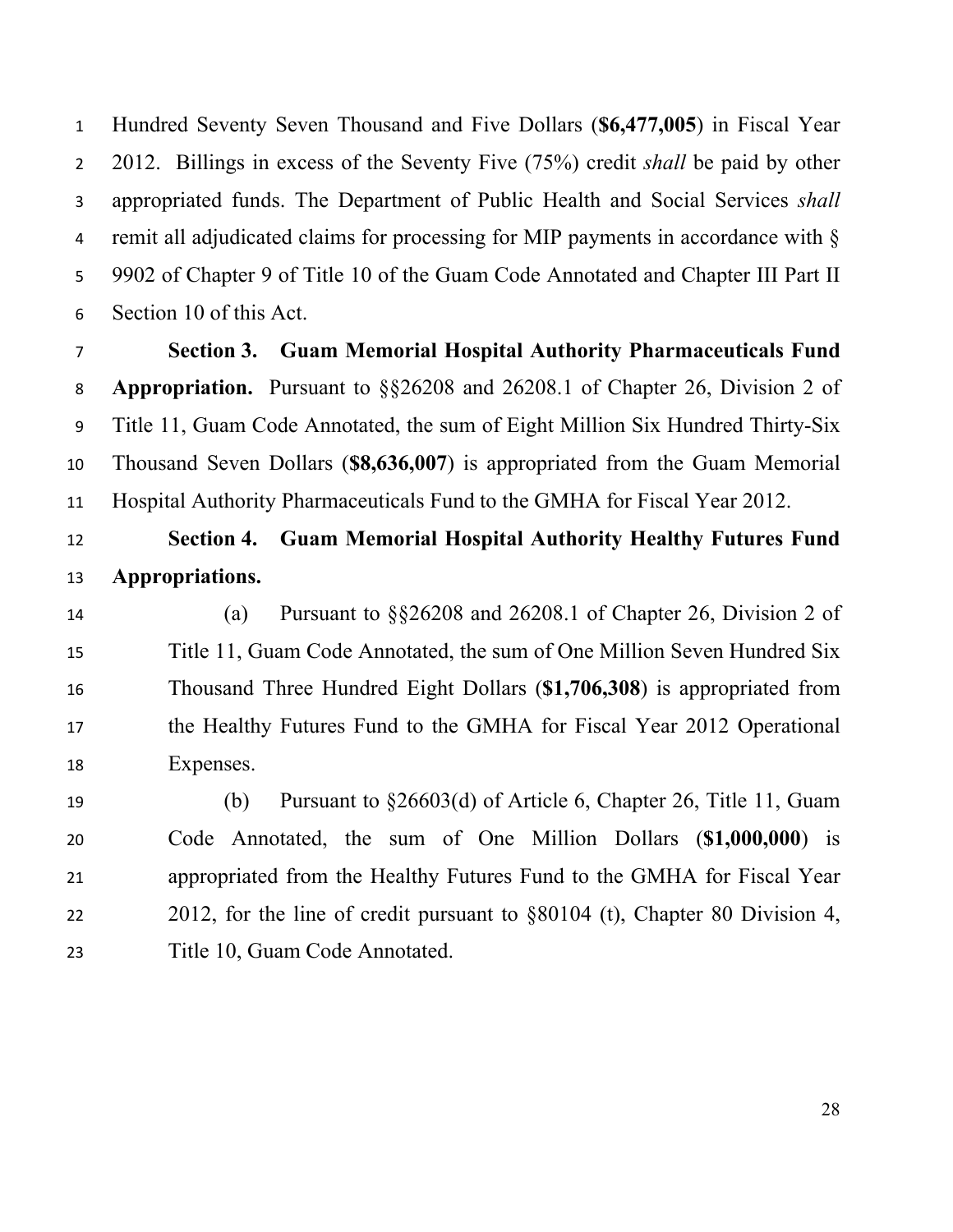#### **CHAPTER III**

### **HEALTH**

# **PART II – DEPARTMENT OF PUBLIC HEALTH AND SOCIAL SERVICES**

 **Section 1. Legislative Intent.** It is the intent of *I Liheslaturan Guåhan* for the Department of Public Health & Social Services (DPHSS) to expend their funds in accordance with the object class appropriations.

 **Section 2. Appropriation.** Funds provided in this Section are hereby appropriated and authorized out of the General Fund, Special Funds and Federal Matching Grants-in-Aid to the Department of Public Health and Social Services for its operations in Fiscal Year 2012. This appropriation *shall* be expended in accordance with object class allocations outlined below.

### **SUMMARY OF BASE OPERATIONAL APPROPRIATION**

|                      | <b>APPROP. CLASS OBJ. CLASS</b> | <b>GEN. FUND</b> | <b>SPCL. FUND</b> | <b>TOTAL</b> |
|----------------------|---------------------------------|------------------|-------------------|--------------|
| <b>REG. SALARIES</b> | 111                             | \$2,905,230      | \$3,804,796       | \$6,710,025  |
| OT/SP                | 112                             | \$0              | \$0               | \$0          |
| <b>BENEFITS</b>      | 113                             | \$1,020,902      | \$1,098,056       | \$2,118,959  |
| <b>TRAVEL</b>        | 220                             | \$31,850         | \$0               | \$31,850     |
| CONT. SERV.          | 230                             | \$10,980,947     | \$82,205          | \$11,063,152 |
| <b>OFF. RENTAL</b>   | 233                             | \$511,192        | \$0               | \$511,192    |
| SUP. & MAT.          | 240                             | \$321,034        | \$3,500           | \$324,534    |
| <b>EQUIPMENT</b>     | 250                             | \$0              | \$3,000           | \$3,000      |
| WRK. COMP.           | 270                             | \$3,000          | \$0               | \$3,000      |
| <b>DRUG TEST</b>     | 271                             | \$600            | \$75              | \$675        |
| <b>SUBGRANT</b>      | 280                             | \$113            | \$0               | \$113        |
|                      |                                 |                  |                   |              |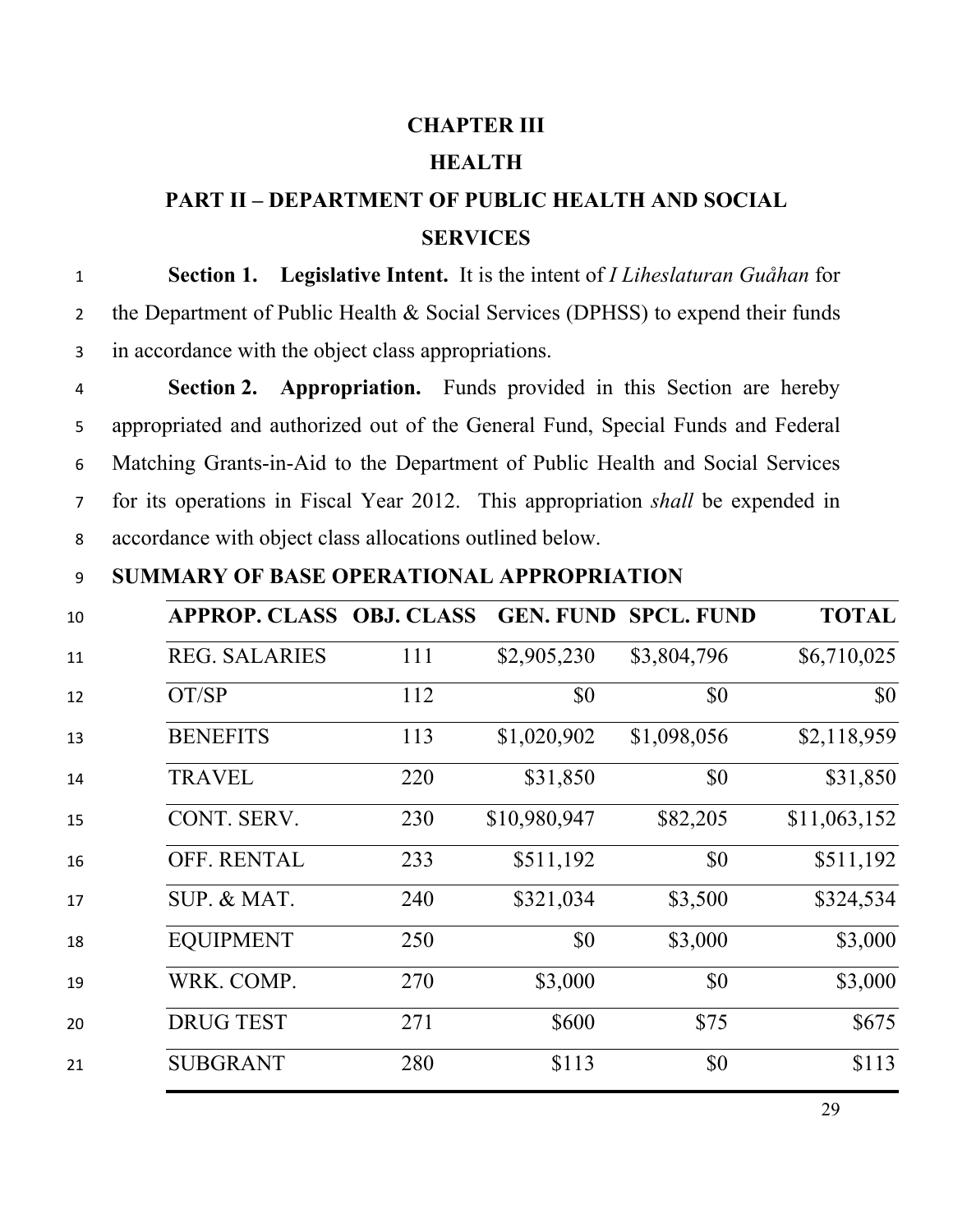| $\mathbf{1}$   | MISC.                                                                          | 290 | \$17,363,557                                              | \$0         | \$17,363,557 |
|----------------|--------------------------------------------------------------------------------|-----|-----------------------------------------------------------|-------------|--------------|
| $\overline{2}$ | <b>POWER</b>                                                                   | 361 | \$0                                                       | \$0         | \$0          |
| 3              | <b>WATER/SEWER</b>                                                             | 362 | \$0                                                       | \$0         | \$0          |
| 4              | PHONE/TOLL                                                                     | 363 | \$458,977                                                 | \$0         | \$458,977    |
| 5              | CAP. OUTLAY                                                                    | 450 | \$0                                                       | \$0         | \$0          |
| 6              | <b>GRAND TOTAL</b>                                                             |     | \$33,597,402                                              | \$4,991,632 | \$38,589,034 |
| $\overline{7}$ | Healthy Futures Fund - \$4,265,795 (111-\$3,299,970, 113-\$968,825)            |     |                                                           |             |              |
| 8              | Environmental                                                                  |     | Health Fund - \$722,837 (111-\$504,826,113-\$129,232,230- |             |              |
| 9              | \$82,205,240-\$3,500,250-\$3,000,271-\$75)                                     |     |                                                           |             |              |
| 10             | SUMMARY OF BASE OPERATIONAL APPROPRIATION FUNDING                              |     |                                                           |             |              |
| 11             | <b>SOURCE</b>                                                                  |     |                                                           |             |              |
| 12             | <b>GENERAL FUND</b>                                                            |     |                                                           |             | \$33,597,402 |
| 13             | FEDERAL MATCHING GRANTS-IN-AID                                                 |     |                                                           |             | \$24,752,122 |
| 14             | <b>SPECIAL FUNDS</b>                                                           |     |                                                           |             | \$4,991,632  |
| 15             | <b>TOTAL</b>                                                                   |     |                                                           |             | \$63,341,156 |
| 16             | <b>Section 3. Public Assistance Program Payments.</b> Up to the sum of Four    |     |                                                           |             |              |
| 17             | Million Six Hundred Eighty-Six Thousand Nine Hundred Six Dollars (\$4,686,906) |     |                                                           |             |              |
| 18             | from the Base Operational Appropriation is authorized as the Local Match for   |     |                                                           |             |              |
| 19             | Federal Matching Grants-In-Aid to the DPHSS for Public Assistance Program      |     |                                                           |             |              |
| 20             | payments and administration for Fiscal Year 2012. Nine Million Eighty-Three    |     |                                                           |             |              |
| 21             | Thousand Six Hundred Seventy-Two Dollars (\$9,083,672) is authorized from      |     |                                                           |             |              |
| 22             | Federal Matching Grants-In-Aid.                                                |     |                                                           |             |              |
| 23             | <b>Section 4.</b>                                                              |     | <b>Medically Indigent Program (MIP) Appropriations.</b>   |             |              |
| 24             | (a)                                                                            |     | The sum of Fifteen Million Three Hundred Seventeen        |             |              |
| 25             | Thousand Five Hundred Fifty One Dollars (\$15,317,551) is appropriated         |     |                                                           |             |              |
|                |                                                                                |     |                                                           |             |              |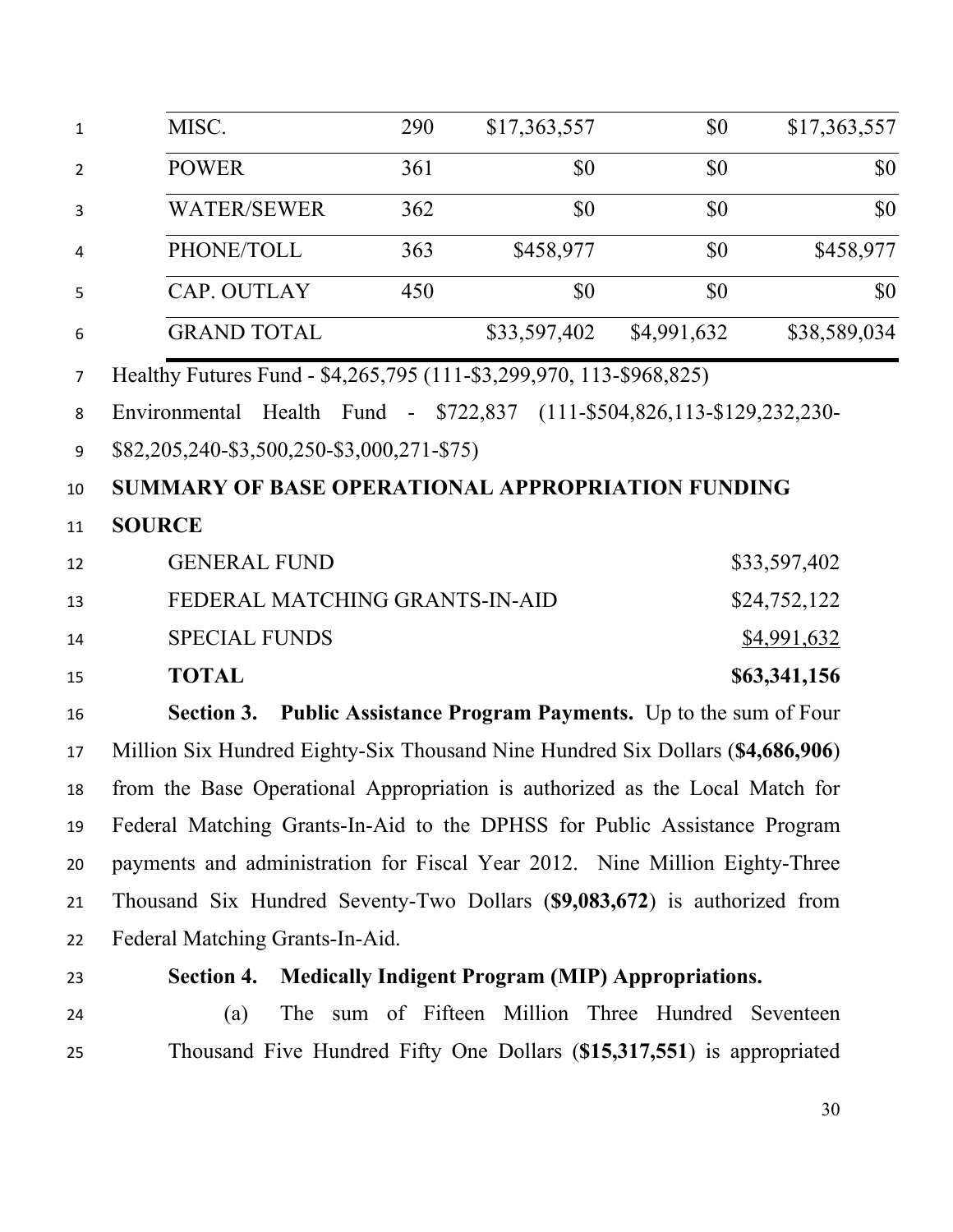from the General Fund to the Medically Indigent Program Payment Revolving Fund (MIPPR) for the MIP for Fiscal Year 2012.

- (b) The sum of One Million Two Hundred Sixty-Nine Thousand One Hundred Twenty-One Dollars (**\$1,269,121**) is appropriated from Guam Cancer Trust Fund to the MIPPR for the MIP to fund cancer screening, treatment and support services for Fiscal Year 2012.
- 

 (c) No more than fifteen percent (15%) of the appropriations from local fund sources in this Section are authorized to pay for FY 2011 Obligations of the MIP program.

 **Section 5. Medicaid Program.** The sum of Twelve Million Seventy Thousand Seven Dollars (**\$12,070,007**) from the Base Operational Appropriation is authorized as the local match requirement of the Medicaid Program and Fourteen Million Eight Hundred Ninety-Five Thousand Forty Dollars (**\$14,895,040**) is authorized from Federal Matching Grants-In-Aid to the DPHSS for said purpose for Fiscal Year 2012. No more than Fifteen Percent (15%) of the appropriations from local fund sources in this Section are authorized to pay for FY 2011 Obligations of the Medicaid program.

 **Section 6. Medicines and Vacant Positions for the DPHSS Community Health Centers.** The sum of Four Hundred Ninety Eight Thousand Nine Hundred Sixty One Dollars (**\$498,961**) is appropriated from the Healthy Futures Fund to the DPHSS Community Health Centers for Fiscal Year 2012.

 **Section 7. Enhanced Allotment Plan.** The sum of Six Hundred Thirty- Nine Thousand Eight Hundred Two Dollars (**\$639,802**) from the Base Operational Appropriation is authorized as the local match requirement of the Enhanced Allotment Plan (Medicaid Part D) Program and Seven Hundred Seventy-Three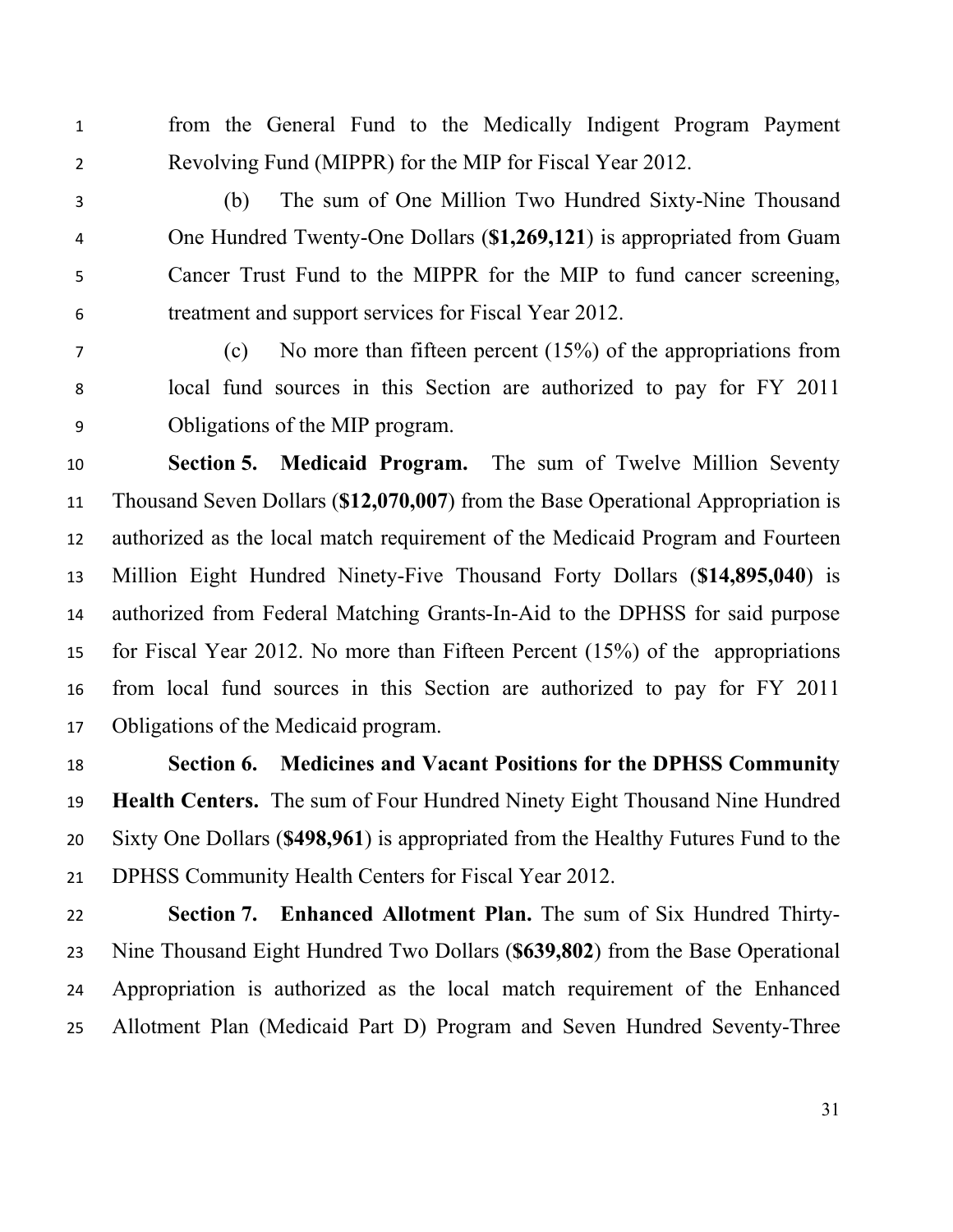Thousand Four Hundred Ten Dollars (**\$773,410**) is authorized from Federal Matching Grants-In-Aid to the DPHSS for said purpose for Fiscal Year 2012.

 **Section 8. Department of Public Health and Social Services Carry- Over Authorization.** The unexpended balance of appropriations from the General Fund and Special Funds to the DPHSS for Fiscal Year 2011 *shall not* revert to the General Fund and *shall* be available until fully expended for the original purposes of said appropriations. The Director of DPHSS *shall* submit a report to the Speaker of *I Liheslaturan Guåhan* regarding the allocation, demographics and expenditures of the appropriations contained herein *no later than* thirty (30) days after the end of each quarter and post the same on DPHSS's website. The Director of Administration *shall* pay MIP and Medicaid vendors on a first-in first-out basis.

 **Section 9. Appropriation to the Guam Cancer Registry.** Pursuant to §26603(d)(4) of Title 11 of the Guam Code Annotated, the sum of One Hundred Forty Two Thousand Ninety Two Dollars (**\$142,092**) is appropriated from the Healthy Futures Fund to the DPHSS to maintain the Guam Cancer Registry pursuant to §3201.1 of Title 10 of the Guam Code Annotated. The DPHSS *shall* provide funding to the University of Guam for services, supplies and/or materials in executing the Memorandum of Agreement between the University of Guam and the Department of Public Health and Social Services regarding the collection of data and the maintenance of the Guam Cancer Registry. Any funds pursuant to this Section *not* expended in Fiscal Year 2011 *shall* revert to the Guam Cancer Trust Fund.

 **Section 10. Prompt Payment of MIP Patient Claims Generated at the Guam Memorial Hospital Authority.** The DPHSS *shall* process all MIP patient claims generated at the Guam Memorial Hospital Authority no later than forty-five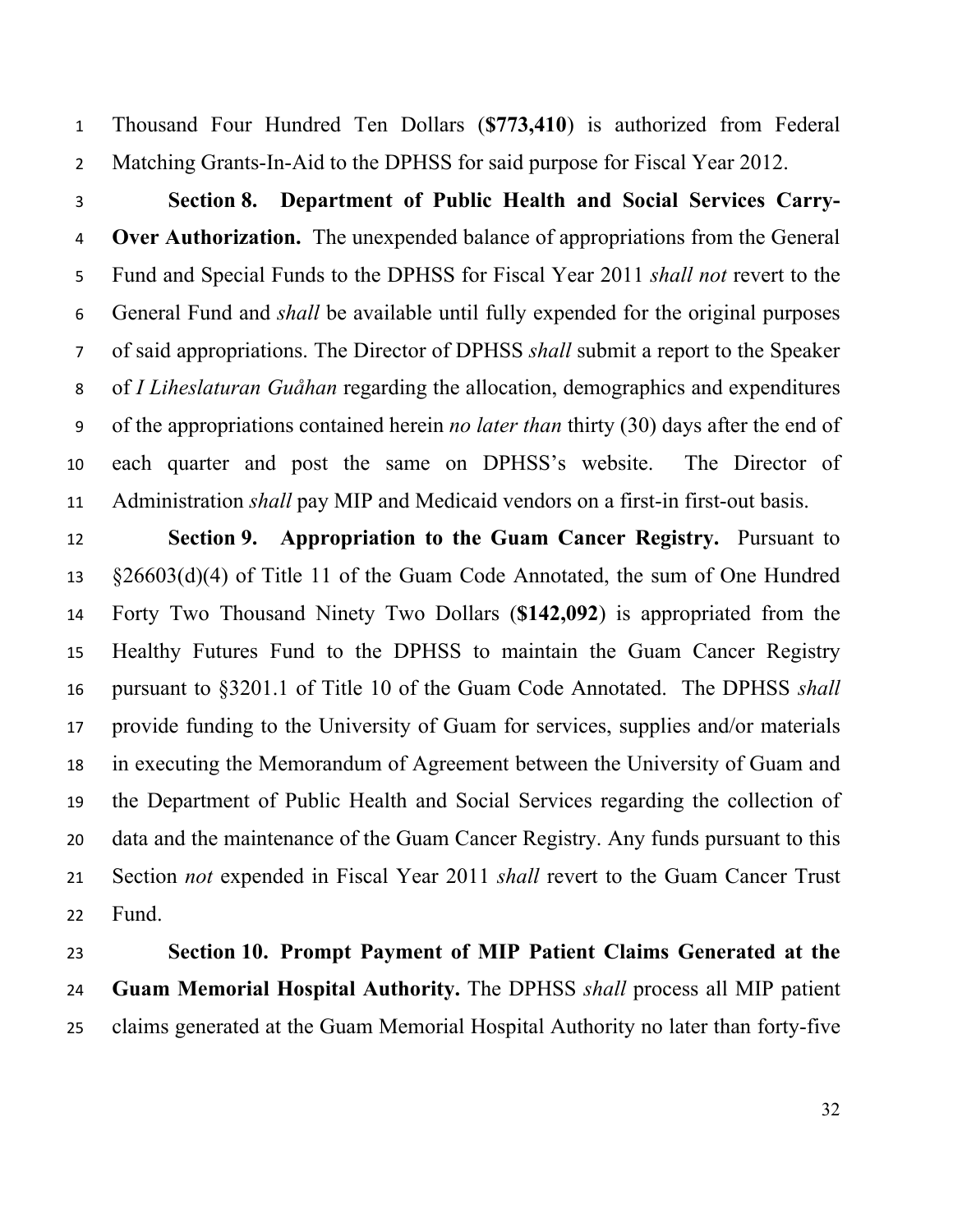- (45) days from receipt of said claim as required by § 9902 of Chapter 9 of Title 10
- of the Guam Code Annotated.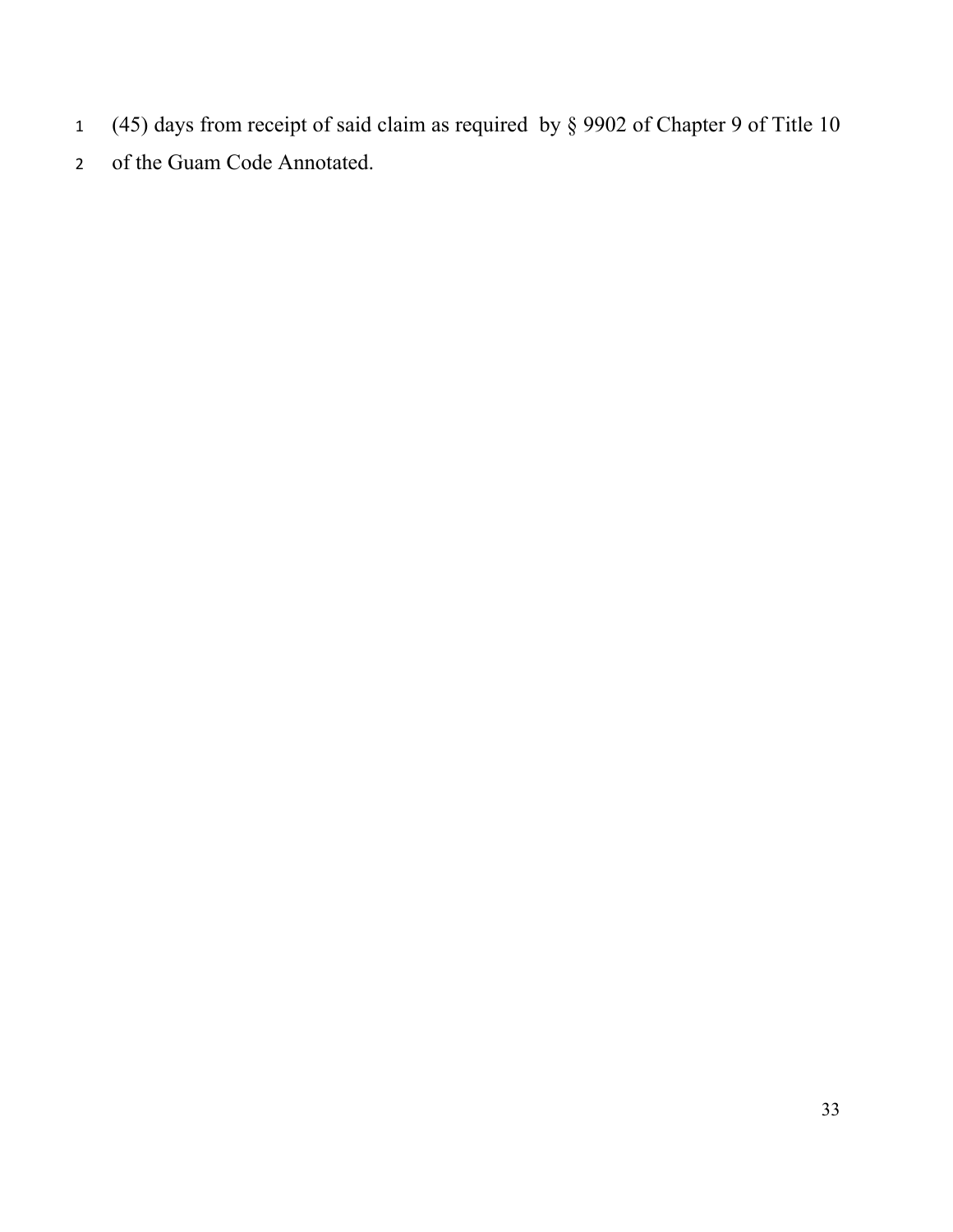#### **CHAPTER III**

# **PART III - DEPARTMENT OF MENTAL HEALTH AND SUBSTANCE ABUSE**

 **Section 1. Legislative Intent**. It is the intent of *I Liheslaturan Guåhan* that the Department of Mental Health and Substance Abuse (DMHSA) *shall* expend the funds appropriated in accordance with the object class appropriation levels. The DMHSA *shall not* have the authority to transfer any funds between object classes. Funds *shall* only be transferred to the travel object class in so much as the funds transferred represent the local match to authorized federal travel.

 It is further the intent of *I Liheslaturan Guåhan* that the DMHSA *shall* expend *no less than* One Million Seventy Thousand Dollars (**\$1,070,000**) for the operation of the Child Adolescent Services Division and the *I Famagu'on-ta* Program.

 It is further the intent of *I Liheslaturan Guåhan* to provide adequate funding toward the implementation of the Federal Management Team Plan of Action as approved by the District Court of Guam as well as provide the authorizations necessary to administer the Federal Management Team Plan of Action in accordance with the administrative procedures as agreed-upon by the both government of Guam and the Federal Management Team.

 **Section 2. Appropriation.** Funds provided in this Section are hereby appropriated and authorized out of the General Fund, Special Funds and Federal Matching Grants-in-Aid to the DMHSA for its operations in Fiscal Year 2012. This appropriation *shall* be expended in accordance with the object class 21 allocations outlined below.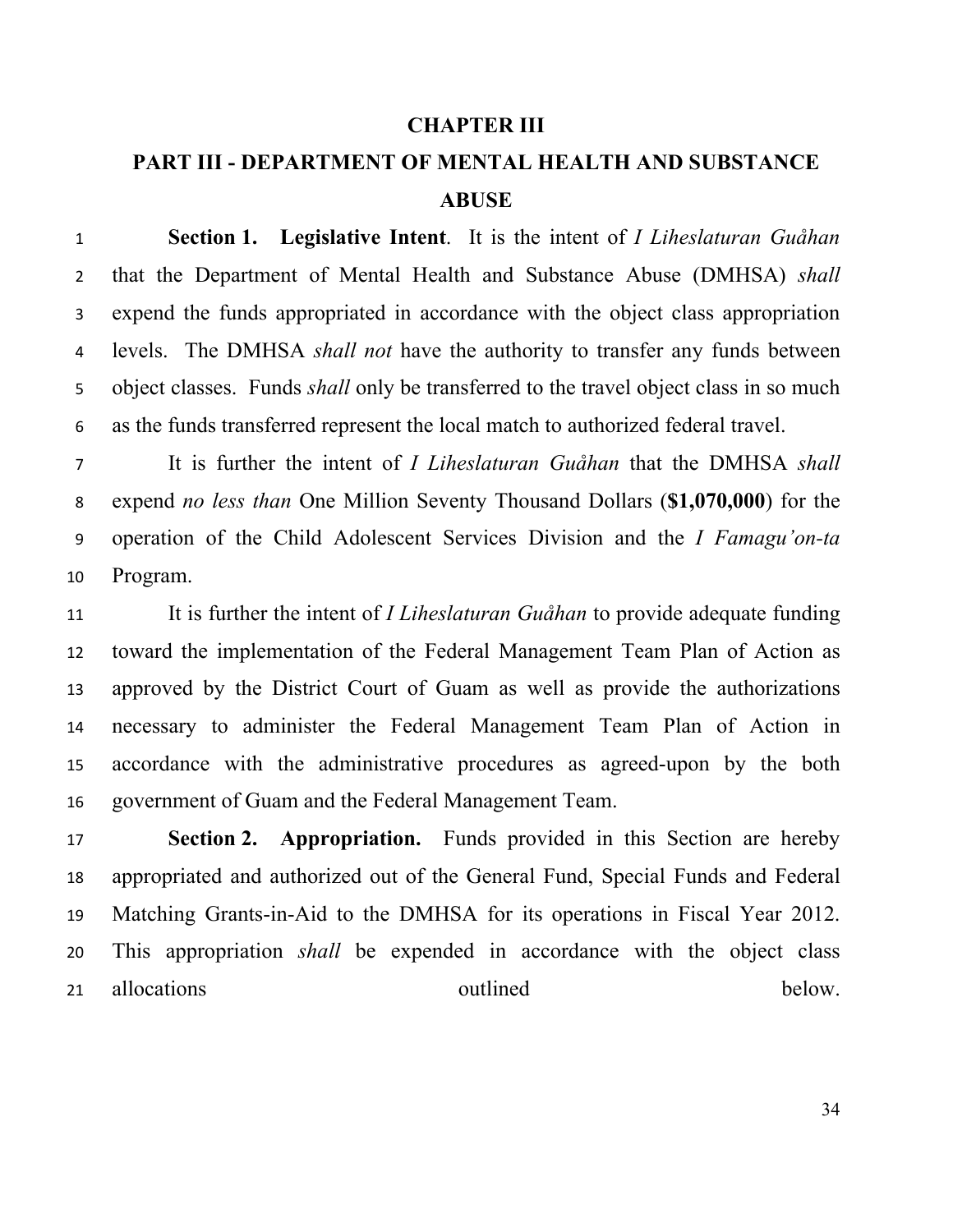| ۰, |     |
|----|-----|
|    | . . |
|    |     |

# **SUMMARY OF BASE OPERATIONAL APPROPRIATION**

|         | <b>APPROP. CLASS OBJ. CLASS</b> |                |              | <b>GEN FUND SPCL FUND</b> | <b>TOTAL</b> |
|---------|---------------------------------|----------------|--------------|---------------------------|--------------|
|         | <b>REG SALARIES</b>             | 111            | \$3,367,977  | \$1,907,604               | \$5,275,582  |
|         | OT/SP                           | 112            | \$38,387     | \$38,203                  | \$76,590     |
|         | <b>BENEFITS</b>                 | 113            | \$1,040,949  | \$598,852                 | \$1,639,801  |
|         | <b>TRAVEL/MILE</b>              | 220            | \$0          | \$0                       | \$0          |
|         | CONT. SERV.                     | 230            | \$4,605,831  | \$0                       | \$4,605,831  |
|         | OFF. RENTAL                     | 233            | \$194,600    | \$0                       | \$194,600    |
|         | SUP. & MAT.                     | 240            | \$1,067,500  | \$11,000                  | \$1,078,500  |
|         | <b>EQUIPMENT</b>                | 250            | \$10,750     | \$5,500                   | \$16,250     |
|         | WORK. COMP.                     | 270            | \$0          | \$0                       | \$0          |
|         | <b>DRUG TEST</b>                | 271            | \$0          | \$0                       | \$0          |
|         | <b>SUBGRANT</b>                 | 280            | \$0          | \$0                       | \$0          |
|         | <b>MISC</b>                     | 290            | \$64,397     | \$0                       | \$64,397     |
|         | <b>POWER</b>                    | 361            | \$0          | \$0                       | \$0          |
|         | <b>WATER/SEWER</b>              | 362            | \$0          | \$0                       | \$0          |
|         | PHONE/TOLL                      | 363            | \$120,000    | \$0                       | \$120,000    |
|         | CAP. OUTLAY                     | 450            | \$0          | \$0                       | \$0          |
|         | <b>GRAND TOTAL</b>              |                | \$10,510,391 | \$2,561,160               | \$13,071,551 |
| Healthy |                                 | <b>Futures</b> | Fund         |                           | \$2,561,160  |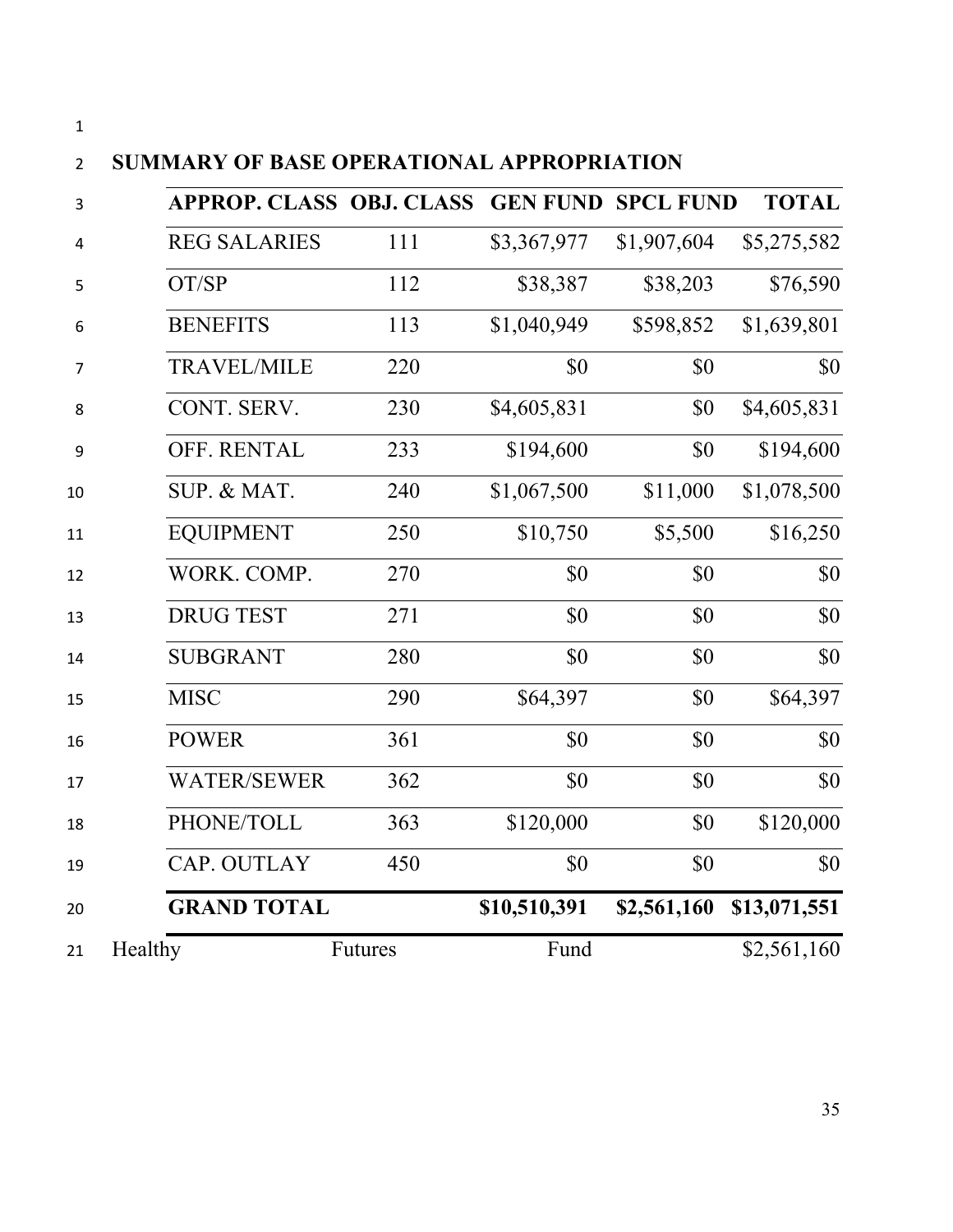**SUMMARY OF BASE OPERATIONAL APPROPRIATION FUNDING SOURCE** 

|   | <b>TOTAL</b>                   | \$13,297,413 |
|---|--------------------------------|--------------|
| 6 | <b>SPECIAL FUNDS</b>           | \$2,561,160  |
| 5 | FEDERAL MATCHING GRANTS-IN-AID | \$225,862    |
| 4 | <b>GENERAL FUND</b>            | \$10,510,391 |

 **Section 3. Department of Mental Health and Substance Abuse – Detoxification & Rehabilitation Services.** The sum of Eight Hundred Thirty- Nine Thousand Forty Dollars (**\$839,040**) is appropriated from the General Fund to the DMHSA for Fiscal Year 2012 for outsourcing of drug and alcohol detoxification, rehabilitation, and prevention services, *provided* that the expenditure of such funds *shall* comply with Title 48 USC §1421b(p).

 **Section 4. Oasis Empowerment Center for Women Alcohol Substance and Homeless Program.** For each Fiscal Year 2012 and 2013, the sum of Fifty Thousand Dollars **(\$50,000)** is appropriated from the General Fund to the DMHSA for the Oasis Empowerment Center for Women Alcohol Substance and Homeless Program.

 **Section 5. Department of Mental Health and Substance for the Amended Permanent Injunction and Plan of Action.** Pursuant to Court Order No. CV 01-0041 CBM, the sum of Three Million Dollars **(\$3,000,000)** is hereby appropriated from the General Fund to the DMHSA for Fiscal Year 2012 for the payment of court ordered deposits that are due in Fiscal Year 2012 in accordance with the modified funding schedule, for the implementation of the Amended Permanent Injunction and Plan of Action.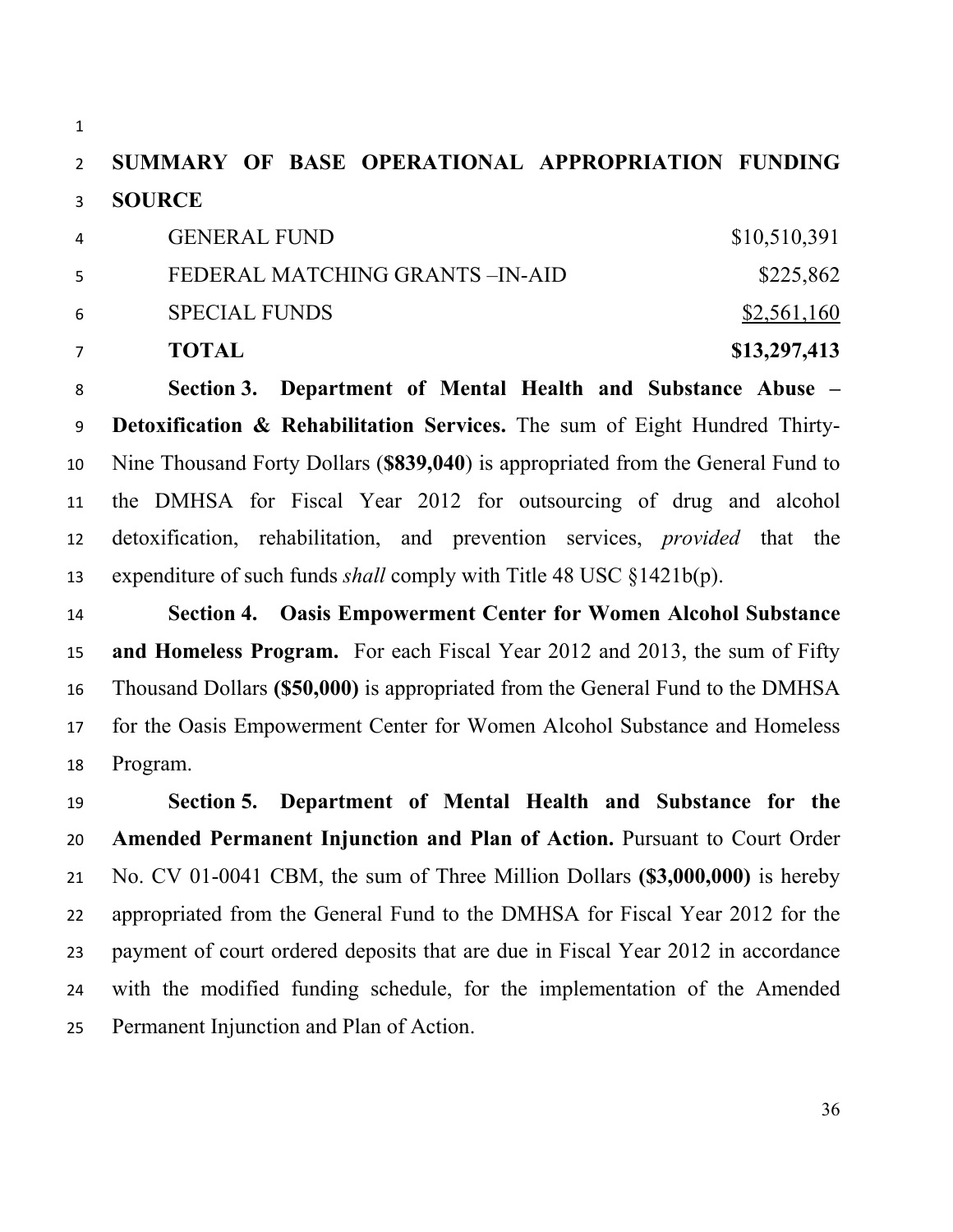**Section 6. Expenditures Related to the Federal Management Team (FMT) Plan of Action (POA).** Funds reimbursed to the government of Guam from the Federal Management Team Community First Guam Federal Credit Union DMHSA Amended Permanent Injunction Trustee Account *shall* be deposited into and recorded in the existing Permanent Injunction – DMHSA Fund. The sum of up to Ten Million Dollars (\$**10,000,000**) is authorized from the Federal Management Team Community First Guam Federal Credit Union DMHSA Amended Permanent Injunction Trustee Account funds reimbursed to the government of Guam *only* to fund personnel and operational expenditures identified by the FMT POA as filed in the District Court of Guam under Case No. CV 01-0041.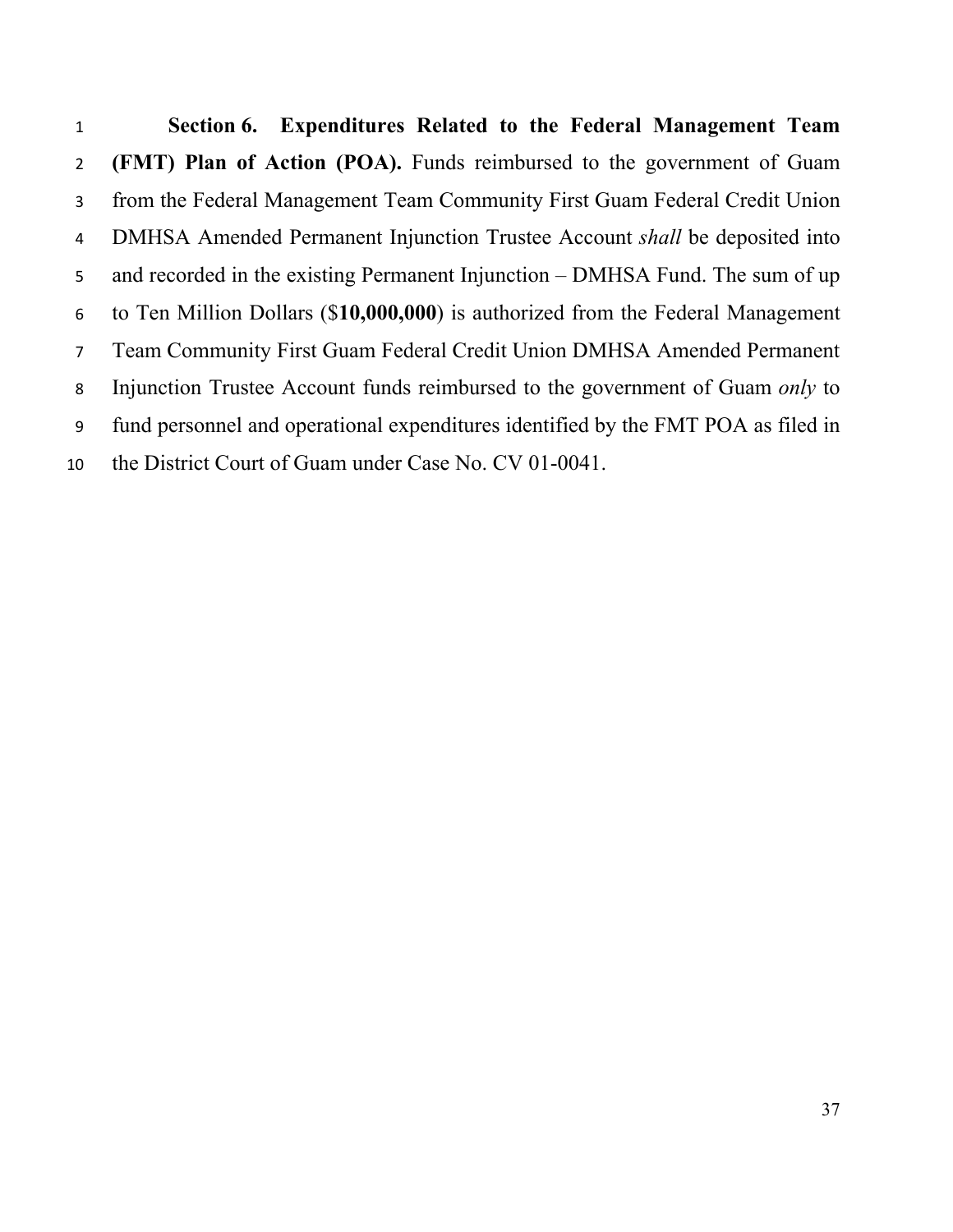#### **CHAPTER III**

### **PART IV - DEPARTMENT OF INTEGRATED SERVICES FOR INDIVIDUALS WITH DISABILITIES**

 **Section 1. Legislative Intent**. It is the intent of *I Liheslaturan Guåhan* that the Department of Integrated Services for Individuals with Disabilities (DISID) *shall* retain its funding levels according to the maintenance of effort and according to its expenditure levels in Fiscal Year 2011.

 **Section 2. Appropriation.** Funds provided in this Section are hereby appropriated and authorized out of the General Fund, Special Funds and Federal Matching Grants-in-Aid to the DISID for its operations in Fiscal Year 2012.

 This appropriation *shall* be expended in accordance with object class allocations outlined below.

**SUMMARY OF BASE OPERATIONAL APPROPRIATION** 

| 11 | <b>APPROP. CLASS</b> | <b>OBJ. CLASS</b> |           | <b>GEN FUND SPCL FUND</b> | <b>TOTAL</b> |
|----|----------------------|-------------------|-----------|---------------------------|--------------|
| 12 | <b>REG SALARIES</b>  | 111               | \$372,766 | \$0                       | \$372,766    |
| 13 | OT/SP                | 112               | \$0       | \$0                       | \$0          |
| 14 | <b>BENEFITS</b>      | 113               | \$113,601 | \$0                       | \$113,601    |
| 15 | <b>TRAVEL/MILE</b>   | 220               | \$0       | \$0                       | \$0          |
| 16 | CONT. SERV.          | 230               | \$70,424  | \$513,881                 | \$584,305    |
| 17 | OFF. RENTAL          | 233               | \$118,128 | \$0                       | \$118,128    |
| 18 | SUP. & MAT.          | 240               | \$4,000   | \$0                       | \$4,000      |
| 19 | <b>EQUIPMENT</b>     | 250               | \$0       | \$0                       | \$0          |
| 20 | WORK. COMP.          | 270               | \$0       | \$0                       | \$0          |
| 21 | <b>DRUG TEST</b>     | 271               | \$0       | \$0                       | \$0          |
| 22 | <b>SUBGRANT</b>      | 280               | \$0       | \$0                       | \$0          |
|    |                      |                   |           |                           |              |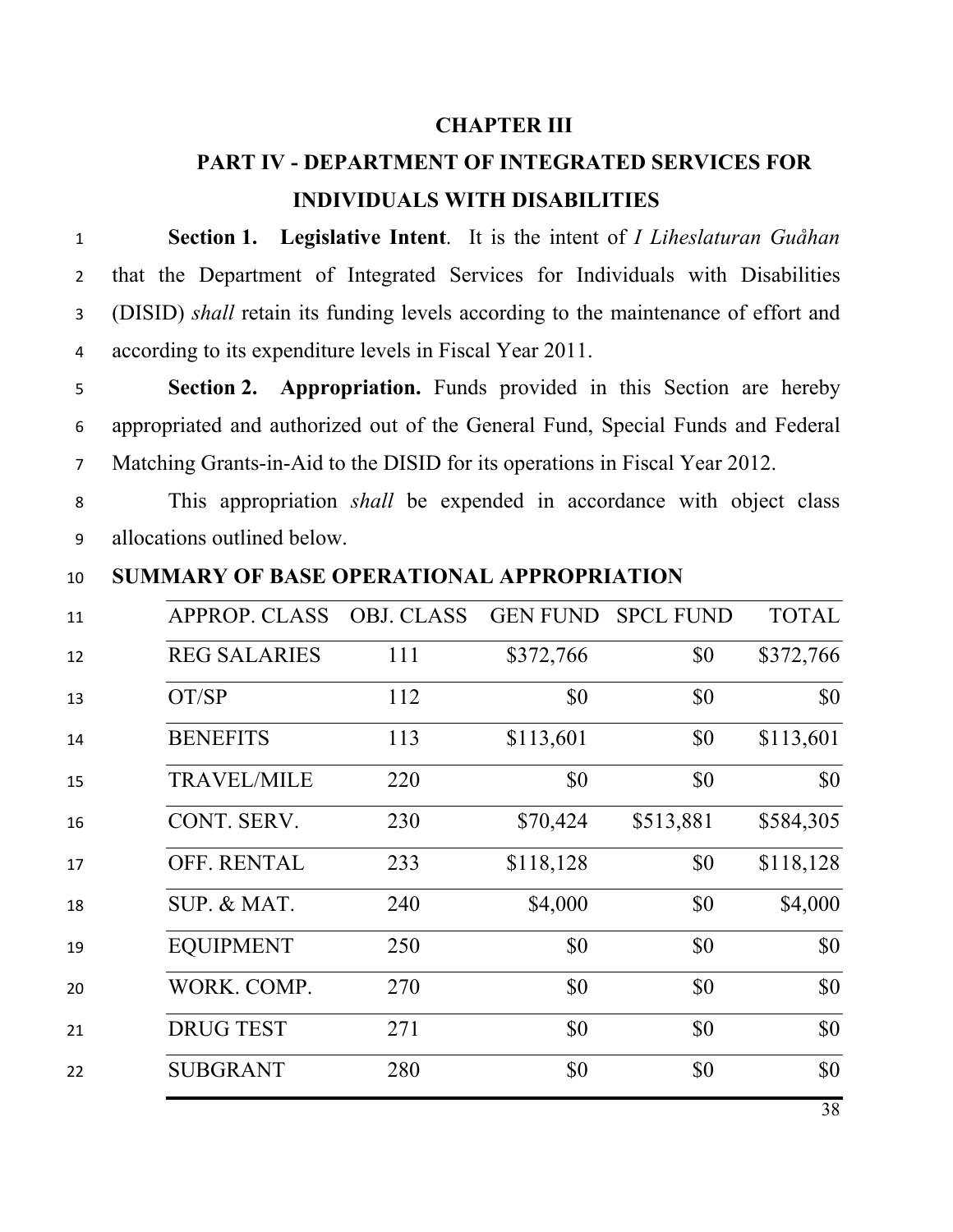| 1              | <b>MISC</b>                                       | 290 | \$555,426   | \$0       | \$555,426   |
|----------------|---------------------------------------------------|-----|-------------|-----------|-------------|
| $\overline{2}$ | <b>POWER</b>                                      | 361 | \$0         | \$0       | \$0         |
| 3              | <b>WATER/SEWER</b>                                | 362 | \$0         | \$0       | \$0         |
| 4              | PHONE/TOLL                                        | 363 | \$16,000    | \$0       | \$16,000    |
| 5              | CAP. OUTLAY                                       | 450 | \$0         | \$0       | \$0         |
| 6              | <b>GRAND TOTAL</b>                                |     | \$1,250,344 | \$513,881 | \$1,764,225 |
| 7              | <b>Healthy Futures Fund \$513,881</b>             |     |             |           |             |
| 8              | SUMMARY OF BASE OPERATIONAL APPROPRIATION FUNDING |     |             |           |             |
| 9              | <b>SOURCE</b>                                     |     |             |           |             |
| 10             | <b>GENERAL FUND</b><br>\$1,250,344                |     |             |           |             |
| 11             | FEDERAL MATCHING GRANTS-IN-AID                    |     |             |           | \$2,052,208 |
| 12             | <b>SPECIAL FUNDS</b>                              |     |             |           | \$513,881   |
| 13             | <b>TOTAL</b>                                      |     |             |           | \$3,816,433 |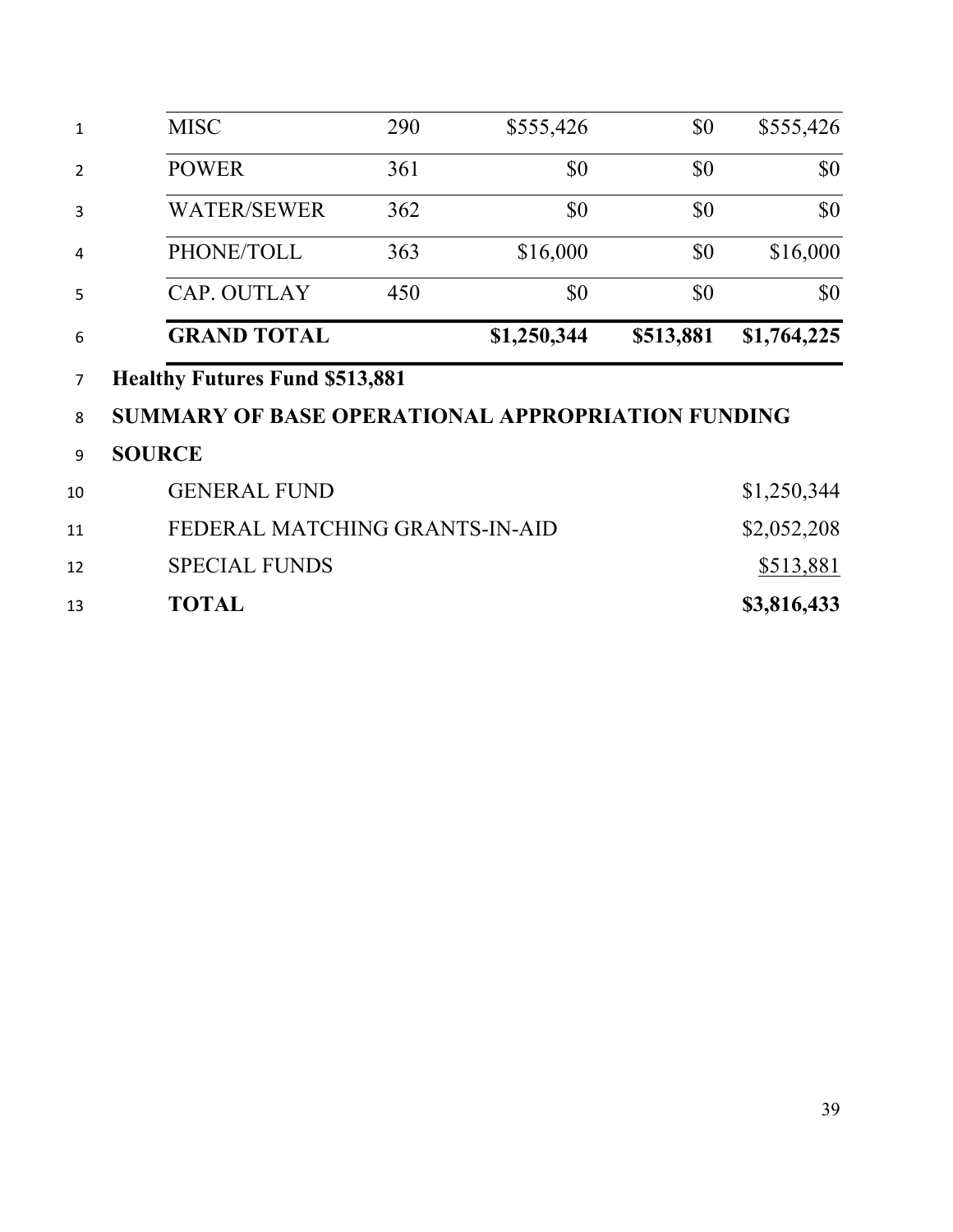## **CHAPTER IV**

#### **UNIFIED JUDICIARY**

 **Section 1. Appropriation.** The amounts specified in this Section are appropriated and authorized from the General Fund and Federal Matching Grants-in-Aid to the Unified Judiciary for its operations in Fiscal Year 2012.

 It is the intent of *I Liheslaturan Guåhan* that external funds available to agencies and departments *shall* be taken into consideration to determine the current appropriation level needed. *I Liheslaturan* further intends to maximize the use of these funds and that material external funds received *shall* be used to maximize services and programs of the agencies through pursuit of indirect cost reimbursements to reduce the local funding where applicable.

## **SUMMARY OF BASE OPERATIONAL APPROPRIATION FUNDING SOURCE**

| 13 | <b>GENERAL FUND</b>            | \$22,841,885 |
|----|--------------------------------|--------------|
| 14 | FEDERAL MATCHING GRANTS-IN-AID | \$0          |
| 15 | <b>SPECIAL FUNDS</b>           | \$0          |
| 16 | <b>TOTAL</b>                   | \$22,841,885 |

 **Section 2. Court-Appointed Attorney Fees.** The sum of Seven Hundred Forty-Five Thousand Four Hundred Thirty-Three Dollars (**\$745,433**) is appropriated from the General Fund for Fiscal Year 2012 to the Unified Judiciary for the sole purpose of paying court-appointed attorney fees arising from the defense of indigent clients. Said funds *shall* be deposited into the Judicial Client Services Fund account, as created by Title 7, Guam Code Annotated, Division 1, Chapter 9.6, and *shall not* be subject to any transfer authority. Any unexpended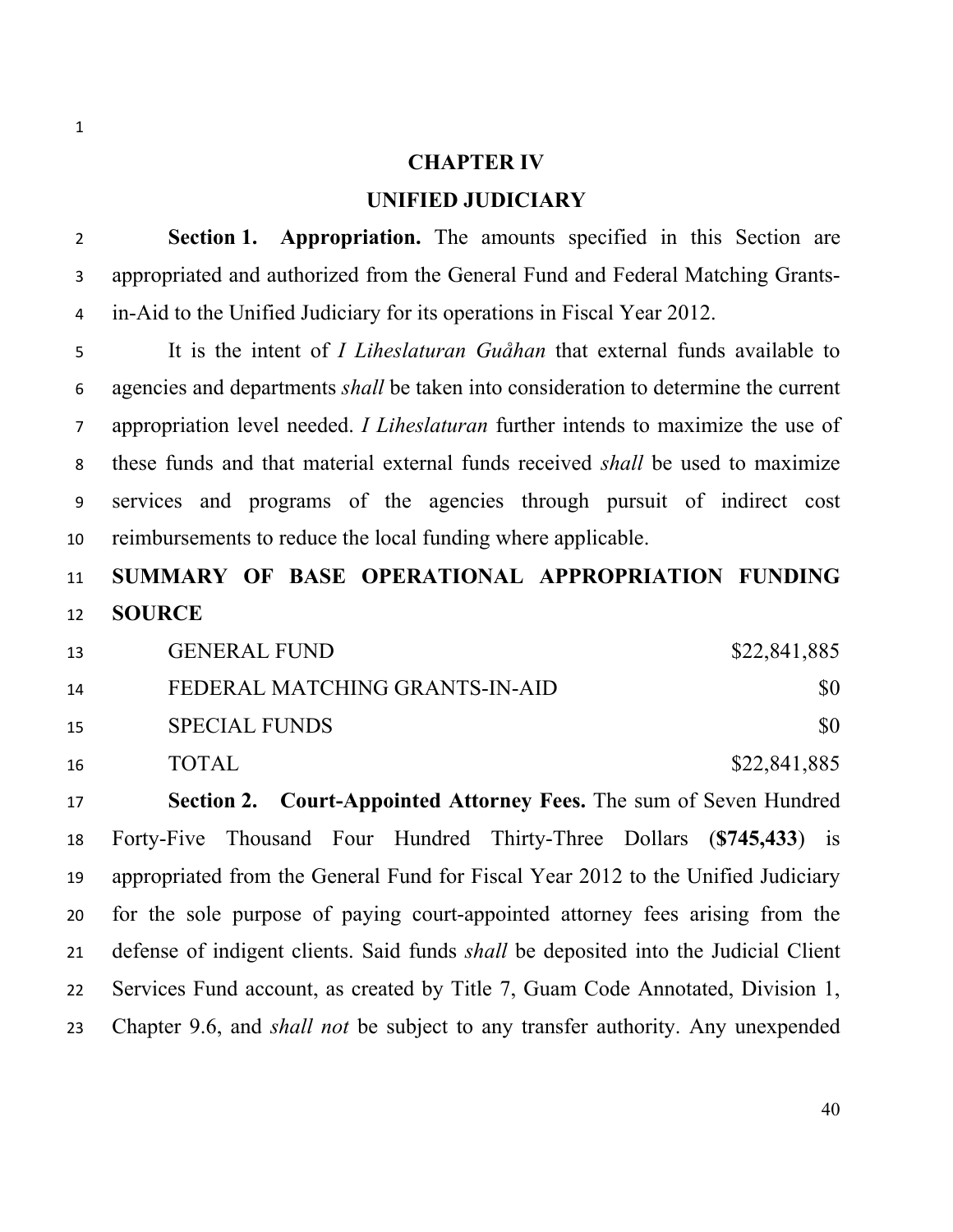funds appropriated herein *shall* be reverted to the General Fund at the end of FY 2012.

 **Section 3. Adult and Juvenile Drug Courts.** The sum of Six Hundred Fifty One Thousand Two Hundred Seventy Seven Dollars (**\$651,277**) is appropriated from the General Fund to the Unified Judiciary for the operations of the Adult and Juvenile Drug Courts for Fiscal Year 2012.

 **Section 4. Family Visitation Center.** The sum of One Hundred Forty-five Thousand Dollars (**\$145,000**) is appropriated from the Safe Streets Fund, for Fiscal Year 2012, to the Unified Judiciary to pay for contractual services for the operation of the Family Visitation Center, *provided*, that the Judiciary must comply with §18125 (c) and (d) of Title 16, Guam Code Annotated, and §9211 (b) of Title 7, Guam Code Annotated.

 **Section 5. Transfer Authority of the Judiciary of Guam.** The Unified Judiciary in FY 2012 is authorized to transfer funds from the appropriation made in Chapter IV Section 1 in to the appropriations made in Chapter IV Sections 2, 3, and 4 but *shall not* transfer appropriations out from the appropriations made in these Chapter IV Sections 2, 3, and 4 in to Chapter IV Section 1.

 **Section 6. Judicial Building Fund FY 2012 Budget.** The Unified Judiciary of Guam *shall* report its Judicial Building Fund FY 2012 Budget to *I Maga'låhen Guåhan* and the Speaker of *I Liheslaturan Guåhan*, in a Microsoft Excel file and a written report, on or before October 30, 2011 and post the same on its website.

 **Section 7. Judicial Building Fund Revenues and Expenditures Reporting.** The Unified Judiciary of Guam *shall* report all revenues and expenditures for the Judicial Building Fund to *I Maga'låhen Guåhan* and the Speaker of *I Liheslaturan Guåhan*, in a Microsoft Excel file and a written report,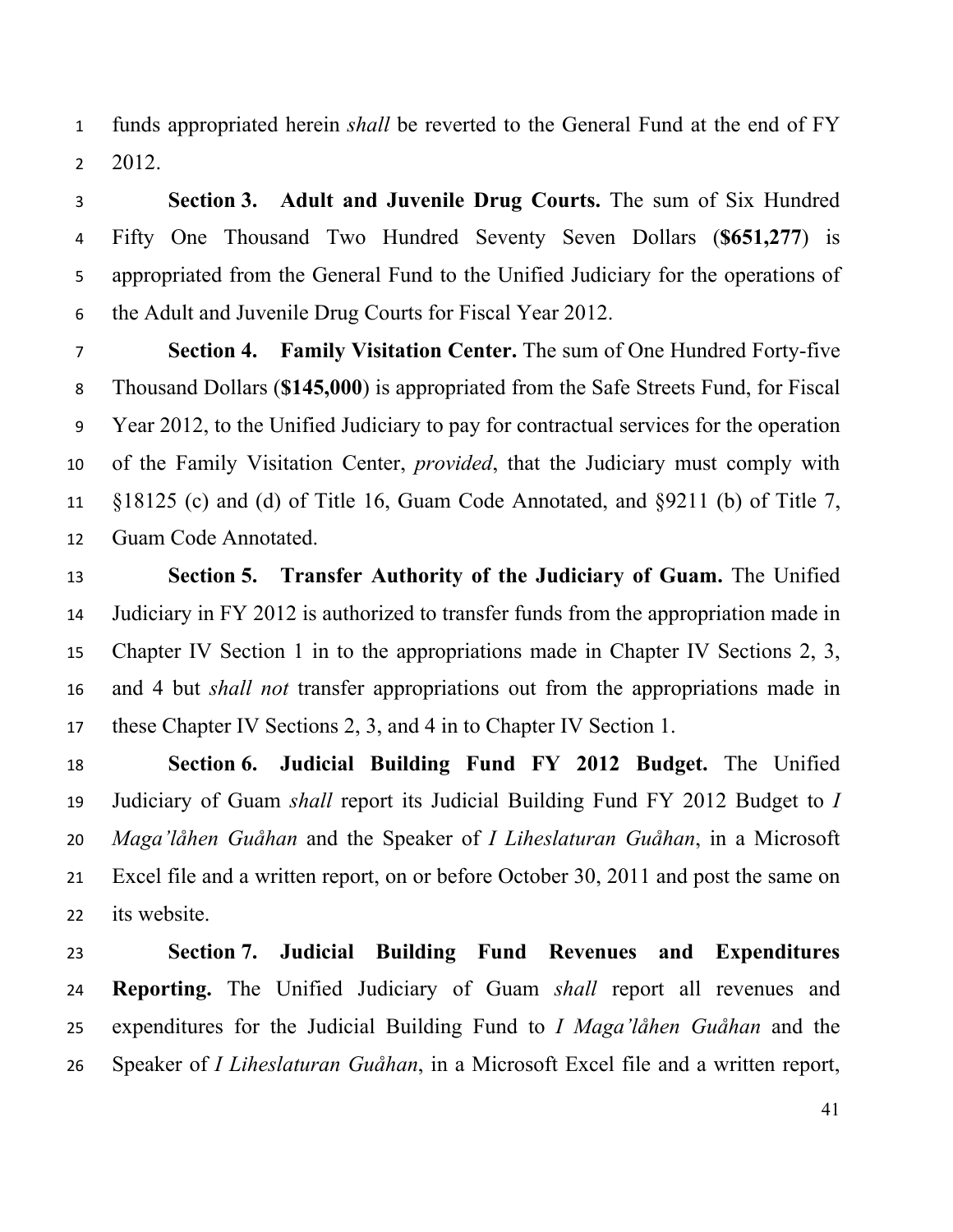on a quarterly basis and post the same on its website. Each monthly report *shall* be due *no later than* thirty (30) days after the end of each quarter.

 **Section 8. Continuing Appropriation to the Judiciary.** The unexpended balance of the funds appropriated to the Unified Judiciary for Fiscal Year 2011 *shall not* lapse and is available to the Unified Judiciary for expenditures in Fiscal Year 2012.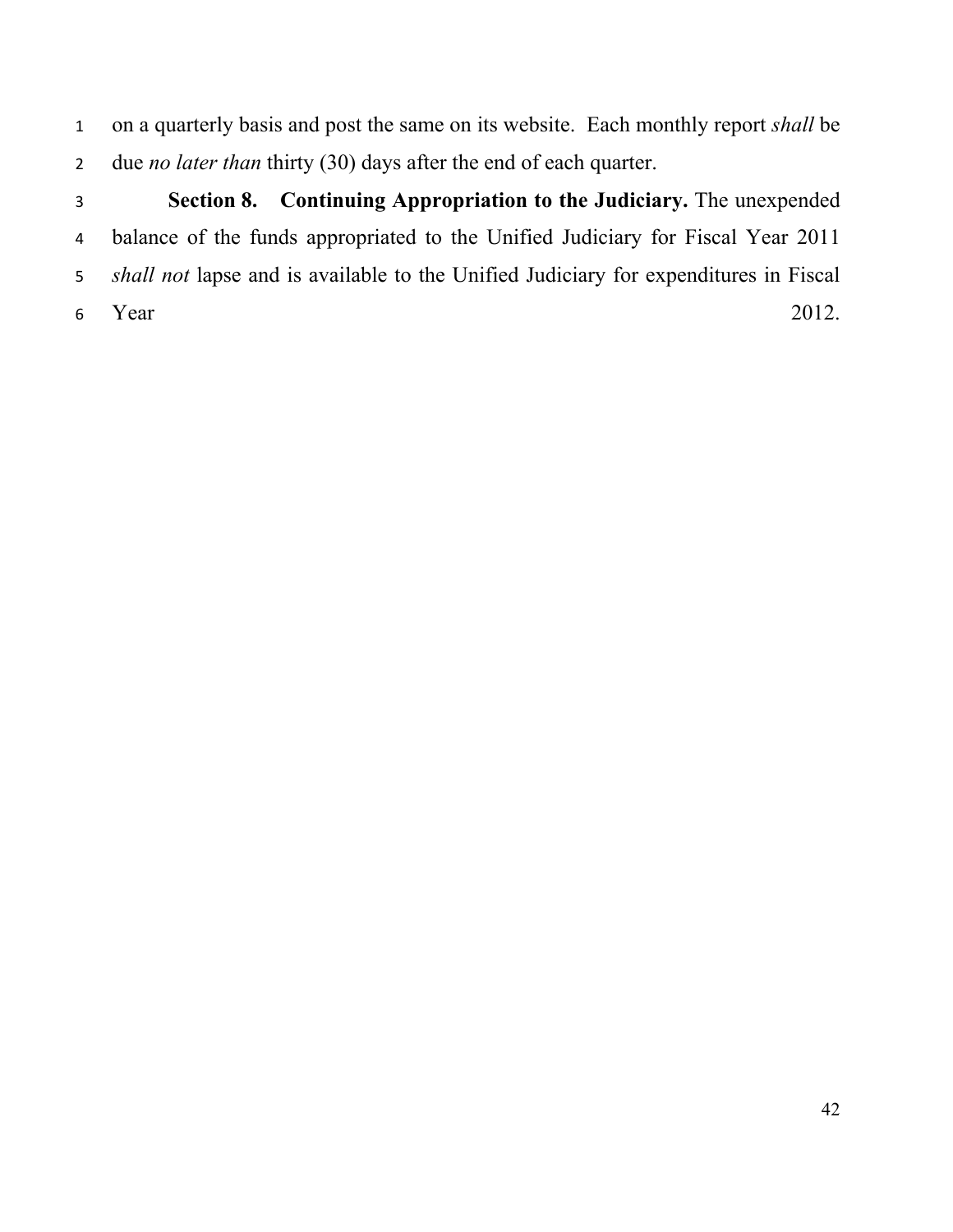#### **CHAPTER V**

### **EXECUTIVE BRANCH**

**Section 1. Appropriation.** The amounts specified in the Summary of Base Operational Appropriation in Subsections (a) through (ee) are hereby appropriated and authorized out of the General Fund, Special Funds and Federal Matching Grants-in-Aid, specified in the respective Summary of Base Operational Appropriation Funding Source, to the agencies, departments and offices in each Subsection for its operations in Fiscal Year 2012. This appropriation *shall* be expended in accordance with object class allocations outlined below.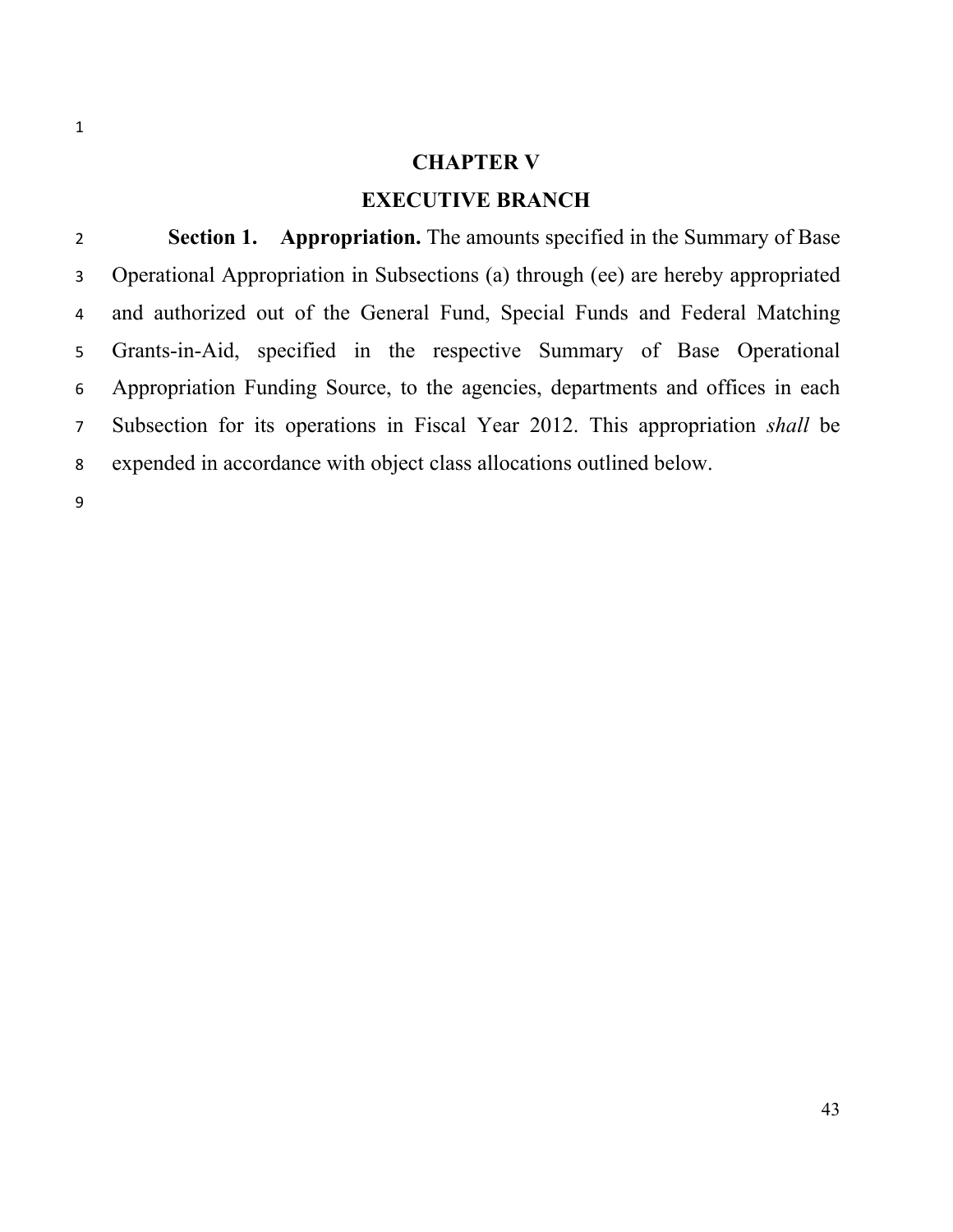| (a)                  | <b>OFFICE OF I MAGA'LÅHI</b>              |                 |                  |              |
|----------------------|-------------------------------------------|-----------------|------------------|--------------|
|                      | SUMMARY OF BASE OPERATIONAL APPROPRIATION |                 |                  |              |
| <b>APPROP. CLASS</b> | <b>OBJ. CLASS</b>                         | <b>GEN FUND</b> | <b>SPCL FUND</b> | <b>TOTAL</b> |
| <b>REG SALARIES</b>  | 111                                       | \$3,733,012     | \$218,000        | \$3,951,012  |
| OT/SP                | 112                                       | \$0             | \$0              | \$0          |
| <b>BENEFITS</b>      | 113                                       | \$1,148,769     | \$67,355         | \$1,216,124  |
| <b>TRAVEL/MILE</b>   | 220                                       | \$110,000       | \$7,500          | \$117,500    |
| CONT. SERV.          | 230                                       | \$910,000       | \$10,000         | \$920,000    |
| OFF. RENTAL          | 233                                       | \$35,000        | \$0              | \$35,000     |
| SUP. & MAT.          | 240                                       | \$91,000        | \$1,002          | \$92,002     |
| <b>EQUIPMENT</b>     | 250                                       | \$30,000        | \$0              | \$30,000     |
| WORK. COMP.          | 270                                       | \$0             | \$0              | \$0          |
| <b>DRUG TEST</b>     | 271                                       | \$0             | \$0              | \$0          |
| <b>SUBGRANT</b>      | 280                                       | \$0             | \$0              | \$0          |
| <b>MISC</b>          | 290                                       | \$52,500        | \$7,500          | \$60,000     |
| <b>POWER</b>         | 361                                       | \$0             | \$0              | \$0          |
| <b>WATER/SEWER</b>   | 362                                       | \$0             | \$0              | \$0          |
| PHONE/TOLL           | 363                                       | \$93,472        | \$0              | \$93,472     |
| CAP. OUTLAY          | 450                                       | \$0             | \$0              | \$0          |
| <b>GRAND TOTAL</b>   |                                           | \$6,203,753     | \$311,357        | \$6,515,110  |
| Indirect             | Cost                                      | Fund            |                  | \$311,357    |
|                      |                                           |                 |                  |              |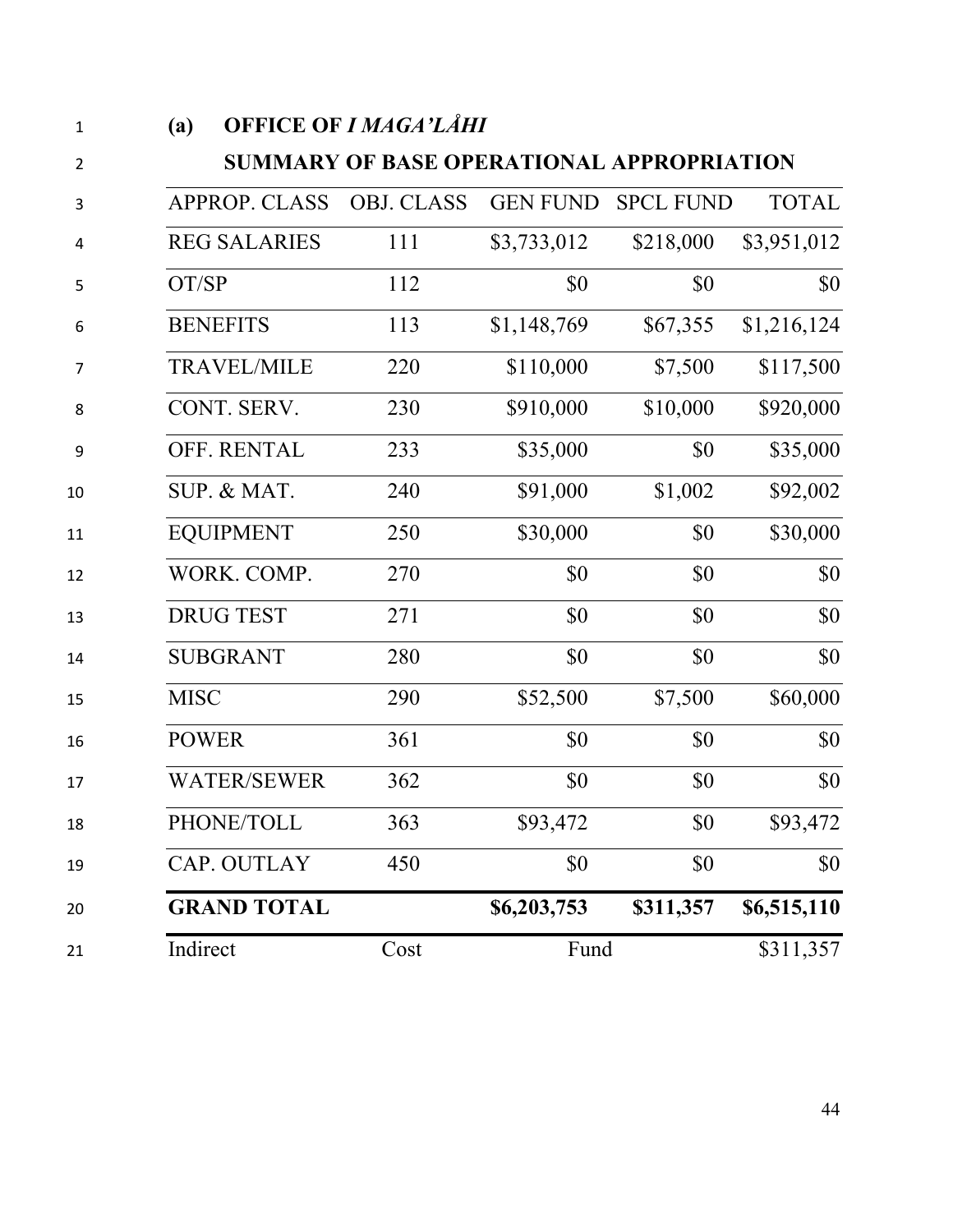**SUMMARY OF BASE OPERATIONAL APPROPRIATION FUNDING SOURCE**  4 GENERAL FUND \$6,203,753 5 FEDERAL MATCHING GRANTS-IN-AID \$0 6 SPECIAL FUNDS \$311,357 **TOTAL \$6,515,110**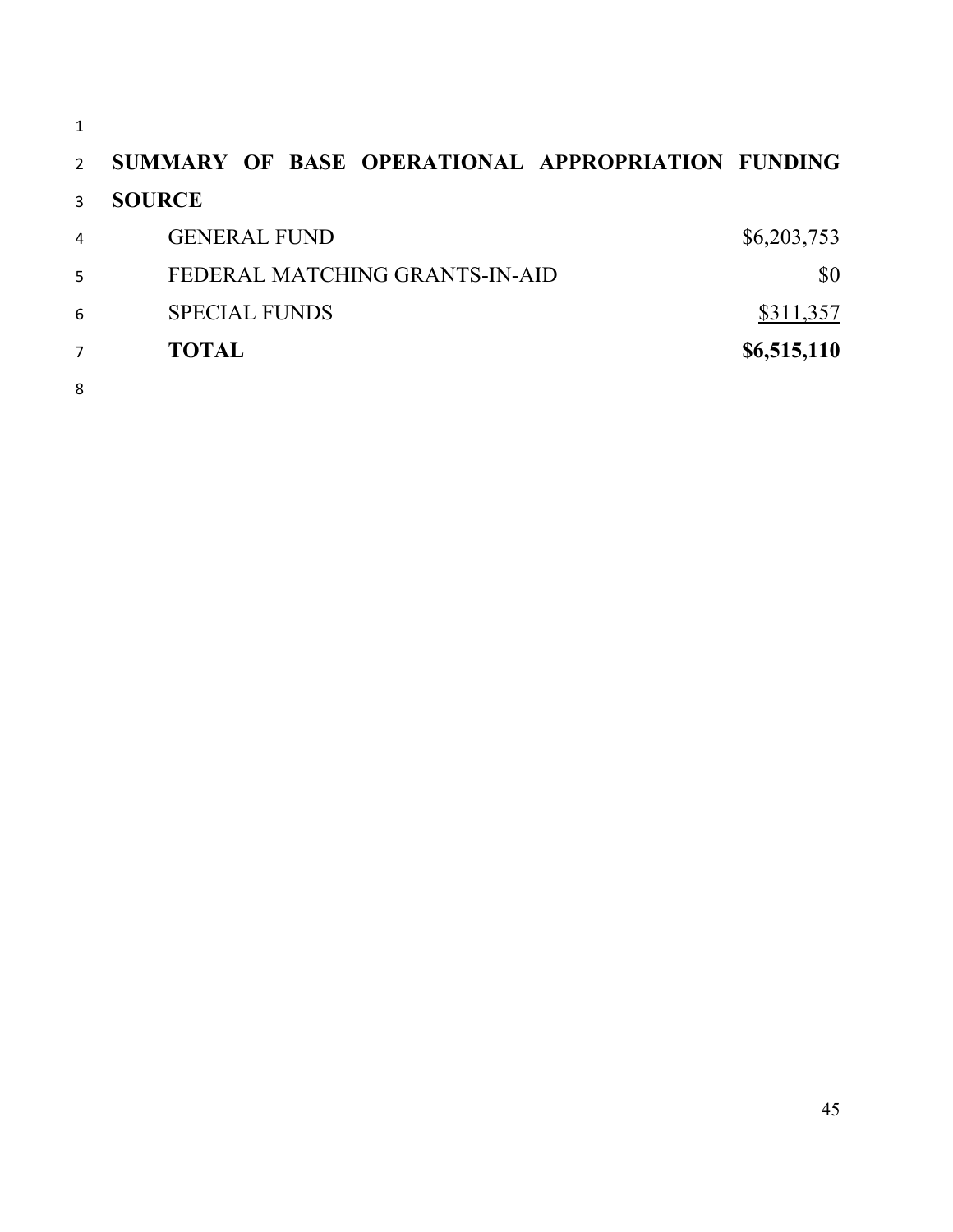| IV)                  | COMMISSION ON DECOLONIZATION              |                 |                  |              |
|----------------------|-------------------------------------------|-----------------|------------------|--------------|
|                      | SUMMARY OF BASE OPERATIONAL APPROPRIATION |                 |                  |              |
| <b>APPROP. CLASS</b> | <b>OBJ. CLASS</b>                         | <b>GEN FUND</b> | <b>SPCL FUND</b> | <b>TOTAL</b> |
| <b>REG SALARIES</b>  | 111                                       | \$65,000        | \$0              | \$65,000     |
| OT/SP                | 112                                       | \$0             | \$0              | \$0          |
| <b>BENEFITS</b>      | 113                                       | \$19,898        | \$0              | \$19,898     |
| <b>TRAVEL/MILE</b>   | 220                                       | \$0             | \$0              | \$0          |
| CONT. SERV.          | 230                                       | \$4,840         | \$0              | \$4,840      |
| OFF. RENTAL          | 233                                       | \$0             | \$0              | \$0          |
| SUP. & MAT.          | 240                                       | \$4,170         | \$0              | \$4,170      |
| <b>EQUIPMENT</b>     | 250                                       | \$7,530         | \$0              | \$7,530      |
| WORK. COMP.          | 270                                       | \$0             | \$0              | \$0          |
| <b>DRUG TEST</b>     | 271                                       | \$0             | \$0              | \$0          |
| <b>SUBGRANT</b>      | 280                                       | \$0             | \$0              | \$0          |
| <b>MISC</b>          | 290                                       | \$0             | \$0              | \$0          |
| <b>POWER</b>         | 361                                       | \$0             | \$0              | \$0          |
| <b>WATER/SEWER</b>   | 362                                       | \$0             | \$0              | \$0          |
| PHONE/TOLL           | 363                                       | \$3,000         | \$0              | \$3,000      |
| CAP. OUTLAY          | 450                                       | \$0             | \$0              | \$0          |
| <b>GRAND TOTAL</b>   |                                           | \$104,438       | \$0              | \$104,438    |

### **(b) COMMISSION ON DECOLONIZATION**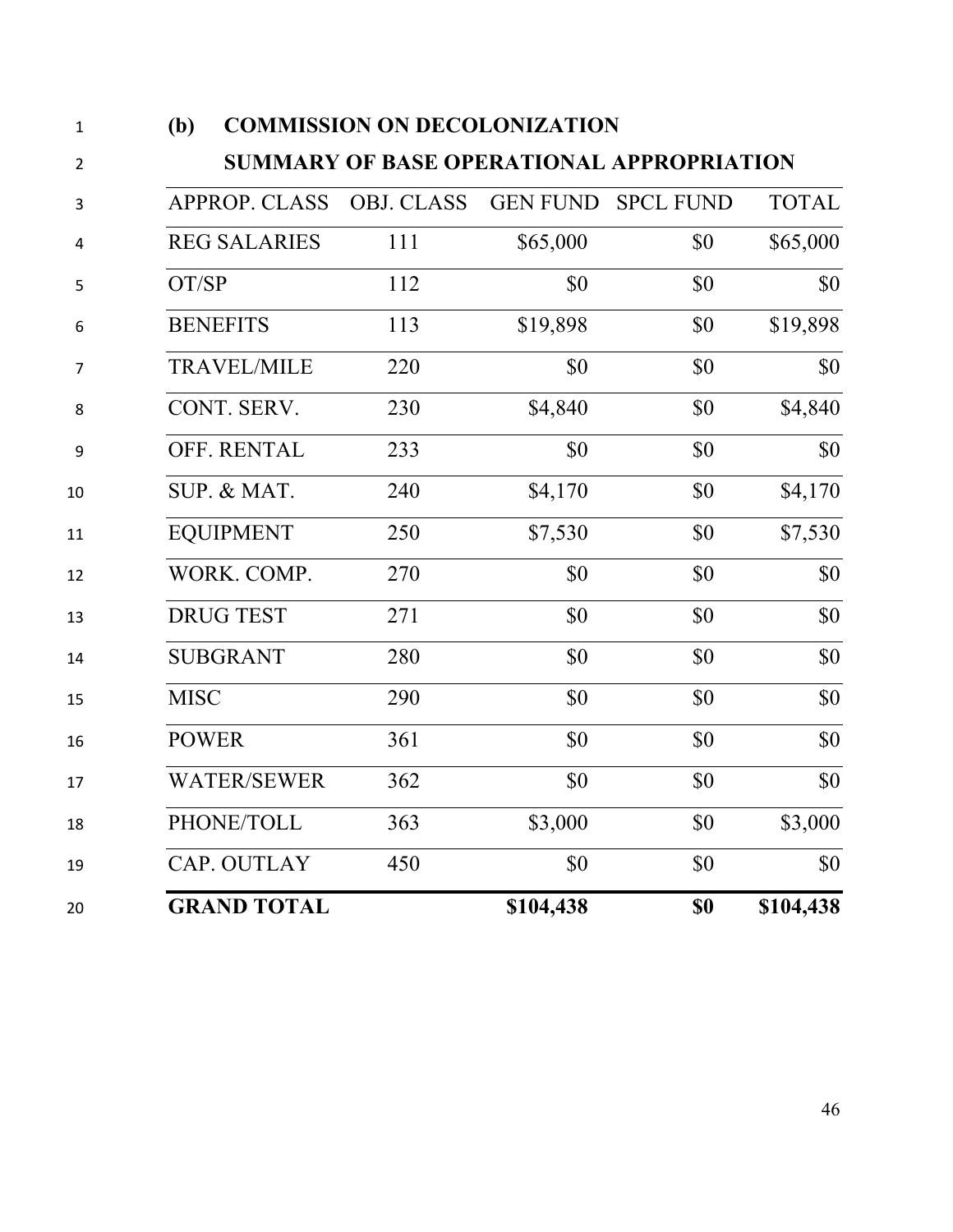| 1              |                                                   |           |
|----------------|---------------------------------------------------|-----------|
| $\mathcal{P}$  | SUMMARY OF BASE OPERATIONAL APPROPRIATION FUNDING |           |
| 3              | <b>SOURCE</b>                                     |           |
| $\overline{4}$ | <b>GENERAL FUND</b>                               | \$104,438 |
| 5              | FEDERAL MATCHING GRANTS-IN-AID                    | \$0       |
| 6              | <b>SPECIAL FUNDS</b>                              | \$0       |
| 7              | <b>TOTAL</b>                                      | \$104,438 |
| 8              |                                                   |           |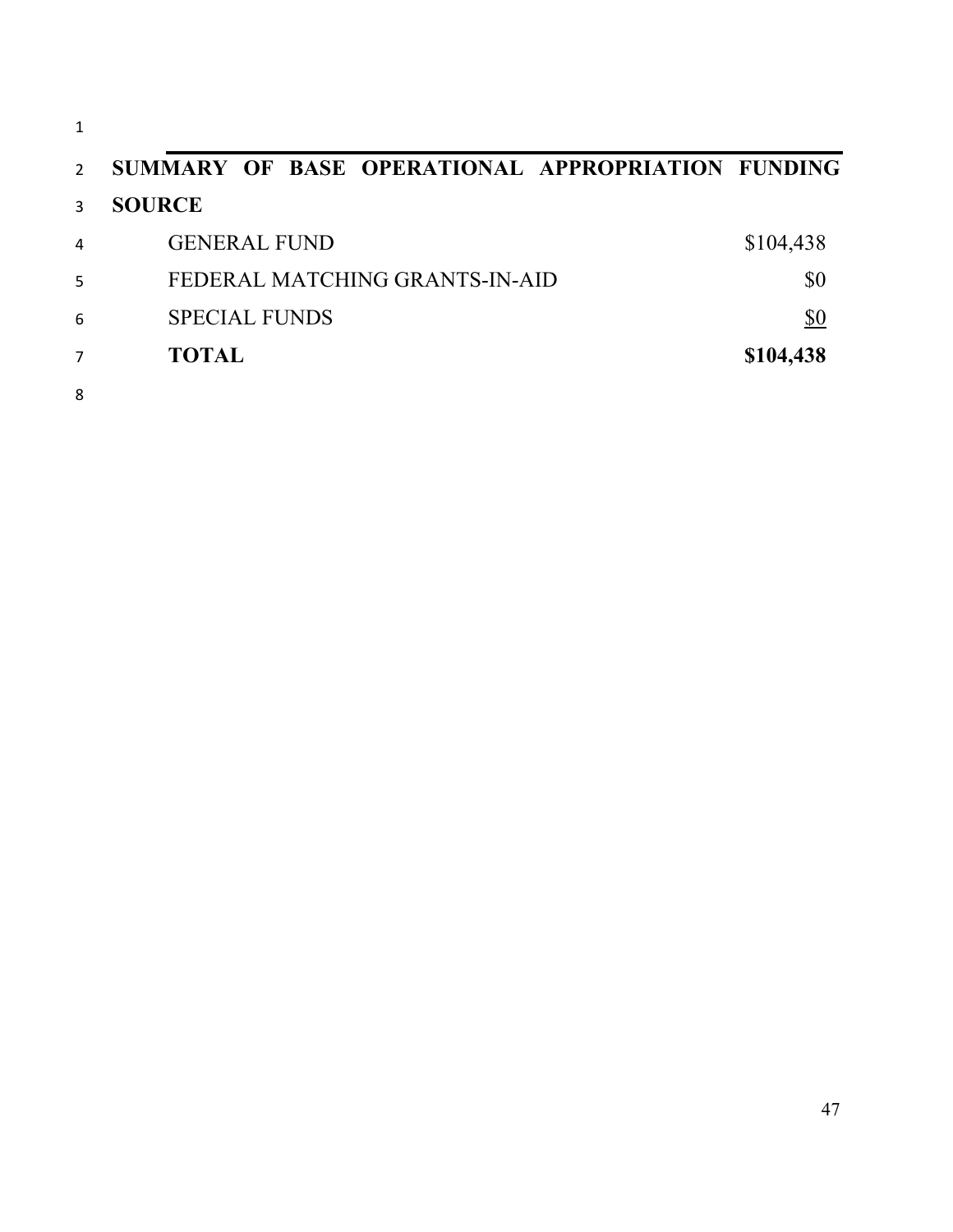| 1              | (c)                  | ANCESTRAL LANDS COMMISSION                |                 |                  |              |  |  |
|----------------|----------------------|-------------------------------------------|-----------------|------------------|--------------|--|--|
| $\overline{2}$ |                      | SUMMARY OF BASE OPERATIONAL APPROPRIATION |                 |                  |              |  |  |
| 3              | <b>APPROP. CLASS</b> | <b>OBJ. CLASS</b>                         | <b>GEN FUND</b> | <b>SPCL FUND</b> | <b>TOTAL</b> |  |  |
| 4              | <b>REG SALARIES</b>  | 111                                       | \$125,094       | \$0              | \$125,094    |  |  |
| 5              | OT/SP                | 112                                       | \$0             | \$0              | \$0          |  |  |
| 6              | <b>BENEFITS</b>      | 113                                       | \$38,096        | \$0              | \$38,096     |  |  |
| 7              | <b>TRAVEL/MILE</b>   | 220                                       | \$0             | \$0              | \$0          |  |  |
| 8              | CONT. SERV.          | 230                                       | \$3,040         | \$0              | \$3,040      |  |  |
| 9              | OFF. RENTAL          | 233                                       | \$0             | \$0              | \$0          |  |  |
| 10             | SUP. & MAT.          | 240                                       | \$8,066         | \$0              | \$8,066      |  |  |
| 11             | <b>EQUIPMENT</b>     | 250                                       | \$775           | \$0              | \$775        |  |  |
| 12             | WORK. COMP.          | 270                                       | \$0             | \$0              | \$0          |  |  |
| 13             | <b>DRUG TEST</b>     | 271                                       | \$0             | \$0              | \$0          |  |  |
| 14             | <b>SUBGRANT</b>      | 280                                       | \$0             | \$0              | \$0          |  |  |
| 15             | <b>MISC</b>          | 290                                       | \$0             | \$0              | \$0          |  |  |
| 16             | <b>POWER</b>         | 361                                       | \$0             | \$0              | \$0          |  |  |
| 17             | <b>WATER/SEWER</b>   | 362                                       | \$0             | \$0              | \$0          |  |  |
| 18             | PHONE/TOLL           | 363                                       | \$3,400         | \$0              | \$3,400      |  |  |
| 19             | CAP. OUTLAY          | 450                                       | \$0             | \$0              | \$0          |  |  |
| 20             | <b>GRAND TOTAL</b>   |                                           | \$178,471       | \$0              | \$178,471    |  |  |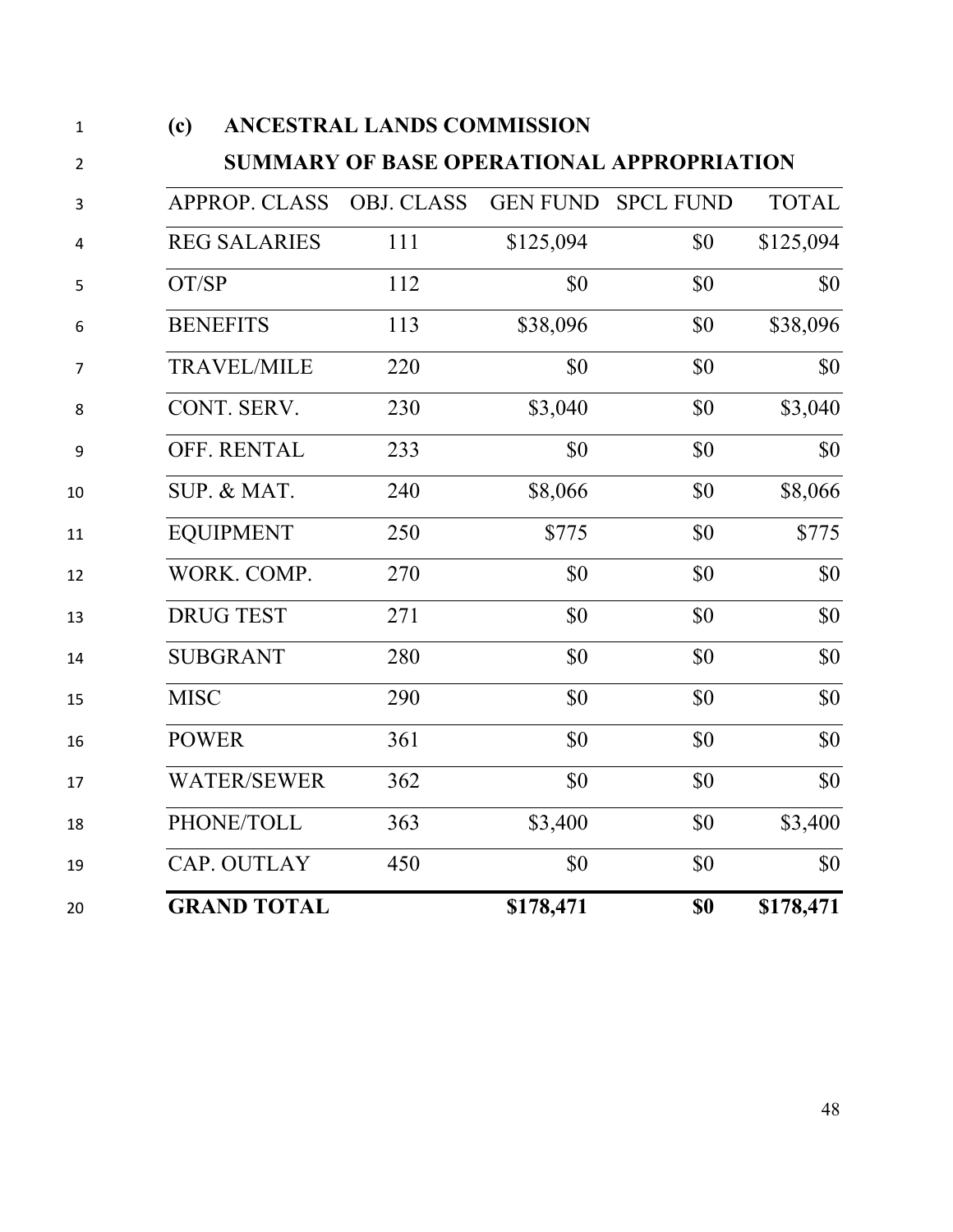| $\mathbf{1}$   |                                                   |           |
|----------------|---------------------------------------------------|-----------|
| $\overline{2}$ | SUMMARY OF BASE OPERATIONAL APPROPRIATION FUNDING |           |
| 3              | <b>SOURCE</b>                                     |           |
| $\overline{4}$ | <b>GENERAL FUND</b>                               | \$178,471 |
| 5              | FEDERAL MATCHING GRANTS-IN-AID                    | \$0       |
| 6              | <b>SPECIAL FUNDS</b>                              | \$0       |
| $\overline{7}$ | <b>TOTAL</b>                                      | \$178,471 |
| 8              |                                                   |           |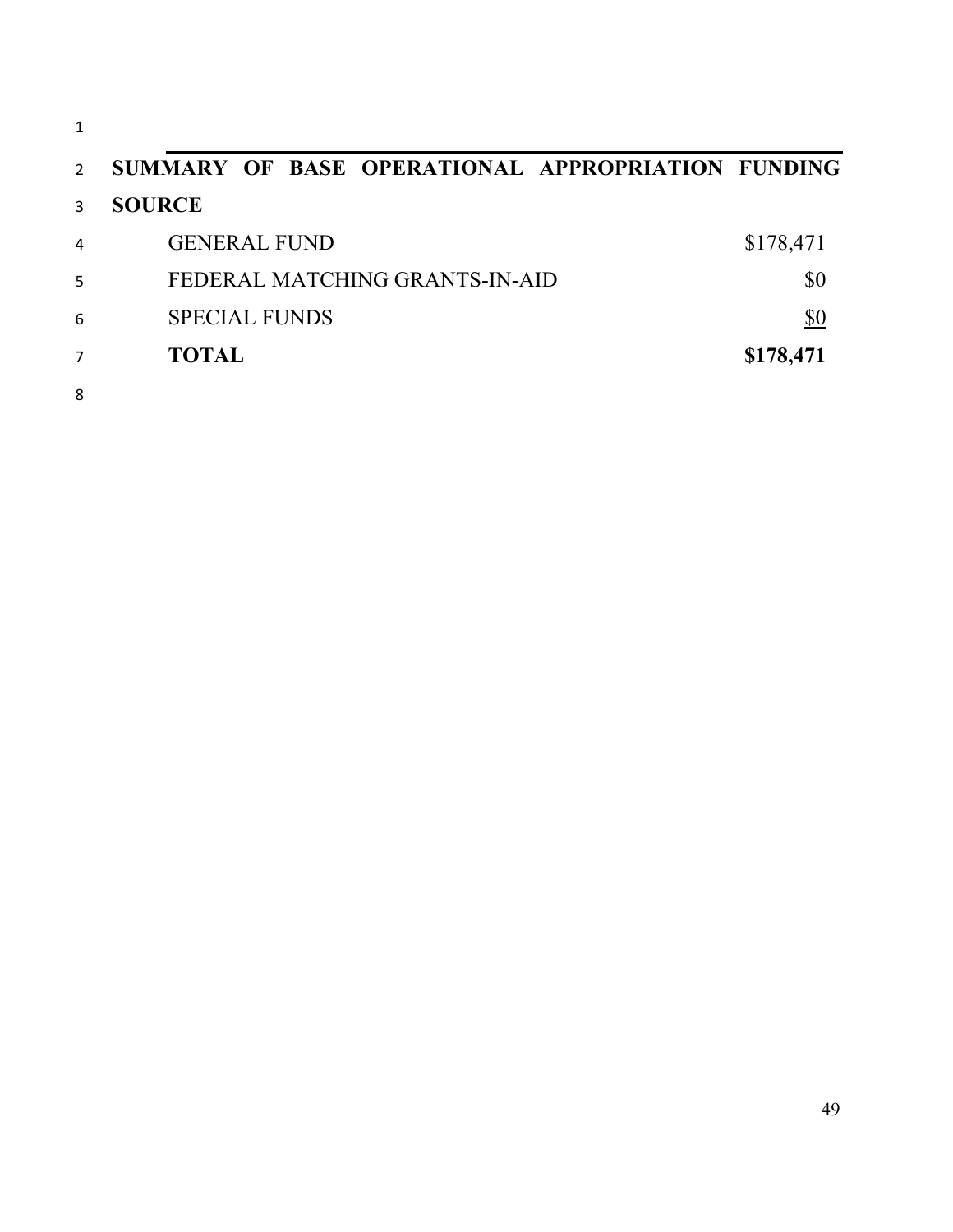|                      | <b>VETERANS AFFAIRS OFFICE</b><br>(d)            |                 |                  |              |  |
|----------------------|--------------------------------------------------|-----------------|------------------|--------------|--|
|                      | <b>SUMMARY OF BASE OPERATIONAL APPROPRIATION</b> |                 |                  |              |  |
| <b>APPROP. CLASS</b> | <b>OBJ. CLASS</b>                                | <b>GEN FUND</b> | <b>SPCL FUND</b> | <b>TOTAL</b> |  |
| <b>REG SALARIES</b>  | 111                                              | \$205,407       | \$0              | \$205,407    |  |
| OT/SP                | 112                                              | \$0             | \$0              | \$0          |  |
| <b>BENEFITS</b>      | 113                                              | \$62,869        | \$0              | \$62,869     |  |
| <b>TRAVEL/MILE</b>   | 220                                              | \$0             | \$0              | \$0          |  |
| CONT. SERV.          | 230                                              | \$10,000        | \$0              | \$10,000     |  |
| OFF. RENTAL          | 233                                              | \$0             | \$0              | \$0          |  |
| SUP. & MAT.          | 240                                              | \$7,707         | \$0              | \$7,707      |  |
| <b>EQUIPMENT</b>     | 250                                              | \$0             | \$0              | \$0          |  |
| WORK. COMP.          | 270                                              | \$0             | \$0              | \$0          |  |
| <b>DRUG TEST</b>     | 271                                              | \$0             | \$0              | \$0          |  |
| <b>SUBGRANT</b>      | 280                                              | \$0             | \$0              | \$0          |  |
| <b>MISC</b>          | 290                                              | \$0             | \$0              | \$0          |  |
| <b>POWER</b>         | 361                                              | \$0             | \$0              | \$0          |  |
| <b>WATER/SEWER</b>   | 362                                              | \$0             | \$0              | \$0          |  |
| PHONE/TOLL           | 363                                              | \$8,000         | \$0              | \$8,000      |  |
| CAP. OUTLAY          | 450                                              | \$0             | \$0              | \$0          |  |
| <b>GRAND TOTAL</b>   |                                                  | \$293,983       | \$0              | \$293,983    |  |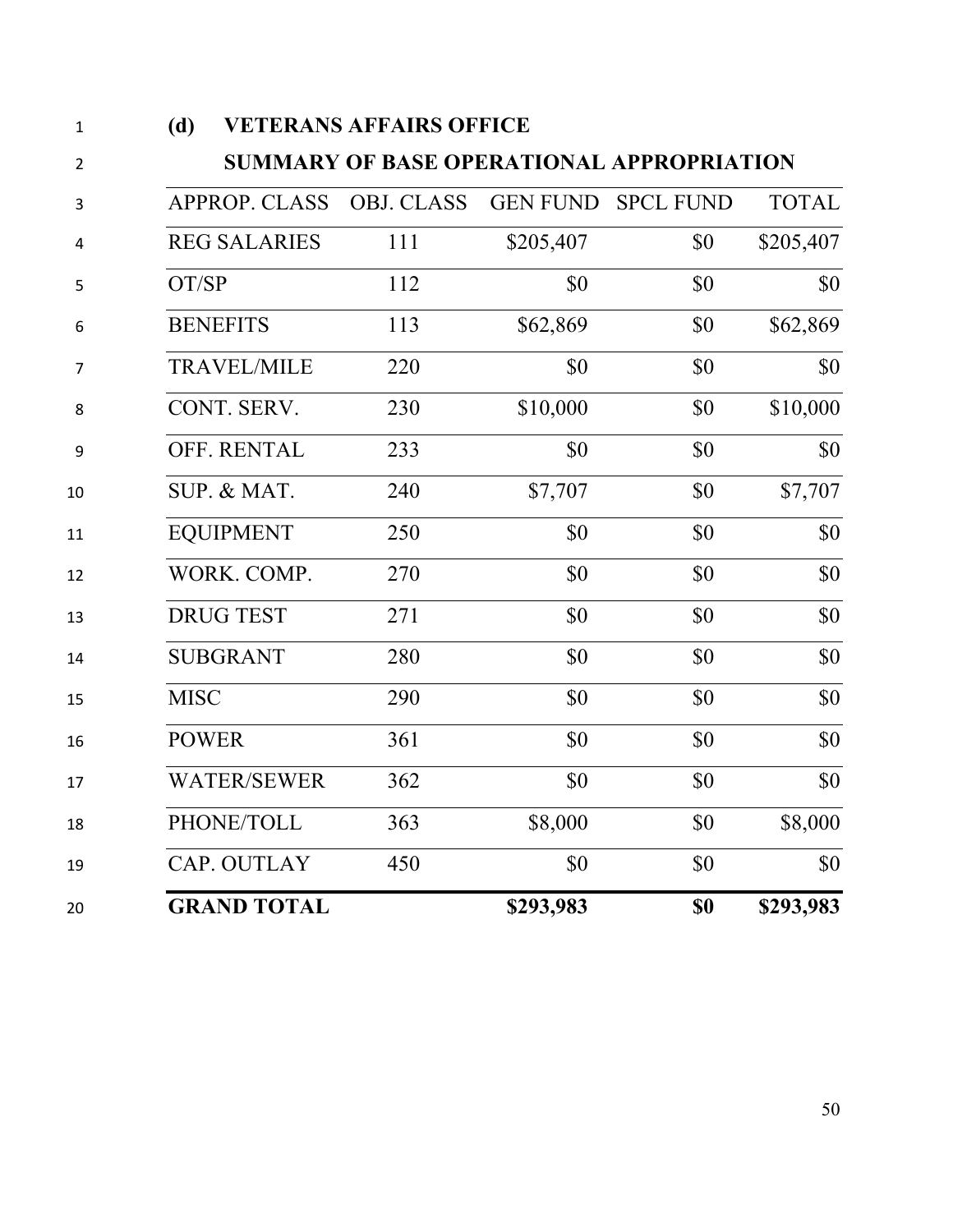| 1             |                                                   |            |
|---------------|---------------------------------------------------|------------|
| $\mathcal{P}$ | SUMMARY OF BASE OPERATIONAL APPROPRIATION FUNDING |            |
| 3             | <b>SOURCE</b>                                     |            |
| 4             | <b>GENERAL FUND</b>                               | \$293,983  |
| 5             | FEDERAL MATCHING GRANTS-IN-AID                    | \$0        |
| 6             | <b>SPECIAL FUNDS</b>                              | <u>\$0</u> |
| 7             | <b>TOTAL</b>                                      | \$293,983  |
| 8             |                                                   |            |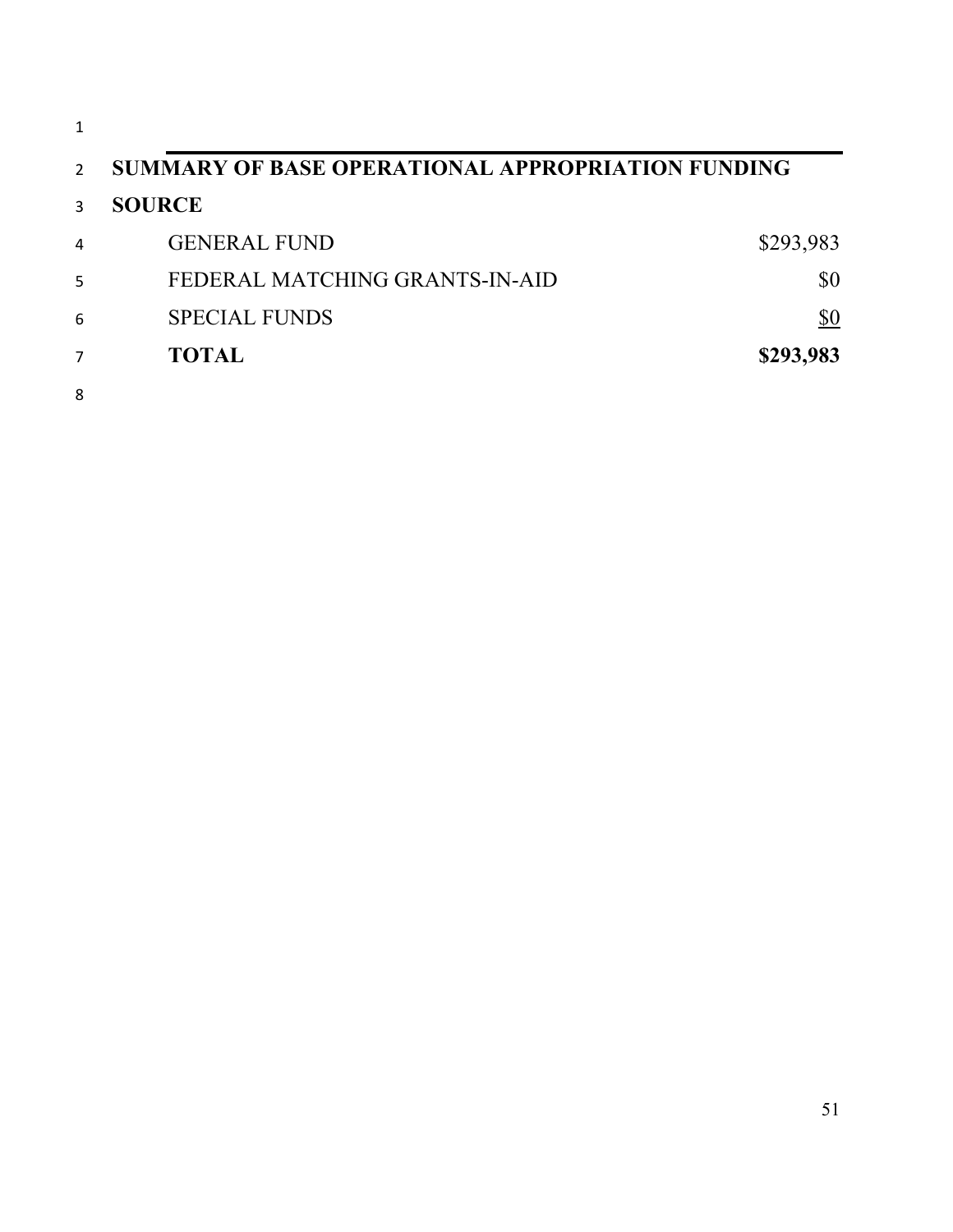| $\mathbf{1}$   | (e)          | <b>BUREAU OF BUDGET AND MANAGEMENT RESEARCH</b> |                   |                 |                  |              |  |
|----------------|--------------|-------------------------------------------------|-------------------|-----------------|------------------|--------------|--|
| $\overline{2}$ |              | SUMMARY OF BASE OPERATIONAL APPROPRIATION       |                   |                 |                  |              |  |
| 3              |              | <b>APPROP. CLASS</b>                            | <b>OBJ. CLASS</b> | <b>GEN FUND</b> | <b>SPCL FUND</b> | <b>TOTAL</b> |  |
| 4              |              | <b>REG SALARIES</b>                             | 111               | \$782,622       | \$228,256        | \$1,010,878  |  |
| 5              | OT/SP        |                                                 | 112               | \$0             | \$0              | \$0          |  |
| 6              |              | <b>BENEFITS</b>                                 | 113               | \$231,330       | \$71,510         | \$302,840    |  |
| 7              |              | <b>TRAVEL/MILE</b>                              | 220               | \$0             | \$0              | \$0          |  |
| 8              |              | CONT. SERV.                                     | 230               | \$0             | \$14,813         | \$14,813     |  |
| 9              |              | OFF. RENTAL                                     | 233               | \$0             | \$0              | \$0          |  |
| 10             |              | SUP. & MAT.                                     | 240               | \$5,640         | \$0              | \$5,640      |  |
| 11             |              | <b>EQUIPMENT</b>                                | 250               | \$0             | \$0              | \$0          |  |
| 12             |              | WORK. COMP.                                     | 270               | \$0             | \$0              | \$0          |  |
| 13             |              | <b>DRUG TEST</b>                                | 271               | \$0             | \$150            | \$150        |  |
| 14             |              | <b>SUBGRANT</b>                                 | 280               | \$0             | \$0              | \$0          |  |
| 15             | <b>MISC</b>  |                                                 | 290               | \$0             | \$0              | \$0          |  |
| 16             | <b>POWER</b> |                                                 | 361               | \$0             | \$0              | \$0          |  |
| 17             |              | <b>WATER/SEWER</b>                              | 362               | \$0             | \$0              | \$0          |  |
| 18             |              | PHONE/TOLL                                      | 363               | \$0             | \$14,333         | \$14,333     |  |
| 19             |              | CAP. OUTLAY                                     | 450               | \$0             | \$0              | \$0          |  |
| 20             |              | <b>GRAND TOTAL</b>                              |                   | \$1,019,592     | \$329,062        | \$1,348,654  |  |
| 21             | Indirect     |                                                 | Cost              | Fund            |                  | \$329,062    |  |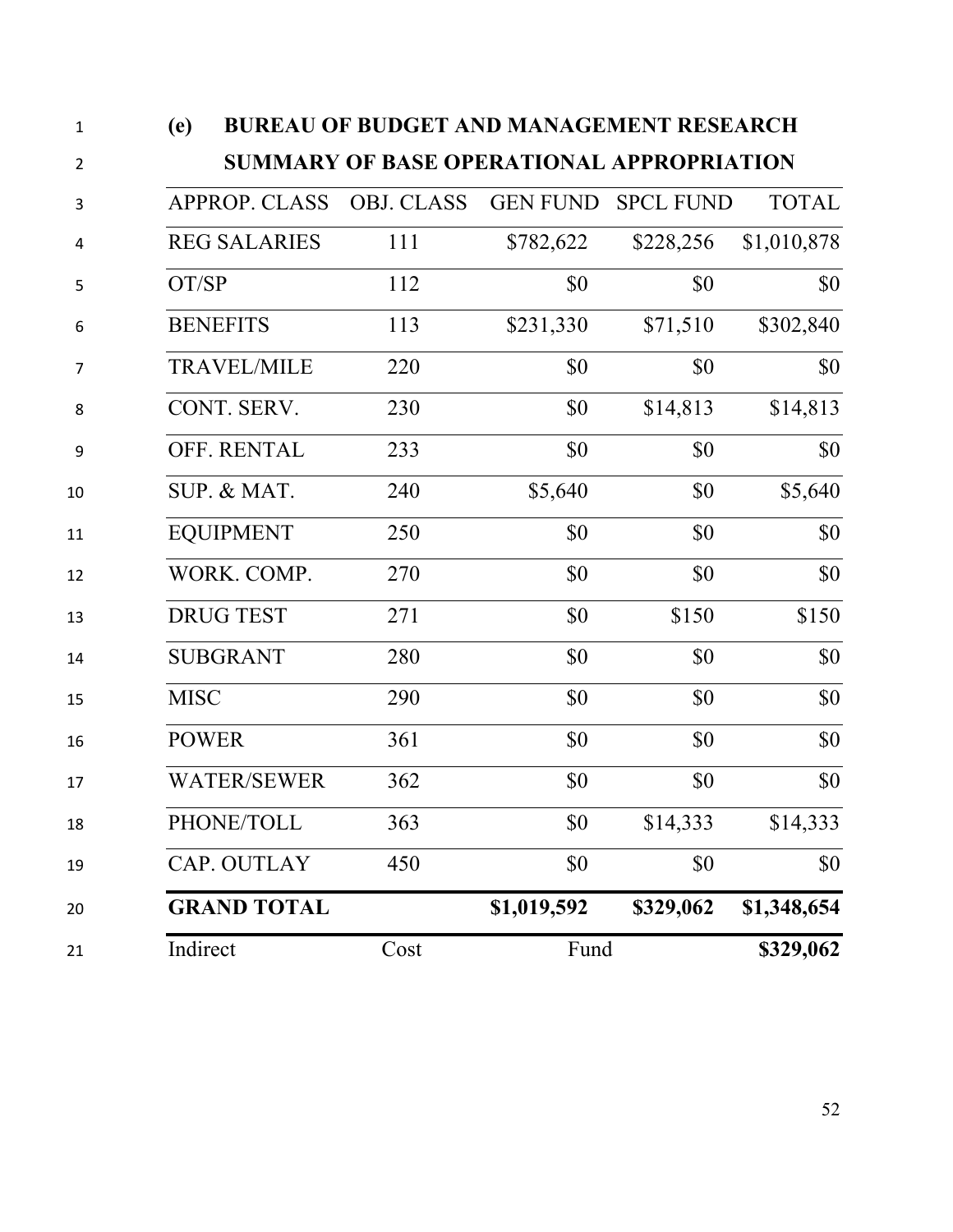|   | SUMMARY OF BASE OPERATIONAL APPROPRIATION FUNDING |             |
|---|---------------------------------------------------|-------------|
|   | <b>SOURCE</b>                                     |             |
| 4 | <b>GENERAL FUND</b>                               | \$1,019,592 |
| 5 | FEDERAL MATCHING GRANTS-IN-AID                    | \$0         |
| 6 | <b>SPECIAL FUNDS</b>                              | \$329,062   |
|   | <b>TOTAL</b>                                      | \$1,348,654 |
| 8 |                                                   |             |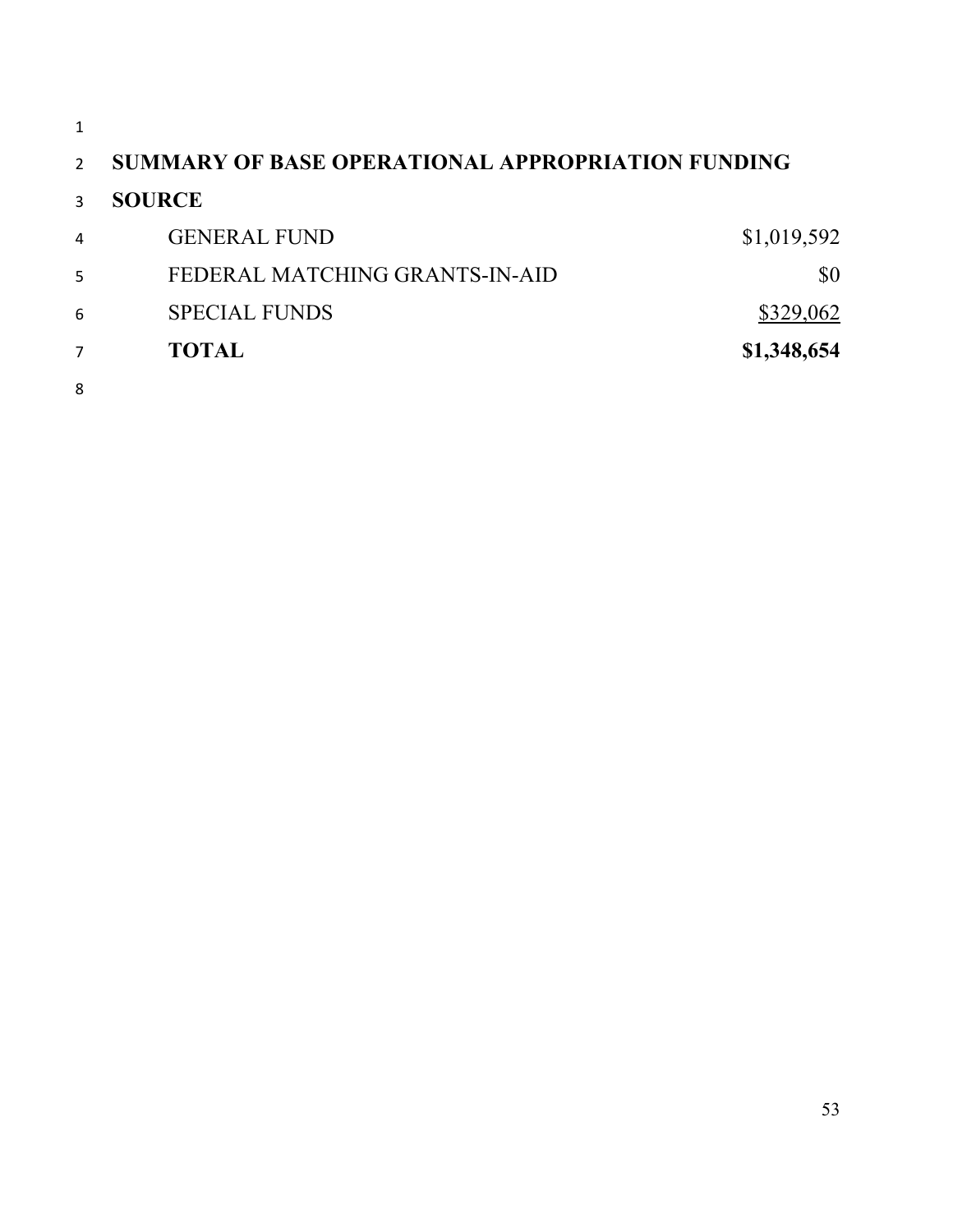| (f)                  | <b>CIVIL SERVICE COMMISSION</b>           |                 |                  |              |
|----------------------|-------------------------------------------|-----------------|------------------|--------------|
|                      | SUMMARY OF BASE OPERATIONAL APPROPRIATION |                 |                  |              |
| <b>APPROP. CLASS</b> | <b>OBJ. CLASS</b>                         | <b>GEN FUND</b> | <b>SPCL FUND</b> | <b>TOTAL</b> |
| <b>REG SALARIES</b>  | 111                                       | \$502,895       | \$0              | \$502,895    |
| OT/SP                | 112                                       | \$0             | \$0              | \$0          |
| <b>BENEFITS</b>      | 113                                       | \$149,654       | \$0              | \$149,654    |
| <b>TRAVEL/MILE</b>   | 220                                       | \$0             | \$0              | \$0          |
| CONT. SERV.          | 230                                       | \$20,984        | \$0              | \$20,984     |
| OFF. RENTAL          | 233                                       | \$85,470        | \$0              | \$85,470     |
| SUP. & MAT.          | 240                                       | \$1,000         | \$0              | \$1,000      |
| <b>EQUIPMENT</b>     | 250                                       | \$0             | \$0              | \$0          |
| WORK. COMP.          | 270                                       | \$0             | \$0              | \$0          |
| <b>DRUG TEST</b>     | 271                                       | \$0             | \$0              | \$0          |
| <b>SUBGRANT</b>      | 280                                       | \$0             | \$0              | \$0          |
| <b>MISC</b>          | 290                                       | \$31,540        | \$0              | \$31,540     |
| <b>POWER</b>         | 361                                       | \$0             | \$0              | $\$0$        |
| <b>WATER/SEWER</b>   | 362                                       | \$0             | \$0              | \$0          |
| PHONE/TOLL           | 363                                       | \$10,780        | \$0              | \$10,780     |
| CAP. OUTLAY          | 450                                       | \$0             | \$0              | \$0          |
| <b>GRAND TOTAL</b>   |                                           | \$802,323       | \$0              | \$802,323    |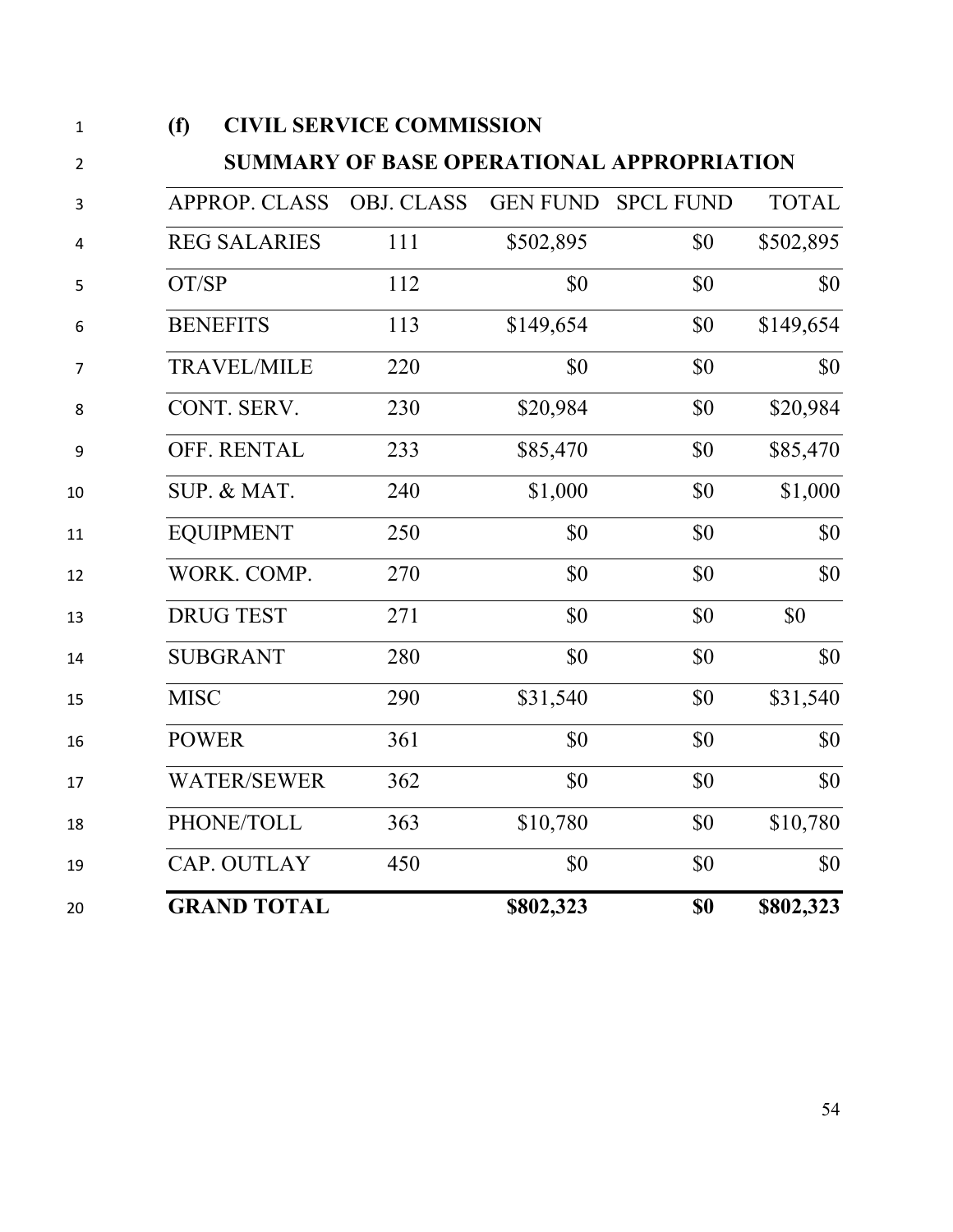| 1             |                                                   |           |
|---------------|---------------------------------------------------|-----------|
| $\mathcal{P}$ | SUMMARY OF BASE OPERATIONAL APPROPRIATION FUNDING |           |
| $\mathbf{R}$  | <b>SOURCE</b>                                     |           |
| 4             | <b>GENERAL FUND</b>                               | \$802,323 |
| 5             | FEDERAL MATCHING GRANTS-IN-AID                    | \$0       |
| 6             | <b>SPECIAL FUNDS</b>                              | \$0       |
|               | <b>TOTAL</b>                                      | \$802,323 |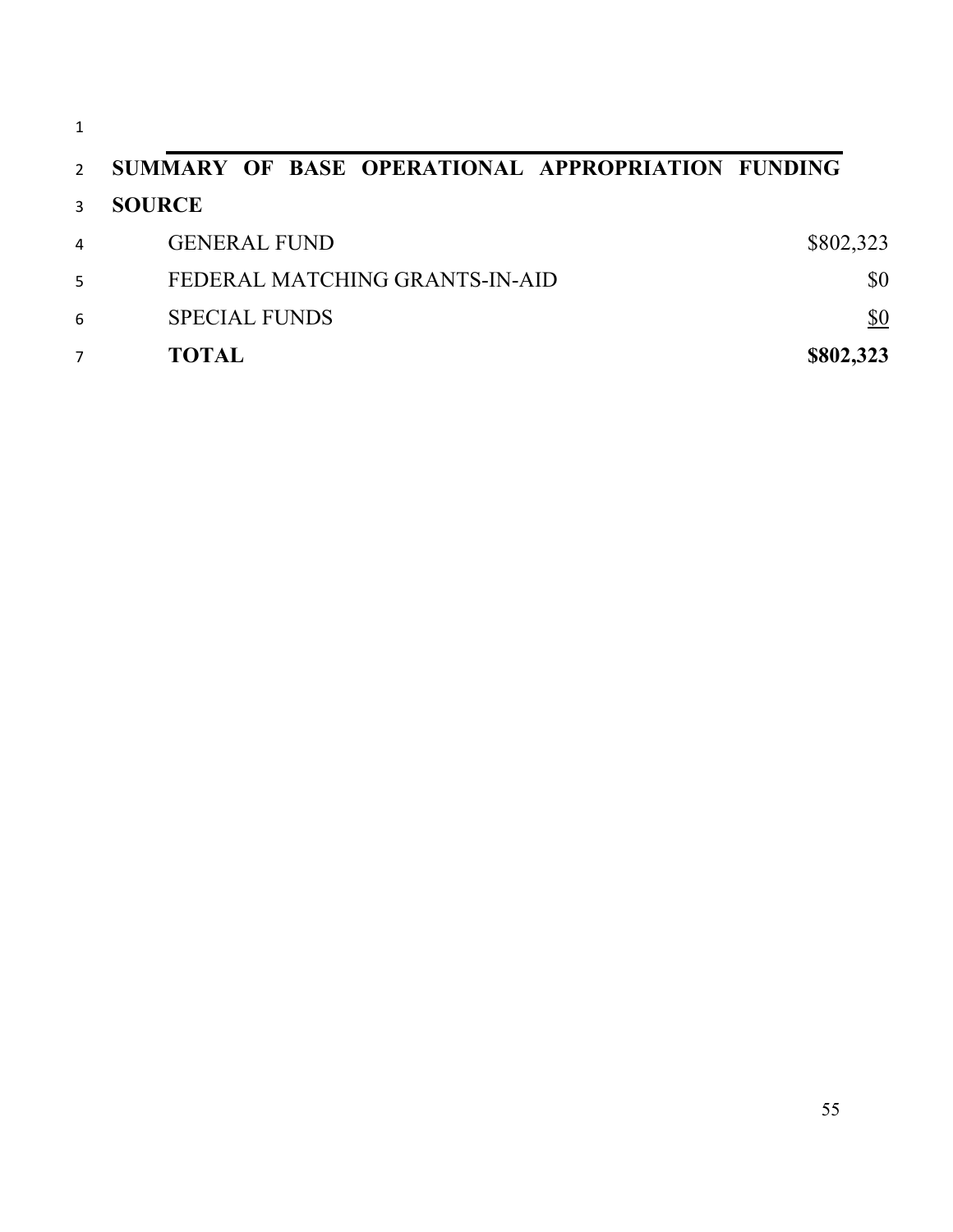| 1              |                          |                                           |             |                    |              |
|----------------|--------------------------|-------------------------------------------|-------------|--------------------|--------------|
| 2              | (g)                      | DEPARTMENT OF ADMINISTRATION              |             |                    |              |
| 3              |                          | SUMMARY OF BASE OPERATIONAL APPROPRIATION |             |                    |              |
| 4              | APPROP. CLASS OBJ. CLASS |                                           |             | GEN FUND SPCL FUND | <b>TOTAL</b> |
| 5              | <b>REG SALARIES</b>      | 111                                       | \$4,907,716 | \$622,717          | \$5,530,433  |
| 6              | OT/SP                    | 112                                       | \$0         | \$0                | \$0          |
| $\overline{7}$ | <b>BENEFITS</b>          | 113                                       | \$1,471,438 | \$208,290          | \$1,679,728  |
| 8              | <b>TRAVEL/MILE</b>       | 220                                       | \$0         | \$0                | \$0          |
| 9              | CONT. SERV.              | 230                                       | \$594,691   | \$36,586           | \$631,277    |
| 10             | <b>OFF. RENTAL</b>       | 233                                       | \$0         | \$0                | \$0          |
| 11             | SUP. & MAT.              | 240                                       | \$30,000    | \$0                | \$30,000     |
| 12             | <b>EQUIPMENT</b>         | 250                                       | \$0         | \$0                | \$0          |
| 13             | WORK. COMP.              | 270                                       | \$0         | \$0                | \$0          |
| 14             | <b>DRUG TEST</b>         | 271                                       | \$375       | \$0                | \$375        |
| 15             | <b>SUBGRANT</b>          | 280                                       | \$0         | \$0                | \$0          |
| 16             | <b>MISC</b>              | 290                                       | \$0         | \$0                | \$0          |
| 17             | <b>POWER</b>             | 361                                       | \$0         | \$0                | \$0          |
| 18             | WATER/SEWER              | 362                                       | \$0         | \$0                | \$0          |
| 19             | PHONE/TOLL               | 363                                       | \$375,000   | \$0                | \$375,000    |
| 20             | CAP. OUTLAY              | 450                                       | \$0         | \$0                | \$0          |
| 21             | <b>GRAND TOTAL</b>       |                                           | \$7,379,220 | \$867,593          | \$8,246,813  |
| 22             | Indirect                 | Cost                                      | Fund        |                    | \$867,593    |
|                |                          |                                           |             |                    |              |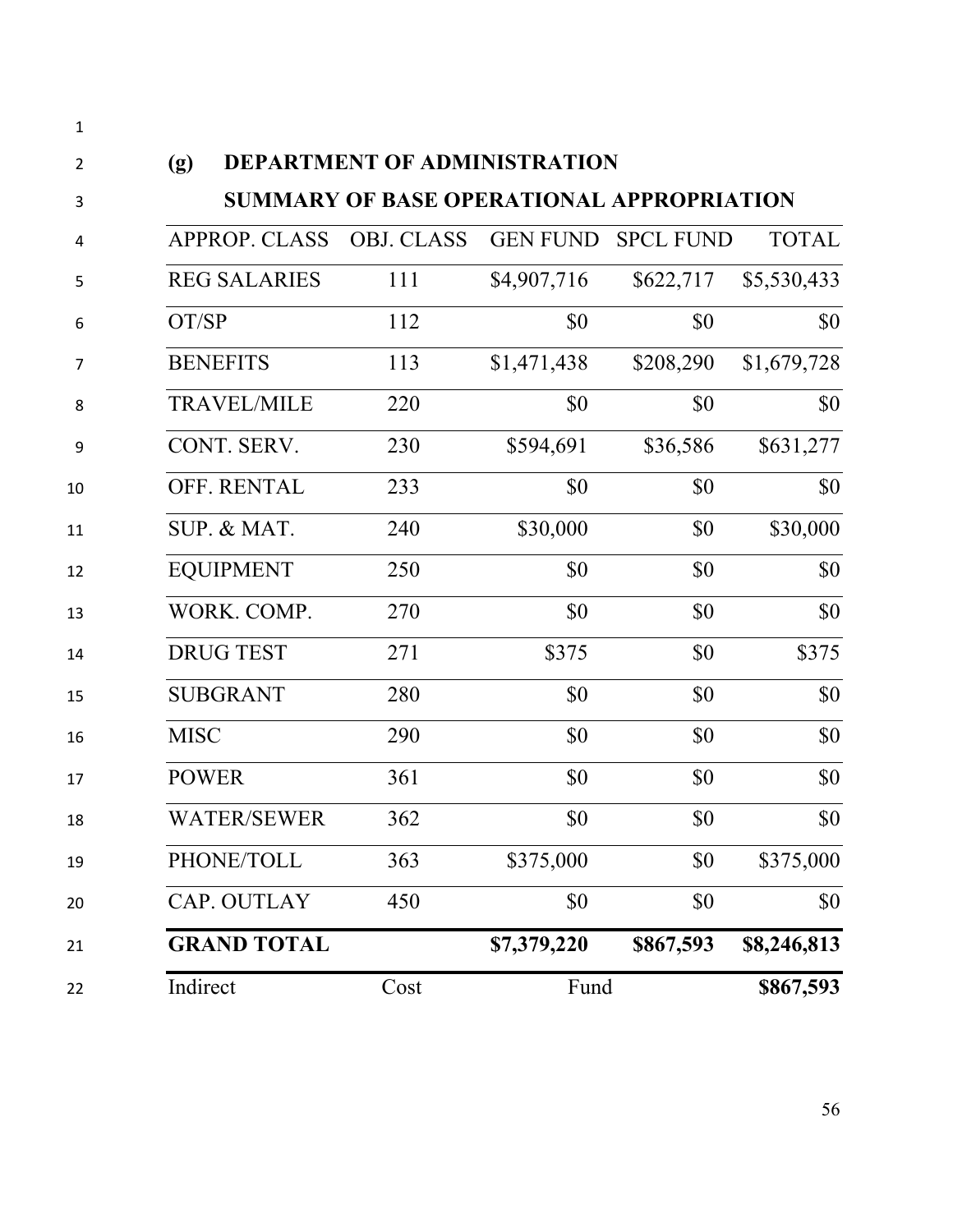# **SUMMARY OF BASE OPERATIONAL APPROPRIATION FUNDING SOURCE**

|                | <b>TOTAL</b>                   | \$8,246,813 |
|----------------|--------------------------------|-------------|
| -6             | <b>SPECIAL FUNDS</b>           | \$867,593   |
| -5.            | FEDERAL MATCHING GRANTS-IN-AID | SO.         |
| $\overline{4}$ | <b>GENERAL FUND</b>            | \$7,379,220 |

 **(1) Support of Child in Custody (Title 19 GCA §5116).** The sum of Six Hundred Forty Nine Thousand Nine Hundred Sixty Two Dollars (**\$649,962**) is appropriated from the General Fund for Fiscal Year 2012 to the Department of Administration (DOA) for the *sole* purpose of paying orders of the court pursuant to §5116, Title 19, Guam Code Annotated.

**(2) Residential Treatment Fund.** The sum of One Million Two

 Hundred Thousand Dollars (**\$1,200,000**) is appropriated from the General Fund to the DOA in Fiscal Year 2012 to pay the expenses of persons under the jurisdiction of the Superior Court of Guam who require residential care because of physical, mental or emotional disabilities, or severe emotional disturbances. All such persons and their escorts referred off Guam for treatment and care *shall* submit to the Director of DOA appropriate documentation to justify and receive reimbursement of their travel expenses. The Director of Administration *shall* submit reports, in a Microsoft Excel file and written report to *I Maga'låhen Guåhan* and the Speaker of *I Liheslaturan Guåhan* describing all expenditures made pursuant to this appropriation *no later than* thirty (30) days after the end of each quarter of Fiscal Year 2012 and post the same on the DOA website.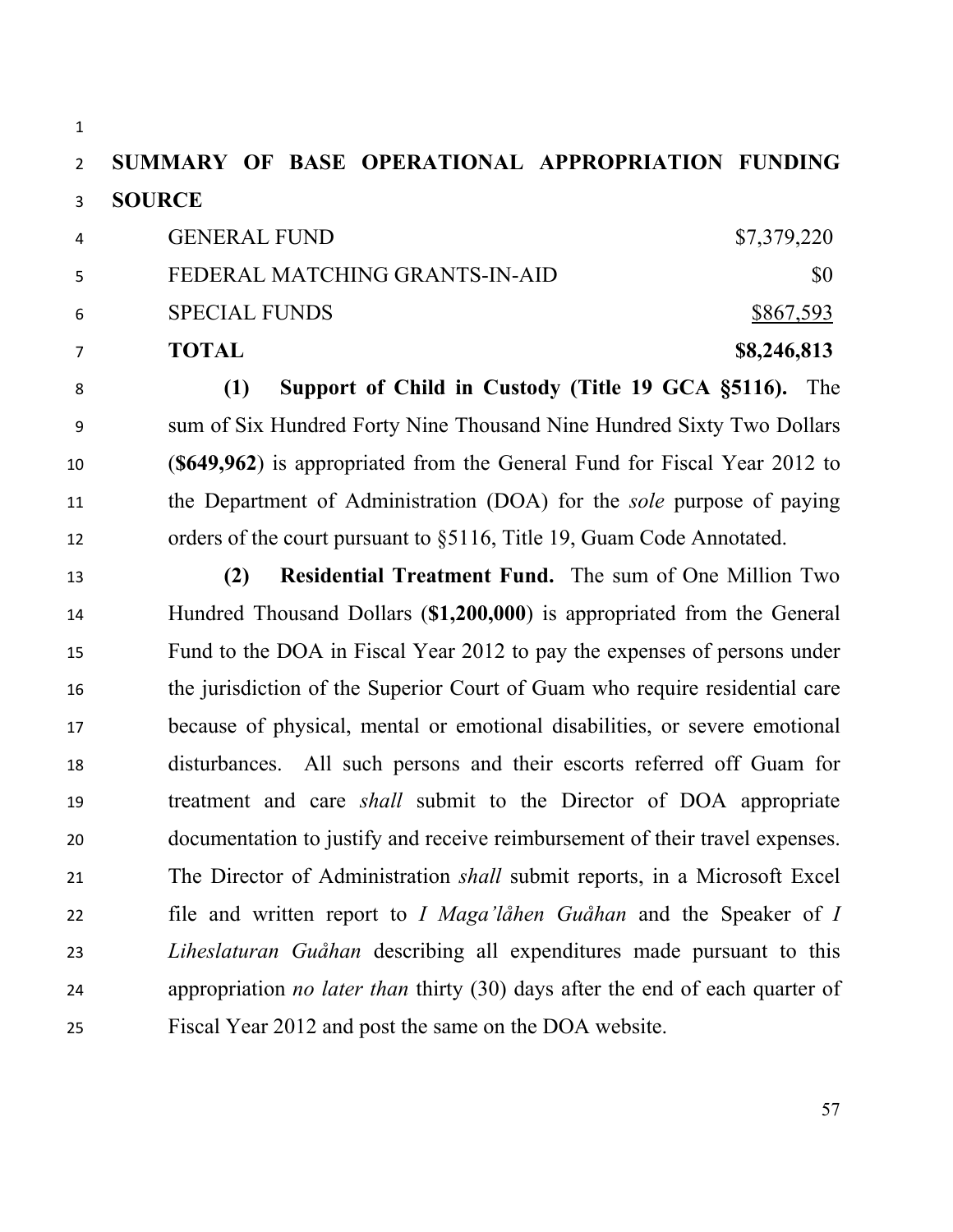**(3) Government Claims Fund.** The sum of One Hundred Thousand Dollars (**\$100,000**) is appropriated from the General Fund to the DOA for the Government Claims Fund for payment of approved government claims in Fiscal Year 2012. The Director of DOA *shall*, *no later than* thirty (30) days after the close of each quarter of Fiscal Year 2012, submit a report, in a Microsoft Excel file and written report to the Speaker of *I Liheslaturan Guåhan* describing expenditures made pursuant to this appropriation, and post the same on the Department's website.

 **(4) Government of Guam's General Purpose Financial Statement and Single Audit Report.** The sum of Three Hundred Seventy Seven Thousand Dollars (**\$377,000**) is appropriated from the General Fund to the DOA for the Fiscal Year 2011 Audit of the Government of Guam's General Purpose Financial Statement and the Single Audit Report. The Public Auditor *shall* administer said funds and *shall* oversee the annual audit.

 **(5) Single Audit Report on the Tourist Attraction Fund.** The sum of Eighteen Thousand Dollars (**\$18,000**) is appropriated from the Tourist Attraction Fund to the DOA for the Fiscal Year 2011 Audit of the Government of Guam's Tourist Attraction Fund Financial Statement and Single Audit Report. The Public Auditor *shall* administer said funds and *shall* oversee the annual audit.

 **(6) Single Audit Report on Guam Highway Fund.** The sum of Eighteen Thousand Dollars (**\$18,000**) is appropriated from the Guam Highway Fund to the DOA for the Fiscal Year 2011 Audit of the Government of Guam's Highway Fund Financial Statement and Single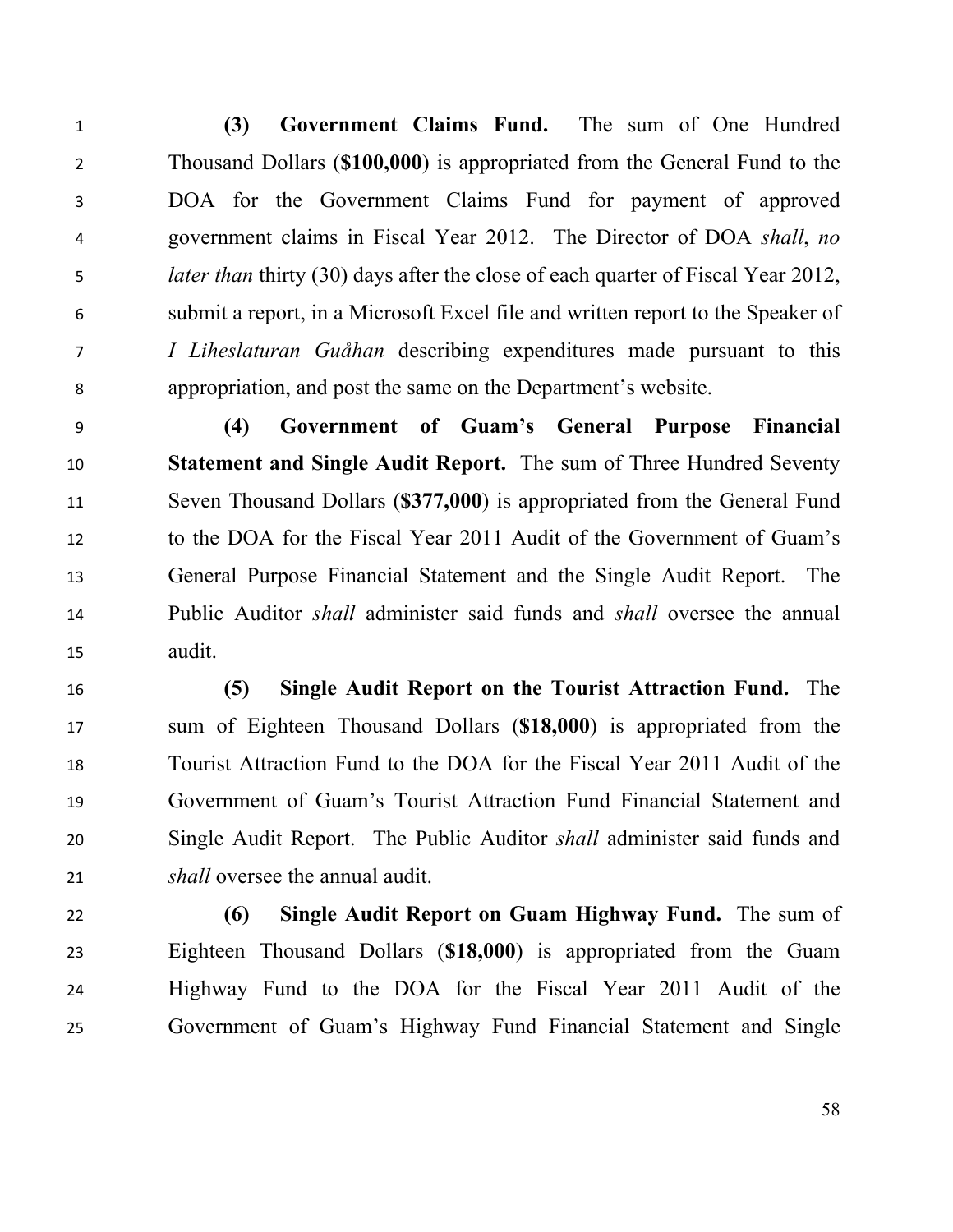Audit Report. The Public Auditor *shall* administer said funds and *shall* oversee the annual audit.

 **(7) Interest-Only Payments to the Government of Guam Retirement Fund Pursuant to Public Law 28-38.** The sum of One Million Two Hundred Ninety-One Thousand Thirteen Dollars **(\$1,291,013)** is appropriated from the General Fund to DOA for "interest only" payments for the GDOE and GMHA deficiency to the GGRF pursuant to this Section. Any balance remaining from this appropriation shall revert to the General Fund.

 **(8) Guam Department of Education Promissory Note Appropriation.** For Fiscal Year 2012, the sum of One Million Five Hundred Twenty Five Thousand Dollars (**\$1,525,000**) is appropriated from the General Fund and the sum of Eight Hundred Seventy Five Thousand Dollars (**\$875,000**) is appropriated from the Autonomous Agency Collections Fund to the DOA to pay the Guam Power Authority for the Guam Department of Education Promissory Note (the agreement between the GDOE and the Guam Power Authority signed on July 20, 2004, and referred to as the "installation payment agreement for past due electrical service").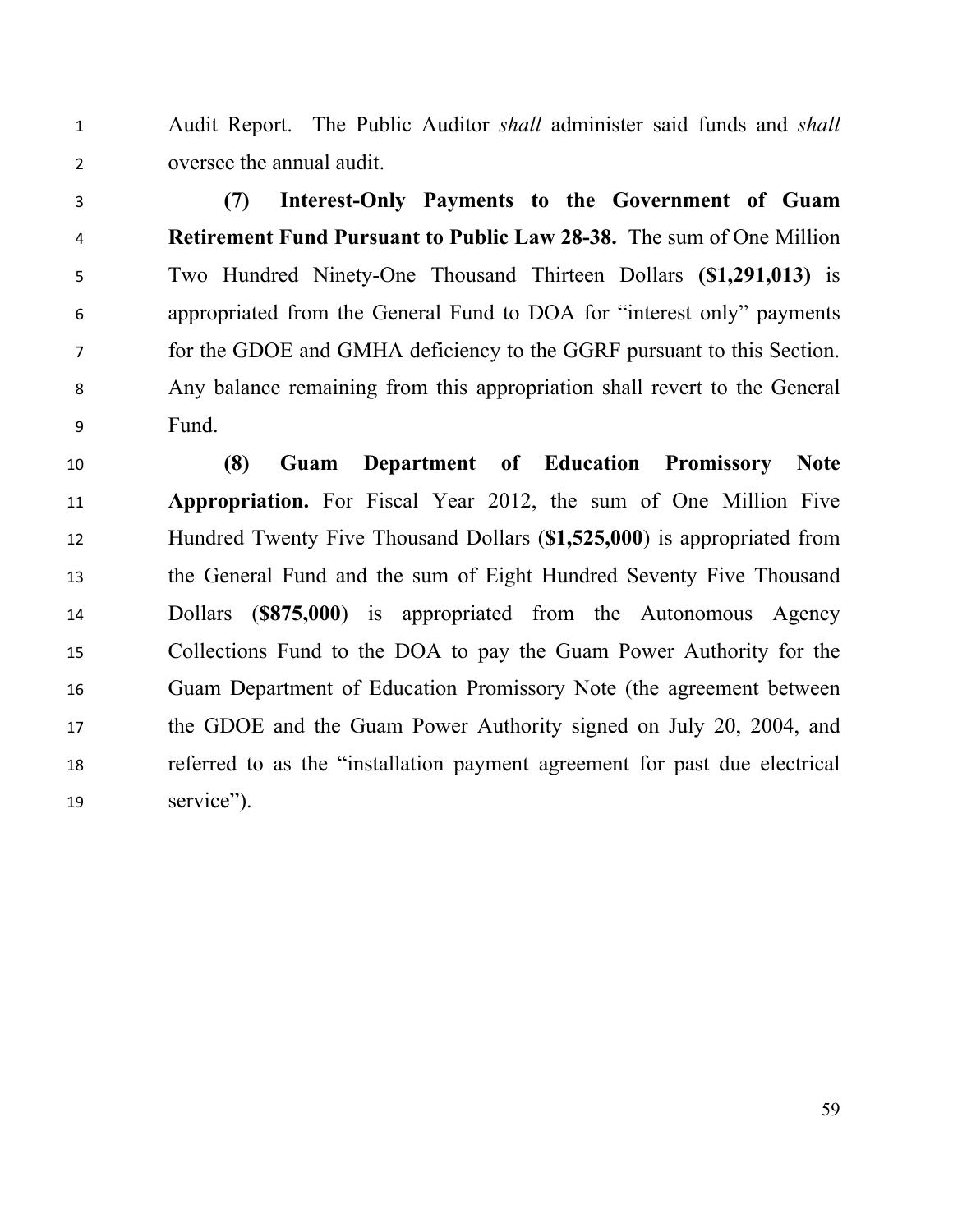| <b>APPROP. CLASS</b> | <b>OBJ. CLASS</b> | <b>GEN FUND</b> | <b>SPCL FUND</b> | <b>TOTAL</b> |
|----------------------|-------------------|-----------------|------------------|--------------|
| <b>REG SALARIES</b>  | 111               | \$319,877       | \$0              | \$319,877    |
| OT/SP                | 112               | \$24,752        | \$0              | \$24,752     |
| <b>BENEFITS</b>      | 113               | \$111,151       | \$0              | \$111,151    |
| <b>TRAVEL/MILE</b>   | 220               | \$0             | \$0              | \$0          |
| CONT. SERV.          | 230               | \$200,000       | \$0              | \$200,000    |
| OFF. RENTAL          | 233               | \$117,960       | \$0              | \$117,960    |
| SUP. & MAT.          | 240               | \$6,000         | \$0              | \$6,000      |
| <b>EQUIPMENT</b>     | 250               | \$0             | \$0              | \$0          |
| WORK. COMP.          | 270               | \$0             | \$0              | \$0          |
| <b>DRUG-TEST</b>     | 271               | \$0             | \$0              | \$0          |
| <b>SUBGRANT</b>      | 280               | \$0             | \$0              | \$0          |
| <b>MISC</b>          | 290               | \$100,000       | \$0              | \$100,000    |
| <b>POWER</b>         | 361               | \$0             | \$0              | \$0          |
| <b>WATER/SEWER</b>   | 362               | \$0             | \$0              | \$0          |
| PHONE/TOLL           | 363               | \$12,850        | \$0              | \$12,850     |
| CAP. OUTLAY          | 450               | \$0             | \$0              | \$0          |
| <b>GRAND TOTAL</b>   |                   | \$892,590       | \$0              | \$892,590    |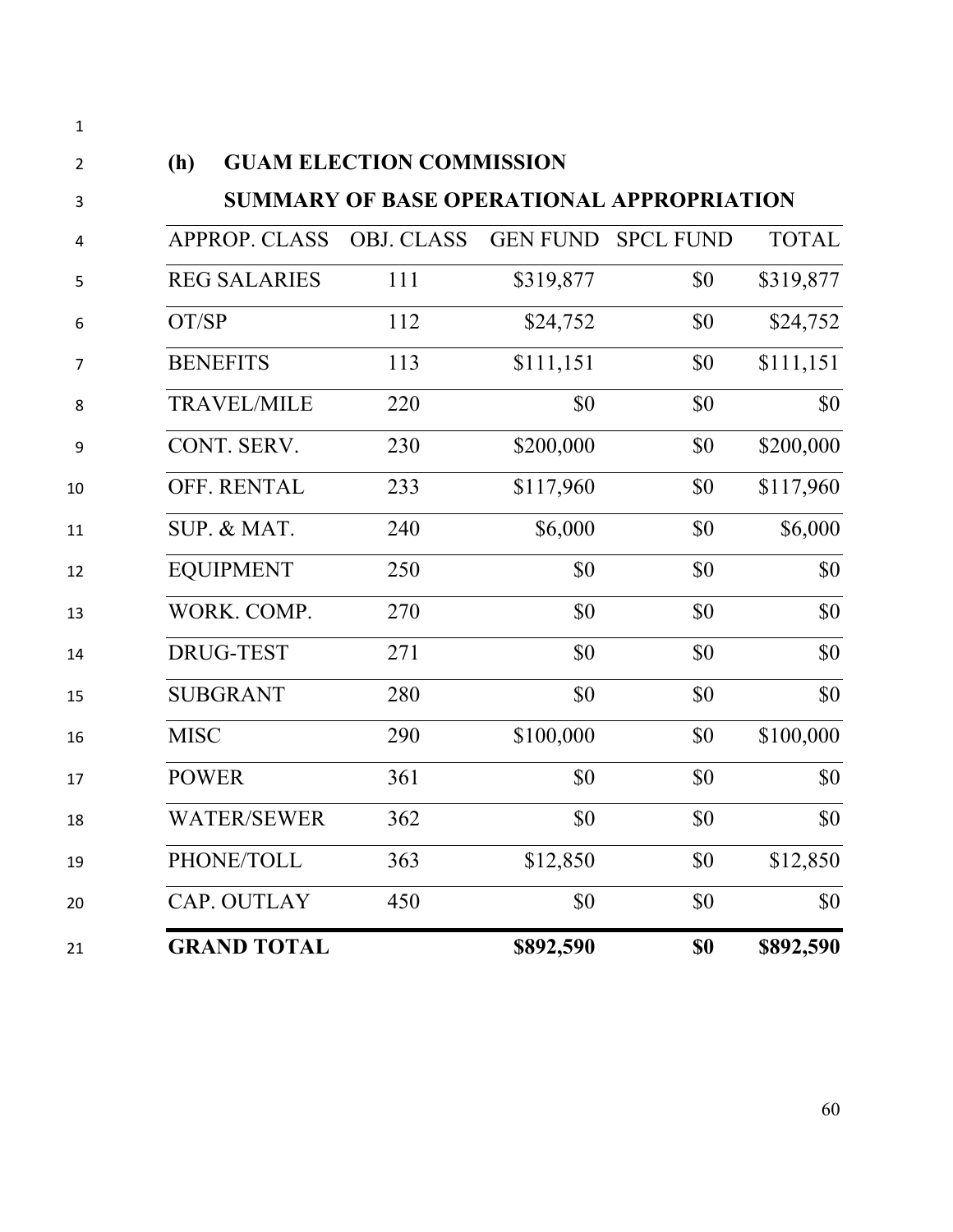| $\mathcal{P}$ | SUMMARY OF BASE OPERATIONAL APPROPRIATION FUNDING |            |
|---------------|---------------------------------------------------|------------|
| 3             | <b>SOURCE</b>                                     |            |
| 4             | <b>GENERAL FUND</b>                               | \$892,590  |
| 5             | FEDERAL MATCHING GRANTS - IN-AID                  | \$0        |
| 6             | <b>SPECIAL FUNDS</b>                              | <u>\$0</u> |
|               | <b>TOTAL</b>                                      | \$892,590  |
| 8             |                                                   |            |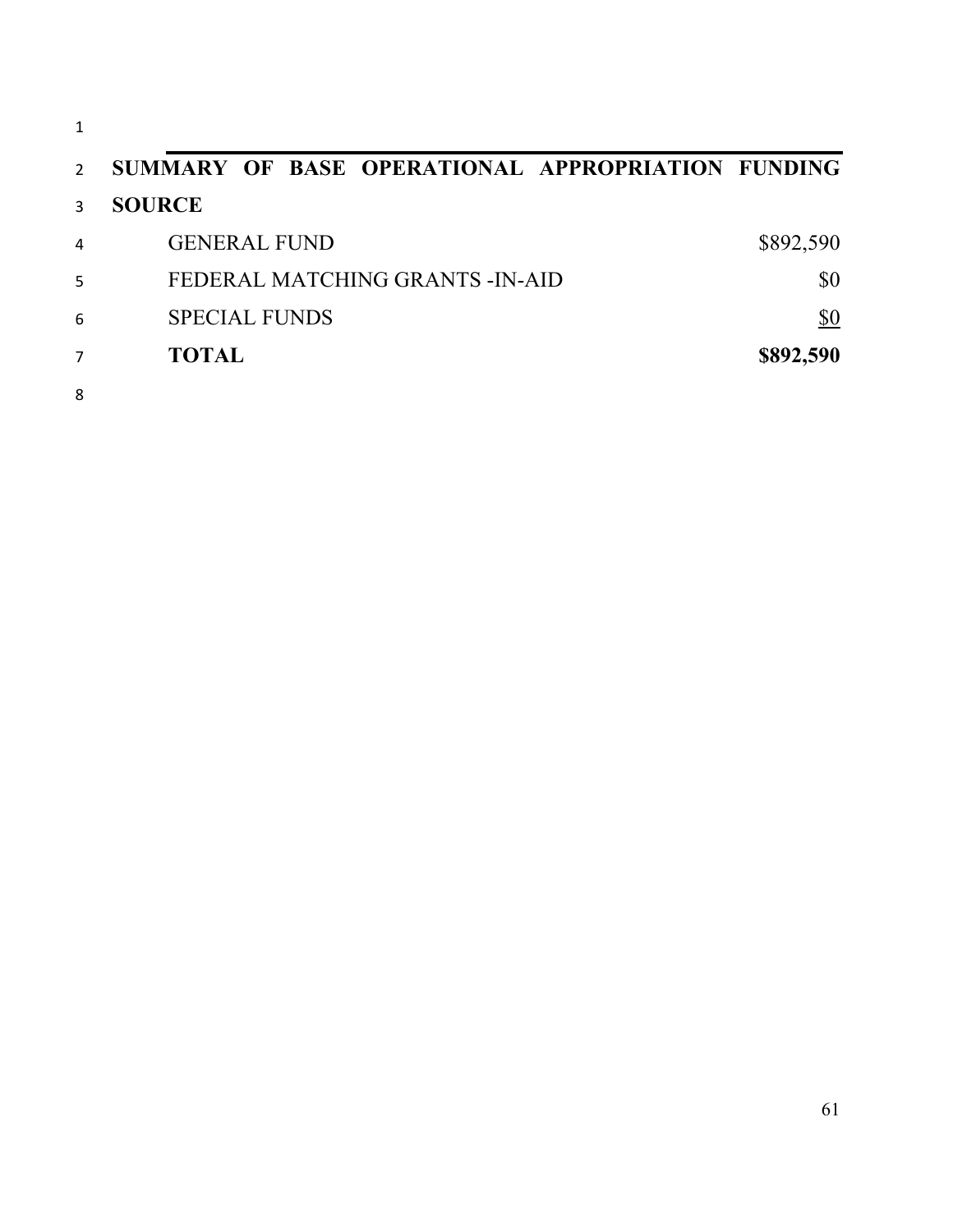| (i)                                                                           | <b>DEPARTMENT OF REVENUE AND TAXATION</b>        |                 |                  |              |
|-------------------------------------------------------------------------------|--------------------------------------------------|-----------------|------------------|--------------|
|                                                                               | <b>SUMMARY OF BASE OPERATIONAL APPROPRIATION</b> |                 |                  |              |
| <b>APPROP. CLASS</b>                                                          | <b>OBJ. CLASS</b>                                | <b>GEN FUND</b> | <b>SPCL FUND</b> | <b>TOTAL</b> |
| <b>REG SALARIES</b>                                                           | 111                                              | \$5,900,873     | \$273,807        | \$6,174,680  |
| OT/SP                                                                         | 112                                              | \$0             | \$0              | \$0          |
| <b>BENEFITS</b>                                                               | 113                                              | \$1,800,443     | \$85,946         | \$1,886,388  |
| <b>TRAVEL/MIL</b>                                                             | 220                                              | \$0             | \$9,500          | \$9,500      |
| CONT. SERV.                                                                   | 230                                              | \$0             | \$1,367,097      | \$1,367,097  |
| OFF. RENTAL                                                                   | 233                                              | \$1,059,635     | \$15,785         | \$1,075,420  |
| SUP. & MAT.                                                                   | 240                                              | \$8,201         | \$61,075         | \$69,276     |
| <b>EQUIPMENT</b>                                                              | 250                                              | \$0             | \$0              | \$0          |
| WORK. COMP.                                                                   | 270                                              | \$0             | \$0              | \$0          |
| DRUG-TEST                                                                     | 271                                              | \$1,500         | \$0              | \$1,500      |
| <b>SUBGRANT</b>                                                               | 280                                              | \$0             | \$0              | \$0          |
| <b>MISC</b>                                                                   | 290                                              | \$0             | \$0              | \$0          |
| <b>POWER</b>                                                                  | 361                                              | \$0             | \$0              | \$0          |
| <b>WATER/SEWER</b>                                                            | 362                                              | \$0             | \$0              | \$0          |
| PHONE/TOLL                                                                    | 363                                              | \$0             | \$101,400        | \$101,400    |
| CAP. OUTLAY                                                                   | 450                                              | \$0             | \$0              | \$0          |
| <b>GRAND TOTAL</b>                                                            |                                                  | \$8,770,652     | \$1,914,609      | \$10,685,262 |
| Better Public Service Fund \$1,422,747 (220 - \$9,500; 230 - \$1,367,097; 240 |                                                  |                 |                  |              |
| $-$ \$46,150)                                                                 |                                                  |                 |                  |              |
| Tax Collection Enhancement Fund \$491,863 (111 - \$273,807; 113 -             |                                                  |                 |                  |              |
| $$85,946; 233 - $15,785; 240 - $14,925; 363 - $101,400)$                      |                                                  |                 |                  |              |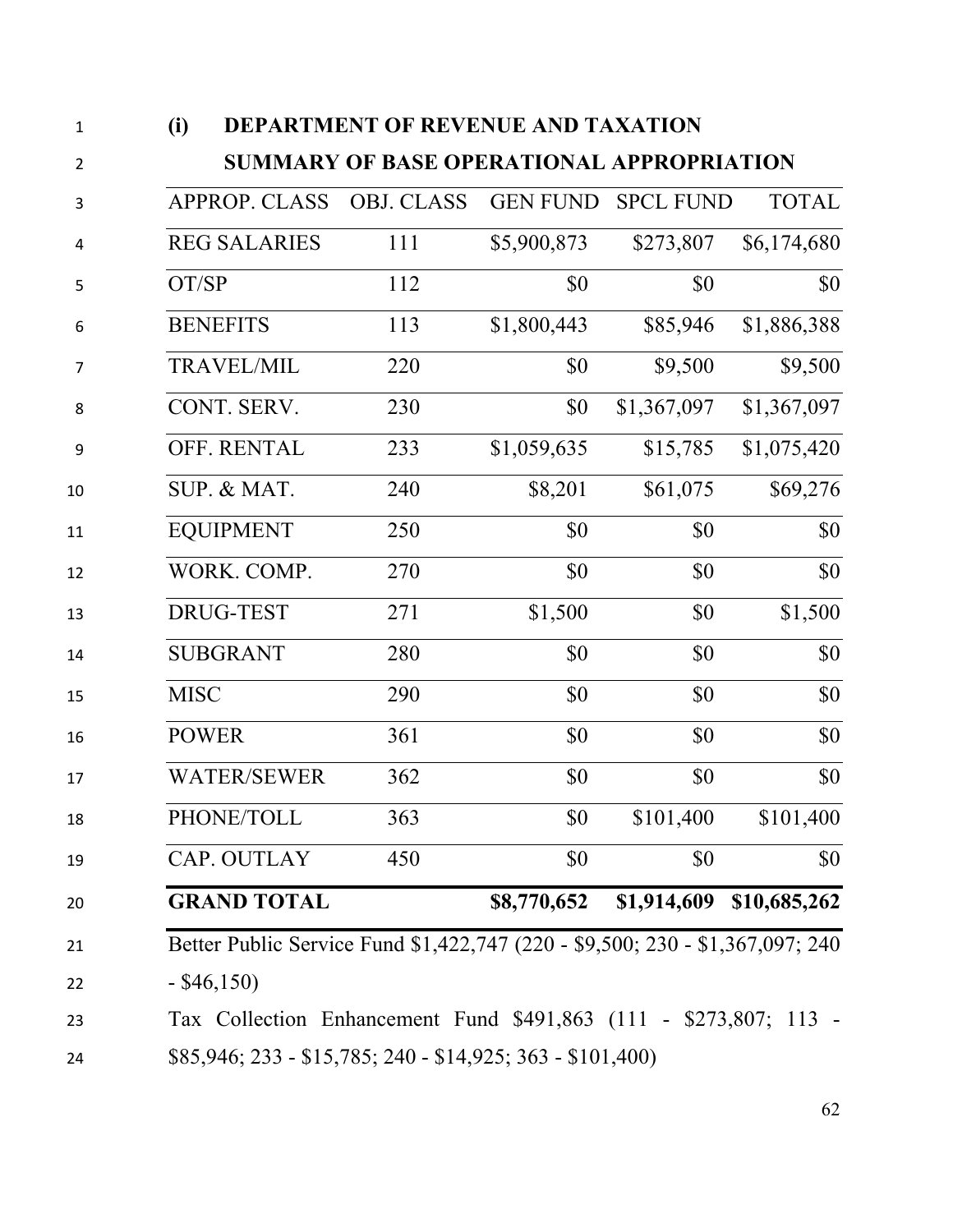| $\mathbf{1}$  | SUMMARY OF BASE OPERATIONAL APPROPRIATION FUNDING |              |
|---------------|---------------------------------------------------|--------------|
| $\mathcal{P}$ | <b>SOURCE</b>                                     |              |
| 3             | <b>GENERAL FUND</b>                               | \$8,770,652  |
| 4             | FEDERAL MATCHING GRANTS-IN-AID                    | \$0          |
| 5             | <b>SPECIAL FUNDS</b>                              | \$1,914,609  |
| 6             | <b>TOTAL</b>                                      | \$10,685,262 |
| 7             |                                                   |              |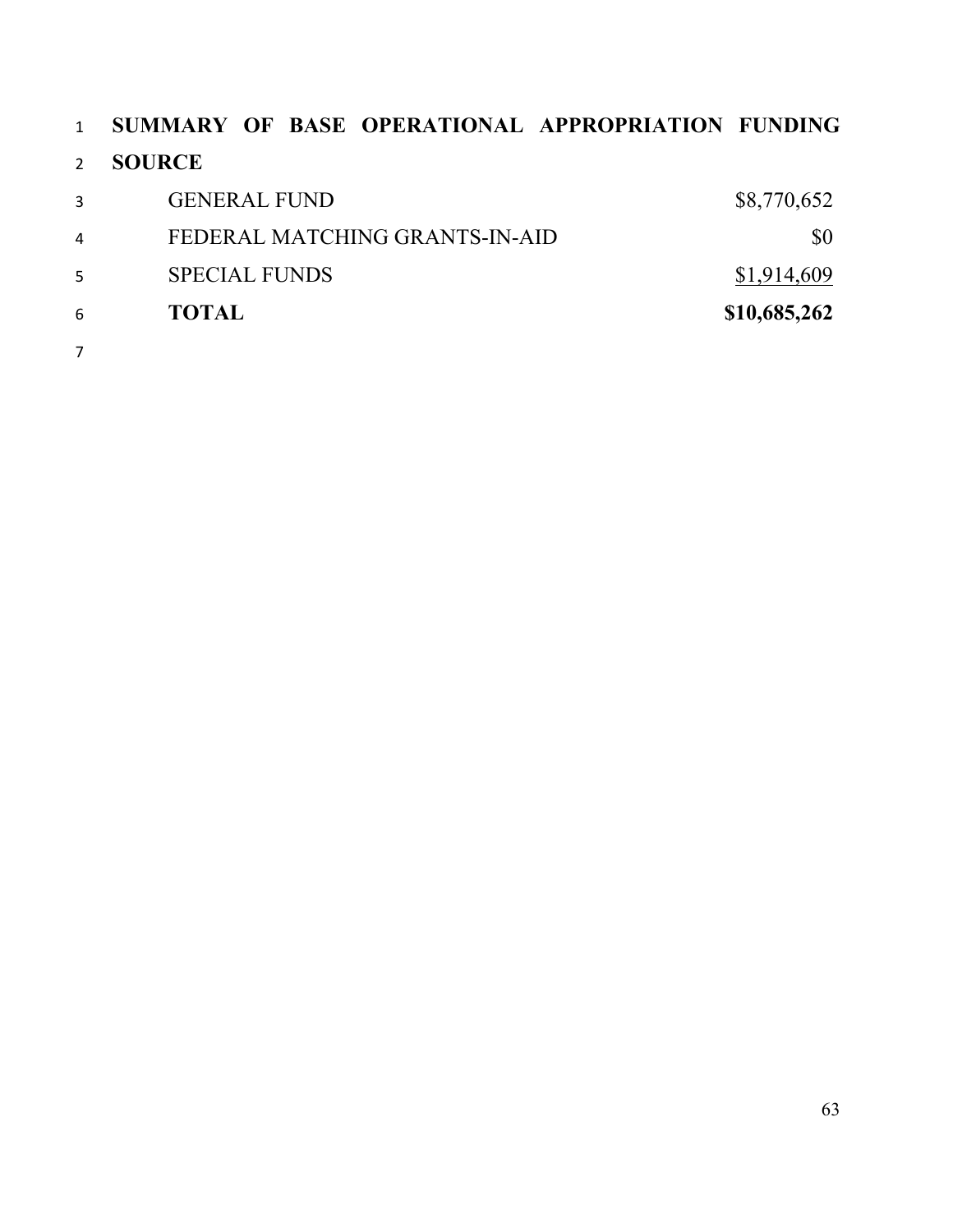| $\mathbf{1}$   | (j)                  | <b>BUREAU OF STATISTICS AND PLANS</b>            |                 |                  |              |
|----------------|----------------------|--------------------------------------------------|-----------------|------------------|--------------|
| $\overline{2}$ |                      | <b>SUMMARY OF BASE OPERATIONAL APPROPRIATION</b> |                 |                  |              |
| 3              | <b>APPROP. CLASS</b> | <b>OBJ. CLASS</b>                                | <b>GEN FUND</b> | <b>SPCL FUND</b> | <b>TOTAL</b> |
| 4              | <b>REG SALARIES</b>  | 111                                              | \$868,320       | \$0              | \$868,320    |
| 5              | OT/SP                | 112                                              | \$0             | \$0              | \$0          |
| 6              | <b>BENEFITS</b>      | 113                                              | \$257,702       | \$0              | \$257,702    |
| 7              | <b>TRAVEL/MILE</b>   | 220                                              | \$0             | \$0              | \$0          |
| 8              | CONT. SERV.          | 230                                              | \$0             | \$0              | \$0          |
| 9              | OFF. RENTAL          | 233                                              | \$21,000        | \$0              | \$21,000     |
| 10             | SUP. & MAT.          | 240                                              | \$6,391         | \$0              | \$6,391      |
| 11             | <b>EQUIPMENT</b>     | 250                                              | \$0             | \$0              | \$0          |
| 12             | WORK. COMP.          | 270                                              | \$0             | \$0              | \$0          |
| 13             | <b>DRUG-TEST</b>     | 271                                              | \$0             | \$0              | \$0          |
| 14             | <b>SUBGRANT</b>      | 280                                              | \$0             | \$0              | \$0          |
| 15             | MISC.                | 290                                              | \$0             | \$0              | \$0          |
| 16             | <b>POWER</b>         | 361                                              | \$0             | \$0              | \$0          |
| 17             | <b>WATER/SEWER</b>   | 362                                              | \$0             | \$0              | \$0          |
| 18             | PHONE/TOLL           | 363                                              | \$9,000         | \$0              | \$9,000      |
| 19             | CAP. OUTLAY          | 450                                              | \$0             | \$0              | \$0          |
| 20             | <b>GRAND TOTAL</b>   |                                                  | \$1,162,413     | \$0              | \$1,162,413  |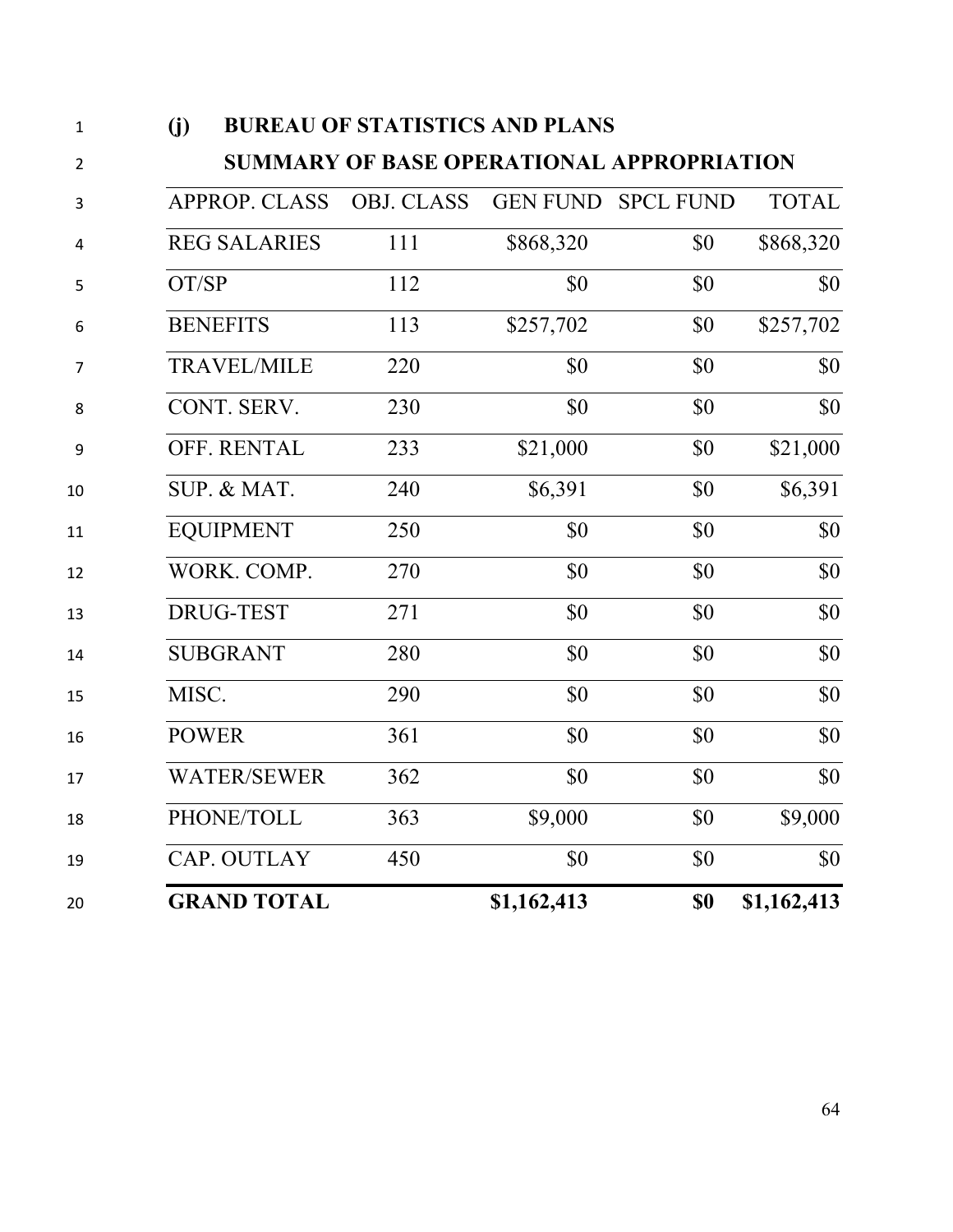| $\mathcal{P}$ | SUMMARY OF BASE OPERATIONAL APPROPRIATION FUNDING |             |
|---------------|---------------------------------------------------|-------------|
|               | <b>SOURCE</b>                                     |             |
| 4             | <b>GENERAL FUND</b>                               | \$1,162,413 |
| 5             | FEDERAL MATCHING GRANTS-IN-AID                    | \$0         |
| 6             | <b>SPECIAL FUNDS</b>                              | \$0         |
|               | <b>TOTAL</b>                                      | \$1,162,413 |
| 8             |                                                   |             |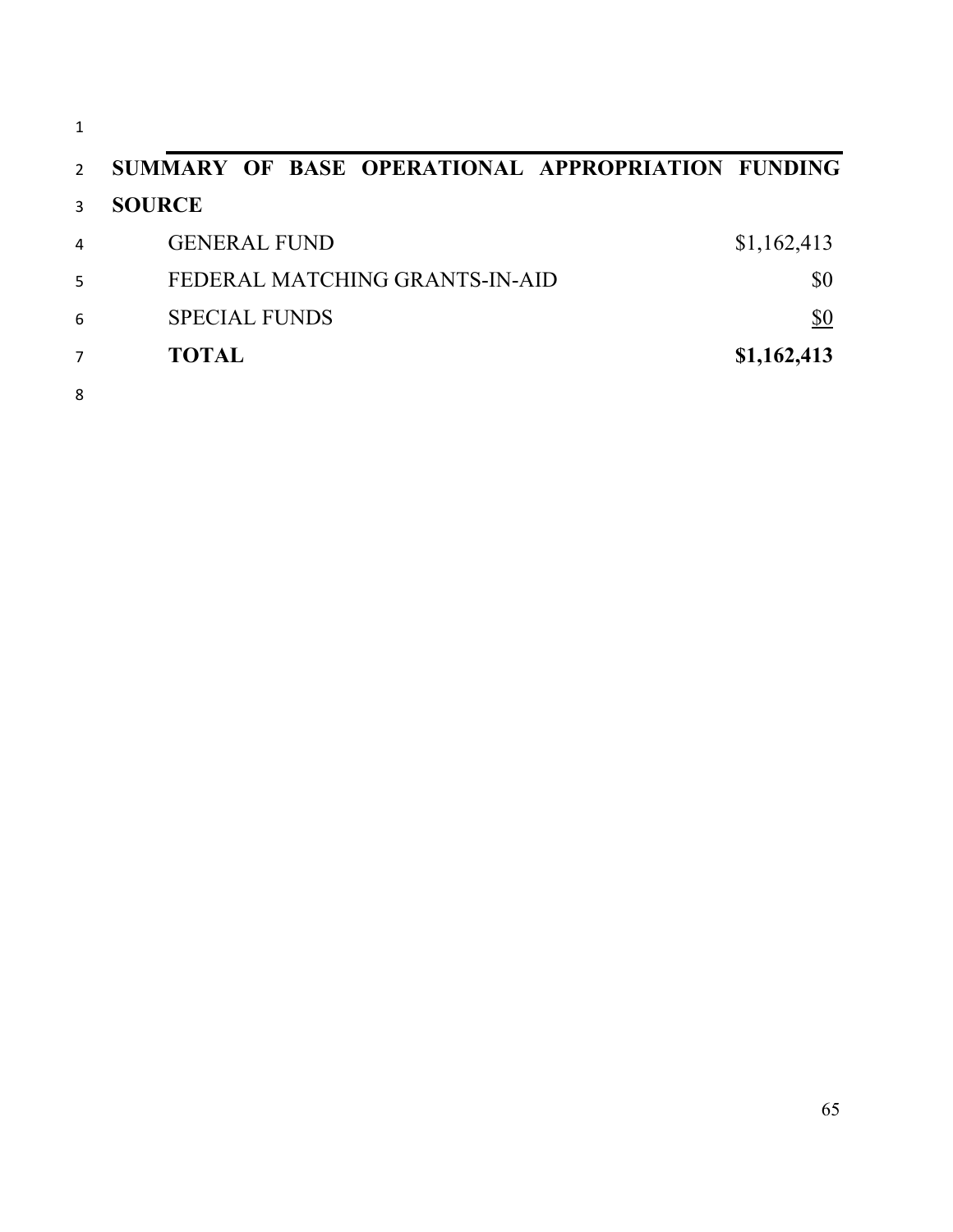| $\left( \mathbf{k}\right)$ | DEPARTMENT OF PUBLIC WORKS                |                 |                  |              |
|----------------------------|-------------------------------------------|-----------------|------------------|--------------|
|                            | SUMMARY OF BASE OPERATIONAL APPROPRIATION |                 |                  |              |
| <b>APPROP. CLASS</b>       | <b>OBJ. CLASS</b>                         | <b>GEN FUND</b> | <b>SPCL FUND</b> | <b>TOTAL</b> |
| <b>REG SALARIES</b>        | 111                                       | \$6,490,836     | \$3,715,036      | \$10,205,872 |
| OT/SP                      | 112                                       | \$0             | \$40,653         | \$40,653     |
| <b>BENEFITS</b>            | 113                                       | \$1,965,468     | \$1,153,435      | \$3,118,904  |
| <b>TRAVEL/MILE</b>         | 220                                       | \$0             | \$21,777         | \$21,777     |
| CONT. SERV.                | 230                                       | \$0             | \$803,336        | \$803,336    |
| OFF. RENTAL                | 233                                       | \$0             | \$0              | \$0          |
| SUP. & MAT.                | 240                                       | \$0             | \$2,957,081      | \$2,957,081  |
| <b>EQUIPMENT</b>           | 250                                       | \$0             | \$95,632         | \$95,632     |
| WORK. COMP.                | 270                                       | \$0             | \$1,250          | \$1,250      |
| <b>DRUG TEST</b>           | 271                                       | \$0             | \$7,688          | \$7,688      |
| <b>SUBGRANT</b>            | 280                                       | \$0             | \$0              | \$0          |
| <b>MISC</b>                | 290                                       | \$0             | \$0              | \$0          |
| <b>POWER</b>               | 361                                       | \$0             | \$0              | \$0          |
| <b>WATER/SEWER</b>         | 362                                       | \$0             | \$0              | \$0          |
| PHONE/TOLL                 | 363                                       | \$0             | \$119,291        | \$119,291    |
| CAP. OUTLAY                | 450                                       | \$0             | \$67,000         | \$67,000     |
|                            | <b>GRAND TOTAL</b>                        | \$8,456,304     | \$8,982,179      | \$17,438,483 |

- \$72,754; 450 - \$49,000)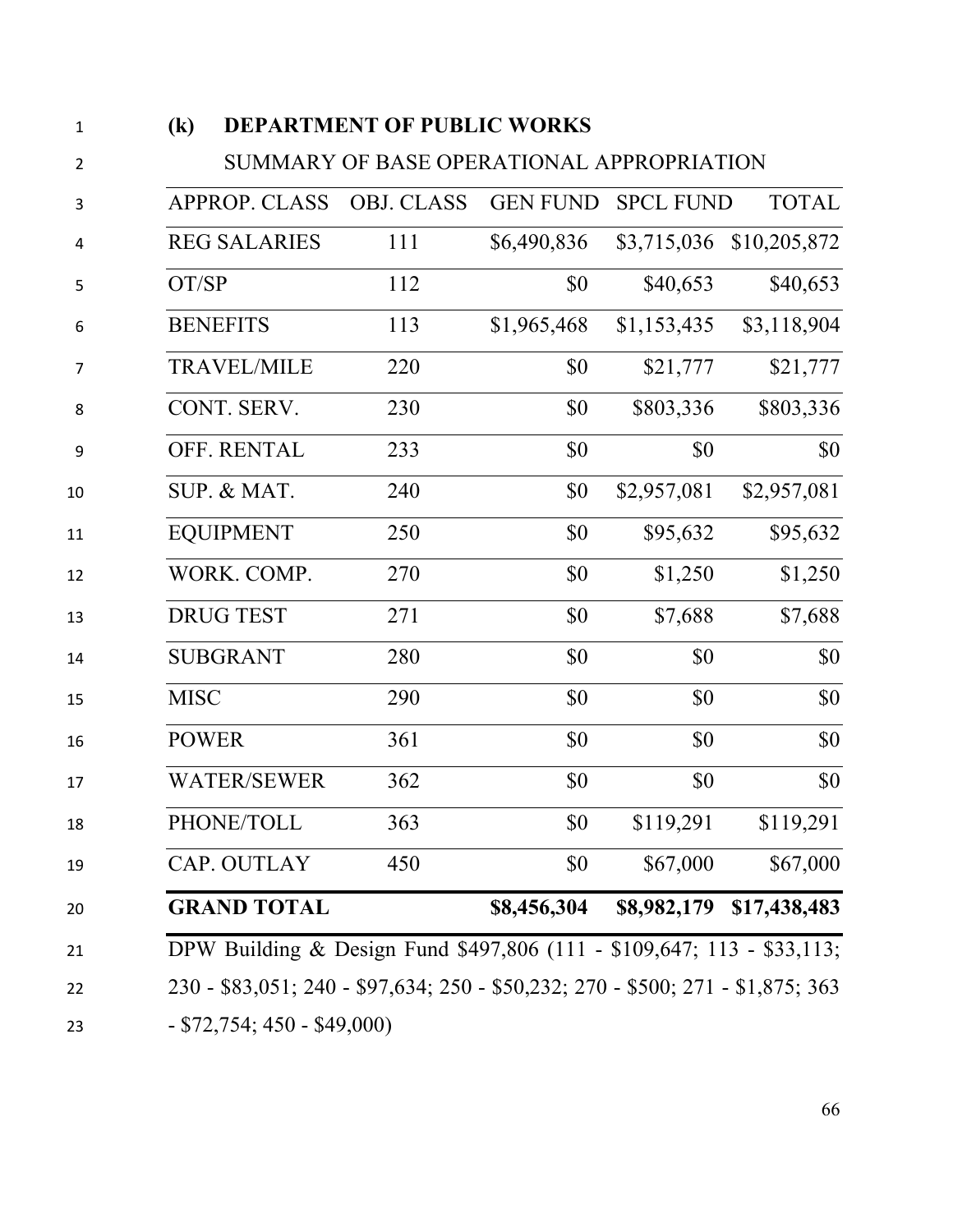| $\mathbf{1}$   | Territorial Highway Fund \$8,484,373 (111 - \$3,605,389; 112 - \$40,653; 113       |
|----------------|------------------------------------------------------------------------------------|
| $\overline{2}$ | $-$ \$1,120,322; 220 $-$ \$21,777; 230 $-$ \$720,285; 240 $-$ \$2,859,447; 250 $-$ |
| 3              | $$45,400; 270 - $750; 271 - $5,813; 363 - $46,537; 450 - $18,000$                  |
| 4              | SUMMARY OF BASE OPERATIONAL APPROPRIATION FUNDING                                  |
| 5              | <b>SOURCE</b>                                                                      |
| 6              | <b>GENERAL FUND</b><br>\$8,456,304                                                 |
| 7              | FEDERAL MATCHING GRANTS-IN-AID<br>\$0                                              |
| 8              | <b>SPECIAL FUNDS</b><br>\$8,982,179                                                |
| 9              | <b>TOTAL</b><br>\$17,438,483                                                       |
| 10             | <b>Guam Solid Waste Authority Appropriation.</b> The sum of<br>(1)                 |
| 11             | Six Million Two Hundred Forty Six Thousand Six Hundred Twenty Six                  |
| 12             | Dollars (\$6,246,626) is appropriated from the Solid Waste Operations Fund         |
| 13             | to the Guam Solid Waste Authority pursuant to Public Law 31-20 for its             |
| 14             | Fiscal Year 2012 operations.                                                       |
| 15             |                                                                                    |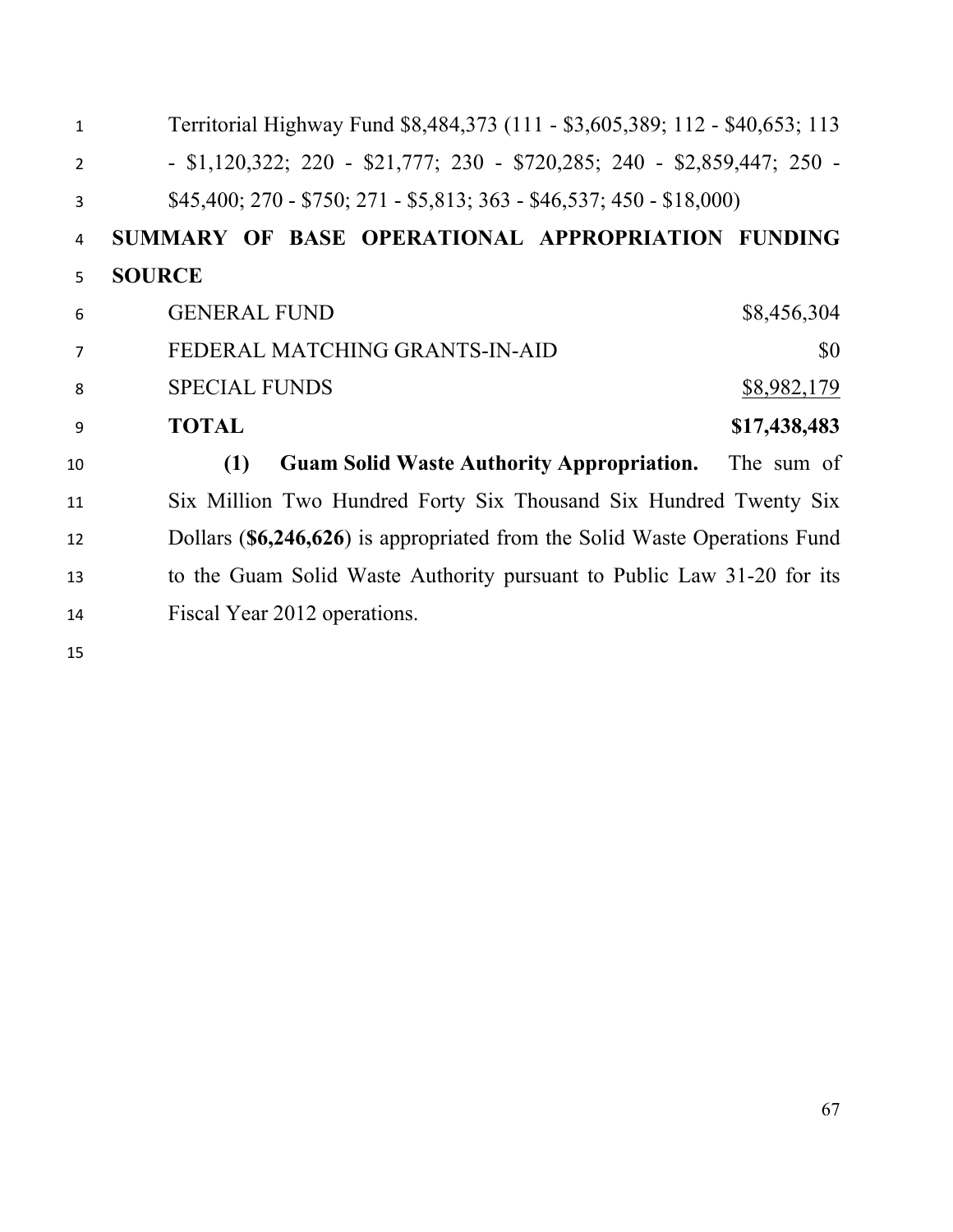| $\mathbf{1}$ | $\left( \mathbf{l} \right)$ |                      | <b>CONTRACTORS LICENSE BOARD</b>                 |                 |                  |              |
|--------------|-----------------------------|----------------------|--------------------------------------------------|-----------------|------------------|--------------|
| 2            |                             |                      | <b>SUMMARY OF BASE OPERATIONAL APPROPRIATION</b> |                 |                  |              |
| 3            |                             | <b>APPROP. CLASS</b> | <b>OBJ. CLASS</b>                                | <b>GEN FUND</b> | <b>SPCL FUND</b> | <b>TOTAL</b> |
| 4            |                             | <b>REG SALARIES</b>  | 111                                              | \$0             | \$383,393        | \$383,393    |
| 5            | OT/SP                       |                      | 112                                              | \$0             | \$0              | \$0          |
| 6            |                             | <b>BENEFITS</b>      | 113                                              | \$0             | \$120,254        | \$120,254    |
| 7            |                             | <b>TRAVEL/MILE</b>   | 220                                              | \$0             | \$16,000         | \$16,000     |
| 8            |                             | CONT. SERV.          | 230                                              | \$0             | \$169,054        | \$169,054    |
| 9            |                             | OFF. RENTAL          | 233                                              | \$0             | \$0              | \$0          |
| 10           |                             | SUP. & MAT.          | 240                                              | \$0             | \$74,106         | \$74,106     |
| 11           |                             | <b>EQUIPMENT</b>     | 250                                              | \$0             | \$35,620         | \$35,620     |
| 12           |                             | WORK. COMP.          | 270                                              | \$0             | \$0              | \$0          |
| 13           |                             | <b>DRUG TEST</b>     | 271                                              | \$0             | \$288            | \$288        |
| 14           |                             | <b>SUBGRANT</b>      | 280                                              | \$0             | \$0              | \$0          |
| 15           | <b>MISC</b>                 |                      | 290                                              | \$0             | \$9,600          | \$9,600      |
| 16           | <b>POWER</b>                |                      | 361                                              | \$0             | \$0              | \$0          |
| 17           |                             | <b>WATER/SEWER</b>   | 362                                              | \$0             | \$0              | \$0          |
| 18           |                             | PHONE/TOLL           | 363                                              | \$0             | \$12,000         | \$12,000     |
| 19           |                             | CAP. OUTLAY          | 450                                              | \$0             | \$0              | \$0          |
| 20           |                             | <b>GRAND TOTAL</b>   |                                                  | \$0             | \$820,315        | \$820,315    |
| 21           |                             | Contractors          | License                                          | Board           | Fund             | \$820,315    |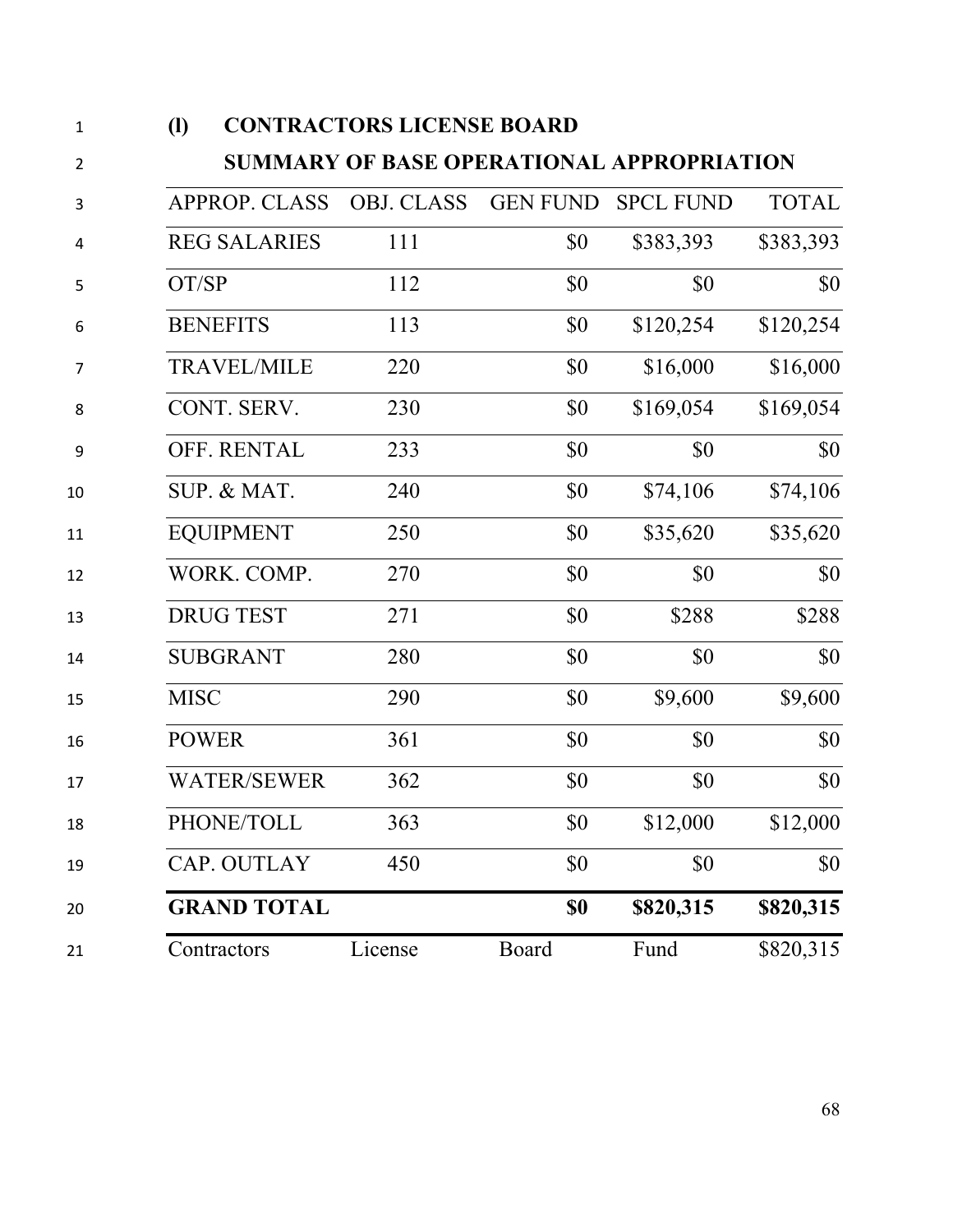| ۰, |
|----|
|    |

| $\overline{2}$ | SUMMARY OF BASE OPERATIONAL APPROPRIATION FUNDING |           |
|----------------|---------------------------------------------------|-----------|
| $\mathcal{R}$  | <b>SOURCE</b>                                     |           |
| 4              | <b>GENERAL FUND</b>                               | \$0       |
| 5              | FEDERAL MATCHING GRANTS-IN-AID                    | \$0       |
| 6              | <b>SPECIAL FUNDS</b>                              | \$820,315 |
|                | <b>TOTAL</b>                                      | \$820,315 |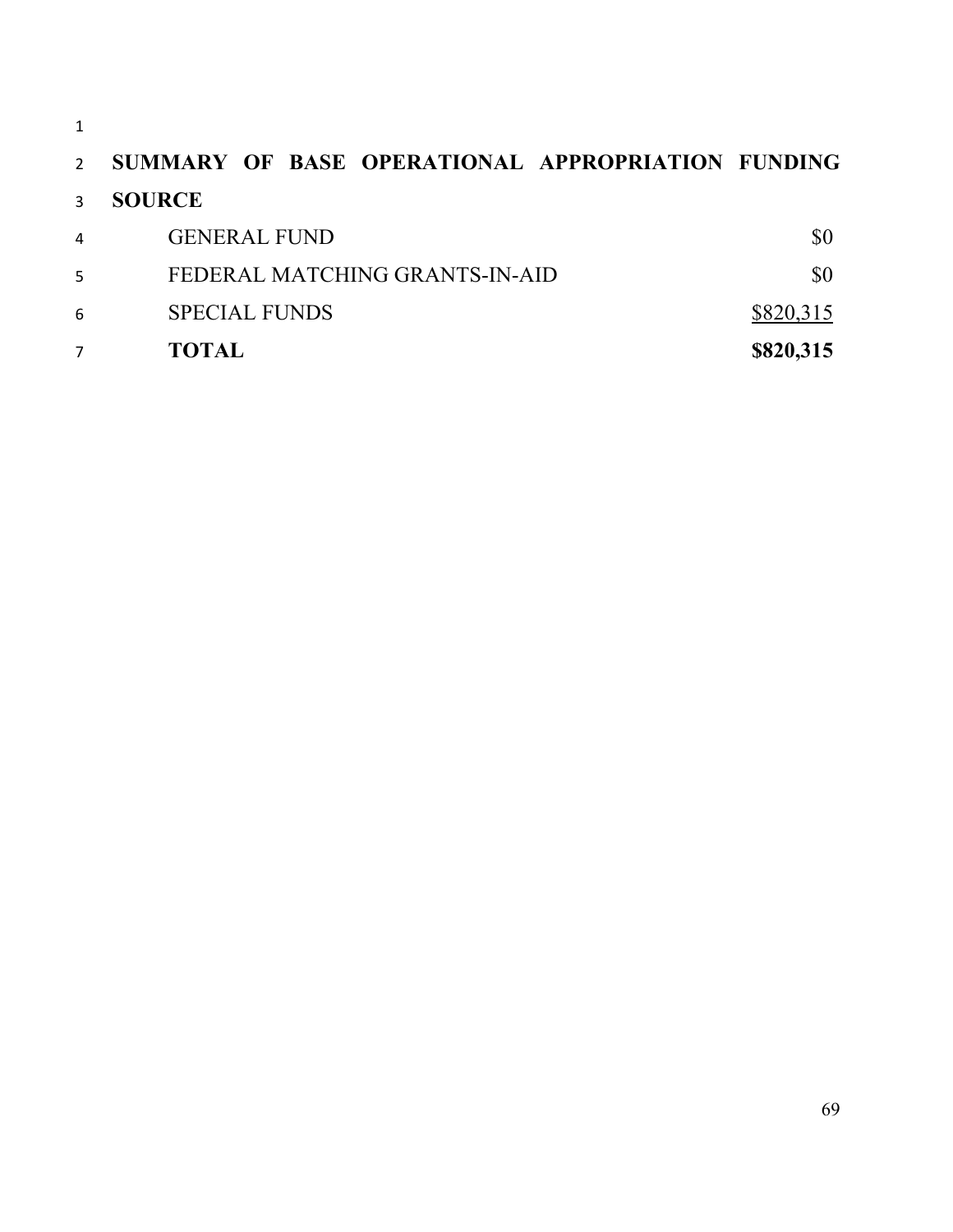| (m)         | <b>PEALS BOARD</b>   |                                                  |                 |                  |              |
|-------------|----------------------|--------------------------------------------------|-----------------|------------------|--------------|
|             |                      | <b>SUMMARY OF BASE OPERATIONAL APPROPRIATION</b> |                 |                  |              |
|             | <b>APPROP. CLASS</b> | <b>OBJ. CLASS</b>                                | <b>GEN FUND</b> | <b>SPCL FUND</b> | <b>TOTAL</b> |
|             | <b>REG SALARIES</b>  | 111                                              | \$0             | \$25,810         | \$25,810     |
|             | OT/SP                | 112                                              | \$0             | \$0              | \$0          |
|             | <b>BENEFITS</b>      | 113                                              | \$0             | \$8,195          | \$8,195      |
|             | <b>TRAVEL/MILE</b>   | 220                                              | \$0             | \$3,800          | \$3,800      |
|             | CONT. SERV.          | 230                                              | \$0             | \$56,312         | \$56,312     |
|             | OFF. RENTAL          | 233                                              | \$0             | \$18,000         | \$18,000     |
|             | SUP. & MAT.          | 240                                              | \$0             | \$2,900          | \$2,900      |
|             | <b>EQUIPMENT</b>     | 250                                              | \$0             | \$4,600          | \$4,600      |
|             | WORK. COMP.          | 270                                              | \$0             | \$0              | \$0          |
|             | <b>DRUG TEST</b>     | 271                                              | \$0             | \$40             | \$40         |
|             | <b>SUBGRANT</b>      | 280                                              | \$0             | \$0              | \$0          |
| <b>MISC</b> |                      | 290                                              | \$0             | \$1,750          | \$1,750      |
|             | <b>POWER</b>         | 361                                              | \$0             | \$0              | \$0          |
|             | <b>WATER/SEWER</b>   | 362                                              | \$0             | \$0              | \$0          |
|             | PHONE/TOLL           | 363                                              | \$0             | \$2,900          | \$2,900      |
|             | CAP. OUTLAY          | 450                                              | \$0             | \$0              | \$0          |
|             | <b>GRAND TOTAL</b>   |                                                  | \$0             | \$124,307        | \$124,307    |
|             | <b>PEALS</b>         |                                                  | Fund            |                  | \$124,307    |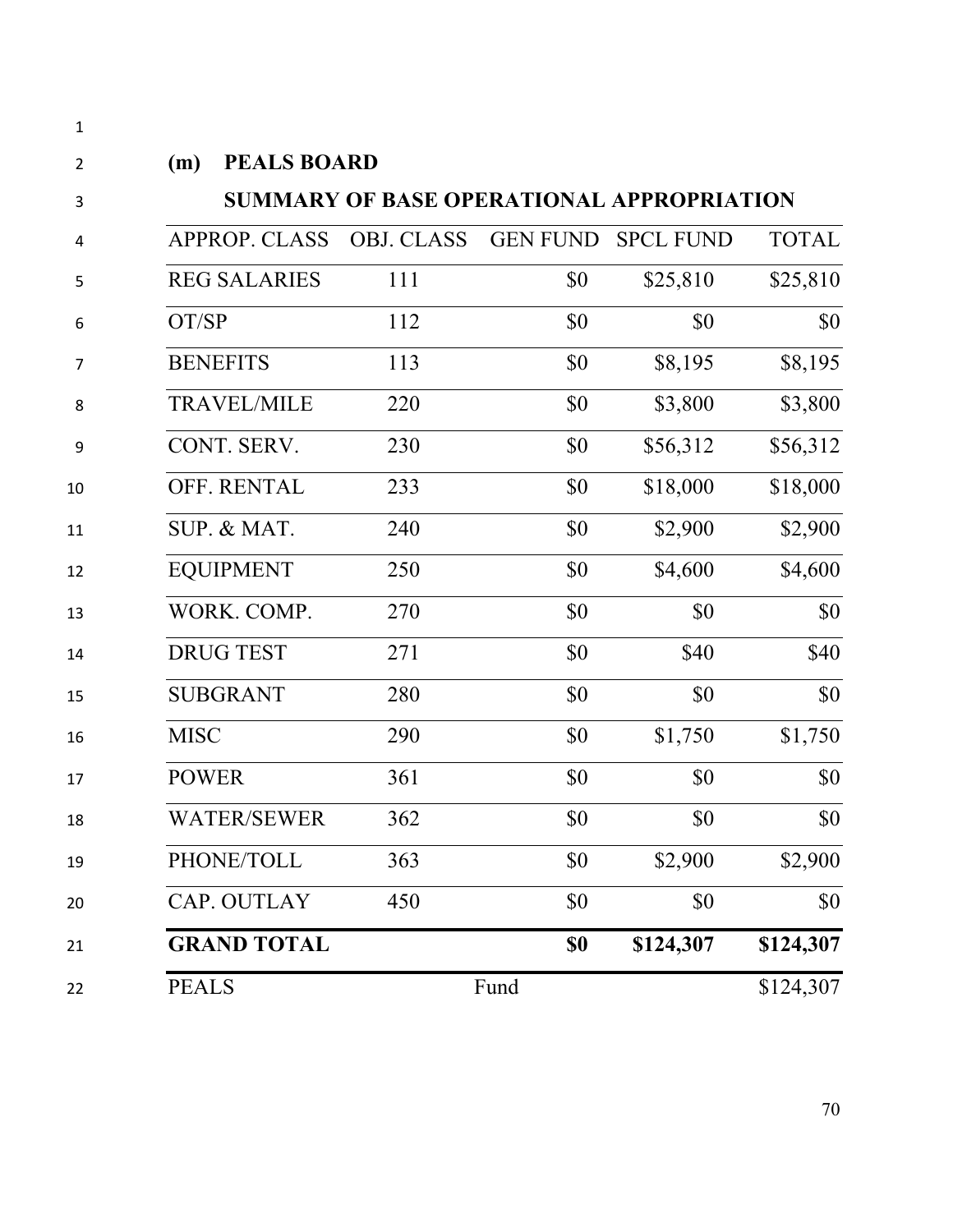| $\mathcal{P}$  | SUMMARY OF BASE OPERATIONAL APPROPRIATION FUNDING |           |
|----------------|---------------------------------------------------|-----------|
| 3              | <b>SOURCE</b>                                     |           |
| $\overline{4}$ | <b>GENERAL FUND</b>                               | \$0       |
| 5              | FEDERAL MATCHING GRANTS-IN-AID                    | \$0       |
| 6              | <b>SPECIAL FUNDS</b>                              | \$124,307 |
| 7              | <b>TOTAL</b>                                      | \$124,307 |
| 8              |                                                   |           |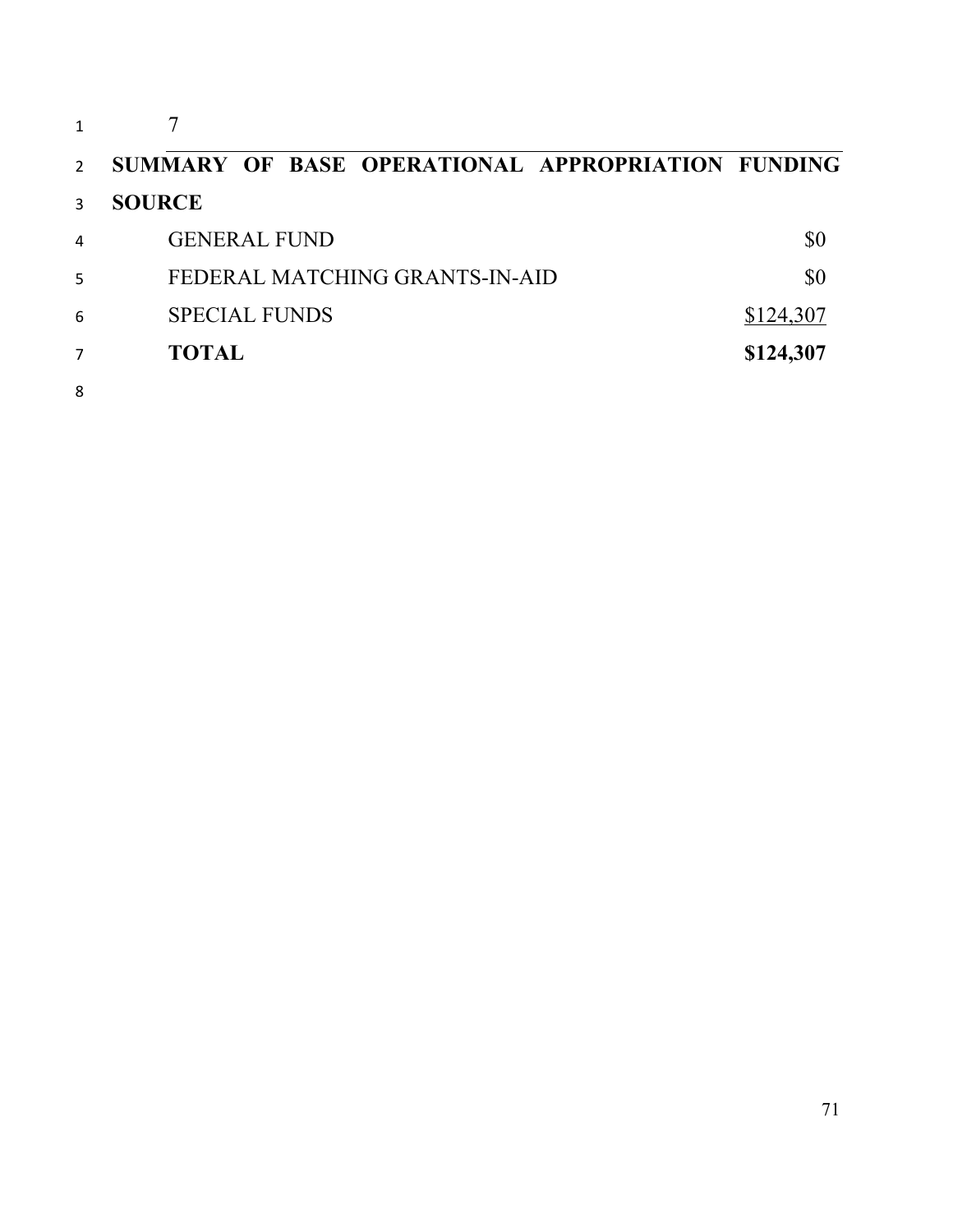| (n)          |                      | <b>GUAM POLICE DEPARTMENT</b>             |                 |                  |              |
|--------------|----------------------|-------------------------------------------|-----------------|------------------|--------------|
|              |                      | SUMMARY OF BASE OPERATIONAL APPROPRIATION |                 |                  |              |
|              | <b>APPROP. CLASS</b> | <b>OBJ. CLASS</b>                         | <b>GEN FUND</b> | <b>SPCL FUND</b> | <b>TOTAL</b> |
|              | <b>REG SALARIES</b>  | 111                                       | \$15,582,380    | \$0              | \$15,582,380 |
| OT/SP        |                      | 112                                       | \$771,652       | \$0              | \$771,652    |
|              | <b>BENEFITS</b>      | 113                                       | \$5,444,446     | \$0              | \$5,444,446  |
|              | <b>TRAVEL/MILE</b>   | 220                                       | \$0             | \$0              | \$0          |
|              | CONT. SERV.          | 230                                       | \$0             | \$464,719        | \$464,719    |
|              | OFF. RENTAL          | 233                                       | \$232,200       | \$0              | \$232,200    |
|              | SUP. & MAT.          | 240                                       | \$215,000       | \$35,000         | \$250,000    |
|              | <b>EQUIPMENT</b>     | 250                                       | \$0             | \$0              | \$0          |
|              | WORK. COMP.          | 270                                       | \$20,000        | \$0              | \$20,000     |
|              | <b>DRUG TEST</b>     | 271                                       | \$0             | \$0              | \$0          |
|              | <b>SUBGRANT</b>      | 280                                       | \$0             | \$0              | \$0          |
| <b>MISC</b>  |                      | 290                                       | \$44,559        | \$82,141         | \$126,700    |
| <b>POWER</b> |                      | 361                                       | \$0             | \$0              | \$0          |
|              | <b>WATER/SEWER</b>   | 362                                       | \$0             | \$0              | \$0          |
|              | PHONE/TOLL           | 363                                       | \$52,929        | \$0              | \$52,929     |
|              | CAP. OUTLAY          | 450                                       | \$0             | \$0              | \$0          |
|              | <b>GRAND TOTAL</b>   |                                           | \$22,363,165    | \$581,860        | \$22,945,025 |
| Police       |                      | Services                                  | Fund            |                  | \$581,860    |
|              |                      |                                           |                 |                  |              |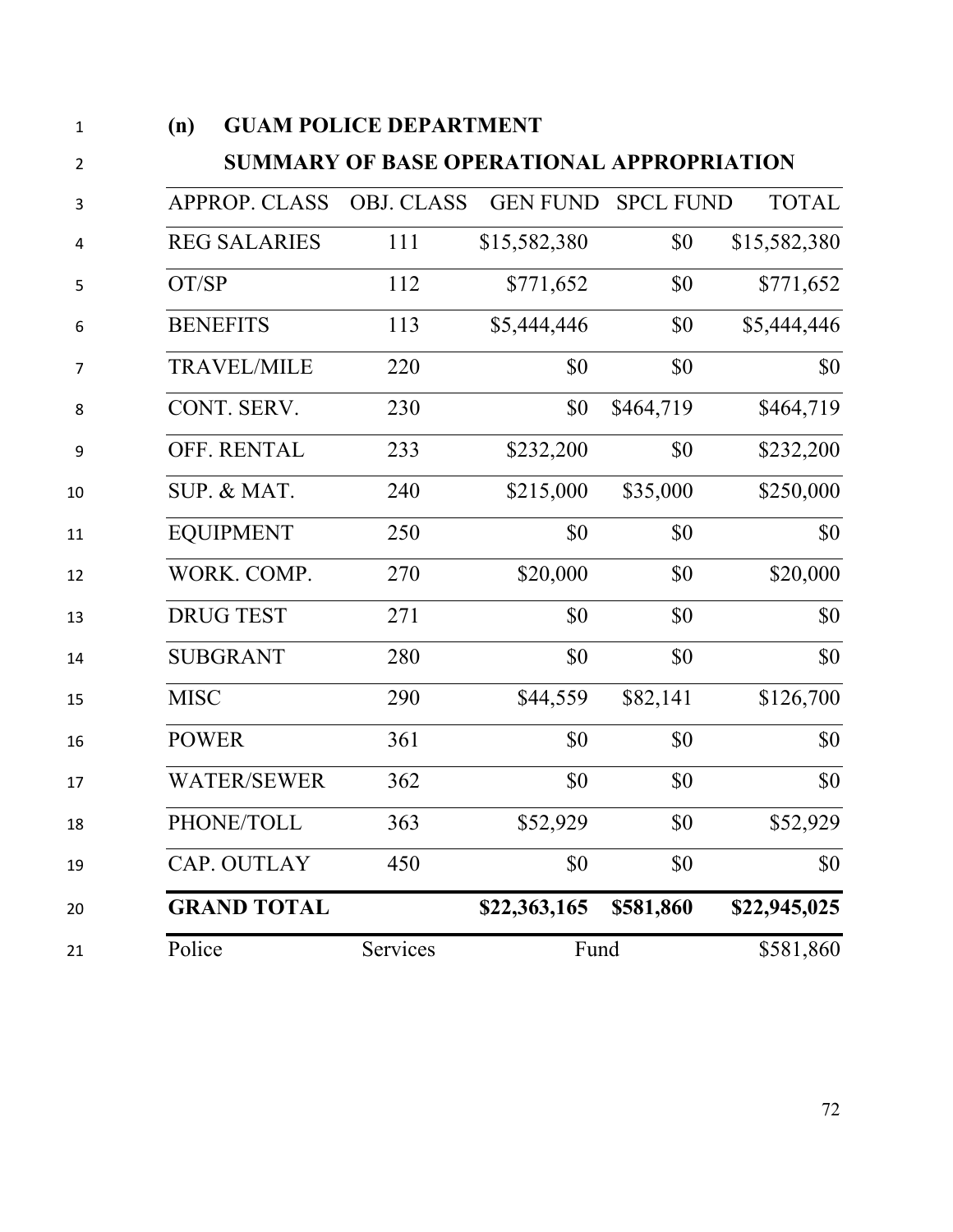**SUMMARY OF BASE OPERATIONAL APPROPRIATION FUNDING SOURCE**  4 GENERAL FUND \$22,363,165 5 FEDERAL MATCHING GRANTS-IN-AID \$726,136 6 SPECIAL FUNDS \$581,860 **TOTAL \$23,671,161 (1) Special Pay.** The amount below in this Subsection is appropriated from the General Fund to Object Class 111 and *shall* be used to fund all Special Pay, to include Holiday Pay, Night Differential Pay, Hazardous Pay ten percent (10%), Hazardous Pay four percent (4%), and Additional Pay six (6) hours, in Fiscal Year 2012 for eligible classified employees funded within this Subsection. **SPECIAL PAY 111 Total \$2,423,651**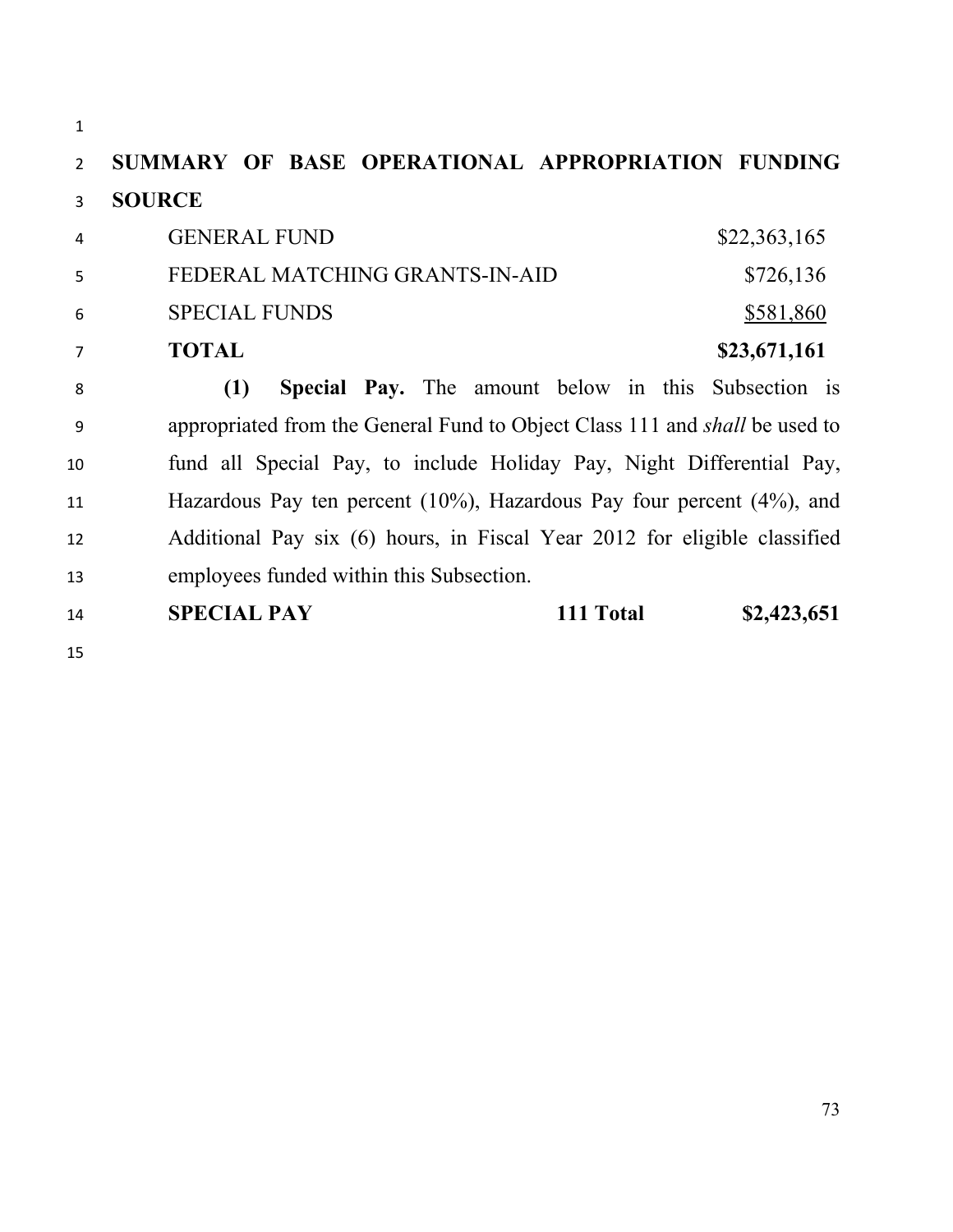| (0)             |                      | <b>DEPARTMENT OF CORRECTIONS</b>   |                                           |                           |              |
|-----------------|----------------------|------------------------------------|-------------------------------------------|---------------------------|--------------|
|                 |                      |                                    | SUMMARY OF BASE OPERATIONAL APPROPRIATION |                           |              |
|                 | <b>APPROP. CLASS</b> | <b>OBJ. CLASS</b>                  |                                           | <b>GEN FUND SPCL FUND</b> | <b>TOTAL</b> |
|                 | <b>REG SALARIES</b>  | 111                                | \$8,877,024                               | \$0                       | \$8,877,024  |
| OT/SP           |                      | 112                                | \$856,527                                 | \$0                       | \$856,527    |
| <b>BENEFITS</b> |                      | 113                                | \$3,237,883                               | \$0                       | \$3,237,883  |
|                 | <b>TRAVEL/MILE</b>   | 220                                | \$0                                       | \$0                       | \$0          |
|                 | CONT. SERV.          | 230                                | \$543,865                                 | \$915,203                 | \$1,459,068  |
|                 | <b>OFF. RENTAL</b>   | 233                                | \$114,000                                 | \$0                       | \$114,000    |
|                 | SUP. & MAT.          | 240                                | \$102,515                                 | \$96,000                  | \$198,515    |
|                 | <b>EQUIPMENT</b>     | 250                                | \$12,925                                  | \$0                       | \$12,925     |
|                 | WORK. COMP.          | 270                                | \$0                                       | \$0                       | \$0          |
|                 | <b>DRUG TEST</b>     | 271                                | \$0                                       | \$0                       | \$0          |
| <b>SUBGRANT</b> |                      | 280                                | \$0                                       | \$0                       | \$0          |
| <b>MISC</b>     |                      | 290                                | \$79,800                                  | \$0                       | \$79,800     |
| <b>POWER</b>    |                      | 361                                | \$0                                       | \$0                       | \$0          |
|                 | <b>WATER/SEWER</b>   | 362                                | \$0                                       | \$0                       | \$0          |
|                 | PHONE/TOLL           | 363                                | \$70,000                                  | \$0                       | \$70,000     |
|                 | CAP. OUTLAY          | 450                                | \$80,000                                  | \$0                       | \$80,000     |
|                 | <b>GRAND TOTAL</b>   |                                    | \$13,974,539                              | \$1,011,203               | \$14,985,742 |
|                 |                      | DOC Revolving Fund \$915,203 (230) |                                           |                           |              |
| Safe            |                      | <b>Streets</b>                     | Fund                                      | \$96,000                  | (240)        |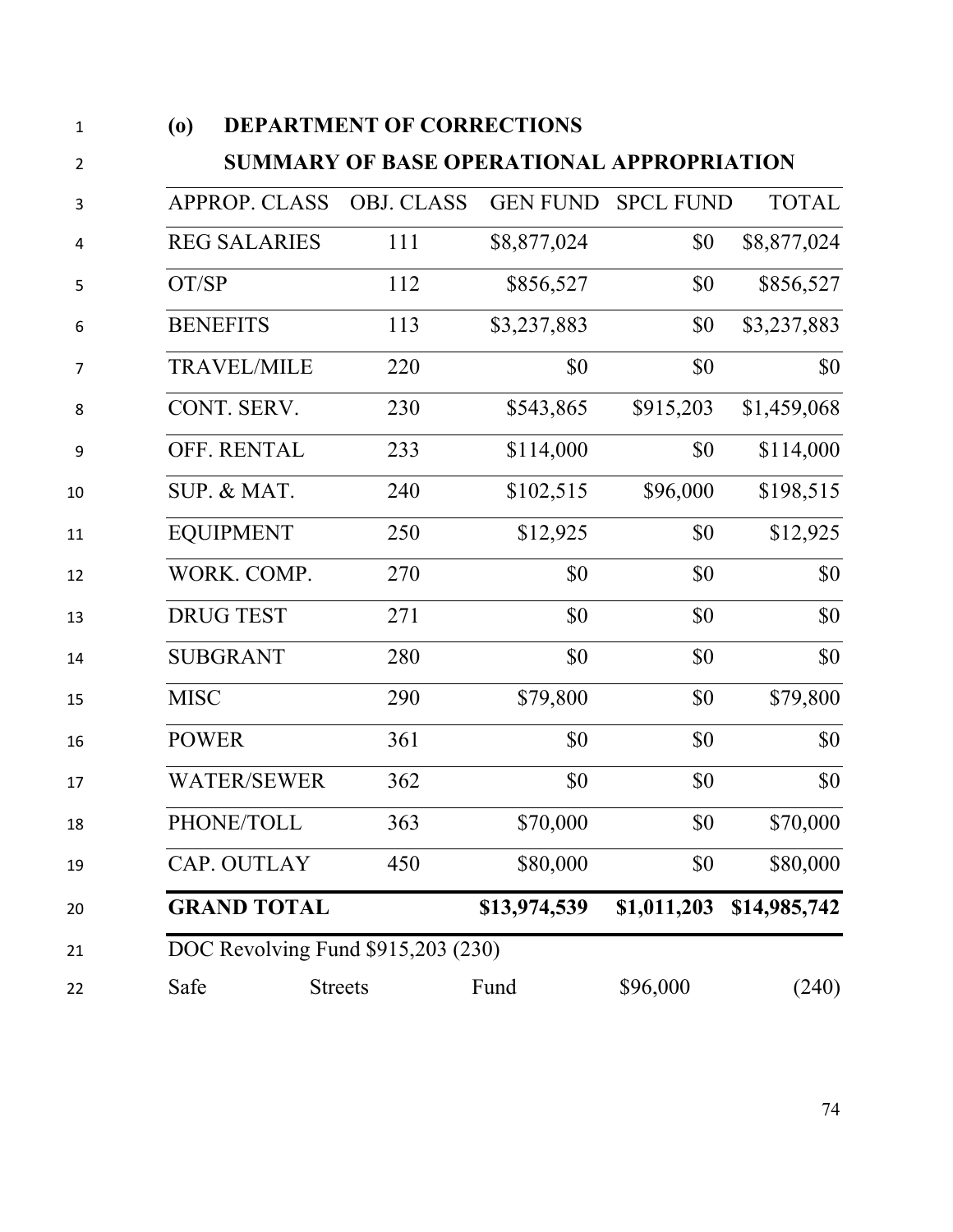**SUMMARY OF BASE OPERATIONAL APPROPRIATION FUNDING SOURCE**  4 GENERAL FUND \$13,974,539 5 FEDERAL MATCHING GRANTS-IN-AID \$0 6 SPECIAL FUNDS \$1,011,203 **TOTAL \$14,985,742 (1) Special Pay.** The amount below in this Subsection is appropriated from the General Fund to Object Class 111, and *shall* be used to fund all Special Pay, to include Night Differential Pay, ten percent (10%) Hazardous Pay in Fiscal Year 2012 for eligible classified employees funded within this Subsection. **SPECIAL PAY 111 Total \$854,496 (2) Prior Years Cost of Care and Custody for Prisoners Confined in Federal Facilities.** The sum of Six Hundred Seventy Six Thousand Four Hundred Fifty Seven Dollars **(\$676,457)** is appropriated from the General Fund and Two Million Dollars (**\$2,000,000**) is

 appropriated from the Territorial Educational Facilities Fund to the Department of Corrections for Fiscal Year 2012 for the payment of prior and current year obligations for prisoners confined in federal facilities of the Federal Bureau of Prisons.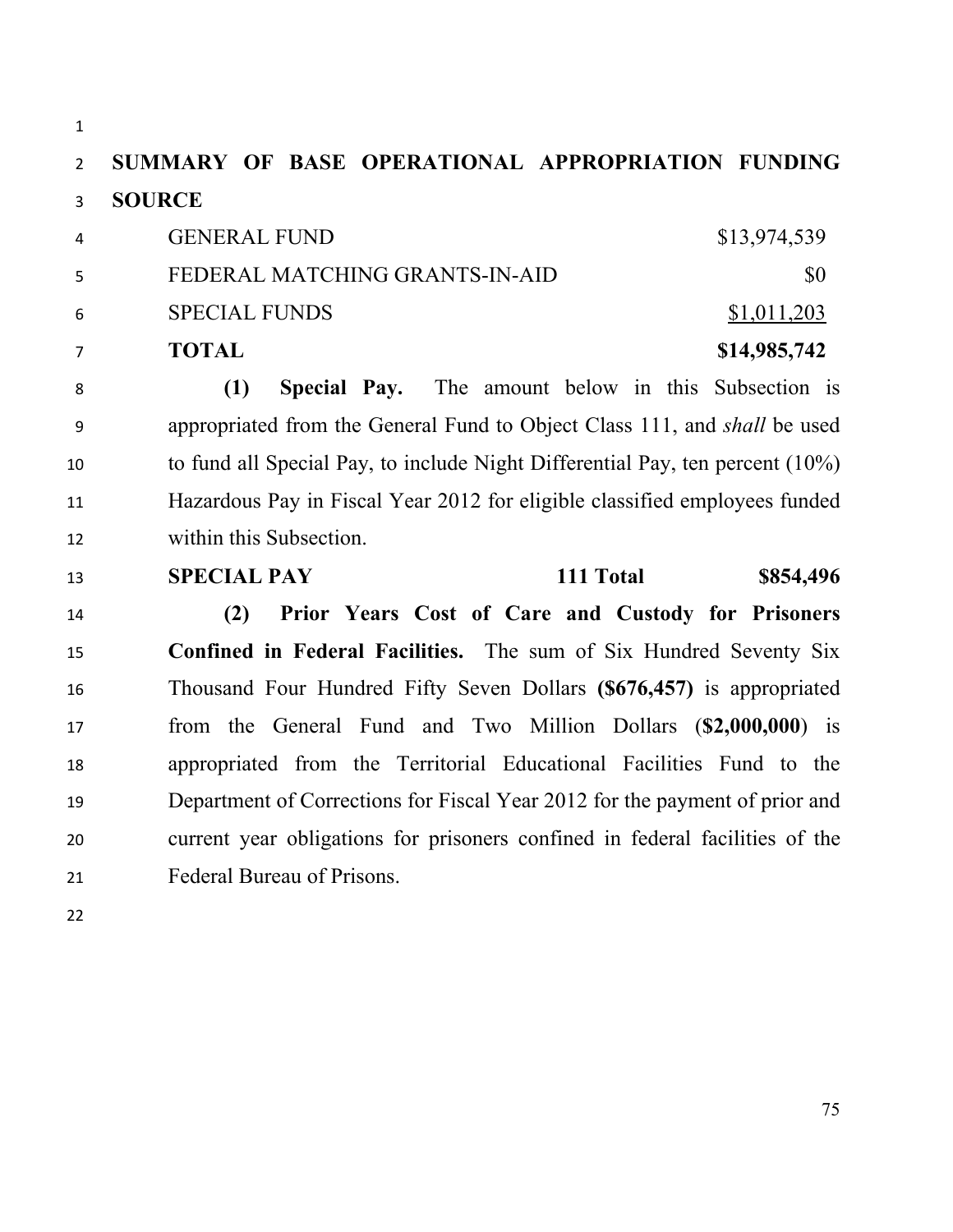| (p)         |                      | <b>DEPARTMENT OF AGRICULTURE</b>          |                 |                  |              |
|-------------|----------------------|-------------------------------------------|-----------------|------------------|--------------|
|             |                      | SUMMARY OF BASE OPERATIONAL APPROPRIATION |                 |                  |              |
|             | <b>APPROP. CLASS</b> | <b>OBJ. CLASS</b>                         | <b>GEN FUND</b> | <b>SPCL FUND</b> | <b>TOTAL</b> |
|             | <b>REG SALARIES</b>  | 111                                       | \$1,789,789     | \$0              | \$1,789,789  |
| OT/SP       |                      | 112                                       | \$14,561        | \$0              | \$14,561     |
|             | <b>BENEFITS</b>      | 113                                       | \$583,689       | \$0              | \$583,689    |
|             | <b>TRAVEL/MILE</b>   | 220                                       | \$5,400         | \$0              | \$5,400      |
|             | CONT. SERV.          | 230                                       | \$14,577        | \$15,100         | \$29,677     |
|             | OFF. RENTAL          | 233                                       | \$0             | \$0              | \$0          |
|             | SUP. & MAT.          | 240                                       | \$15,606        | \$18,817         | \$34,423     |
|             | <b>EQUIPMENT</b>     | 250                                       | \$0             | \$5,000          | \$5,000      |
|             | WORK. COMP.          | 270                                       | \$0             | \$0              | \$0          |
|             | <b>DRUG TEST</b>     | 271                                       | \$0             | \$0              | \$0          |
|             | <b>SUBGRANT</b>      | 280                                       | \$0             | \$0              | \$0          |
| <b>MISC</b> |                      | 290                                       | \$0             | \$3,400          | \$3,400      |
|             | <b>POWER</b>         | 361                                       | \$0             | \$0              | \$0          |
|             | <b>WATER/SEWER</b>   | 362                                       | \$0             | \$0              | \$0          |
|             | PHONE/TOLL           | 363                                       | \$18,000        | \$6,000          | \$24,000     |
|             | CAP. OUTLAY          | 450                                       | \$0             | \$0              | \$0          |
|             | <b>GRAND TOTAL</b>   |                                           | \$2,441,622     | \$48,317         | \$2,489,939  |
| Guam        | Plant                | Inspection                                | Permit<br>$\&$  | Fund             | \$48,317     |
|             |                      |                                           |                 |                  |              |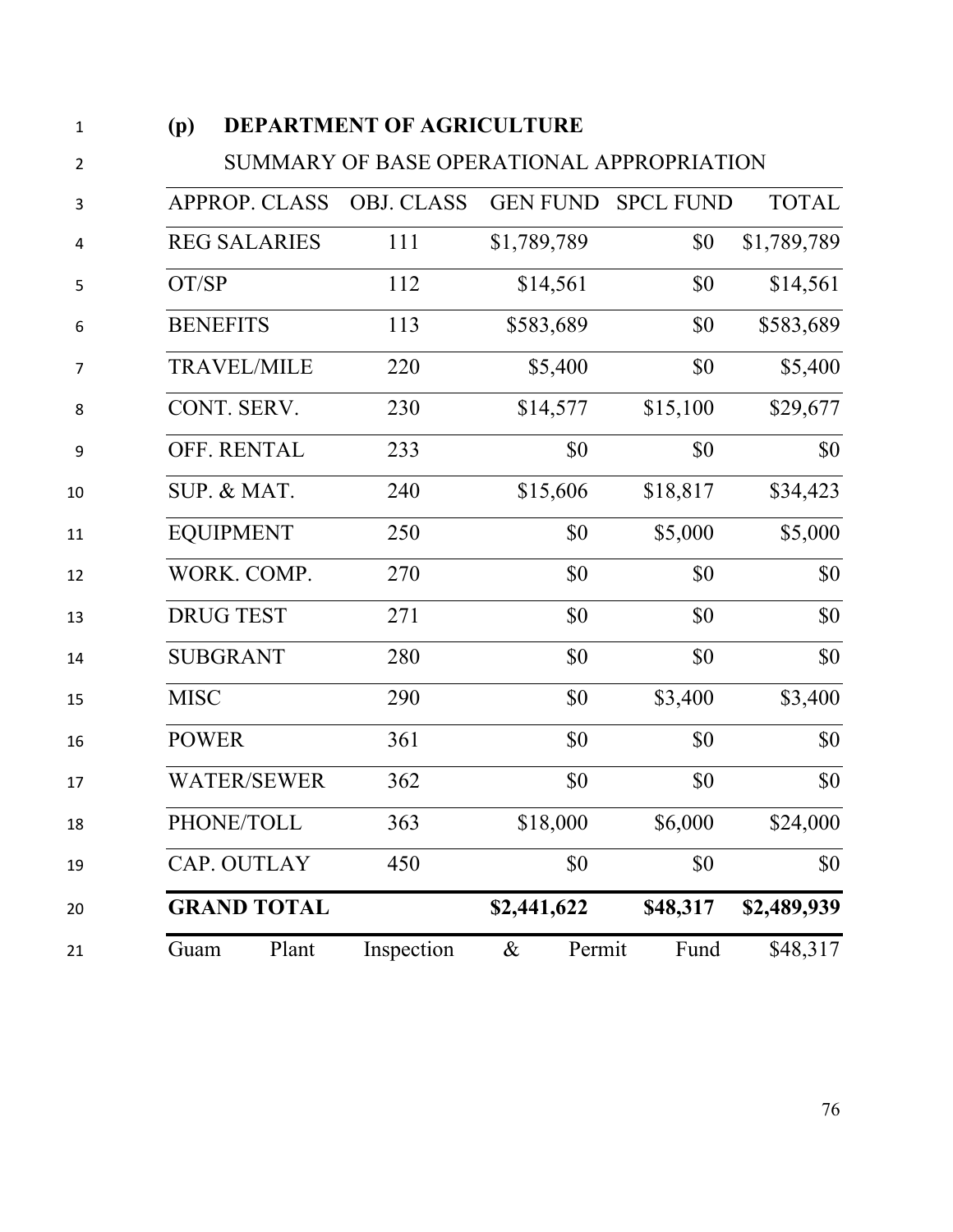**SUMMARY OF BASE OPERATIONAL APPROPRIATION FUNDING SOURCE**  4 GENERAL FUND \$2,441,622 5 FEDERAL MATCHING GRANTS-IN-AID \$279,000 6 SPECIAL FUNDS \$48,317 **TOTAL \$2,768,939 (1) Ranking Structure for Conservation Law Enforcement Officers Appropriation.** The sum of Sixty Thousand Dollars (\$**60,000**) is appropriated from the General Fund to the Department of Agriculture for Fiscal Year 2012 *only* for personnel costs as a result of the implementation of the Ranking Structure for Conservation Law Enforcement Officers. **(2) Animal Shelter.** The sum of Ninety Eight Thousand Eighty Three Dollars (**\$98,083**) is appropriated from the General Fund to the Department of Agriculture for Fiscal Year 2012 for the operations of the Guam Animals in Need (GAIN) animal shelter in *Yigo*, Guam.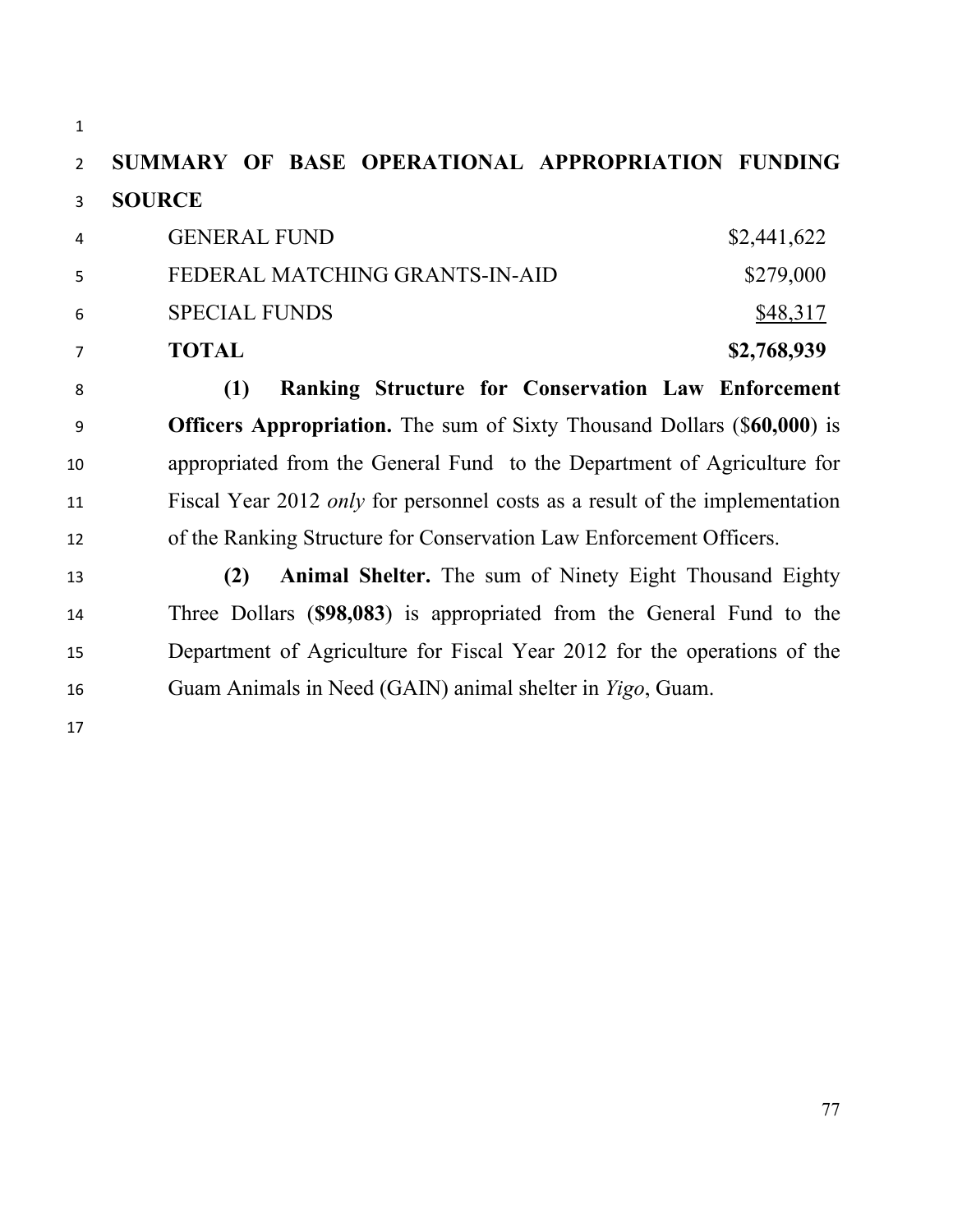| Ŧ              | WУ<br><b>OUAM I UDLIU LIDRAN I STSTEM</b>        |                   |                 |                  |              |  |
|----------------|--------------------------------------------------|-------------------|-----------------|------------------|--------------|--|
| $\overline{2}$ | <b>SUMMARY OF BASE OPERATIONAL APPROPRIATION</b> |                   |                 |                  |              |  |
| 3              | <b>APPROP. CLASS</b>                             | <b>OBJ. CLASS</b> | <b>GEN FUND</b> | <b>SPCL FUND</b> | <b>TOTAL</b> |  |
| $\pmb{4}$      | <b>REG SALARIES</b>                              | 111               | \$735,482       | \$0              | \$735,482    |  |
| 5              | OT/SP                                            | 112               | \$0             | \$0              | \$0          |  |
| 6              | <b>BENEFITS</b>                                  | 113               | \$229,996       | \$0              | \$229,996    |  |
| $\overline{7}$ | <b>TRAVEL/MILE</b>                               | 220               | \$0             | \$0              | \$0          |  |
| 8              | CONT. SERV.                                      | 230               | \$104,678       | \$0              | \$104,678    |  |
| 9              | OFF. RENTAL                                      | 233               | \$0             | \$0              | \$0\$        |  |
| 10             | SUP. & MAT.                                      | 240               | \$30,000        | \$0              | \$30,000     |  |
| 11             | <b>EQUIPMENT</b>                                 | 250               | \$0             | \$0              | \$0          |  |
| 12             | WORK. COMP.                                      | 270               | \$0             | \$0              | \$0          |  |
| 13             | <b>DRUG TEST</b>                                 | 271               | \$200           | \$0              | \$200        |  |
| 14             | <b>SUBGRANT</b>                                  | 280               | \$0             | \$0              | \$0          |  |
| 15             | <b>MISC</b>                                      | 290               | \$0             | \$0              | \$0          |  |
| 16             | <b>POWER</b>                                     | 361               | \$0             | \$0              | \$0          |  |
| 17             | <b>WATER/SEWER</b>                               | 362               | \$0             | \$0              | \$0          |  |
| 18             | PHONE/TOLL                                       | 363               | \$36,000        | \$0              | \$36,000     |  |
| 19             | CAP. OUTLAY                                      | 450               | \$0             | \$0              | \$0          |  |
| 20             | <b>GRAND TOTAL</b>                               |                   | \$1,136,356     | \$0              | \$1,136,356  |  |
|                |                                                  |                   |                 |                  |              |  |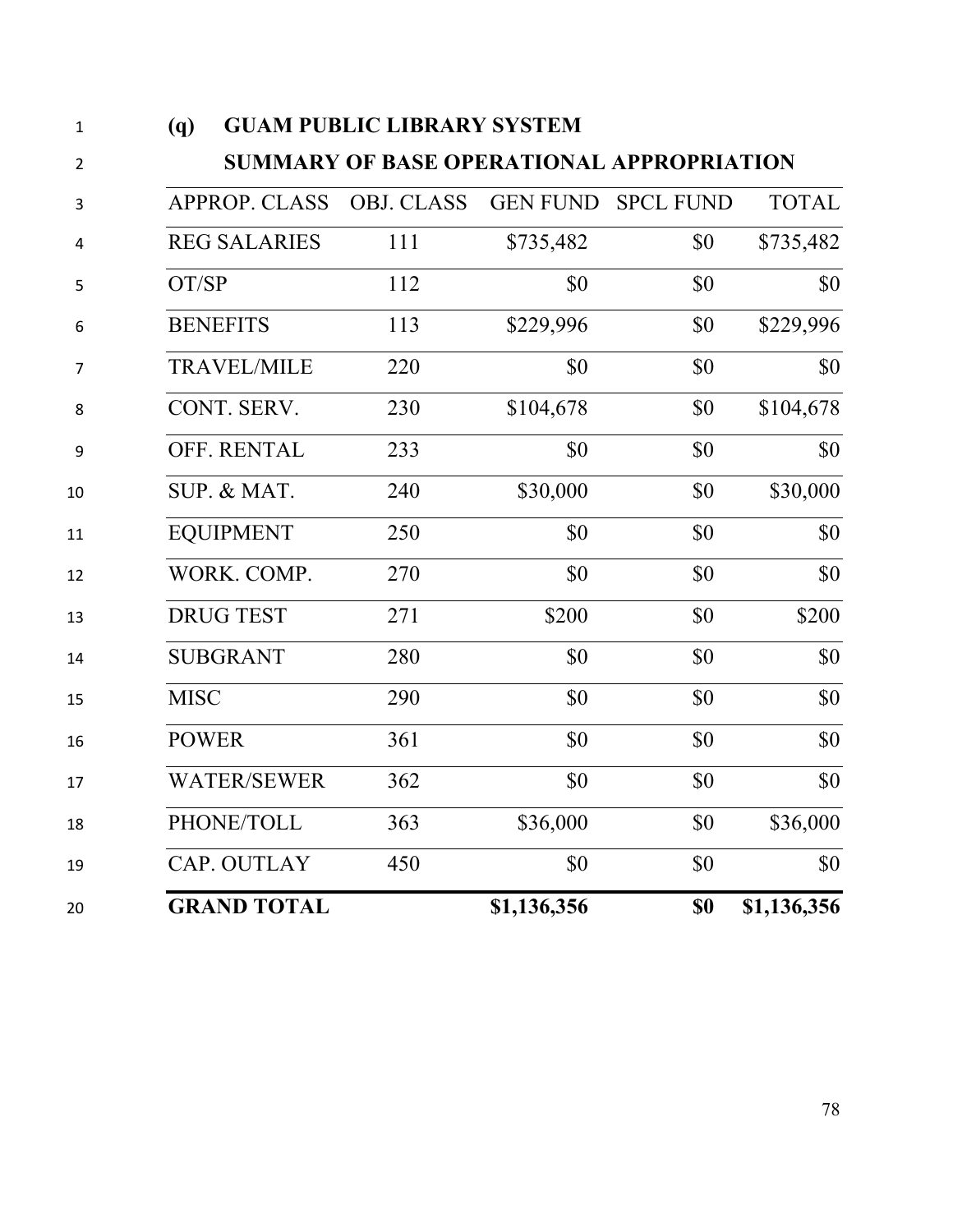| 1              |                                                   |             |
|----------------|---------------------------------------------------|-------------|
| $\mathcal{P}$  | SUMMARY OF BASE OPERATIONAL APPROPRIATION FUNDING |             |
| 3              | <b>SOURCE</b>                                     |             |
| $\overline{4}$ | <b>GENERAL FUND</b>                               | \$1,136,356 |
| 5              | FEDERAL MATCHING GRANTS-IN-AID                    | \$0         |
| 6              | <b>SPECIAL FUNDS</b>                              | \$0         |
| 7              | <b>TOTAL</b>                                      | \$1,136,356 |
| 8              |                                                   |             |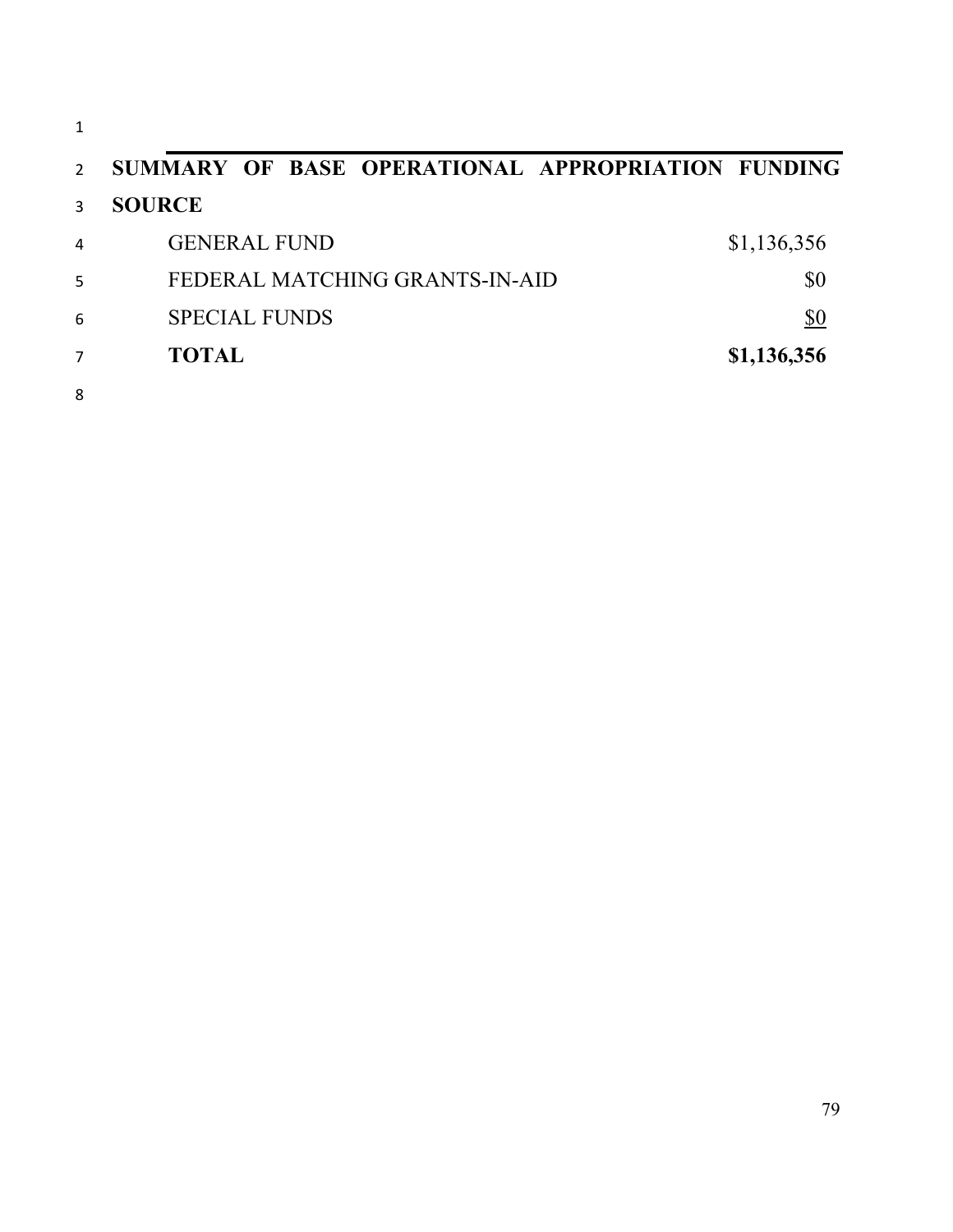| (r)                  | <b>DEPARTMENT OF YOUTH AFFAIRS</b>               |                 |                  |              |
|----------------------|--------------------------------------------------|-----------------|------------------|--------------|
|                      | <b>SUMMARY OF BASE OPERATIONAL APPROPRIATION</b> |                 |                  |              |
| <b>APPROP. CLASS</b> | <b>OBJ. CLASS</b>                                | <b>GEN FUND</b> | <b>SPCL FUND</b> | <b>TOTAL</b> |
| <b>REG SALARIES</b>  | 111                                              | \$2,225,656     | \$180,884        | \$2,406,540  |
| OT/SP                | 112                                              | \$39,202        | \$0              | \$39,202     |
| <b>BENEFITS</b>      | 113                                              | \$809,441       | \$59,683         | \$869,123    |
| <b>TRAVEL/MILE</b>   | 220                                              | \$0             | \$0              | \$0          |
| CONT. SERV.          | 230                                              | \$40,104        | \$26,122         | \$66,226     |
| <b>OFF. RENTAL</b>   | 233                                              | \$0             | \$0              | \$0          |
| SUP. & MAT.          | 240                                              | \$99,516        | \$25,939         | \$125,455    |
| <b>EQUIPMENT</b>     | 250                                              | \$0             | \$9,410          | \$9,410      |
| WORK. COMP.          | 270                                              | \$0             | \$0              | \$0          |
| <b>DRUG TEST</b>     | 271                                              | \$225           | \$0              | \$225        |
| <b>SUBGRANT</b>      | 280                                              | \$0             | \$0              | \$0          |
| <b>MISC</b>          | 290                                              | \$0             | \$0              | \$0          |
| <b>POWER</b>         | 361                                              | \$0             | \$0              | \$0          |
| <b>WATER/SEWER</b>   | 362                                              | \$0             | \$0              | \$0          |
| PHONE/TOLL           | 363                                              | \$43,500        | \$0              | \$43,500     |
| CAP. OUTLAY          | 450                                              | \$0             | \$0              | \$0          |
| <b>GRAND TOTAL</b>   |                                                  | \$3,257,644     | \$302,037        | \$3,559,681  |
| Healthy              | Futures                                          | Fund            |                  | \$302,037    |
|                      |                                                  |                 |                  |              |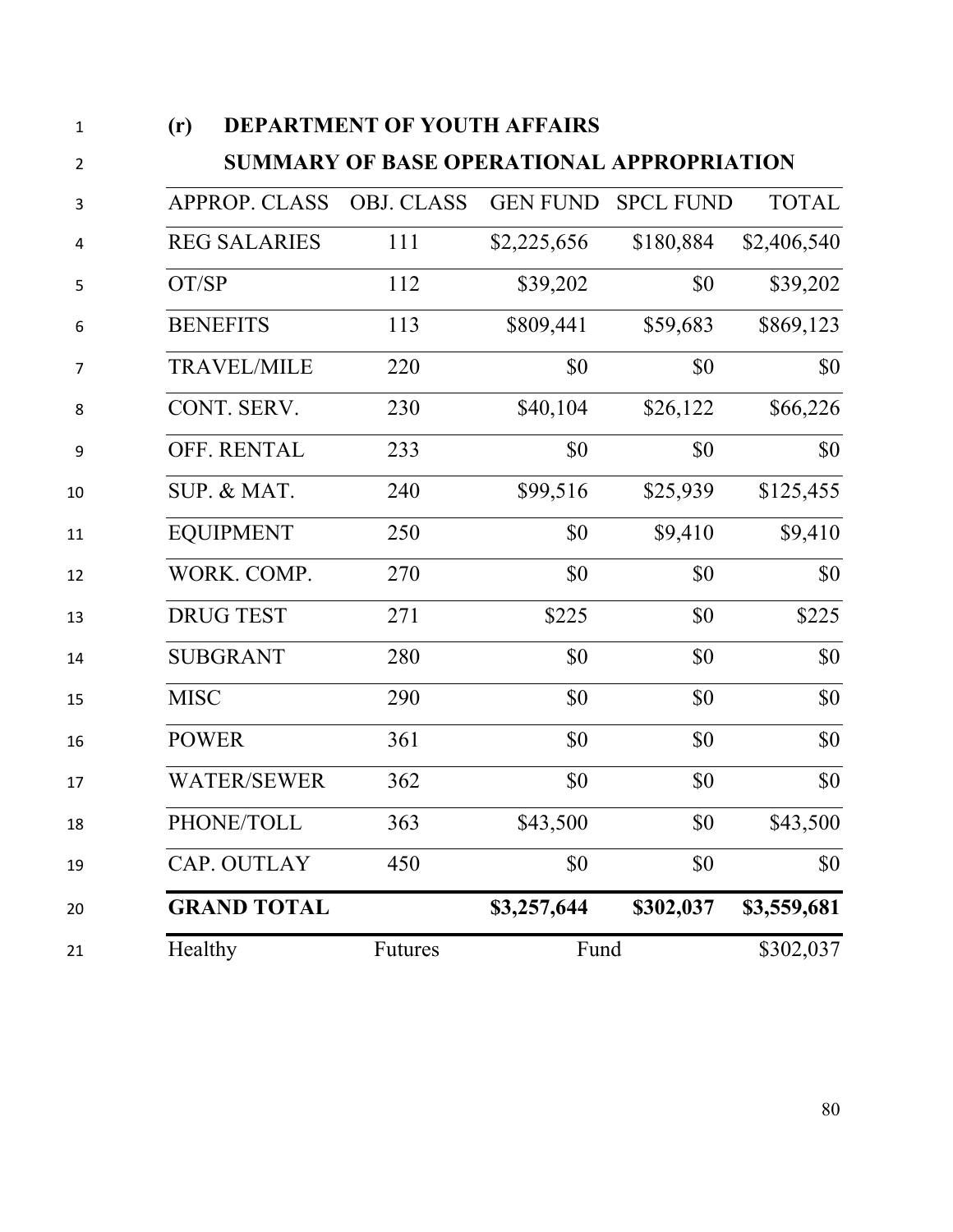| $\mathbf{1}$   |                                                                                  |
|----------------|----------------------------------------------------------------------------------|
| $\overline{2}$ | SUMMARY OF BASE OPERATIONAL APPROPRIATION FUNDING                                |
| 3              | <b>SOURCE</b>                                                                    |
| 4              | <b>GENERAL FUND</b><br>\$3,257,644                                               |
| 5              | FEDERAL MATCHING GRANTS-IN-AID<br>\$0                                            |
| 6              | <b>SPECIAL FUNDS</b><br>\$302,037                                                |
| 7              | <b>TOTAL</b><br>\$3,559,681                                                      |
| 8              | The amount below in this Subsection is<br>(1)<br>Special Pay.                    |
| 9              | appropriated from the General Fund Object Class 111, and <i>shall</i> be used to |
| 10             | fund all Special Pay, to include Holiday Pay, Night Differential Pay and ten     |
| 11             | percent (10%) Hazardous Pay, in Fiscal Year 2012 for eligible classified         |
| 12             | employees funded within this Subsection.                                         |
| 13             | <b>SPECIAL PAY</b><br>111 Total<br>\$407,226                                     |
| 14             | General Fund - \$391,182; Healthy Futures Fund \$16,043                          |
| 15             | Youth Program Appropriation. The sum of Three Hundred<br>(2)                     |
| 16             | Forty Six Thousand Three Hundred Twenty Five Dollars (\$346,325) is              |
| 17             | appropriated from the General Fund for Fiscal Year 2012 to the Department        |
| 18             | of Youth Affairs (DYA) to fund programs contracted out to non-                   |
| 19             | governmental organizations for youths who are runaways, homeless, or             |
| 20             | victims of abuse.                                                                |
|                |                                                                                  |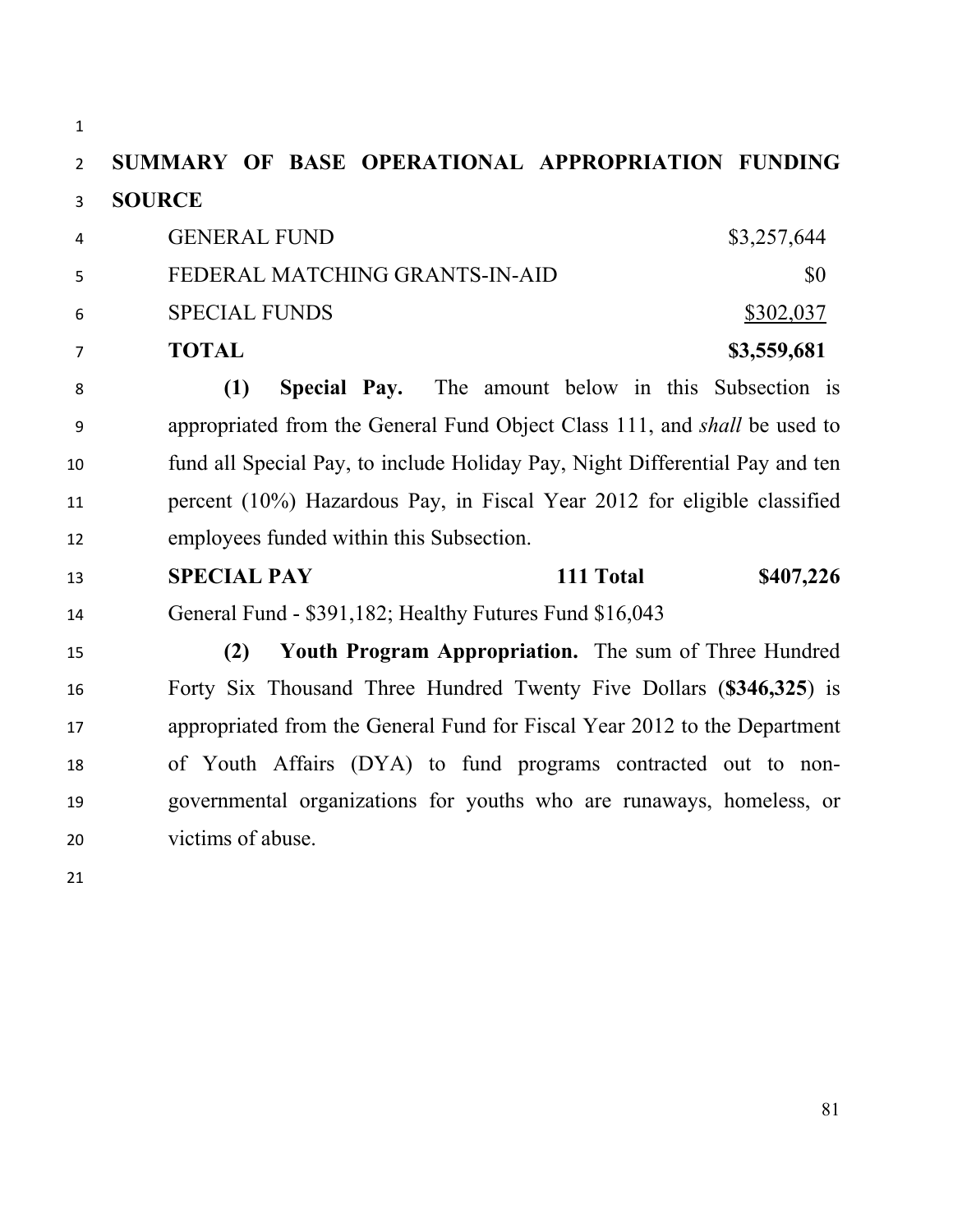| (s)                                                                         | <b>GUAM ENVIRONMENTAL PROTECTION AGENCY</b>      |                 |                  |              |  |
|-----------------------------------------------------------------------------|--------------------------------------------------|-----------------|------------------|--------------|--|
|                                                                             | <b>SUMMARY OF BASE OPERATIONAL APPROPRIATION</b> |                 |                  |              |  |
| <b>APPROP. CLASS</b>                                                        | <b>OBJ. CLASS</b>                                | <b>GEN FUND</b> | <b>SPCL FUND</b> | <b>TOTAL</b> |  |
| <b>REG SALARIES</b>                                                         | 111                                              | \$0             | \$262,999        | \$262,999    |  |
| OT/SP                                                                       | 112                                              | \$0             | \$0              | \$0          |  |
| <b>BENEFITS</b>                                                             | 113                                              | \$0             | \$80,738         | \$80,738     |  |
| <b>TRAVEL/MILE</b>                                                          | 220                                              | \$0             | \$0              | \$0          |  |
| CONT. SERV.                                                                 | 230                                              | \$0             | \$117,724        | \$117,724    |  |
| OFF. RENTAL                                                                 | 233                                              | \$0             | \$0              | \$0          |  |
| SUP. & MAT.                                                                 | 240                                              | \$0             | \$25,606         | \$25,606     |  |
| <b>EQUIPMENT</b>                                                            | 250                                              | \$0             | \$0              | \$0          |  |
| WORK. COMP.                                                                 | 270                                              | \$0             | \$0              | \$0          |  |
| <b>DRUG TEST</b>                                                            | 271                                              | \$0             | \$0              | \$0          |  |
| <b>SUBGRANT</b>                                                             | 280                                              | \$0             | \$0              | \$0          |  |
| <b>MISC</b>                                                                 | 290                                              | \$0             | \$76,182         | \$76,182     |  |
| <b>POWER</b>                                                                | 361                                              | \$0             | \$0              | \$0          |  |
| <b>WATER/SEWER</b>                                                          | 362                                              | \$0             | \$0              | \$0          |  |
| PHONE/TOLL                                                                  | 363                                              | \$0             | \$39,542         | \$39,542     |  |
| CAP. OUTLAY                                                                 | 450                                              | \$0             | \$0              | \$0          |  |
| <b>GRAND TOTAL</b>                                                          |                                                  | \$0             | \$602,791        | \$602,791    |  |
| Guam Environmental Fund \$311,645 (111 - \$111,096; 113 - \$33,976; 230 -   |                                                  |                 |                  |              |  |
| \$56,824; 240 - \$14,564; 290 - \$75,182; 363 - \$20,003)                   |                                                  |                 |                  |              |  |
| Air Pollution Control Fund \$164,901 (111 - \$88,546; 113 - \$27,375; 230 - |                                                  |                 |                  |              |  |
|                                                                             |                                                  |                 |                  |              |  |

\$34,000; 240 - \$3,974; 290 - \$1,000; 363 - \$10,006)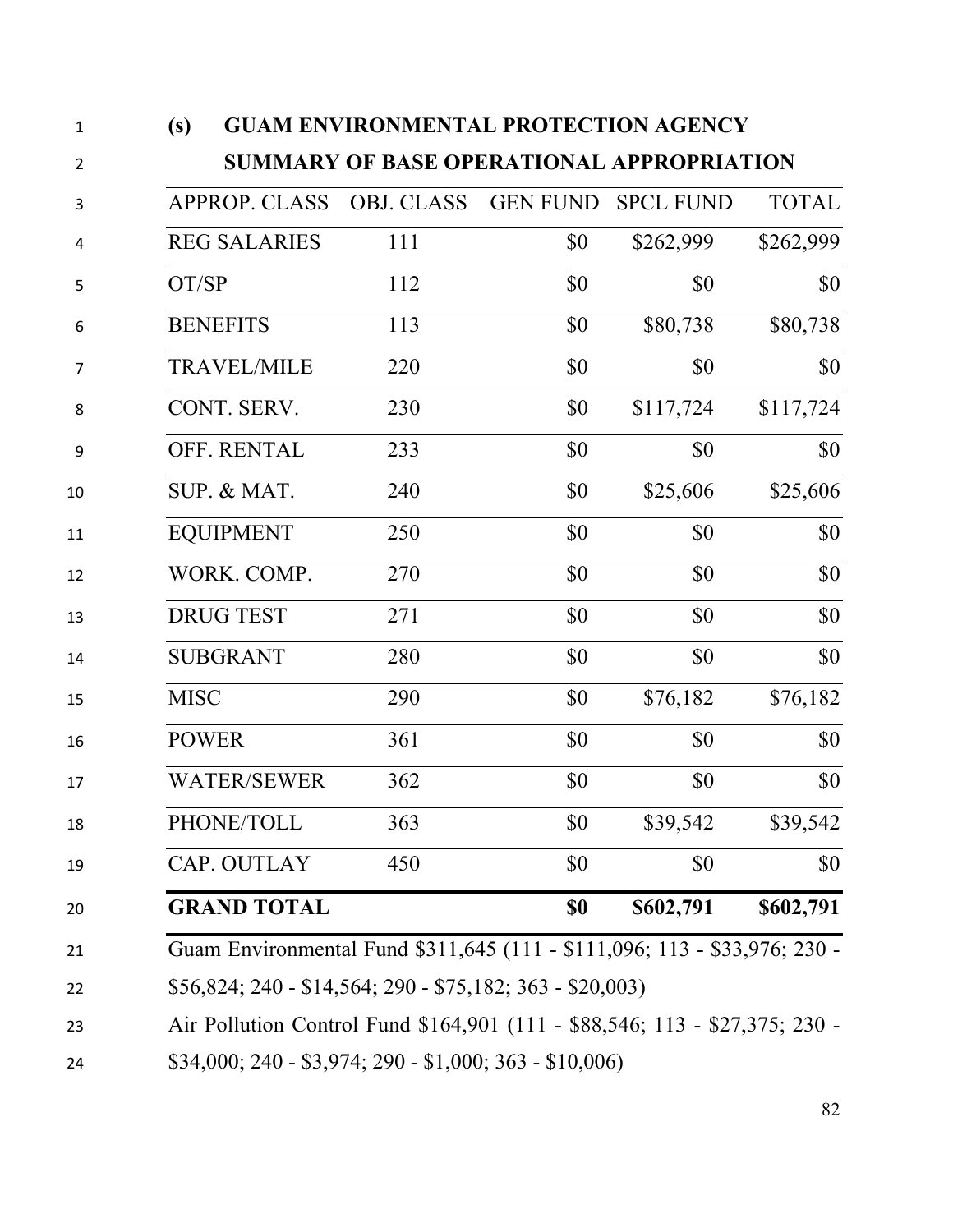1 Water Protection Fund \$61,520 (111 - \$29,421; 113 - \$9,270; 230 - \$13,710; 2 240 - \$3,616; 363 - \$5,503) Water Research and Development Fund \$64,726 (111 - \$33,936; 113 - \$10,118; 230 - \$13,190; 240 - \$3,452; 363 - \$4,030) **SUMMARY OF BASE OPERATIONAL APPROPRIATION FUNDING SOURCE**  7 GENERAL FUND \$0 8 FEDERAL MATCHING GRANTS-IN-AID \$0 9 SPECIAL FUNDS \$602,791 **TOTAL** \$602,791 **(1) Closure Monitoring and Opening of Island's Landfills.** The sum of Two Hundred Thousand Dollars (**\$200,000**) is hereby appropriated from the Solid Waste Operations Fund to the Guam Environmental Protection Agency. The appropriation recognizes the duties and responsibilities of the Agency related to the closure, monitoring, and opening of the island's landfills.  **(2) Beach Monitoring.** The sum of One Hundred Thousand Dollars (**\$100,000**) is hereby appropriated from the Tourist Attraction Fund to the Guam Environmental Protection Agency for the *sole* purpose of beach monitoring. The Tourist Attraction Fund *shall* provide resources to the

 Guam Environmental Protection Agency for tasks performed by the Agency related to the monitoring of the island's beaches and any other tourist infrastructure. As tourism represents a major contributor to the island's economy, the following appropriation ensures that the island's beaches are safe for recreational and commercial use.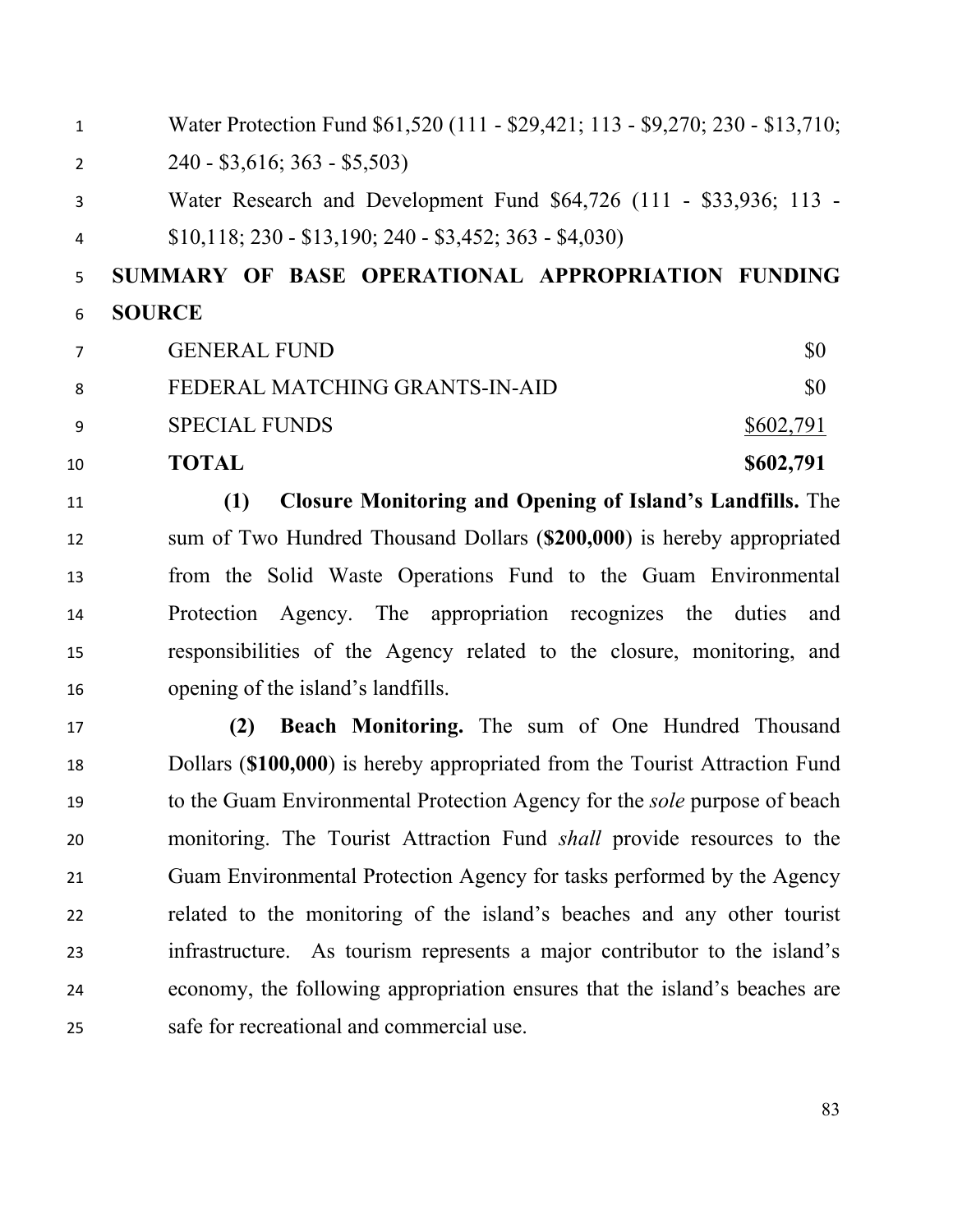- This appropriation *shall* continue to be available until expended. This appropriation is *not* subject to transfer or use for any other purpose.
-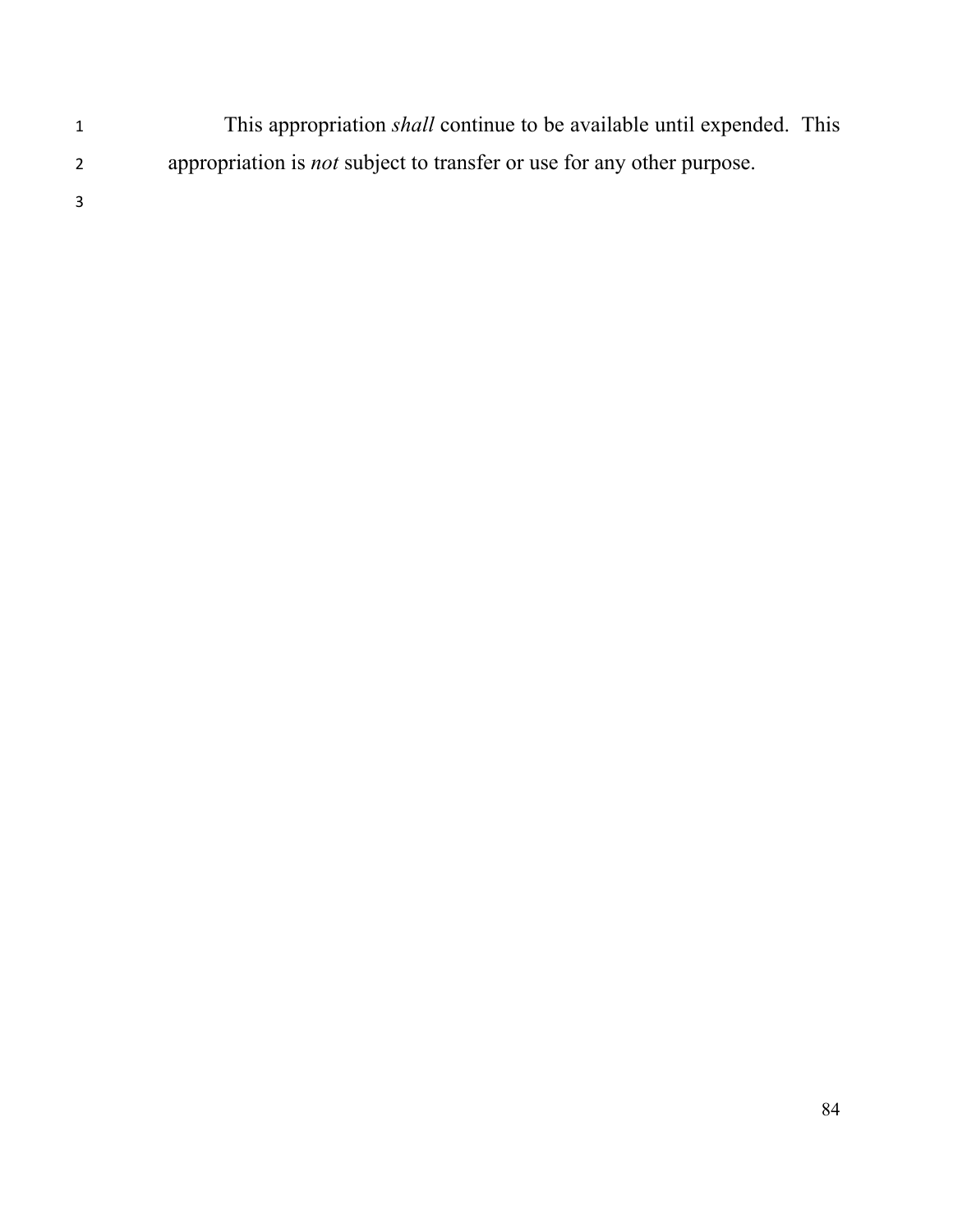| (t)          | <b>DEPARTMENT OF LABOR/AHRD</b> |                                           |                 |                  |              |  |
|--------------|---------------------------------|-------------------------------------------|-----------------|------------------|--------------|--|
|              |                                 | SUMMARY OF BASE OPERATIONAL APPROPRIATION |                 |                  |              |  |
|              | <b>APPROP. CLASS</b>            | <b>OBJ. CLASS</b>                         | <b>GEN FUND</b> | <b>SPCL FUND</b> | <b>TOTAL</b> |  |
|              | <b>REG SALARIES</b>             | 111                                       | \$692,532       | \$276,648        | \$969,180    |  |
| OT/SP        |                                 | 112                                       | \$0             | \$0              | \$0          |  |
|              | <b>BENEFITS</b>                 | 113                                       | \$209,996       | \$84,342         | \$294,338    |  |
|              | <b>TRAVEL/MILE</b>              | 220                                       | \$0             | \$5,388          | \$5,388      |  |
|              | CONT. SERV.                     | 230                                       | \$40,946        | \$4,140          | \$45,086     |  |
|              | OFF. RENTAL                     | 233                                       | \$115,902       | \$73,888         | \$189,790    |  |
|              | SUP. & MAT.                     | 240                                       | \$15,144        | \$4,200          | \$19,344     |  |
|              | <b>EQUIPMENT</b>                | 250                                       | \$0             | \$0              | \$0          |  |
|              | WORK. COMP.                     | 270                                       | \$0             | \$0              | \$0          |  |
|              | <b>DRUG TEST</b>                | 271                                       | \$150           | \$397            | \$547        |  |
|              | <b>SUBGRANT</b>                 | 280                                       | \$0             | \$0              | \$0          |  |
| <b>MISC</b>  |                                 | 290                                       | \$42,100        | \$0              | \$42,100     |  |
| <b>POWER</b> |                                 | 361                                       | \$0             | \$0              | \$0          |  |
|              | <b>WATER/SEWER</b>              | 362                                       | \$0             | \$0              | \$0          |  |
|              | PHONE/TOLL                      | 363                                       | \$27,146        | \$6,000          | \$33,146     |  |
|              | CAP. OUTLAY                     | 450                                       | \$0             | \$0              | \$0          |  |
|              | <b>GRAND TOTAL</b>              |                                           | \$1,143,916     | \$455,004        | \$1,598,919  |  |
|              | Manpower                        | Development                               |                 | Fund             | \$455,004    |  |
|              |                                 |                                           |                 |                  |              |  |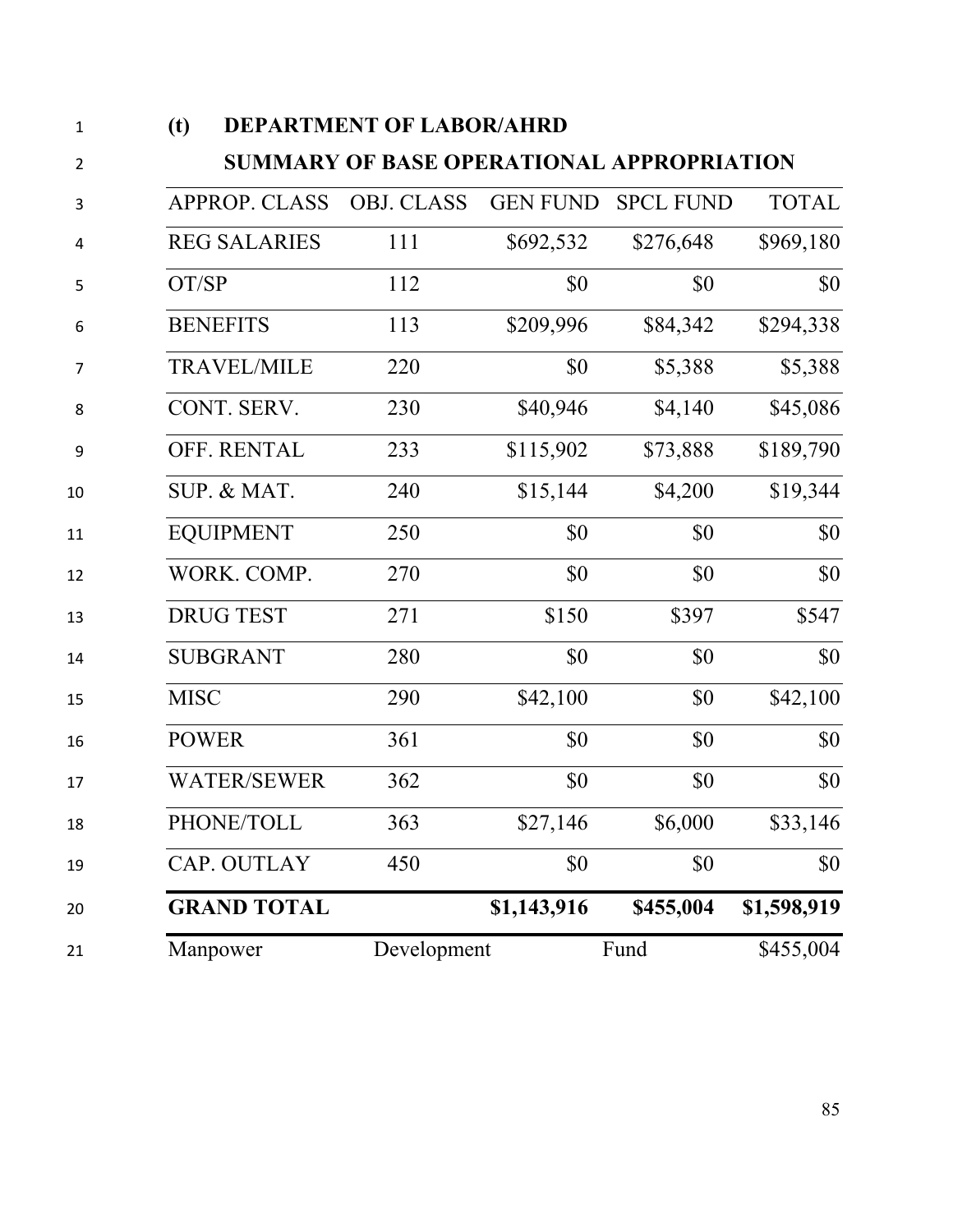## **SUMMARY OF BASE OPERATIONAL APPROPRIATION FUNDING SOURCE**

|                        | <b>TOTAL</b>                   | \$1,641,020 |
|------------------------|--------------------------------|-------------|
| -6                     | <b>SPECIAL FUNDS</b>           | \$455,004   |
|                        | FEDERAL MATCHING GRANTS-IN-AID | \$42,100    |
| $\boldsymbol{\Lambda}$ | <b>GENERAL FUND</b>            | \$1,143,916 |

 **(1) Appropriation to the Worker's Compensation Fund.** The sum of Seven Hundred Ninety Eight Thousand Five Hundred Ninety Three Dollars (**\$798,593**) is appropriated from the General Fund to the Department of Labor for the Worker's Compensation Fund for Fiscal Year 2012 for Worker's Compensation payments pursuant to §9144, Title 22, Guam Code Annotated to include obligations incurred in past years and in the future. Said appropriation may be used to pay for medical, surgical, and other treatment; nurses; hospital services; medical travel and per diem costs; medicine; crutches; and equipment required by a claimant for such period as the injury and recovery therefrom may require. Said appropriation *shall not* be expended for disability compensation payments for FTE's funded by this Act. The Director of Labor may use *no more than* Forty Thousand Dollars (**\$40,000**) from said appropriation to pay for legal services for Worker's Compensation hearings.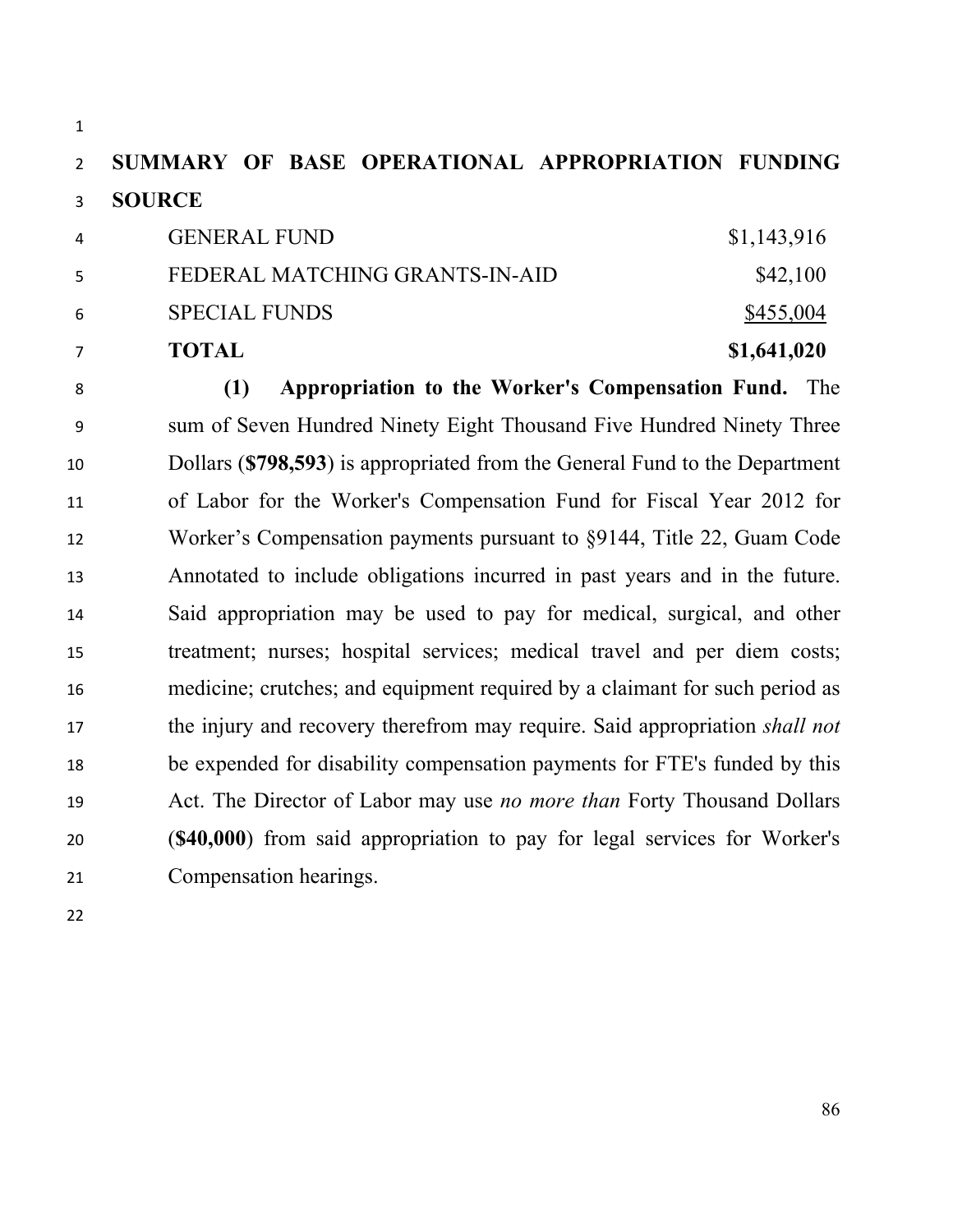| (u)         |                      | <b>DEPARTMENT OF PARKS AND RECREATION</b>        |             |                    |              |
|-------------|----------------------|--------------------------------------------------|-------------|--------------------|--------------|
|             |                      | <b>SUMMARY OF BASE OPERATIONAL APPROPRIATION</b> |             |                    |              |
|             | <b>APPROP. CLASS</b> | <b>OBJ. CLASS</b>                                |             | GEN FUND SPCL FUND | <b>TOTAL</b> |
|             | <b>REG SALARIES</b>  | 111                                              | \$2,061,558 | \$0                | \$2,061,558  |
| OT/SP       |                      | 112                                              | \$0         | \$0                | \$0          |
|             | <b>BENEFITS</b>      | 113                                              | \$624,011   | \$0                | \$624,011    |
|             | <b>TRAVEL/MILE</b>   | 220                                              | \$0         | \$0                | \$0          |
|             | CONT. SERV.          | 230                                              | \$0         | \$81,652           | \$81,652     |
|             | OFF. RENTAL          | 233                                              | \$0         | \$0                | \$0          |
|             | SUP. & MAT.          | 240                                              | \$0         | \$81,652           | \$81,652     |
|             | <b>EQUIPMENT</b>     | 250                                              | \$0         | \$30,000           | \$30,000     |
|             | WORK. COMP.          | 270                                              | \$0         | \$0                | \$0          |
|             | <b>DRUG TEST</b>     | 271                                              | \$0         | \$0                | \$0          |
|             | <b>SUBGRANT</b>      | 280                                              | \$0         | \$0                | \$0          |
| <b>MISC</b> |                      | 290                                              | \$0         | \$0                | \$0          |
|             | <b>POWER</b>         | 361                                              | \$0         | \$0                | \$0          |
|             | <b>WATER/SEWER</b>   | 362                                              | \$0         | \$0                | \$0          |
|             | PHONE/TOLL           | 363                                              | \$30,000    | \$0                | \$30,000     |
|             | CAP. OUTLAY          | 450                                              | \$0         | \$0                | \$0          |
|             | <b>GRAND TOTAL</b>   |                                                  | \$2,715,569 | \$193,304          | \$2,908,873  |
| Public      |                      | Recreation                                       | Services    | Fund               | \$193,304    |
|             |                      |                                                  |             |                    |              |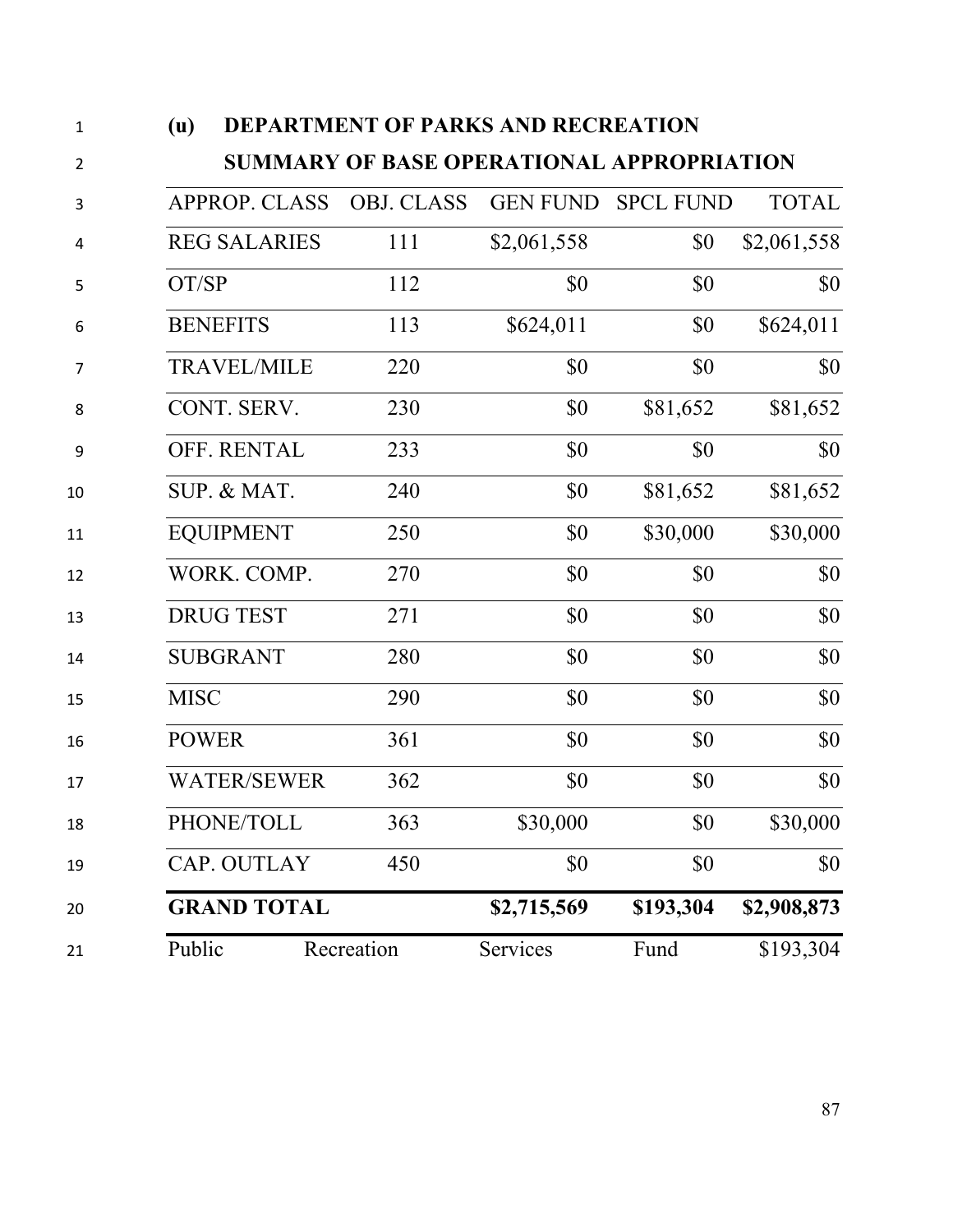### **SUMMARY OF BASE OPERATIONAL APPROPRIATION FUNDING SOURCE**

|     | <b>TOTAL</b>                   | \$2,908,873 |
|-----|--------------------------------|-------------|
| 6   | <b>SPECIAL FUNDS</b>           | \$193,304   |
| .5. | FEDERAL MATCHING GRANTS-IN-AID | \$0         |
| 4   | <b>GENERAL FUND</b>            | \$2,715,569 |

 **(1) Maintenance and Repair of Public Restrooms.** The sum of Five Hundred Twenty Thousand One Hundred Sixty Six Dollars (**\$520,166**) is appropriated from the Tourist Attraction Fund to the Department of Parks and Recreation for the maintenance and repair of restroom facilities in public parks island-wide for Fiscal Year 2012. *No later than* thirty (30) days after the end of every fiscal quarter, the Director of the Department of Parks and Recreation *shall* submit a quarterly report, in a Microsoft Excel file and written report of the expenditures from this appropriation to the Public Auditor and the Speaker of *I Liheslaturan Guåhan*, and post the same on the Department's website.

 **(2) Maintenance of Pool Facilities.** The sum of Three Hundred Forty Nine Thousand Two Hundred Eleven Dollars (**\$349,211**) is appropriated from the Tourist Attraction Fund to the Department of Parks and Recreation for the maintenance of pool facilities for Fiscal Year 2012. These funds *shall* be used for the northern pool and the *Hagåtña* pool. *No later than* thirty (30) days after the end of every fiscal quarter, the Director of the Department of Parks and Recreation *shall* submit a quarterly report, in a Microsoft Excel file and written report of the expenditures from this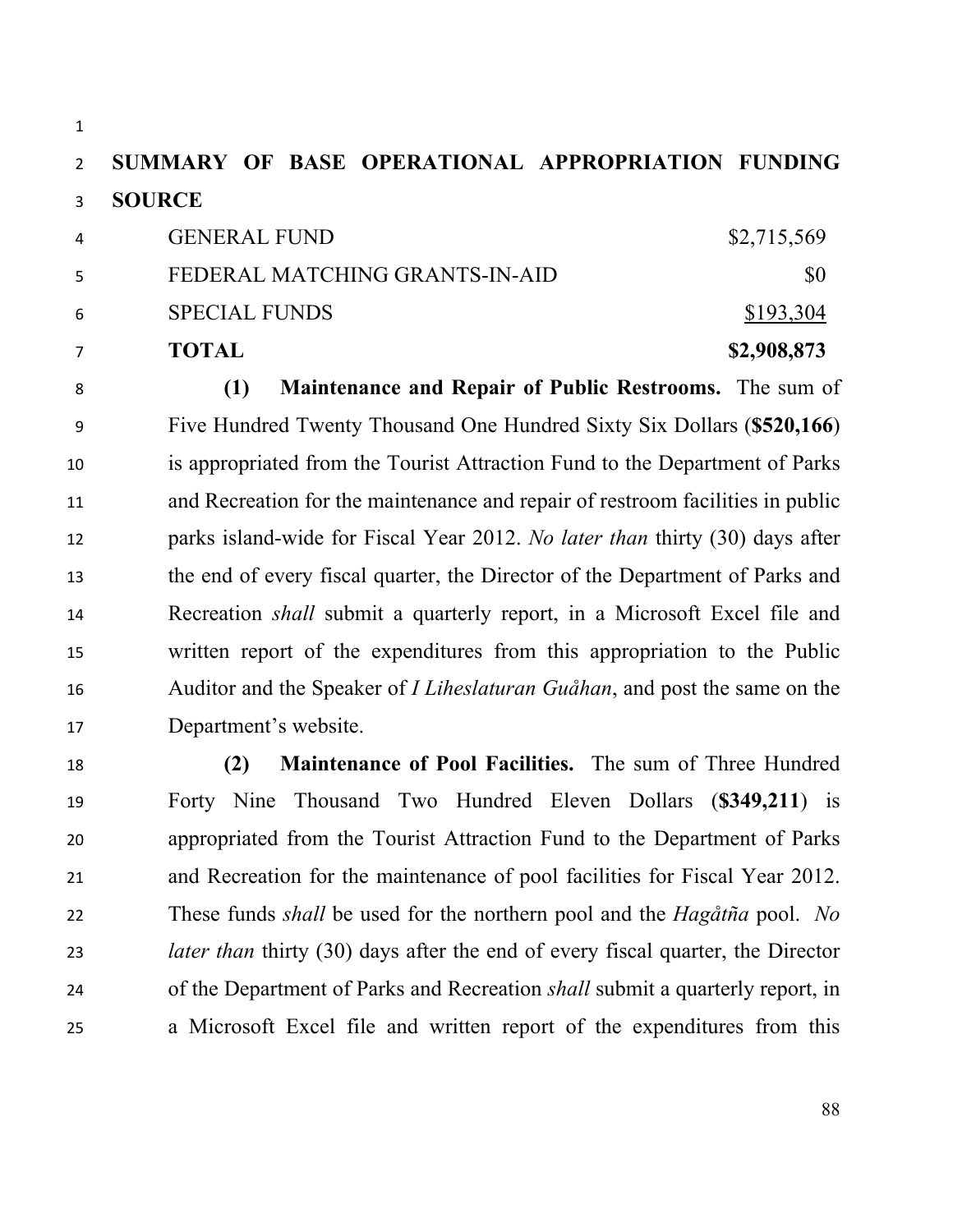appropriation to the Public Auditor and the Speaker of *I Liheslaturan Guåhan*, and post the same on the Department's website.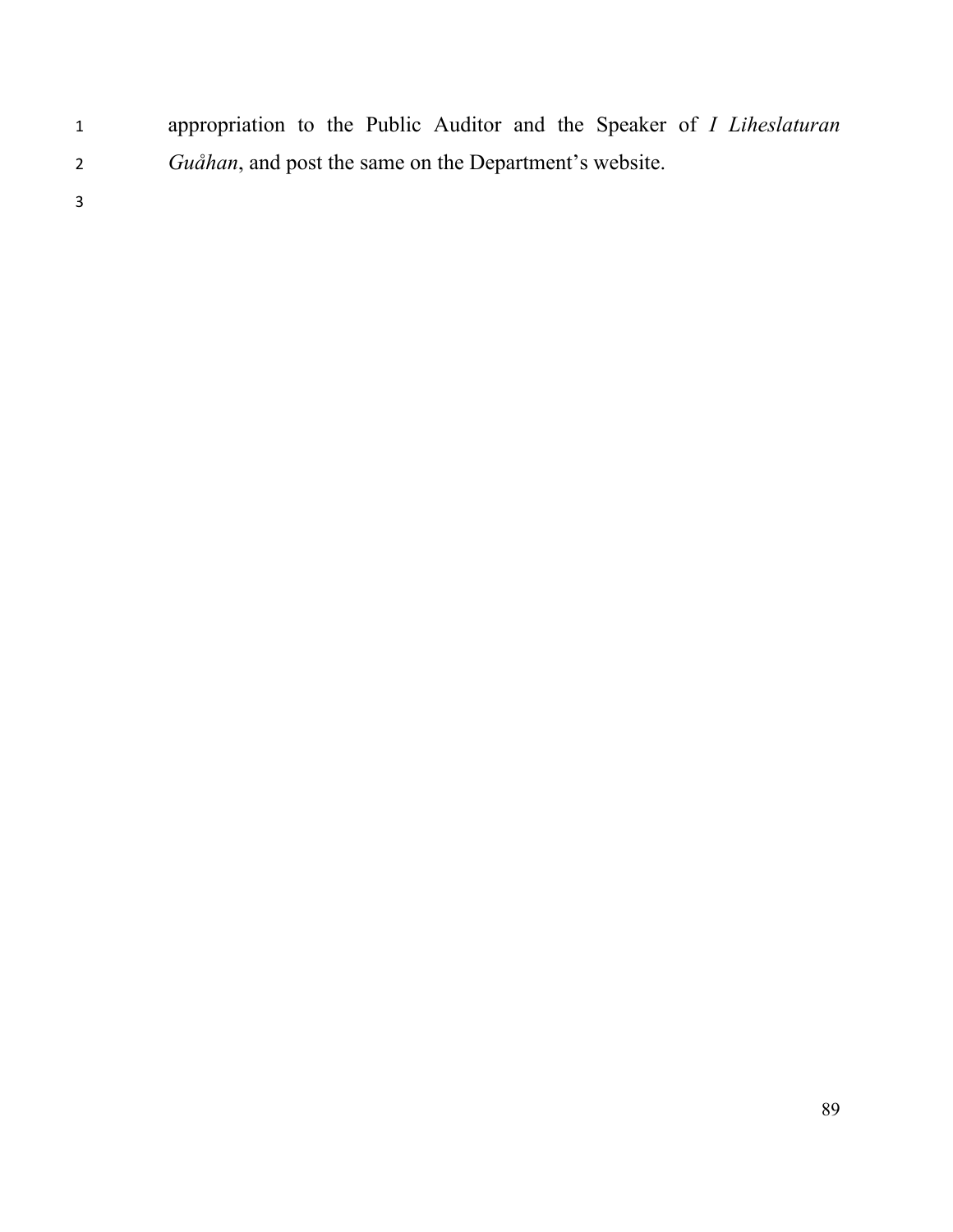| 1  | (v)                                       | DEPARTMENT OF LAND MANAGEMENT |                   |                 |                  |              |  |  |
|----|-------------------------------------------|-------------------------------|-------------------|-----------------|------------------|--------------|--|--|
| 2  | SUMMARY OF BASE OPERATIONAL APPROPRIATION |                               |                   |                 |                  |              |  |  |
| 3  |                                           | <b>APPROP. CLASS</b>          | <b>OBJ. CLASS</b> | <b>GEN FUND</b> | <b>SPCL FUND</b> | <b>TOTAL</b> |  |  |
| 4  |                                           | <b>REG SALARIES</b>           | 111               | \$0             | \$1,708,886      | \$1,708,886  |  |  |
| 5  | OT/SP                                     |                               | 112               | \$0             | \$0              | \$0          |  |  |
| 6  |                                           | <b>BENEFITS</b>               | 113               | \$0             | \$510,239        | \$510,239    |  |  |
| 7  |                                           | <b>TRAVEL/MILE</b>            | 220               | \$0             | \$0              | \$0          |  |  |
| 8  |                                           | CONT. SERV.                   | 230               | \$83,826        | \$356,201        | \$440,027    |  |  |
| 9  |                                           | <b>OFF. RENTAL</b>            | 233               | \$557,106       | \$0              | \$557,106    |  |  |
| 10 |                                           | SUP. & MAT.                   | 240               | \$0             | \$28,000         | \$28,000     |  |  |
| 11 |                                           | <b>EQUIPMENT</b>              | 250               | \$0             | \$0              | \$0          |  |  |
| 12 |                                           | WORK. COMP.                   | 270               | \$0             | \$0              | \$0          |  |  |
| 13 |                                           | <b>DRUG TEST</b>              | 271               | \$0             | \$0              | \$0          |  |  |
| 14 |                                           | <b>SUBGRANT</b>               | 280               | \$0             | \$0              | \$0          |  |  |
| 15 | <b>MISC</b>                               |                               | 290               | \$0             | \$7,200          | \$7,200      |  |  |
| 16 | <b>POWER</b>                              |                               | 361               | \$0             | \$0              | \$0          |  |  |
| 17 |                                           | <b>WATER/SEWER</b>            | 362               | \$0             | \$0              | \$0          |  |  |
| 18 |                                           | PHONE/TOLL                    | 363               | \$0             | \$23,198         | \$23,198     |  |  |
| 19 |                                           | CAP. OUTLAY                   | 450               | \$0             | \$0              | \$0          |  |  |
| 20 |                                           | <b>GRAND TOTAL</b>            |                   | \$640,932       | \$2,633,724      | \$3,274,656  |  |  |
| 21 | Land                                      | Survey                        |                   | Revolving       | Fund             | \$2,633,724  |  |  |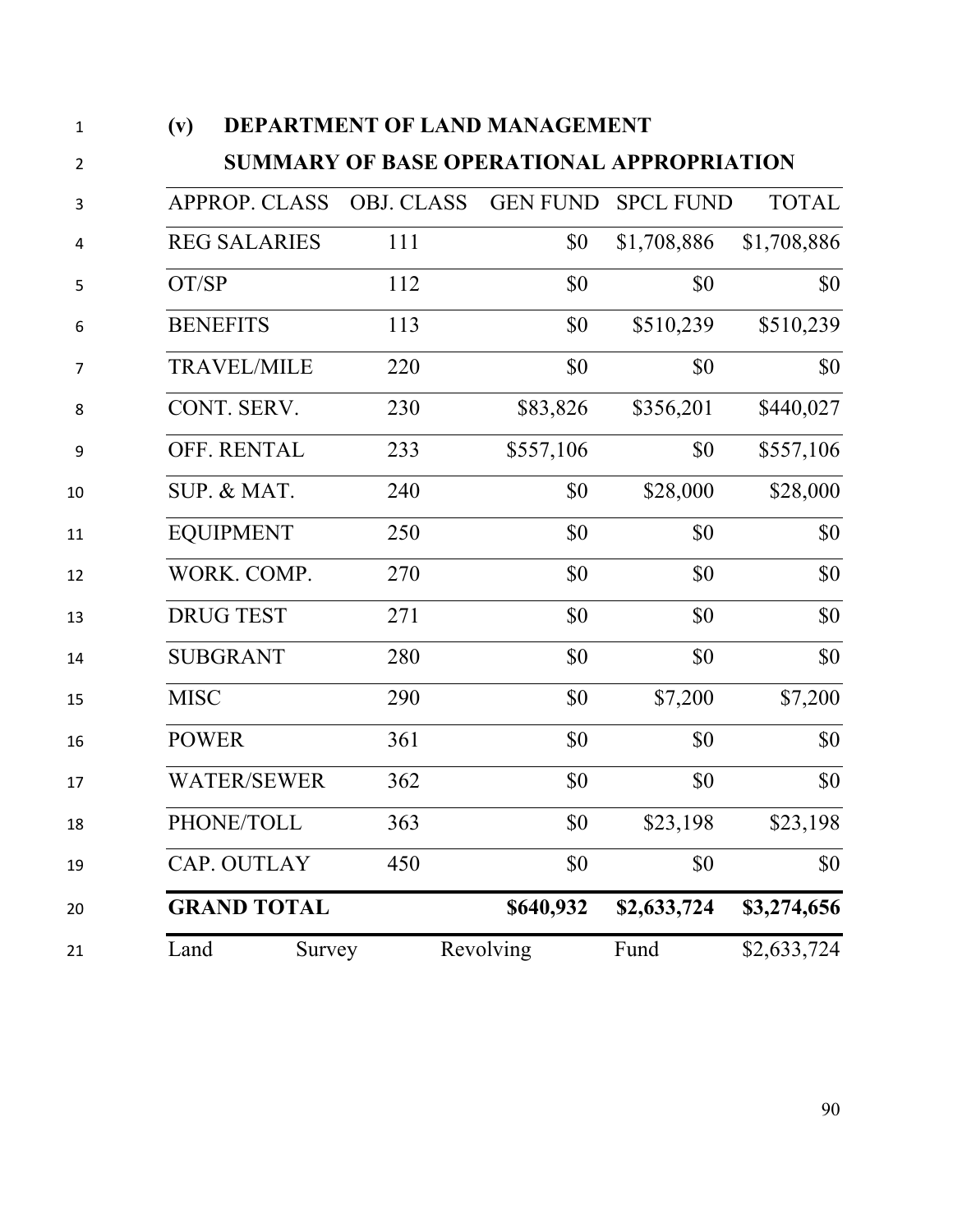|   | SUMMARY OF BASE OPERATIONAL APPROPRIATION FUNDING |             |
|---|---------------------------------------------------|-------------|
| ς | <b>SOURCE</b>                                     |             |
| 4 | <b>GENERAL FUND</b>                               | \$640,932   |
| 5 | FEDERAL MATCHING GRANTS-IN-AID                    | \$0         |
| 6 | <b>SPECIAL FUNDS</b>                              | \$2,633,724 |
|   | TOTAL                                             | \$3,274,656 |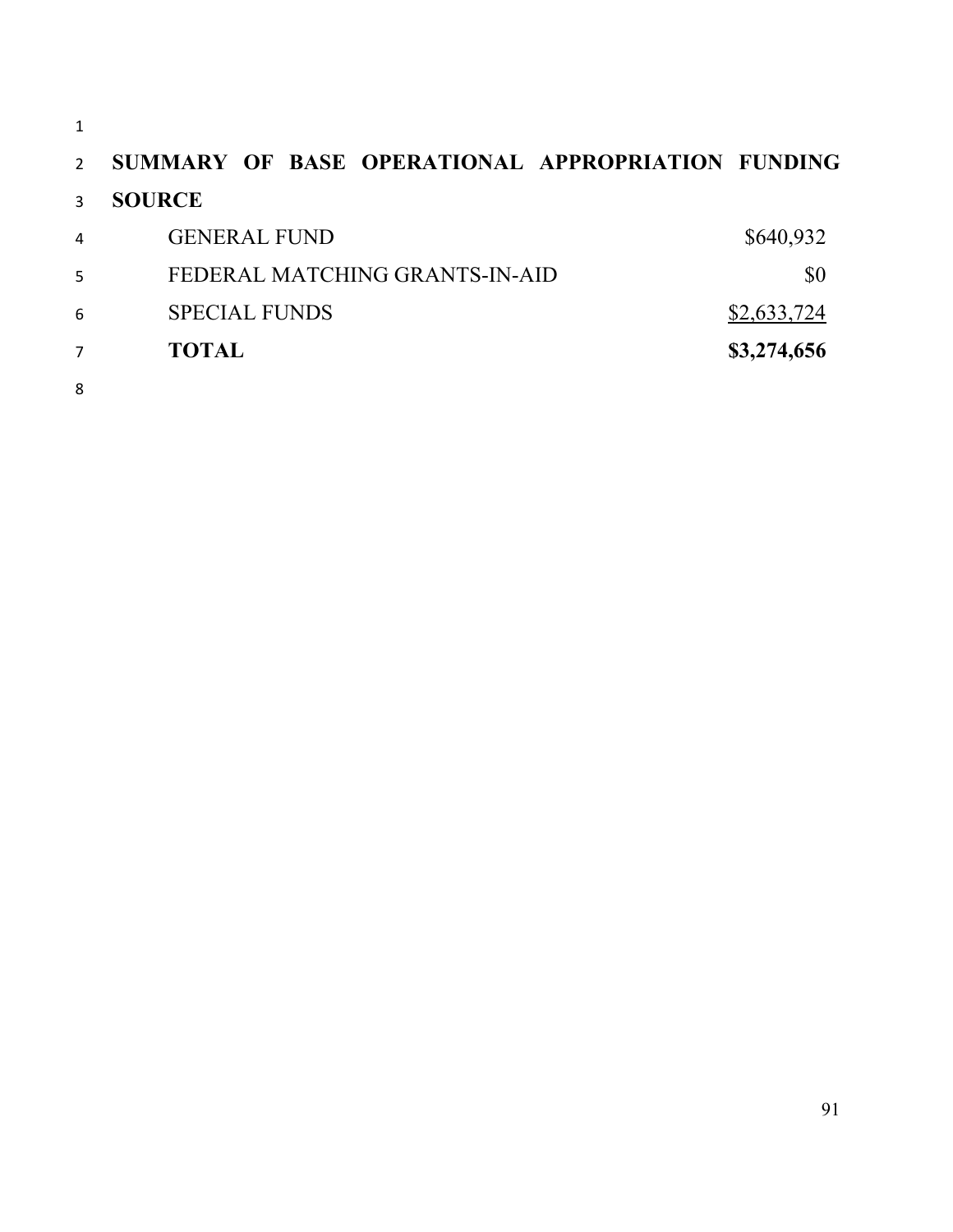| $\mathbf{1}$   | (w)                                              | <b>CHIEF MEDICAL EXAMINER</b> |                 |                  |              |  |  |  |
|----------------|--------------------------------------------------|-------------------------------|-----------------|------------------|--------------|--|--|--|
| $\overline{2}$ | <b>SUMMARY OF BASE OPERATIONAL APPROPRIATION</b> |                               |                 |                  |              |  |  |  |
| 3              | <b>APPROP. CLASS</b>                             | <b>OBJ. CLASS</b>             | <b>GEN FUND</b> | <b>SPCL FUND</b> | <b>TOTAL</b> |  |  |  |
| 4              | <b>REG SALARIES</b>                              | 111                           | \$258,360       | \$0              | \$258,360    |  |  |  |
| 5              | OT/SP                                            | 112                           | \$0             | \$0              | \$0          |  |  |  |
| 6              | <b>BENEFITS</b>                                  | 113                           | \$78,411        | \$0              | \$78,411     |  |  |  |
| 7              | <b>TRAVEL/MILE</b>                               | 220                           | \$8,440         | \$0              | \$8,440      |  |  |  |
| 8              | CONT. SERV.                                      | 230                           | \$44,820        | \$0              | \$44,820     |  |  |  |
| 9              | OFF. RENTAL                                      | 233                           | \$0             | \$0              | \$0          |  |  |  |
| 10             | SUP. & MAT.                                      | 240                           | \$6,198         | \$0              | \$6,198      |  |  |  |
| 11             | <b>EQUIPMENT</b>                                 | 250                           | \$0             | \$0              | \$0          |  |  |  |
| 12             | WORK. COMP.                                      | 270                           | \$0             | \$0              | \$0          |  |  |  |
| 13             | <b>DRUG TEST</b>                                 | 271                           | \$0             | \$0              | \$0          |  |  |  |
| 14             | <b>SUBGRANT</b>                                  | 280                           | \$0             | \$0              | \$0          |  |  |  |
| 15             | <b>MISC</b>                                      | 290                           | \$35            | \$0              | \$35         |  |  |  |
| 16             | <b>POWER</b>                                     | 361                           | \$0             | \$0              | \$0          |  |  |  |
| 17             | <b>WATER/SEWER</b>                               | 362                           | \$0             | \$0              | \$0          |  |  |  |
| 18             | PHONE/TOLL                                       | 363                           | \$2,630         | \$0              | \$2,630      |  |  |  |
| 19             | CAP. OUTLAY                                      | 450                           | \$0             | \$0              | \$0          |  |  |  |
| 20             | <b>GRAND TOTAL</b>                               |                               | \$398,894       | \$0              | \$398,894    |  |  |  |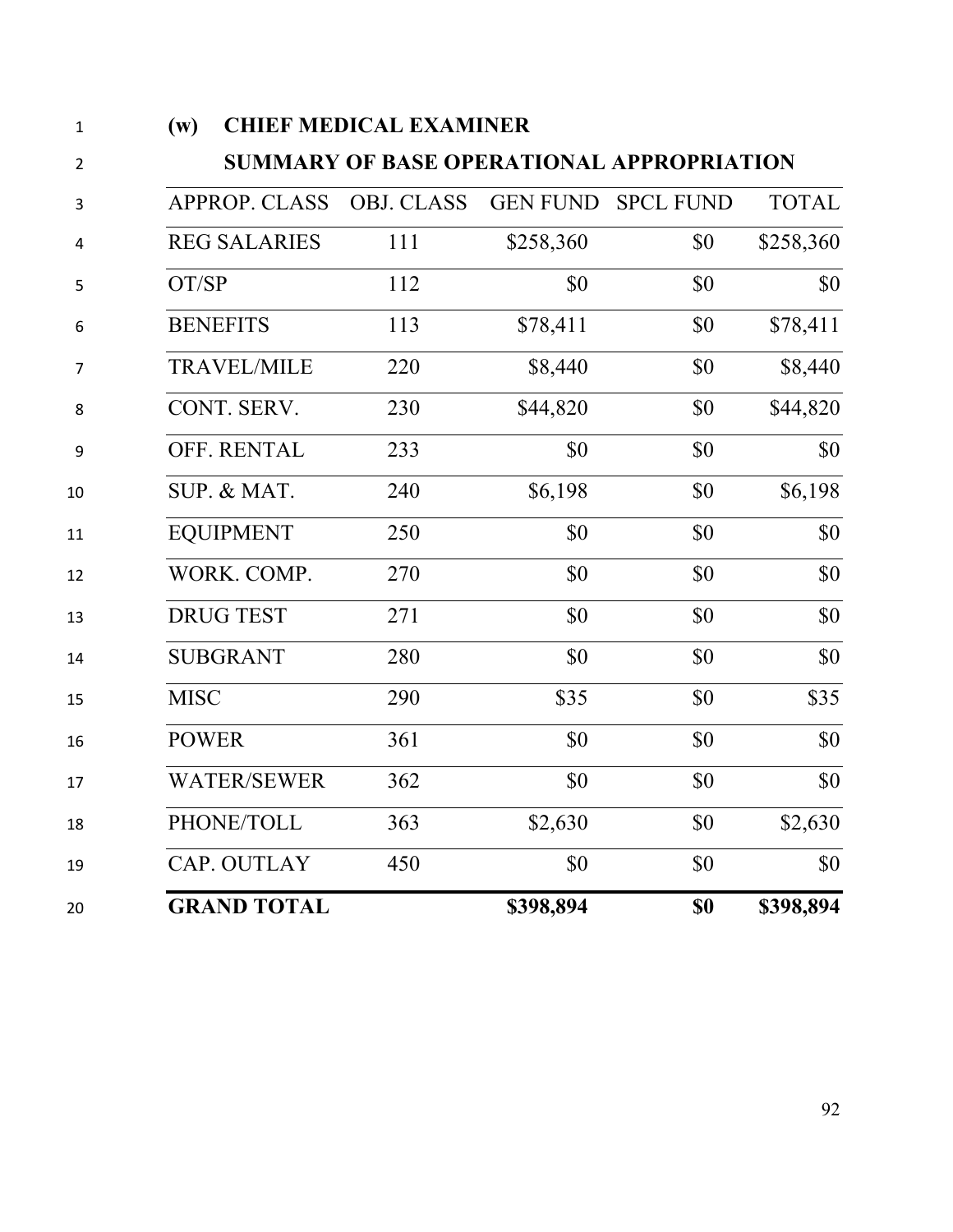| 1              |                                                   |           |
|----------------|---------------------------------------------------|-----------|
| $\mathcal{P}$  | SUMMARY OF BASE OPERATIONAL APPROPRIATION FUNDING |           |
| 3              | <b>SOURCE</b>                                     |           |
| $\overline{4}$ | <b>GENERAL FUND</b>                               | \$398,894 |
| 5              | FEDERAL MATCHING GRANTS-IN-AID                    | \$0       |
| 6              | <b>SPECIAL FUNDS</b>                              | \$0       |
| 7              | <b>TOTAL</b>                                      | \$398,894 |
| 8              |                                                   |           |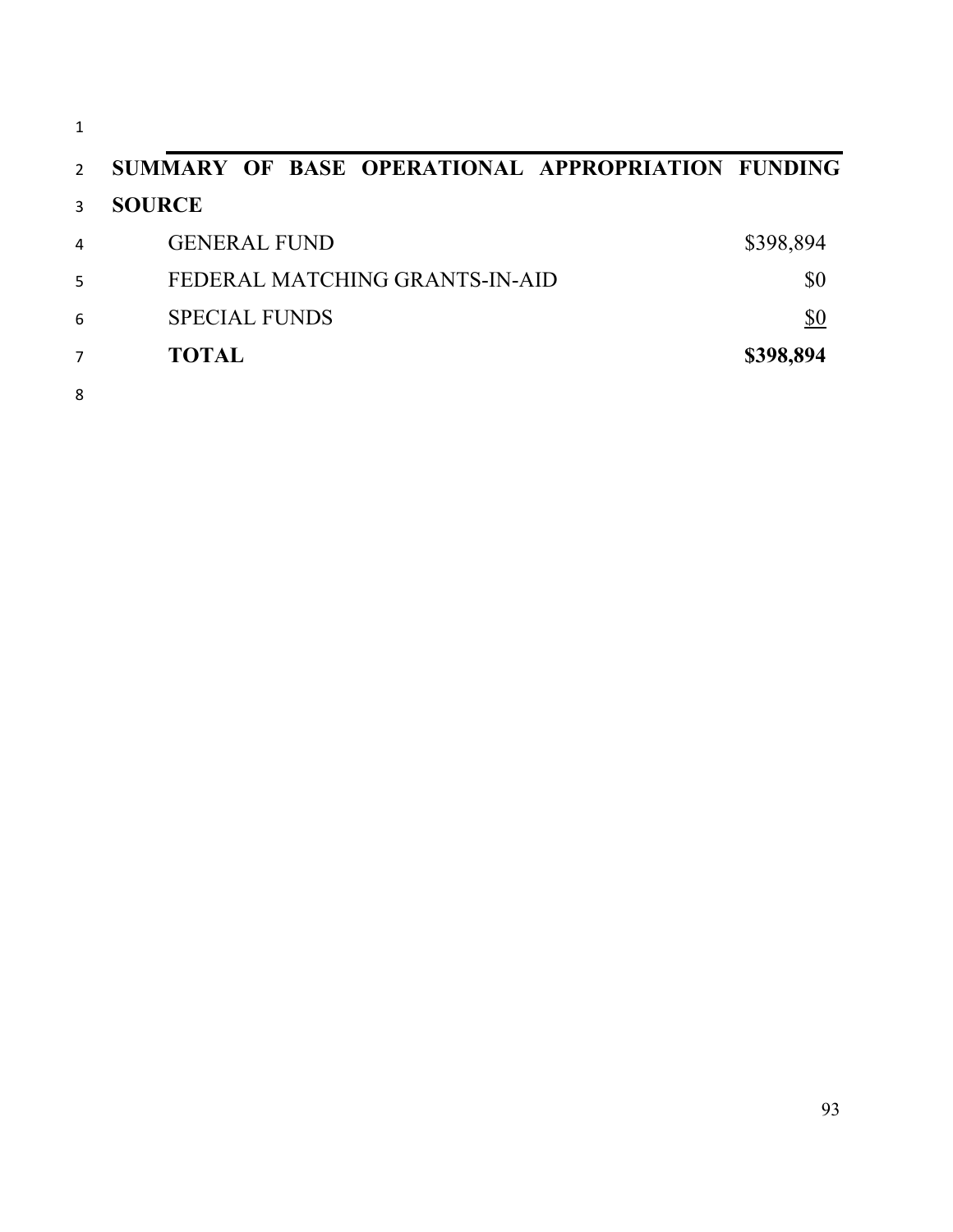| $\mathbf{1}$   | $(\mathbf{x})$ | <b>CUSTOMS AND QUARANTINE AGENCY</b> |                                                      |                 |                  |              |
|----------------|----------------|--------------------------------------|------------------------------------------------------|-----------------|------------------|--------------|
| $\overline{2}$ |                |                                      | <b>SUMMARY OF BASE OPERATIONAL APPROPRIATION</b>     |                 |                  |              |
| 3              |                | <b>APPROP. CLASS</b>                 | OBJ. CLASS                                           | <b>GEN FUND</b> | <b>SPCL FUND</b> | <b>TOTAL</b> |
| 4              |                | <b>REG SALARIES</b>                  | 111                                                  | \$0             | \$5,820,158      | \$5,820,158  |
| 5              | OT/SP          |                                      | 112                                                  | \$0             | \$0              | \$0          |
| 6              |                | <b>BENEFITS</b>                      | 113                                                  | \$0             | \$1,436,320      | \$1,436,320  |
| $\overline{7}$ |                | <b>TRAVEL/MILE</b>                   | 220                                                  | \$0             | \$0              | \$0          |
| 8              |                | CONT. SERV.                          | 230                                                  | \$0             | \$95,746         | \$95,746     |
| 9              |                | OFF. RENTAL                          | 233                                                  | \$0             | \$5,391          | \$5,391      |
| 10             |                | SUP. & MAT.                          | 240                                                  | \$0             | \$59,212         | \$59,212     |
| 11             |                | <b>EQUIPMENT</b>                     | 250                                                  | \$0             | \$0              | \$0          |
| 12             |                | WORK. COMP.                          | 270                                                  | \$0             | \$0              | \$0          |
| 13             |                | <b>DRUG TEST</b>                     | 271                                                  | \$0             | \$0              | \$0          |
| 14             |                | <b>SUBGRANT</b>                      | 280                                                  | \$0             | \$0              | \$0          |
| 15             | <b>MISC</b>    |                                      | 290                                                  | \$0             | \$0              | \$0          |
| 16             | <b>POWER</b>   |                                      | 361                                                  | \$0             | \$0              | \$0          |
| 17             |                | <b>WATER/SEWER</b>                   | 362                                                  | \$0             | \$0              | \$0          |
| 18             |                | PHONE/TOLL                           | 363                                                  | \$0             | \$38,500         | \$38,500     |
| 19             |                | CAP. OUTLAY                          | 450                                                  | \$0             | \$0              | \$0          |
| 20             |                | <b>GRAND TOTAL</b>                   |                                                      | \$0             | \$7,455,327      | \$7,455,327  |
| 21             | Customs,       |                                      | Agriculture, and Quarantine Inspection Services Fund |                 |                  | \$7,455,327  |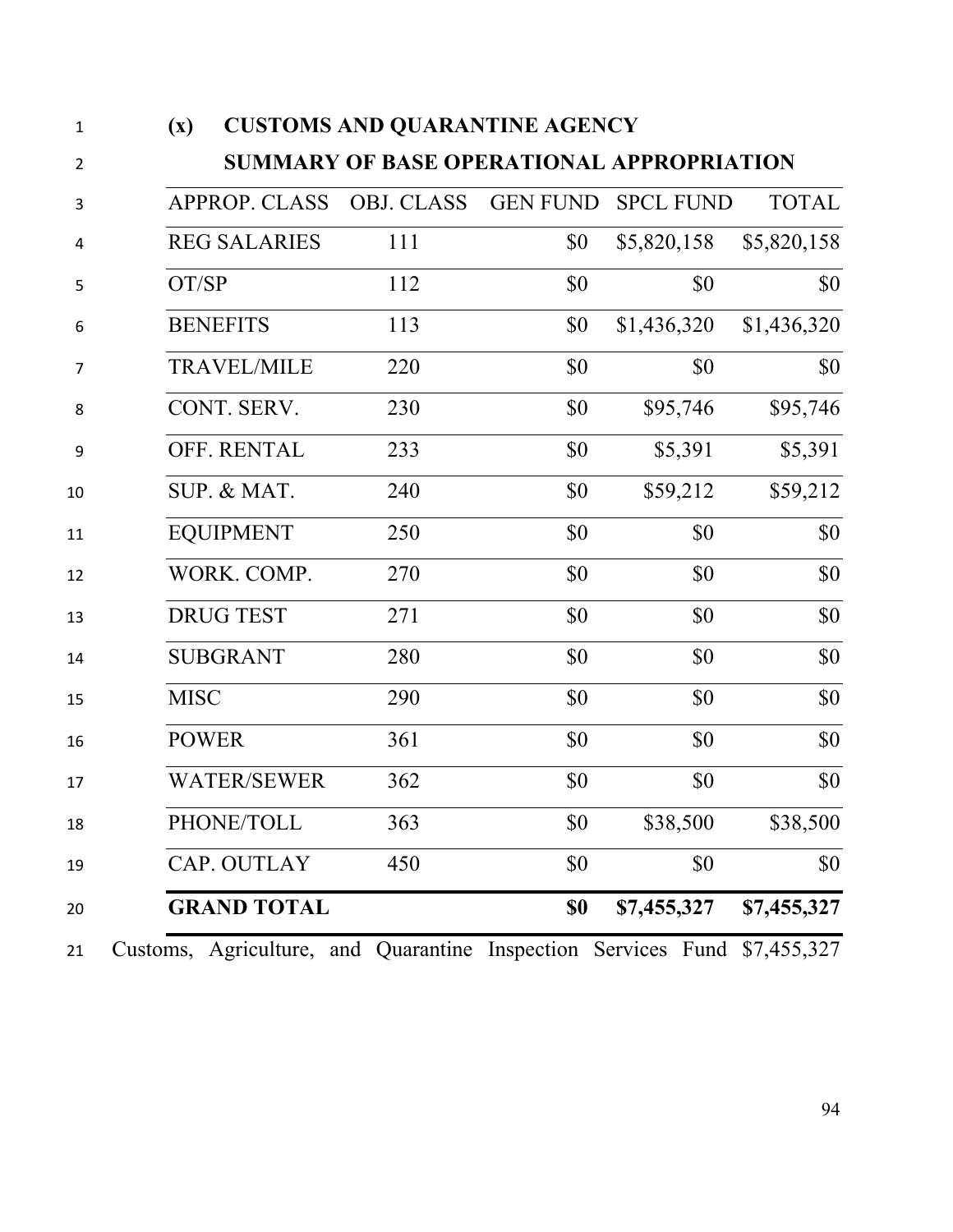# **SUMMARY OF BASE OPERATIONAL APPROPRIATION FUNDING SOURCE**

| $\overline{7}$ | <b>TOTAL</b>                   | \$7,455,327 |
|----------------|--------------------------------|-------------|
| 6              | <b>SPECIAL FUNDS</b>           | \$7,455,327 |
| 5              | FEDERAL MATCHING GRANTS-IN-AID | \$0         |
| 4              | <b>GENERAL FUND</b>            | \$0         |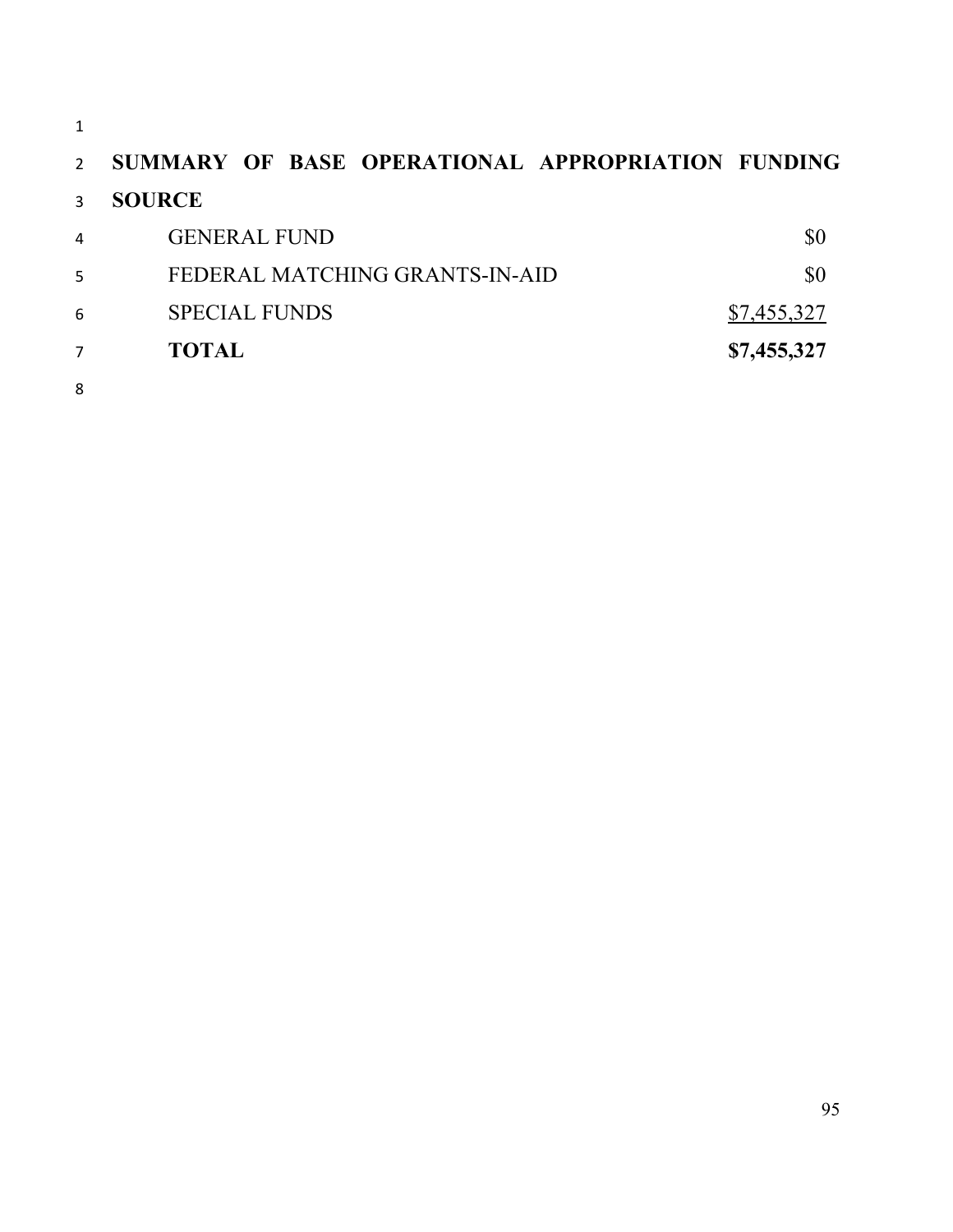| (y)         |                      | DEPARTMENT OF CHAMORRO AFFAIRS            |                 |                  |              |
|-------------|----------------------|-------------------------------------------|-----------------|------------------|--------------|
|             |                      | SUMMARY OF BASE OPERATIONAL APPROPRIATION |                 |                  |              |
|             | <b>APPROP. CLASS</b> | <b>OBJ. CLASS</b>                         | <b>GEN FUND</b> | <b>SPCL FUND</b> | <b>TOTAL</b> |
|             | <b>REG SALARIES</b>  | 111                                       | \$510,555       | \$0              | \$510,555    |
|             | OT/SP                | 112                                       | \$0             | \$0              | \$0          |
|             | <b>BENEFITS</b>      | 113                                       | \$156,149       | \$0              | \$156,149    |
|             | <b>TRAVEL/MILE</b>   | 220                                       | \$0             | \$0              | \$0          |
|             | CONT. SERV.          | 230                                       | \$61,710        | \$0              | \$61,710     |
|             | OFF. RENTAL          | 233                                       | \$192,029       | \$0              | \$192,029    |
|             | SUP. & MAT.          | 240                                       | \$3,737         | \$0              | \$3,737      |
|             | <b>EQUIPMENT</b>     | 250                                       | \$0             | \$0              | \$0          |
|             | WORK. COMP.          | 270                                       | \$0             | \$0              | \$0          |
|             | <b>DRUG TEST</b>     | 271                                       | \$0             | \$0              | \$0          |
|             | <b>SUBGRANT</b>      | 280                                       | \$0             | \$0              | \$0          |
| <b>MISC</b> |                      | 290                                       | \$0             | \$0              | \$0          |
|             | <b>POWER</b>         | 361                                       | \$0             | \$0              | \$0          |
|             | <b>WATER/SEWER</b>   | 362                                       | \$0             | \$0              | \$0          |
|             | PHONE/TOLL           | 363                                       | \$3,521         | \$0              | \$3,521      |
|             | CAP. OUTLAY          | 450                                       | \$0             | \$0              | \$0          |
|             | <b>GRAND TOTAL</b>   |                                           | \$927,701       | \$0              | \$927,701    |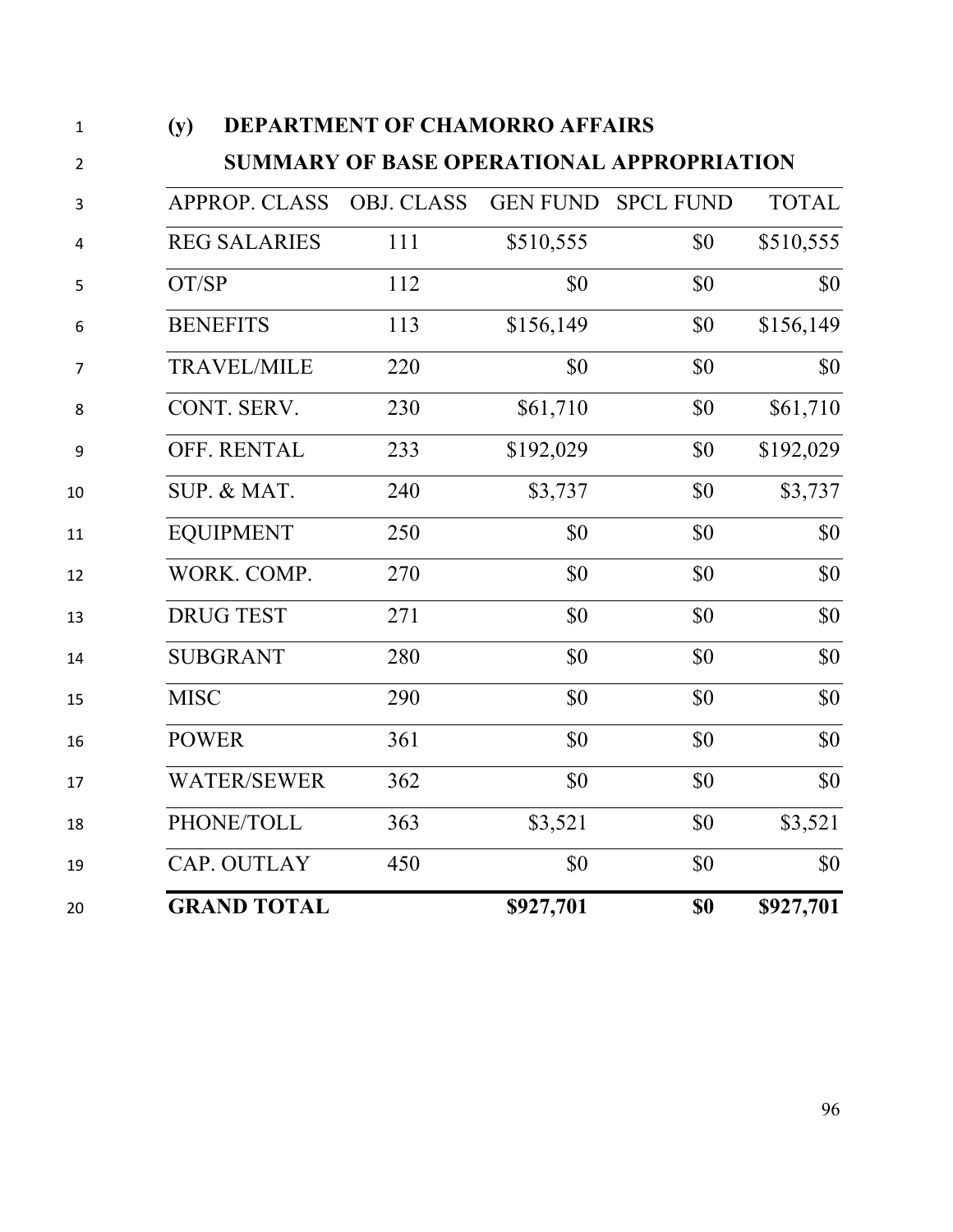| $\mathbf{1}$   |                                                   |           |
|----------------|---------------------------------------------------|-----------|
| $\mathcal{P}$  | SUMMARY OF BASE OPERATIONAL APPROPRIATION FUNDING |           |
| 3              | <b>SOURCE</b>                                     |           |
| $\overline{4}$ | <b>GENERAL FUND</b>                               | \$927,701 |
| 5              | FEDERAL MATCHING GRANTS-IN-AID                    | \$0       |
| 6              | <b>SPECIAL FUNDS</b>                              | \$0       |
| $\overline{7}$ | <b>TOTAL</b>                                      | \$927,701 |
| 8              |                                                   |           |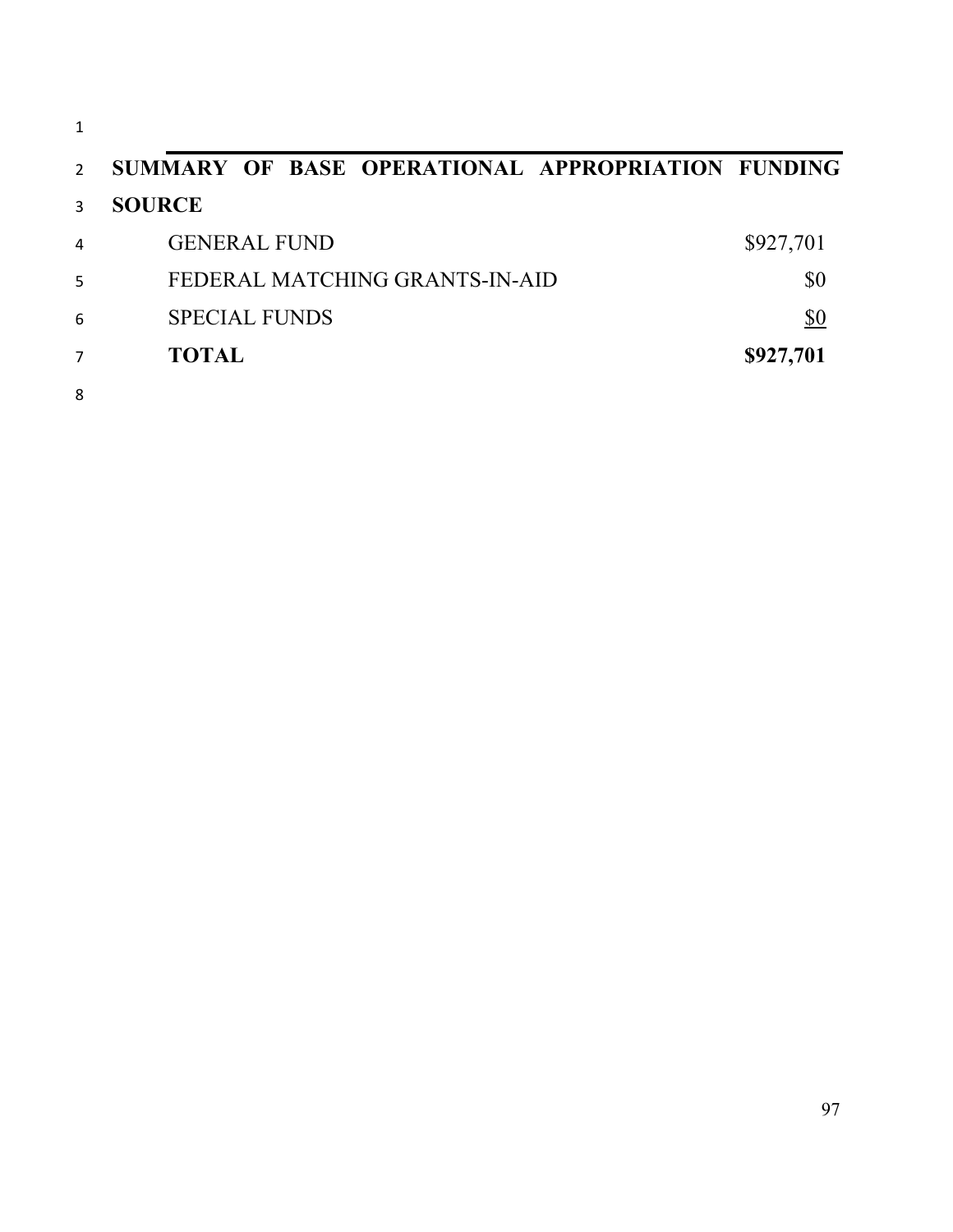| (L)                  | DEI ANTWENT OF MILITANT AFFAINS           |                 |                  |              |
|----------------------|-------------------------------------------|-----------------|------------------|--------------|
|                      | SUMMARY OF BASE OPERATIONAL APPROPRIATION |                 |                  |              |
| <b>APPROP. CLASS</b> | <b>OBJ. CLASS</b>                         | <b>GEN FUND</b> | <b>SPCL FUND</b> | <b>TOTAL</b> |
| <b>REG SALARIES</b>  | 111                                       | \$219,709       | \$0              | \$219,709    |
| OT/SP                | 112                                       | \$0             | \$0              | \$0          |
| <b>BENEFITS</b>      | 113                                       | \$76,400        | \$0              | \$76,400     |
| <b>TRAVEL/MILE</b>   | 220                                       | \$5,750         | \$0              | \$5,750      |
| CONT. SERV.          | 230                                       | \$33,742        | \$0              | \$33,742     |
| OFF. RENTAL          | 233                                       | \$0             | \$0              | \$0          |
| SUP. & MAT.          | 240                                       | \$18,433        | \$0              | \$18,433     |
| <b>EQUIPMENT</b>     | 250                                       | \$0             | \$0              | \$0          |
| WORK. COMP.          | 270                                       | \$0             | \$0              | \$0          |
| <b>DRUG TEST</b>     | 271                                       | \$0             | \$0              | \$0          |
| <b>SUBGRANT</b>      | 280                                       | \$0             | \$0              | \$0          |
| <b>MISC</b>          | 290                                       | \$8,524         | \$0              | \$8,524      |
| <b>POWER</b>         | 361                                       | \$0             | \$0              | \$0          |
| <b>WATER/SEWER</b>   | 362                                       | \$0             | \$0              | \$0          |
| PHONE/TOLL           | 363                                       | \$8,428         | \$0              | \$8,428      |
| CAP. OUTLAY          | 450                                       | \$0             | \$0              | \$0          |
| <b>GRAND TOTAL</b>   |                                           | \$370,986       | \$0              | \$370,986    |

#### **(z) DEPARTMENT OF MILITARY AFFAIRS**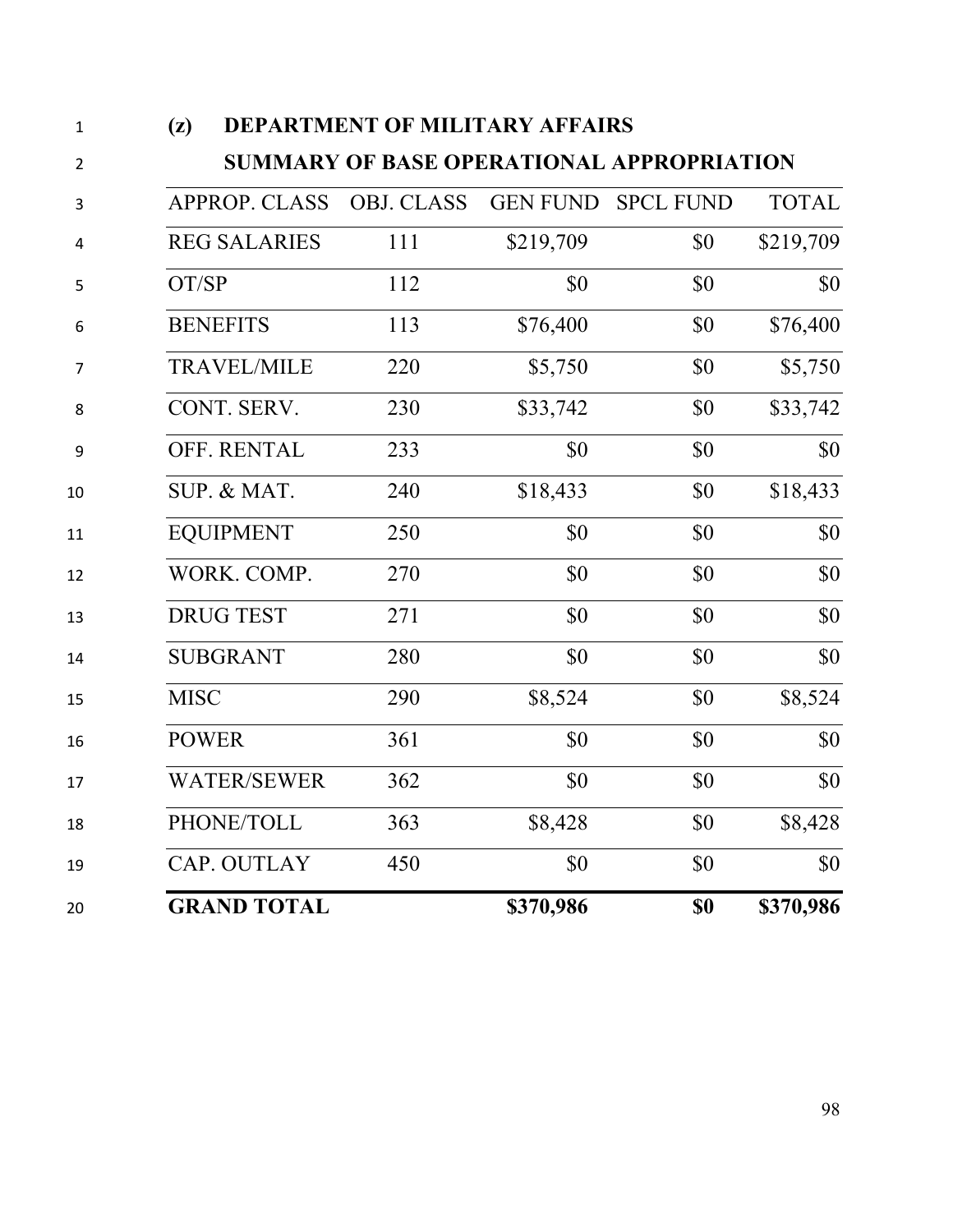| $\mathbf{1}$  |                                                   |             |
|---------------|---------------------------------------------------|-------------|
| $\mathcal{P}$ | SUMMARY OF BASE OPERATIONAL APPROPRIATION FUNDING |             |
| 3             | <b>SOURCE</b>                                     |             |
| 4             | <b>GENERAL FUND</b>                               | \$370,986   |
| 5             | FEDERAL MATCHING GRANTS-IN-AID                    | \$640,072   |
| 6             | <b>SPECIAL FUNDS</b>                              | \$0         |
| 7             | <b>TOTAL</b>                                      | \$1,011,058 |
| 8             |                                                   |             |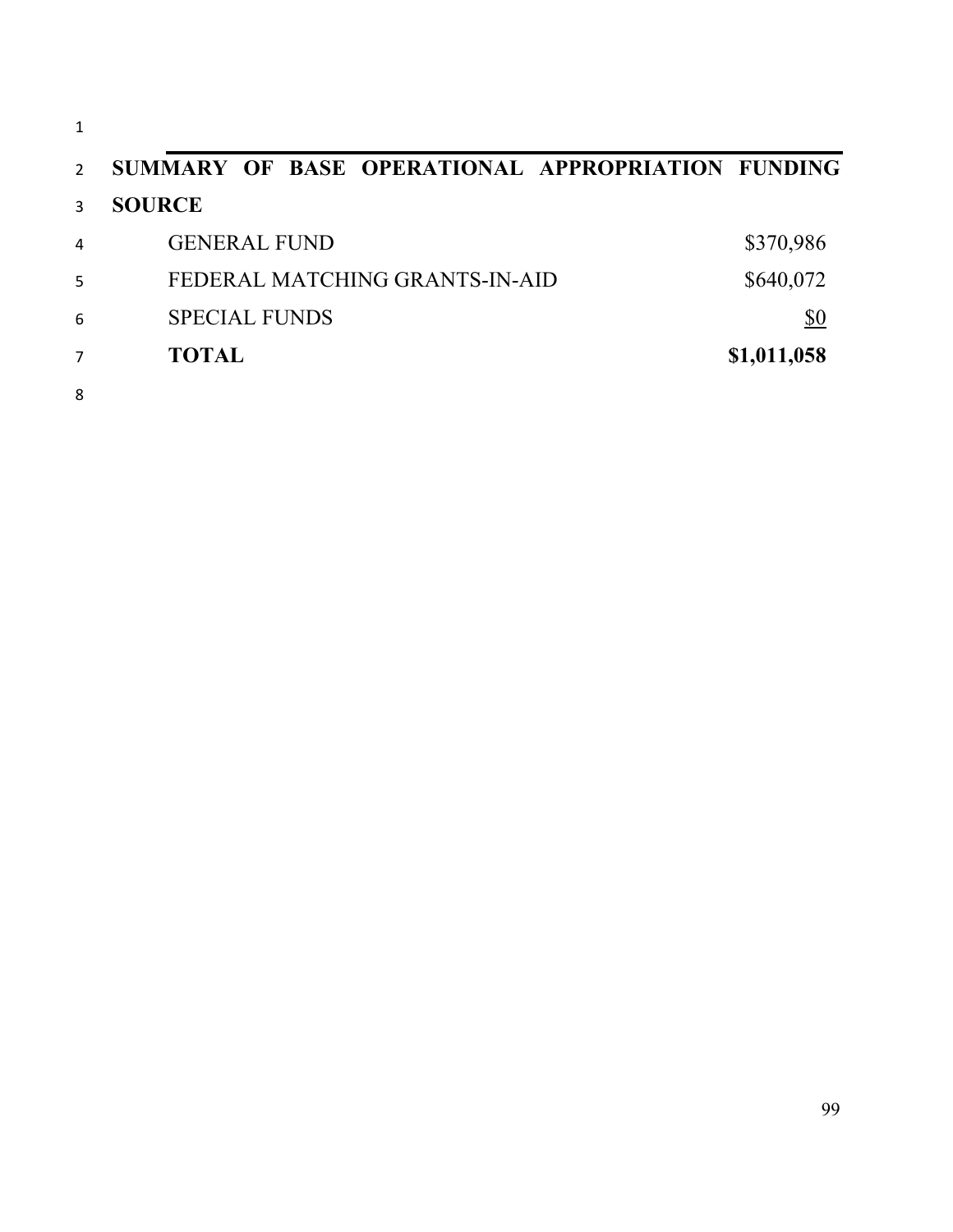| $\mathbf{1}$   | (aa)                 | <b>COUNCIL ON THE ARTS AND HUMANITIES AGENCY</b> |                 |                  |              |
|----------------|----------------------|--------------------------------------------------|-----------------|------------------|--------------|
| $\overline{2}$ |                      | <b>SUMMARY OF BASE OPERATIONAL APPROPRIATION</b> |                 |                  |              |
| 3              | <b>APPROP. CLASS</b> | <b>OBJ. CLASS</b>                                | <b>GEN FUND</b> | <b>SPCL FUND</b> | <b>TOTAL</b> |
| 4              | <b>REG SALARIES</b>  | 111                                              | \$90,397        | \$0              | \$90,397     |
| 5              | OT/SP                | 112                                              | \$0             | \$0              | \$0          |
| 6              | <b>BENEFITS</b>      | 113                                              | \$37,768        | \$0              | \$37,768     |
| $\overline{7}$ | <b>TRAVEL/MILE</b>   | 220                                              | \$4,270         | \$0              | \$4,270      |
| 8              | CONT. SERV.          | 230                                              | \$19,302        | \$0              | \$19,302     |
| 9              | OFF. RENTAL          | 233                                              | \$33,500        | \$0              | \$33,500     |
| 10             | SUP. & MAT.          | 240                                              | \$2,000         | \$0              | \$2,000      |
| 11             | <b>EQUIPMENT</b>     | 250                                              | \$0             | \$0              | \$0          |
| 12             | WORK. COMP.          | 270                                              | \$15,531        | \$0              | \$15,531     |
| 13             | <b>DRUG TEST</b>     | 271                                              | \$0             | \$0              | \$0          |
| 14             | <b>SUBGRANT</b>      | 280                                              | \$94,362        | \$0              | \$94,362     |
| 15             | <b>MISC</b>          | 290                                              | \$0             | \$0              | \$0          |
| 16             | <b>POWER</b>         | 361                                              | \$0             | \$0              | \$0          |
| 17             | <b>WATER/SEWER</b>   | 362                                              | \$0             | \$0              | \$0          |
| 18             | PHONE/TOLL           | 363                                              | \$2,870         | \$0              | \$2,870      |
| 19             | CAP. OUTLAY          | 450                                              | \$0             | \$0              | \$0          |
| 20             | <b>GRAND TOTAL</b>   |                                                  | \$300,000       | \$0              | \$300,000    |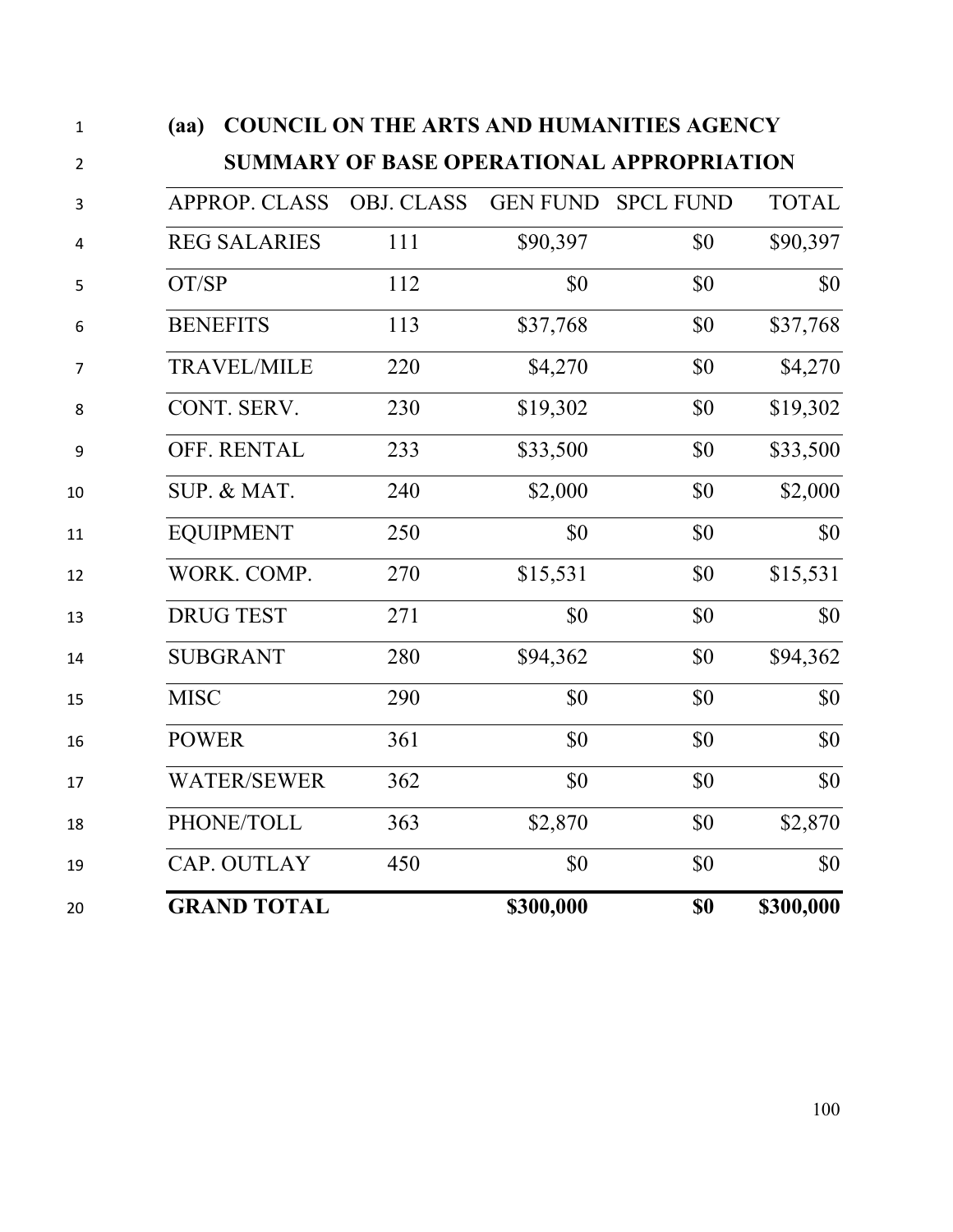| $\mathbf{1}$   |                                                                                   |
|----------------|-----------------------------------------------------------------------------------|
| $\overline{2}$ | SUMMARY OF BASE OPERATIONAL APPROPRIATION FUNDING                                 |
| 3              | <b>SOURCE</b>                                                                     |
| 4              | \$300,000<br><b>GENERAL FUND</b>                                                  |
| 5              | FEDERAL MATCHING GRANTS-IN-AID<br>\$300,000                                       |
| 6              | <b>SPECIAL FUNDS</b><br>\$0                                                       |
| 7              | <b>TOTAL</b><br>\$600,000                                                         |
| 8              | <b>Guam Territorial Band.</b> The sum of Forty Thousand Dollars<br>(1)            |
| 9              | (\$40,000) is appropriated from the Tourist Attraction Fund to the Guam           |
| 10             | Council on the Arts and Humanities Agency, and <i>shall</i> be used to fund the   |
| 11             | operations of the Guam Territorial Band in Fiscal Year<br>2012.                   |
| 12             | Notwithstanding the general provisions of §30107.1, Title 11, Guam Code           |
| 13             | Annotated, and this Act, this appropriation <i>shall</i> continue to be available |
| 14             | until expended.                                                                   |
|                |                                                                                   |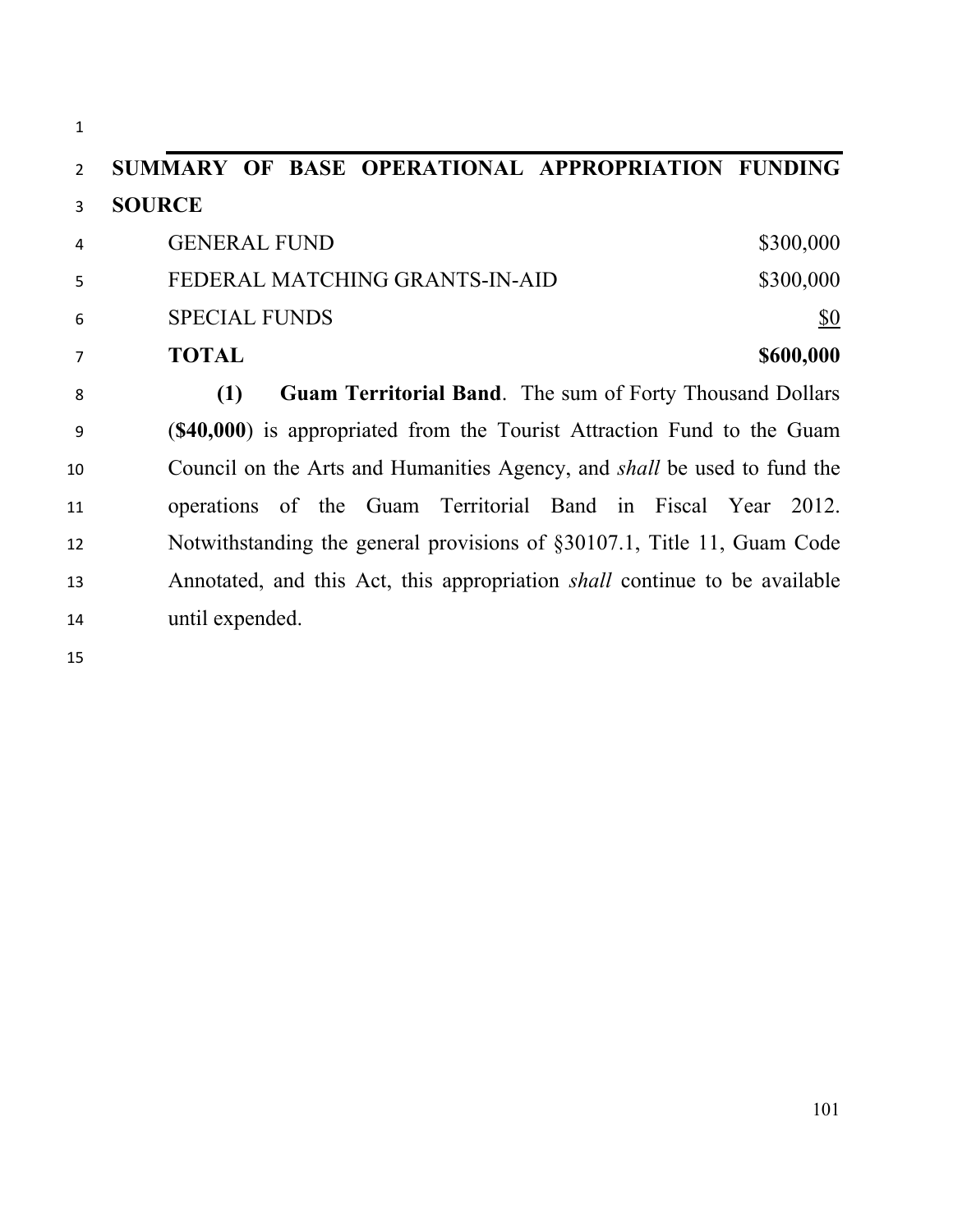|              |                      | <b>GUAM FIRE DEPARTMENT</b> |                                           |                  |              |
|--------------|----------------------|-----------------------------|-------------------------------------------|------------------|--------------|
|              |                      |                             | SUMMARY OF BASE OPERATIONAL APPROPRIATION |                  |              |
|              | <b>APPROP. CLASS</b> | <b>OBJ. CLASS</b>           | <b>GEN FUND</b>                           | <b>SPCL FUND</b> | <b>TOTAL</b> |
|              | <b>REG SALARIES</b>  | 111                         | \$12,603,367                              | \$624,346        | \$13,227,714 |
| OT/SP        |                      | 112                         | \$1,944,682                               | \$34,500         | \$1,979,182  |
|              | <b>BENEFITS</b>      | 113                         | \$6,116,615                               | \$204,833        | \$6,321,447  |
|              | <b>TRAVEL/MILE</b>   | 220                         | \$0                                       | \$0              | \$0          |
|              | CONT. SERV.          | 230                         | \$197,700                                 | \$195,318        | \$393,018    |
|              | OFF. RENTAL          | 233                         | \$95,857                                  | \$0              | \$95,857     |
|              | SUP. & MAT.          | 240                         | \$200,329                                 | \$381,627        | \$581,956    |
|              | <b>EQUIPMENT</b>     | 250                         | \$0                                       | \$72,473         | \$72,473     |
|              | WORK. COMP.          | 270                         | \$20,000                                  | \$0              | \$20,000     |
|              | <b>DRUG TEST</b>     | 271                         | \$5,145                                   | \$1,225          | \$6,370      |
|              | <b>SUBGRANT</b>      | 280                         | \$0                                       | \$0              | \$0          |
| <b>MISC</b>  |                      | 290                         | \$103,250                                 | \$531,302        | \$634,552    |
| <b>POWER</b> |                      | 361                         | \$0                                       | \$0              | \$0          |
|              | <b>WATER/SEWER</b>   | 362                         | \$0                                       | \$0              | \$0          |
|              |                      |                             |                                           |                  |              |
|              | PHONE/TOLL           | 363                         | \$45,000                                  | \$48,000         | \$93,000     |
|              | CAP. OUTLAY          | 450                         | \$0                                       | \$69,970         | \$69,970     |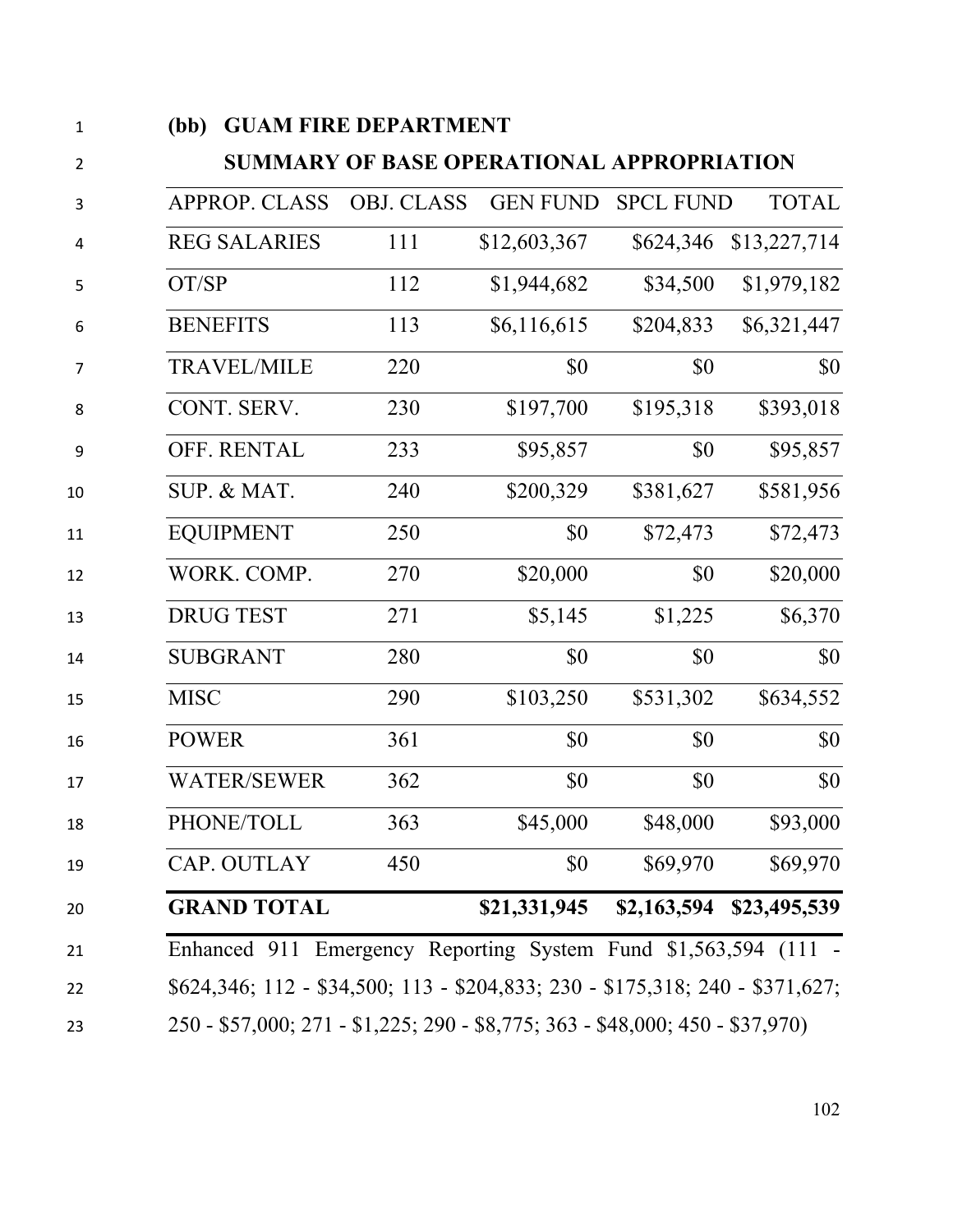| $\mathbf{1}$   | Fire, Life and Medical Emergency Fund \$600,000 (230 - \$20,000; 240 -             |
|----------------|------------------------------------------------------------------------------------|
| $\overline{2}$ | $$10,000; 250 - $15,473; 290 - $522,527; 450 - $32,000)$                           |
| 3              | SUMMARY OF BASE OPERATIONAL APPROPRIATION FUNDING                                  |
| 4              | <b>SOURCE</b>                                                                      |
| 5              | <b>GENERAL FUND</b><br>\$21,331,945                                                |
| 6              | \$102,000<br>FEDERAL MATCHING GRANTS-IN-AID                                        |
| $\overline{7}$ | <b>SPECIAL FUNDS</b><br>\$2,163,594                                                |
| 8              | <b>TOTAL</b><br>\$23,597,539                                                       |
| 9              | <b>Special Pay.</b> The amount below in this Subsection is<br>(1)                  |
| 10             | appropriated from the General Fund to Object Class 111 and <i>shall</i> be used to |
| 11             | fund all Special Pay, to include Holiday Pay, Night Differential Pay,              |
| 12             | Firefighter's 106 Hours Pay, and EMT-A Duty Pay in Fiscal Year 2012 for            |
| 13             | eligible classified employees funded within this Subsection.                       |
| 14             | <b>SPECIAL PAY</b><br>111 Total<br>\$5,913,607                                     |
| 15             |                                                                                    |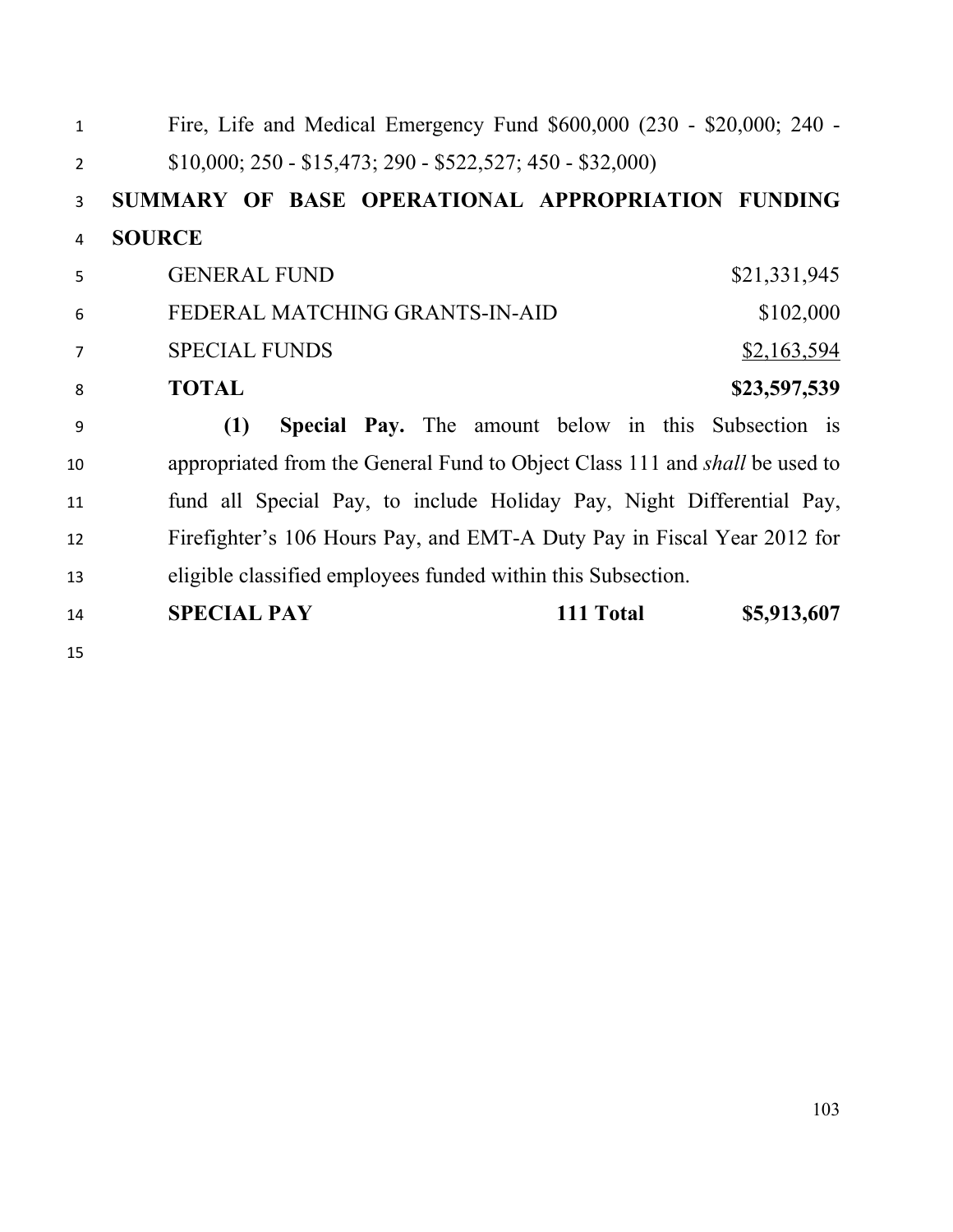| 1              | <b>GUAM EDUCATIONAL TELECOMMUNICATIONS</b><br>(cc) |     |           |                    |              |  |
|----------------|----------------------------------------------------|-----|-----------|--------------------|--------------|--|
| $\overline{2}$ | <b>CORPORATION</b>                                 |     |           |                    |              |  |
| 3              | <b>SUMMARY OF BASE OPERATIONAL APPROPRIATION</b>   |     |           |                    |              |  |
| 4              | APPROP. CLASS OBJ. CLASS                           |     |           | GEN FUND SPCL FUND | <b>TOTAL</b> |  |
| 5              | <b>REG SALARIES</b>                                | 111 | \$381,043 | \$0                | \$381,043    |  |
| 6              | OT/SP                                              | 112 | \$0       | \$0                | \$0          |  |
| 7              | <b>BENEFITS</b>                                    | 113 | \$114,566 | \$0                | \$114,566    |  |
| 8              | <b>TRAVEL/MILE</b>                                 | 220 | \$0       | \$0                | \$0          |  |
| 9              | CONT. SERV.                                        | 230 | \$25,490  | \$0                | \$25,490     |  |
| 10             | OFF. RENTAL                                        | 233 | \$0       | \$0                | \$0          |  |
| 11             | SUP. & MAT.                                        | 240 | \$0       | \$0                | \$0          |  |
| 12             | <b>EQUIPMENT</b>                                   | 250 | \$0       | \$0                | \$0          |  |
| 13             | WORK. COMP.                                        | 270 | \$0       | \$0                | \$0          |  |
| 14             | <b>DRUG TEST</b>                                   | 271 | \$0       | \$0                | \$0          |  |
| 15             | <b>SUBGRANT</b>                                    | 280 | \$0       | \$0                | \$0          |  |
| 16             | <b>MISC</b>                                        | 290 | \$0       | \$0                | \$0          |  |
| 17             | <b>POWER</b>                                       | 361 | \$0       | \$0                | \$0          |  |
| 18             | <b>WATER/SEWER</b>                                 | 362 | \$0       | \$0                | \$0          |  |
| 19             | PHONE/TOLL                                         | 363 | \$0       | \$0                | \$0          |  |
| 20             | CAP. OUTLAY                                        | 450 | \$0       | \$0                | \$0          |  |
| 21             | <b>GRAND TOTAL</b>                                 |     | \$521,099 | \$0                | \$521,099    |  |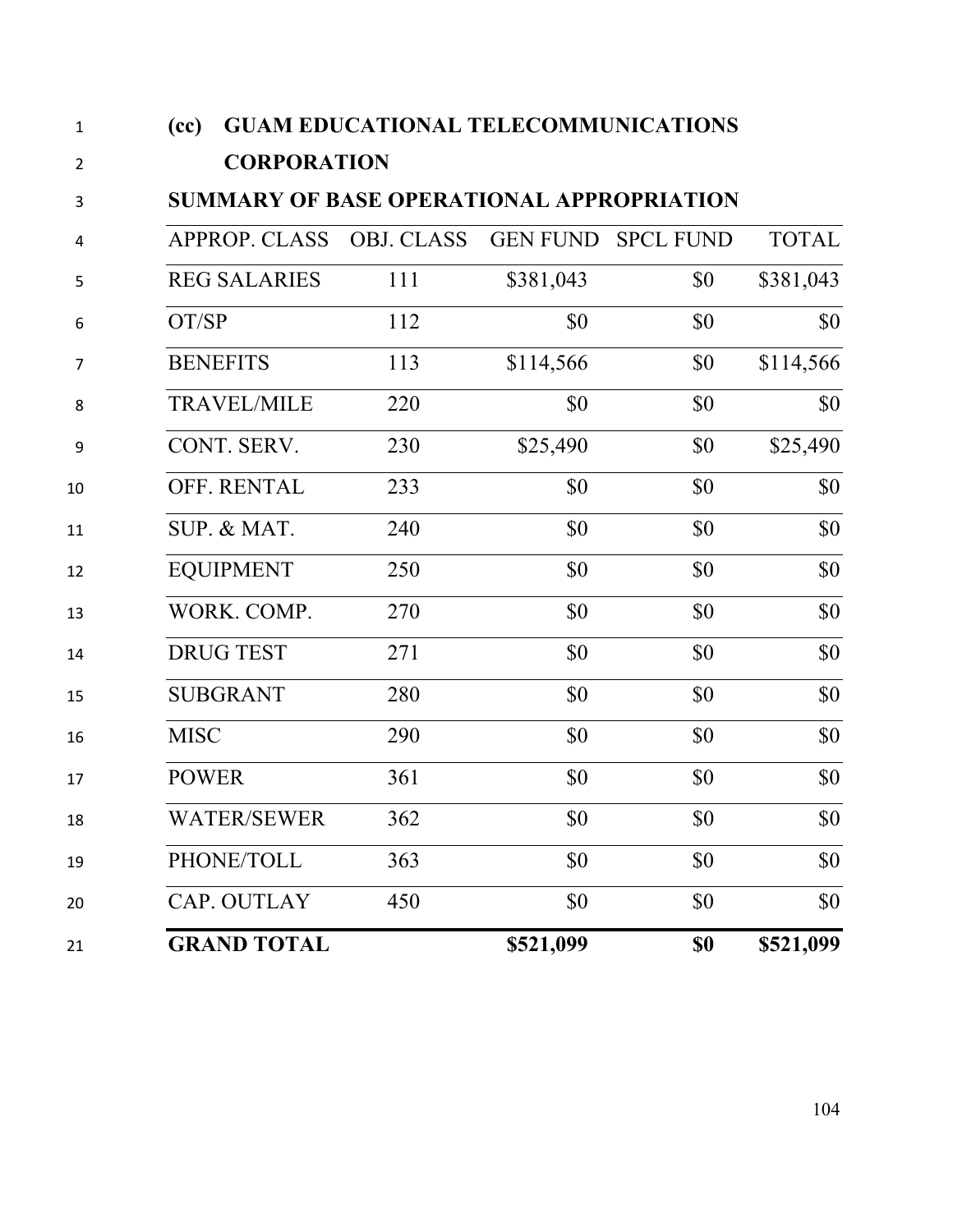| 1              |                                                   |           |
|----------------|---------------------------------------------------|-----------|
| $\overline{2}$ | SUMMARY OF BASE OPERATIONAL APPROPRIATION FUNDING |           |
| 3              | <b>SOURCE</b>                                     |           |
| 4              | <b>GENERAL FUND</b>                               | \$521,099 |
| 5              | FEDERAL MATCHING GRANTS-IN-AID                    | \$0       |
| 6              | <b>SPECIAL FUNDS</b>                              | \$0       |
| 7              | <b>TOTAL</b>                                      | \$521,099 |
| 8              |                                                   |           |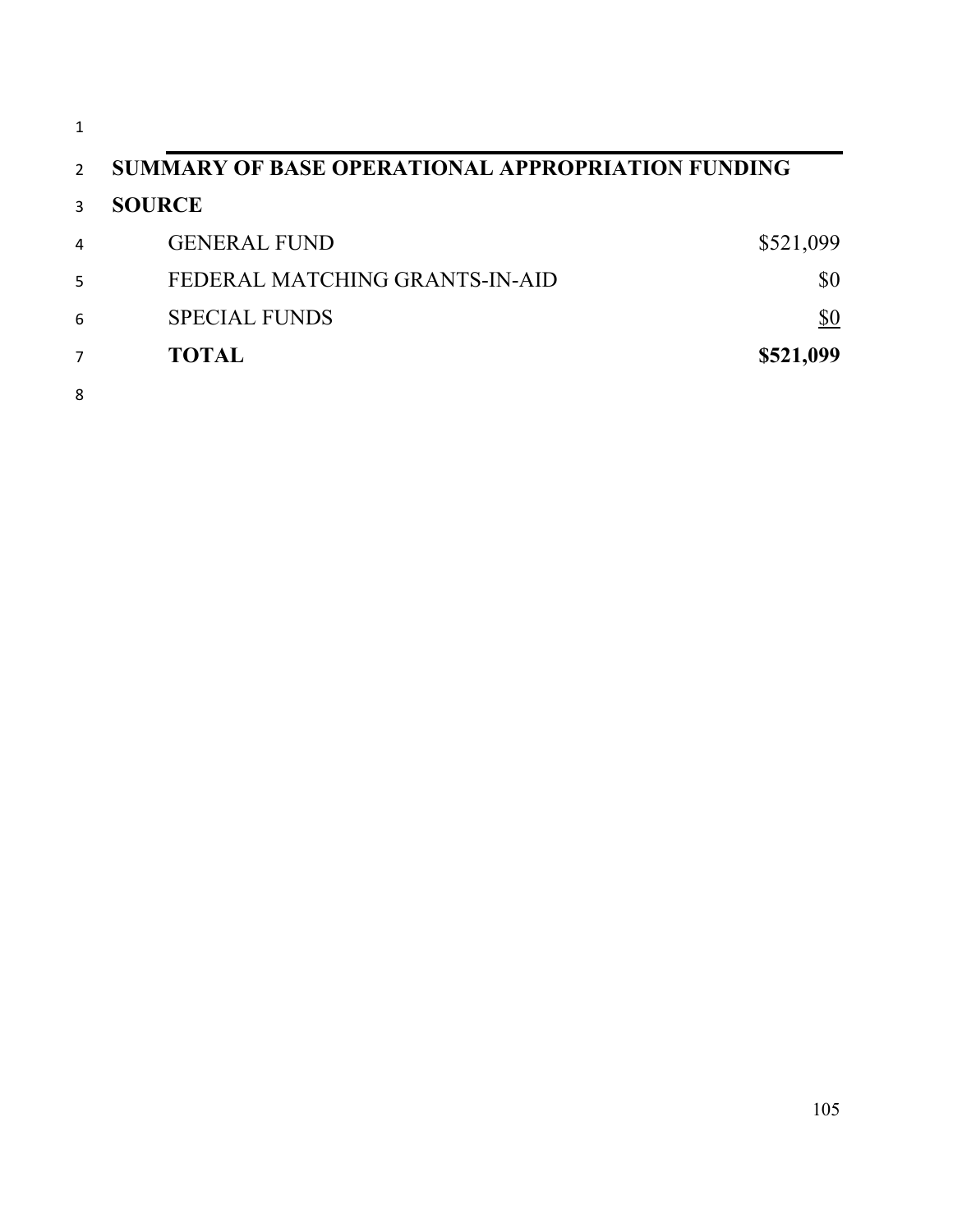| $\mathbf 1$    | <b>CHAMORRO LAND TRUST COMMISSION</b><br>(dd) |                                                  |                    |                  |              |
|----------------|-----------------------------------------------|--------------------------------------------------|--------------------|------------------|--------------|
| $\overline{2}$ |                                               | <b>SUMMARY OF BASE OPERATIONAL APPROPRIATION</b> |                    |                  |              |
| 3              | <b>APPROP. CLASS</b>                          | <b>OBJ. CLASS</b>                                | <b>GEN FUND</b>    | <b>SPCL FUND</b> | <b>TOTAL</b> |
| 4              | <b>REG SALARIES</b>                           | 111                                              | \$0                | \$371,064        | \$371,064    |
| 5              | OT/SP                                         | 112                                              | \$0                | \$0              | \$0          |
| 6              | <b>BENEFITS</b>                               | 113                                              | \$0                | \$111,819        | \$111,819    |
| 7              | <b>TRAVEL/MILE</b>                            | 220                                              | \$0                | \$0              | \$0          |
| 8              | CONT. SERV.                                   | 230                                              | \$0                | \$124,570        | \$124,570    |
| 9              | OFF. RENTAL                                   | 233                                              | \$0                | \$0              | \$0          |
| 10             | SUP. & MAT.                                   | 240                                              | \$0                | \$29,571         | \$29,571     |
| 11             | <b>EQUIPMENT</b>                              | 250                                              | \$0                | \$0              | \$0          |
| 12             | WORK. COMP.                                   | 270                                              | \$0                | \$0              | \$0          |
| 13             | <b>DRUG TEST</b>                              | 271                                              | \$0                | \$0              | \$0          |
| 14             | <b>SUBGRANT</b>                               | 280                                              | \$0                | \$0              | \$0          |
| 15             | <b>MISC</b>                                   | 290                                              | \$0                | \$0              | \$0          |
| 16             | <b>POWER</b>                                  | 361                                              | \$0                | \$0              | \$0          |
| 17             | <b>WATER/SEWER</b>                            | 362                                              | \$0                | \$0              | \$0          |
| 18             | PHONE/TOLL                                    | 363                                              | \$0                | \$6,600          | \$6,600      |
| 19             | CAP. OUTLAY                                   | 450                                              | \$0                | \$0              | \$0          |
| 20             | <b>GRAND TOTAL</b>                            |                                                  | \$0                | \$643,624        | \$643,624    |
| 21             | Chamorro<br>Land                              | Trust                                            | Fund<br>Operations | Fund             | \$643,624    |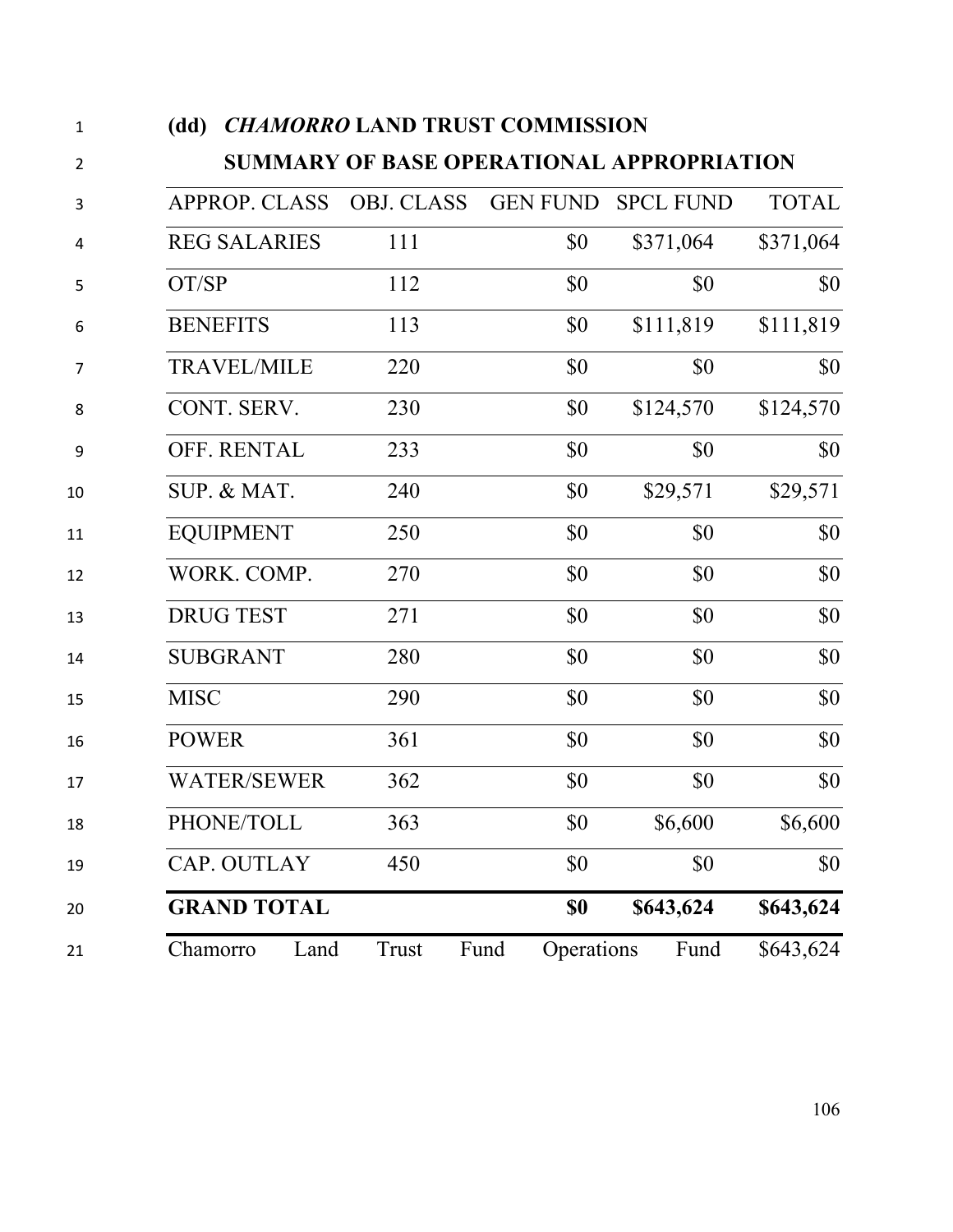| $\overline{2}$ | <b>SUMMARY OF BASE OPERATIONAL APPROPRIATION FUNDING</b> |           |
|----------------|----------------------------------------------------------|-----------|
| 3              | <b>SOURCE</b>                                            |           |
| 4              | <b>GENERAL FUND</b>                                      | \$0       |
| 5              | FEDERAL MATCHING GRANTS-IN-AID                           | \$0       |
| 6              | <b>SPECIAL FUNDS</b>                                     | \$643,624 |
| 7              | <b>TOTAL</b>                                             | \$643,624 |
| 8              |                                                          |           |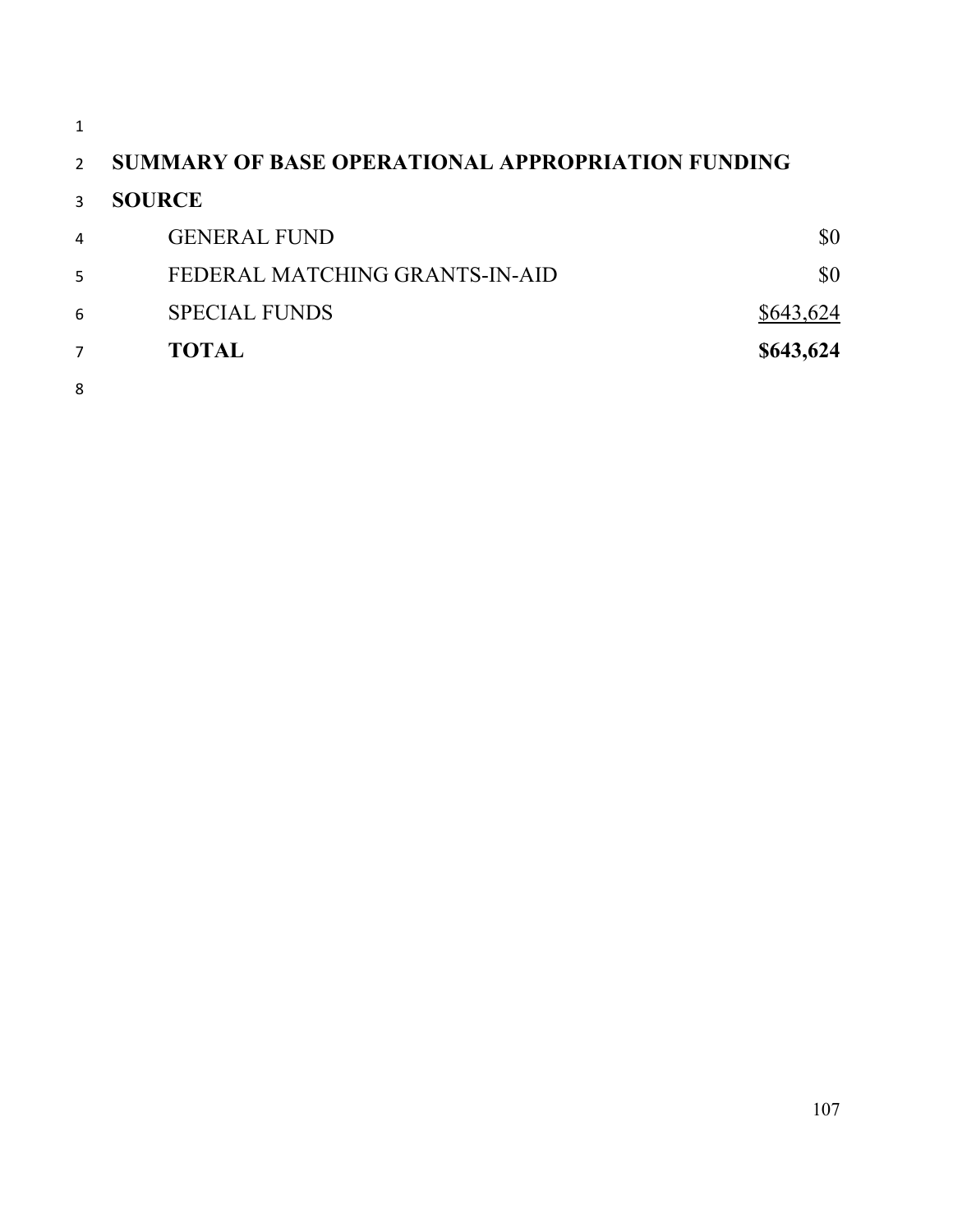| $\mathbf 1$    | (ee)                                                                  | <b>GUAM REGIONAL TRANSIT AUTHORITY</b>    |                 |                  |              |
|----------------|-----------------------------------------------------------------------|-------------------------------------------|-----------------|------------------|--------------|
| $\overline{2}$ |                                                                       | SUMMARY OF BASE OPERATIONAL APPROPRIATION |                 |                  |              |
| 3              | <b>APPROP. CLASS</b>                                                  | <b>OBJ. CLASS</b>                         | <b>GEN FUND</b> | <b>SPCL FUND</b> | <b>TOTAL</b> |
| 4              | <b>REG SALARIES</b>                                                   | 111                                       | \$0             | \$249,603        | \$249,603    |
| 5              | OT/SP                                                                 | 112                                       | \$0             | \$0              | \$0          |
| 6              | <b>BENEFITS</b>                                                       | 113                                       | \$0             | \$66,204         | \$66,204     |
| 7              | <b>TRAVEL/MILE</b>                                                    | 220                                       | \$0             | \$0              | \$0          |
| 8              | CONT. SERV.                                                           | 230                                       | \$0             | \$2,777,854      | \$2,777,854  |
| 9              | OFF. RENTAL                                                           | 233                                       | \$0             | \$0              | \$0          |
| 10             | SUP. & MAT.                                                           | 240                                       | \$0             | \$2,500          | \$2,500      |
| 11             | <b>EQUIPMENT</b>                                                      | 250                                       | \$0             | \$0              | \$0          |
| 12             | WORK. COMP.                                                           | 270                                       | \$0             | \$0              | \$0          |
| 13             | <b>DRUG TEST</b>                                                      | 271                                       | \$0             | \$0              | \$0          |
| 14             | <b>SUBGRANT</b>                                                       | 280                                       | \$0             | \$0              | \$0          |
| 15             | <b>MISC</b>                                                           | 290                                       | \$0             | \$8,400          | \$8,400      |
| 16             | <b>POWER</b>                                                          | 361                                       | \$0             | \$0              | \$0          |
| 17             | <b>WATER/SEWER</b>                                                    | 362                                       | \$0             | \$0              | \$0          |
| 18             | PHONE/TOLL                                                            | 363                                       | \$0             | \$6,000          | \$6,000      |
| 19             | CAP. OUTLAY                                                           | 450                                       | \$0             | \$0              | \$0          |
| 20             | <b>GRAND TOTAL</b>                                                    |                                           | \$0             | \$3,110,561      | \$3,110,561  |
| 21             | Guam Highway Fund \$2,679,469 (111 - \$249,603; 113 - \$66,204; 230 - |                                           |                 |                  |              |
| 22             | $$2,346,762; 240 - $2,500; 290 - $8,400; 363 - $6,000$                |                                           |                 |                  |              |
| 23             | Public                                                                | Transit                                   | Fund            | \$431,092        | (230)        |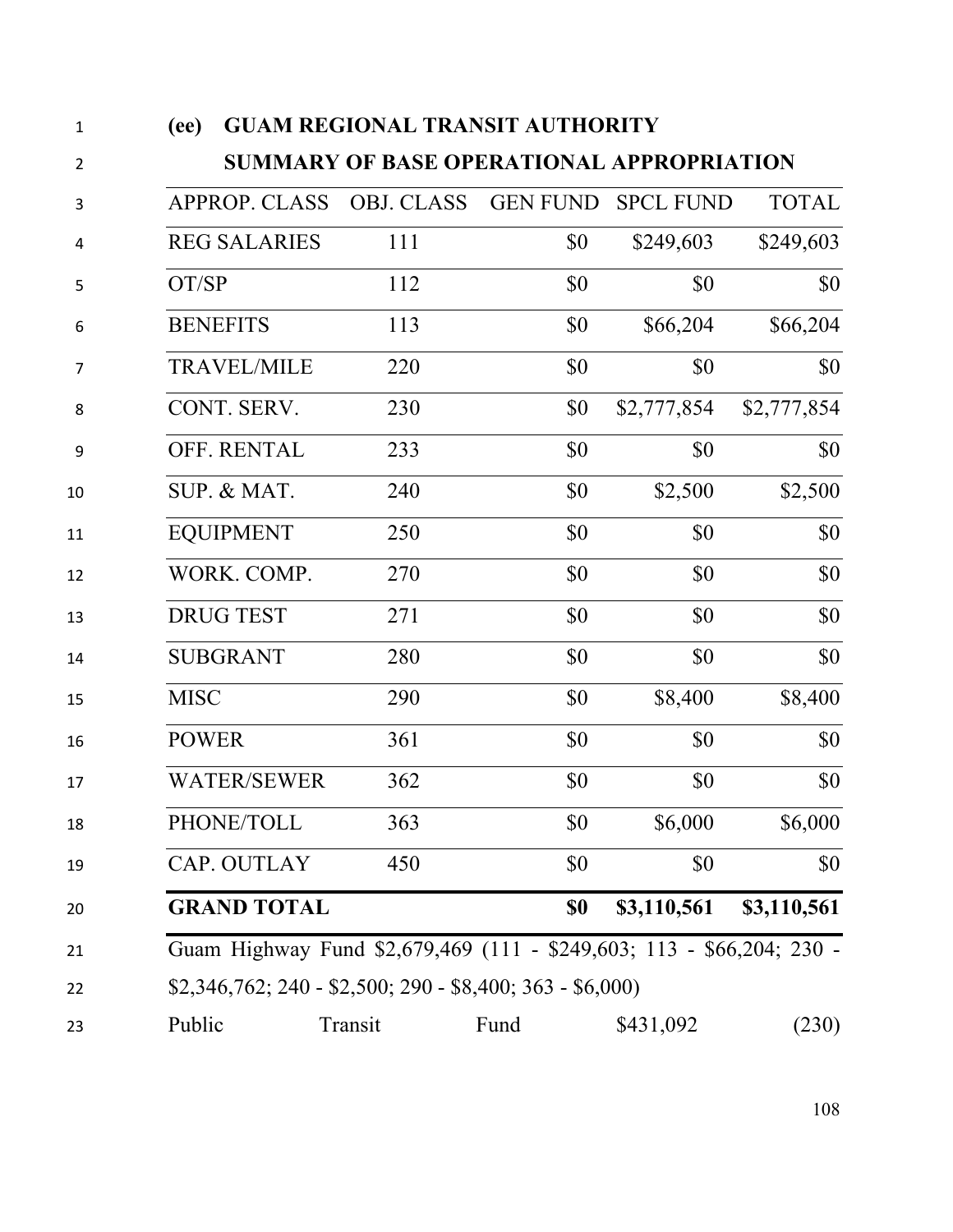| 1             |                                                   |             |
|---------------|---------------------------------------------------|-------------|
| $\mathcal{P}$ | SUMMARY OF BASE OPERATIONAL APPROPRIATION FUNDING |             |
| 3             | <b>SOURCE</b>                                     |             |
| 4             | <b>GENERAL FUND</b>                               | \$0         |
| 5             | FEDERAL MATCHING GRANTS-IN-AID                    | \$0         |
| 6             | <b>SPECIAL FUNDS</b>                              | \$3,110,561 |
| 7             | <b>TOTAL</b>                                      | \$3,110,561 |
| 8             |                                                   |             |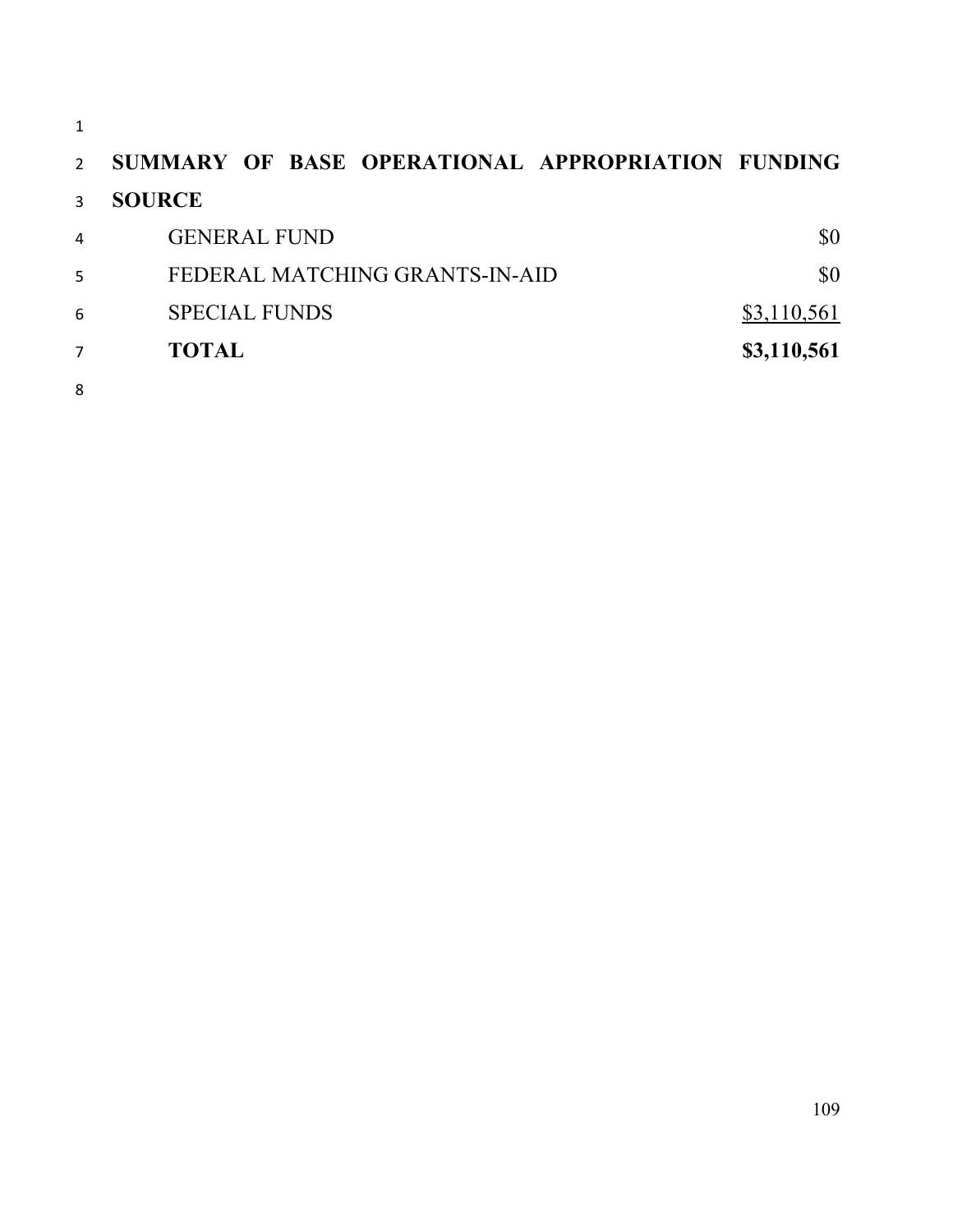#### **CHAPTER VI**

#### **LEGISLATIVE BRANCH**

 **Section 1. Appropriation.** The sum of Seven Million Thirty Thousand Two Hundred Sixty Four Dollars (**\$7,030,264**) is appropriated from the General Fund to *I Liheslaturan Guåhan* for its operations, including personnel services, for Fiscal Year 2012.

 **Section 2. Appropriation to the Office of Finance and Budget.** The sum of Three Hundred Seventy Eight Thousand Seven Hundred Thirty Seven Dollars (**\$378,737**) .is appropriated from the General Fund to *I Liheslaturan Guåhan*, specifically for the Office of Finance and Budget (OFB) for its operations, including personnel services, for Fiscal Year 2012.

 **Section 3. Continuing Appropriation for** *I Liheslaturan Guåhan***.** The unexpended balance of funds appropriated to *I Liheslaturan Guåhan* for Fiscal Year 2011 *shall not* lapse and is available to *I Liheslaturan Guåhan* for expenditures in Fiscal Year 2012.

 **Section 4. Continuing Appropriation for the Office of Finance and Budget.** The unexpended balance of funds appropriated to *I Liheslaturan Guåhan* for the Office of Finance and Budget (OFB) for Fiscal Year 2011 *shall not* lapse and is available to *I Liheslaturan Guåhan* for OFB for expenditures in Fiscal Year 2012.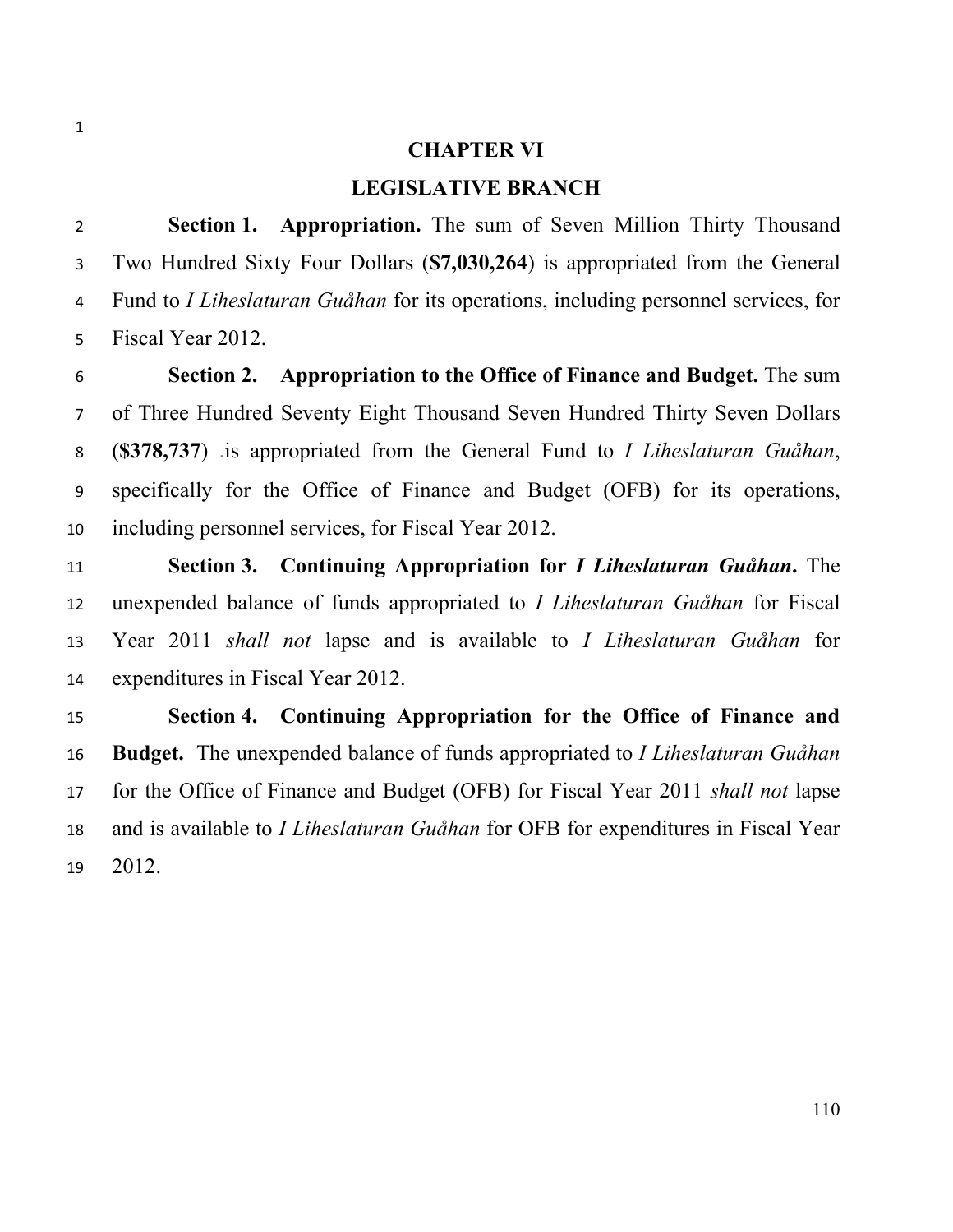#### **CHAPTER VII**

#### **LEGAL SERVICES**

#### **PART I - OFFICE OF THE ATTORNEY GENERAL**

 **Section 1. Legislative Intent**. It is the intent of *I Liheslaturan Guåhan* that the Office of the Attorney General (OAG) *shall* expend the funds appropriated in accordance with the object class appropriation levels. *I Liheslaturan Guåhan* supports the efforts of the OAG to acquire the appropriate technology to replace its aging APASI system. The OAG *shall* expend up to Three Hundred Forty Thousand Dollars **(\$340,000)** from the Miscellaneous Object Category (290) for the preliminary work related to the APASI system upgrade. The funds *shall* be used during the Implementation of Advance Planning Document Phase (IAPD), which *shall* be submitted to the Speaker of *I Liheslaturan Guåhan* upon its completion. Along with the IAPD, the OAG *shall* submit to the Speaker of *I Liheslaturan Guåhan* a formal commitment letter from the respective grantor agency, pledging the total federal funds for the APASI system upgrade.

 **Section 2. Appropriation.** The amounts below are appropriated and authorized from the General Fund to the OAG for its operations in Fiscal Year 2012, to include office rental and local matching fund requirements. This appropriation *shall* be expended in accordance with object class allocations outlined below.

# APPROP. CLASS OBJ. CLASS GEN FUND SPCL FUND TOTAL 21 REG SALARIES 111 \$6,067,827 \$0 \$6,067,827 22 OT/SP 112 \$0 \$0 \$0

23 BENEFITS 113 \$1,807,405 \$0 \$1,807,405

#### **SUMMARY OF BASE OPERATIONAL APPROPRIATION**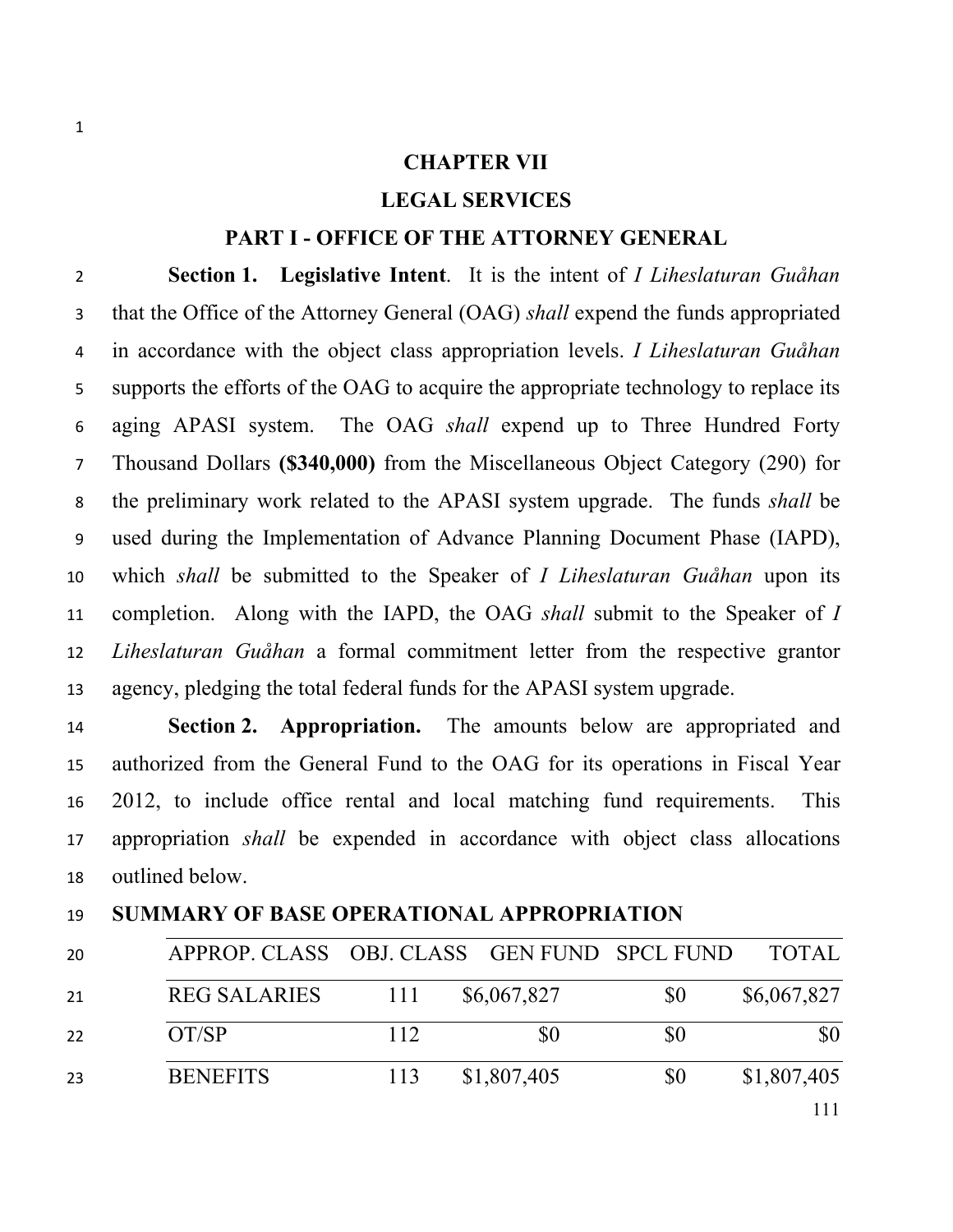| 1              | <b>TRAVEL/MILE</b>                                                                           | 220 | \$20,000                                                       | \$0 | \$20,000     |
|----------------|----------------------------------------------------------------------------------------------|-----|----------------------------------------------------------------|-----|--------------|
| $\overline{2}$ | CONT. SERV.                                                                                  | 230 | \$460,593                                                      | \$0 | \$460,593    |
| 3              | OFF. RENTAL                                                                                  | 233 | \$493,816                                                      | \$0 | \$493,816    |
| 4              | SUP. & MAT.                                                                                  | 240 | \$36,570                                                       | \$0 | \$36,570     |
| 5              | <b>EQUIPMENT</b>                                                                             | 250 | \$35,253                                                       | \$0 | \$35,253     |
| 6              | WORK. COMP.                                                                                  | 270 | \$0                                                            | \$0 | \$0          |
| 7              | <b>DRUG TEST</b>                                                                             | 271 | \$2,288                                                        | \$0 | \$2,288      |
| 8              | <b>SUBGRANT</b>                                                                              | 280 | \$0                                                            | \$0 | \$0          |
| 9              | <b>MISC</b>                                                                                  | 290 | \$2,173,460                                                    | \$0 | \$2,173,460  |
| 10             | <b>POWER</b>                                                                                 | 361 | \$0                                                            | \$0 | \$0          |
| 11             | <b>WATER/SEWER</b>                                                                           | 362 | \$0                                                            | \$0 | \$0          |
| 12             | PHONE/TOLL                                                                                   | 363 | \$42,000                                                       | \$0 | \$42,000     |
| 13             | CAP. OUTLAY                                                                                  | 450 | \$82,500                                                       | \$0 | \$82,500     |
| 14             | <b>GRAND TOTAL</b>                                                                           |     | \$11,221,712                                                   | \$0 | \$11,221,712 |
| 15<br>16<br>17 | SUMMARY OF BASE OPERATIONAL APPROPRIATION FUNDING<br><b>SOURCE</b>                           |     |                                                                |     |              |
| 18             | <b>GENERAL FUND</b>                                                                          |     |                                                                |     | \$11,221,712 |
| 19             | FEDERAL MATCHING GRANTS-IN-AID                                                               |     |                                                                |     | \$6,392,529  |
| 20             | <b>SPECIAL FUNDS</b>                                                                         |     |                                                                |     | <u>\$0</u>   |
| 21             | <b>TOTAL</b>                                                                                 |     |                                                                |     | \$17,614,241 |
| 22             | Section 3. Transfer Authority for the Office of the Attorney General                         |     |                                                                |     |              |
| 23             | (OAG).                                                                                       |     | The OAG may transfer funds between appropriations in this Act, |     |              |
| 24             | <i>provided</i> that the OAG notifies <i>I Maga'låhen Guåhan</i> and the Speaker of <i>I</i> |     |                                                                |     |              |
| 25             | Liheslaturan Guåhan no later than fifteen (15) working days before the transfer is           |     |                                                                |     | 112          |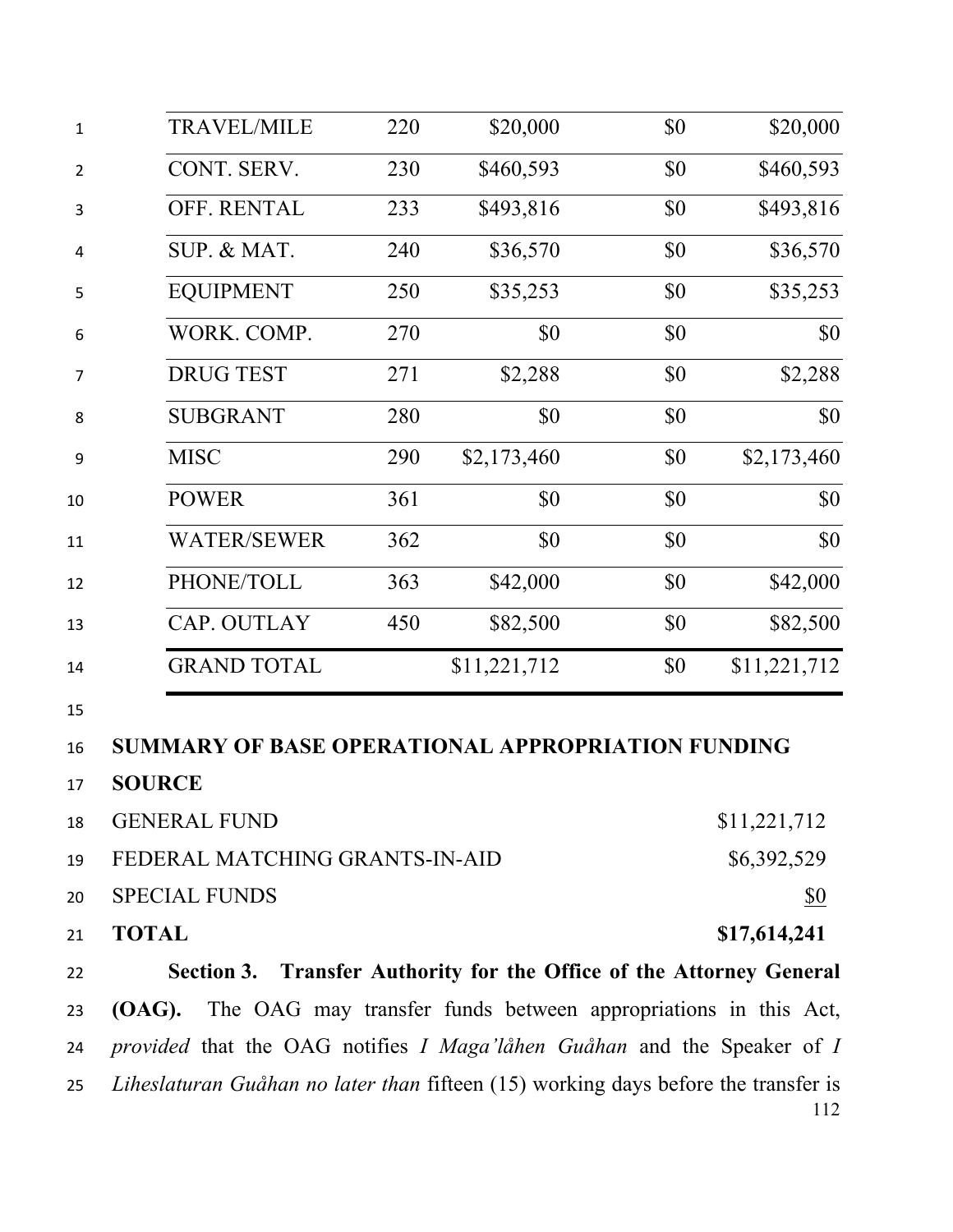- made, *except* that *no* funds *shall* be transferred for regular salaries (Object Class
- 2 111) and benefits (Object Class 113).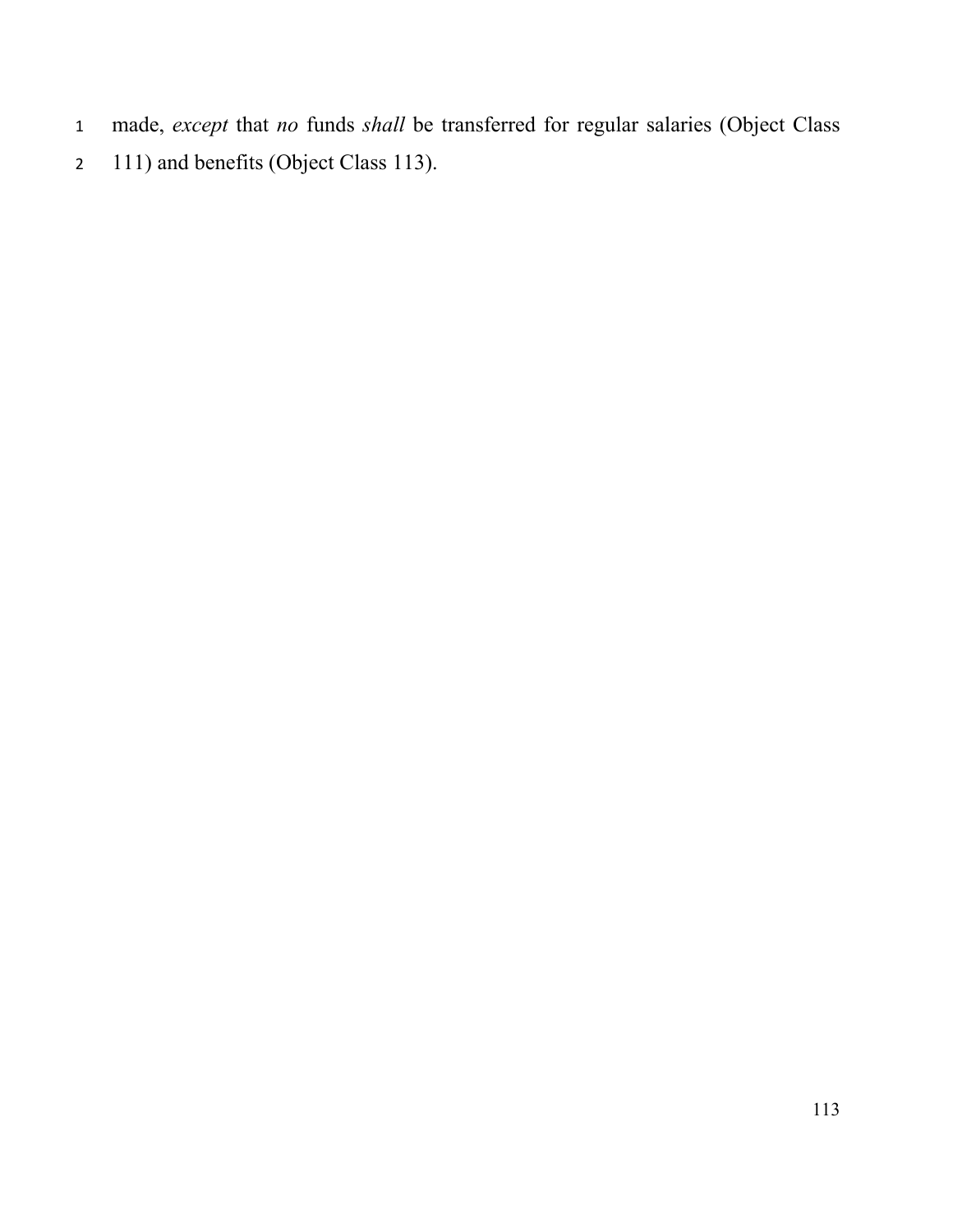#### **CHAPTER VII**

#### **PART II – PUBLIC DEFENDER SERVICE CORPORATION**

 **Section 1. Appropriation.** Amounts specified in this Section are appropriated from the General Fund to the Public Defender Service Corporation for its operations in Fiscal Year 2012, to include office rental and local matching fund requirements. This appropriation *shall* be expended in accordance with object class allocations outlined below.

#### **SUMMARY OF BASE OPERATIONAL APPROPRIATION**

| 7  | <b>APPROP. CLASS</b> | <b>OBJ. CLASS</b> | <b>GEN FUND</b> | <b>SPCL FUND</b> | <b>TOTAL</b> |
|----|----------------------|-------------------|-----------------|------------------|--------------|
| 8  | <b>REG SALARIES</b>  | 111               | \$2,346,542     | \$0              | \$2,346,542  |
| 9  | OT/SP                | 112               | \$0             | \$0              | \$0          |
| 10 | <b>BENEFITS</b>      | 113               | \$803,253       | \$0              | \$803,253    |
| 11 | <b>TRAVEL/MILE</b>   | 220               | \$0             | \$0              | \$0          |
| 12 | CONT. SERV.          | 230               | \$96,509        | \$0              | \$96,509     |
| 13 | OFF. RENTAL          | 233               | \$271,200       | \$0              | \$271,200    |
| 14 | SUP. & MAT.          | 240               | \$28,700        | \$0              | \$28,700     |
| 15 | <b>EQUIPMENT</b>     | 250               | \$23,100        | \$0              | \$23,100     |
| 16 | WORK. COMP.          | 270               | \$0             | \$0              | \$0          |
| 17 | <b>DRUG TEST</b>     | 271               | \$0             | \$0              | \$0          |
| 18 | <b>SUBGRANT</b>      | 280               | \$0             | \$0              | \$0          |
| 19 | <b>MISC</b>          | 290               | \$20,025        | \$0              | \$20,025     |
| 20 | <b>POWER</b>         | 361               | \$0             | \$0              | \$0          |
| 21 | <b>WATER/SEWER</b>   | 362               | \$0             | \$0              | \$0          |
| 22 | PHONE/TOLL           | 363               | \$31,920        | \$0              | \$31,920     |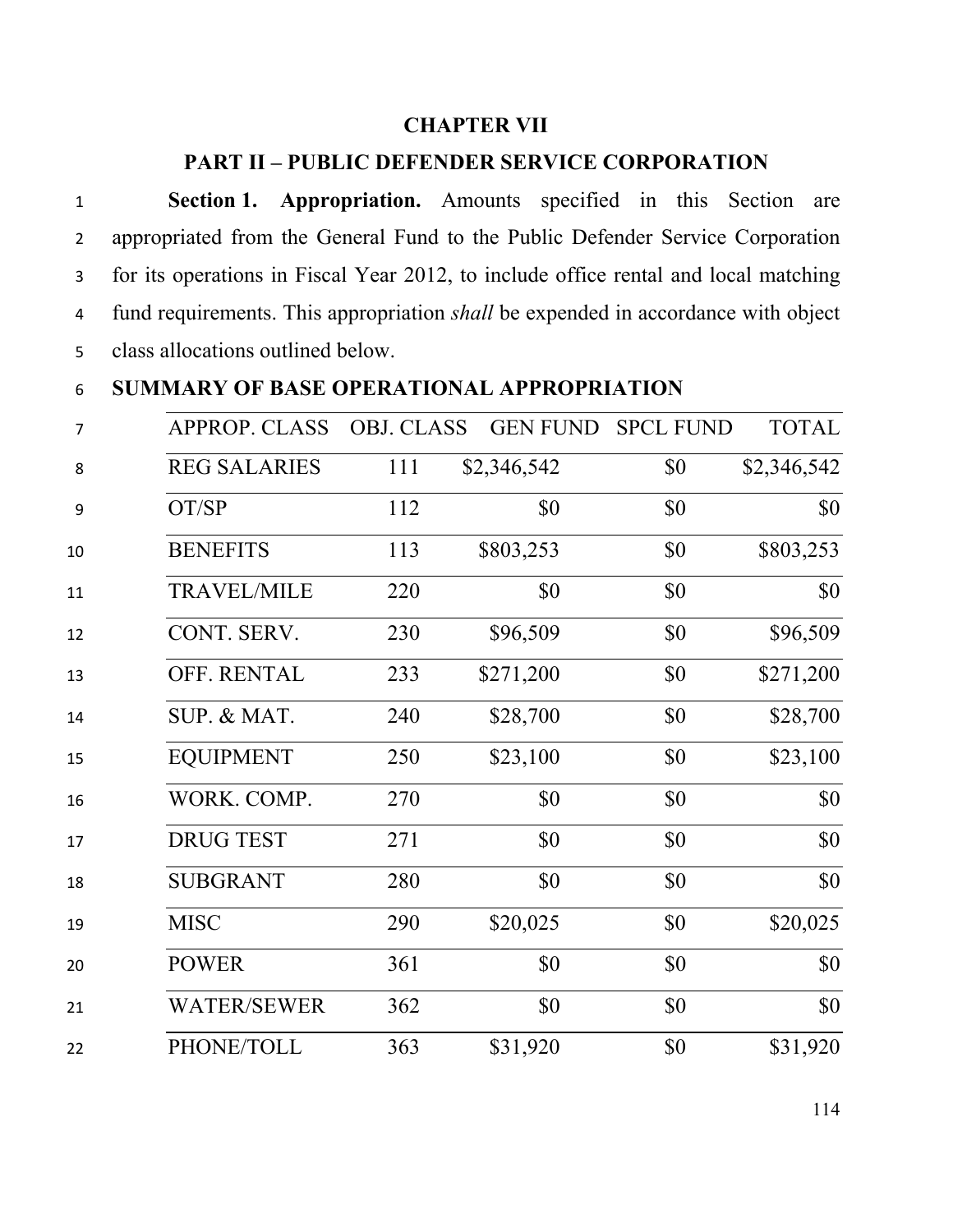| 1 | CAP. OUTLAY                                       | 450 | \$0         | \$0 | \$0           |
|---|---------------------------------------------------|-----|-------------|-----|---------------|
| 2 | <b>GRAND TOTAL</b>                                |     | \$3,621,249 | \$0 | \$3,621,249   |
| 3 | SUMMARY OF BASE OPERATIONAL APPROPRIATION FUNDING |     |             |     |               |
| 4 | <b>SOURCE</b>                                     |     |             |     |               |
| 5 | <b>GENERAL FUND</b>                               |     |             |     | \$3,621,249   |
| 6 | FEDERAL MATCHING GRANTS-IN-AID                    |     |             |     | \$0           |
| 7 | <b>SPECIAL FUNDS</b>                              |     |             |     | $\frac{$0}{}$ |
| 8 | <b>TOTAL</b>                                      |     |             |     | \$3,621,249   |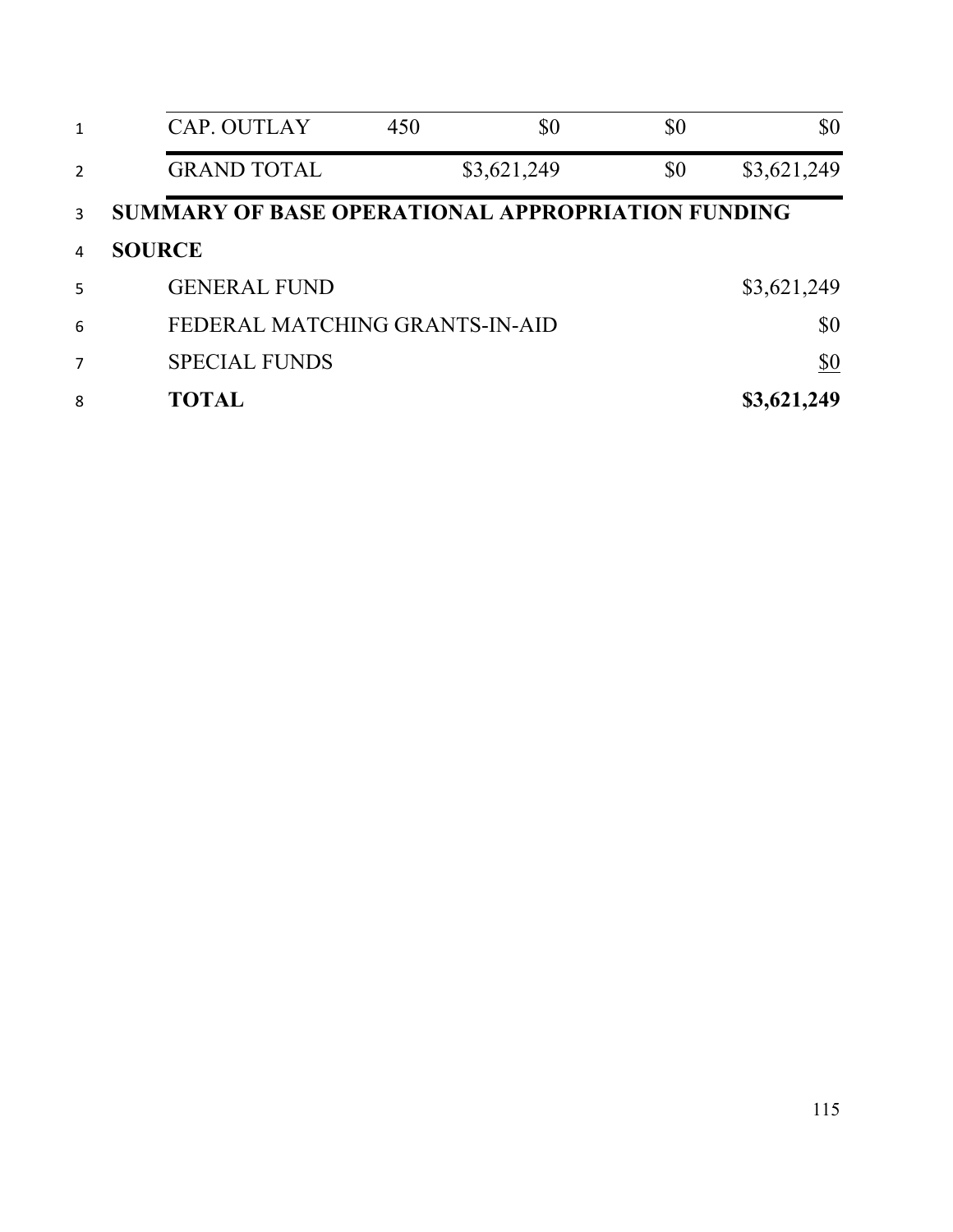#### **CHAPTER VIII**

### **MAYORS' COUNCIL OF GUAM**

 **Section 1. Appropriation.** The amounts below are appropriated from the General Fund to the Mayors' Council of Guam (MCOG) for its operations in Fiscal Year 2012. This appropriation *shall* be expended in accordance with object class allocations outlined below.

### **SUMMARY OF BASE OPERATIONAL APPROPRIATION**

| $\overline{7}$ | <b>APPROP. CLASS</b> | <b>OBJ. CLASS</b> | <b>GEN FUND</b> | <b>SPCL FUND</b> | <b>TOTAL</b> |
|----------------|----------------------|-------------------|-----------------|------------------|--------------|
| 8              | <b>REG SALARIES</b>  | 111               | \$5,036,956     | \$0              | \$5,036,956  |
| 9              | OT/SP                | 112               | \$0             | \$0              | \$0          |
| 10             | <b>BENEFITS</b>      | 113               | \$1,463,950     | \$0              | \$1,463,950  |
| 11             | <b>TRAVEL/MILE</b>   | 220               | \$0             | \$0              | \$0          |
| 12             | CONT. SERV.          | 230               | \$0             | \$0              | \$0          |
| 13             | OFF. RENTAL          | 233               | \$100,332       | \$0              | \$100,332    |
| 14             | SUP. & MAT.          | 240               | \$1,000         | \$0              | \$1,000      |
| 15             | <b>EQUIPMENT</b>     | 250               | \$0             | \$0              | \$0          |
| 16             | WORK. COMP.          | 270               | \$0             | \$0              | \$0          |
| 17             | <b>DRUG TEST</b>     | 271               | \$0             | \$0              | \$0          |
| 18             | <b>SUBGRANT</b>      | 280               | \$0             | \$0              | \$0          |
| 19             | <b>MISC</b>          | 290               | \$332,812       | \$0              | \$332,812    |
| 20             | <b>POWER</b>         | 361               | \$0             | \$0              | \$0          |
| 21             | <b>WATER/SEWER</b>   | 362               | \$0             | \$0              | \$0          |
| 22             | PHONE/TOLL           | 363               | \$88,187        | \$0              | \$88,187     |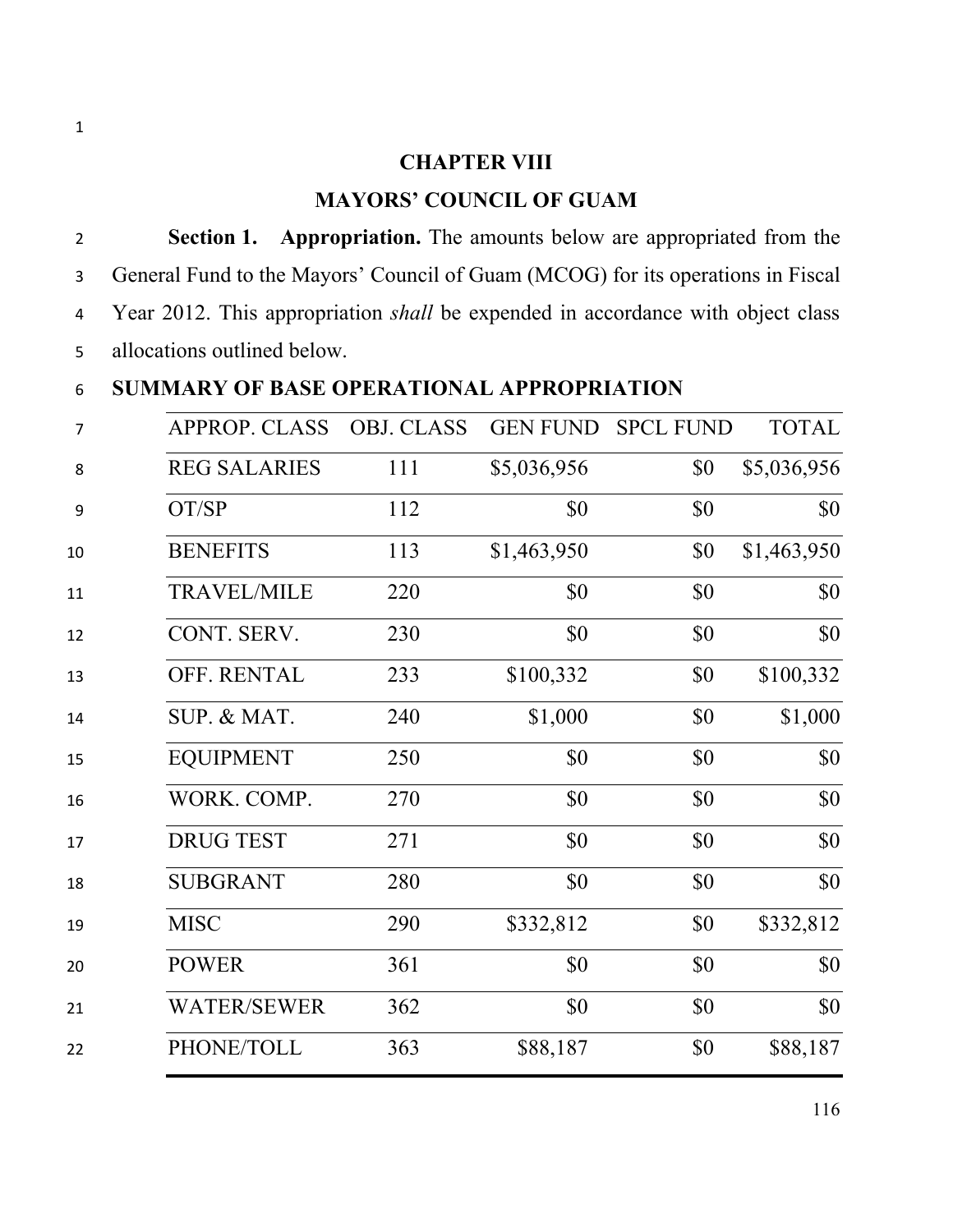| - | $\Lambda$ i it i<br>$\sim$ $\sim$ $\sim$ $\sim$ $\sim$ $\sim$ |  |  |
|---|---------------------------------------------------------------|--|--|
|   |                                                               |  |  |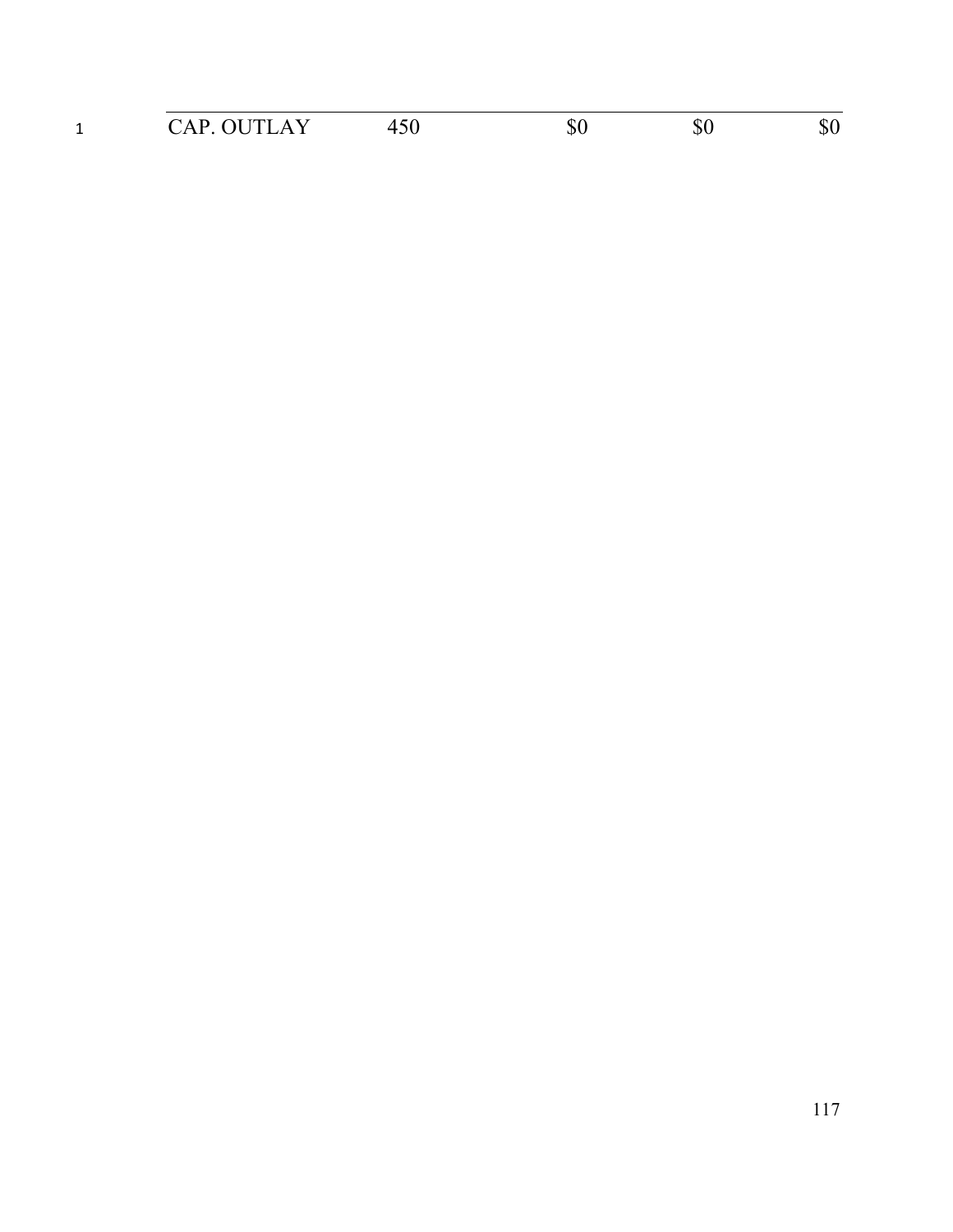| $\mathbf{1}$   |                                                                                                           |
|----------------|-----------------------------------------------------------------------------------------------------------|
| $\overline{2}$ | <b>GRAND TOTAL</b><br>\$7,023,237<br>\$0<br>\$7,023,237                                                   |
| 3              | <b>SUMMARY OF BASE OPERATIONAL APPROPRIATION FUNDING</b>                                                  |
| 4              | <b>SOURCE</b>                                                                                             |
| 5              | <b>GENERAL FUND</b><br>\$7,023,237                                                                        |
| 6              | FEDERAL MATCHING GRANTS-IN-AID<br>\$0                                                                     |
| 7              | <b>SPECIAL FUNDS</b><br><u>\$0</u>                                                                        |
| 8              | <b>TOTAL</b><br>\$7,023,237                                                                               |
| 9              | Section 2. Streets Maintenance and Beautification. The sum of Four                                        |
| 10             | Hundred Seventy Thousand Nine Hundred Twenty-one Dollars (\$470,921) is                                   |
| 11             | appropriated from the Tourist Attraction Fund to the MCOG for Fiscal Year 2012                            |
| 12             | for the maintenance and beautification of village secondary and tertiary roads, and                       |
| 13             | for the operations of the Mayors' offices, but <i>not</i> for personnel costs. Said funds                 |
| 14             | <i>shall not</i> be subject to any transfer authority of <i>I Maga'låhen Guåhan</i> , and <i>shall</i> be |
| 15             | divided among the Village Mayors as follows:                                                              |
| 16             | Each Mayor <i>shall</i> receive the sum of Twenty Thousand Dollars<br>(a)                                 |
| 17             | $(S20,000);$ and                                                                                          |
| 18             | The remaining balance of the fund <i>shall</i> be distributed to each<br>(b)                              |
| 19             | Mayor pro rata based on the total road mileage of the respective village as a                             |
| 20             | percentage of Guam's total road mileage in the most current report of Guam                                |
| 21             | Roads Pavement Inventory of the Department of Public Works.                                               |
| 22             | Section 3. Island-Wide Village Beautification Projects. The sum of                                        |
| 23             | One Million Thirty-six Thousand Twenty-six Dollars (\$1,036,026) is appropriated                          |
| 24             | from the Tourist Attraction Fund to the MCOG for Island-Wide Village                                      |
| 25             | Beautification Projects to include:                                                                       |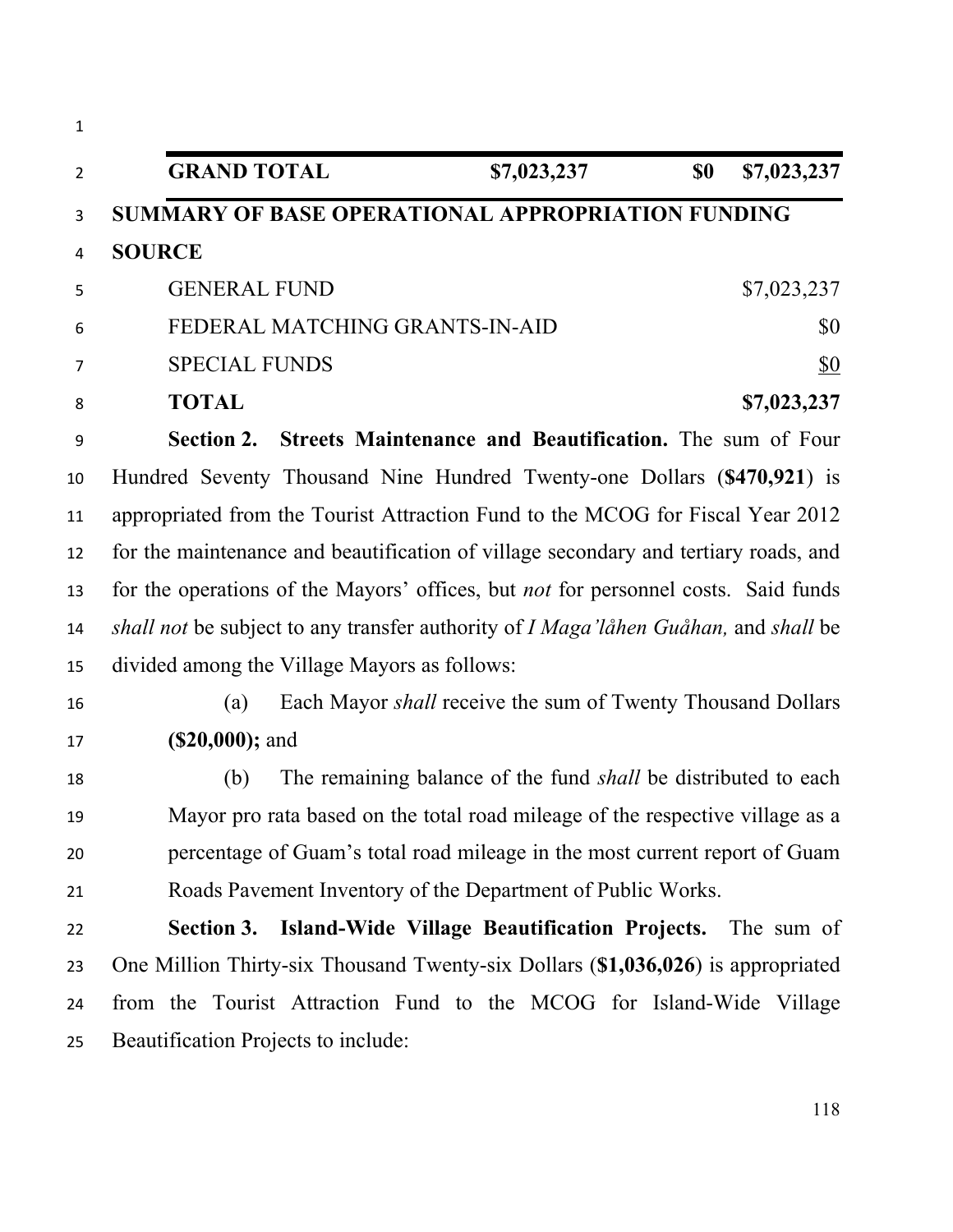(a) the maintenance and repair of village recreational facilities under the jurisdiction of the Mayor;

(b) the maintenance and repair of main roads in each village; and

 (c) the planting and maintenance of the official flower in each village and other flowering plants, shrubs, and trees adjacent to the village's main roads, public restrooms and recreational facilities. A Mayor may contract with a private entity to provide the services authorized by this Section, subject to the Guam Procurement Law, Chapter 5, Title 5, Guam Code Annotated.

 **Section 4. Grounds Maintenance for Schools.** Subject to approval and scheduling of the public school principals, the Mayors are responsible for regular ground maintenance of Guam Department of Education school grounds in their respective districts where ground maintenance is *not* already subject to an existing contract for a minimum of twice a month during a regular school calendar year. Subject to approval of scheduling with the public school principals, the Mayor may contract with a private entity to provide the services authorized by this Section.

 The sum of Four Hundred Forty Seven Thousand Eight Hundred Sixty Three Dollars **(\$447,863**) is appropriated from the General Fund to the MCOG Revolving Fund for the grounds maintenance of specified schools of the Department of Education, to be allocated as follows:

| 21 | VILLAGE              | <b>SCHOOL</b>                   | <b>AMOUNT</b> |
|----|----------------------|---------------------------------|---------------|
| 22 | <b>Agana Heights</b> | <b>Agana Heights Elementary</b> | \$8,628       |
| 23 | Agat                 | Marcial Sablan Elementary       | \$11,402      |
| 24 |                      | Oceanview Middle                | \$16,749      |
| 25 | <b>Barrigada</b>     | P.C. Lujan Elementary           | \$8,881       |
| 26 | <b>Barrigada</b>     | B.P. Carbullido Elementary      | \$7,449       |
|    |                      |                                 |               |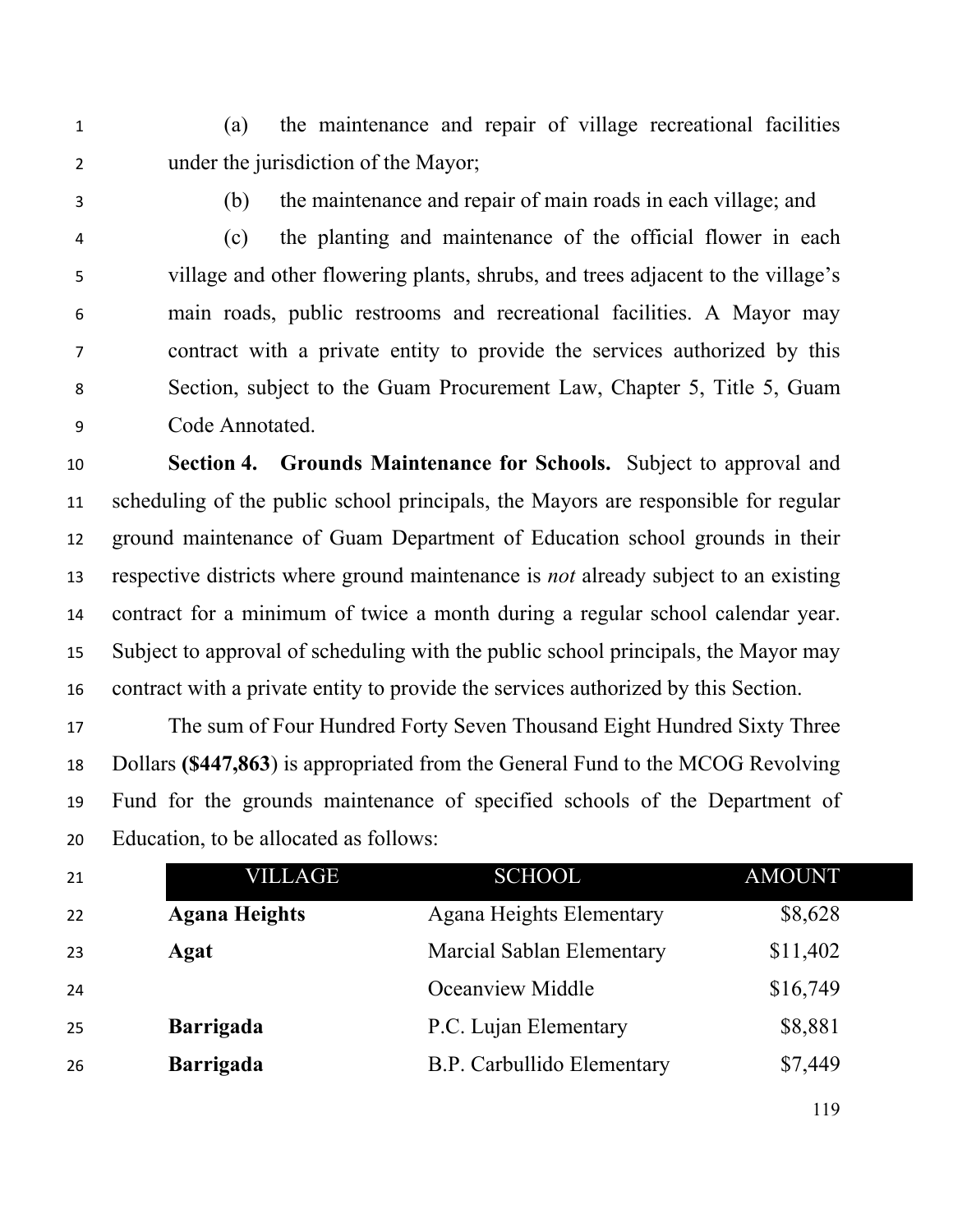| $\mathbf{1}$ |                          | L.P. Untalan Middle          | \$7,867  |
|--------------|--------------------------|------------------------------|----------|
| 2            | <b>Dededo</b>            | M.A. Ulloa Elementary        | \$13,049 |
| 3            |                          | <b>Wettengel Elementary</b>  | \$17,103 |
| 4            | <b>Dededo</b>            | J.M. Guerrero Elementary     | \$14,570 |
| 5            |                          | <b>Liguan Elementary</b>     | \$0      |
| 6            |                          | <b>Astumbo Elementary</b>    | \$8,235  |
| 7            |                          | <b>Finegayan Elementary</b>  | \$19,004 |
| 8            |                          | V.S.A. Benavente Middle      | \$26,605 |
| 9            |                          | Astumbo Middle               | \$0      |
| 10           |                          | Okkodo High                  | \$0      |
| 11           | Inarajan                 | Inarajan Elementary          | \$5,866  |
| 12           |                          | Inarajan Middle              | \$7,437  |
| 13           | Mangilao                 | H.B. Price Elementary        | \$7,158  |
| 14           |                          | George Washington High       | \$46,114 |
| 15           |                          | <b>Adacao Elementary</b>     | \$0      |
| 16           | <b>Merizo</b>            | Merizo Elementary            | \$6,220  |
| 17           | <b>MTM</b>               | J.Q. San Miguel Elementary   | \$3,864  |
| 18           | <b>Ordot/Chalan Pago</b> | Ordot/Chalan Pago Elementary | \$8,932  |
| 19           |                          | Agueda Johnston Middle       | \$14,583 |
| 20           | Piti                     | Jose Rios Middle             | \$7,132  |
| 21           | Santa Rita               | H.S. Truman Elementary       | \$12,301 |
| 22           |                          | Southern High                | \$39,275 |
| 23           |                          | Alternative School           | \$4,206  |
| 24           | Sinajana                 | C.L. Taitano Elementary      | \$4,232  |
| 25           | <b>Talofofo</b>          | Talofofo Elementary          | \$7,602  |
| 26           | <b>Tamuning</b>          | L.B. Johnson Elementary      | \$3,801  |
|              |                          |                              |          |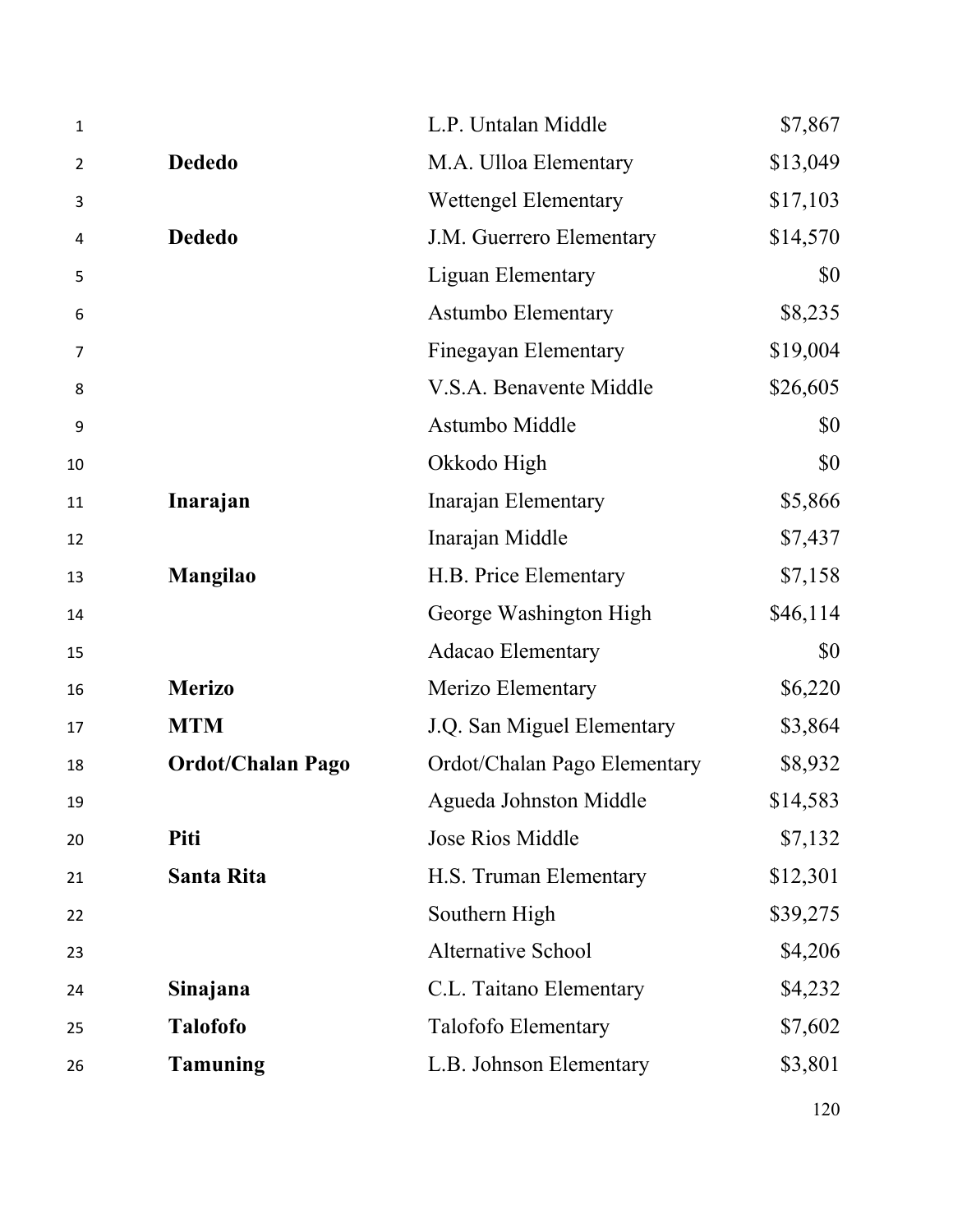| $\mathbf{1}$   | <b>Tamuning</b>               | <b>Tamuning Elementary</b>     | \$4,434   |
|----------------|-------------------------------|--------------------------------|-----------|
| $\overline{2}$ |                               | <b>Chief Brodie Elementary</b> | \$7,602   |
| 3              |                               | <b>JFK High School</b>         | \$0       |
| 4              | Umatac                        | F.Q. Sanchez Elementary        | \$1,267   |
| 5              | Yigo                          | Upi Elementary                 | \$9,502   |
| 6              |                               | D.L. Perez Elementary          | \$16,470  |
| $\overline{7}$ |                               | Machananao Elementary          | \$8,742   |
| 8              |                               | F.B. Leon Guerrero Middle      | \$16,470  |
| 9              |                               | Simon Sanchez High             | \$17,357  |
| 10             | Yona                          | M.U. Lujan Elementary          | \$7,754   |
| 11             | <b>TOTAL FOR ALL VILLAGES</b> |                                | \$427,863 |

 **Section 5. Authorization to Reallocate Funds.** Notwithstanding any other provision of Law, the MCOG is authorized to reallocate funds appropriated in Fiscal Year 2012 Miscellaneous (Object Class 290) into other categories, *except* personnel, within all Base Operational Appropriations, including the return of funds transferred from Object Class 290 back into Object Class 290.

 **Section 6. Public Safety and Social Education Programs.** The sum of Four Hundred Sixteen Thousand Eight Hundred Sixty Dollars **(\$416,860**) is appropriated from the General Fund to the MCOG, with each village to receive Fifteen Thousand Dollars (**\$15,000**), and with the remaining funds to the MCOG, for Fiscal Year 2012, to be expended in accordance with plans approved by the MCOG or respective Village Municipal Planning Council and filed with the Director of Administration, to fund public safety and social education programs that enforce alcohol regulations, reduce underage drinking, support traffic safety, reduce drug-related violence and abuse, to support government of Guam substance abuse prevention programs, and to support organized sports programs in the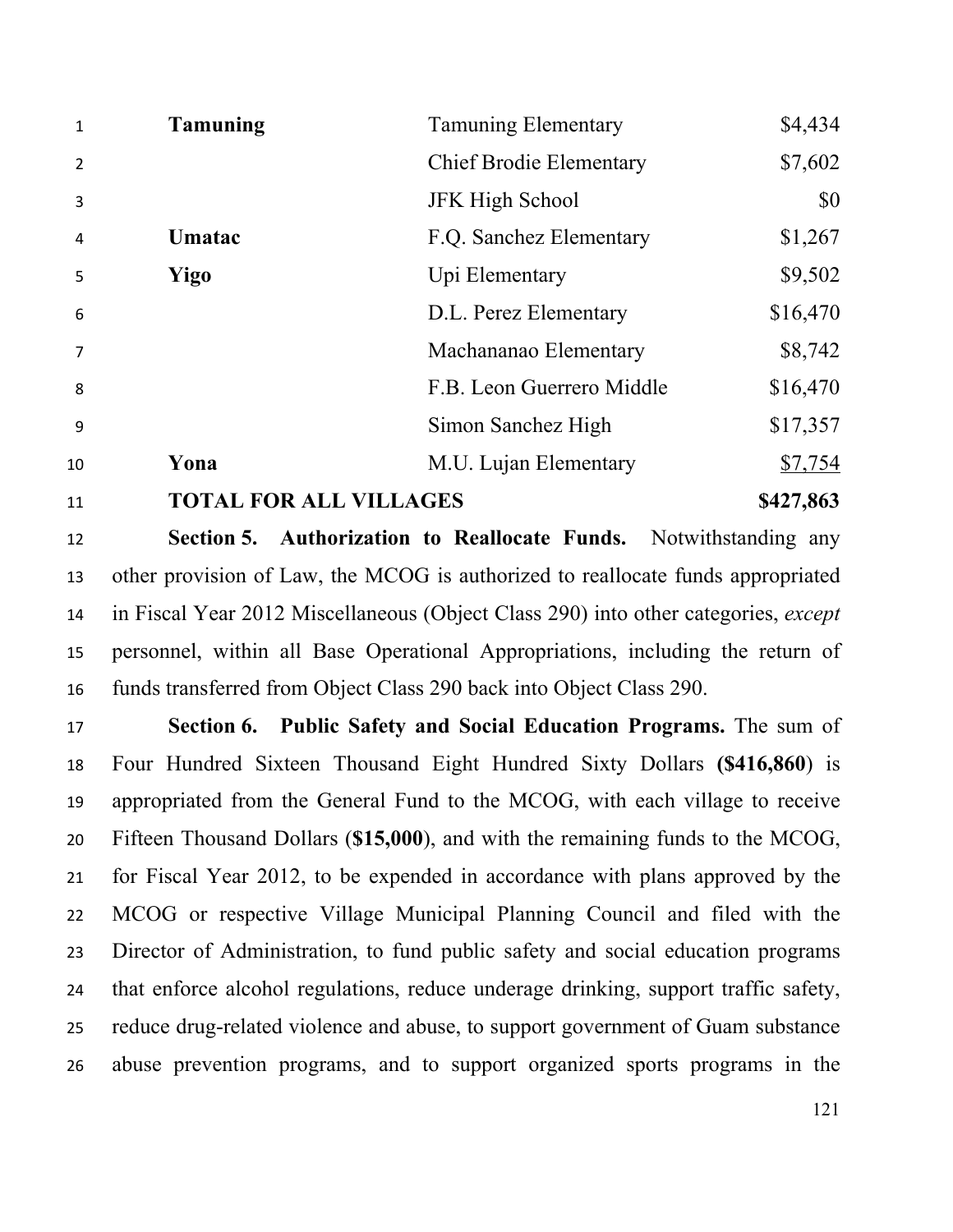community.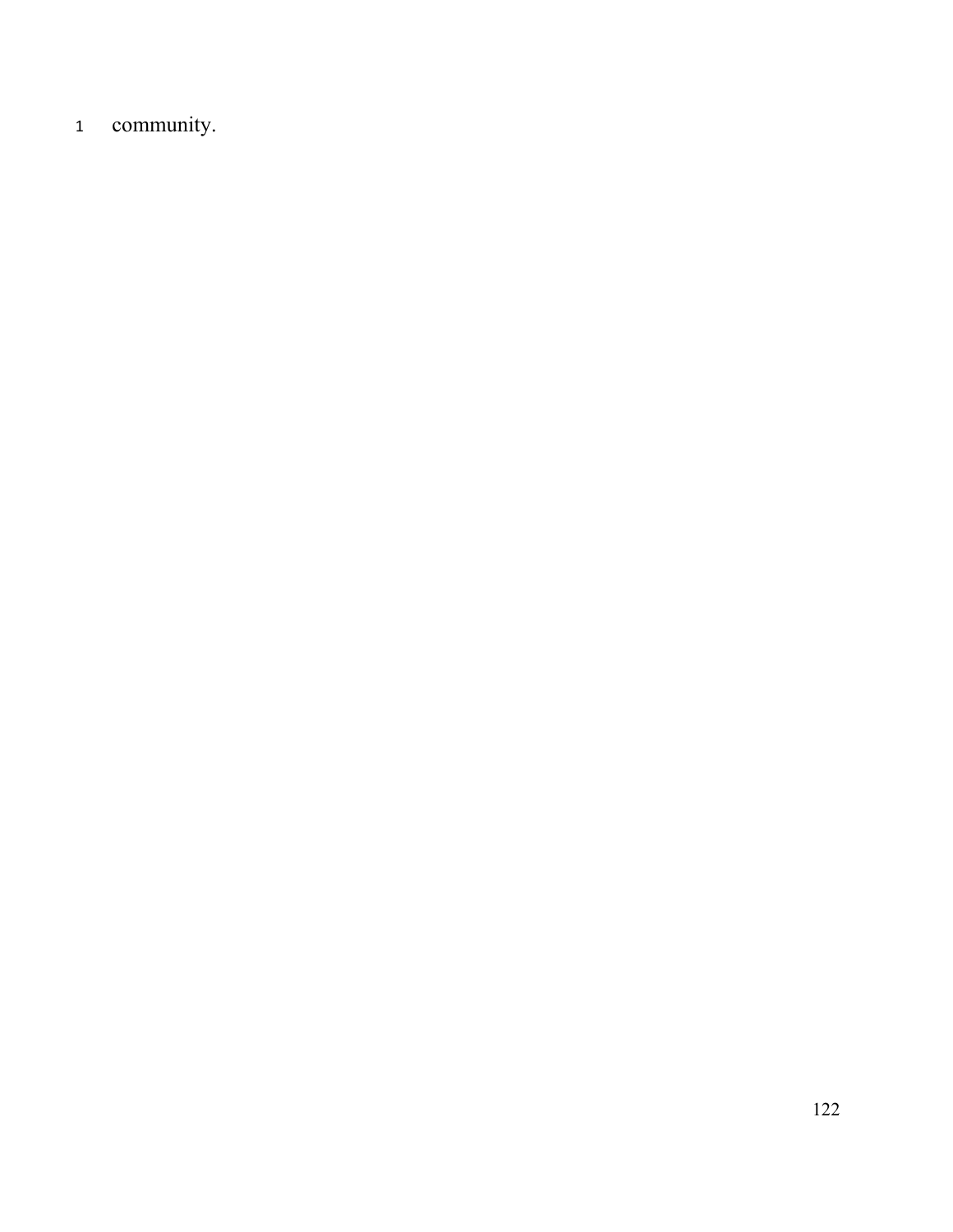#### **CHAPTER IX**

## **PUBLIC ACCOUNTABILITY, STANDARDS AND PRACTICES PART I – OFFICE OF PUBLIC ACCOUNTABILITY**

 **Section 1. Legislative Intent.** It is the intent of *I Liheslaturan Guåhan* that the Office of Public Accountability (OPA) *shall* expend the funds appropriated for the rent increase related to the office space utilized for the Procurement hearings.

 **Section 2. Appropriations.** The amounts below are appropriated from the General Fund to the OPA for its operations in Fiscal Year 2012. This appropriation *shall* be expended in accordance with the object class allocations outlined below.

#### **SUMMARY OF BASE OPERATIONAL APPROPRIATION**

| 11 | <b>APPROP. CLASS</b> | <b>OBJ. CLASS</b> | <b>GEN FUND</b> | <b>SPCL FUND</b> | <b>TOTAL</b> |
|----|----------------------|-------------------|-----------------|------------------|--------------|
| 12 | <b>REG SALARIES</b>  | 111               | \$681,473       | \$0              | \$681,473    |
| 13 | OT/SP                | 112               | \$0             | \$0              | \$0          |
| 14 | <b>BENEFITS</b>      | 113               | \$249,405       | \$0              | \$249,405    |
| 15 | <b>TRAVEL/MILE</b>   | 220               | \$0             | \$0              | \$0          |
| 16 | CONT. SERV.          | 230               | \$198,385       | \$0              | \$198,385    |
| 17 | OFF. RENTAL          | 233               | \$102,594       | \$0              | \$102,594    |
| 18 | SUP. & MAT.          | 240               | \$8,400         | \$0              | \$8,400      |
| 19 | <b>EQUIPMENT</b>     | 250               | \$9,450         | \$0              | \$9,450      |
| 20 | WORK. COMP.          | 270               | \$0             | \$0              | \$0          |
| 21 | <b>DRUG TEST</b>     | 271               | \$0             | \$0              | \$0          |
| 22 | <b>SUBGRANT</b>      | 280               | \$0             | \$0              | \$0          |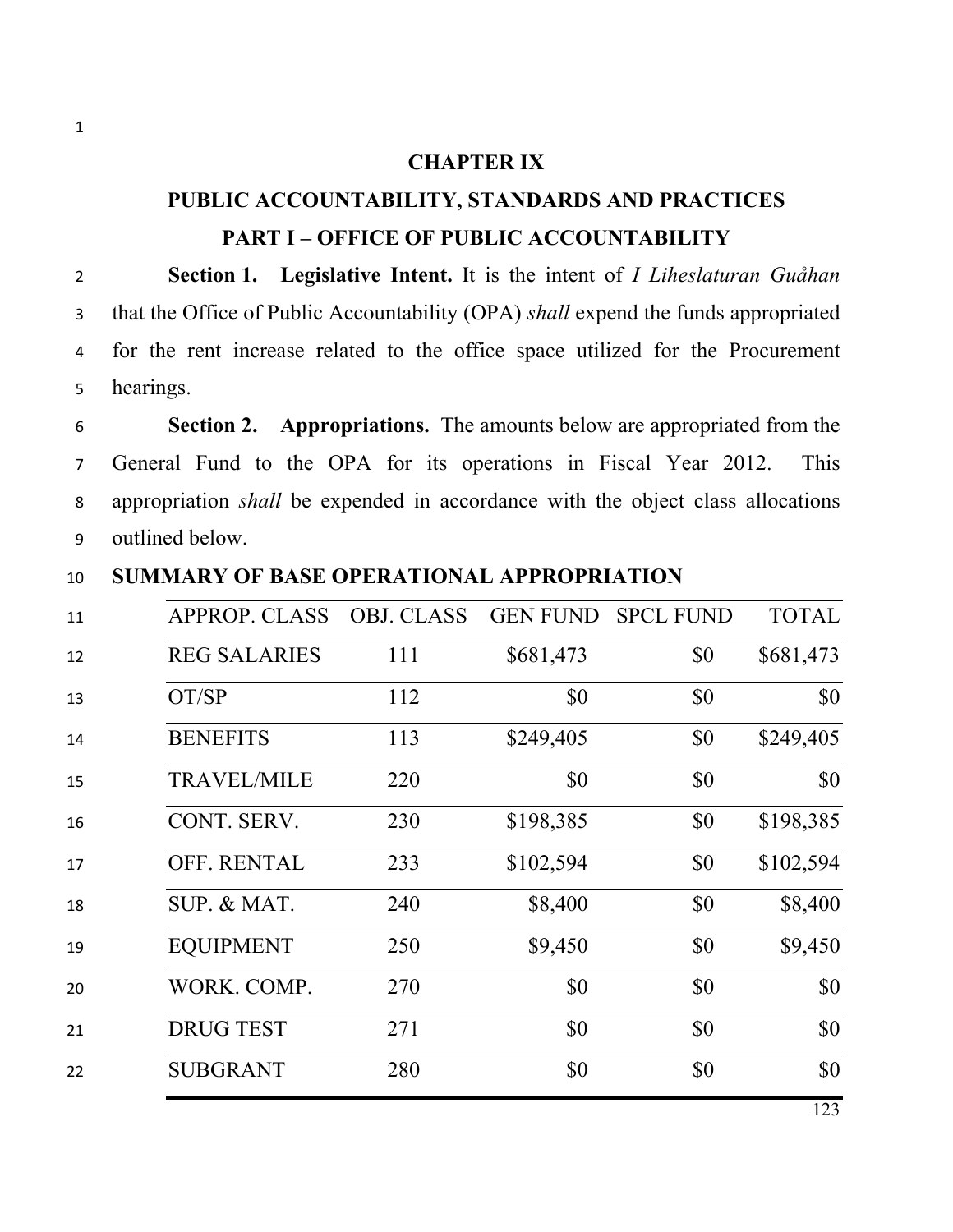| $\mathbf{1}$   | <b>MISC</b>                                                                            | 290 | \$3,800                                                     | \$0 | \$3,800     |  |
|----------------|----------------------------------------------------------------------------------------|-----|-------------------------------------------------------------|-----|-------------|--|
| $\overline{2}$ | <b>POWER</b>                                                                           | 361 | \$0                                                         | \$0 | \$0         |  |
| 3              | <b>WATER/SEWER</b>                                                                     | 362 | \$0                                                         | \$0 | \$0         |  |
| 4              | PHONE/TOLL                                                                             | 363 | \$7,000                                                     | \$0 | \$7,000     |  |
| 5              | CAP. OUTLAY                                                                            | 450 | \$0                                                         | \$0 | \$0         |  |
| 6              | <b>GRAND TOTAL</b>                                                                     |     | \$1,260,507                                                 | \$0 | \$1,260,507 |  |
| 7              | SUMMARY OF BASE OPERATIONAL APPROPRIATION FUNDING                                      |     |                                                             |     |             |  |
| 8              | <b>SOURCE</b>                                                                          |     |                                                             |     |             |  |
| 9              | <b>GENERAL FUND</b>                                                                    |     |                                                             |     | \$1,260,507 |  |
| 10             | FEDERAL MATCHING GRANTS-IN-AID                                                         |     |                                                             |     | \$0         |  |
| 11             | <b>SPECIAL FUNDS</b>                                                                   |     |                                                             |     | <u>\$0</u>  |  |
| 12             | <b>TOTAL</b>                                                                           |     |                                                             |     | \$1,260,507 |  |
| 13             | <b>Section 3.</b>                                                                      |     | Transfer Authority for the Office of Public Accountability. |     |             |  |
| 14             | The Public Auditor may transfer funds between appropriations made in this Act for      |     |                                                             |     |             |  |
| 15             | the OPA, provided that the Public Auditor notifies <i>I Maga'låhen Guåhan</i> and the  |     |                                                             |     |             |  |
| 16             | Speaker of <i>I Liheslaturan Guåhan no later than</i> fifteen (15) working days before |     |                                                             |     |             |  |
| 17             | the transfer is made.                                                                  |     |                                                             |     |             |  |
| 18             | <b>Section 4.</b>                                                                      |     | <b>Continuing Appropriation for the Office of Public</b>    |     |             |  |
| 19             | <b>Accountability</b> . The unexpended or unencumbered balance of funds appropriated   |     |                                                             |     |             |  |
| 20             | to the OPA for FY 2011, pursuant to Public Law 30-196, Public Law 30-224, and          |     |                                                             |     |             |  |
| 21             | Public Law 31-74, <i>shall not</i> lapse and <i>shall</i> be available to the OPA for  |     |                                                             |     |             |  |
| 22             | expenditures in FY 2012 for authorized FY 2012 expenses. Any FY 2012 expenses          |     |                                                             |     |             |  |
| 23             | paid by the continuing appropriations revenues shall reserve the FY 2012 revenues      |     |                                                             |     |             |  |
| 24             | appropriated which may be expended by Legislative appropriation.                       |     |                                                             |     |             |  |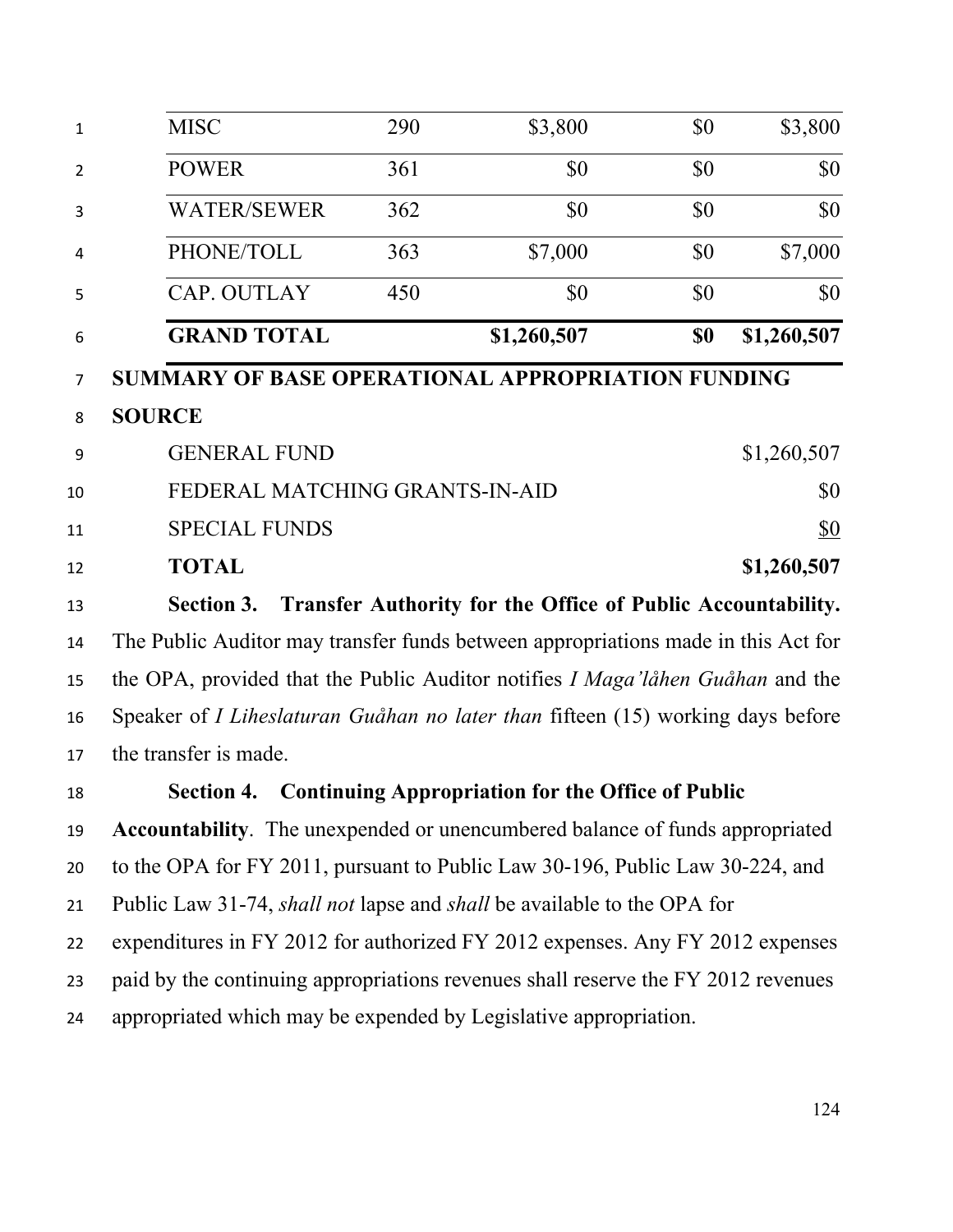#### **CHAPTER IX**

#### **PART II – GUAM BOARD OF ACCOUNTANCY**

 **Section 1. Legislative Intent.** It is the intent of *I Liheslaturan Guåhan* to provide a lump sum appropriation to the Guam Board of Accountancy (GBA). The funds *shall* be expended in accordance to the budget request submitted and the priorities stipulated by the GBA.

 **Section 2. Appropriation.** The amounts below are appropriated from the GBA Special Fund (P.L. 30-55) to the GBA for its operations in Fiscal Year 2012. This appropriation *shall* be expended in accordance with the object class allocations outlined below.

**SUMMARY OF BASE OPERATIONAL APPROPRIATION**

| 10 | APPROP. CLASS OBJ. CLASS |     |     | GEN FUND SPCL FUND | <b>TOTAL</b> |
|----|--------------------------|-----|-----|--------------------|--------------|
| 11 | <b>REG SALARIES</b>      | 111 | \$0 | \$0                | \$0          |
| 12 | OT/SP                    | 112 | \$0 | \$0                | \$0          |
| 13 | <b>BENEFITS</b>          | 113 | \$0 | \$0                | \$0          |
| 14 | <b>TRAVEL/MILE</b>       | 220 | \$0 | \$0                | \$0          |
| 15 | CONT. SERV.              | 230 | \$0 | \$367,500          | \$367,500    |
| 16 | OFF. RENTAL              | 233 | \$0 | \$26,000           | \$26,000     |
| 17 | SUP. & MAT.              | 240 | \$0 | \$6,000            | \$6,000      |
| 18 | <b>EQUIPMENT</b>         | 250 | \$0 | \$5,000            | \$5,000      |
| 19 | WORK. COMP.              | 270 | \$0 | \$0                | \$0          |
| 20 | <b>DRUG TEST</b>         | 271 | \$0 | \$0                | \$0          |
| 21 | <b>SUBGRANT</b>          | 280 | \$0 | \$0                | \$0          |
| 22 | <b>MISC</b>              | 290 | \$0 | \$17,100           | \$17,100     |
| 23 | <b>POWER</b>             | 361 | \$0 | \$0                | \$0          |
|    |                          |     |     |                    | 125          |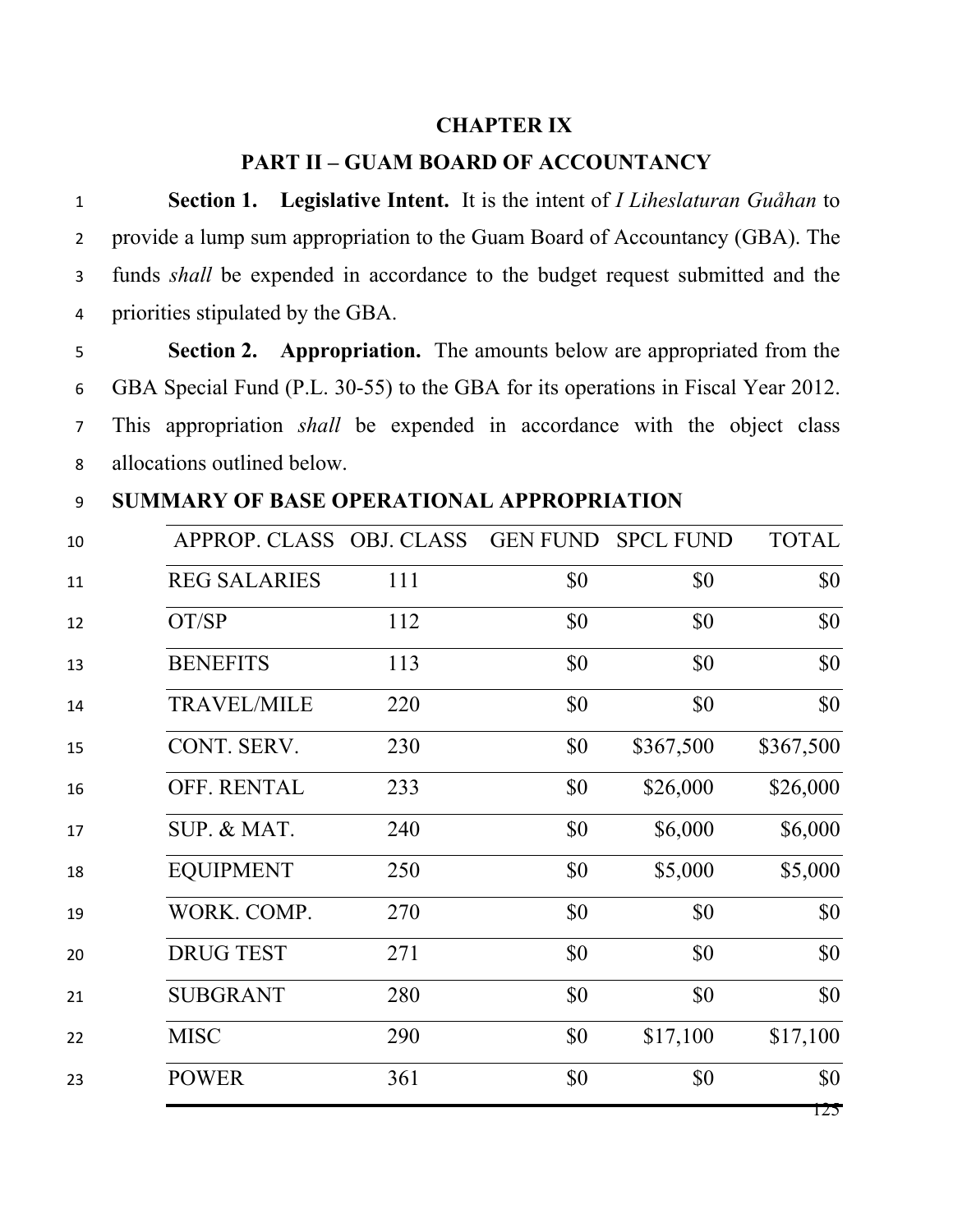| 1              | <b>WATER/SEWER</b>                                | 362 | \$0 | \$0       | \$0       |
|----------------|---------------------------------------------------|-----|-----|-----------|-----------|
| $\overline{2}$ | PHONE/TOLL                                        | 363 | \$0 | \$0       | \$0       |
| 3              | <b>CAP. OUTLAY</b>                                | 450 | \$0 | \$0       | \$0       |
| 4              | <b>GRAND TOTAL</b>                                |     | \$0 | \$421,600 | \$421,600 |
| 5.             | SUMMARY OF BASE OPERATIONAL APPROPRIATION FUNDING |     |     |           |           |
| 6              | <b>SOURCE</b>                                     |     |     |           |           |
| 7              | <b>GENERAL FUND</b>                               |     |     |           | \$0       |
| 8              | FEDERAL MATCHING GRANTS-IN-AID                    |     |     |           | \$0       |
| 9              | <b>SPECIAL FUNDS</b>                              |     |     |           | \$421,600 |
| 10             | <b>TOTAL</b>                                      |     |     |           | \$421,600 |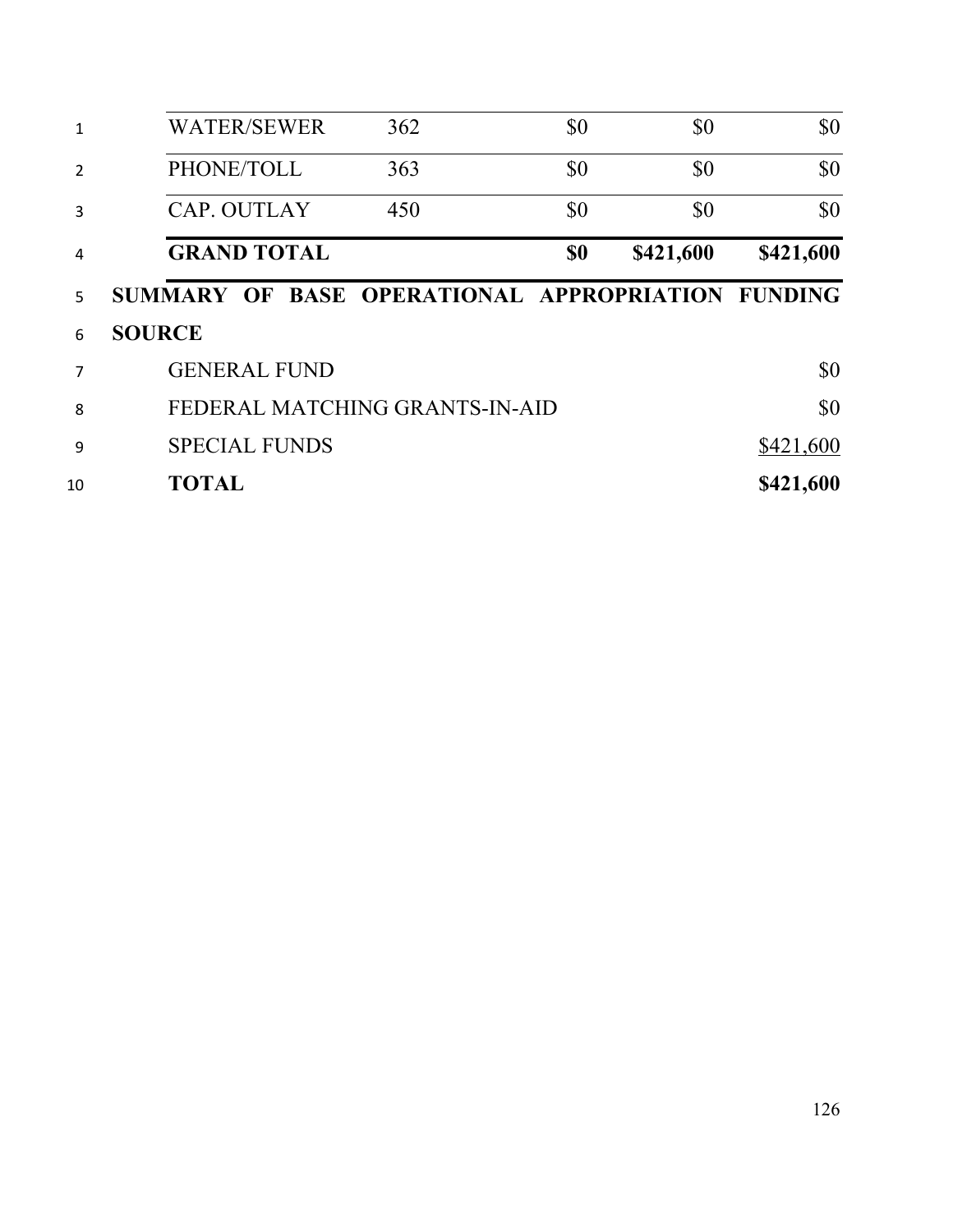#### **CHAPTER X**

#### **GUAM VISITORS BUREAU**

 **Section 1. Appropriation**. The amounts below are appropriated from the Tourist Attraction Fund (TAF), *not* otherwise appropriated, to the Guam Visitors Bureau (GVB) for its operations in Fiscal Year 2012. This appropriation *shall* be expended in accordance with the allocations outlined in this Section.

#### **SUMMARY OF BASE OPERATIONAL APPROPRIATION**

|     | 'a) | <b>GENERAL ADMINISTRATION</b> | \$2,136,248 |
|-----|-----|-------------------------------|-------------|
| 8   | (b) | <b>MARKETING</b>              | \$8,091,538 |
| - 9 | (c) | PRINTING, PROMOTIONAL         | \$238,769   |
| 10  | (d) | RESEARCH                      | \$374,834   |
| 11  | e   | DESTINATION DEVELOPMENT       | \$1,349,790 |

 **Section 2. Appropriation to GVB for Special Projects**. The sum of Nine Hundred Eighty Six Thousand Four Hundred Forty Six Dollars (**\$986,446**) is appropriated from the TAF to the GVB to fund the *Tumon* and *Hagåtña* Beach Cleaning, *Tumon* Landscaping, and Island-wide Roadways Maintenance projects in Fiscal Year 2012. Notwithstanding the general provisions of §30107.1, Title 11, Guam Code Annotated, and this Act, this appropriation *shall* continue to be available until expended.

 **Section 3. Appropriation to GVB for** *På'å Taotao Tåno'*. The sum of Eighty Thousand Dollars (**\$80,000**) is appropriated from the TAF to the GVB for the Fiscal Year 2012 operations of *På'å Taotao Tano* to provide for the Local Match for the ANA Language Grant, the New *På'å* AmeriCorps, the *Guåhu Taotao Tåno'* Annual Pageant, and the Northern Cultural Arts Program. Notwithstanding the general provisions of §30107.1, Title 11, Guam Code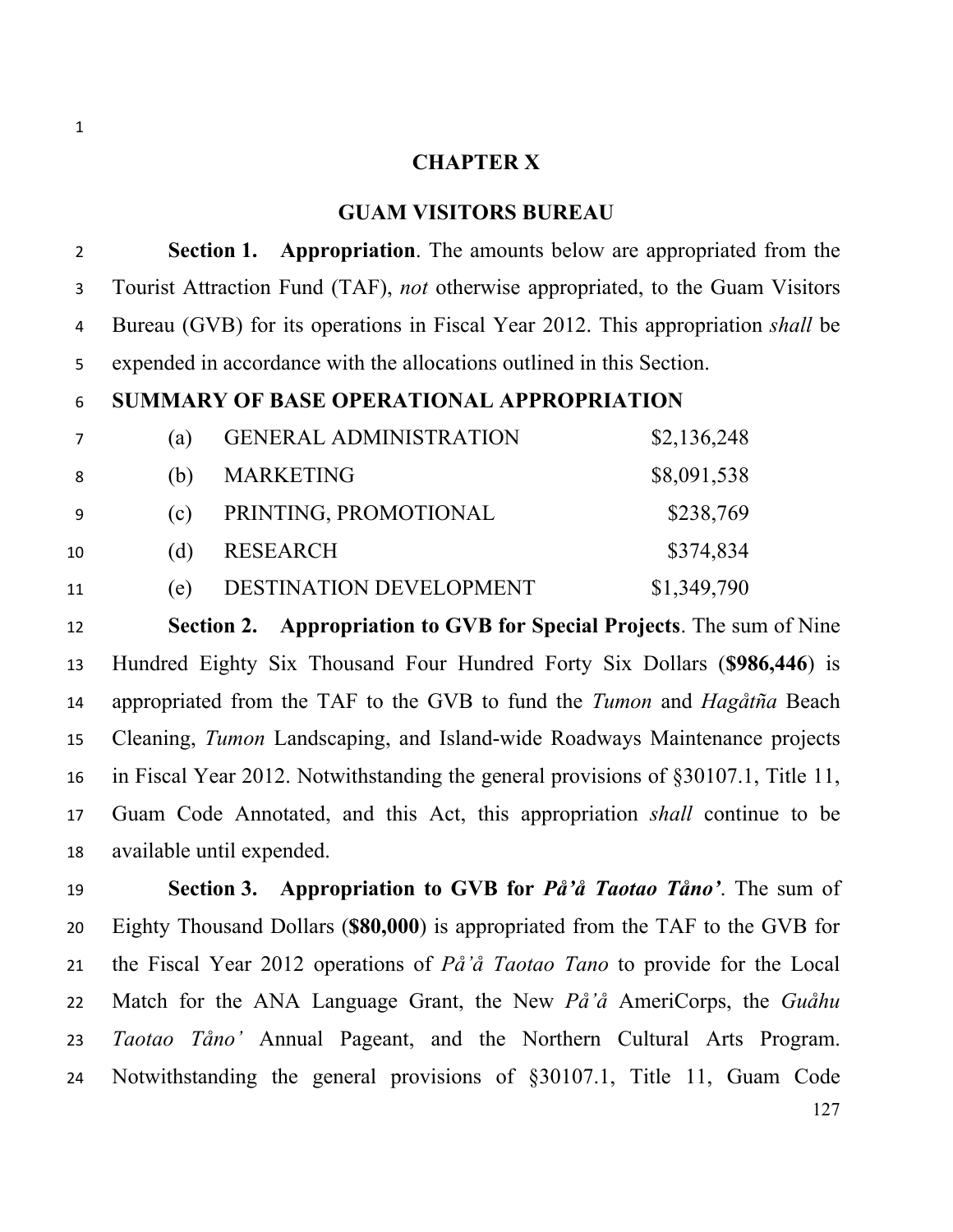Annotated, and this Act, this appropriation *shall* continue to be available until expended.

 **Section 4. Appropriation to GVB for the Historic** *Inalåhan* **Foundation.** The sum of Thirty Thousand Dollars (**\$30,000**) is appropriated from the TAF to the GVB for the Fiscal Year 2012 operations of the Historic *Inalåhan* Foundation. Notwithstanding the general provisions of §30107.1, Title 11, Guam Code Annotated, and this Act, this appropriation *shall* continue to be available until expended.

 **Section 5. Appropriation to GVB for the Traditions Affirming our Seafaring Ancestry (TASA).** The sum of Twenty Five Thousand Dollars (**\$25,000**) is appropriated from the TAF to the GVB for the Fiscal Year 2012 operations of the TASA. Notwithstanding the general provisions of §30107.1, Title 11, Guam Code Annotated, and this Act, this appropriation *shall* continue to be available until expended.

 **Section 6. Appropriation to GVB for the Tourism Education Council.** The sum of Fifteen Thousand Dollars (**\$15,000**) is hereby appropriated from the TAF to the GVB for the Fiscal Year 2012 operations of the Tourism Education Council. Notwithstanding the general provisions of Title 11 GCA §30107.1, and this Act, this appropriation *shall* continue to be available until expended.

 **Section 7. Appropriation to GVB for the** *Håya* **Cultural Preservation Foundation (***Sinangån-ta* **Outreach).** The sum of Twelve Thousand Five Hundred Dollars (**\$12,500**) is hereby appropriated from the TAF to the GVB for the Fiscal Year 2012 for the operations of the *Håya* Cultural Preservation Foundation (*Sinangån-ta* Outreach). Notwithstanding the general provisions of Title 11 GCA §30107.1, and this Act, this appropriation *shall* continue to be available until expended.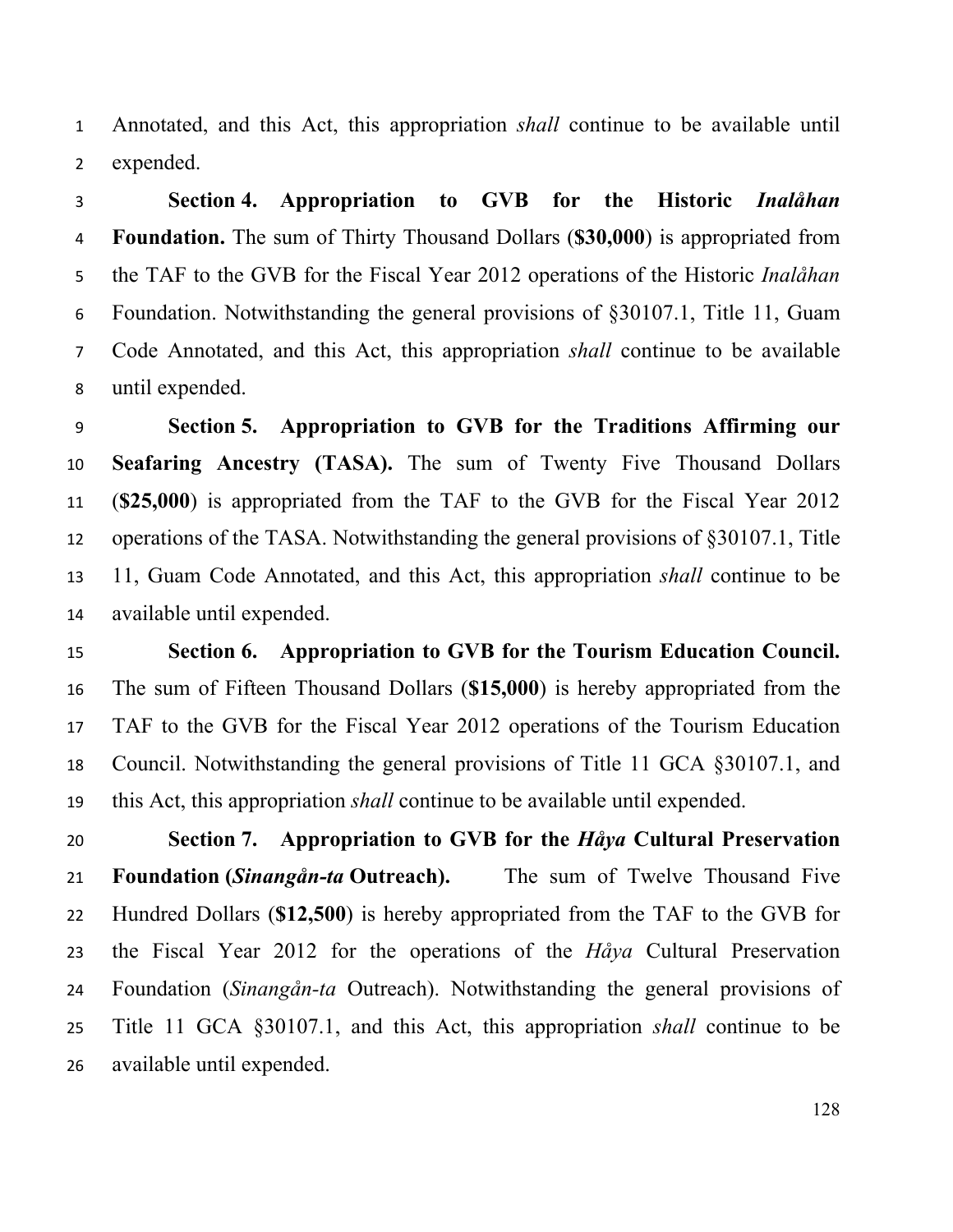**Section 8. Appropriation to the Festival of the Pacific Arts Revolving Fund.** The sum of One Hundred Thousand Dollars (**\$100,000**) is hereby appropriated from the TAF to the Festival of Pacific Arts Revolving Fund for the q purposes of planning, conducting, and hosting the Twelfth  $(12<sup>th</sup>)$  Festival of Pacific Arts in 2016. The funds appropriated in this Section *shall not* be used to fund either administrative *or* contractual salaries.

 **Section 9. Appropriation to the Guam Visitors Bureau Rainy Day Fund.** The sum of Two Hundred Thousand Dollars (**\$200,000**) is hereby appropriated from the TAF to the GVB for deposit in the Rainy Day Fund, in accordance with the provisions set forth in Section 1(b) of Public Law 30-116, for the purposes cited therein. Notwithstanding the general provisions of Title 11 GCA §30107.1, and this Act, this appropriation *shall* continue to be available until expended, and is *not* subject to transfer *or* use for any other purpose.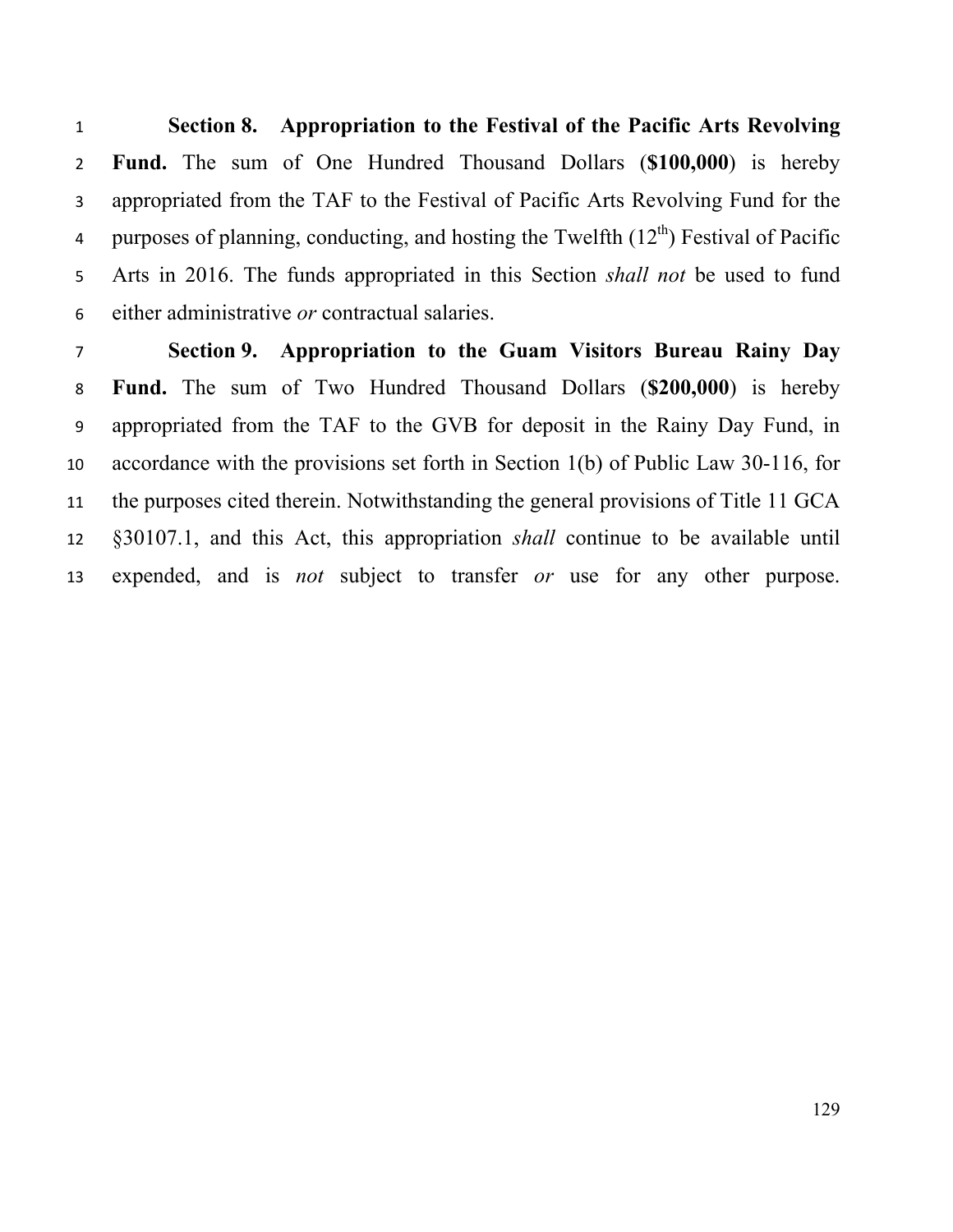#### **CHAPTER XI**

#### **MISCELLANEOUS APPROPRIATIONS**

#### **Section 1. Public Streetlights Appropriations.**

 (a) **Special Fund Appropriations.** The sum of Three Million Four Hundred Seventy Three Thousand Five Hundred Thirty One Dollars (**\$3,473,531**) is appropriated from the Streetlight Fund to the Utility Cost Account to pay the Guam Power Authority for the operation of public streetlights in Fiscal Year 2012.

 (b) The sum of Two Million Five Hundred Thirty Five Thousand Six Hundred Seventy Two Dollars (**\$2,535,672**) is appropriated from the Guam Highway Fund to the Utility Cost Account to pay the Guam Power Authority for the operation of public streetlights in Fiscal Year 2012.

 (b) The sum of Two Hundred Twelve Thousand Four Hundred Eighty Two Dollars (**\$212,482**) is appropriated from the Tourist Attraction Fund to the Utility Cost Account to pay the Guam Power Authority for the operation of public streetlights in Fiscal Year 2012.

## **Section 2. Appropriations to Retirees for Supplemental Annuity Benefits and for Other Costs.**

 (a) The sum of Eleven Million Six Hundred Ninety Six Thousand Three Hundred Three Dollars (**\$11,696,303**) is appropriated from the General Fund to the Supplemental Annuity Benefits Special Fund for Fiscal Year 2012 for direct payments to government of Guam retirees who retired prior to October 1, 1995, or their survivors, for the continuing payment of Four Thousand Two Hundred Thirty-Eight Dollars (**\$4,238**) per year in supplemental annuity benefits, consisting of the sums of One Thousand Two Hundred Dollars (**\$1,200**), One Thousand Five Hundred Dollars (**\$1,500**), Seven Hundred Dollars (**\$700**), and Eight Hundred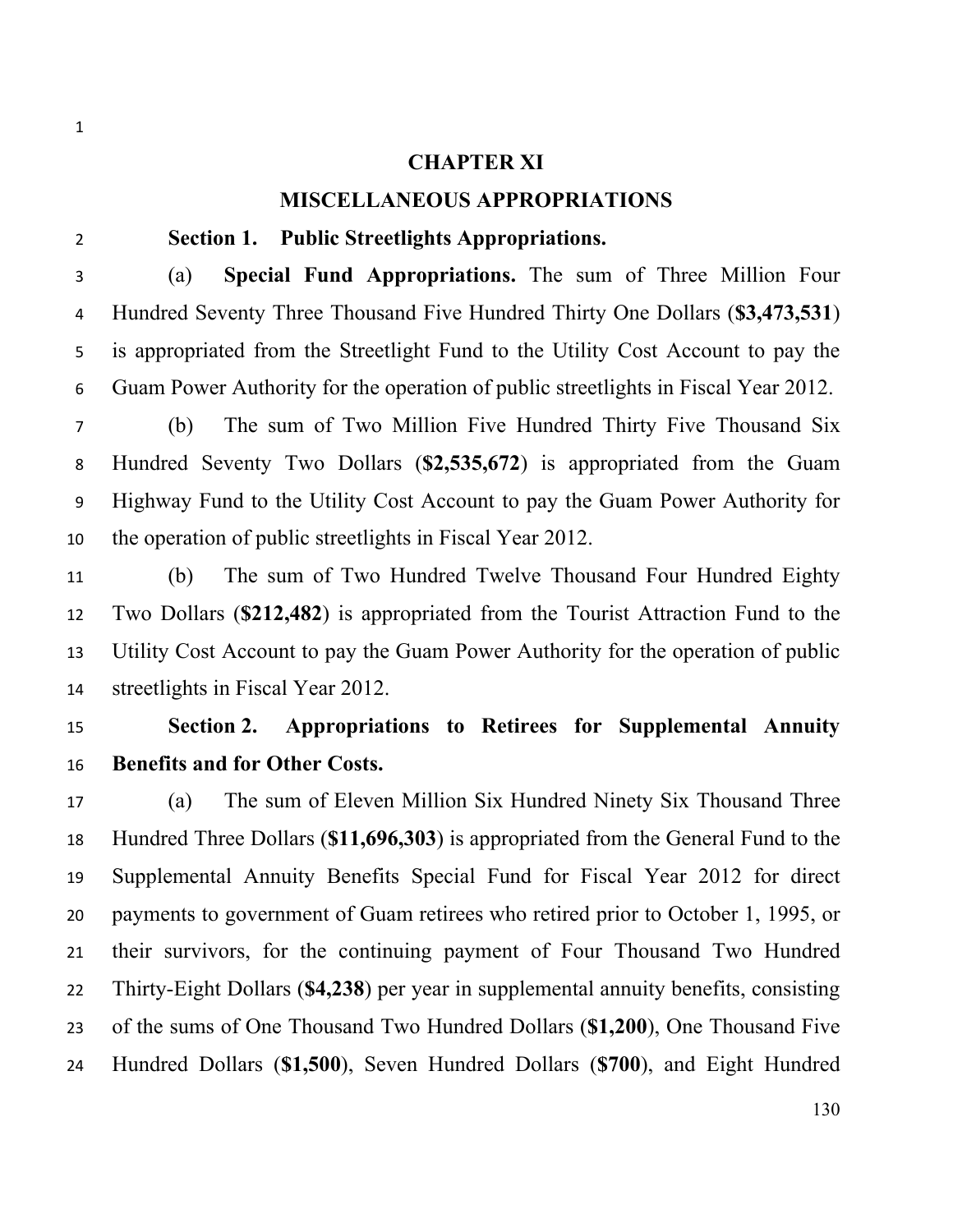Thirty-Eight Dollars (**\$838**) in annual benefits authorized by various General Appropriation Acts.

 (b) No retiree who is eligible for Retiree Supplemental Annuity Benefits provided for in Subsection (a) hereof *shall* receive said benefits if her or his annual retirement annuity, excluding survivor benefits and excluding the supplemental benefits authorized herein, is *greater than* Forty Thousand Dollars (**\$40,000**). No retiree who is eligible for Retiree Supplemental Annuity Benefits *shall* receive more than the sum of Forty Thousand Dollars (**\$40,000**) in combined retirement annuities and Supplemental Annuity Benefits in any one (1) fiscal year.

 (c) The Director of DOA *shall* coordinate with the Director of the Government of Guam Retirement Fund (GGRF) and *shall* disburse to the retirees or their survivors, the supplemental annuity benefits provided for in Subsection (a) of this Section. The GGRF *shall* provide the Director of DOA with the information needed to affect disbursement. To realize savings associated with the cost of preparing separate checks and mailing separate checks for the supplemental annuity for retirees, the Director of DOA may enter into a Memorandum of Understanding (MOU) with the GGRF in which the Director of DOA remits the supplemental annuity payments to the GGRF for disbursement to the retiree at the same time the regular annuity check is issued, *or* by including the supplemental annuity in the regular annuity check issued by the GGRF.

 (d) Funds held in the Supplemental Annuity Benefits Special Fund *shall not* be commingled with the General Fund or any other fund, *shall* be held in a separate bank account that *shall* continue to be administered by the Director of DOA, and *shall not* be subject to *I Maga'låhen Guåhan's* transfer authority.

 (e) For Fiscal Year 2012, the Guam Power Authority, the A.B. Won Pat International Airport Authority, the Guam Economic Development Authority, the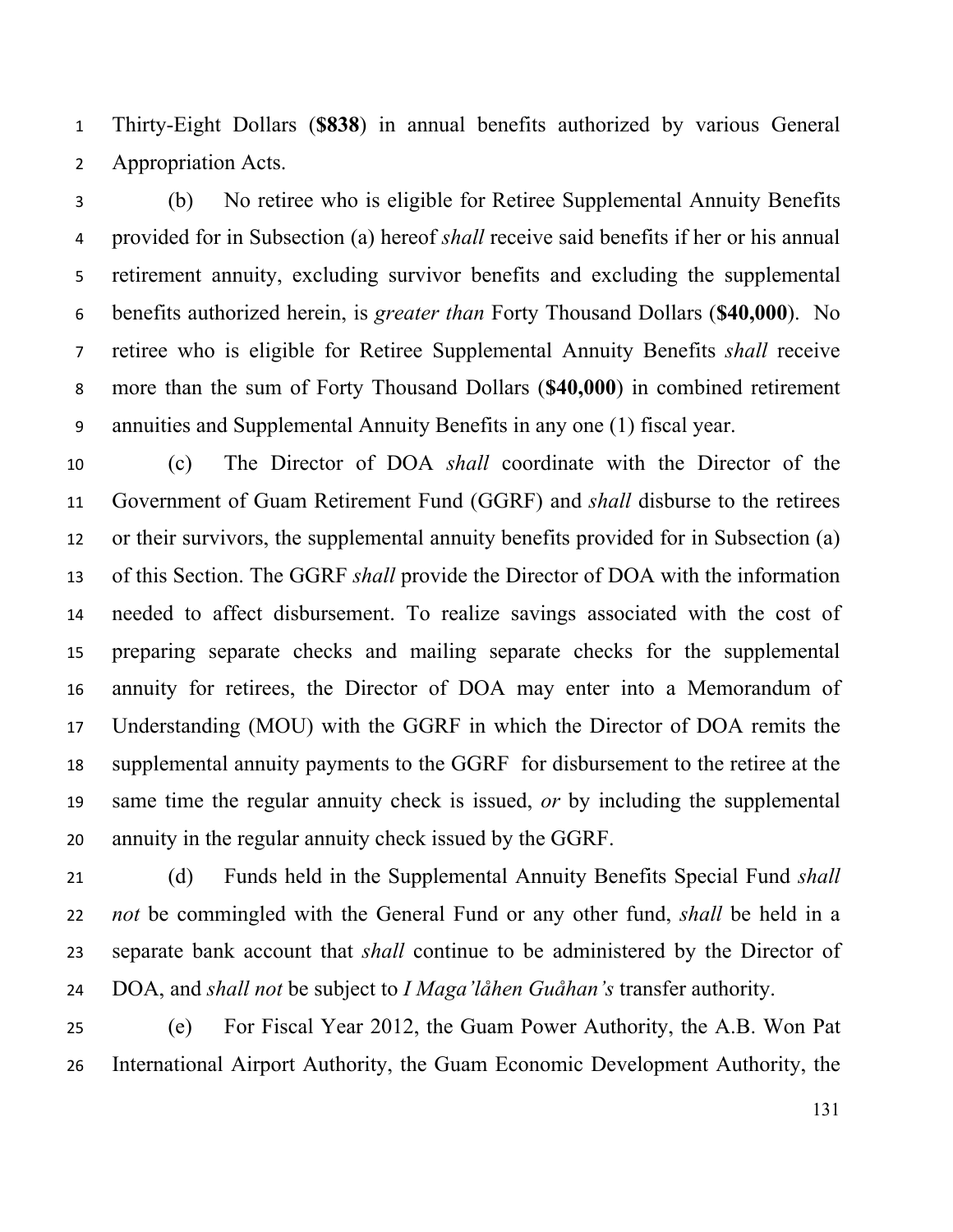Guam Housing Corporation, the Government of Guam Retirement Fund, the Jose D. Leon Guerrero Commercial Port, the Guam Waterworks Authority and the Guam Visitors Bureau *shall* remit to DOA an amount equal to the number of retirees eligible pursuant to Subsection (a) hereof who have retired from that entity multiplied by Four Thousand Two Hundred Thirty-eight Dollars (**\$4,238**). Said remittances *shall* be paid in two (2) equal installments on or before October 10, 2011, and April 15, 2012, respectively. Said remittances *shall not* be subject to *I Maga'låhen Guåhan's* transfer authority.

 (f) For Fiscal Year 2012, the Guam Power Authority, the A.B. Won Pat International Airport Authority, the Guam Economic Development Authority, the Guam Housing Corporation, the Government of Guam Retirement Fund, the Jose D. Leon Guerrero Commercial Port, the Guam Waterworks Authority and the Guam Visitors Bureau *shall* remit to the GGRF payments for medical, dental, and life insurance payments for retirees who have retired from those respective agencies. Said remittances *shall* be paid in two (2) equal installments on or before October 10, 2011, and on or before April 1, 2012, respectively. The agencies' remittances for medical, dental and life insurance mandated herein are *ex gratia* payments, and are for Fiscal Year 2012 *only*.

 (g) For Fiscal Year 2012, the sum of Nine Hundred Eighty Seven Thousand Dollars (**\$987,000**) is appropriated from the General Fund to the GGRF to pay the cost of Medicare premiums for government of Guam retirees and their survivors domiciled on Guam, and who are eligible to receive Social Security income benefits, and who are eligible to enroll in the government of Guam Group Health Insurance Program. No government of Guam retiree or their survivor *shall* be required to enroll in the Government of Guam Health Insurance Program in order to receive the reimbursement.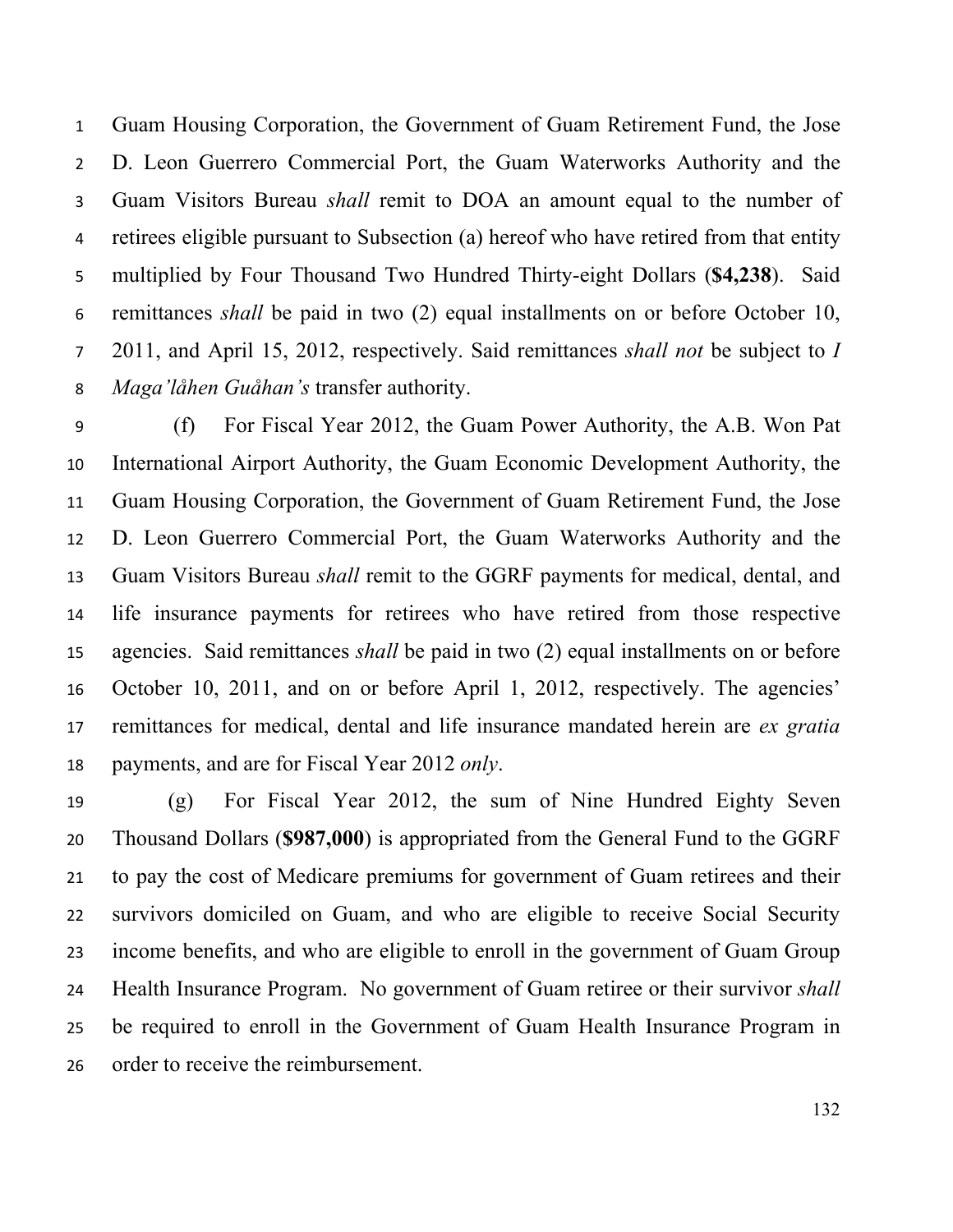(h) For Fiscal Year 2012, the sum of Two Hundred Thirty Two Thousand Five Hundred Fifteen Dollars (**\$232,515**) is appropriated from the General Fund to the GGRF for *I Maga'låhi* and *I Segundo na Maga'låhi/I Segundo na Maga'håga*  pensions.

 (i) For Fiscal Year 2012, the sum of Four Hundred Sixty Six Thousand Four Hundred Twenty Nine Dollars (**\$466,429**) is appropriated from the General Fund to the GGRF for retirement annuities for former judges and justices of the Superior Court and Supreme Court of Guam.

 (j) The GGRF Board of Trustees *shall* enact and, if necessary, amend administrative regulations that establish procedures to ensure the proper submission, receipt and accounting of all sums remitted pursuant to Subsections (e) 12 and  $(g)$  hereof.

 **Section 3. Survivor Supplemental Annuity Additions.** Title 4 GCA §8135(d)(6) is *amended* to read:

 "(6) the prospective payment of supplemental benefits for the period of October 1, 2011, through September 30, 2012, for survivors of those employees who retired prior to October 1, 1995, to be paid in the following manner:

 (i) Four Thousand Two Hundred Thirty-eight Dollars (**\$4,238**) in Retiree Supplemental Annuity Benefits, known as the sum of One Thousand Two Hundred Dollars (**\$1,200**), One Thousand Five Hundred Dollars (**\$1,500**)**,** Seven Hundred Dollars (**\$700**)**,** and Eight Hundred Thirty-eight Dollars (**\$838**) in annual benefits formerly contained in various General Appropriation Acts.

 (ii) No person eligible for Retiree Supplemental Annuity Benefits provided for in this Section *shall* receive such benefits if his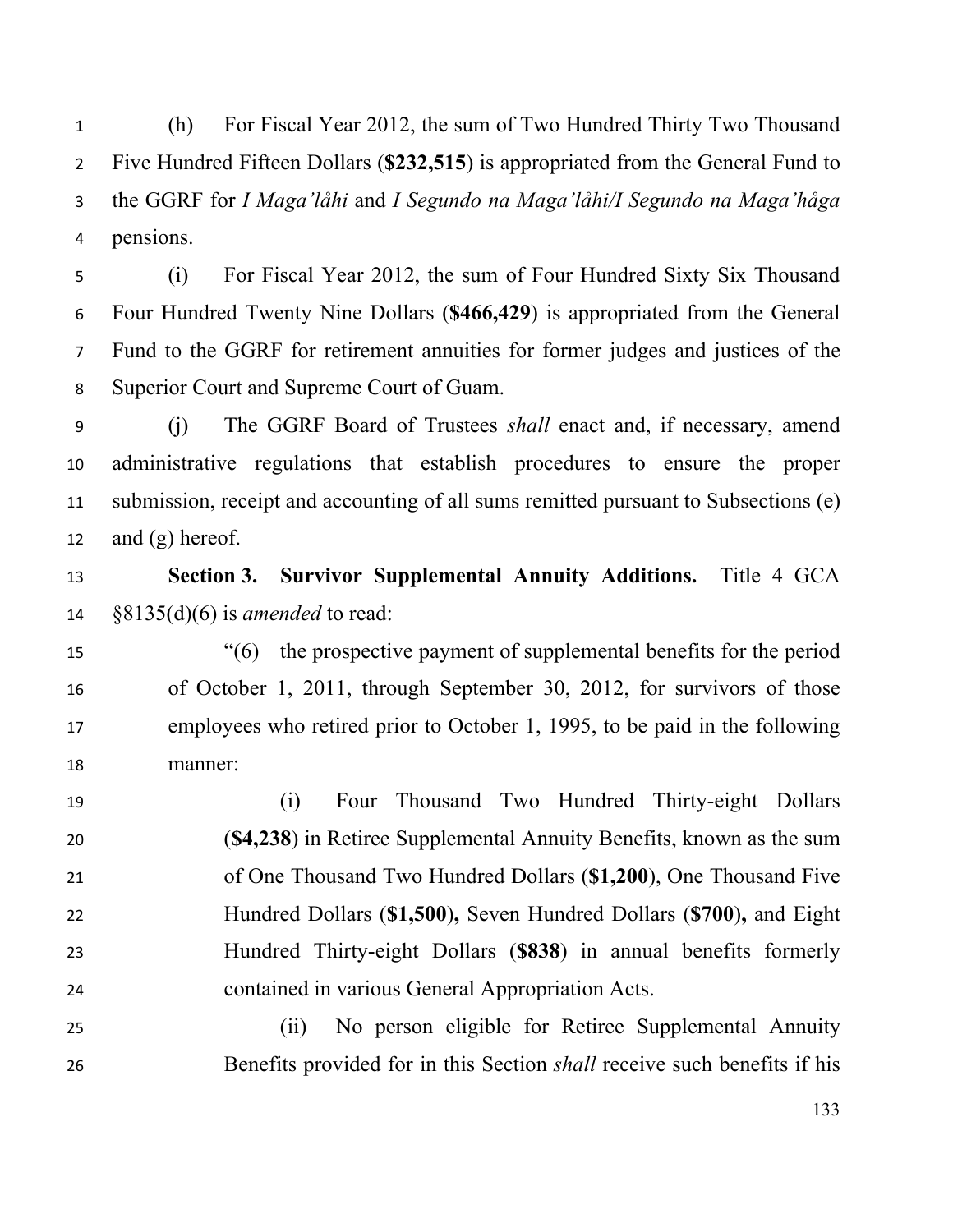regular annual retirement annuity exclusive of the supplemental amounts authorized hereby *exceeds* Forty Thousand Dollars (**\$40,000**). No persons eligible for Retiree Supplemental Annuity Benefits *shall* receive more than the sum of Forty Thousand Dollars (**\$40,000**) in combined retirement annuities and supplemental retirement annuities.

 (iii) Any retiree or survivor eligible to receive the supplemental annuity may waive their supplemental annuity payment authorized herein by the filing of a notarized affidavit waiving such payment with the Retirement Fund."

 **Section 4. Disability Supplemental Annuity Additions.** §8129(g), Title 4, Guam Code Annotated, is *amended* to read:

 "(g) Any disability retirement annuitant who commenced receiving a disability retirement annuity prior to October 1, 1995, and who is entitled to disability retirement benefits under this Chapter *shall* receive, during the period commencing on October 1, 2011 and ending on September 30, 2012, prospective non-cumulative supplemental annuity benefits as follows:

 (1) Four Thousand Two Hundred Thirty-eight Dollars (**\$4,238**) in Retiree Supplemental Annuity Benefits, known as the sum of One Thousand Two Hundred Dollars (**\$1,200**), One Thousand Five Hundred Dollars (**\$1,500**), Seven Hundred Dollars (**\$700**), and Eight Hundred Thirty-eight Dollars (**\$838**) in annual benefits formerly contained in various General Appropriation Acts.

 (2) No persons eligible for Retiree Supplemental Annuity Benefits provided for in Paragraph (g) of this Section *shall* receive such benefit if their regular annual retirement annuity, excluding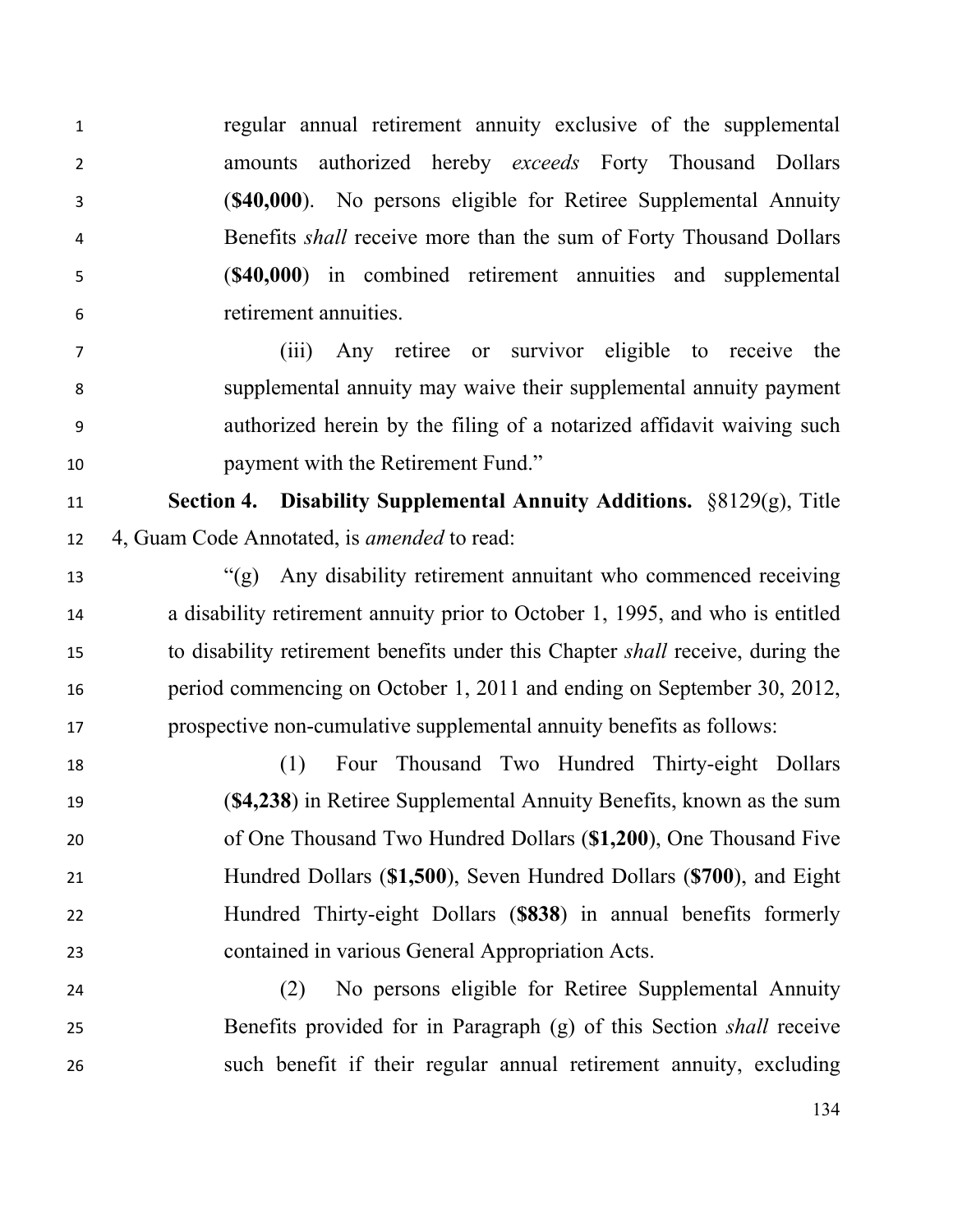survivor benefits, prior to the supplemental amounts herein *exceeds* Forty Thousand Dollars (**\$40,000**). No persons eligible for Retiree Supplemental Annuity Benefits *shall* receive more than the sum of Forty Thousand Dollars (**\$40,000**) in combined retirement annuities and supplemental retirement annuities.

 (3) Any disability retirement annuitant eligible to receive the supplemental annuity may waive their supplemental annuity payment authorized herein by the filing of a notarized affidavit waiving such payment with the Retirement Fund."

 **Section 5. Retirees Supplemental Annuity Additions.** §8122(d)(6), Title 4, Guam Code Annotated, is hereby *amended* to read as follows:

 "(6) Any retirement annuitant who commenced receiving a retirement annuity prior to October 1, 1995, and who is entitled to retirement benefits under this Chapter, *shall* receive, during the period commencing on October 1, 2011 and ending on September 30, 2012, prospective, non-cumulative supplemental annuity benefits as follows:

 (i) Four Thousand Two Hundred Thirty-eight Dollars (**\$4,238**) in Retiree Supplemental Annuity Benefits, known as the sum of One Thousand Two Hundred Dollars (**\$1,200**), One Thousand Five Hundred Dollars (**\$1,500**), Seven Hundred Dollars (**\$700**), and Eight Hundred Thirty-eight Dollars (**\$838**) in annual benefits formerly contained in various General Appropriation Acts.

 (ii) No retiree who is eligible for Retiree Supplemental Annuity Benefits provided for in this Section *shall* receive such benefit if her/his regular annual retirement annuity, excluding the supplemental amounts authorized herein and survivor benefits,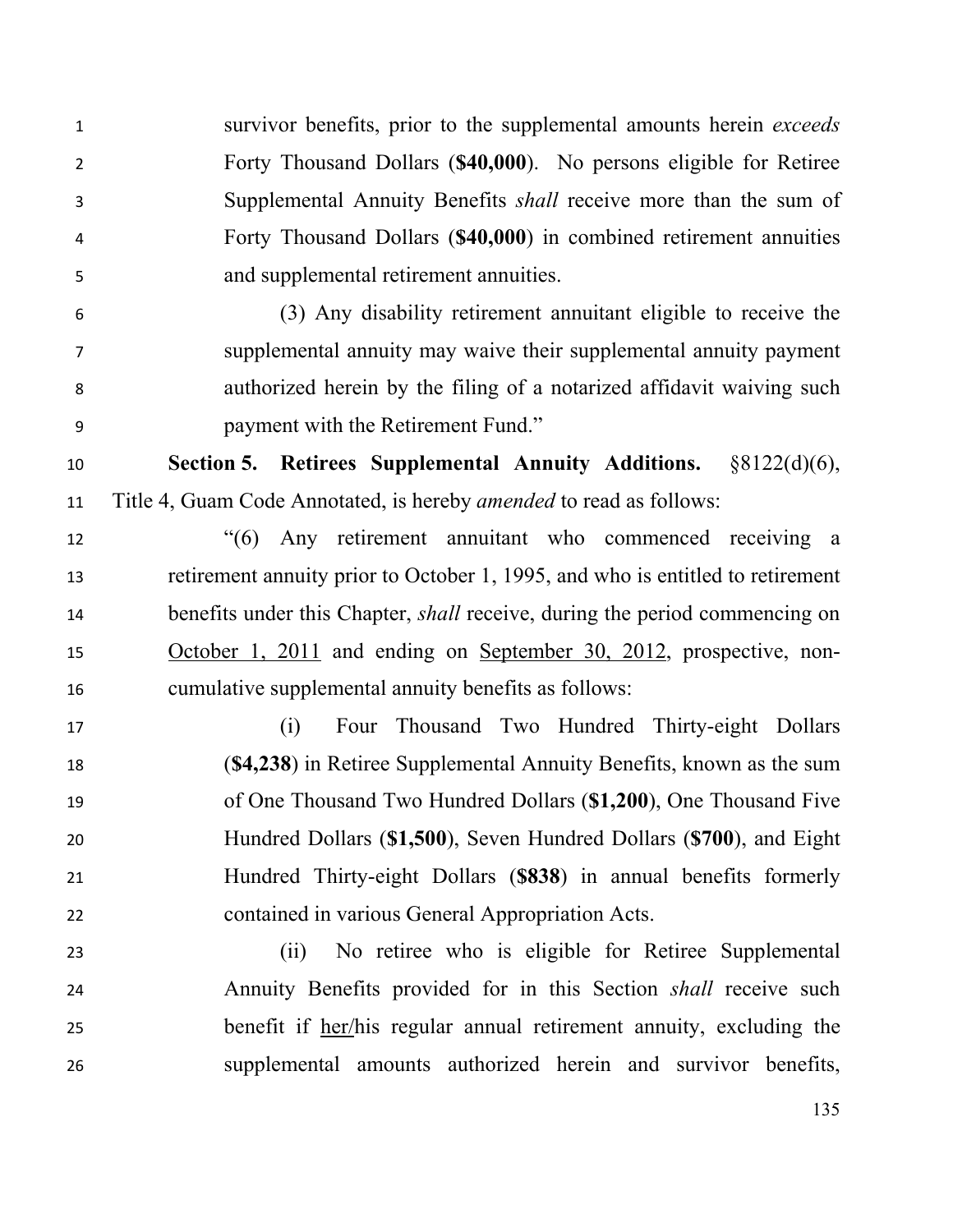*exceeds* Forty Thousand Dollars (**\$40,000**). A retiree who is eligible for Retiree Supplemental Annuity Benefits *shall* receive *no more than*  Forty Thousand Dollars (**\$40,000**) in combined retirement annuities and supplemental retirement annuities.

 (iii) Any retiree or survivor eligible to receive the supplemental annuity may waive their supplemental annuity payment authorized herein by the filing of a notarized affidavit waiving such payment with the Retirement Fund."

#### **Section 6. Appropriation for Cost of Living Allowance (COLA).**

 (a) *I Maga'låhen Guåhan shall* provide, by a single lump sum payment, a Cost of Living Allowance (COLA) of One Thousand One Hundred Dollars (**\$1,100**) to each retiree of the GGRF who is retired as of September 30, 2011, or his survivor, *no later than* November 1, 2011, *unless* the annuitant chooses in writing to receive bi-monthly payments from October 1, 2011 through September 30, 2012. The sum of Six Million Seven Hundred Seventy Thousand Five Hundred Dollars (**\$6,770,500**) is appropriated from the General Fund to the DOA to pay said COLA.

 (b) The Guam Power Authority, the A. B. Won Pat International Airport Authority, the Guam Economic Development Authority, the Guam Housing Corporation, the Government of Guam Retirement Fund, the Jose D. Leon Guerrero Commercial Port, the Guam Waterworks Authority and the Guam Visitors Bureau *shall* pay a COLA in a single payment of One Thousand One Hundred Dollars (**\$1,100**) to every Government of Guam Retirement Fund retiree who retired from each respective aforementioned agency as of September 30, 2011, or his survivor, *no later than* November 1, 2011, *unless* the annuitant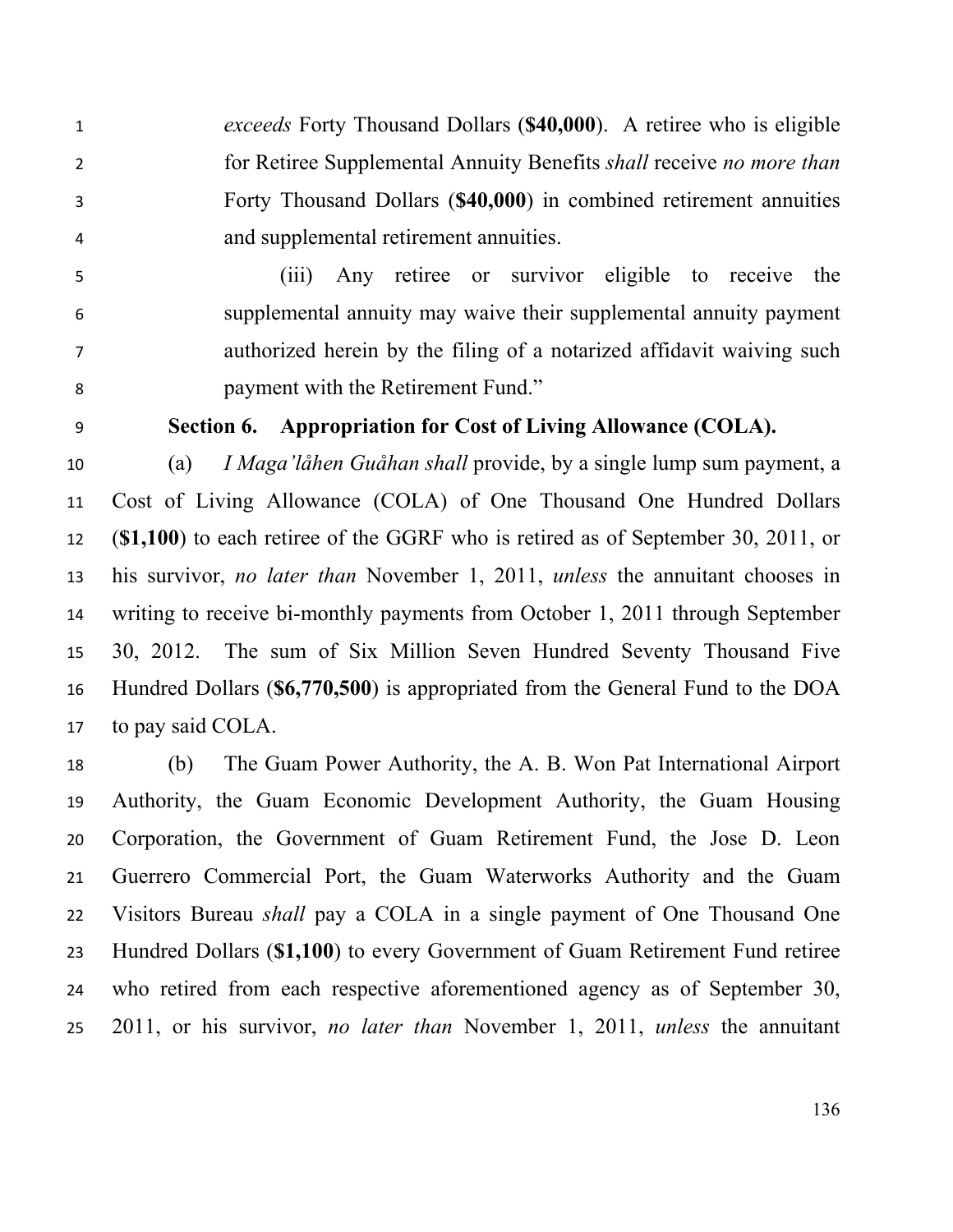chooses in writing to receive bi-monthly payments from October 1, 2011 through September 30, 2012.

 (c) Each agency mentioned in Subsection (b) *shall* reimburse the General Fund for any COLA paid by the Fund in Fiscal Year 2012 to retirees who have retired from that agency and their survivors, *no later than* December 31, 2011.

 (d) Any retiree or survivor eligible to receive the COLA may waive their payment authorized herein by filing a notarized affidavit waiving such payment with the entity responsible for the Retirement Fund.

 (e) *If* a retiree is both a Defined Benefit and a Defined Contribution Retiree, her or his survivor *shall* o*nly* be entitled to a single COLA payment.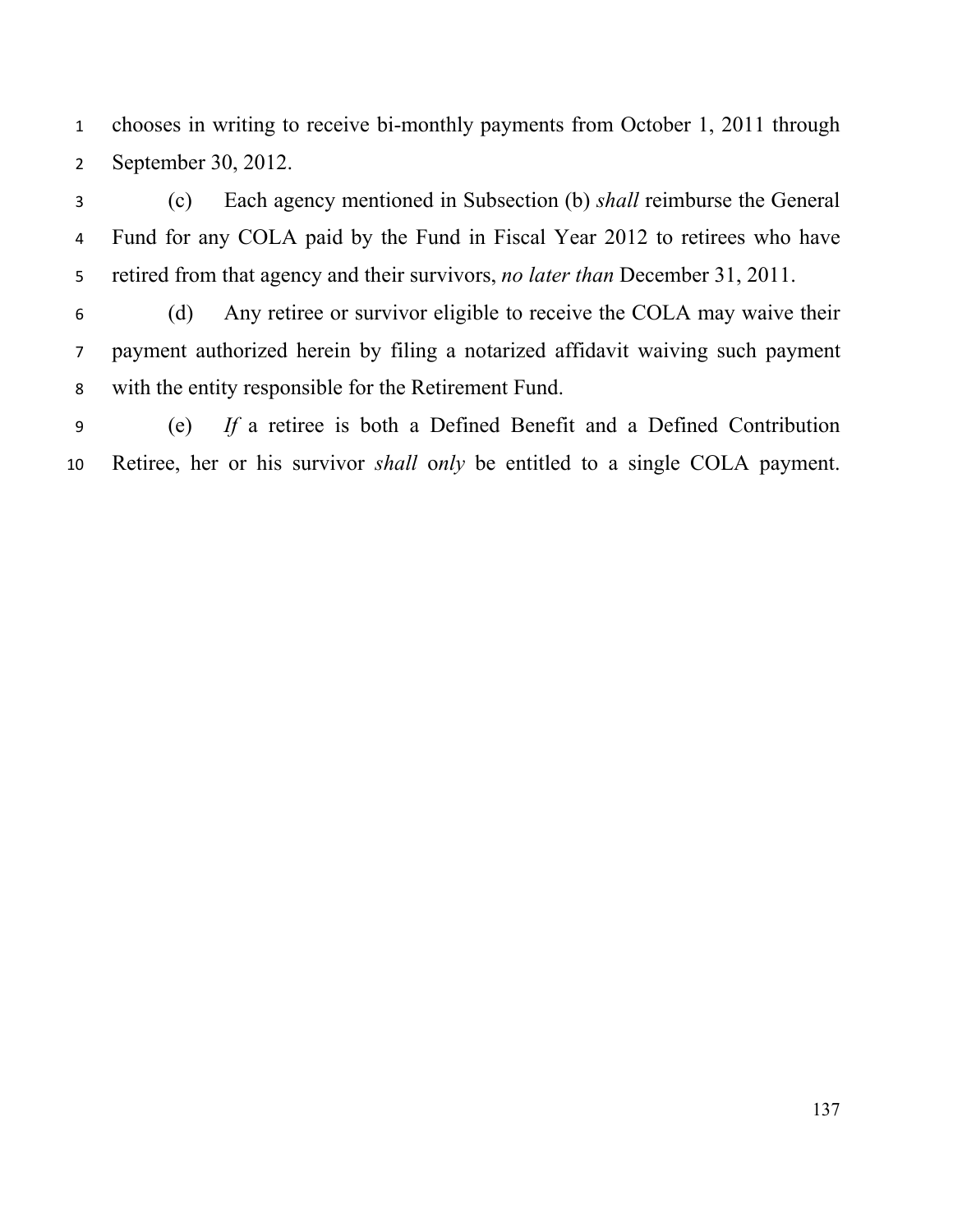## **CHAPTER XII MISCELLANEOUS PROVISIONS**

 **Section 1. Deficit Reduction**. All unpaid prior year obligations, including obligations for tax refunds; vendor payables; back pay for employees or other 4 obligations resulting from judgments or awards approved prior to FY 2012 by any regulatory body, court or administrative authority, which remain unpaid at the beginning of FY 2012, *unless* otherwise authorized, *shall* be paid from the un- appropriated General Fund revenues collected in excess of appropriations and reserved for deficit reduction pursuant to §22436 of Article 4, Chapter 22 of Title 5, Guam Code Annotated. The obligations *shall* be paid in the order of when they were incurred, with the longest outstanding obligation being paid first and so forth. The Department of Administration *shall* transmit a copy of the cumulative prior year obligations on a quarterly basis to *I Maga'låhen Guåhan*, the Speaker of *I Liheslaturan Guåhan,* and the Office of Finance and Budget. If the Governor declares that the non-payment of prior year's obligation will disrupt essential services to a department or agency, he may utilize FY 2012 appropriations for the agency provided Bureau of Budget and Management Research imposes a corresponding reserve and reduces the Department's current year allotment by the same amount.

 **Section 2. Retirement Option for Government of Guam Employees.** A member of the Government of Guam Retirement Fund (GGRF) who is eligible for retirement may retire upon the complete remittance of her or his outstanding individual contributions to the GGRF, including the employee and employer retirement contributions. Any and all fees, interest at actuarial set assumed rate of return for fund investments rates, and penalties required by the GGRF *shall* be paid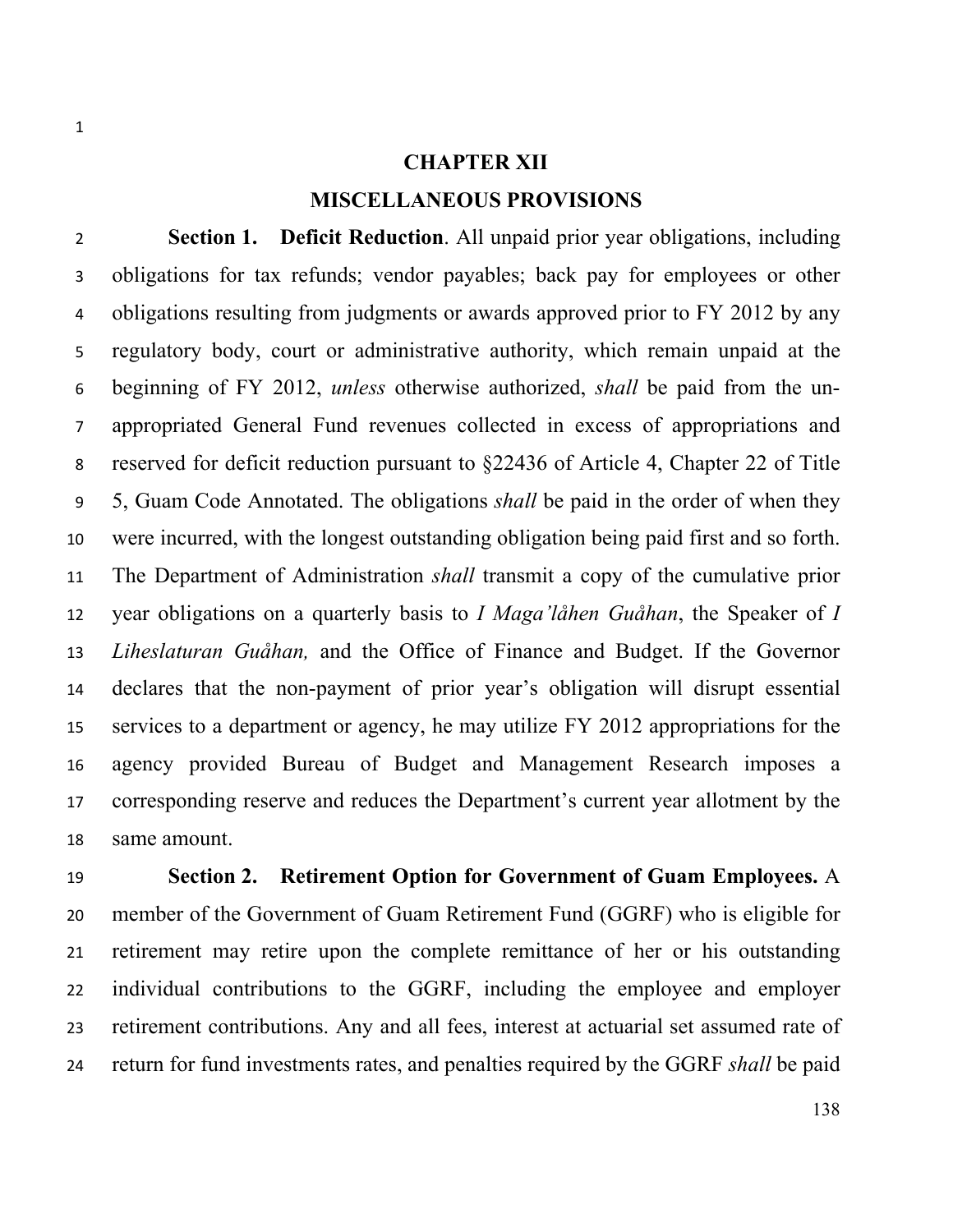by the government. This Section *shall not* restrict the continuing remittance of existing GGRF contributions as required by law or by the GGRF. By the fifteenth (15th) day of each month, the Director of the GGRF *shall* provide a detailed report to the Speaker of *I Liheslaturan Guåhan* regarding said remittances and the number of retirements pursuant to this Section during the previous month. Nothing herein *shall* be construed to abrogate any provision of Public Law 28-38.

 **Section 3**. **Volunteers and Donations for Skinner Plaza,** *Plaza De España* **and Guam Congress Building.** The Executive Director of *I Liheslaturan Guåhan* may receive donations, including, but *not* restricted to, donations of goods, materials and services, for the purpose of maintaining and renovating Skinner Plaza, the *Plaza De España*, and the Guam Congress Building (also known as the Old Legislative Building).

 **Section 4. Temporary Employment of Retired Corrections Officers.** The Department of Corrections (DOC) may hire retired Guam Corrections Officers if a critical need arises. Retired corrections officers hired under this Section may receive their retirement annuity while employed on this temporary basis. Officers may *only* be hired under this Section to fill positions left vacant because of military activation of corrections officers or absence due to a long term disability status which has been certified by a medical doctor. The DOC may exercise this hiring authority provided its authorized budget for personnel is *not* exceeded in filling those positions and *shall* be terminated when the incumbent returns from military service or long-term disability. Retired officers may be hired *only* in the ranks of Corrections Officers Supervisor I and below, *only* at Step I, and *shall not* receive sick and annual leave. Officers hired under this Section *shall* meet requirements for the position in question, except for written examinations, and the Director of DOC *shall* certify that every retiree hired is fit for duty. Notwithstanding §8121(a),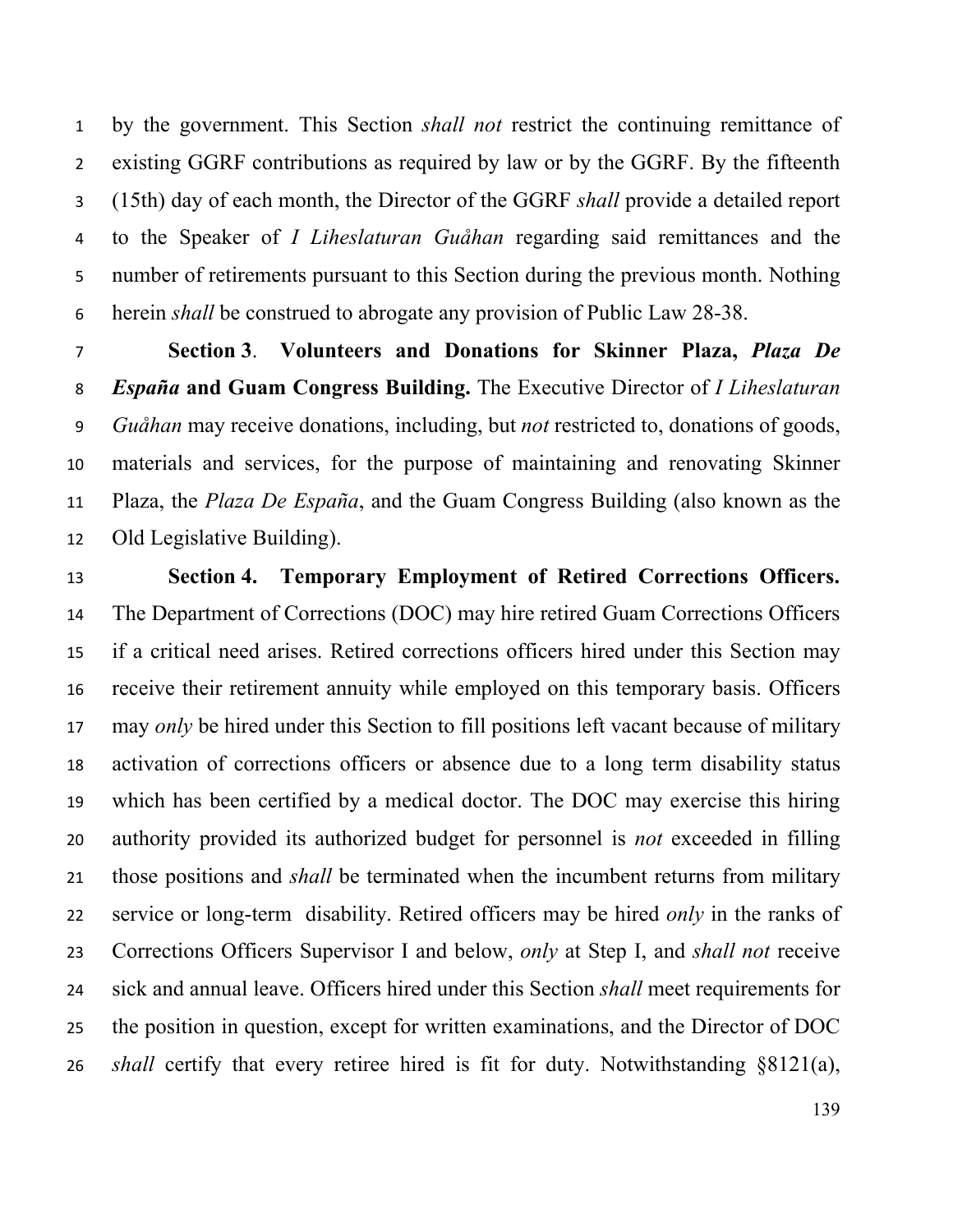Chapter 8 of Title 4, Guam Code Annotated, retirees hired temporarily pursuant to this Section may continue to receive retirement benefits. Any employee hired under this Section *shall* only be eligible to enroll in the Government of Guam Health Insurance Program as an active employee.

 **Section 5. Temporary Employment of Retired Guam Police Officers.** The Guam Police Department (GPD) may hire retired Guam Police Officers if a critical need arises because of military activation of police officers or absence due to a long term disability status which has been certified by a medical doctor. Retired police officers hired under this Section may receive their retirement annuity while employed under this temporary basis. The GPD may exercise this hiring authority provided its authorized budget for personnel is *not* exceeded. The retiree hired *shall* fill such a vacant position and *shall* be terminated when the incumbent returns from military service or long-term disability. Retired officers may be hired *only* at the ranks of Sergeant I and below, *only* at Step I, and *shall not* receive sick and annual leave. Officers hired under this Section *shall* first meet the requirements for the position in question, except for written examinations, and the Chief of Police of GPD *shall* certify that every retiree hired is fit for duty. Notwithstanding §8121(a), Title 4, Guam Code Annotated, retirees hired temporarily pursuant to this Section may continue to receive retirement benefits. The GPD may pay for Civilian Volunteer Police Reserve stipends to the Police Reserve Officer to provide temporary services in the absence of the regular police officer. Any employee hired under this Section *shall* only be eligible to enroll in the Government of Guam Health Insurance Program as an active employee.

 **Section 6**. **Temporary Employment of Retired Guam Firefighters.** The Guam Fire Department (GFD) may hire retired GFD firefighters if a critical need arises because of military activation of GFD firefighters or absence due to a long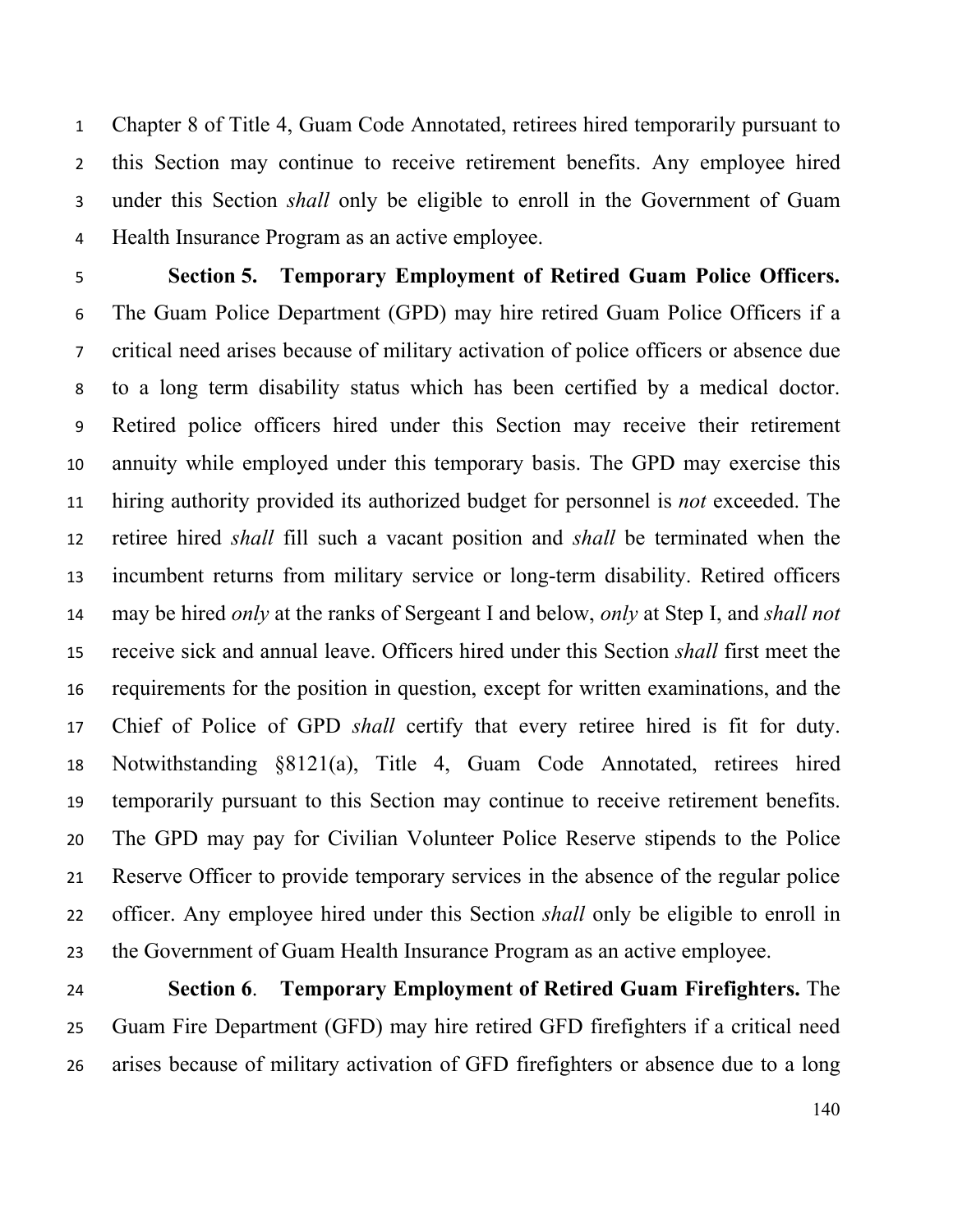term disability status which has been certified by a medical doctor. Retired GFD firefighters hired under this Section may receive their retirement annuity while employed under this temporary basis. The GFD may exercise this hiring authority provided its authorized budget for personnel is *no*t exceeded. The retirees hired *shall* fill such a vacant position and *shall* be terminated when the incumbent returns from military service or long-term disability. Retired fire personnel may be hired *only* at the ranks of Fire Specialist and below, *only* at Step I, and *shall not* receive sick and annual leave. Retired firefighters hired under this Section *shall* first meet the requirements for the position in question, except for written examinations, and the Fire Chief of GFD *shall* certify that every retiree hired is fit for duty. Notwithstanding §8121(a), Title 4, Guam Code Annotated, retirees hired temporarily pursuant to this Section may continue to receive retirement benefits. Any employee hired under this Section *shall* only be eligible to enroll in the Government of Guam Health Insurance Program as an active employee.

 **Section 7. Temporary Employment of Retired Customs and Quarantine Officers.** The Customs and Quarantine Agency (CQA) may hire retired Customs and Quarantine Officers if a critical need arises as a result of military activation of Customs officers or absence due to a long term disability status which has been certified by a medical doctor or when vacancies cannot be filled within six (6) months because of the lack of qualified applicants. The CQA officers hired under this Section may receive their retirement annuity while employed under this temporary basis. The CQA may exercise this hiring authority provided its authorized budget for personnel is *not* exceeded. The retired officer *shall* fill such a vacant position and *shall* be terminated when the incumbent returns from military service or long-term disability or when a fully-qualified applicant is available. Retired officers may be hired *only* in the ranks of Customs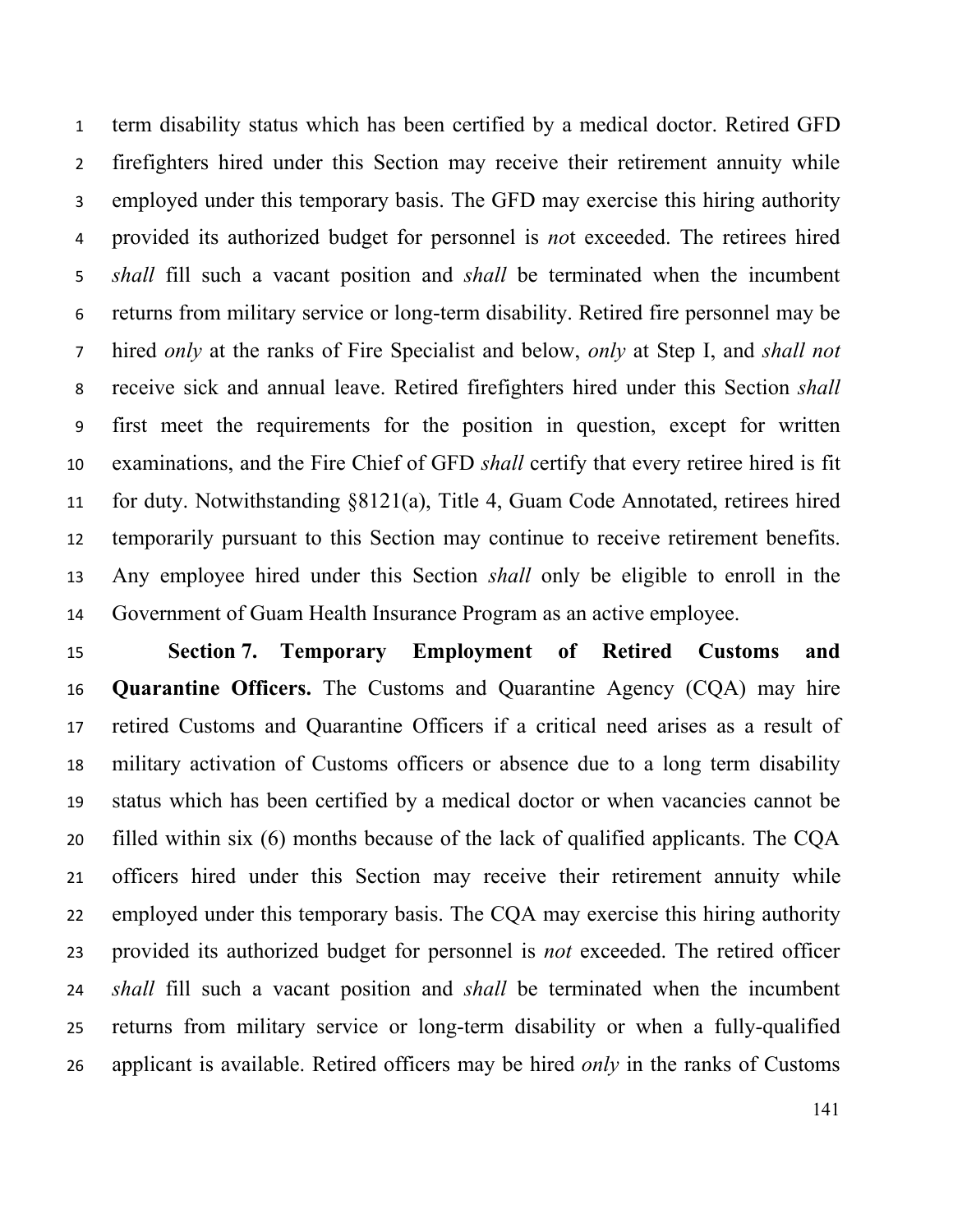Officer III and below, *only* at Step I, and *shall not* receive sick and annual leave. Retirees hired pursuant to this Section *shall* meet requirements for the position in question, except for written examinations, and the Director of CQA *shall* certify that every retiree hired is fit for duty. The requirements of Title 17, Article 3, Chapter 32 are waived for employment pursuant hereto except for §32304(b)(4). Notwithstanding §8121(a), Title 4, Guam Code Annotated, retirees hired temporarily pursuant to this Section may continue to receive retirement benefits. Any employee hired under this Section *shall* only be eligible to enroll in the Government of Guam Health Insurance Program as an active employee.

 **Section 8. Temporary Employment of Retired Department of Revenue and Taxation Employees.** The Department of Revenue & Taxation (DRT) may hire retired employees of the DRT when a critical need arises or absence due to a long term disability status which has been certified by a medical doctor. The DRT may exercise this hiring authority provided its authorized budget for personnel is *not* exceeded in the areas of Tax Collection, Taxpayer Assistance, Tax Investigation, Auditing, and Tax Processing. Said retirees *shall* be hired at Step I for the position in question and *shall not* receive sick and annual leave. Notwithstanding §8121(a), Title 4, Guam Code Annotated, retirees hired temporarily pursuant to this Section may continue to receive retirement benefits. Any employee hired under this Section *shall* only be eligible to enroll in the Government of Guam Health Insurance Program as an active employee.

 **Section 9**. **Government of Guam Health Insurance Program Enrollment for Employment Pursuant to Public Law 31-01.** Any employee hired pursuant to Public Law 31-01 *shall only* be eligible to enroll in the Government of Guam Health Insurance Program as an active employee.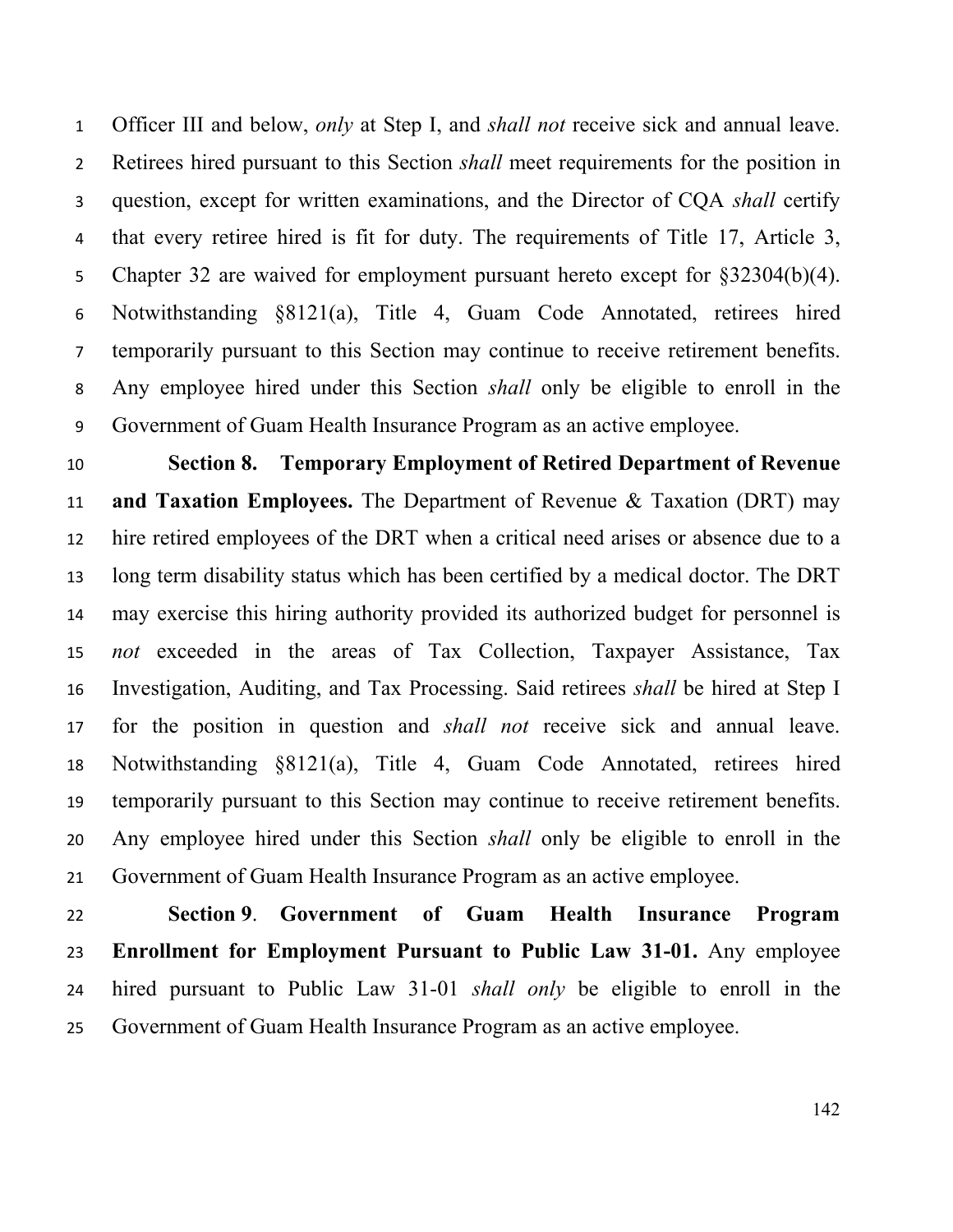**Section 10**. **Locum Tenens Exemption during the Absence of the Chief Medical Examiner.** The Office of the Chief Medical Examiner is exempt from the government of Guam Procurement Law in contracting for the professional services of a qualified medical examiner to be provided when the Chief Medical Examiner is absent from work.

 **Section 11**. **Advance Payments for Medical Services.** In order to expedite acceptance of Medically Indigent Program (MIP) clients at the Joint Commission accredited facilities for medical treatment approved by the MIP, the Director of Public Health and Social Services (DPHSS) may advance payments for said medical treatment or air ambulance program established by Section 33, Chapter V of Public Law 28-150, and may establish escrow accounts for immediate and advance payment of medical treatment at hospitals and other medical facilities accredited by the Joint Commission determined by the Director of DPHSS to be best able to serve Medically Indigent Program clients.

- **Section 12**. **Transfer of Employees**. (a) Notwithstanding any other provision of law and in recognition of personnel shortages in certain areas, *I Maga'låhen Guåhan* is authorized to transfer employees within or between any line department or agency of the government of Guam, *except* that:
- (1) This Section *shall not* apply to any employee of the Legislative or Judicial Branches of government;
- (2) The transfer of an employee *shall not* result in a loss of pay or salary;
- (3) No employee *shall* be transferred if the employee has filed a viable grievance with the Civil Service Commission for discrimination based on political affiliation, gender, or sexual harassment, unless the employee consents to said transfer;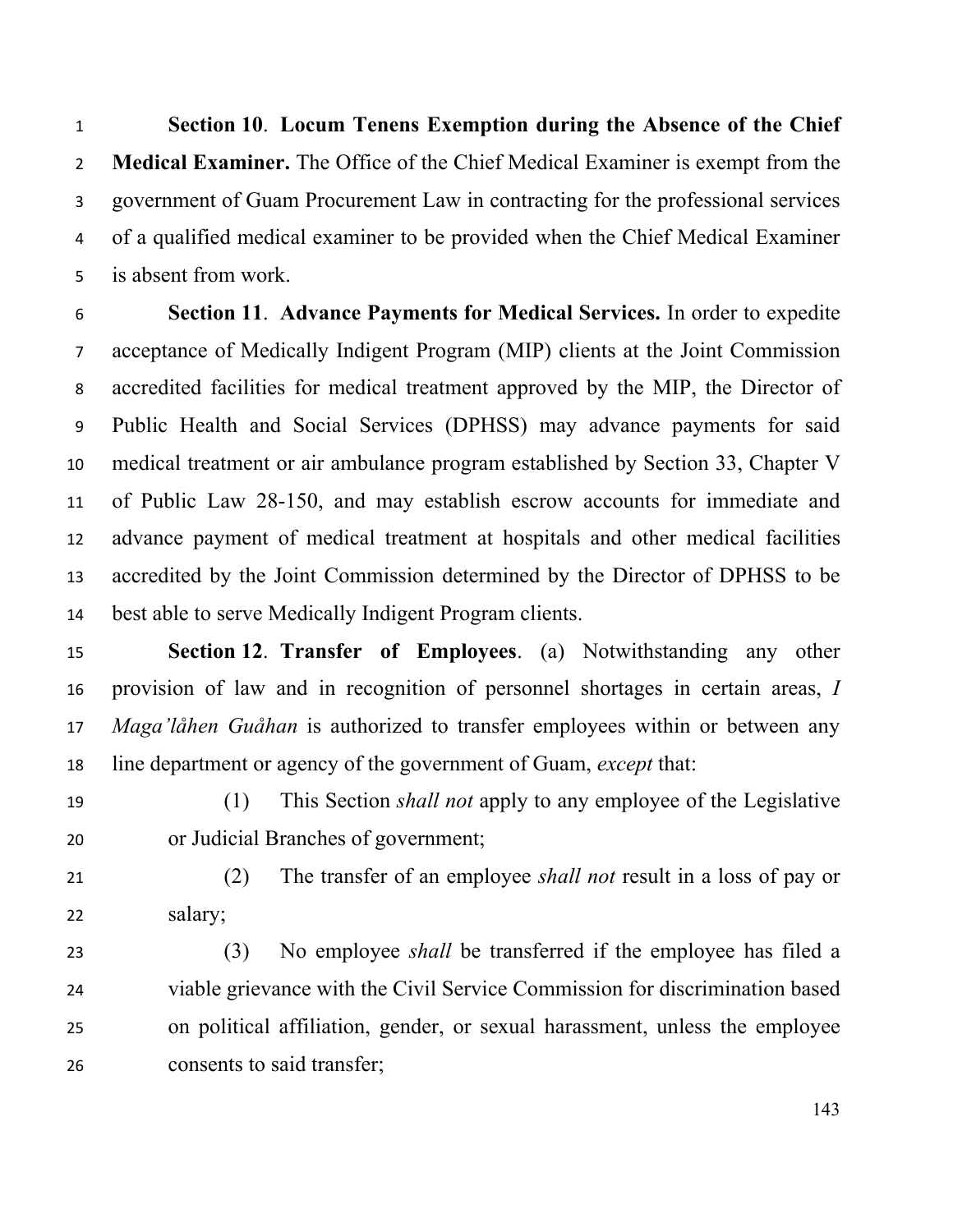(4) Notwithstanding any other provision of law or regulation, no employee of an autonomous agency may be transferred to a line department or agency;

 (5) *I Maga'låhen Guåhan shall* transfer the funding authorized for that employee's position from the transferor agency to the transferee agency, including GMHA, DPHSS, DMHSA, *unless* the transfer is from a line agency to an autonomous agency;

 (6) This Section *shall not* be used to transfer employees acting in good faith who report or expose bad business practices, illegal activities, or inappropriate conduct by public officials; and

 (7) *No* employee occupying a classified position created by statute within an agency *shall* be transferred out of an agency nor *shall* such employee and position be transferred out of such agency. Any employee whose classified position is created by statute within a specific department or agency, and has been transferred out of such agency or whose classified position has been transferred out of such agency *shall* be immediately 17 transferred back to such agency.

 (b) *I Maga'låhen Guåhan shall* submit a report to the Speaker of *I Liheslatura* of the transfer of each employee pursuant to this authorization, with the name and position of the employee being transferred, the line department or agency the employee is being transferred from, the line department or agency the employee is being transferred to, the time duration of the transfer, and whether the transfer is permanent.

 **Section 13. Contracts Exceeding Funds Restriction**. No agency *shall* contract or agree to spend any money for goods or services or in settlement of a lawsuit or claim in excess of the amount appropriated by the Legislature to that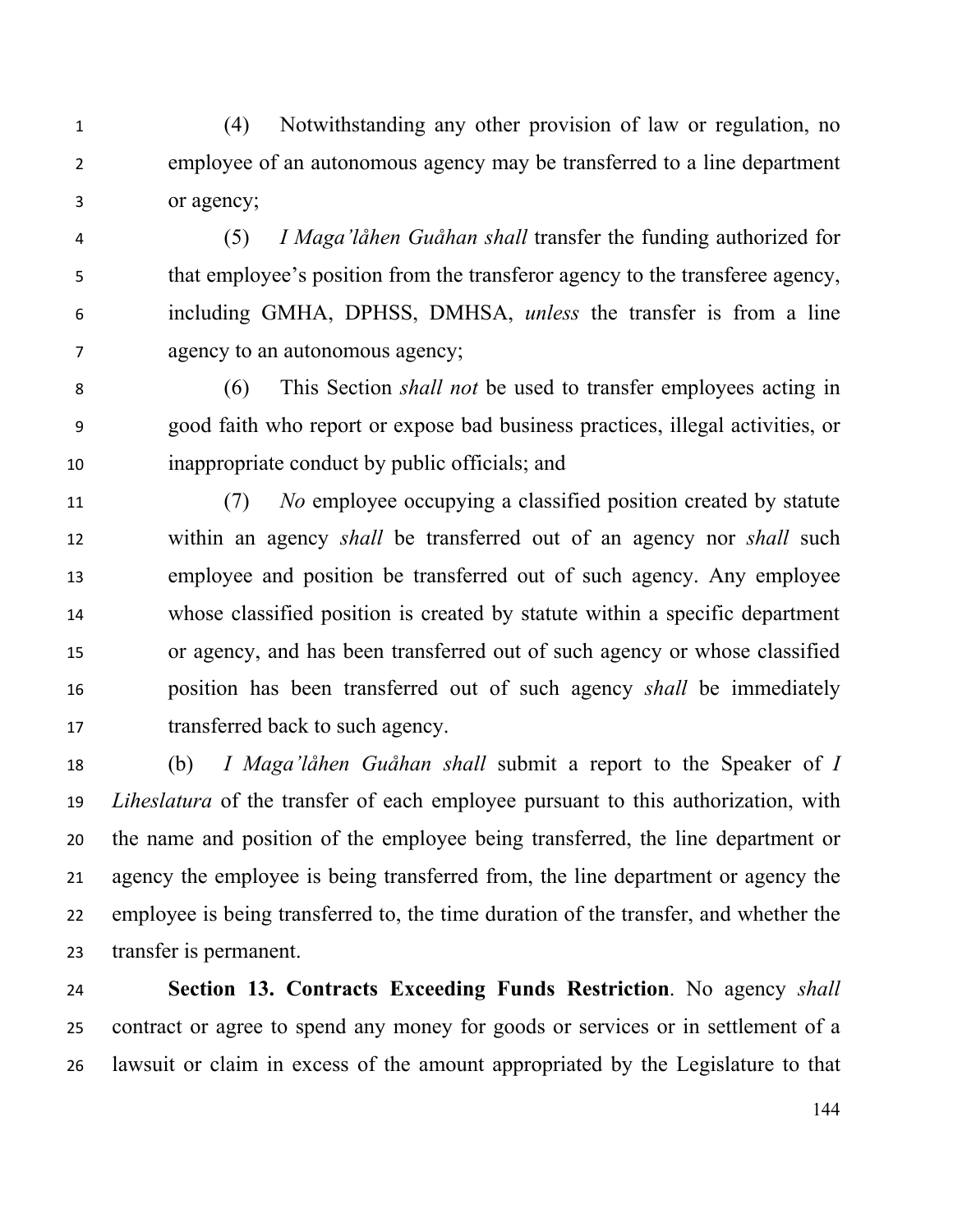Agency for such goods, services, claim, or settlement, and BBMR *shall* not allot funds to that agency for the payment of any amount towards such goods, services, claim, or settlement if the total amount of the goods, services, claim, or settlement is more than the amount appropriated or amount allotted by BBMR. Any contract or agreement made in violation hereof shall be void. Any agency head or certifying officer who knowingly contracts or agrees to spend any money in excess of said allotments shall be guilty of a misdemeanor.

 **Section 14. Restrictions on Executive Branch Hiring of Unclassified Employees.** *No* government funds of any kind or description may be expended for the employment or hiring of unclassified employees in the Executive Branch of the government of Guam, *except* for the following:

 (a) Certified persons in the Guam Department of Education, as identified in Subsection (12) of §715 of Chapter 7 of Title 1 of the Guam Code Annotated;

 (b) Any academic teaching positions at the University of Guam and 16 the Guam Community College;

 (c) Nurses, doctors, licensed health professionals and ancillary health employees necessary for clinical purposes at the Department of Public Health and Social Services, the Department of Mental Health and Substance Abuse, the Office of the Chief Medical Examiner, the Guam Memorial Hospital Authority, the Guam Police Department, and the Department of Integrated Services for Individuals with Disabilities;

(d) Department of Labor Survey Workers;

 (e) Systems and Programming Administrator, Junior Systems Programmer, Senior Programmer Analyst, Junior Application Analyst, Junior Programmer Analyst and Junior Application Programmer and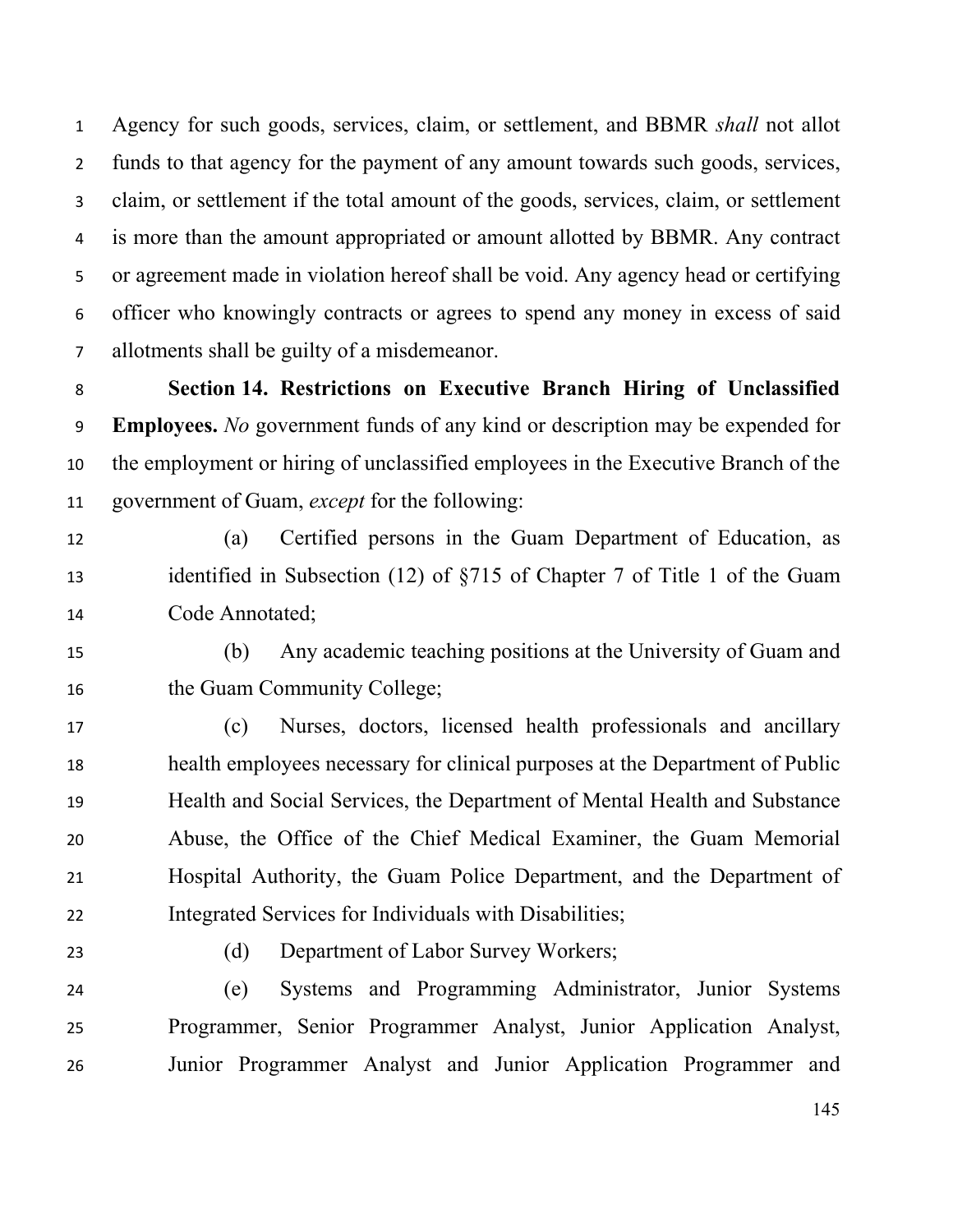positions dealing with tax audits, tax investigations, tax collections and processing of taxes at the Department of Revenue and Taxation;

(f) Federally-funded positions (matching and up to 100%);

 (g) Persons filling temporary vacancies created by the call to active military duty of employees who are members of the reserve components of the Department of Defense and the Department of Transportation, including, but *not* limited to, the United States Army, United States Navy, United States Marine Corps, United States Air Force, the Army National Guard, the Air National Guard, and the United States Coast Guard, *or* created by absence due to a long term disability status which has been certified by a medical doctor. Departments may exercise this hiring authority provided its authorized budget for personnel is *not* exceeded;

 (h) Positions within the Office of *I Maga'låhen Guåhan*, the Office of *I Segundo Na Maga'låhen Guåhan* and the Guam State Clearinghouse, and department or agency heads, deputies and private secretaries;

(i) Positions within the Mayors Council of Guam;

(j) Positions within the Guam Election Commission;

 (k) Limited-term, part time substitute teachers of the Guam Department of Education;

 (l) All persons employed pursuant to this Section, effective October 1, 2011, *shall* meet the minimum Knowledge, Abilities and Skills (KAS) associated with such position; and

(m) professional engineers required to fill Chief Engineer positions.

 **Section 15. Board and Commission Meeting Stipends.** Any compensation or stipend owed to a Board or Commission member for attending a regular or special meeting in FY 2012 *shall* be paid from the budget of the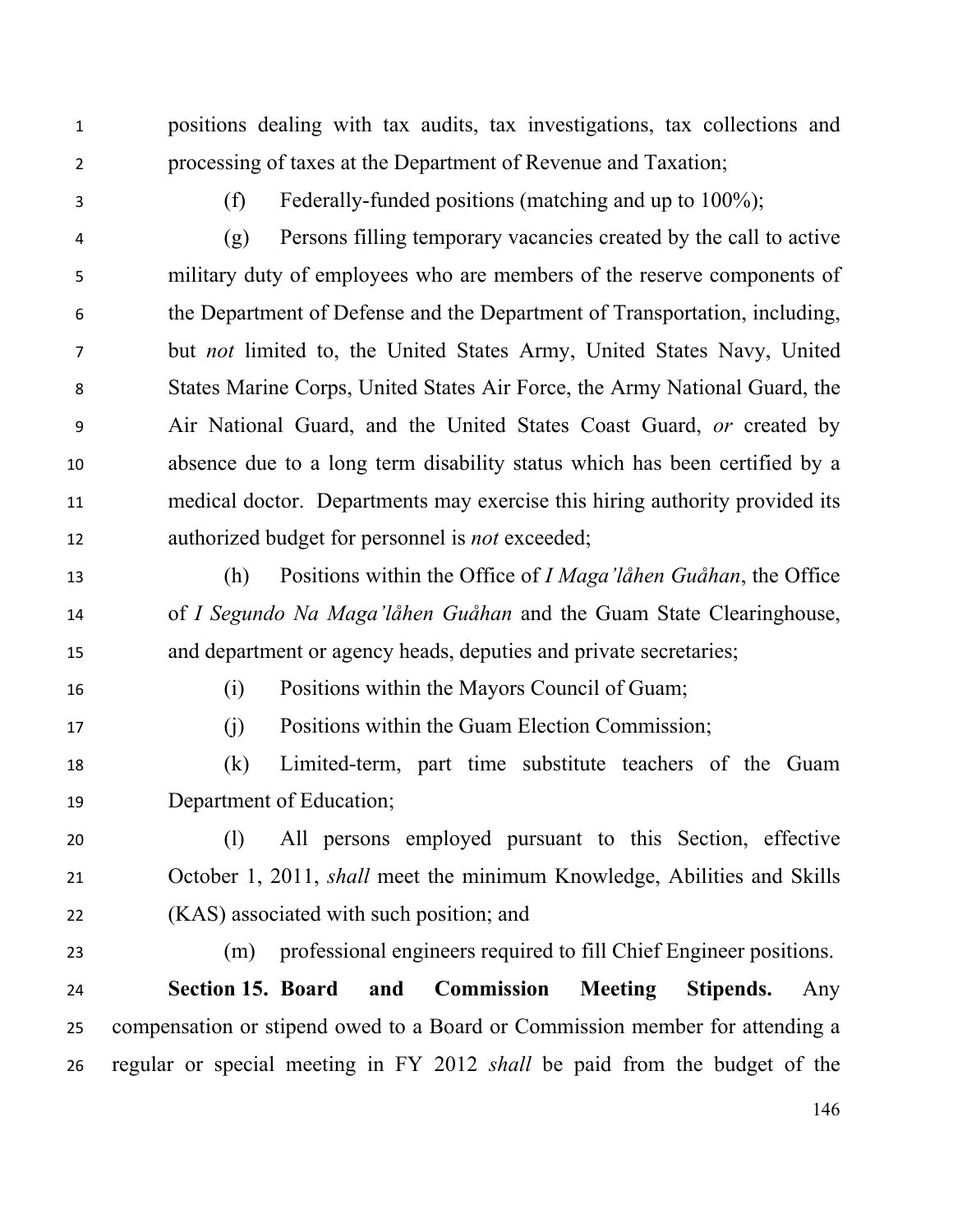department or agency responsible for the administrative support and operations of such Boards or Commissions. Any Board member who has served on a Board continuously—for ten (10) years or more—may receive a stipend totaling *no more than* Two Hundred Fifty Dollars (**\$250**) per month for meetings attended; however, Board and Commission members may elect to not receive said compensation.

 **Section 16. Contracts.** Positions in the classified and unclassified service *shall not* be filled pursuant to a contractual arrangement, *except* as provided in this Section for FY 2012.

 (a) Subject to Chapter 5, Title 5, Guam Code Annotated, government of Guam departments and agencies may contract with independent contractors, provided that no agency may contract for services customarily provided by employees in the classified service, except as provided by law.

 (b) Government of Guam departments and agencies that do not customarily obtain professional services, such as licensed health professionals, licensed architects, licensed engineers, legal services, actuarial services and auditing services through an employee in the classified service in that department or agency may contract to obtain such services.

 (c) The Office of the Attorney General and the Public Defender Service Corporation are authorized to contract with attorneys as independent contractors to provide services in areas in which it is impracticable or impossible for the office to proceed. Such contracts *shall* be let in accordance with the procurement laws of Guam. No such independent contractor hired pursuant to this Section may receive from the government of Guam any remuneration in any form other than in payment for the position into which such person is hired. The Office of the Attorney General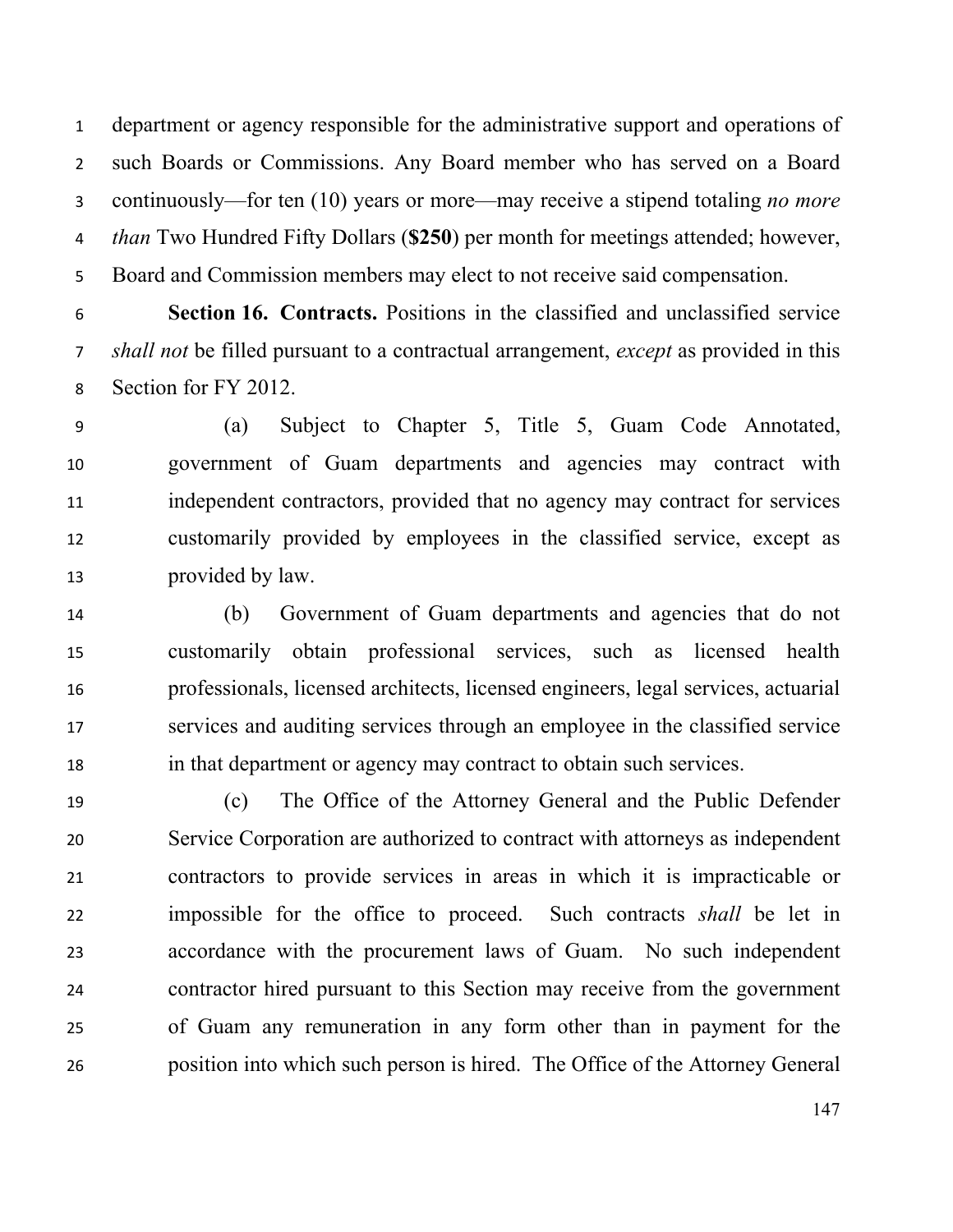and the Executive Director of the Public Defender Service Corporation *shall* file a copy of every such contract with the Chief Procurement Officer and the Director of DOA together with a written certification stating why it is impracticable to handle the matter within the office as otherwise constituted.

 (d) This Section *shall not* apply to the Guam Department of Education; the University of Guam; the Guam Community College; the Unified Judiciary when filling positions of justices and judges pro tem, law clerks, and legal interns; the Department of Revenue and Taxation when filling the position of legal counsel; *I Liheslaturan Guåhan*; the Guam Memorial Hospital; and the Department of Public Health and Social Services and the Department of Mental Health and Substance Abuse when filling positions of licensed health professionals.

 (e) Any instrumentality of the government of Guam that fills any classified or unclassified positions by contractual arrangement in accordance with this Section *shall* file a copy of every such contract with the Chief Procurement Officer together with a written certification stating why it is impracticable to handle the matter within the instrumentality as otherwise constituted.

 **Section 17. Wireless Communications Restrictions**. *No* government of Guam funds, regardless of source and including funds expended by autonomous agencies, *shall* be expended for the use of cellular telephones, cellular telephone services and other wireless telephone services, *unless* the government of Guam will be reimbursed from Federal funds or other grants. This Section *shall not* apply to *I Maga'låhen Guåhan*; *I Segundo Na Maga'låhen Guåhan* ; the Speaker of *I Liheslaturan Guåhan*; the Chief Justice of the Supreme Court of Guam; the Presiding Judge of the Superior Court of Guam; official use of the Crisis Hotline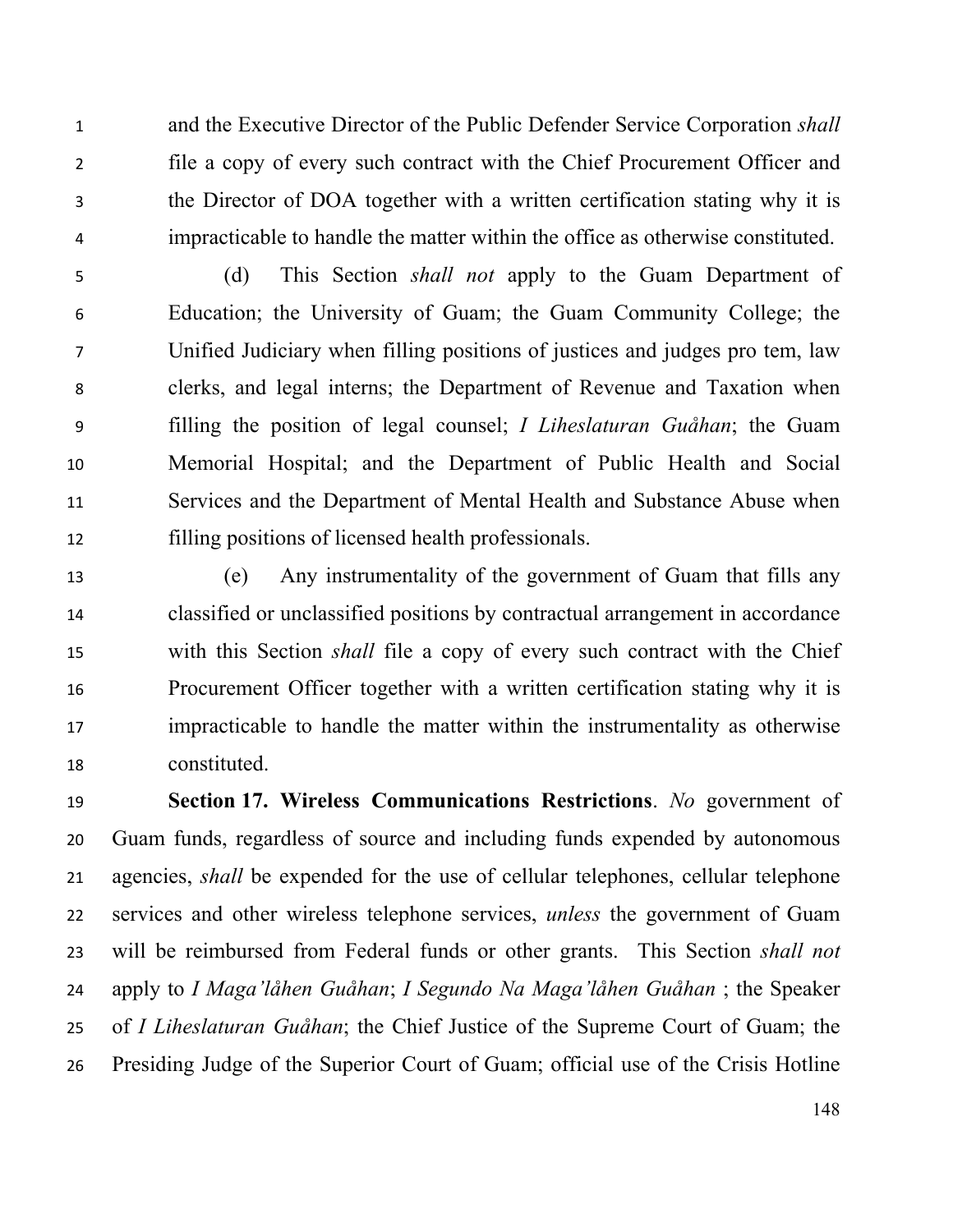Program of the Department of Mental Health and Substance Abuse; law enforcement officials; on-call health professionals at the Guam Memorial Hospital Authority, the Department of Mental Health and Substance Abuse, and the Department of Public Health and Social Services; Village Mayors and Vice Mayors; the Guam Fire Department and EMS officials; on-call emergency management personnel; the Chief Medical Examiner, and the Guam Visitors Bureau.

 **Section 18. Deposit for Random Drug Testing for Testing Designated Positions.** The sum of Twenty Thousand Three Hundred Forty-Six Dollars (**\$20,346**) is authorized from the General Fund and Special Fund appropriations in this Act and identified in Appendix IV, representing the total of all appropriations in this Act to individual agencies for random drug testing of employees in Testing Designated Positions (TDP) delineated in the Department of Administration Drug Free Workplace Program (DFWP Operating Procedures), and *shall* be deposited into an account with the Department of Administration. This Fund *shall not* be subject to *I Maga'låhen Guåhan*'s transfer authority.

 **Section 19. Program Reporting Requirements for Employment, Employment Placement, and Job Training Programs at the Guam Community College, the University of Guam, and the Guam Department of Labor.** 

 (a) The President of the University of Guam, the President of the Guam Community College, and the Director of the Guam Department of Labor *shall* transmit a report to *I Maga'låhen Guåhan* and to the Speaker of *I Liheslaturan Guåhan*, *no later than* June 30 of each year, the actual number of program completers and/or certificates issued for each program, and employment data for said program completer for the two (2) years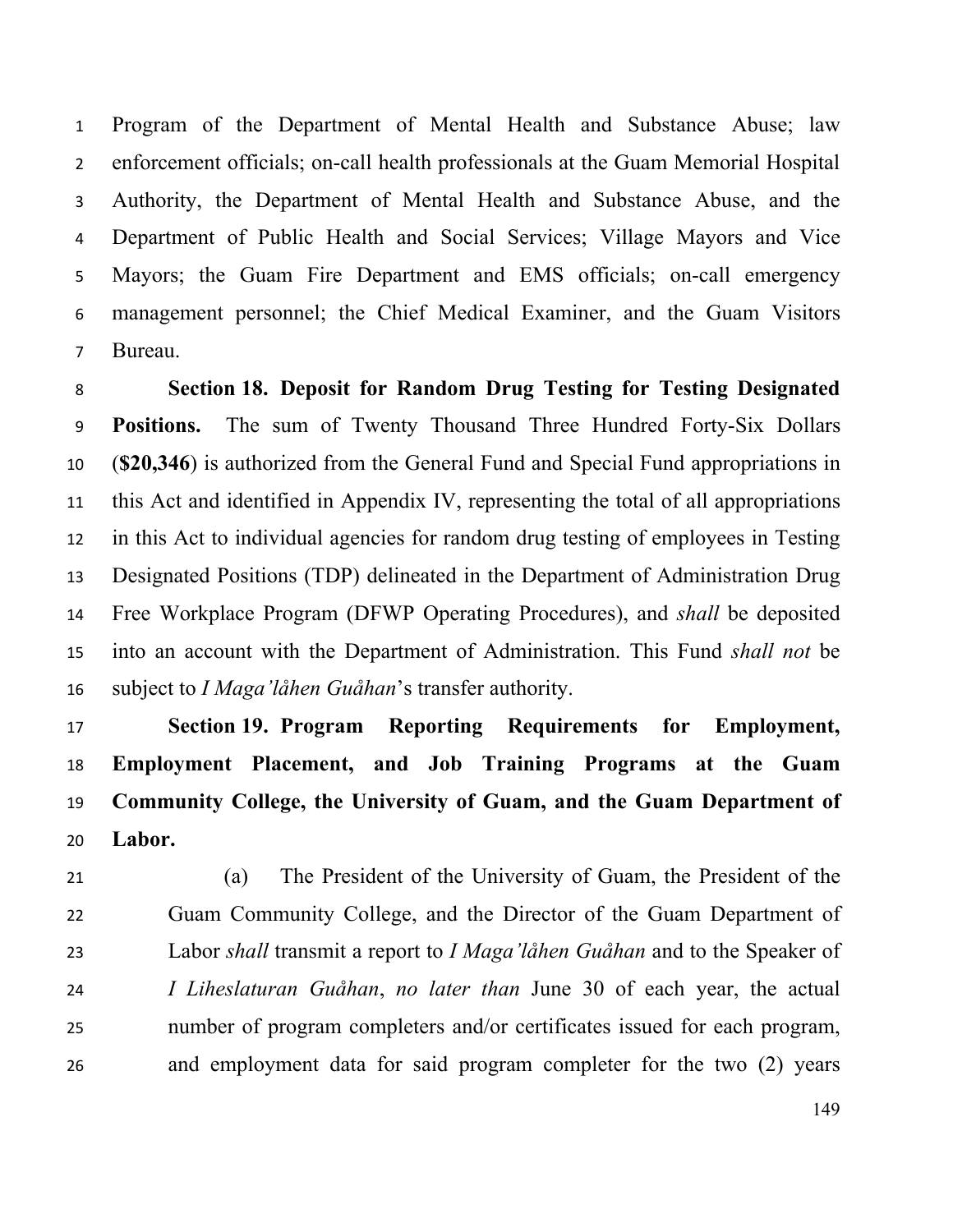- following completion of their respective programs, to include salary levels, job location, or whether the job is in the same field as the program.
- 

 (b) The report mandated in Subsection (a) *shall* also be posted on each agency's respective website.

 **Section 20.** If any Cost Accounts created by this Act require existing automated postings within the Government of Guam Financial Management System to be manually duplicated to conform to the requirements in this Act the Department of Administration may instead report the details of the Cost Account outside the Financial Management System.

 **Section 21. Authorization for Payment of Prior Year Obligation.** The sum of One Hundred Thirty Six Thousand Fifty Four Dollars and Thirty Eight Cents (\$136,054.38) is hereby authorized to be expended by the Department of Public Works from its Base Operational Appropriations in Section 1(k) of Chapter V of this Act, to satisfy the outstanding debt balance owed for the completion of the Guam Public Market Redevelopment Project, Phase II-Department of Commerce Project No. 320-5-1008-L-AGN, which was completed in 1995 in full accordance with all Project Contract requirements, including Change Orders #1 and #2. *I Maga'låhen Guåhan* is also authorized to transfer up to One Hundred Thirty Six Thousand Fifty Four Dollars and Thirty Eight Cents (\$136,054.38) from any agency's appropriation in Chapter V, to the Department of Public Works, to 21 satisfy the outstanding debt balance herein.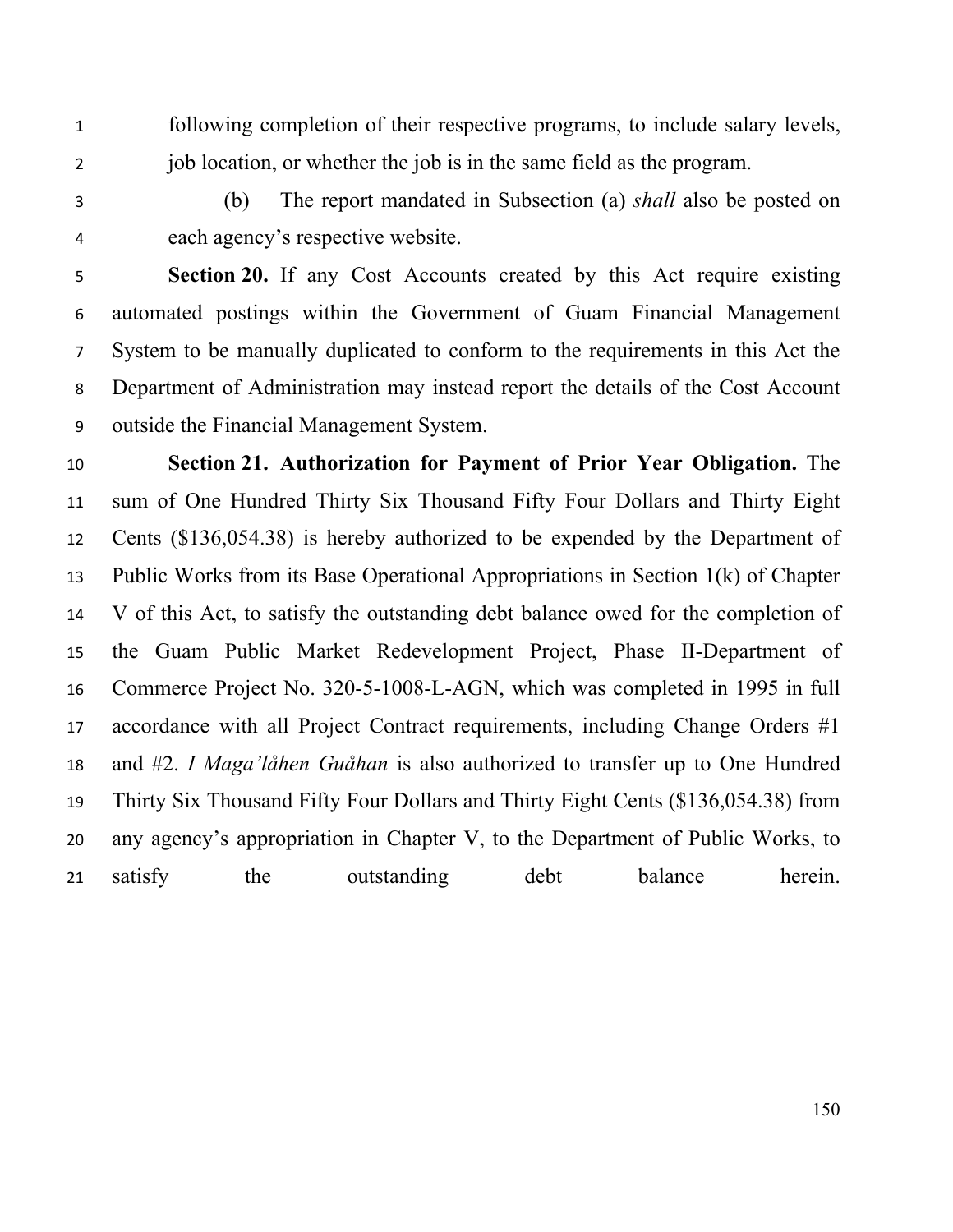#### **CHAPTER XIII**

### **ADMINISTRATIVE PROVISIONS**

 **Section 1.** Chapter 53 of Title 11 of the Guam Code Annotated is hereby *added* to read:

## **"Guaranteed Payment of Income Tax Refund Payment System**

- **§ 53101. Short Title.**
- **§ 53102. Definitions.**

 **§ 53103. Income Tax Refund Payment as a Proportion of Revenue Collections.** 

- **§ 53104. Ministerial Duty No Discretion.**
- **§ 53101. Short Title.**

 This Chapter *shall* be known and may be cited as the "Guaranteed Payment of Income Tax Refund Payment Mechanism."

### **§ 53102. Definitions.**

 For purposes of this section, except as otherwise specifically provided, the following words and phrases, together with all of the common derivatives thereof (i.e. verbs, plurals, feminine, gender, etc.) *shall* have the meaning ascribed to them in this Section.

- (a) "taxpayer" means an individual person and not a legal entity such as corporations, partnerships, etc that pays taxes or is subject to taxation;
- (b) "provision" means the annual provision for income tax refunds stipulated in the annual budget act; "refunds" means taxes due to taxpayer for excess payments to assessment;
- (c) "revenues" means cash collections of the Government of Guam that have been earned prior to the close of the fiscal year;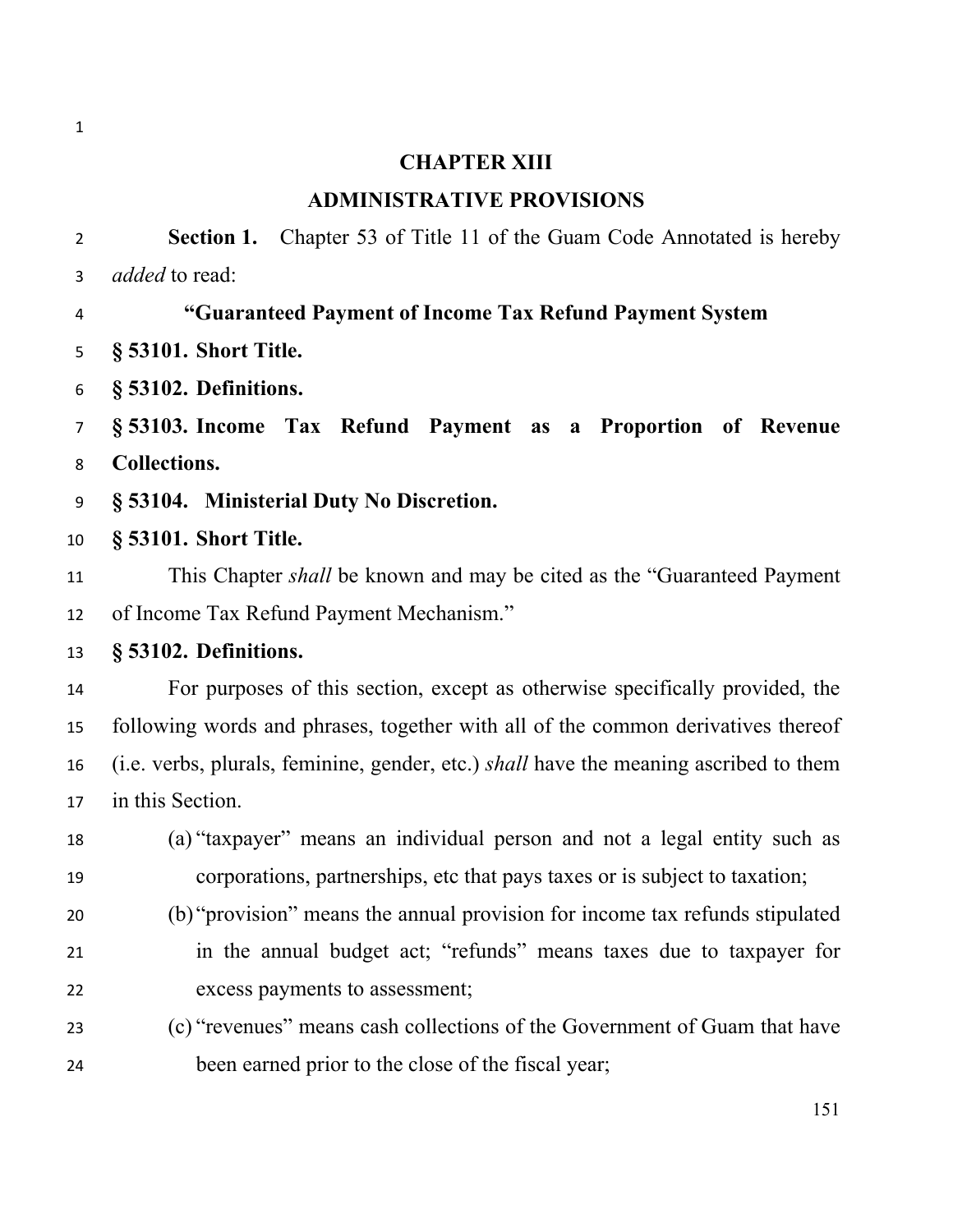- (d) "revenue projection" means the adopted revenues by the Guam Legislature for the fiscal year;
- 

 (e) "return" means an income tax return form along with necessary schedules and addendums;

- 
- 

 (f) "A-status returns" means an income tax return that certified by the Department of Revenue and Taxation as ready for payment

# **§ 53103. Income Tax Refund Payment as a Proportion of Revenue Collections**

 Within ten (10) days of the end of each month, the Director of the Department of Administration in conjunction with the Director of the Department of Revenue and Taxation *shall* transmit a status report to the Speaker of *I Liheslaturan Guåhan* on actual Business Privilege Tax revenues collected from the month just ended versus the projected revenues for the same month. The status report *shall* note any variances between projected revenues and actual revenue collections. The same report *shall* provide the total amount of income tax refunds paid for in the previous month.

 The following actions *shall* be taken within three (3) days of the report's transmittal by the Director of the Department of Revenue and Taxation based on the variance noted in the status report:

 (a) If actual revenue collections are equal to projected revenues, the Director of the Department of Administration *shall* pay the full value of the provision apportioned for the month;

 (b) If actual revenue collections exceed projected revenues, the Director of the Department of Administration *shall* pay the full value of the provision apportioned for the month; actual revenue collections in excess of revenue projections *shall* be handled according to the *Annual Appropriations Act* or through an appropriation by *I Liheslaturan Guåhan;*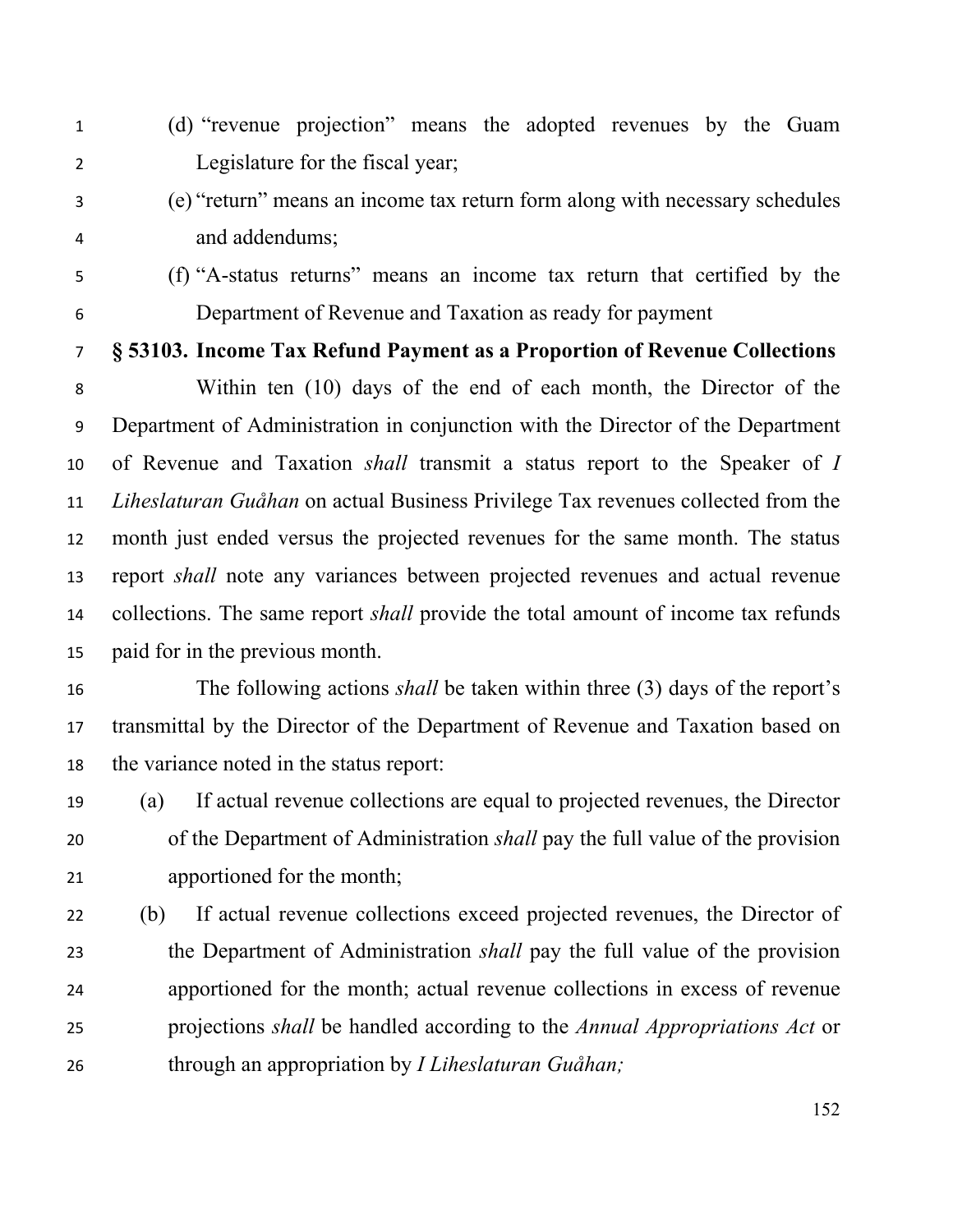(c) If actual revenue collections are below projected revenues, the Director of the Department of Administration *shall* pay a proportional value of the provision commensurate with revenue collections.

 **§ 53104. Ministerial Duty No Discretion.** All actions required of all public officials pursuant to this Act *shall* be ministerial duty and no public official *shall* have any discretion not to perform as required by this Act. All public officials who fail to act pursuant to this act *shall* be punishable under all applicable laws, rules and regulations of Guam."

 **Section 2.** §51102, Chapter 51, Title 11 of the Guam Code Annotated is hereby *amended* to read:

## "**§ 51102. Deposit of Funds**.

 The Director of the Department of Administration (DOA) *shall* directly deposit, upon receipt of the business privilege taxes levied pursuant 14 to Article 2 of Chapter 26 of Title 11 of the Guam Code Annotated, or any successor thereto, and any payment of income tax, including, but *not* limited to, individual, corporate and withholding taxes, interest and penalties, to the Trust Fund, fifty percent (50%) of the business privilege taxes levied pursuant to Article 2 of Chapter 26 of Title 11 of the Guam Code Annotated, 19 or any successor thereto, plus a portion of the income tax payment received that is necessary to achieve the Required Calculated Deposit (RCD). The RCD is to be calculated by multiplying the amount of the income tax payments received by the quotient derived by the provision for tax refunds (the dividend) divided by the total income taxes, including, but *not* limited to, individual, corporate and withholding taxes, interest and penalties, (the divisor) amounts adopted in the pertinent government of Guam fiscal year 26 budget., so that, aAt the end of the fiscal year, the total amount set aside in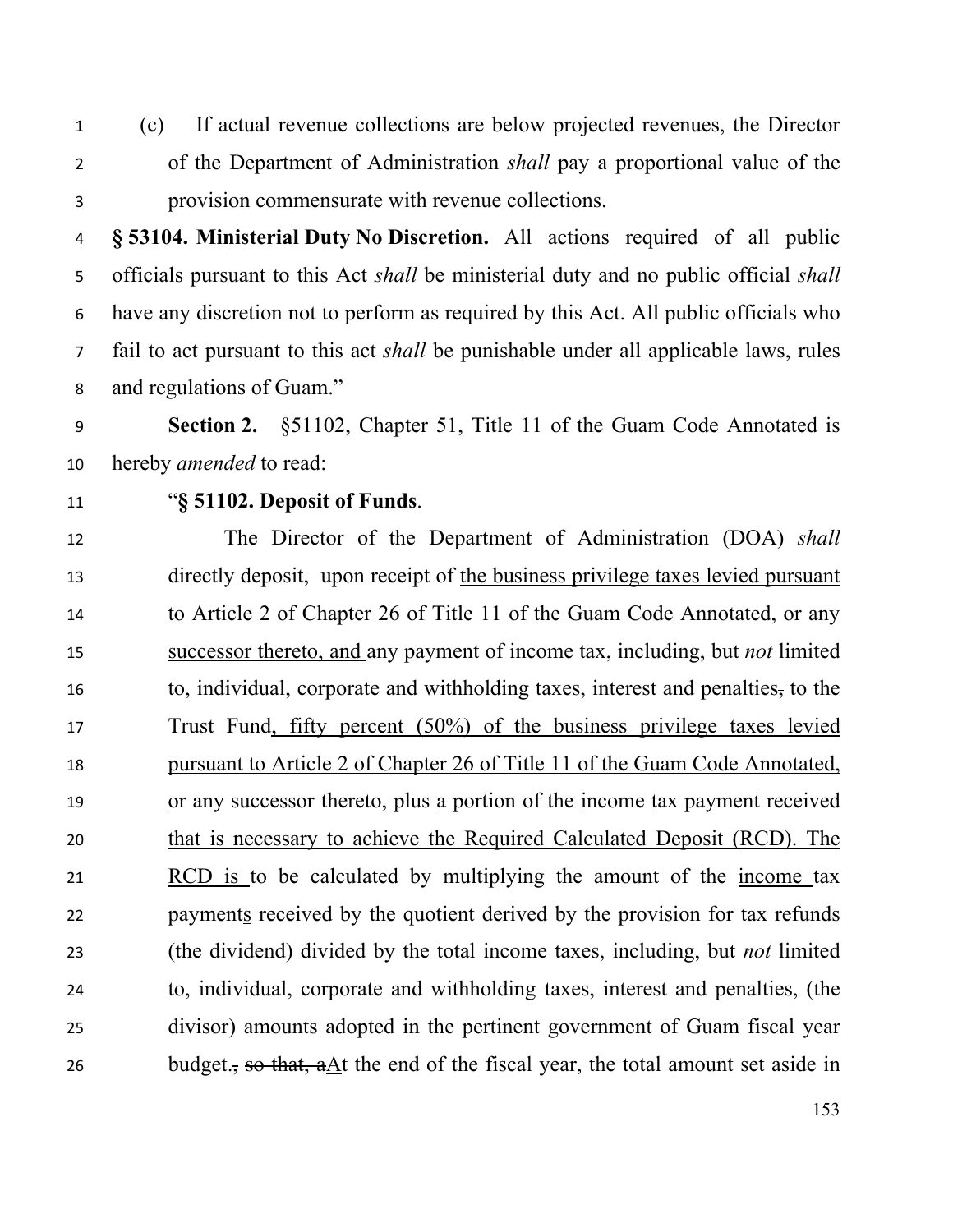said budget for income tax refunds, the earned income tax credit and advanced child tax credits *shall* have been deposited in said Fund consistent with the RCD. The funds deposited in the Trust Fund by the Director of Administration *shall* immediately be transferred to the Income Tax Reserve Fund upon the written request of the Tax Commissioner for payments made pursuant to § 50105 of Chapter 50, Division 2 of Title 11 of the Guam Code Annotated. The interest earned by money in the Trust Fund *shall* be held in the Fund."

 **Section 3. Authorization for Matching Requirements for Federal Grants-in-Aid.** All departments are authorized to expend funds appropriated in this Act for matching requirements of Federal grants.

 **Section 4. Carryover of Local and Federal Matching Program Funds for Grants.** The Local and Federal Matching Funds for programs whose expiration dates extend beyond September 30, 2012 *shall not* lapse and may be expended throughout the period of the grant award.

 **Section 5. Government of Guam Retirement Fund Rate of Contribution.** In accordance with §8137(e) of Article 1, Chapter 8 of Title 4 of the Guam Code Annotated, the government rate of contribution to the Government of Guam Retirement Fund throughout Fiscal Year 2012 *shall* be twenty eight and thirty hundredths percent (28.30%).

 **Section 6. Autonomous Agency Revenues and Expenditures Reported to** *I Maga'låhen Guåhan* **and** *I Liheslaturan Guåhan***.** Notwithstanding any other provision of law, every autonomous and semi-autonomous agency or public corporation in the government of Guam *shall* report all revenues and expenditures for all funds under its purview and administration to *I Maga'låhen Guåhan* and the Speaker of *I Liheslaturan Guåhan*, in a Microsoft Excel file and a written report,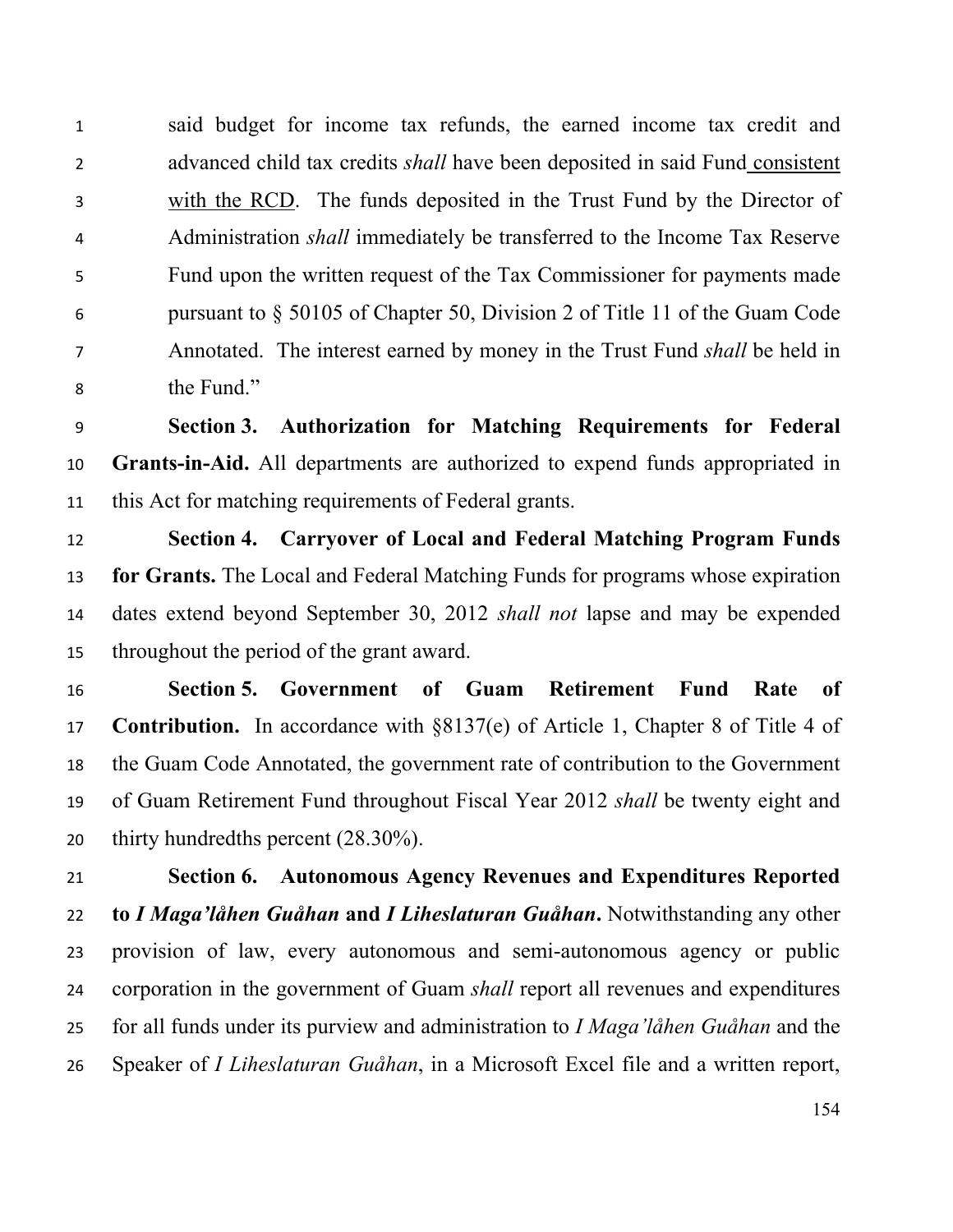on a monthly basis and post the same on its website. Each monthly report *shall* be due *no later than* thirty (30) days after the end of each month.

 **Section 7. Revenue Tracking Report.** The Director of BBMR, in collaboration with the Director of DRT and the Director of DOA, *shall* determine, after the end of each month of the fiscal year, the revenue tracking for the balance of the fiscal year, based upon the actual collections of the preceding month, and prepare a statement comparing "actual" and "projected" revenues. Said statement *shall* be certified as to its accuracy by each of the aforementioned Directors, and submitted to the Speaker of *I Liheslaturan Guåhan*, in a Microsoft Excel file and a written report, *no later than* thirty (30) days after the end of each month of the fiscal year. Said statements *shall* be posted quarterly on BBMR's website. The Director of BBMR, the Executive Director of *I Liheslaturan Guåhan,* and the Director of the Office of Finance and Budget *shall* meet from time to time to revise, approve, and implement changes to the format of the report.

 **Section 8. Prior Year Appropriations Report.** *I Liheslaturan Guåhan*  finds that in order to work effectively to reduce and manage the deficit of the government of Guam, it will need to repeal or de-appropriate past appropriations, which remain outstanding but *not* expended. To assist in this effort, the Department of Administration, in collaboration with the Office of Finance and Budget, *shall* submit a report to the Speaker of *I Liheslaturan Guåhan* on January 1, 2012 delineating any appropriation from *all* fiscal years prior to 2012, which have *not* been encumbered or fully expended as of the date of the report. The report *shall* also delineate those appropriations from FY 2011 and prior fiscal years which have been carried forward to Fiscal Year 2012 pursuant to law or this Act and the expenditures thereon. Thereafter, monthly updates to the report *shall* be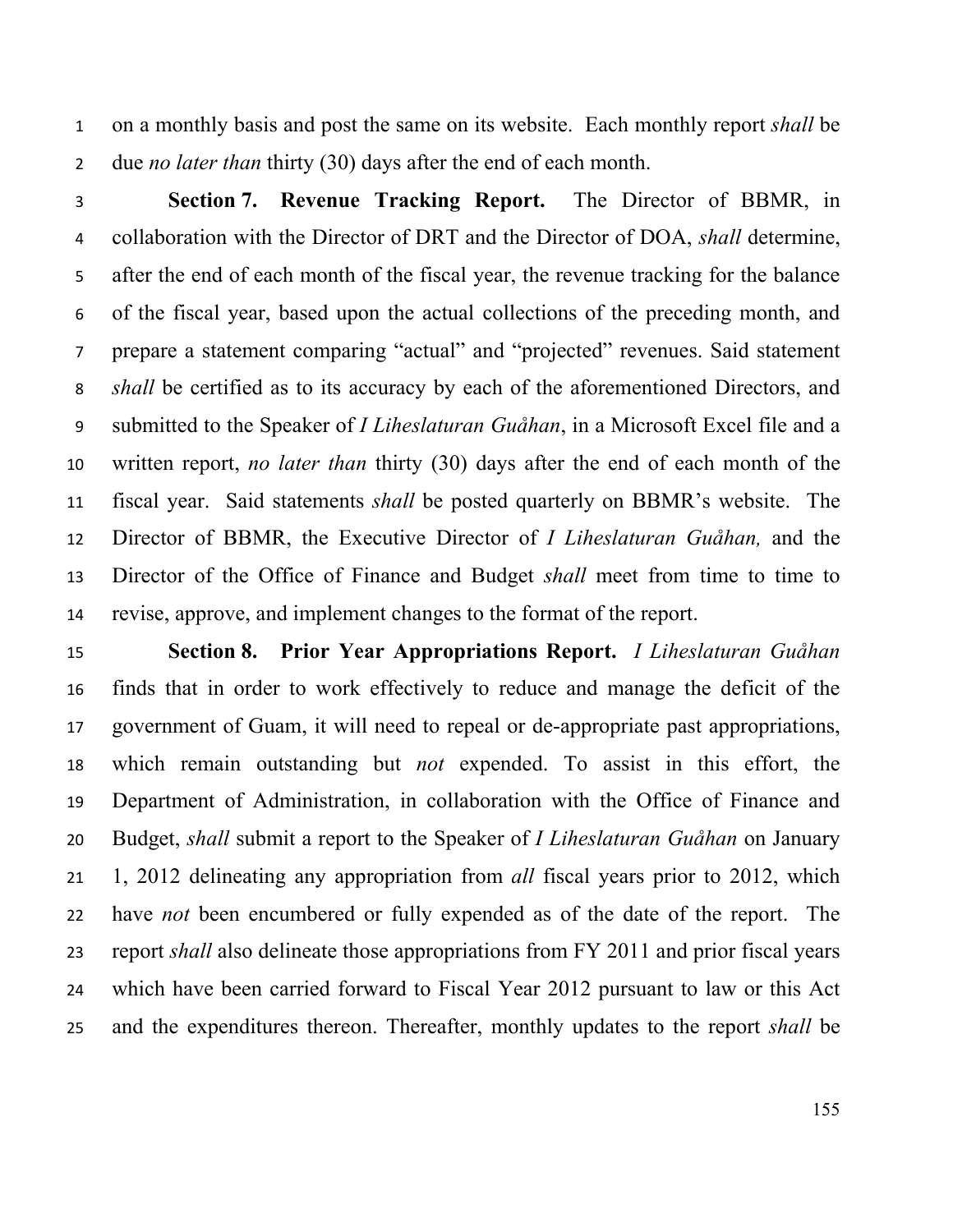submitted until unexpended appropriations from prior fiscal years are eliminated by repeal or other operation of law.

 **Section 9. Exemption from BBMR Allotment Release Control.** §1303, Title 5, Guam Code Annotated, *shall not* apply to the Mayors' Council of Guam, the Office of Public Accountability, the Office of Finance and Budget, *I Liheslaturan Guåhan*, the Public Defender Service Corporation, and the Unified Judiciary of Guam. Said entities may draw against their respective appropriations as needed to meet their obligations in accordance with a drawdown schedule that said entities *shall* submit the schedule to the Director of DOA, *no later than* October 31, 2011. Failure to submit such drawdown schedule *shall* subject such entity to the allotment release control by BBMR.

 **Section 10. Special Fund Transfer.** Unless specified in this Act, *I Maga'låhen Guåhan* is authorized to transfer to the General Fund any cash available from any appropriated Special Fund to fund the appropriations authorized by this Act. All cash amounts from Special Funds transferred to cover the appropriations authorized by this Act or any other Act or Law authorizing appropriations *shall* be promptly reimbursed to the Special Fund from which it was withdrawn within sixty (60) days after receipt of said funds. *I Maga'låhen Guåhan shall* submit a report to the Speaker of *I Liheslaturan Guåhan* on the fifth (5th) day of every month on all transfers made pursuant to this Section. Said report *shall* enumerate the amount of each transfer, identify the funds to and from which the transfer was made and state the purpose of each transfer. Unless otherwise restricted or specifically allowed by this Act, for FY 2012 *I Maga'låhen Guåhan* is authorized to transfer *up to* fifteen percent (15%) between agencies' Fiscal Year 2012 Special Fund base operational (*except* the utility funds) appropriations contained in Chapter V and in Parts II, III and IV of Chapter III of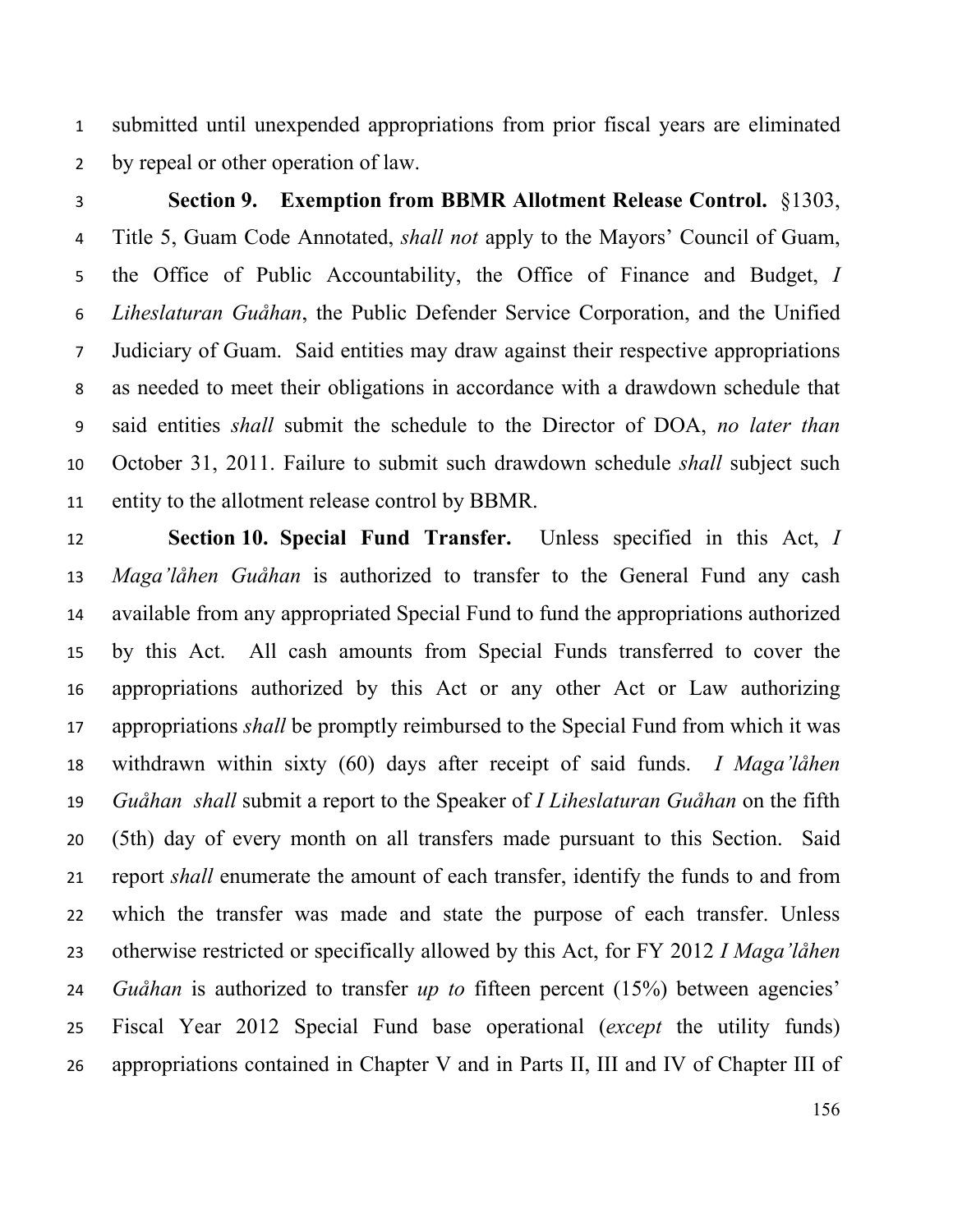this Act; provided that notice of each transfer and justification therefore are delivered within fifteen (15) working days after the transfer is made to the Speaker of *I Liheslaturan Guåhan* and the Office of Finance and Budget.

 **Section 11. Secondary and Tertiary Road Projects.** *I Maga'låhen Guåhan*, after consultation with the Village Mayors, may delete and add secondary and tertiary road repair projects to the list in Part IV of Chapter II of Public Law 28-68, if such amendment is necessitated by changes in cost estimates, availability of funds or critical needs, provided that the repair of potholes on primary and secondary roads *shall* remain a high priority and *shall* commence as soon as practicable. The Directors of the Bureau of Budget and Management Research and the Department of Public Works *shall* report to *I Liheslaturan Guåhan* the status and balance of the appropriations made to fund the repair of such road projects pursuant to PL 28-68.

 **Section 12. Facilities Insurance Requirements.** Every department and agency of the government of Guam, through the Department of Administration, may expend such sums as necessary from the department or agency's appropriations for operations contained in this Act, for insurance of government- owned facilities, built or repaired with FEMA grant funds, where such insurance is required by FEMA.

 **Section 13. Reporting Requirements for Non-Profit Organizations.** All non-profit organizations that receive funds pursuant to this Act *shall* maintain financial records that accurately account for said funds and *shall* provide a budgetary breakdown by object category to the department or agency that oversees the appropriation. The non-profit organization *shall* be provided a copy of this Section by the department or agency overseeing such appropriation, but this duty *shall not* prevent any non-profit organization from carrying out its responsibilities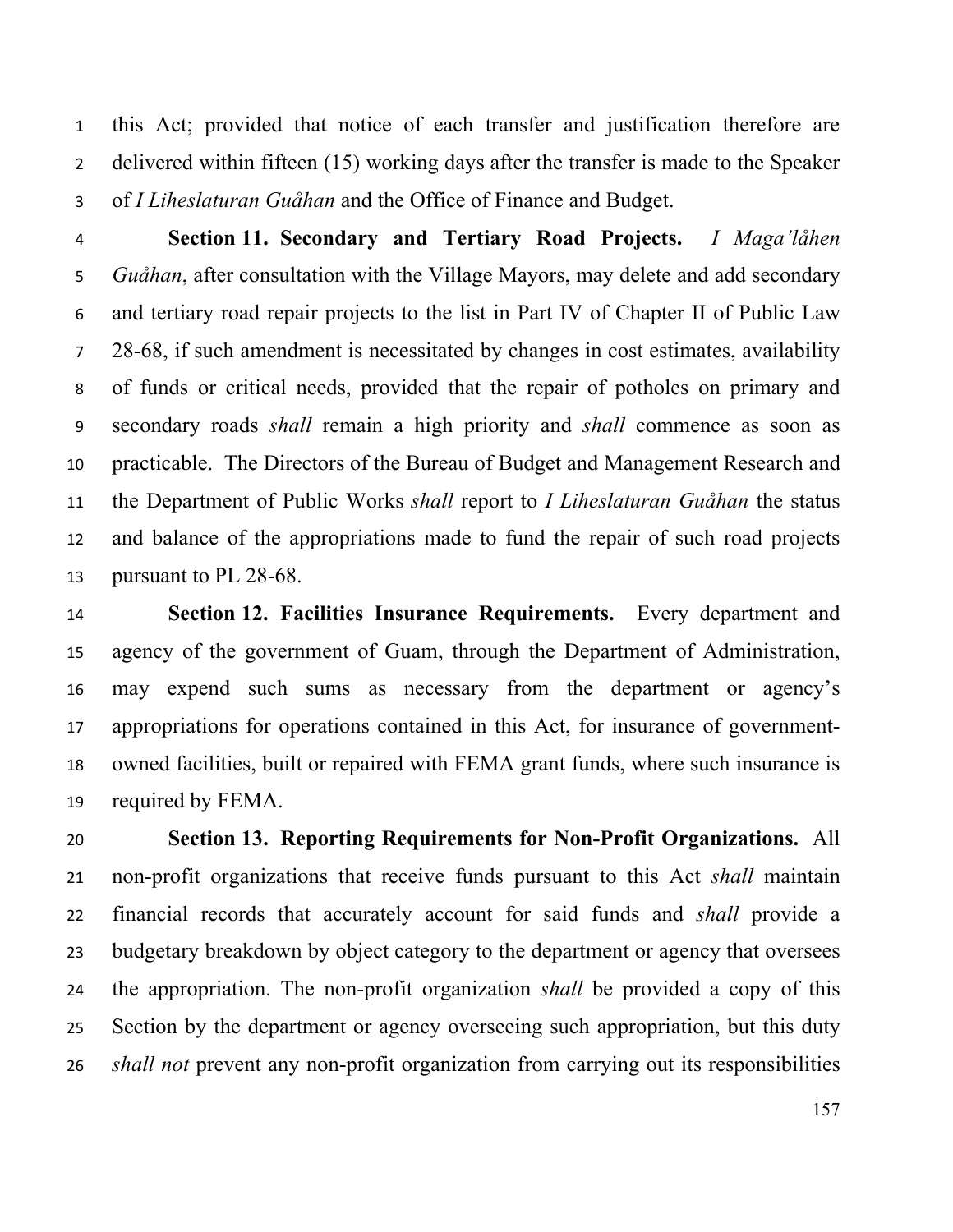under this Section. The non-profit organization *shall* also provide to said department:

- (a) A quarterly report describing its activities during the reporting period and the results it achieved *no later than* twenty (20) days after the end of each quarter;
- (b) Notification of all procurement of equipment and services of Five Thousand Dollars (**\$5,000**) or more prior to awarding the contract therefore;
- (c) Access to the overseeing department or agency's duly authorized representative, and government of Guam auditors, to appropriate records for the purpose of audit and examination of books, documents, papers and records of funds expended under the appropriation;
- (d) Submission of a detailed inventory listing of each year's purchases, as certified by its certifying officer; and
- (e) A final report to the overseeing department or agency for submission to *I Liheslaturan Guåhan* containing a full disclosure of all expenditures of funds appropriated by this Act *no later than* November 15, 2012. The overseeing department or agency *shall* post the same on its website.
- (f) Non-compliance with these reporting requirements will subject the non-profit organization to a three percent (3%) reduction of its appropriation(s) and the overseeing agency's contract with the organization *shall* so provide.
- 

**Section 14. Fund Reversions.** *Unless* otherwise specified in this Act: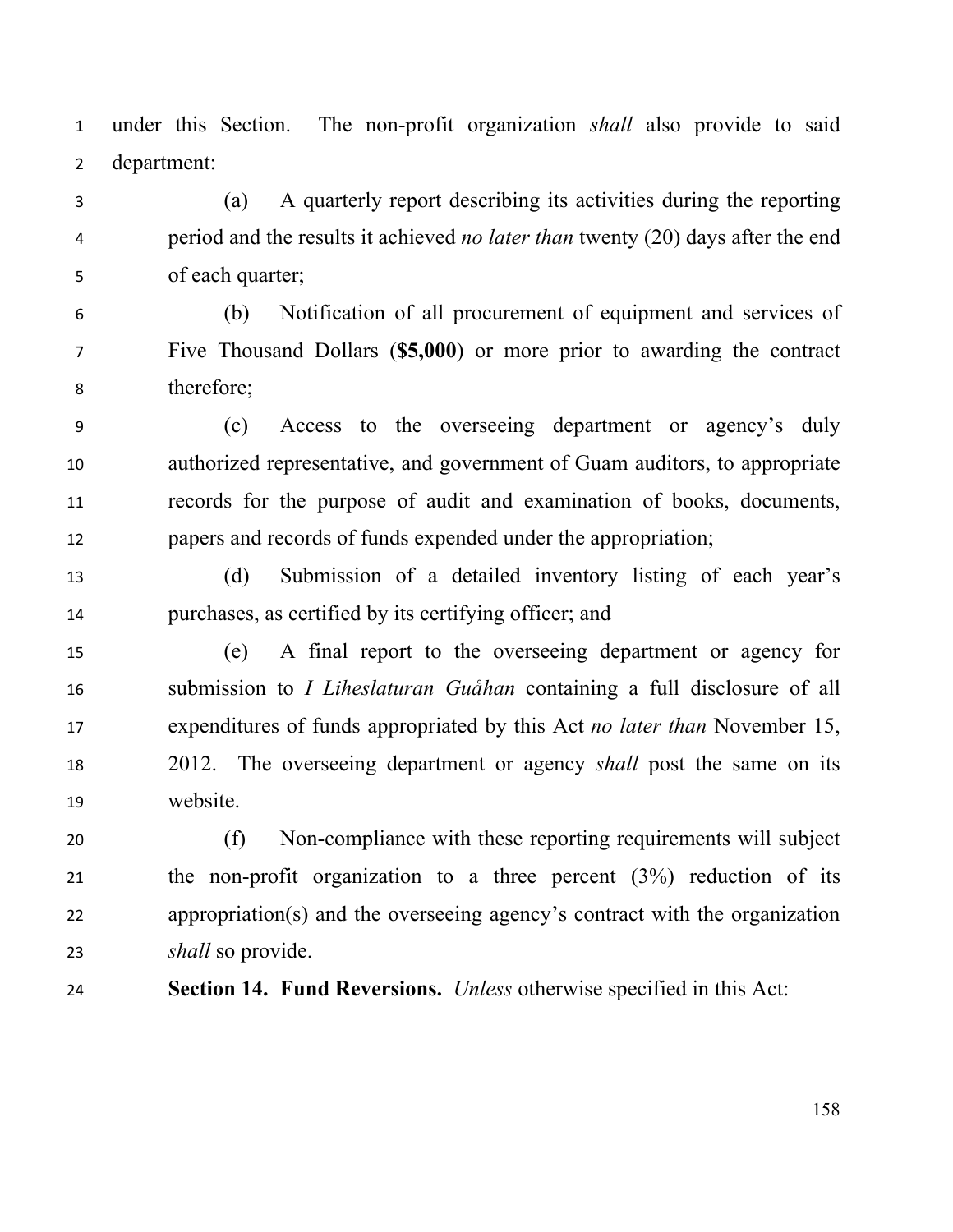(a) General Fund Reversion. All unexpended or unencumbered appropriations made from the General Fund pursuant to this Act *shall* revert to the General Fund on the last day of Fiscal Year 2012.

 (b) Tourist Attraction Fund Reversion. All unexpended or unencumbered appropriations made from the Tourist Attraction Fund pursuant to this Act *shall* revert to the Tourist Attraction Fund on the last day of Fiscal Year 2012.

 (c) Healthy Futures Fund Reversion. All unexpended or unencumbered appropriations made from the Healthy Futures Fund pursuant to this Act *shall* revert to the Healthy Futures Fund on the last day of Fiscal Year 2012.

 (d) Territorial Education Facilities Fund Reversion. All unexpended or unencumbered appropriations made from the Territorial Education Facilities Fund pursuant to this Act *shall* revert to the Territorial Education Facilities Fund on the last day of Fiscal Year 2012.

 (e) Guam Highway Fund Reversion. All unexpended or unencumbered appropriations made from the Guam Highway Fund pursuant to this Act *shall* revert to the Guam Highway Fund on the last day of Fiscal Year 2012.

 **Section 15. Restriction on the Home Use of Government of Guam Vehicles.** *Except* when expressly permitted by §1103(c) of Chapter 1, Title 4, Guam Code Annotated, or any other law, *no* government of Guam owned, leased or rented vehicles may be driven home by an employee *unless* such employee is on call as an emergency first responder.

 **Section 16. Transfer Authority of** *I Maga'låhen Guåhan***.** Unless otherwise restricted or specifically allowed by this Act for FY 2012 *I Maga'låhen*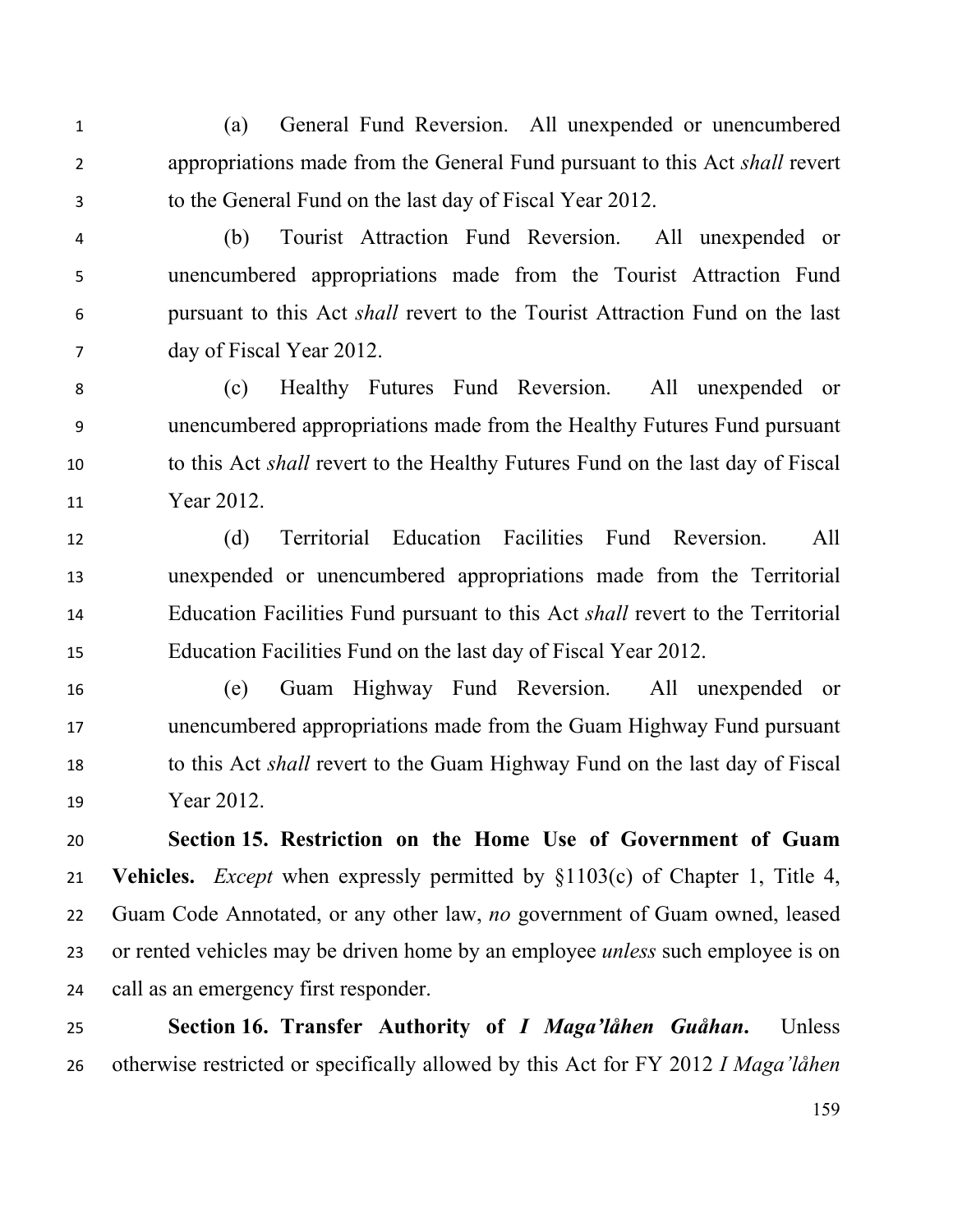*Guåhan* is authorized to transfer *up to* fifteen percent (15%) between Fiscal Year 2012 General Fund Executive Branch base operational (*except* the utility funds) appropriations contained in Chapter V and in Parts II, III and IV of Chapter III of this Act; *provided* that notice of each transfer and justification therefore are delivered within fifteen (15) working days before the transfer is made to the Speaker of *I Liheslaturan Guåhan* and the Office of Finance and Budget. Notwithstanding any other provision of law, no funds *shall* be transferred out of the Guam Department of Education Operations Fund or Fiscal Year 2012 General Fund appropriations made to the Guam Department of Education, the Unified Judiciary, *I Liheslaturan Guåhan*, the Office of Finance and Budget, the Mayors Council, the Public Defender Service Corporation, and the Office of Public Accountability.

 **Section 17. Email Addresses Paid for with Government of Guam Funds.** The Office of *I Maga'låhen Guåhan shall* create a list of all email addresses paid for by any funds appropriated by this Act and *shall* post said list on the respective agency's or branch's website and the Office of *I Maga'låhen Guåhan's* website.

 **Section 18. Combined Purchase of Textbooks.** The Guam Department of Education, the University of Guam, and the Guam Community College *shall* together develop a more cost-effective method of purchasing textbooks for the government of Guam, in which the government would benefit from the economies of scale and combined purchasing power of the three (3) institutions. The joint proposal *shall* target implementation for School Year 2011-2012 and *shall* be submitted to *I Maga'låhen Guåhan* and the Speaker of *I Liheslaturan Guåhan no later than* January 15, 2012.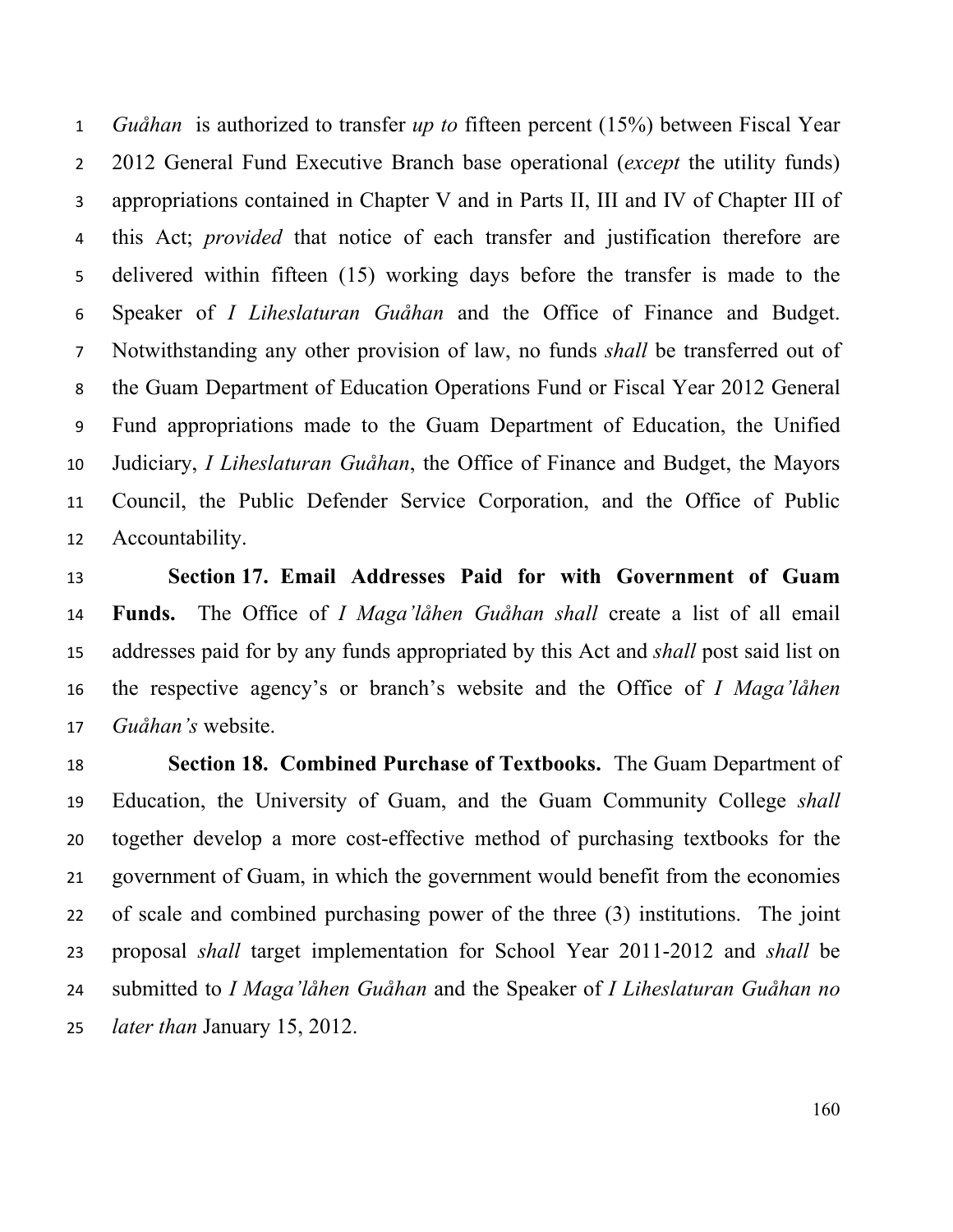**Section 19. Uniform Allowances.** Uniform allowances authorized in this Act *shall not* be less than One Hundred Fifty Dollars (**\$150**) for the Fiscal Year, and *shall* be issued to the employees *no later than* the end of the first quarter of FY 2012.

 **Section 20. Administration of Deficit Reduction.** The Department of Administration is hereby designated the authority to receive and process claims submitted pursuant to Section 1 of Chapter XII of this Act.

## **Section 21. Government Staffing Pattern**

 (a) Staffing Pattern. *No later than* thirty (30) days after the end of each quarter of Fiscal Year 2012, every director, administrator or head of a government of Guam agency, excluding line agencies, *shall* submit to the Speaker of *I Liheslaturan Guåhan*, in a Microsoft Excel file and written report, and post the same on the agency website a current staffing pattern in the format of the Executive Branch FY 2012 Budget Call, as of the close of the previous quarter. The agencies required to submit are all autonomous and semi-autonomous agencies, public corporations, the Mayors' Council of Guam, and the Unified Judiciary. Said staffing pattern *shall* include, at a minimum, the name of every current employee and her or his position title, most recent hire date, salary, increment costs and benefit costs, the funding source for her or his salary and benefits, and the gross salary and benefits paid for during the quarter.

 (b) *No later than* thirty (30) days after the end of each quarter of Fiscal Year 2012, the Director of the DOA *shall* post the government wide line agency staffing pattern on the bit.guam.gov portal on the budget website, in a Microsoft Excel file and written report. The format of the report *shall* be the current staffing pattern in the format of the Executive Branch FY 2012 Budget Call, as of the close of the previous quarter. Said staffing pattern *shall* include, at a minimum, the name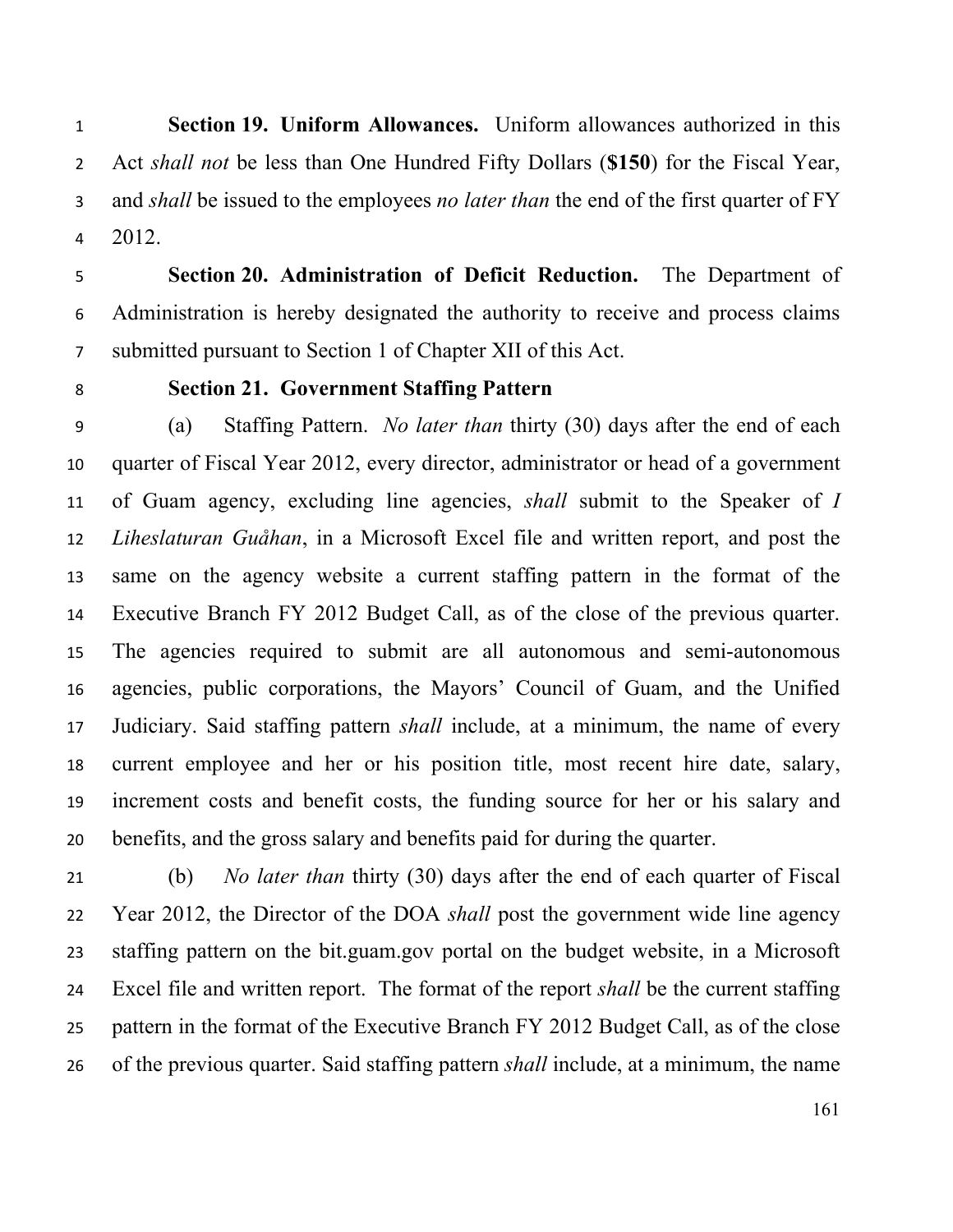of every current employee and her or his position title, most recent hire date, salary, increment costs and benefit costs, the funding source for her or his salary and benefits, and the gross salary and benefits paid for during the quarter.

 **Section 22. Monthly Statement of Revenues, Expenditures and Changes in Fund Balance Report.** The Director of the Department of Administration *shall* submit a Monthly Statement of Revenues, Expenditures and Changes in Fund Balance Report to *I Maga'låhen Guåhan* and the Speaker of *I Liheslaturan Guåhan*, in a Microsoft Excel file and written report *no later than* twenty (20) days after the end of each month. Each monthly report *shall* itemize (a) the Revenues by (1) Individual Income Taxes, (2) Corporate Taxes, (3) Withholding Taxes, (4) Interest and Penalties, (5) Gross Receipts Taxes, (6) Federal Sources, (7) Use of Money and Property, (8) Licenses, Fees and Permits, (9) Department Charges, and (10) Other Revenues; (b) the Expenditures by Department by Object Class; and (c) Other Sources (Uses) by Transfers In, Transfers Out, Other Sources, and Other Uses. The Transfers In *shall* be itemized by Fund transferred from and Transfers Out *shall* be itemized by Fund transferred to. Each monthly report *shall* be posted on the Department of Administration's website as a Microsoft Excel file *no later than* twenty (20) days after the end of each month.

 **Section 23. Monthly Cash Balance Reports for General and Special Funds.** The Director of the Department of Administration *shall* submit a monthly report of beginning cash balances, cash deposits, cash withdrawals, and ending cash balances of the government of Guam General, Special Funds and Trust Funds and Accounts to *I Maga'låhen Guåhan* and the Speaker of *I Liheslaturan Guåhan*, in a Microsoft Excel file and written report *no later than* twenty (20) days after the end of each month. The Director *shall* prepare the report in the format prescribed and prepared by the Office of Finance and Budget for reporting purposes. Said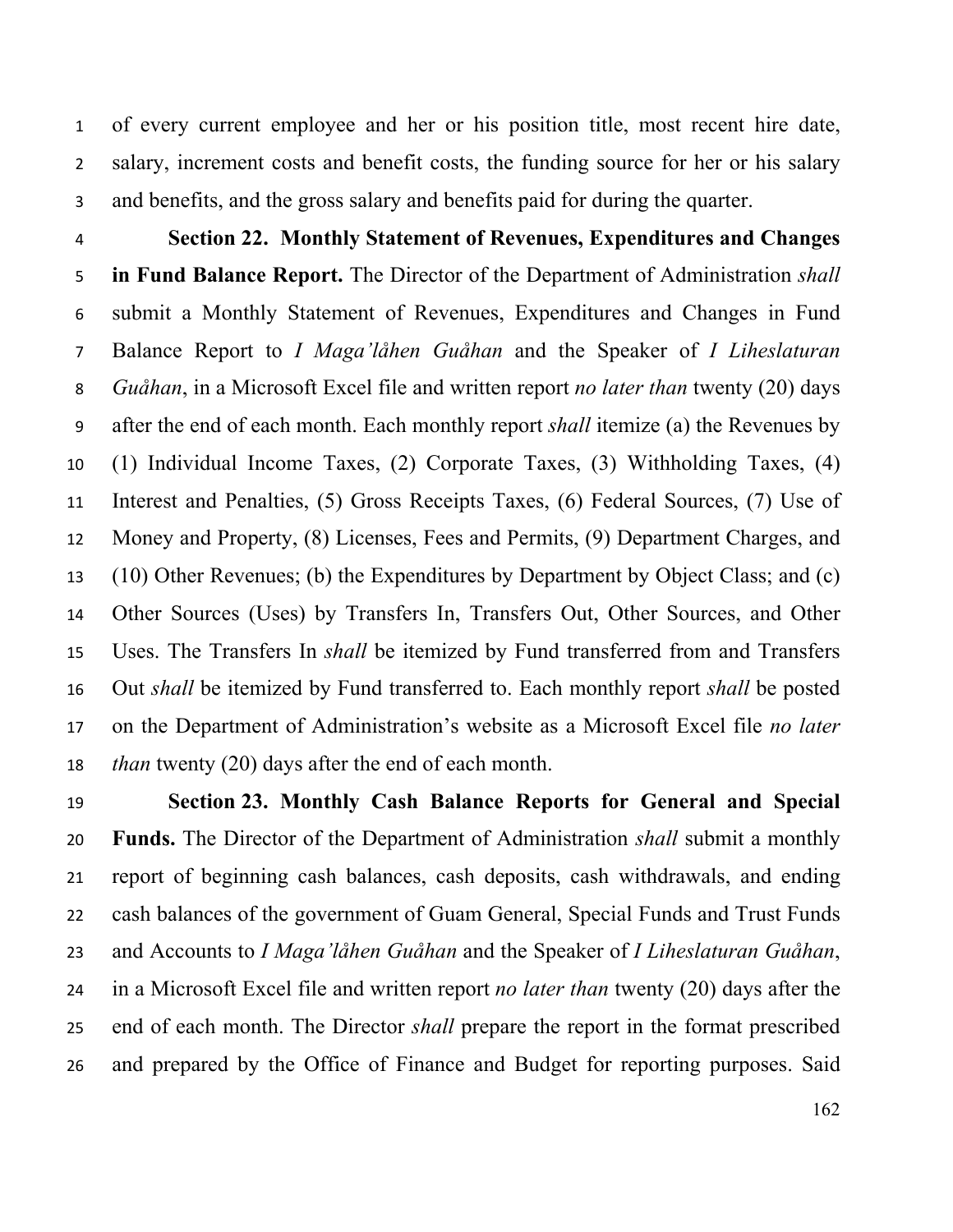format *shall* be prepared by the Office of Finance and Budget by October 31, 2011. Each monthly report *shall* itemize *all* General Fund and Special Fund cash balances by bank, by bank account name, by bank account number, and by fund name.

 **Section 24. Reporting Requirements for Boards and Commissions.** The governing Boards and Commissions of *all* agencies, public corporations, and departments of the government of Guam that are not appropriated funds from the General Fund pursuant to this Act *shall* provide electronic copies of the monthly Board and Commission meeting agendas, approved minutes, and other attachments and addendums as discussed in each monthly meeting, to *I Maga'låhen Guåhan* and the Speaker of *I Liheslaturan Guåhan no later than* fifteen (15) days after the end of said meeting and post the same on its website or the agency, public corporation, or department to which it governs.

 **Section 25. Severability.** If any provision of this Act or its application to any person or circumstance is held invalid, the invalidity *shall not* affect other provisions or applications of this Act which can be given effect without the invalid provision or application and to this end the provisions of this Act are severable.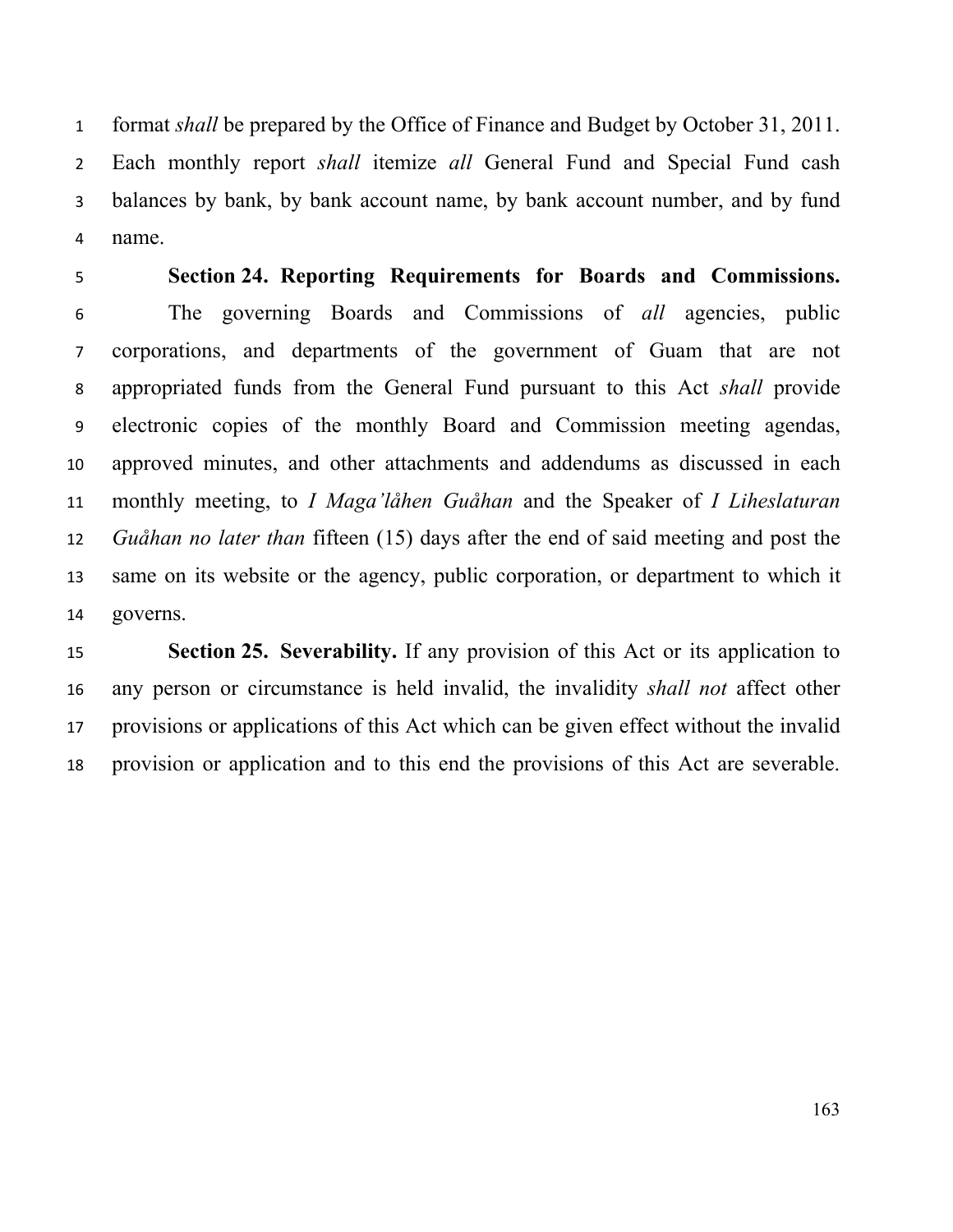### **CHAPTER XIV**

## **COST ACCOUNTS**

# **PART I – GOVERNMENT OF GUAM EMPLOYEE MEDICAL, DENTAL, AND LIFE INSURANCE**

 **Section 1. Legislative Intent**. It is the intent of *I Liheslaturan Guåhan* that the Medical, Dental and Life Insurance Appropriations for Fiscal Year 2012 maintain funding levels according to the maintenance of effort and according to its expenditure levels in Fiscal Year 2011 less any negotiated decreases to FY 2011 premiums and maintaining the FY 2011 ratios for Employer/Employee and Employer/Retiree contributions with the exception of a \$2000 deductible Health Savings Account medical insurance plan which shall have a \$0 employee contribution.

#### **Section 2. Health Benefit Cost Account.**

 (a) There is hereby created a Health Benefit Cost Account. All appropriations to the Health Benefit Cost Account in this Act and subsequent Acts for the health, life and dental premiums of departments or agencies *shall only* be used by the Department of Administration to pay for health, life and dental insurance premiums for the specified department or agency. This Cost Account *shall not* be subject to *I Maga'låhen Guåhan's* transfer authority.

 (b) All health insurance carriers for the government of Guam *shall* file a monthly written report with the Department of Administration aggregating the:

 (1) Enrollees, both subscribers and dependents, by active employee and retiree subscriber counts by plan by class by groups supported/paid by the General Fund, detailed by agency/department; and enrollees, both subscribers and dependents, by active employee and retiree subscriber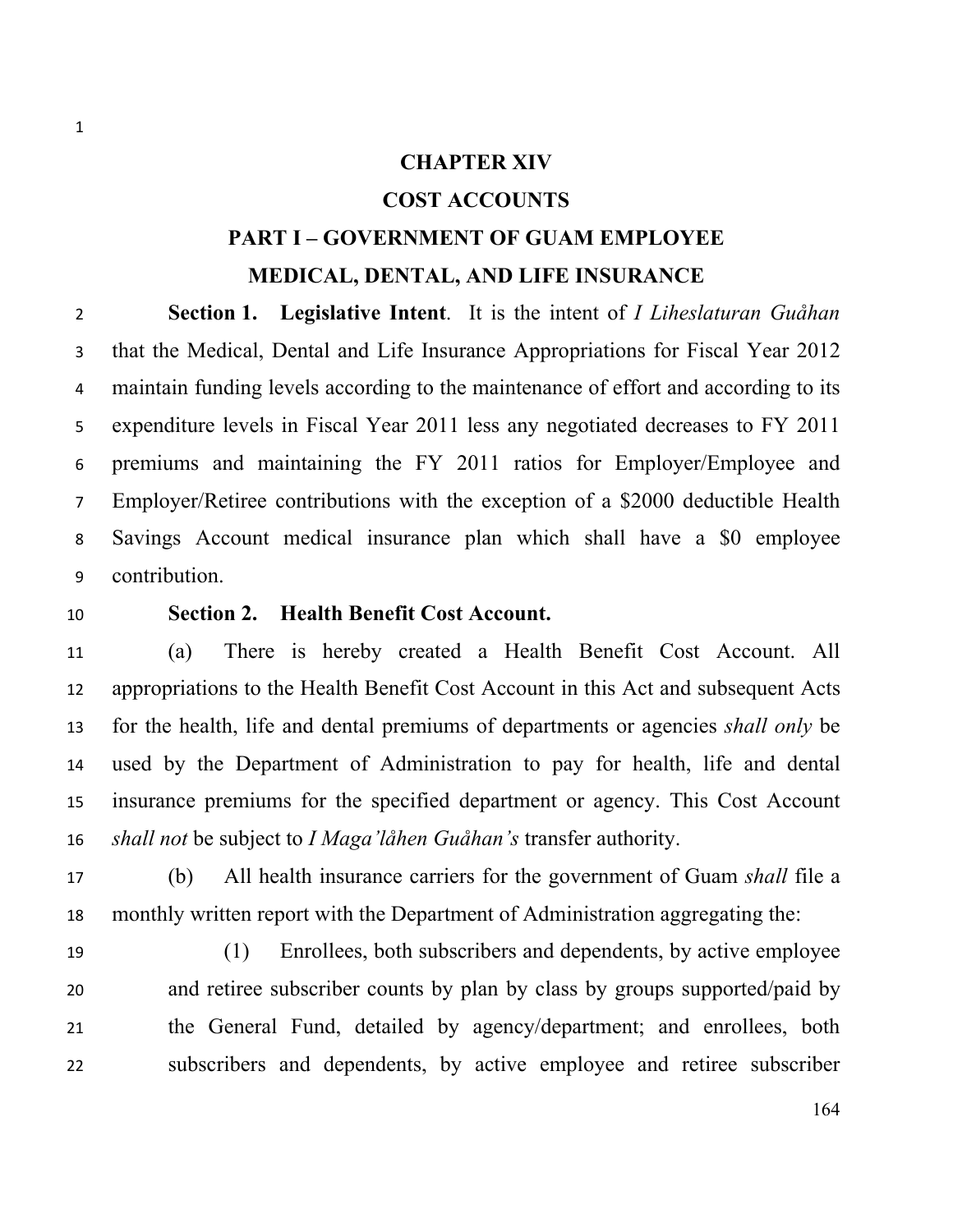counts by plan by class by groups supported/paid by autonomous agencies of the government of Guam, detailed by autonomous agency.

 (2) Autonomous agencies within this Subsection *shall* include the Guam Power Authority, the Guam Waterworks Authority, the Jose D. Leon Guerrero Commercial Port, the A.B. Won Pat International Airport Authority, the Guam Housing Corporation, the Guam Housing and Urban Renewal Authority, the Guam Economic Development Authority, the Government of Guam Retirement Fund, and the Guam Visitors Bureau.

 (3) This report *shall* be filed with *I Maga'låhen Guåhan* and the Speaker of *I Liheslaturan Guåhan no later than* twenty (20) days after the end of each month of Fiscal Year 2012.

 (c) All health insurance carriers for the government of Guam *shall* file a monthly written report detailing each individual health insurance premium payment received by the government of Guam health insurance carrier from the government of Guam, by date and by agency to *I Liheslaturan Guåhan no later than* twenty (20) days after the end of each month of Fiscal Year 2012.

 (d) The Office of Public Accountability *shall* conduct a quarterly audit of all reports submitted by insurance carriers by obtaining supporting documents from all agencies and departments, autonomous or otherwise, of the government of Guam to confirm and substantiate reported premium payments.

 **Section 3. Chapter VI of Public Law 31-74 is hereby repealed in its entirety. Section 1.** 

23 "CHAPTER VI

DEFICIT REDUCTION AND COMPASSION FOR PEOPLE FIRST ACT

OF 2011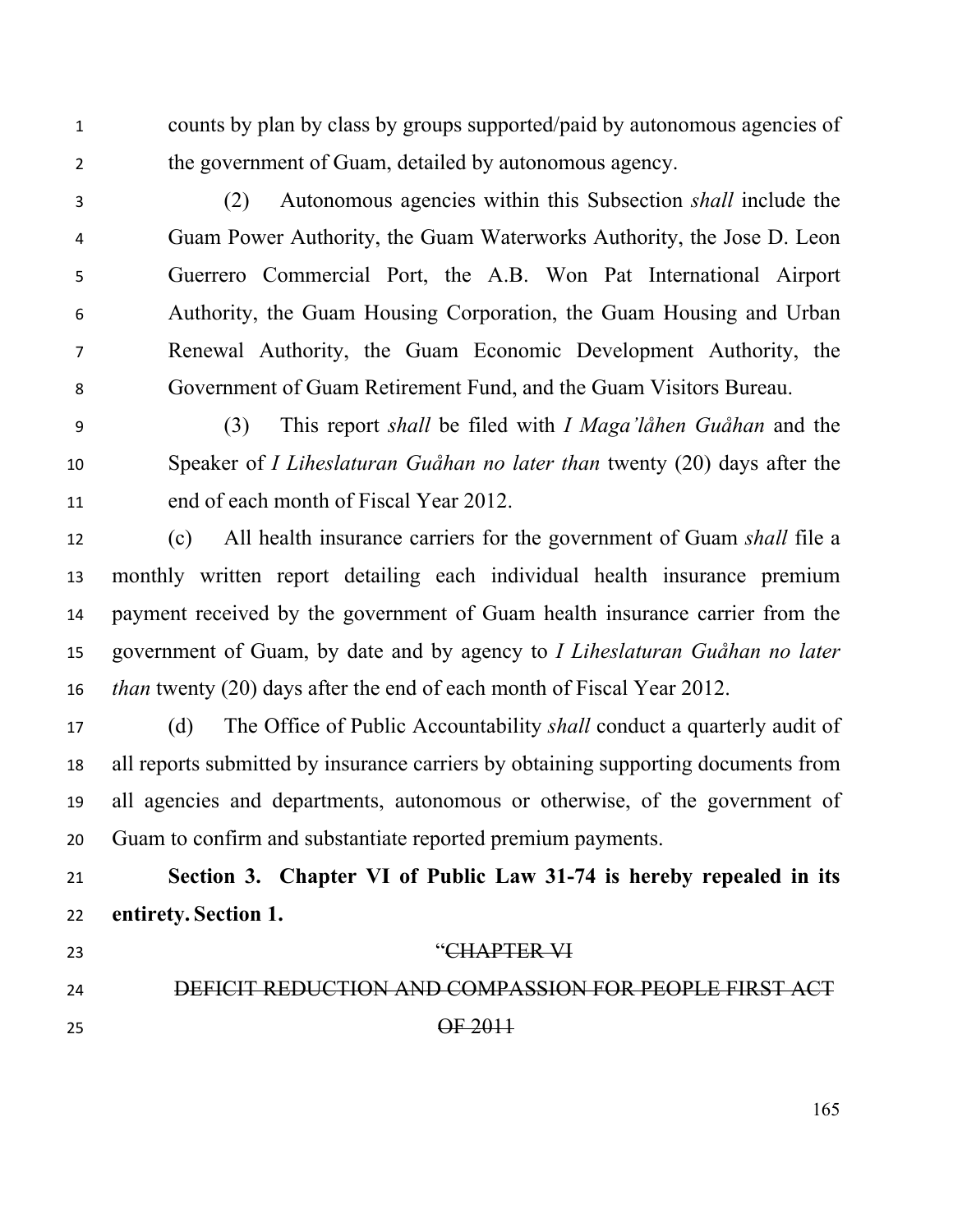Section 1. Legislative Statement and Intent. I Liheslaturan Guåhan finds 2 that the payment to retirees who were eligible to be part of the class action suit, Rios v. Camacho, Superior Court No. SP0206-93 has yet to be paid in full by the government of Guam. I Liheslaturan Guåhan wishes to work toward the completion of the payment of the Cost of Living Allowance (COLA) awards to bring finality to this injustice the manåmko' and their heirs have endured. These retired dedicated public servants struggle every day find the resources for the most basic needs, such as medical care, maintenance medications, and providing daily nutrition needs, and sometimes forgo such needs due to lack of financial resources.

**I Liheslaturan Guåhan further finds that the current non-payment of income**  tax refunds to the people of Guam imparts undeserved financial burdens and hardships on the taxpayers of Guam and that the prioritization of the payments of tax refunds is of utmost importance to I Liheslaturan Guåhan. These emergency 14 tax refunds are needed to help family members with needed life saving medical care, both on-island and off-island, save family homes, work transportation and even burying loved ones who are not able to get the medical care on time due to lack of financial resources.

 I Liheslaturan Guåhan further finds that the Committee on Appropriations, Taxation, Public Debt, Banking, Insurance, Retirement, and Land (Committee) has diligently worked toward the reimbursement of the funds from the Guam Waterworks Authority (GWA) in accordance with Public Law 30-145, which requires that Twenty Million Dollars (\$20,000,000) of the principal amount of the 23 GWA's Series Bond be used to pay the balance of the government of Guam Limited Obligation (Section 30) Series 2001A bond and any other portions of 25 Bonds or Loans paid for by General Fund revenues for which the GWA has received proceeds.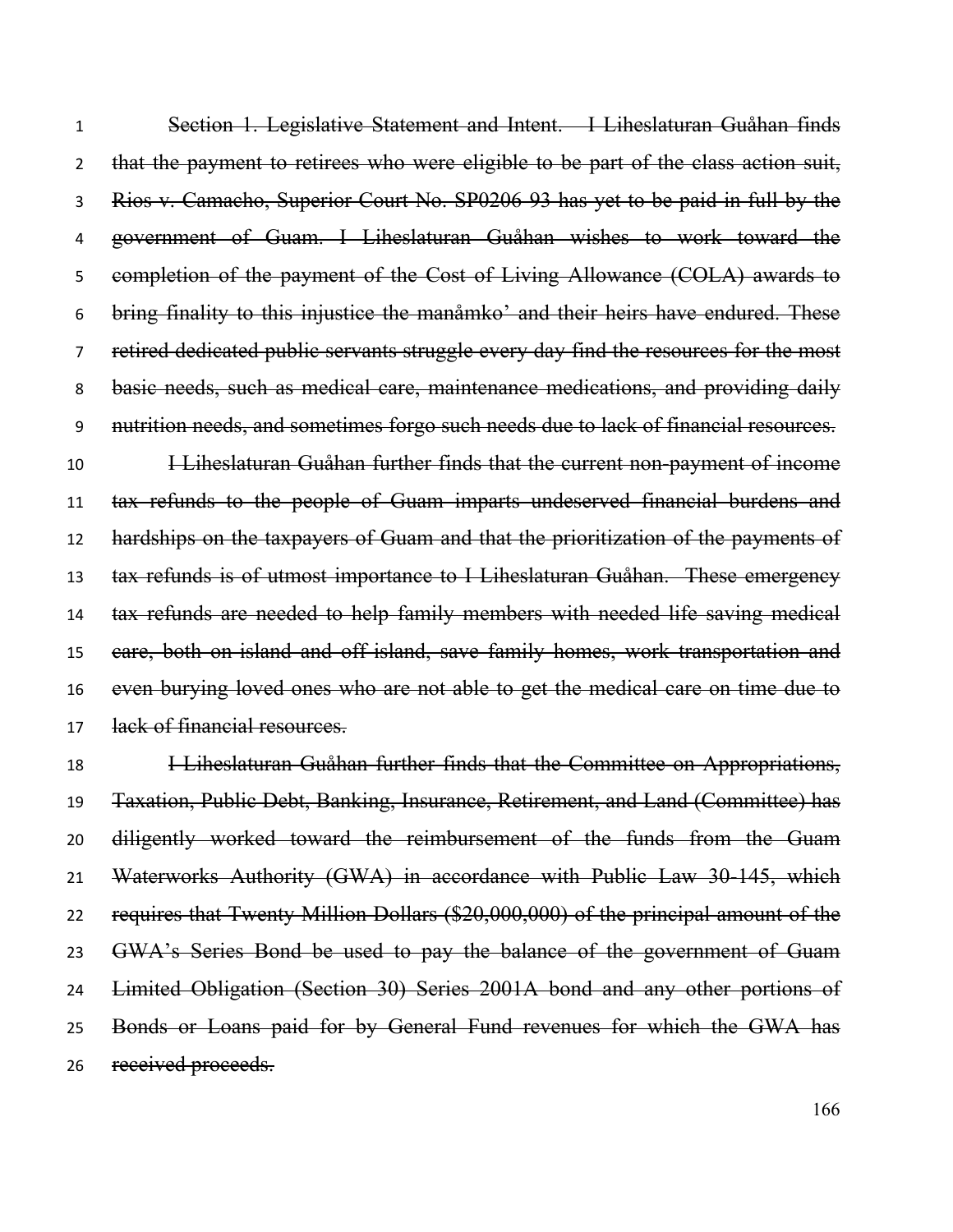I Liheslaturan Guåhan understands that the Committee had to work diligently in order to uphold the spirit and letter of Public Law 30-145, due to the incessant disregard of Public Law 30-145 by the Consolidated Commission on 4 Utilities (CCU) and the GWA. On June 2, 2011, the Public Utilities Commission (PUC) dutifully and rightfully upheld and ordered that the CCU and the GWA reimburse the government of Guam in the amount of Eighteen Million Three Hundred Thirty Three Thousand Three Hundred Thirty Three Dollars 8 (\$18, 333, 333).

 I Liheslaturan Guåhan further finds that the use of such reimbursed funds from the GWA will not only decrease the government of Guam's deficit by the cash infusion of Eighteen Million Three Hundred Thirty Three Thousand Three Hundred Thirty Three Dollars (\$18,333,333), but will provide a stimulus to our fragile economy. Therefore, it is the intent of I Liheslaturan Guåhan to appropriate 14 these reimbursed funds for the purposes of COLA payments for retirees in accordance with the judgment rendered in Rios v. Camacho, Superior Court No. 16 SP0206-93 and paying emergency income tax refunds.

 Section 2. Appropriation of Reimbursed Funds from the GWA. The sum 18 of Eighteen Million Three Hundred Thirty Three Thousand Three Hundred Thirty Three Dollars (\$18,333,333) reimbursed and received from the Guam Waterworks 20 Authority by the government of Guam in accordance with Public Law 30-145 is 21 hereby authorized for the following:

 $(a)$  Fifty-percent (50%) of the funds appropriated herein is hereby appropriated to pay for income tax refunds for Tax Year 2009 and prior for 24 "A-status returns" and approved requests for emergency tax refunds payments filed with the Department of Revenue and Taxation and shall be deposited by the bond trustee of the Guam Waterworks Authority, or any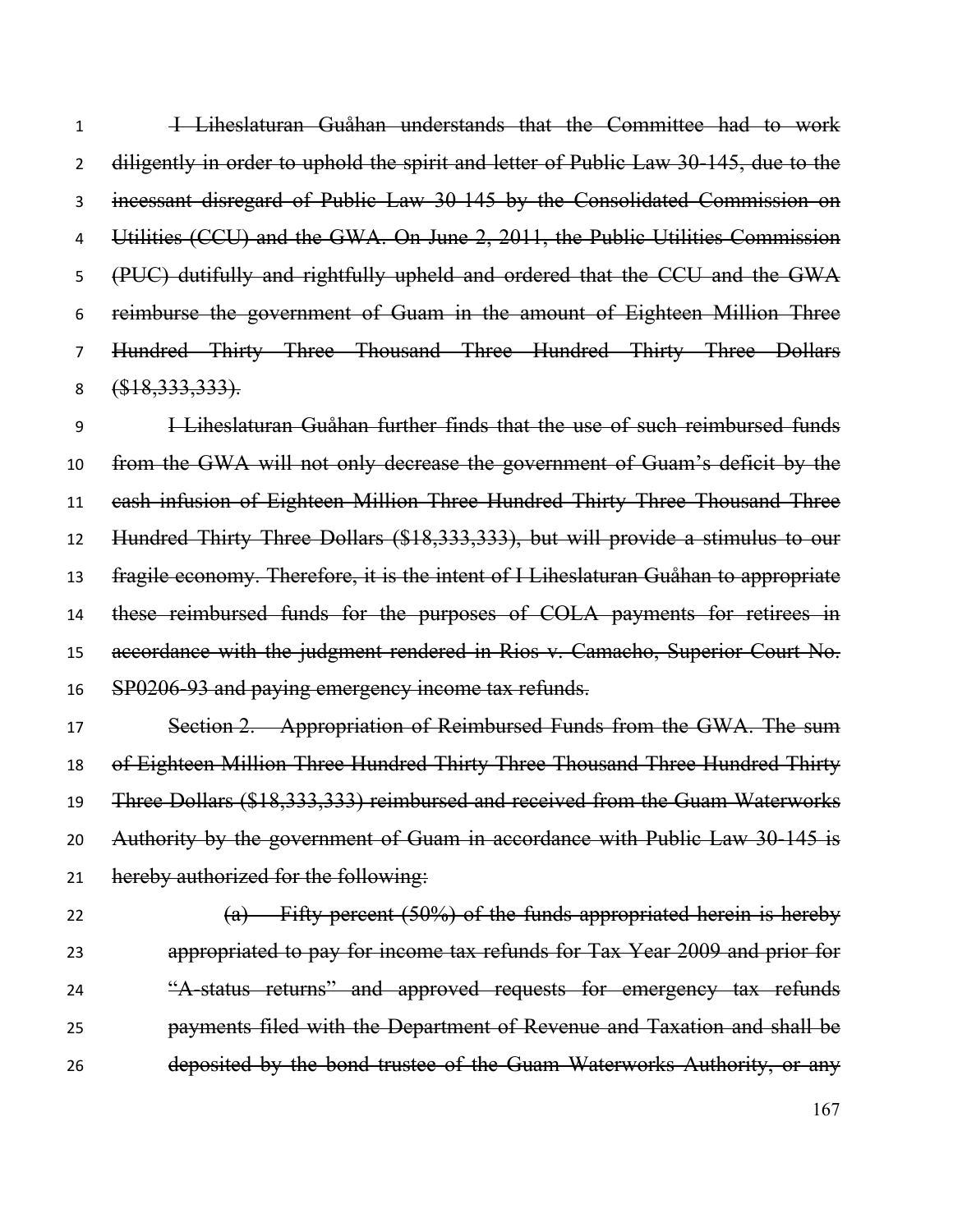other entity from which such reimbursed funds are held, directly into the Income Tax Refund Efficient Payment Trust Fund. For the purposes of this Section, an A-status return means income tax returns that are certified by the Department of Revenue and Taxation and ready for payment.

 (b) Fifty-percent (50%) of the funds appropriated herein is hereby appropriated to the Government of Guam Retirement Fund (GGRF) for the payment of principal and interest that is owed to qualified retirees pursuant to Rios v. Camacho, Superior Court No. SP0206-93, and shall be deposited by the bond trustee of the Guam Waterworks Authority, or any other entity from which such reimbursed funds are held, to the GGRF. Such payment of principal and interest shall be prepared and disbursed in accordance with Section 3 of this Law.

 Section 3. Cost of Living Allowance (COLA) Preparation and Disbursement Provisions.

 (a) The Government of Guam Retirement Fund and the Department of Administration (DOA) shall perform the preparation of **payments to COLA recipients according to Section 2(b) of this Chapter.**  Upon preparing COLA payments, the DOA shall request from the Government of Guam Retirement Fund, the funds required to prepare COLA payments and shall be paid out from the bank account set forth in Section  $3(c)$  of this Chapter.

 (b) The disbursement provisions for the appropriation in Section 23 2(b) are principal or interest from principal owed to claimants set forth in Title 5, Guam Code Annotated, Chapter 6, Article 4, §6404(d)(1) starting with the claimant with the lowest initial award from the class settlement, followed by the next lowest initial award from the class settlement, followed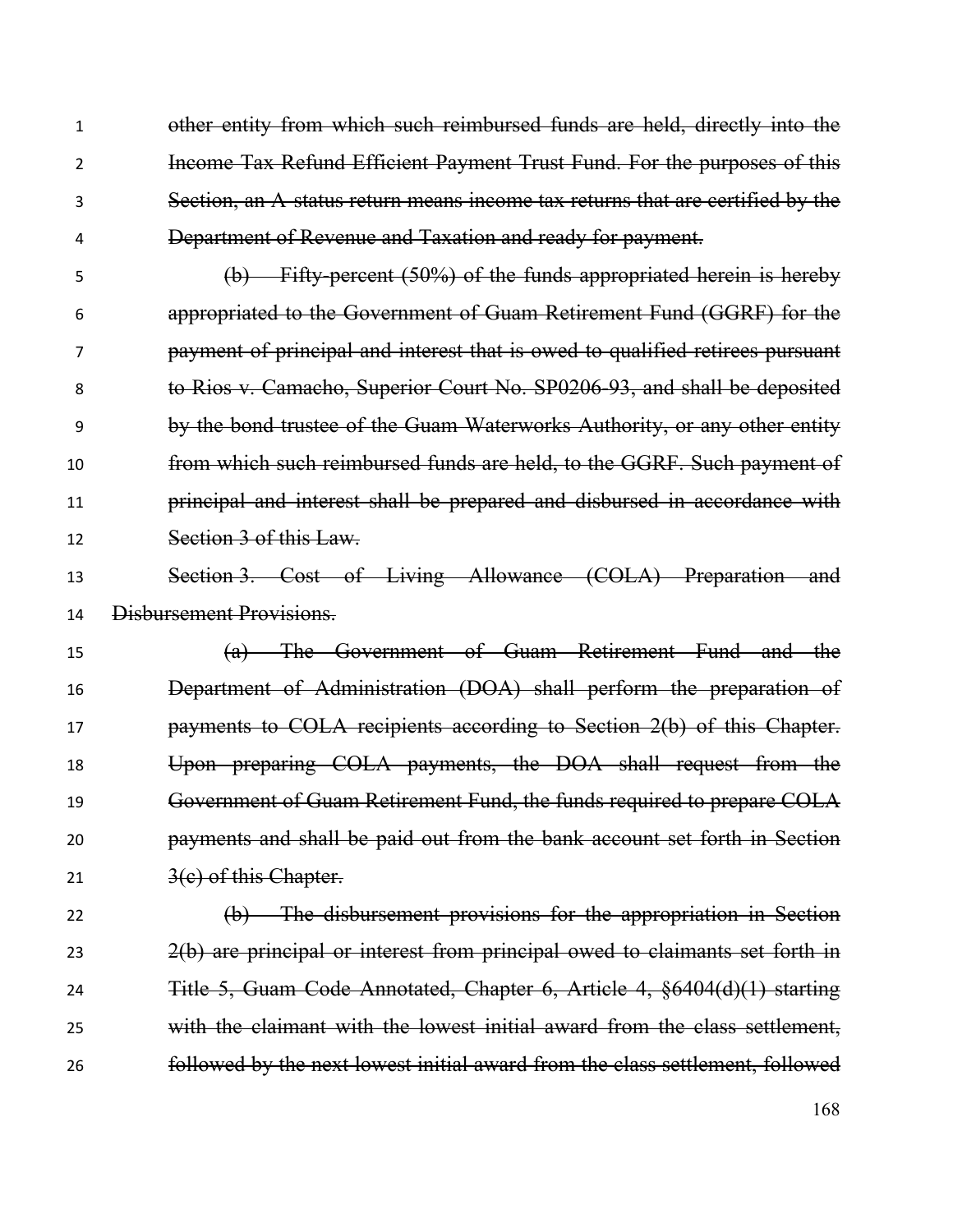by the next lowest initial award and repeating this disbursement methodology until all the funds appropriated in Section 2(b) of this Chapter are exhausted.

 (c) The funds requested and received by the DOA in accordance with Section 3(a) shall be deposited into a bank account, separate and apart from the General Fund, and shall only be withdrawn or expended for the payment of principal and interest that is owed to qualified retirees pursuant to Rios v. Camacho, Superior Court No. SP0206-93. Any funds transferred to the bank account set forth in this Section, shall not be subject to the transfer authority of I Maga`lahen Guåhan.

 Section 4. Reporting. The DOA shall submit a written report regarding the reimbursed funds from the Guam Waterworks Authority as indicated in Section 13  $2(a)$  and (b) as follows:

 (a) A detailed, written report of the actual expenditure of the appropriation and the total amount deposited into the Income Tax Refund Efficient Payment Trust Fund as outlined in Section 2(a) of this Act shall be reported to I Liheslaturan Guåhan no later than September 30, 2011.

 (b) A detailed written report of the total amount requested from the Government of Guam Retirement Fund, the total amount received from the Government of Guam Retirement Fund, the total amount disbursed and paid to for the purposes set forth in Section 2(b), and a reconciliation and explanation if there is/are any differences between such totals to I Liheslaturan Guåhan within forty-five (45) days after being reimbursed by 24 the Guam Waterworks Authority.

 No portion of this appropriation shall be used for purposes other than that which are specifically authorized in Section 2 of this Chapter.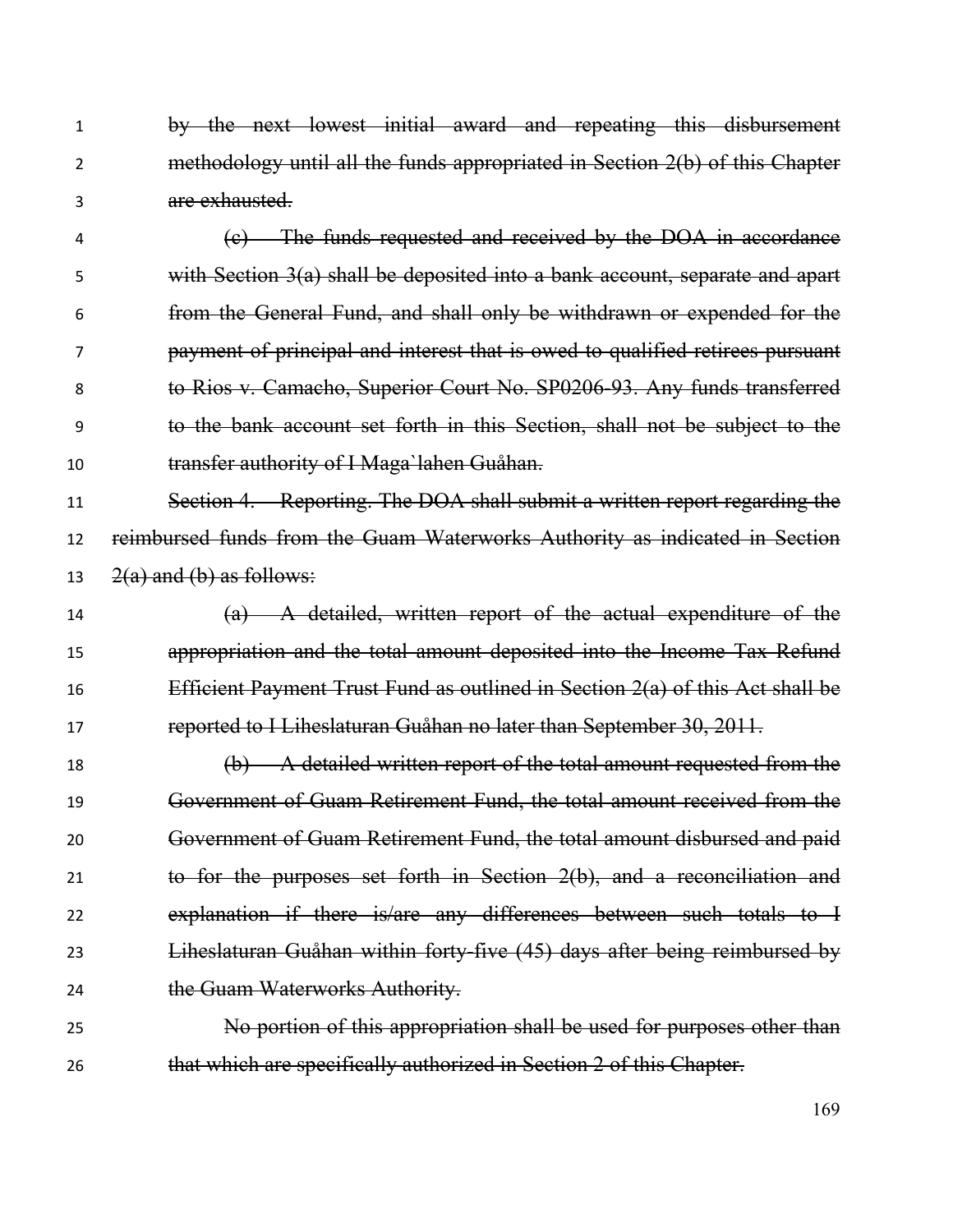Section 5. Severability. If any provisions of this Law or the application thereof to any person or circumstance is held invalid, such invalidity shall not affect any other provision or application of this Law which can be given effect 4 without the invalid provision or application, and to this end the provisions of this Law are severable."

# **Section 4. Appropriation of Reimbursed Funds from the Guam Waterworks Authority.**

 The sum of Eighteen Million Three Hundred Thirty Three Thousand Three Hundred Thirty Three Dollars (**\$18,333,333**) reimbursed and received from the Guam Waterworks Authority (GWA) by the government of Guam in accordance with Public Law 30-145 is hereby authorized for the following:

 **(a)** The sum of Three Million Five Hundred Eleven Thousand Nineteen Dollars (**\$3,511,019**) of the funds are authorized to pay for Medical, Dental and Life Insurance premiums for government of Guam employees during Fiscal Year 2012 pay periods fourteen (14) through twenty six (26) as delineated in Subsection (d) of this Section and Section 5, Chapter XIV, Part I of this Act and Appendix I.

 **(b)** The sum of Four Million Six Hundred Forty Six Thousand Two Hundred Two Dollars (**\$4,646,202**) of the funds are authorized to pay for Medical, Dental and Life Insurance premiums for government of Guam employees during Fiscal Year 2012 pay periods fourteen (14) through twenty six (26) as delineated in Subsection (d) and Section 6, Chapter XIV, Part I of this Act.

 **(c)** The sum of Ten Million One Hundred Seventy Six Thousand One Hundred Seventy Six Two Hundred Twelve Dollars (**\$10,176,112**) of the funds are authorized to pay for Medical, Dental and Life Insurance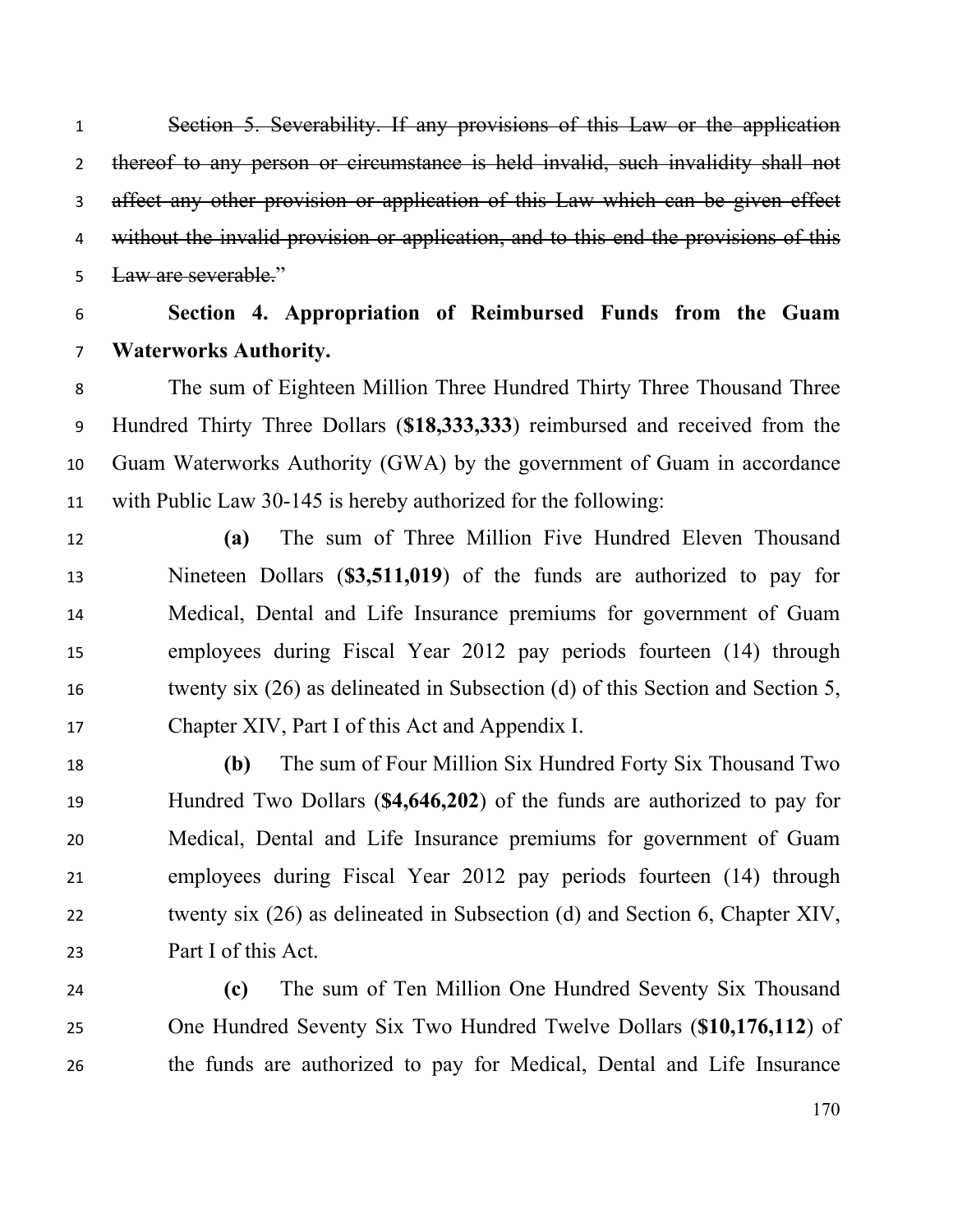1 premiums for government of Guam retirees during Fiscal Year 2012 for the months of May, June, July, August and September as delineated in Subsection (d), Chapter XIV, Part I of this Act.

 **(d)** The following sums represent the allotments due for appropriations of reimbursed funds from the GWA in Sections 5, 6 and 7(c), Chapter XIV, Part I of this Act: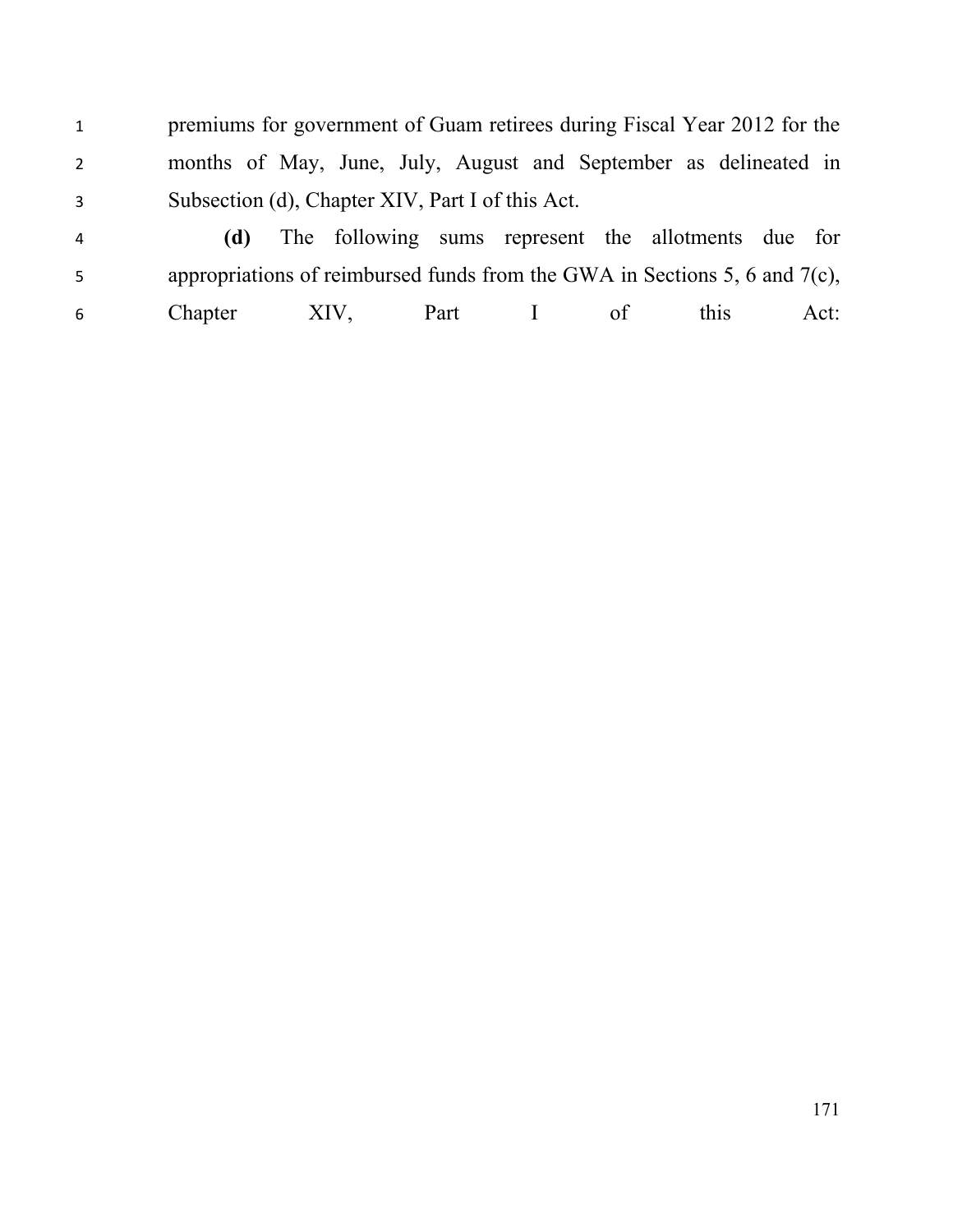| $\mathbf{1}$   |            |           |             |                  |              |                 |  |
|----------------|------------|-----------|-------------|------------------|--------------|-----------------|--|
| $\overline{2}$ |            |           | Section 5   | Section 6        | Section 7    | Total           |  |
| 3              | Pay Period | Date      | <b>DOA</b>  | <b>SEMI-AUTO</b> |              | <b>RETIREES</b> |  |
| $\overline{a}$ | 14         | 4/7/2012  | \$270,078   | \$65,326         |              | \$335,404       |  |
| 5              | 15         | 4/21/2012 | \$270,078   | \$381,740        |              | \$651,818       |  |
| 6              | 16         | 5/5/2012  | \$270,078   | \$381,740        | \$1,017,611  | \$1,669,429     |  |
| 7              | 17         | 5/19/2012 | \$270,078   | \$381,740        | \$1,017,611  | \$1,669,429     |  |
| 8              | 18         | 6/2/2012  | \$270,078   | \$381,740        | \$1,017,611  | \$1,669,429     |  |
| 9              | 19         | 6/16/2012 | \$270,078   | \$381,740        |              | \$651,818       |  |
| 10             | 20         | 6/30/2012 | \$270,078   | \$381,740        | \$1,017,611  | \$1,669,429     |  |
| 11             | 21         | 7/14/2012 | \$270,078   | \$381,740        | \$1,017,611  | \$1,669,429     |  |
| 12             | 22         | 7/28/2012 | \$270,078   | \$381,740        | \$1,017,611  | \$1,669,429     |  |
| 13             | 23         | 8/11/2012 | \$270,078   | \$381,740        | \$1,017,611  | \$1,669,429     |  |
| 14             | 24         | 8/25/2012 | \$270,078   | \$381,740        | \$1,017,611  | \$1,669,429     |  |
| 15             | 25         | 9/8/2012  | \$270,078   | \$381,740        | \$1,017,611  | \$1,669,429     |  |
| 16             | 26         | 9/22/2012 | \$270,078   | \$381,740        | \$1,017,611  | \$1,669,429     |  |
| 17             |            |           | \$3,511,019 | \$4,646,202      | \$10,176,112 | \$18,333,333    |  |

 **Section 5. Agency Expenses Appropriated to Health Benefit Cost Account Administered by the Department of Administration**. Funds provided in this Section are hereby appropriated from the General Fund, Special Funds Federal Matching Grants-in-Aid and the GWA Reimbursement to the Health Benefit Cost Account administered by the Department of Administration as outlined in this section for government of Guam Employees medical, dental and life insurance premiums in Fiscal Year 2012. The break-down of fund sources by agencies is allocated in Appendix I. Medical, dental and life insurance premiums for 100% federally funded positions are not appropriated in this section but shall be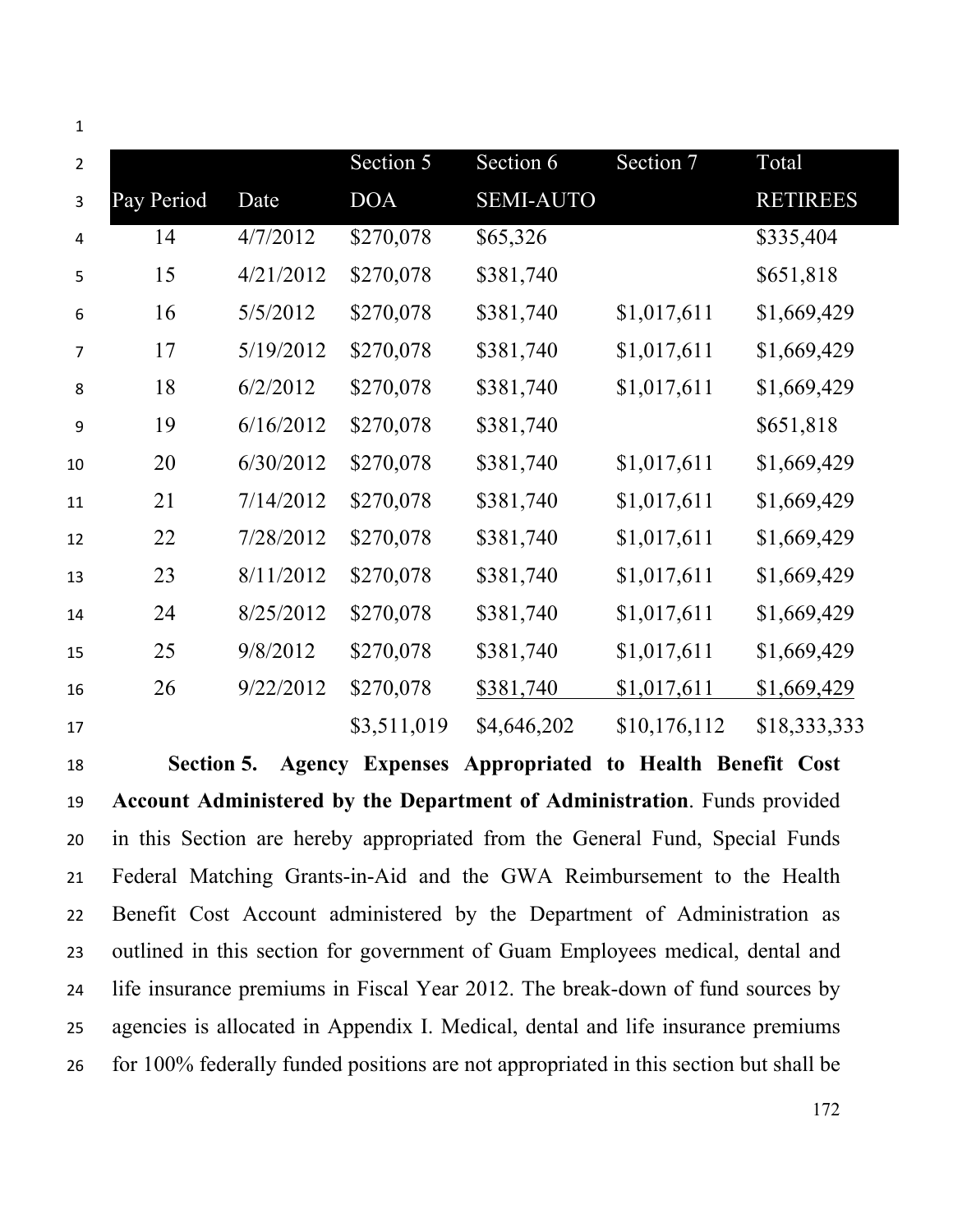deposited into the Health Benefit Cost Account. The appropriations and deposits to the Health Benefit Cost Account shall apply to the following departments and agencies for Fiscal Year 2012:

| $\overline{4}$   |                                   | Gen. & Spec. Funds | Gen. Fund   | GWA Reimburs. |  |
|------------------|-----------------------------------|--------------------|-------------|---------------|--|
| $\overline{5}$   | M/D Insur.                        |                    | Life Insur. | M/D/L Insur.  |  |
| 6                | Office of the Governor            | \$29,383           | \$9,751     | \$54,025      |  |
| $\overline{7}$   | Commission on Decolonization      | \$739              | \$152       | \$1,358       |  |
| 8                | <b>Ancestral Lands Commission</b> | \$1,765            | \$457       | \$3,246       |  |
| $\boldsymbol{9}$ | <b>Medical Referral Office</b>    | \$676              | \$152       | \$1,242       |  |
| 10               | Veteran's Affairs Office          | \$2,359            | \$914       | \$4,338       |  |
| 11               | Office of Lt. Gov.                | \$12,786           | \$2,133     | \$23,510      |  |
| 12               | Guam State Clearinghouse          | \$5,012            | \$762       | \$9,215       |  |
| 13               | <b>BBMR</b>                       | \$26,039           | \$3,047     | \$23,703      |  |
| 14               | Civil Service Commission          | \$10,609           | \$1,524     | \$19,507      |  |
| 15               | Department of Administration      | \$119,386          | \$21,026    | \$151,314     |  |
| 16               | <b>Guam Election Commission</b>   | \$6,096            | \$914       | \$11,209      |  |
| 17               | Dept. of Revenue and Taxation     | \$114,876          | \$23,921    | \$187,649     |  |
| 18               | Bureau of Statistics and Plans    | \$18,520           | \$3,047     | \$34,053      |  |
| 19               | Department of Public Works        | \$388,655          | \$44,946    | \$345,428     |  |
| 20               | <b>Contractors License Board</b>  | \$15,581           | \$1,828     |               |  |
| 21               | <b>PEALS Board</b>                |                    | \$152       |               |  |
| 22               | <b>Attorney General</b>           | \$85,789           | \$14,322    | \$157,737     |  |
| 23               | <b>Guam Police Department</b>     | \$347,448          | \$55,764    | \$638,836     |  |
| 24               | Department of Corrections         | \$244,523          | \$34,586    | \$449,592     |  |
| 25               | Department of Agriculture         | \$38,330           | \$6,094     | \$70,476      |  |
| 26               | Public Health & Social Services   | \$238,767          | \$21,635    | \$73,258      |  |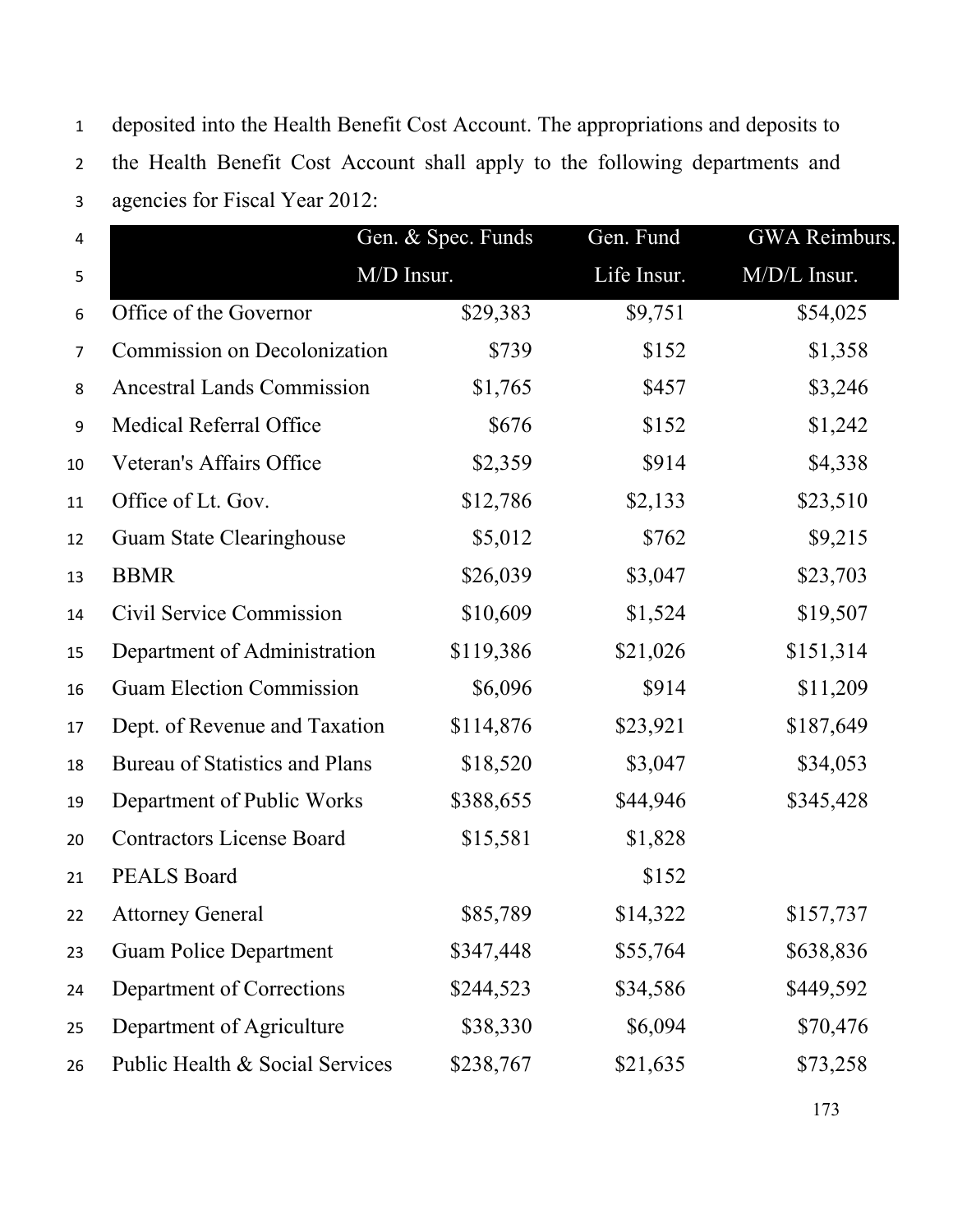| 21             | <b>Total</b>                           | $$3,096,922^{11}$ | $$415,791^{2}$ | \$3,511,019 $\frac{3}{3}$ |
|----------------|----------------------------------------|-------------------|----------------|---------------------------|
| 20             | <b>Guam Regional Transit Authority</b> | \$27,045          | \$1,067        |                           |
| 19             | <b>Chamorro Land Trust Commission</b>  | \$26,116          | \$1,676        |                           |
| 18             | Office of Public Accountability        | \$13,895          | \$2,438        | \$25,548                  |
| 17             | Guam Comm. for Ed. Cert.               | \$4,426           | \$457          | \$8,137                   |
| 16             | PBS Guam                               | \$11,776          | \$1,524        | \$21,653                  |
| 15             | <b>Guam Fire Department</b>            | \$315,136         | \$44,489       | \$511,835                 |
| 14             | Department of Military Affairs         |                   | \$305          |                           |
| 13             | Department of Chamorro Affairs         | \$10,881          | \$2,133        | \$20,006                  |
| 12             | <b>Customs and Quarantine Agency</b>   | \$324,560         | \$22,549       |                           |
| 11             | <b>Chief Medical Examiner</b>          | \$4,077           | \$457          | \$7,497                   |
| 10             | Department of Land Management          | \$135,317         | \$7,466        |                           |
| 9              | Mayor's Council of Guam                | \$128,591         | \$31,234       | \$236,433                 |
| 8              | <b>Individuals with Disabilities</b>   | \$7,369           | \$1,828        | \$13,549                  |
| $\overline{7}$ | Dept. of Integrated Services for       |                   |                |                           |
| 6              | Department of Parks and Recreation     | \$55,480          | \$10,665       | \$102,008                 |
| 5              | Department of Labor / AHRD             | \$38,101          | \$4,114        | \$23,914                  |
| $\pmb{4}$      | Mental Health & Substance Abuse        | \$171,512         | \$19,502       | \$128,168                 |
| 3              | Guam Environ. Protection Agency        | \$19,369          | \$1,067        |                           |
| $\overline{2}$ | Department of Youth Affairs            | \$74,812          | \$11,275       | \$113,755                 |
| 1              | <b>Guam Public Library</b>             | \$21,115          | \$4,418        | \$38,823                  |

Funding Sources:

General Fund and Special Funds as outlined in Appendix I

- 24  $\frac{12}{2}$  General Fund
- 25  $\frac{13}{3}$  GWA Reimburement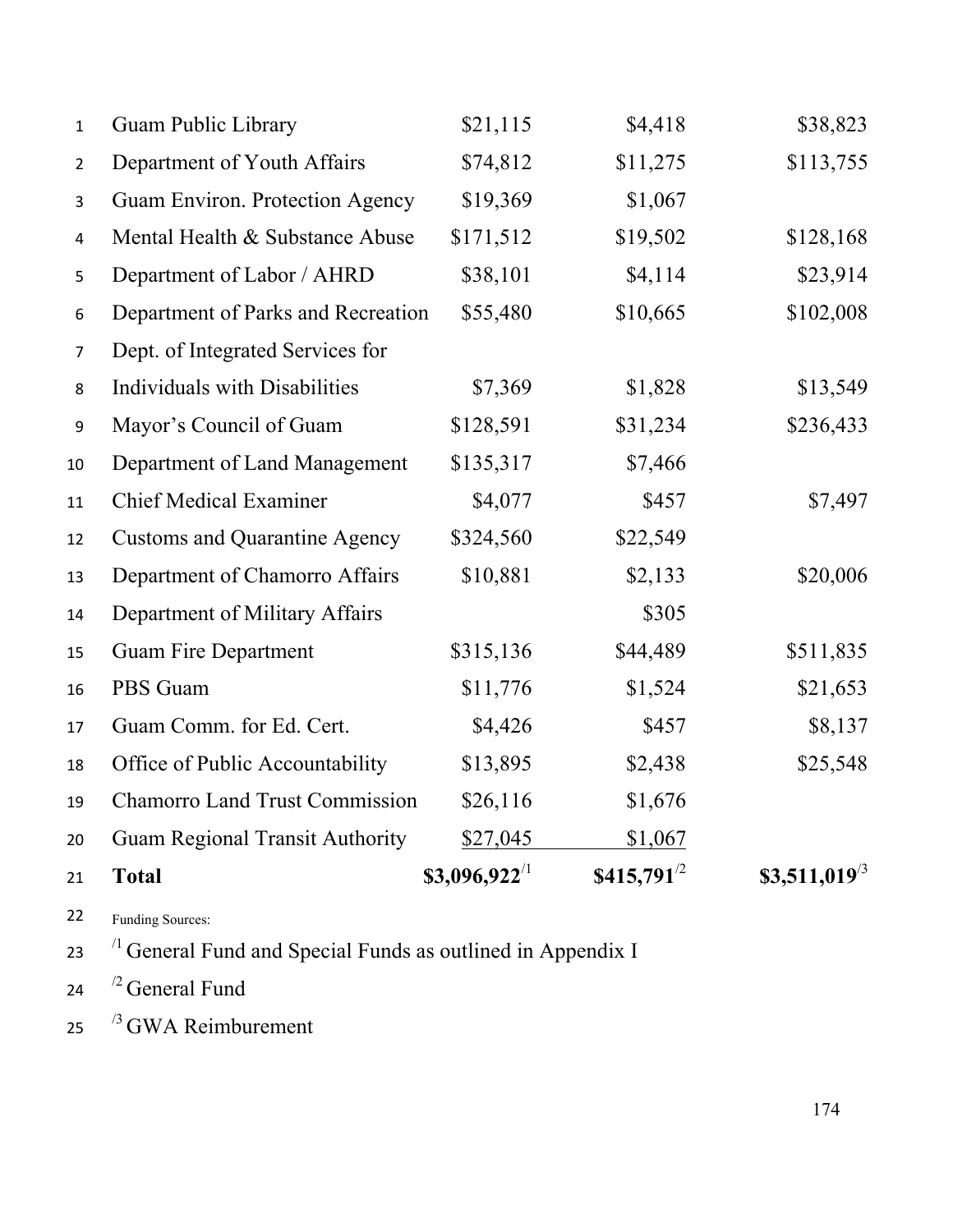**Section 6. Agency Medical, Dental and Life Insurance Expenses Appropriated to Branches and Agencies**. Funds provided in this Section are hereby appropriated from the General Fund, Federal Matching Grants-in-Aid and the GWA Reimbursement to the branches and agencies as outlined in this section for Government of Guam Employees medical, dental, and life insurance premiums in Fiscal Year 2012.

| $\overline{7}$ |                                            | Gen. & Spec. Funds | Gen. Fund               | GWA Reimburs.       |
|----------------|--------------------------------------------|--------------------|-------------------------|---------------------|
| 8              |                                            | M/D Insur.         | Life Insur.             | M/D/L Insur.        |
| 9              | Unified Judiciary of Guam                  | \$417,125          | \$64,601                | \$423,978           |
| 10             | Guam Legislature                           | \$96,243           | \$15,236                | \$98,226            |
| 11             | Department of Education                    | \$3,043,337        | \$413,657               | \$3,042,584         |
| 12             | University of Guam                         | \$770,821          | \$72,980                | \$742,650           |
| 13             | <b>Guam Community College</b>              | \$283,350          | \$33,214                | \$278,615           |
| 14             | <b>Public Defender Service Corporation</b> | \$60,239           | \$8,227                 | \$60,259            |
| 15             | Total                                      | \$4,671,115 $^{2}$ | $$607,915$ <sup>2</sup> | \$4,646,202 $^{73}$ |

Funding Sources:

17  $\frac{72}{2}$  General Fund

 $^{13}$  GWA Reimburement

 **Section 7. Retiree Medical, Dental and Life Insurance Expenses Appropriated to the Government of Guam Retirement Fund (GGRF)**. The sum of Thirteen Million Two Hundred Seventy Four Thousand Forty Two Dollars (**\$13,274,042**) is appropriated from the General Fund to the GGRF to pay for retiree benefits outlined in subsection (a) for Fiscal Year 2012. The sum of Nine Hundred Seventy Two Thousand Five Hundred Fourteen Dollars (**\$**972,514) is appropriated from the General Fund to the GGRF to pay for retiree benefits outlined in subsection (b) for Fiscal Year 2012: Ten Million One Hundred Seventy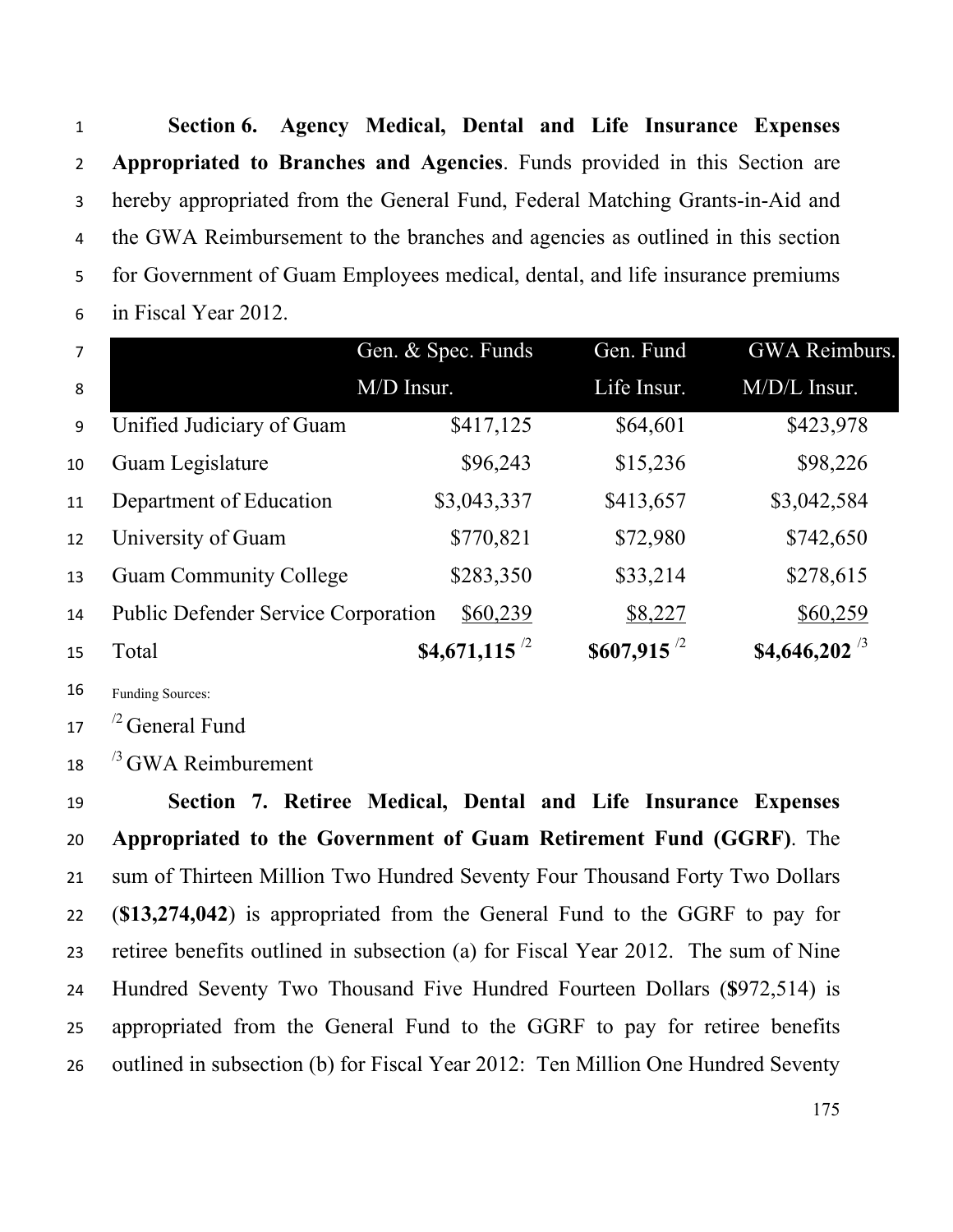Six Thousand One Hundred Twelve Dollars \$10,176,112 is appropriated from the GWA reimbursement to the GGRF to pay for retiree benefits outlined in subsection (a) for Fiscal Year 2012 for the months of May, June, July, August and September.

 **(a)** Retiree group medical and dental insurance premiums to continue existing programs currently contained in the semi-monthly payments; and

 **(b)** Retiree life insurance subsidy to continue existing programs currently contained in the semi-monthly payments.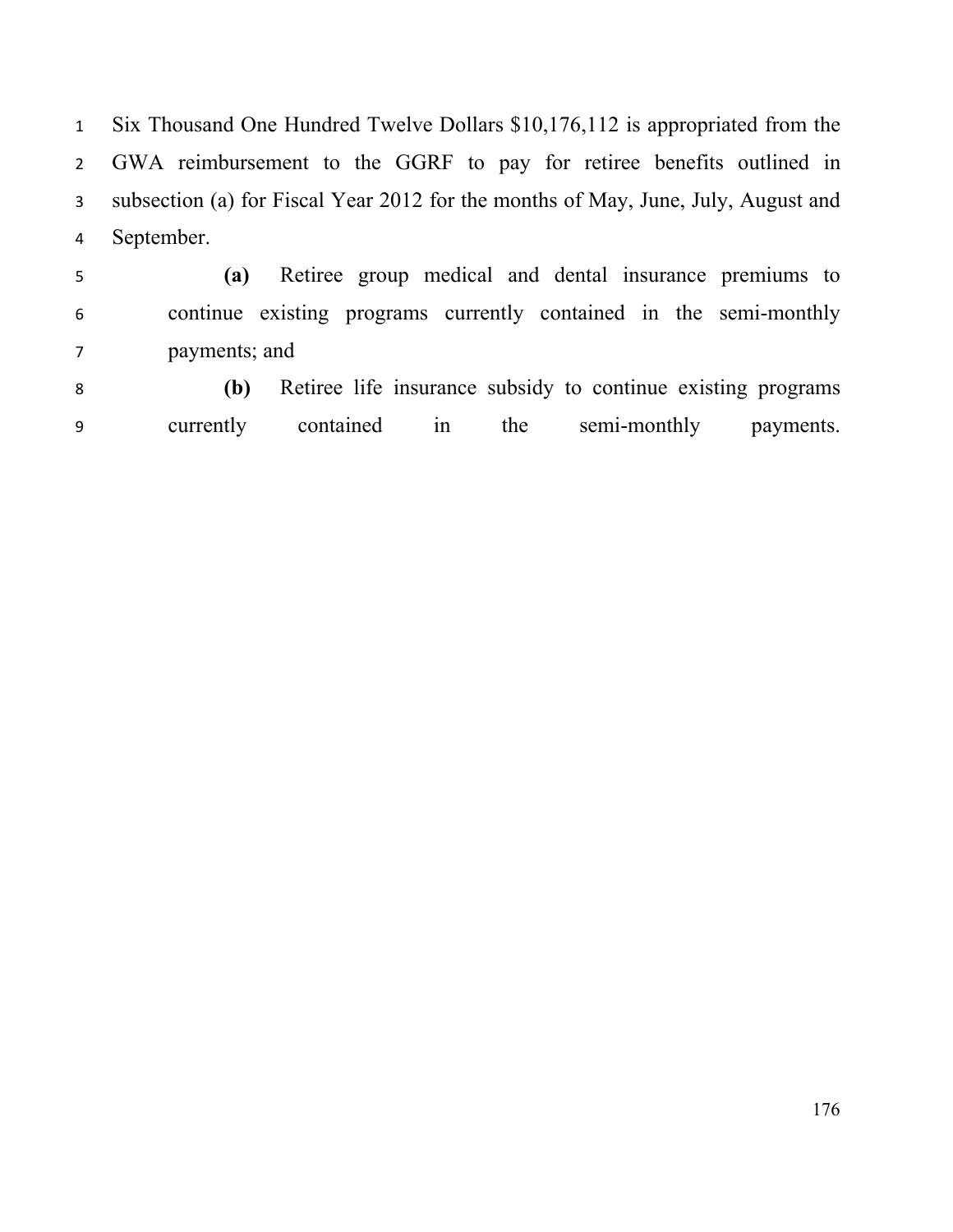### **CHAPTER** XIV

# **COST ACCOUNTS**

# **PART II – GOVERNMENT OF GUAM AGENCIES' UTILITY COST ACCOUNTS**

 **Section 1. Legislative Intent**. It is the intent of *I Liheslaturan Guåhan* that the Power and Water Costs Appropriations for Fiscal Year 2012 cover the reasonably expected increases or decreases in power and water rates utilizing the actual costs, by agency, as submitted by the Guam Power Authority and the Guam Waterworks Authority.

 **Section 2. Utility Cost Account**. There is hereby created a Utility Cost Account. All appropriations to the Utility Cost Account in this Act and subsequent Acts for power, water/sewer of departments or agencies *shall* be released from the Utility Cost Account monthly at the rate of one-twelfth (1/12) of the total appropriation and used exclusively by the Department of Administration for payments of utility charges for the specified departments or agencies. The Utility Cost Account *shall not* be subject to *I Maga'låhen Guåhan's* transfer authority.

 **Section 3. Agency Expenses Appropriated to Utility Cost Account Administered by the Department of Administration**. Funds provided in this Section are hereby appropriated from the General Fund and Special Funds to the Utility Cost Account administered by the Department of Administration as outlined in this section and further delineated by fund source in Appendix II for each government of Guam agency in Fiscal Year 2012. The appropriations and deposits to the Utility Cost Account shall apply to the following departments and agencies for Fiscal Year 2012:

Power Water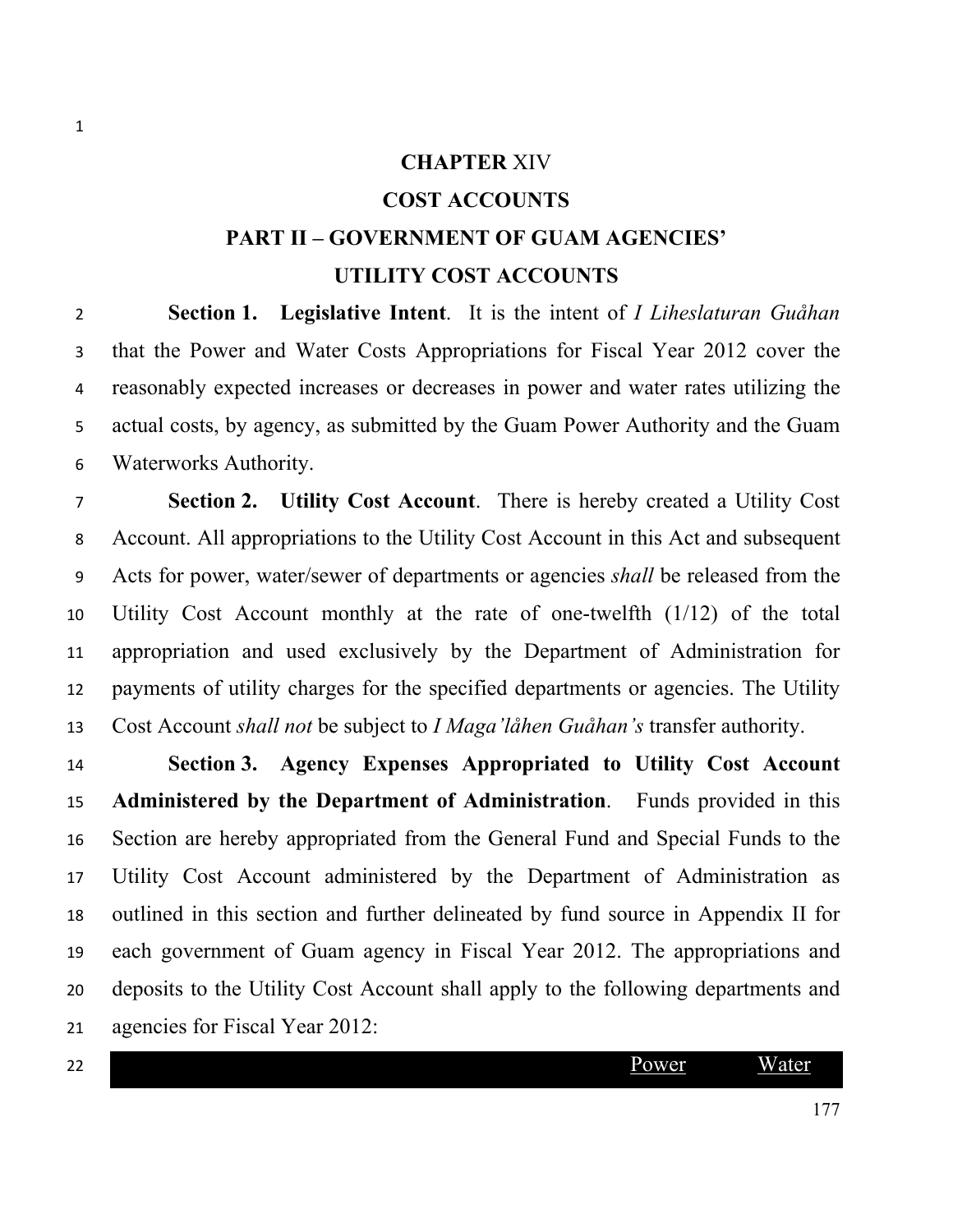| 1              | <b>Ancestral Lands Commission</b>                            | \$4,700      | \$600       |
|----------------|--------------------------------------------------------------|--------------|-------------|
| $\overline{2}$ | Veteran's Affairs Office                                     | \$11,000     | \$1,032     |
| 3              |                                                              | Power        | Water       |
| 4              | Department of Administration                                 | \$6,274,203  | \$33,000    |
| 5              | Department of Public Works                                   | \$1,099,729  | \$206,486   |
| 6              | <b>Contractors License Board</b>                             | \$15,000     | \$0         |
| $\overline{7}$ | <b>PEALS Board</b>                                           | \$5,700      | \$0         |
| 8              | <b>Guam Police Department</b>                                | \$165,297    | \$42,315    |
| 9              | Department of Corrections                                    | \$160,225    | \$118,140   |
| 10             | Department of Agriculture                                    | \$142,000    | \$36,500    |
| 11             | Department of Public Health & Social Services                | \$503,110    | \$34,666    |
| 12             | <b>Guam Public Library</b>                                   | \$128,980    | \$6,000     |
| 13             | Department of Youth Affairs                                  | \$56,275     | \$26,118    |
| 14             | <b>Guam Environmental Protection Agency</b>                  | \$81,406     | \$11,387    |
| 15             | Guam Solid Waste Authority                                   | \$120,000    | \$80,000    |
| 16             | Department of Mental Health & Substance                      | \$600,000    | \$25,000    |
| 17             | Department of Parks and Recreation                           | \$295,717    | \$444,111   |
| 18             | Mayor's Council of Guam                                      | \$766,013    | \$159,266   |
| 19             | Department of Military Affairs                               | \$296,432    | \$6,111     |
| 20             | <b>Guam Fire Department</b>                                  | \$357,206    | \$77,493    |
| 21             | PBS Guam                                                     | \$65,000     | \$0         |
| 22             | <b>Chamorro Land Trust Commission</b>                        | \$21,750     | <u>\$0</u>  |
| 23             | <b>Total</b>                                                 | \$11,169,743 | \$1,308,225 |
| 24             | Section 4. Agency Utility Costs Appropriated to Branches and |              |             |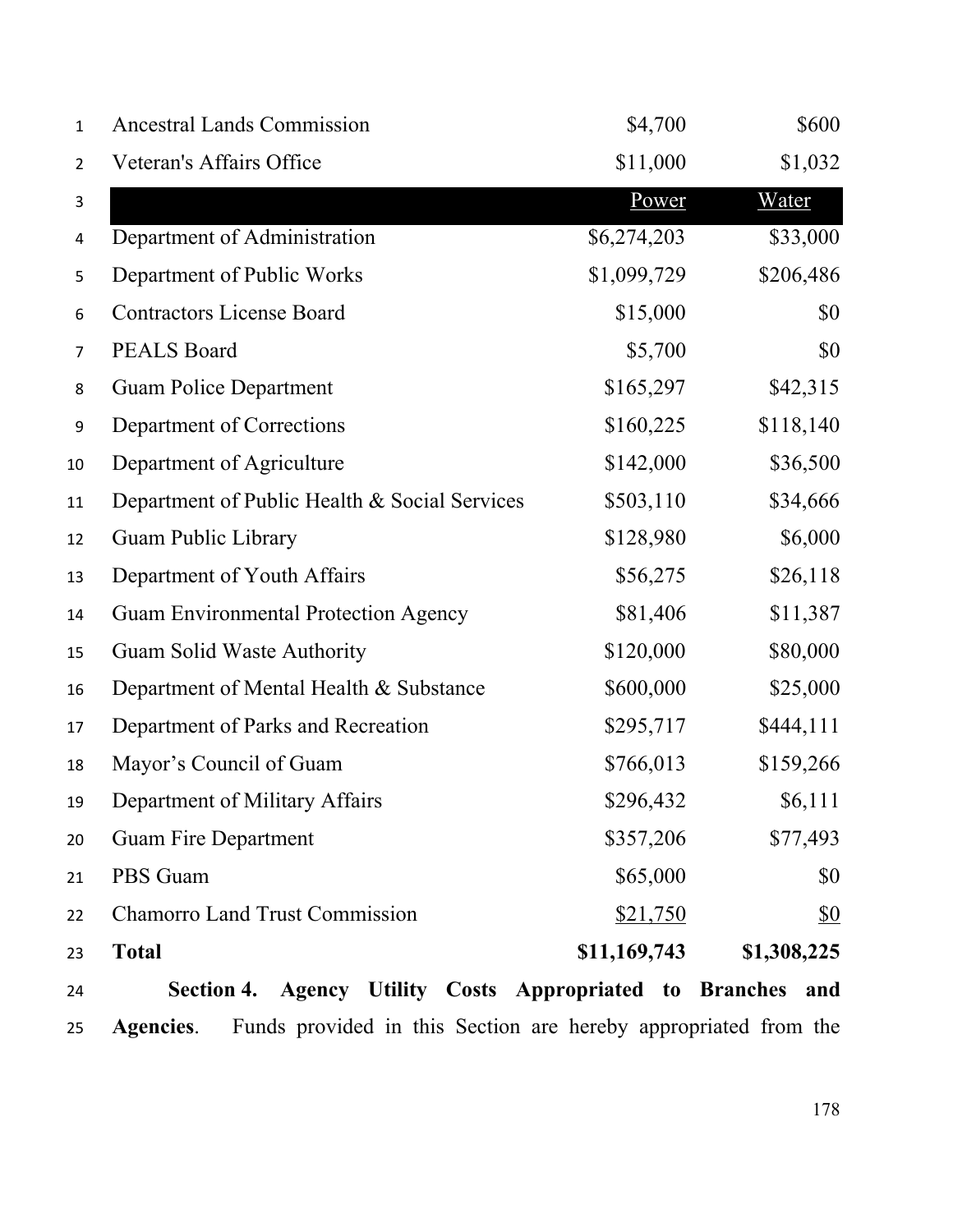| 3              |                                     | Power       | Water      |
|----------------|-------------------------------------|-------------|------------|
| $\overline{4}$ | Unified Judiciary of Guam           | \$1,046,236 | \$37,733   |
| 5              | Guam Legislature                    | \$198,177   | \$8,599    |
| 6              | University of Guam                  | \$4,024,457 | \$121,423  |
| $\overline{7}$ | <b>Guam Community College</b>       | \$1,264,336 | \$39,872   |
| 8              | Public Defender Service Corporation | \$48,000    | <u>\$0</u> |
| 9              | Total                               | \$6,581,206 | \$207,627  |

 General Fund to the Branches and Agencies as outlined in this section for power, water/sewer in Fiscal Year 2012.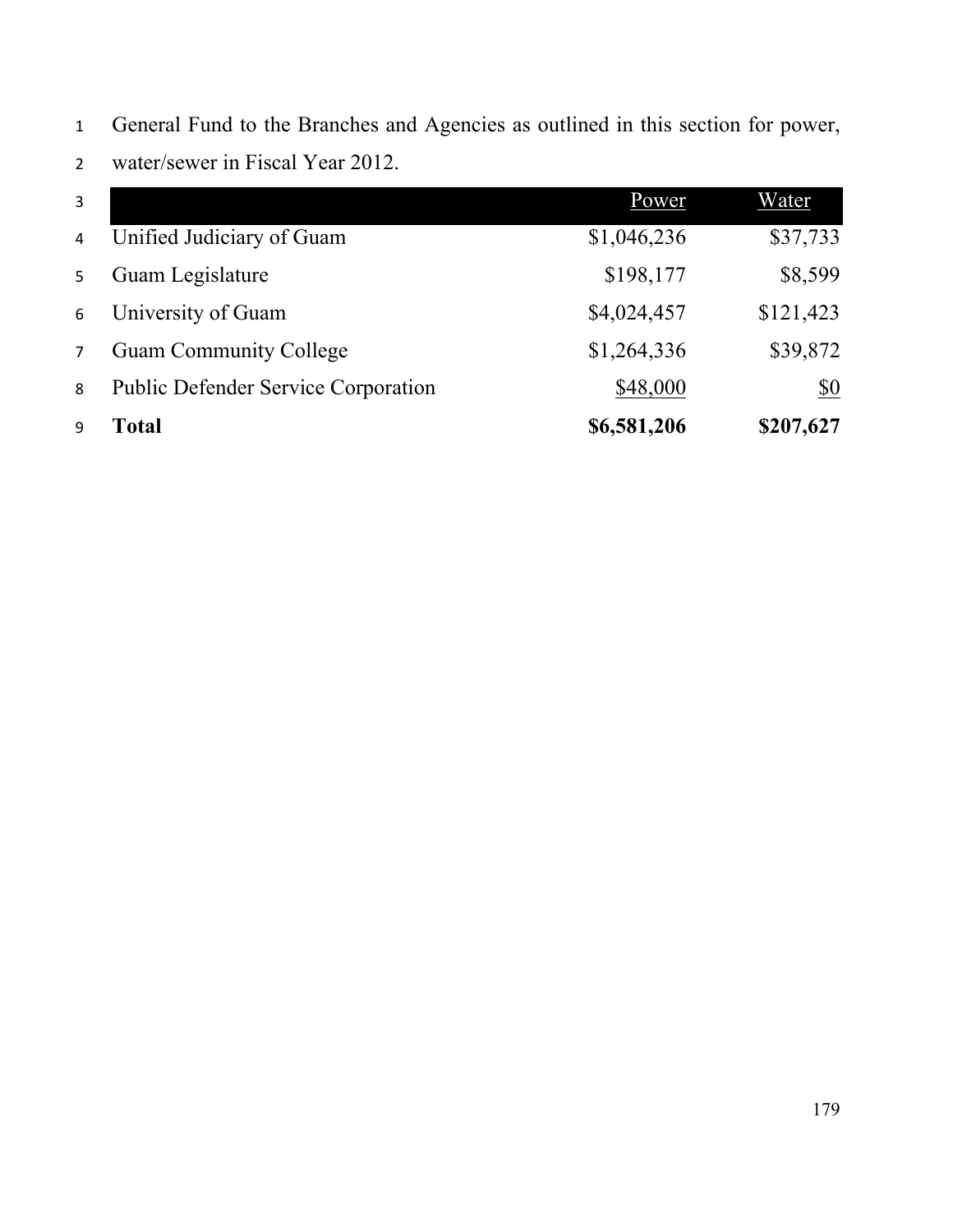### **CHAPTER XIV**

## **COST ACCOUNTS**

## **PART III - VACANCY POOL COST ACCOUNT**

 **Section 1. Legislative Findings and Intent.** *I Liheslaturan Guåhan* finds that in reviewing the submittal of the Bill 145-31 (COR), the Executive Branch's Budget Request for Fiscal Year 2012, the sum of Eleven Million Six Hundred Fifty Four Thousand Nine Hundred Twenty Seven Dollars (**\$11,654,927**) was requested to fill Three Hundred Fifty Six (356) vacancies under the direction of *I Maga'låhen Guåhan*.

 *I Liheslatura* further finds that funding level for the Guam Department of Education (GDOE), included with *I Maga'låhi's* request, was underfunded by over Ten Million Dollars (**\$10,000,000**) below the adjusted authorized levels for Fiscal Year 2011 and trended for organic growth.

 *I Liheslatura* recognizes that funding these vacancies as requested by *I Maga'låhi* and allowing appropriation levels for GDOE to fall below its current requirements, also as proposed by the Executive Branch, is tantamount to an egregious sacrifice in the quality of education for the children of Guåhan who already experience the downfall of financial disturbances at their school campuses and in the classrooms.

 It is the intent of *I Liheslaturan Guåhan*, therefore, that vacancies in Fiscal Year 2012 that are funded by the General Fund *shall* not be included in appropriations in this Act.

 **Section 2. Hiring Freeze.** All branches, departments, and agencies are prohibited from filling vacant positions with appropriations in this Act, except as provided for herein and in Chapter XIV, Part III, Section 3 of this Act. This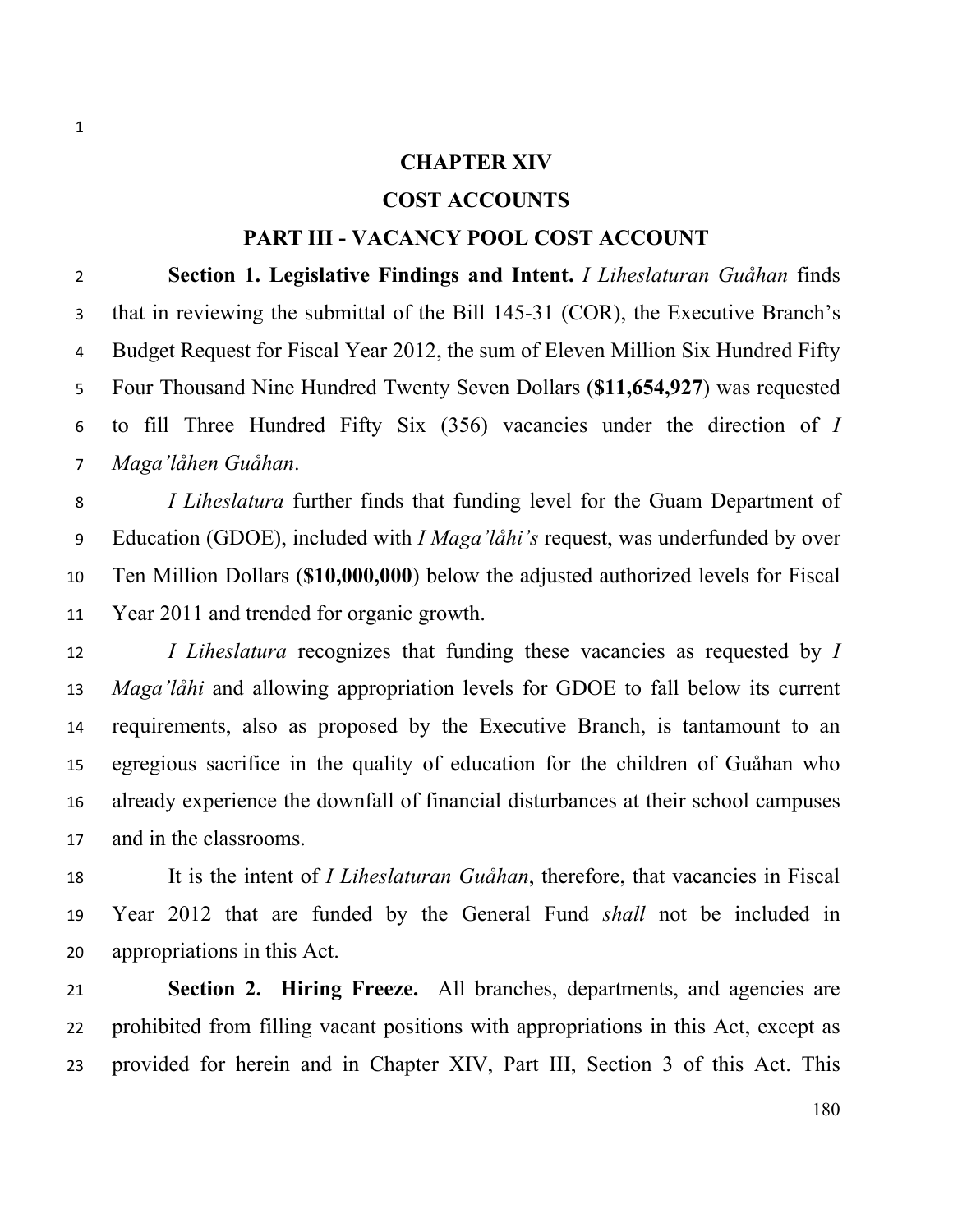prohibition applies to appointments of any persons not currently employed by the government of Guam, including permissive reinstatements, limited-term appointments, temporary-authorization appointments, and retired-annuitant appointments beginning October 1, 2011 to September 30, 2012.

 The Department of Education, University of Guam, Guam Community College, Guam Fire Department, Guam Police Department, Department of Corrections, Law Enforcement Divisions of DYA and the Department of Agriculture, Customs and Quarantine, Department of Public Health and Social Services, Department of Mental Health and Substance Abuse and the Department of Revenue and Taxation may hire positions vacated due to retirement, termination or resignation at or below the grade-step level of the vacated position.

 The DOA shall publish a list on a web site of all funded positions for which a salary payment was issued or leave without pay was approved as of the  $22<sup>nd</sup>$  pay period of Fiscal Year 2011 and *shall* transmit a Microsoft Excel file and written report to *I Maga'låhen Guåhan* and to the Speaker of *I Liheslaturan Guåhan*, *no later than* October 31, 2011. The list shall include all branches, departments, and agencies of the government of Guam, most recent hire date, official position number, fund source, grade-step and total salary (Object Class 111) and total benefits (Object Class 113). The list shall serve as the position inventory of the government of Guam and official authorized positions allowable under the provisions of this Act.

 Positions funded from the Community First Guam Federal Credit Union DMHSA Amended Permanent Injunction Trustee Account are allowable and exempt from the hiring freeze provisions in this Section.

 **Section 3. Vacancy Pool Cost Account Funded by Special Funds.** There is hereby created a Vacancy Pool Cost Account for which all appropriations from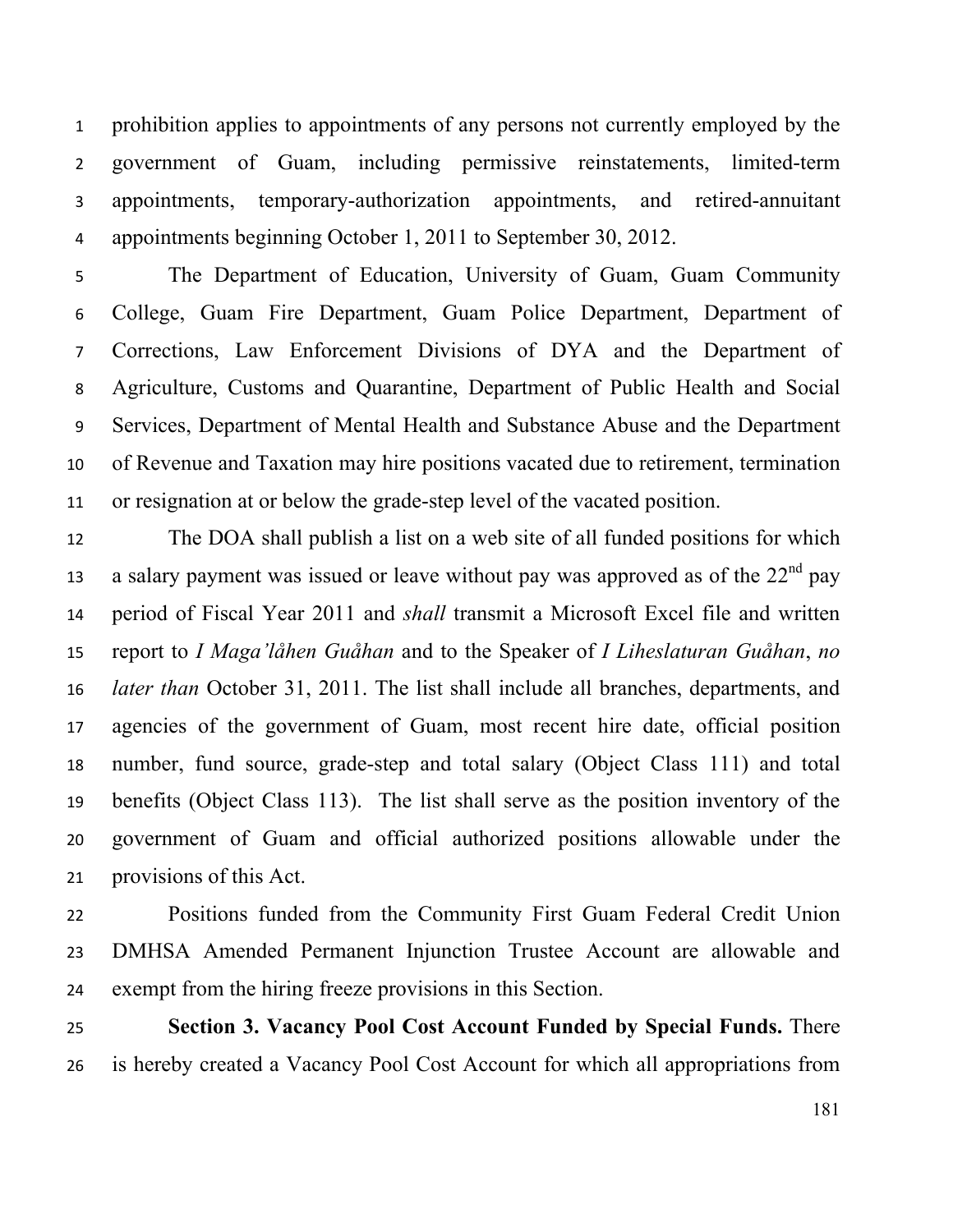specified Special Funds listed in Section 3, Part III of this Chapter to the Vacancy Pool Cost Account in this Act and subsequent Acts for vacant positions of the Executive Branch departments, unless otherwise stated, *shall* be deposited in to the Vacancy Pool Cost Account. This Cost Account *shall only* be used to pay salaries of new hires, funded by Special Funds, after October 1, 2011 for positions unfilled at the beginning of FY 2012 for the specified agency.

 This Cost Account *shall* not be subject to *I Maga'låhen Guåhan's* transfer authority, but corresponding amounts *shall* be transferred by the Bureau of Budget and Management Research (BBMR) to an agency or department to be used for payroll upon the filling of an authorized position.

 The Cost Account *shall* be available to pay the salaries of employees who are returning to their government positions from military deployment, who were *not* in the previous fiscal year staffing pattern, drawing a salary. Certification of the availability of funds for the recruitment GG1s for all vacancies to be filled using the Vacancy Pool Cost Account *shall* be processed by BBMR.

 **Section 4. Agency Expenses Appropriated to Vacancy Pool Cost Account Administered by the Department of Administration**. Funds provided in this Section are hereby appropriated from the General Fund and Special Funds as specified below and further delineated by fund source in Appendix III to the Vacancy Pool Cost Account administered by the Department of Administration and as outlined in this Section for Fiscal Year 2012. The appropriations and deposits to the Vacancy Pool Cost Account *shall* be allotted to the departments or agencies upon hiring not to exceed the projected remaining salary and benefits for Fiscal Year 2012:

25 Commission on Decolonization  $$132,926$ 

26 Veteran's Affairs Office \$31,092